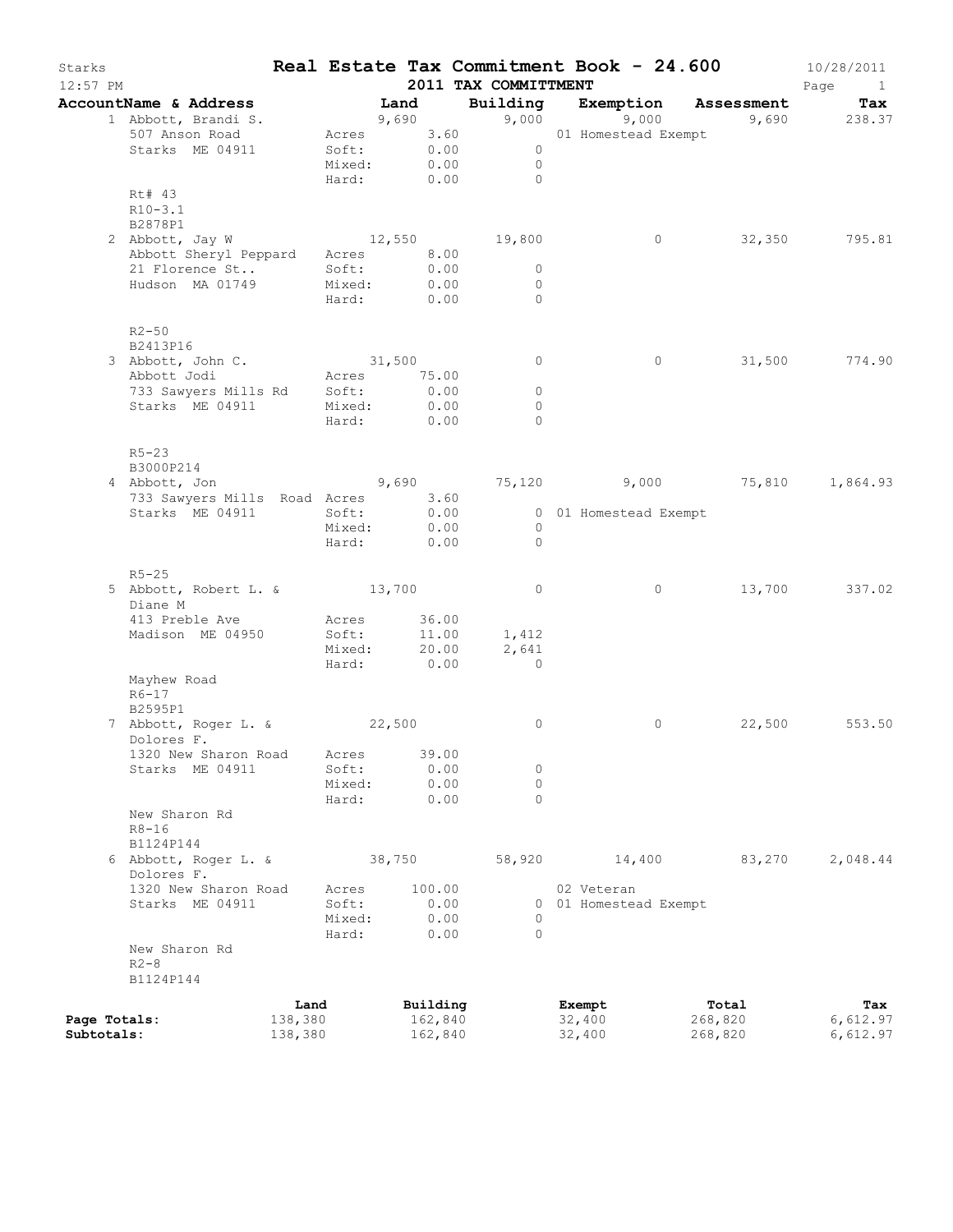| Starks<br>$12:57$ PM |                                                              |                  |                  |              | 2011 TAX COMMITTMENT    | Real Estate Tax Commitment Book - 24.600                                                                                                                                                                                                                                                         |        | 10/28/2011<br>Page<br>$\overline{2}$ |
|----------------------|--------------------------------------------------------------|------------------|------------------|--------------|-------------------------|--------------------------------------------------------------------------------------------------------------------------------------------------------------------------------------------------------------------------------------------------------------------------------------------------|--------|--------------------------------------|
|                      | AccountName & Address                                        | <b>Example 1</b> |                  |              |                         | Building Exemption Assessment                                                                                                                                                                                                                                                                    |        | Tax                                  |
|                      | 8 Abbott, Ryan                                               | 10,600           |                  |              |                         | 43,850 9,000 45,450 1,118.07                                                                                                                                                                                                                                                                     |        |                                      |
|                      | 1379 New Sharon Road Acres 5.00                              |                  |                  |              |                         |                                                                                                                                                                                                                                                                                                  |        |                                      |
|                      | Starks ME 04911                                              | Soft: 0.00       |                  |              |                         | 0 01 Homestead Exempt                                                                                                                                                                                                                                                                            |        |                                      |
|                      |                                                              | Mixed:           |                  | 0.00         | $\overline{0}$          |                                                                                                                                                                                                                                                                                                  |        |                                      |
|                      |                                                              |                  |                  |              | Hard: 0.00 0            |                                                                                                                                                                                                                                                                                                  |        |                                      |
|                      | New Sharon Road                                              |                  |                  |              |                         |                                                                                                                                                                                                                                                                                                  |        |                                      |
|                      | $R8 - 16.1$<br>B2325P21                                      |                  |                  |              |                         |                                                                                                                                                                                                                                                                                                  |        |                                      |
|                      | 72 Adams, Christine M. 69,000 124,320 9,000 184,320 4,534.27 |                  |                  |              |                         |                                                                                                                                                                                                                                                                                                  |        |                                      |
|                      | Adams, Scot L. Acres 221.00                                  |                  |                  |              |                         |                                                                                                                                                                                                                                                                                                  |        |                                      |
|                      | 544 Anson Road                                               | Soft:            |                  |              |                         | 0 01 Homestead Exempt                                                                                                                                                                                                                                                                            |        |                                      |
|                      | Starks ME 04911                                              | Mixed:           | $0.00$<br>$0.00$ |              | $\overline{0}$          |                                                                                                                                                                                                                                                                                                  |        |                                      |
|                      |                                                              | Hard: 0.00       |                  |              | $\bigcirc$              |                                                                                                                                                                                                                                                                                                  |        |                                      |
|                      | $R11-5$                                                      |                  |                  |              |                         |                                                                                                                                                                                                                                                                                                  |        |                                      |
|                      | B4347P133 12/06/2010 B1724P254                               |                  |                  |              |                         |                                                                                                                                                                                                                                                                                                  |        |                                      |
|                      | 10 Adams, Fayelene J. 4,080                                  |                  |                  |              | $\circ$                 | $\circ$                                                                                                                                                                                                                                                                                          |        | 4,080 100.37                         |
|                      | 226 Beans Corner Road Acres 0.34                             |                  |                  |              |                         |                                                                                                                                                                                                                                                                                                  |        |                                      |
|                      | New Sharon ME 04955 Soft:                                    | Mixed:           |                  | 0.00<br>0.00 | $\circ$<br>$\mathbf{0}$ |                                                                                                                                                                                                                                                                                                  |        |                                      |
|                      |                                                              | Hard: 0.00       |                  |              | $\Omega$                |                                                                                                                                                                                                                                                                                                  |        |                                      |
|                      | Beans Corner Rd                                              |                  |                  |              |                         |                                                                                                                                                                                                                                                                                                  |        |                                      |
|                      | $R1 - 12$                                                    |                  |                  |              |                         |                                                                                                                                                                                                                                                                                                  |        |                                      |
|                      | B2769P63                                                     |                  |                  |              |                         |                                                                                                                                                                                                                                                                                                  |        |                                      |
|                      | 11 Adams, Michael                                            | 12,920           |                  |              | $\circ$                 | $\circ$                                                                                                                                                                                                                                                                                          |        | 12,920 317.83                        |
|                      | RR1 Box 90                                                   | Acres 10.10      |                  |              |                         |                                                                                                                                                                                                                                                                                                  |        |                                      |
|                      | N. Anson ME 04958                                            | Soft:            |                  | 0.00         | $\circ$                 |                                                                                                                                                                                                                                                                                                  |        |                                      |
|                      |                                                              | Mixed:           | 0.00             |              | $\circ$                 |                                                                                                                                                                                                                                                                                                  |        |                                      |
|                      |                                                              | Hard: 0.00       |                  |              | $\Omega$                |                                                                                                                                                                                                                                                                                                  |        |                                      |
|                      | Mayhew Road                                                  |                  |                  |              |                         |                                                                                                                                                                                                                                                                                                  |        |                                      |
|                      | $R6 - 2.3$<br>B2150P149                                      |                  |                  |              |                         |                                                                                                                                                                                                                                                                                                  |        |                                      |
|                      | 12 Adams, Robert W. & 4,670                                  |                  |                  |              | $\overline{0}$          | $\circ$                                                                                                                                                                                                                                                                                          | 4,670  | 114.88                               |
|                      | Jeanette G.                                                  |                  |                  |              |                         |                                                                                                                                                                                                                                                                                                  |        |                                      |
|                      | 312 Starks Road                                              | Acres 35.00      |                  |              |                         |                                                                                                                                                                                                                                                                                                  |        |                                      |
|                      | New Sharon ME 04955                                          | Soft:            |                  | 0.00         | $\circ$                 |                                                                                                                                                                                                                                                                                                  |        |                                      |
|                      |                                                              | Mixed:           |                  | 0.00         | $\mathbf{0}$            |                                                                                                                                                                                                                                                                                                  |        |                                      |
|                      |                                                              | Hard:            |                  | 35.00        | 4,622                   |                                                                                                                                                                                                                                                                                                  |        |                                      |
|                      | Between 134 & Brann                                          |                  |                  |              |                         |                                                                                                                                                                                                                                                                                                  |        |                                      |
|                      | Mills                                                        |                  |                  |              |                         |                                                                                                                                                                                                                                                                                                  |        |                                      |
|                      | $R1 - 15$                                                    |                  |                  |              |                         |                                                                                                                                                                                                                                                                                                  |        |                                      |
|                      | B868P410                                                     |                  |                  |              |                         |                                                                                                                                                                                                                                                                                                  |        |                                      |
|                      | 13 Adams, Robert W. &                                        |                  | 12,850           |              | $\circ$                 | $\mathbf{0}$ and $\mathbf{0}$ and $\mathbf{0}$ and $\mathbf{0}$ and $\mathbf{0}$ and $\mathbf{0}$ and $\mathbf{0}$ and $\mathbf{0}$ and $\mathbf{0}$ and $\mathbf{0}$ and $\mathbf{0}$ and $\mathbf{0}$ and $\mathbf{0}$ and $\mathbf{0}$ and $\mathbf{0}$ and $\mathbf{0}$ and $\mathbf{0}$ and | 12,850 | 316.11                               |
|                      | Jeanette G.<br>312 Starks Road                               | Acres            |                  | 10.00        |                         |                                                                                                                                                                                                                                                                                                  |        |                                      |
|                      | New Sharon ME 04955                                          | Soft:            |                  | 0.00         | 0                       |                                                                                                                                                                                                                                                                                                  |        |                                      |
|                      |                                                              | Mixed:           |                  | 0.00         | 0                       |                                                                                                                                                                                                                                                                                                  |        |                                      |
|                      |                                                              | Hard:            |                  | 0.00         | $\Omega$                |                                                                                                                                                                                                                                                                                                  |        |                                      |
|                      | Young Road                                                   |                  |                  |              |                         |                                                                                                                                                                                                                                                                                                  |        |                                      |
|                      | $R1 - 15.1$                                                  |                  |                  |              |                         |                                                                                                                                                                                                                                                                                                  |        |                                      |
|                      | B2055P89                                                     |                  |                  |              |                         |                                                                                                                                                                                                                                                                                                  |        |                                      |

|              | Land    | Building | Exempt | Total   | Tax        |
|--------------|---------|----------|--------|---------|------------|
| Page Totals: | 114,120 | 168,170  | 18,000 | 264,290 | 6,501.53   |
| Subtotals:   | 252,500 | 331,010  | 50,400 | 533,110 | 13, 114.50 |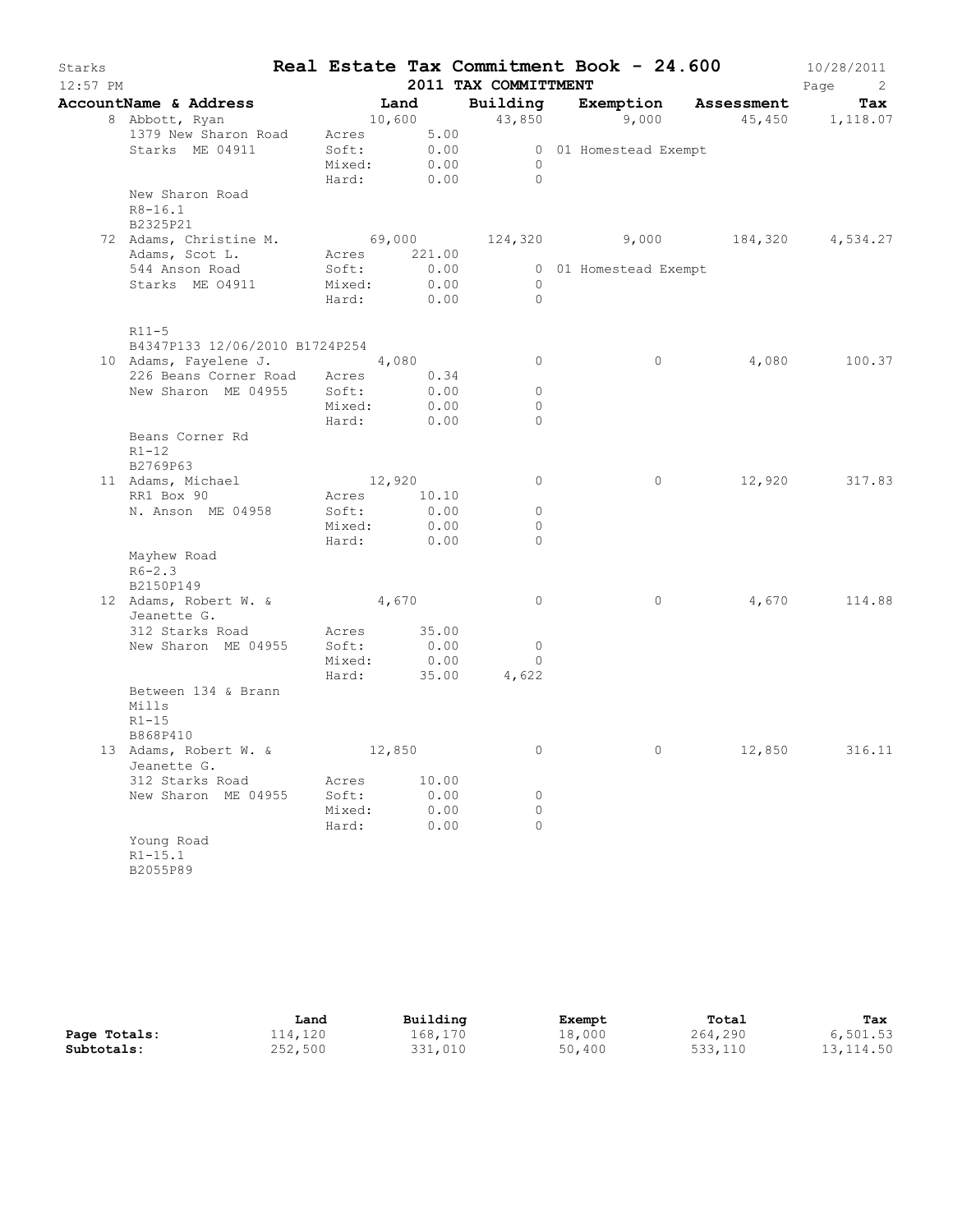| Land<br>20,300<br>Acres 26.20<br>0.00<br>Soft:<br>0.00<br>Mixed:<br>0.00<br>Hard:<br>11,310<br>Acres 6.09<br>Soft:<br>0.00<br>Mixed:<br>0.00<br>Hard:<br>Acres 47.00<br>0.00<br>Soft:<br>Mixed:<br>0.00<br>Hard:<br>0.00<br>23,500<br>Acres 43.00<br>Soft:<br>0.00<br>0.00<br>Mixed:<br>Hard:<br>0.00 | Building<br>6,920<br>0.00<br>25,500 14,745 | 26,280<br>$\circ$<br>$\bigcirc$<br>$\circ$<br>$\circ$<br>$\Omega$<br>$\circ$<br>$\circ$<br>$\Omega$<br>$\circ$<br>0<br>0<br>$\Omega$ | Exemption<br>9,000<br>0 01 Homestead Exempt<br>$\circ$<br>$\circ$<br>$\circ$ | Assessment<br>18,230<br>40,245<br>23,500 | Tax<br>37,580 924.47<br>448.46<br>990.03<br>578.10 |
|-------------------------------------------------------------------------------------------------------------------------------------------------------------------------------------------------------------------------------------------------------------------------------------------------------|--------------------------------------------|--------------------------------------------------------------------------------------------------------------------------------------|------------------------------------------------------------------------------|------------------------------------------|----------------------------------------------------|
|                                                                                                                                                                                                                                                                                                       |                                            |                                                                                                                                      |                                                                              |                                          |                                                    |
|                                                                                                                                                                                                                                                                                                       |                                            |                                                                                                                                      |                                                                              |                                          |                                                    |
|                                                                                                                                                                                                                                                                                                       |                                            |                                                                                                                                      |                                                                              |                                          |                                                    |
|                                                                                                                                                                                                                                                                                                       |                                            |                                                                                                                                      |                                                                              |                                          |                                                    |
|                                                                                                                                                                                                                                                                                                       |                                            |                                                                                                                                      |                                                                              |                                          |                                                    |
|                                                                                                                                                                                                                                                                                                       |                                            |                                                                                                                                      |                                                                              |                                          |                                                    |
|                                                                                                                                                                                                                                                                                                       |                                            |                                                                                                                                      |                                                                              |                                          |                                                    |
|                                                                                                                                                                                                                                                                                                       |                                            |                                                                                                                                      |                                                                              |                                          |                                                    |
|                                                                                                                                                                                                                                                                                                       |                                            |                                                                                                                                      |                                                                              |                                          |                                                    |
|                                                                                                                                                                                                                                                                                                       |                                            |                                                                                                                                      |                                                                              |                                          |                                                    |
|                                                                                                                                                                                                                                                                                                       |                                            |                                                                                                                                      |                                                                              |                                          |                                                    |
|                                                                                                                                                                                                                                                                                                       |                                            |                                                                                                                                      |                                                                              |                                          |                                                    |
|                                                                                                                                                                                                                                                                                                       |                                            |                                                                                                                                      |                                                                              |                                          |                                                    |
|                                                                                                                                                                                                                                                                                                       |                                            |                                                                                                                                      |                                                                              |                                          |                                                    |
|                                                                                                                                                                                                                                                                                                       |                                            |                                                                                                                                      |                                                                              |                                          |                                                    |
|                                                                                                                                                                                                                                                                                                       |                                            |                                                                                                                                      |                                                                              |                                          |                                                    |
|                                                                                                                                                                                                                                                                                                       |                                            |                                                                                                                                      |                                                                              |                                          |                                                    |
|                                                                                                                                                                                                                                                                                                       |                                            |                                                                                                                                      |                                                                              |                                          |                                                    |
|                                                                                                                                                                                                                                                                                                       |                                            |                                                                                                                                      |                                                                              |                                          |                                                    |
|                                                                                                                                                                                                                                                                                                       |                                            |                                                                                                                                      |                                                                              |                                          |                                                    |
|                                                                                                                                                                                                                                                                                                       |                                            |                                                                                                                                      |                                                                              |                                          |                                                    |
|                                                                                                                                                                                                                                                                                                       | 7,380 13,200                               |                                                                                                                                      | $\circ$                                                                      | 20,580                                   | 506.27                                             |
| 0.85<br>Acres                                                                                                                                                                                                                                                                                         |                                            |                                                                                                                                      |                                                                              |                                          |                                                    |
| Soft:                                                                                                                                                                                                                                                                                                 | 0.00                                       | $\circ$                                                                                                                              |                                                                              |                                          |                                                    |
| 0.00<br>Mixed:<br>Hard:<br>0.00                                                                                                                                                                                                                                                                       |                                            | $\circ$<br>$\Omega$                                                                                                                  |                                                                              |                                          |                                                    |
|                                                                                                                                                                                                                                                                                                       |                                            |                                                                                                                                      |                                                                              |                                          |                                                    |
| 8,000                                                                                                                                                                                                                                                                                                 |                                            | 9,000 9,000                                                                                                                          |                                                                              | 8,000                                    | 196.80                                             |
| 1.00<br>Acres                                                                                                                                                                                                                                                                                         |                                            |                                                                                                                                      | 01 Homestead Exempt                                                          |                                          |                                                    |
| 0.00<br>Soft:                                                                                                                                                                                                                                                                                         |                                            | $\circ$                                                                                                                              |                                                                              |                                          |                                                    |
| 0.00<br>Mixed:                                                                                                                                                                                                                                                                                        |                                            | $\circ$                                                                                                                              |                                                                              |                                          |                                                    |
| 0.00<br>Hard:                                                                                                                                                                                                                                                                                         |                                            | 0                                                                                                                                    |                                                                              |                                          |                                                    |
|                                                                                                                                                                                                                                                                                                       |                                            |                                                                                                                                      |                                                                              |                                          |                                                    |
| 19,750                                                                                                                                                                                                                                                                                                |                                            |                                                                                                                                      | $\circ$                                                                      | 31,630                                   | 778.10                                             |
|                                                                                                                                                                                                                                                                                                       |                                            |                                                                                                                                      |                                                                              |                                          |                                                    |
|                                                                                                                                                                                                                                                                                                       |                                            |                                                                                                                                      |                                                                              |                                          |                                                    |
|                                                                                                                                                                                                                                                                                                       |                                            |                                                                                                                                      |                                                                              |                                          |                                                    |
|                                                                                                                                                                                                                                                                                                       |                                            |                                                                                                                                      |                                                                              |                                          |                                                    |
|                                                                                                                                                                                                                                                                                                       | Acres<br>Soft:<br>Mixed:<br>Hard:          | 24.00<br>0.00<br>0.00<br>0.00                                                                                                        | 11,880<br>0<br>0<br>$\Omega$                                                 |                                          |                                                    |

|              | Land    | Building | Exempt | Total   | Tax       |
|--------------|---------|----------|--------|---------|-----------|
| Page Totals: | 115,740 | 82,025   | 18,000 | 179,765 | 4,422.23  |
| Subtotals:   | 368,240 | 413,035  | 68,400 | 712,875 | 17,536.73 |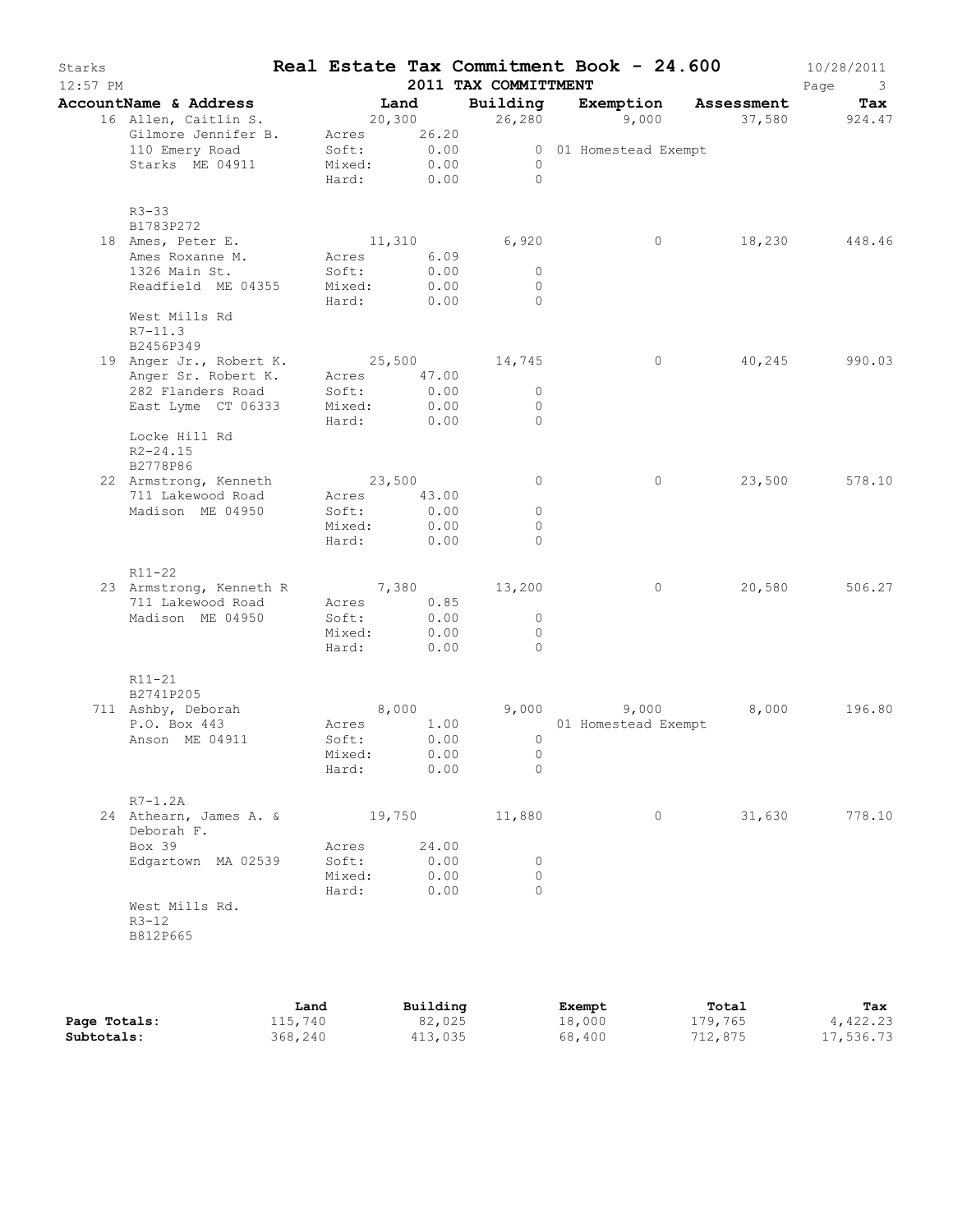| Starks<br>$12:57$ PM |                                                                 |                       |              | 2011 TAX COMMITTMENT | Real Estate Tax Commitment Book - 24.600 |                     | 10/28/2011<br>Page<br>4 <sup>1</sup> |
|----------------------|-----------------------------------------------------------------|-----------------------|--------------|----------------------|------------------------------------------|---------------------|--------------------------------------|
|                      | AccountName & Address                                           | <b>Example 1</b> Land |              |                      | Building Exemption Assessment            |                     | Tax                                  |
|                      | 25 Athenian, Gary                                               |                       | 17,750       | 13,320               |                                          | 9,000 22,070 542.92 |                                      |
|                      | 164 Dill Road                                                   |                       | Acres 16.00  |                      |                                          |                     |                                      |
|                      | Starks ME 04911                                                 |                       | Soft: 0.00   |                      | 0 01 Homestead Exempt                    |                     |                                      |
|                      |                                                                 | Mixed:                | 0.00         | $\overline{0}$       |                                          |                     |                                      |
|                      |                                                                 |                       | Hard: $0.00$ | $\bigcirc$           |                                          |                     |                                      |
|                      | Dill Rd.                                                        |                       |              |                      |                                          |                     |                                      |
|                      | $R12-6$                                                         |                       |              |                      |                                          |                     |                                      |
|                      | B1992P161                                                       |                       |              |                      |                                          |                     |                                      |
|                      | 26 Atwood and Twilight G. 3,840 13,320 9,000<br>Meader, John T. |                       |              |                      |                                          |                     | 8,160 200.74                         |
|                      |                                                                 | Acres                 | 0.23         |                      |                                          |                     |                                      |
|                      | 33 Chicken Street                                               | Soft:                 | 0.00         |                      | 0 01 Homestead Exempt                    |                     |                                      |
|                      | Starks ME 04911                                                 | Mixed:                | 0.00         | $\overline{0}$       |                                          |                     |                                      |
|                      |                                                                 | Hard:                 | 0.00         | $\bigcirc$           |                                          |                     |                                      |
|                      | Chicken St.<br>$U2-20$                                          |                       |              |                      |                                          |                     |                                      |
|                      | B1163P27                                                        |                       |              |                      |                                          |                     |                                      |
|                      | 28 Aube, Edwin L. & 27,250 50,040 9,000 68,290                  |                       |              |                      |                                          |                     | 1,679.93                             |
|                      | Lorraine M.                                                     |                       |              |                      |                                          |                     |                                      |
|                      | 52 Lynds Road                                                   |                       | Acres 54.00  |                      |                                          |                     |                                      |
|                      | Starks ME 04911                                                 | Soft:                 | 0.00         |                      | 0 01 Homestead Exempt                    |                     |                                      |
|                      |                                                                 | Mixed:                | 0.00         | $\circ$              |                                          |                     |                                      |
|                      |                                                                 |                       | Hard: 0.00   | $\Omega$             |                                          |                     |                                      |
|                      | Rt.43 Madison Rd.                                               |                       |              |                      |                                          |                     |                                      |
|                      | $R11 - 13$                                                      |                       |              |                      |                                          |                     |                                      |
|                      | B987P290                                                        |                       |              |                      |                                          |                     |                                      |
|                      | 27 Aube, Edwin L. &                                             | 25,750                |              | $\circ$              | $\circ$                                  |                     | 25,750 633.45                        |
|                      | Lorraine M.                                                     |                       |              |                      |                                          |                     |                                      |
|                      | 52 Lynds Road                                                   |                       | Acres 52.00  |                      |                                          |                     |                                      |
|                      | Starks ME 04911                                                 | Soft:                 | 0.00         | 0                    |                                          |                     |                                      |
|                      |                                                                 | Mixed:<br>Hard:       | 0.00<br>0.00 | $\mathbf{0}$<br>0    |                                          |                     |                                      |
|                      | Rt.43 Madison Rd.                                               |                       |              |                      |                                          |                     |                                      |
|                      | $R11 - 14$                                                      |                       |              |                      |                                          |                     |                                      |
|                      | B987P290                                                        |                       |              |                      |                                          |                     |                                      |
|                      | 14 Ayotte, Pierre                                               | 11,830                |              | 0                    | $\circ$                                  |                     | 11,830 291.02                        |
|                      | Blackwell hill Rd                                               |                       | Acres 8.43   |                      |                                          |                     |                                      |
|                      | Madison Me 04950                                                | Soft:                 | 0.00         | $\circ$              |                                          |                     |                                      |
|                      |                                                                 | Mixed:                | 0.00         | $\circ$              |                                          |                     |                                      |
|                      |                                                                 | Hard:                 | 0.00         | $\circ$              |                                          |                     |                                      |
|                      |                                                                 |                       |              |                      |                                          |                     |                                      |
|                      | $R3 - 41.3$                                                     |                       |              |                      |                                          |                     |                                      |
|                      | B4242P223 09/28/2009 B3344P81                                   |                       |              |                      |                                          |                     |                                      |
|                      | 496 Ayotte, Pierre<br>Blackwell hill Rd                         |                       | 9,300        | 0                    | $\circ$                                  | 9,300               | 228.78                               |
|                      | Madison Me 04950                                                | Acres<br>Soft:        | 3.00<br>0.00 | 0                    |                                          |                     |                                      |
|                      |                                                                 | Mixed:                | 0.00         | 0                    |                                          |                     |                                      |
|                      |                                                                 | Hard:                 | 0.00         | $\Omega$             |                                          |                     |                                      |
|                      | Doyen Road                                                      |                       |              |                      |                                          |                     |                                      |
|                      | $R2 - 44$                                                       |                       |              |                      |                                          |                     |                                      |
|                      | B4242P222 11/30/2009 B2166P156                                  |                       |              |                      |                                          |                     |                                      |
|                      |                                                                 |                       |              |                      |                                          |                     |                                      |

|              | Land    | Building | Exempt | Total   | Tax        |
|--------------|---------|----------|--------|---------|------------|
| Page Totals: | 95,720  | 76,680   | 27,000 | 145,400 | 3,576.84   |
| Subtotals:   | 463,960 | 489,715  | 95,400 | 858,275 | 21, 113.57 |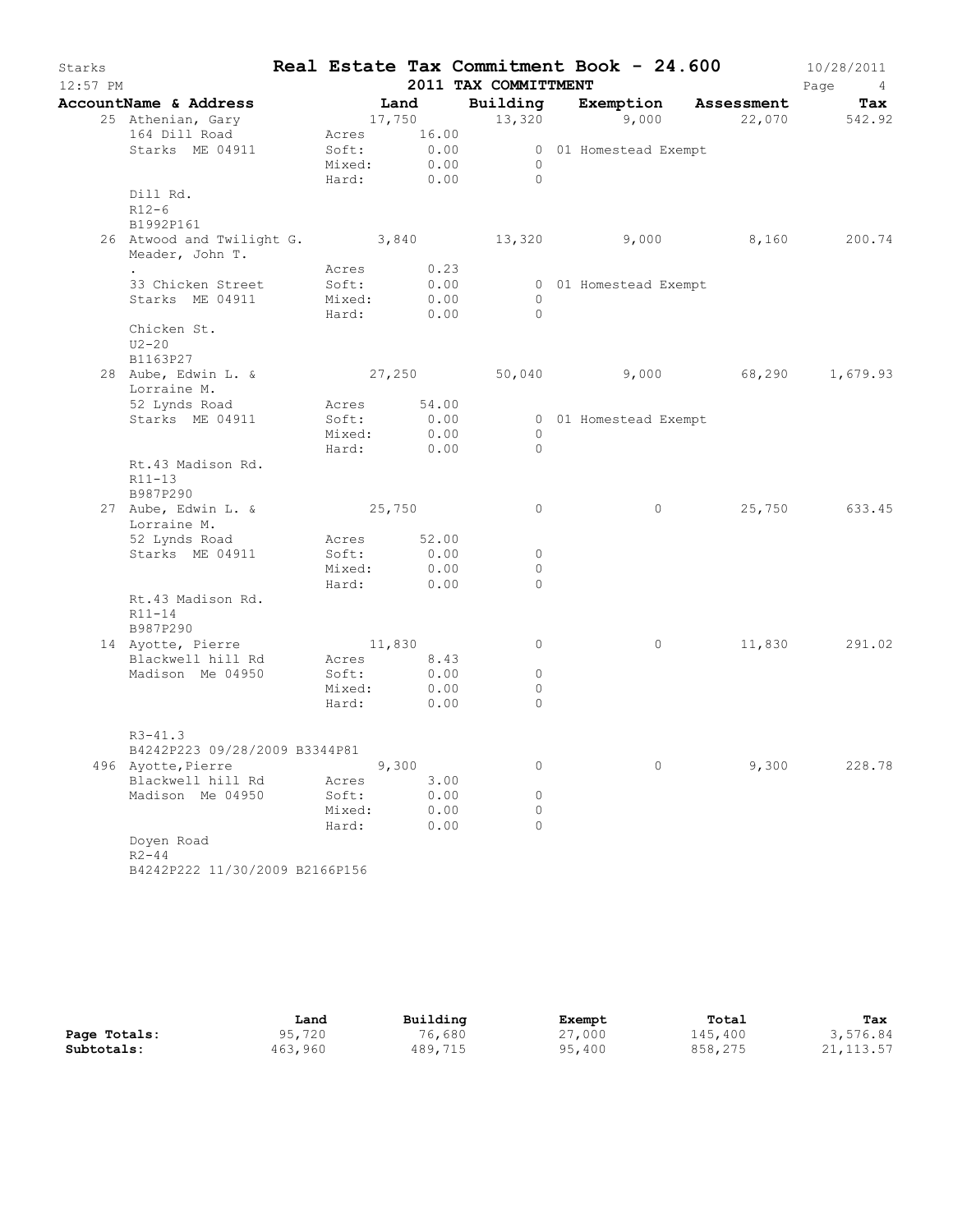| Starks<br>$12:57$ PM |                                                                  |                 |        |                           | 2011 TAX COMMITTMENT         |                | Real Estate Tax Commitment Book - 24.600                                   |                  | 10/28/2011<br>Page<br>5 <sup>5</sup> |
|----------------------|------------------------------------------------------------------|-----------------|--------|---------------------------|------------------------------|----------------|----------------------------------------------------------------------------|------------------|--------------------------------------|
|                      | AccountName & Address                                            |                 | Land   |                           |                              |                | <b>Building Exemption Assessment Tax</b><br>110,842 9,000 127,342 3,132.61 |                  |                                      |
|                      | 267 Baines, Jack                                                 |                 |        |                           |                              |                | $25,500$ $110,842$ $9,000$                                                 |                  |                                      |
|                      | Baines, Terri-Lynn Acres 47.00                                   |                 |        |                           |                              |                | 01 Homestead Exempt                                                        |                  |                                      |
|                      | PO Box 364                                                       |                 |        | Soft: 0.00<br>Mixed: 0.00 | $\overline{0}$               |                |                                                                            |                  |                                      |
|                      | Starks ME 04911                                                  |                 |        | Hard: 0.00                | $\overline{0}$<br>$\bigcirc$ |                |                                                                            |                  |                                      |
|                      | Peterson Rd<br>$R11-8$                                           |                 |        |                           |                              |                |                                                                            |                  |                                      |
|                      | B4244P125 02/26/2010 B2034P186                                   |                 |        |                           |                              |                |                                                                            |                  |                                      |
|                      | 30 Baker, Michael L 3,740                                        |                 |        |                           |                              | $\overline{0}$ | $\circ$                                                                    | 3,740            | 92.00                                |
|                      | Baker Carol A. Acres 34.30                                       |                 |        |                           |                              |                |                                                                            |                  |                                      |
|                      | 899 New Vineyard Rd. Soft:                                       |                 |        | 0.00                      |                              | $\circ$        |                                                                            |                  |                                      |
|                      | New Vineyard Me 04956 Mixed: 34.30                               |                 |        |                           |                              | $\circ$        |                                                                            |                  |                                      |
|                      |                                                                  |                 |        | Hard: 0.00                |                              | $\circ$        |                                                                            |                  |                                      |
|                      | Ind Line & Chick. St.<br>$R4 - 12$<br>B2692P346                  |                 |        |                           |                              |                |                                                                            |                  |                                      |
|                      | 35 Bashura, Gary J. 23,480                                       |                 |        |                           |                              | $\circ$        | $\circ$                                                                    | 23,480           | 577.61                               |
|                      | 35 Greenfield Drive                                              | Acres           |        | 42.90                     |                              |                |                                                                            |                  |                                      |
|                      | Ansonia CT 06401                                                 |                 | Soft:  | 0.00                      |                              | $\circ$        |                                                                            |                  |                                      |
|                      |                                                                  |                 | Mixed: | 0.00                      |                              | $\circ$        |                                                                            |                  |                                      |
|                      |                                                                  |                 | Hard:  | 0.00                      |                              | $\Omega$       |                                                                            |                  |                                      |
|                      | Rt. 43                                                           |                 |        |                           |                              |                |                                                                            |                  |                                      |
|                      | $R7-1.4$                                                         |                 |        |                           |                              |                |                                                                            |                  |                                      |
|                      | B1565P325                                                        |                 |        |                           |                              |                |                                                                            |                  |                                      |
|                      | 36 Bastarche, Marie<br>26 Woodbridge Ave Acres                   |                 |        | 8,500<br>3.30             |                              | $\circ$        | $\circ$                                                                    |                  | 8,500 209.10                         |
|                      | E. Hartford CT 06108                                             |                 |        | Soft: 0.00                | $\overline{0}$               |                |                                                                            |                  |                                      |
|                      |                                                                  |                 | Mixed: | 0.00                      |                              | $\circ$        |                                                                            |                  |                                      |
|                      |                                                                  |                 | Hard:  | 0.00                      |                              | $\circ$        |                                                                            |                  |                                      |
|                      | Madison Rd & Rt 43<br>$R8 - 30$<br>B787P17                       |                 |        |                           |                              |                |                                                                            |                  |                                      |
|                      | 577 Bavolar, James R. 12,530                                     |                 |        |                           |                              | 0              | $\circ$                                                                    |                  | 12,530 308.24                        |
|                      | 1966 7th Avenue, #8                                              |                 |        | Acres 9.50                |                              |                |                                                                            |                  |                                      |
|                      | New York City NY 10026 Soft:                                     |                 |        | 0.00                      |                              | $\circ$        |                                                                            |                  |                                      |
|                      |                                                                  |                 | Mixed: | 0.00                      |                              | 0              |                                                                            |                  |                                      |
|                      |                                                                  | Hard:           |        | 0.00                      |                              | $\Omega$       |                                                                            |                  |                                      |
|                      | $R5 - 31$<br>B4282P220 05/21/2010 B3754P304 10/04/2006 B1033P170 |                 |        |                           |                              |                |                                                                            |                  |                                      |
|                      | 40 Beach, John G. &<br>Sabrina P.                                | 38,750          |        |                           |                              | $\mathbf 0$    | $\circ$                                                                    | 38,750           | 953.25                               |
|                      | 130 Anson St. 6. Acres 104.00                                    |                 |        |                           |                              |                |                                                                            |                  |                                      |
|                      | Farmington ME 04938                                              | Soft:           |        | 0.00                      |                              | $\circ$        |                                                                            |                  |                                      |
|                      |                                                                  | Mixed:          |        | 0.00                      |                              | $\circ$        |                                                                            |                  |                                      |
|                      |                                                                  | Hard:           |        | 0.00                      |                              | $\circ$        |                                                                            |                  |                                      |
|                      | Beans Corner Road<br>$R1 - 13$<br>B1917P219                      |                 |        |                           |                              |                |                                                                            |                  |                                      |
|                      | 41 Beal, Barbara A.                                              |                 | 10,450 |                           |                              | 0              | 0                                                                          | 10,450           | 257.07                               |
|                      | 7 Forest Street                                                  | Acres           |        | 6.30                      |                              |                |                                                                            |                  |                                      |
|                      | Dexter ME 04930                                                  | Soft:           |        | 0.00                      |                              | 0              |                                                                            |                  |                                      |
|                      |                                                                  | Mixed:          |        | 0.00                      |                              | $\circ$        |                                                                            |                  |                                      |
|                      |                                                                  | Hard:           |        | 0.00                      |                              | $\Omega$       |                                                                            |                  |                                      |
|                      | $R2 - 51$<br>B2244P219                                           |                 |        |                           |                              |                |                                                                            |                  |                                      |
|                      |                                                                  |                 |        |                           |                              |                |                                                                            |                  |                                      |
| Page Totals:         |                                                                  | Land<br>122,950 |        | Building<br>110,842       |                              |                | Exempt<br>9,000                                                            | Total<br>224,792 | Tax<br>5,529.88                      |
| Subtotals:           |                                                                  | 586,910         |        | 600,557                   |                              |                | 104,400                                                                    | 1,083,067        | 26,643.45                            |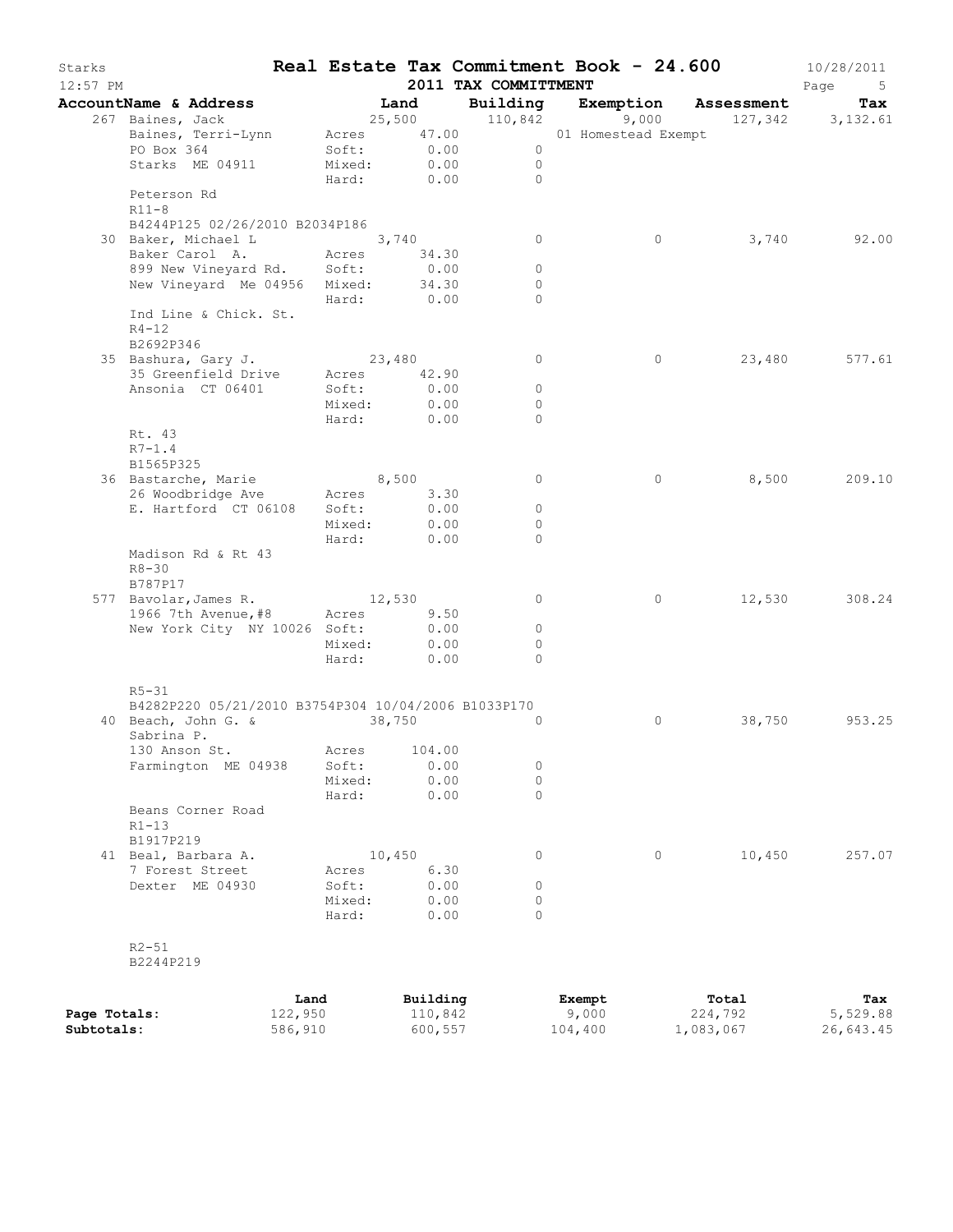| Starks<br>$12:57$ PM |                                                                 |        |                           | Real Estate Tax Commitment Book - 24.600<br>2011 TAX COMMITTMENT |                |        | 10/28/2011<br>Page<br>6 <sup>6</sup> |
|----------------------|-----------------------------------------------------------------|--------|---------------------------|------------------------------------------------------------------|----------------|--------|--------------------------------------|
|                      | AccountName & Address [Land                                     |        |                           | Building Exemption Assessment                                    |                |        | Tax                                  |
|                      |                                                                 |        |                           |                                                                  |                |        | 9,000 9,000 4,310 106.03             |
|                      |                                                                 |        |                           |                                                                  |                |        |                                      |
|                      | Starks ME 04911                                                 |        | Soft: 0.00<br>Mixed: 0.00 | $\overline{0}$                                                   |                |        |                                      |
|                      |                                                                 |        |                           | $\circ$                                                          |                |        |                                      |
|                      |                                                                 | Hard:  | 0.00                      | $\Omega$                                                         |                |        |                                      |
|                      | Locke Hill Road                                                 |        |                           |                                                                  |                |        |                                      |
|                      | $U2-1$<br>B1919P342                                             |        |                           |                                                                  |                |        |                                      |
|                      | 43 Beliveau, George B & 41,200                                  |        |                           | $\circ$                                                          | $\circ$        |        | 41,200 1,013.52                      |
|                      | Pat H                                                           |        |                           |                                                                  |                |        |                                      |
|                      | PO Box 1227                                                     |        | Acres 113.80              |                                                                  |                |        |                                      |
|                      | Rockwell NC 28138                                               | Soft:  | 0.00                      | $\circ$                                                          |                |        |                                      |
|                      |                                                                 |        | Mixed: 0.00               | $\circ$                                                          |                |        |                                      |
|                      |                                                                 |        | Hard: 0.00                | $\circ$                                                          |                |        |                                      |
|                      | West Mills Rd                                                   |        |                           |                                                                  |                |        |                                      |
|                      | $R5 - 22$                                                       |        |                           |                                                                  |                |        |                                      |
|                      | B846P1074                                                       |        |                           |                                                                  |                |        |                                      |
|                      | 44 Beliveau, George B & 12,140<br>Pat H                         |        |                           | $\circ$                                                          | $\circ$        |        | 12,140 298.64                        |
|                      | PO Box 1227 Acres 8.90                                          |        |                           |                                                                  |                |        |                                      |
|                      | Rockwell NC 28138                                               | Soft:  |                           | $\circ$                                                          |                |        |                                      |
|                      |                                                                 | Mixed: | $0.00$<br>$0.00$          | $\circ$                                                          |                |        |                                      |
|                      |                                                                 |        | Hard: 0.00                | $\Omega$                                                         |                |        |                                      |
|                      | West Mills Rd                                                   |        |                           |                                                                  |                |        |                                      |
|                      | $R4 - 23.1$                                                     |        |                           |                                                                  |                |        |                                      |
|                      | B846P1075                                                       |        |                           |                                                                  |                |        |                                      |
|                      | 45 Bell, Jack L. 16,390 7,200                                   |        |                           |                                                                  | $\overline{0}$ |        | 23,590 580.31                        |
|                      | Bell Elizabeth D. Acres 13.90                                   |        |                           | $\circ$                                                          |                |        |                                      |
|                      | 868 Main St.<br>Dennistown ME 04945 Mixed: 0.00                 | Soft:  | 0.00                      | $\circ$                                                          |                |        |                                      |
|                      |                                                                 |        | Hard: 0.00                | $\mathbf{0}$                                                     |                |        |                                      |
|                      | Mayhew Rd                                                       |        |                           |                                                                  |                |        |                                      |
|                      | $R6-9$                                                          |        |                           |                                                                  |                |        |                                      |
|                      | B2508P189                                                       |        |                           |                                                                  |                |        |                                      |
|                      | 629 Bellefleur, Eileen M. 17,200                                |        |                           | 15,000                                                           | $\circ$        |        | 32,200 792.12                        |
|                      | Bellefleur, Craig A. Acres 17.80<br>2745 Hollow Lane Soft: 0.00 |        |                           |                                                                  |                |        |                                      |
|                      |                                                                 |        |                           | $\circ$                                                          |                |        |                                      |
|                      | Leesburg FL 34748 Mixed: 0.00                                   |        |                           | $\circ$                                                          |                |        |                                      |
|                      |                                                                 | Hard:  | 0.00                      | $\circ$                                                          |                |        |                                      |
|                      | Newsharon Road<br>$R8 - 8$                                      |        |                           |                                                                  |                |        |                                      |
|                      | B3917P197 09/10/2007 B2516P329                                  |        |                           |                                                                  |                |        |                                      |
|                      | 46 Belmore, Thomas G. 14,220                                    |        |                           | 0                                                                | $\circ$        | 14,220 | 349.81                               |
|                      | Belmore Tracy L.                                                | Acres  | 12.10                     |                                                                  |                |        |                                      |
|                      | 23 Plain Street                                                 | Soft:  | 0.00                      | 0                                                                |                |        |                                      |
|                      | West Bridgewater MA                                             | Mixed: | 0.00                      | 0                                                                |                |        |                                      |
|                      | 02379                                                           |        |                           |                                                                  |                |        |                                      |
|                      |                                                                 | Hard:  | 0.00                      | $\circ$                                                          |                |        |                                      |
|                      |                                                                 |        |                           |                                                                  |                |        |                                      |
|                      | $R1 - 40.2$<br>B3418P224                                        |        |                           |                                                                  |                |        |                                      |
|                      |                                                                 |        |                           |                                                                  |                |        |                                      |

|              | Land    | Building | Exempt  | Total     | Tax       |
|--------------|---------|----------|---------|-----------|-----------|
| Page Totals: | 105,460 | 31,200   | 9,000   | 127,660   | 3,140.43  |
| Subtotals:   | 692,370 | 631,757  | 113,400 | 1,210,727 | 29,783.88 |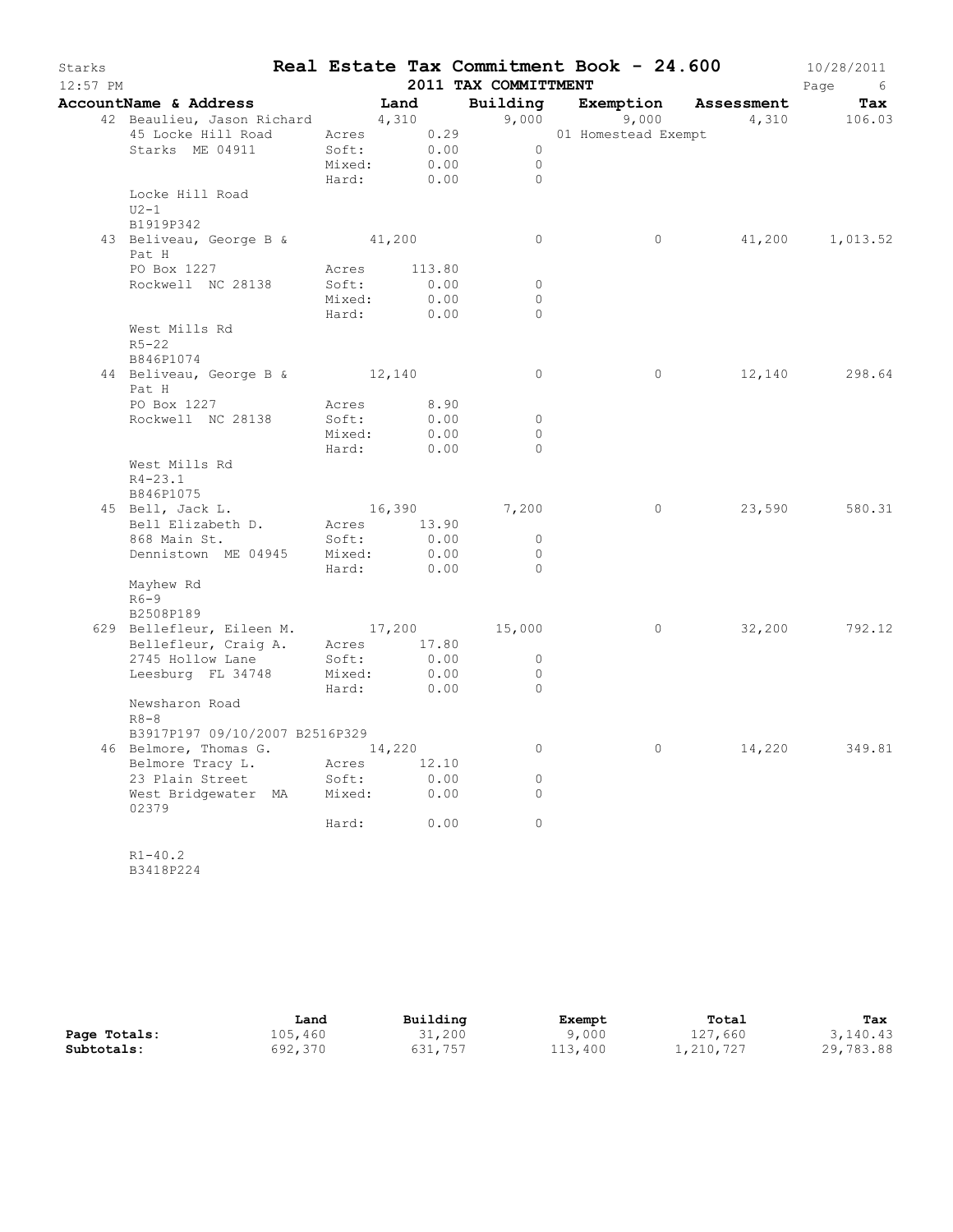| Starks   |                                                |                 |               |      | Real Estate Tax Commitment Book - 24.600 |                       |         |            | 10/28/2011             |
|----------|------------------------------------------------|-----------------|---------------|------|------------------------------------------|-----------------------|---------|------------|------------------------|
| 12:57 PM |                                                |                 |               |      | 2011 TAX COMMITTMENT                     |                       |         |            | Page<br>$\overline{7}$ |
|          | AccountName & Address<br>47 Belyea, Charles L. |                 | Land<br>5,310 |      | Building<br>28,080                       | Exemption             | 9,000   | Assessment | Tax<br>24,390 599.99   |
|          | 11 Anson Road                                  |                 | Acres 0.44    |      |                                          |                       |         |            |                        |
|          | Starks ME 04911                                | Soft:           | 0.00          |      |                                          | 0 01 Homestead Exempt |         |            |                        |
|          |                                                | Mixed:<br>Hard: | 0.00<br>0.00  |      | $\overline{0}$<br>$\bigcirc$             |                       |         |            |                        |
|          | Rt. 43-Village<br>$U1 - 6, U1 - 7$<br>B889P339 |                 |               |      |                                          |                       |         |            |                        |
|          | 564 Belyea, Charles L.                         |                 | 5,930         |      | 4,000                                    |                       | $\circ$ | 9,930      | 244.28                 |
|          | 11 Anson Road                                  | Acres           | 0.55          |      |                                          |                       |         |            |                        |
|          | Starks ME 04911                                | Soft:           |               | 0.00 | $\circ$                                  |                       |         |            |                        |
|          |                                                | Mixed:<br>Hard: | 0.00<br>0.00  |      | $\circ$<br>$\Omega$                      |                       |         |            |                        |
|          | $U1-9$                                         |                 |               |      |                                          |                       |         |            |                        |
|          | B4236P69 01/29/2010 B2023P251                  |                 |               |      |                                          |                       |         |            |                        |
|          | 423 Benoit Lucien E.                           |                 | 7,850         |      | $\circ$                                  |                       | $\circ$ | 7,850      | 193.11                 |
|          | Revocable Trust                                |                 |               |      |                                          |                       |         |            |                        |
|          | 28 Ridge Hill Rd.                              | Acres<br>Soft:  | 55.00<br>0.00 |      | $\circ$                                  |                       |         |            |                        |
|          | No. Smithfield RI<br>02896                     |                 |               |      |                                          |                       |         |            |                        |
|          |                                                | Mixed:          | 44.00<br>0.00 |      | $\circ$<br>$\Omega$                      |                       |         |            |                        |
|          | Young Road                                     | Hard:           |               |      |                                          |                       |         |            |                        |
|          | $R1 - 17$                                      |                 |               |      |                                          |                       |         |            |                        |
|          | B2524P228 02/08/2010                           |                 |               |      |                                          |                       |         |            |                        |
|          | 51 Benoit Revocable Trust, 8,900<br>Maureen    |                 |               |      | $\circ$                                  |                       | $\circ$ | 8,900      | 218.94                 |
|          | 28 Ridge Hill Rd.                              | Acres           | 67.00         |      |                                          |                       |         |            |                        |
|          | N. Smithfield RI 02896 Soft:                   |                 | 11.00         |      | 1,412                                    |                       |         |            |                        |
|          |                                                | Mixed:          | 42.00         |      | 5,547                                    |                       |         |            |                        |
|          |                                                | Hard:           | 14.00         |      | 1,849                                    |                       |         |            |                        |
|          | Brann's Mills Rd<br>$R2 - 15$<br>B2746P169     |                 |               |      |                                          |                       |         |            |                        |
|          | 48 Benoit, Lucien                              |                 | 7,970         |      | $\overline{0}$                           |                       | 0       | 7,970      | 196.06                 |
|          | Benoit, Maureen                                | Acres           | 60.00         |      |                                          |                       |         |            |                        |
|          | 28 Ridge Hill Rd                               | Soft:           | 11.00         |      | 1,412                                    |                       |         |            |                        |
|          | N. Smithfield RI 02896 Mixed:                  |                 | 34.00         |      | 4,490                                    |                       |         |            |                        |
|          | Brann Mills Rd<br>$R2 - 13$<br>B797P1032       | Hard:           | 15.00         |      | 1,981                                    |                       |         |            |                        |
|          | 49 Benoit, Lucien E &                          |                 | 2,670         |      | 0                                        |                       | 0       | 2,670      | 65.68                  |
|          | Maureen<br>28 Ridge Hill Rd.                   | Acres           | 20.00         |      |                                          |                       |         |            |                        |
|          | N.Smithfield RI 02896                          | Soft:           | 0.00          |      | $\circ$                                  |                       |         |            |                        |
|          |                                                | Mixed:          | 20.00         |      | 2,641                                    |                       |         |            |                        |
|          |                                                | Hard:           |               | 0.00 | $\Omega$                                 |                       |         |            |                        |
|          | Brann Mills Road<br>$R2 - 11$<br>B2180P182     |                 |               |      |                                          |                       |         |            |                        |

|              | Land    | Building | Exempt  | Total     | Tax       |
|--------------|---------|----------|---------|-----------|-----------|
| Page Totals: | 38,630  | 32,080   | 9,000   | 61,710    | 1,518.06  |
| Subtotals:   | 731,000 | 663,837  | 122,400 | 1,272,437 | 31,301.94 |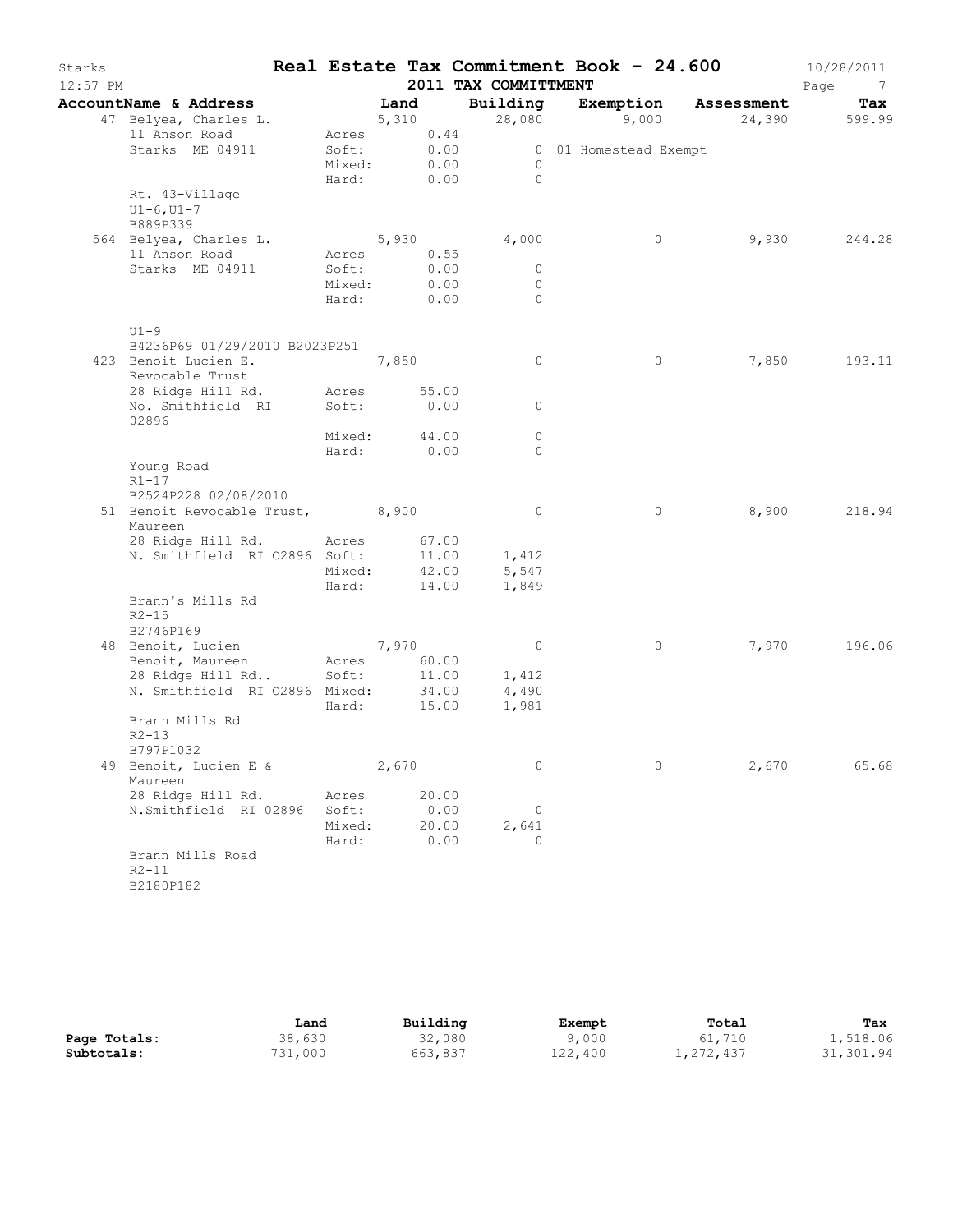| Starks<br>12:57 PM |                                                    |      |             |        |          | 2011 TAX COMMITTMENT |                | Real Estate Tax Commitment Book - 24.600 |                      | 10/28/2011<br>Page<br>8 |
|--------------------|----------------------------------------------------|------|-------------|--------|----------|----------------------|----------------|------------------------------------------|----------------------|-------------------------|
|                    | AccountName & Address                              |      |             | Land   |          | Building             |                |                                          | Exemption Assessment | Tax                     |
|                    | 50 Benoit, Lucien E. &<br>Maureen                  |      |             | 11,800 |          | 18,120               |                | $\Omega$                                 |                      | 29,920 736.03           |
|                    | 28 Ridge Hill Rd.                                  |      | Acres       |        | 14.00    |                      |                |                                          |                      |                         |
|                    | N. Smithfield RI 02896 Soft:                       |      |             |        | 0.00     |                      | $\overline{0}$ |                                          |                      |                         |
|                    |                                                    |      | Mixed:      |        | 0.00     |                      | $\Omega$       |                                          |                      |                         |
|                    | Brann Mills Rd                                     |      | Hard:       |        | 9.00     | 1,189                |                |                                          |                      |                         |
|                    | $R2 - 12$                                          |      |             |        |          |                      |                |                                          |                      |                         |
|                    | B797P1031                                          |      |             |        |          |                      |                |                                          |                      |                         |
|                    | 68 Benson, Eric R                                  |      |             |        |          | 7,390 60,043         |                | $\circ$                                  |                      | 67,433 1,658.85         |
|                    | Benson, Catherine M                                |      | Acres       |        | 1.60     |                      |                |                                          |                      |                         |
|                    | 1202 Poplar Hill Rd.                               |      | Soft:       |        | 0.00     |                      | $\overline{0}$ |                                          |                      |                         |
|                    | Baltimore MD 21210                                 |      | Mixed:      |        | 0.00     |                      | $\circ$        |                                          |                      |                         |
|                    |                                                    |      | Hard:       |        | 0.00     |                      | $\bigcirc$     |                                          |                      |                         |
|                    | West Mills Rd.<br>$R4 - 28$                        |      |             |        |          |                      |                |                                          |                      |                         |
|                    | B4147P141 06/11/2009 B3881P46 07/17/2007 B1358P242 |      |             |        |          |                      |                |                                          |                      |                         |
|                    | 52 Benton, Jonathon A. 8, 140                      |      |             |        |          | 40,590               |                | 0                                        | 48,730               | 1,198.76                |
|                    | Benton Shelia M.                                   |      | Acres       |        | 2.75     |                      |                |                                          |                      |                         |
|                    | 19 Sheridan Ave.                                   |      | Soft:       |        | 0.00     |                      | $\Omega$       |                                          |                      |                         |
|                    | Rochester NH 03867                                 |      | Mixed:      |        | 0.00     |                      | $\circ$        |                                          |                      |                         |
|                    |                                                    |      | Hard:       |        | 0.00     |                      | $\Omega$       |                                          |                      |                         |
|                    | $R8 - 39.3$                                        |      |             |        |          |                      |                |                                          |                      |                         |
|                    | 74 Berto, Daniel A.                                |      |             |        |          | 8,590 39,400         |                | $\circ$                                  | 47,990               | 1,180.55                |
|                    | Berto, Sandy B.                                    |      | Acres       |        | 1.90     |                      |                |                                          |                      |                         |
|                    | 87 Rock Ave                                        |      | Soft:       |        | 0.00     |                      | $\circ$        |                                          |                      |                         |
|                    | Pawtucket RI 02861                                 |      | Mixed:      |        | 0.00     |                      | $\circ$        |                                          |                      |                         |
|                    |                                                    |      | Hard:       |        | 0.00     |                      | $\Omega$       |                                          |                      |                         |
|                    | $R4 - 3.1$<br>B3385P43                             |      |             |        |          |                      |                |                                          |                      |                         |
|                    | 54 Bessey, Patty D.                                |      |             |        | 5,660    |                      |                | 19,680 9,000 16,340                      |                      | 401.96                  |
|                    | 26 Chicken Street                                  |      | Acres 0.50  |        |          |                      |                |                                          |                      |                         |
|                    | Starks ME 04911                                    |      | Soft:       |        | 0.00     |                      |                | 0 01 Homestead Exempt                    |                      |                         |
|                    |                                                    |      | Mixed:      |        | 0.00     |                      | $\Omega$       |                                          |                      |                         |
|                    |                                                    |      | Hard:       |        | 0.00     |                      | $\bigcirc$     |                                          |                      |                         |
|                    | Chicken St.                                        |      |             |        |          |                      |                |                                          |                      |                         |
|                    | $U2-8$                                             |      |             |        |          |                      |                |                                          |                      |                         |
|                    | B1408P341                                          |      |             |        |          |                      |                |                                          |                      |                         |
|                    | 561 Bickford, Sandra L. 13,830                     |      |             |        |          |                      |                | 9,000<br>9,000                           | 13,830               | 340.22                  |
|                    | Thompson Bridge Road                               |      | Acres 11.50 |        |          |                      |                | 01 Homestead Exempt                      |                      |                         |
|                    | Starks Me 04911                                    |      | Soft: 0.00  |        |          |                      | $\overline{0}$ |                                          |                      |                         |
|                    |                                                    |      | Mixed:      |        | 0.00     |                      | $\circ$        |                                          |                      |                         |
|                    |                                                    |      | Hard:       |        | 0.00     |                      | $\Omega$       |                                          |                      |                         |
|                    | Emery Road<br>$R3 - 41.1$                          |      |             |        |          |                      |                |                                          |                      |                         |
|                    | B4343P96 11/23/2010 B4242P226 09/28/2009 B2452P124 |      |             |        |          |                      |                |                                          |                      |                         |
|                    | 55 Bishop, John H. Jr.                             |      |             | 18,380 |          |                      | $\Omega$       | 0                                        | 18,380               | 452.15                  |
|                    | 476 Washington St                                  |      | Acres       |        | 22.50    |                      |                |                                          |                      |                         |
|                    | Gloucester MA 01930                                |      | Soft:       |        | 0.00     |                      | 0              |                                          |                      |                         |
|                    |                                                    |      | Mixed:      |        | 0.00     |                      | 0              |                                          |                      |                         |
|                    |                                                    |      | Hard:       |        | 0.00     |                      | $\Omega$       |                                          |                      |                         |
|                    | Locke Hill Rd.                                     |      |             |        |          |                      |                |                                          |                      |                         |
|                    | $R2 - 58.1$                                        |      |             |        |          |                      |                |                                          |                      |                         |
|                    | B929P276                                           |      |             |        |          |                      |                |                                          |                      |                         |
|                    |                                                    |      |             |        |          |                      |                |                                          |                      |                         |
|                    |                                                    | Land |             |        | Building |                      |                | Exempt                                   | Total                | Tax                     |

|              | <b>Land</b> | Building | Exempt  | тотат     | <b>Tax</b> |
|--------------|-------------|----------|---------|-----------|------------|
| Page Totals: | 73,790      | 186,833  | 18,000  | 242,623   | 5,968.52   |
| Subtotals:   | 804,790     | 850,670  | 140,400 | 1,515,060 | 37,270.46  |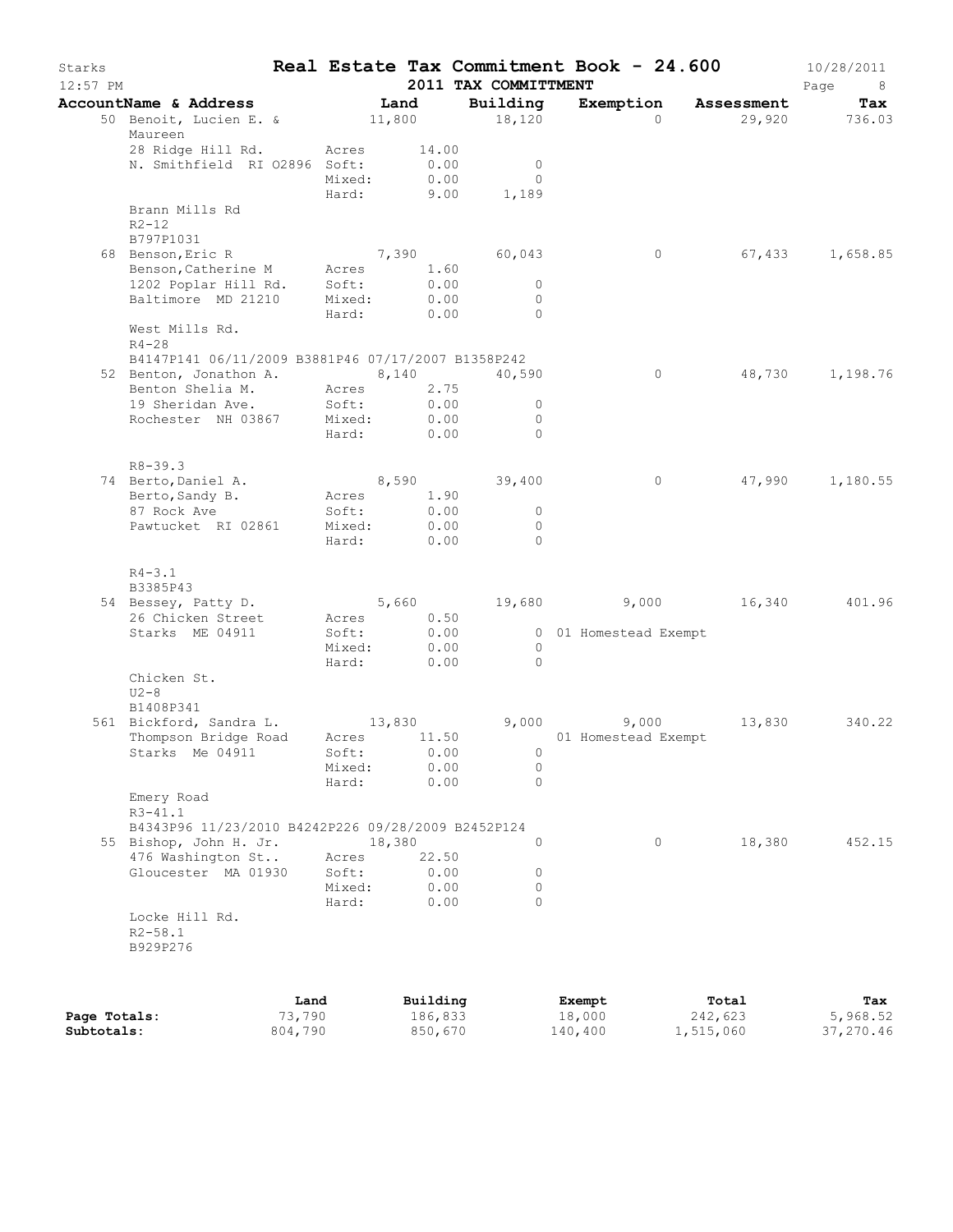| Starks<br>$12:57$ PM |                                            |                 |            | 2011 TAX COMMITTMENT    | Real Estate Tax Commitment Book - 24.600 |                      | 10/28/2011<br>Page<br>- 9 |
|----------------------|--------------------------------------------|-----------------|------------|-------------------------|------------------------------------------|----------------------|---------------------------|
|                      | AccountName & Address                      |                 | Land       | Building                |                                          | Exemption Assessment | Tax                       |
|                      | 56 Bliss, Christine                        | 17,250          |            | $\circ$                 | $\Omega$                                 |                      | 17,250 424.35             |
|                      | 1412 Main St., Apt 3 Acres 18.00           |                 |            |                         |                                          |                      |                           |
|                      | West Warwick RI 02893 Soft:                |                 | 0.00       | $\circ$                 |                                          |                      |                           |
|                      |                                            | Mixed:          | 0.00       | $\mathbf{0}$            |                                          |                      |                           |
|                      |                                            | Hard: 0.00      |            | $\Omega$                |                                          |                      |                           |
|                      | $R1 - 29.2$<br>B1551P244                   |                 |            |                         |                                          |                      |                           |
|                      | 57 Born, Robyn                             | 19,700          |            | $\circ$                 | $\circ$                                  |                      | 19,700 484.62             |
|                      | 168 West Auburn Road                       | Acres 27.80     |            |                         |                                          |                      |                           |
|                      | Auburn ME 04210                            | Soft:           | 0.00       | $\circ$                 |                                          |                      |                           |
|                      |                                            | Mixed:          | 0.00       | $\mathbf{0}$            |                                          |                      |                           |
|                      |                                            |                 | Hard: 0.00 | $\Omega$                |                                          |                      |                           |
|                      | $R6 - 7$ , $R6 - 8$<br>B2705P9             |                 |            |                         |                                          |                      |                           |
|                      | 461 Borowski, Pawel                        | 13,330          |            | 47,400                  | $\circ$                                  | 60,730               | 1,493.96                  |
|                      | Borowski, Nubia                            | Acres 9.20      |            |                         |                                          |                      |                           |
|                      | 11 Fathorn Road                            | Soft:           | 0.00       | $\overline{0}$          |                                          |                      |                           |
|                      | Plymouth MA 02360                          | Mixed:          | 0.00       | $\mathbf 0$             |                                          |                      |                           |
|                      |                                            | Hard: 0.00      |            | $\Omega$                |                                          |                      |                           |
|                      | $R12 - 11.1 - 5$<br>B3528P188 07/20/2005   |                 |            |                         |                                          |                      |                           |
|                      | 58 Botelho, Chester & Anna 12,460          |                 |            | $\circ$                 | $\circ$                                  |                      | 12,460 306.52             |
|                      | $\mathbb{C}$ .                             |                 |            |                         |                                          |                      |                           |
|                      | 52 Elm Lane                                | Acres           | 9.40       |                         |                                          |                      |                           |
|                      | Wales MA 01081                             | Soft:           | 0.00       | $\mathbf 0$             |                                          |                      |                           |
|                      |                                            | Mixed:          | 0.00       | $\Omega$                |                                          |                      |                           |
|                      |                                            | Hard:           | 0.00       | $\Omega$                |                                          |                      |                           |
|                      | Brann Mills Rd.<br>$R1 - 20$               |                 |            |                         |                                          |                      |                           |
|                      | 59 Bouchard, Michael                       | 16,262          |            | 7,680                   | $\circ$                                  | 23,942               | 588.97                    |
|                      | Bouchard Colette                           | Acres 51.00     | 0.00       |                         |                                          |                      |                           |
|                      | 8 Pare St.<br>Waterville Me 04901          | Soft:<br>Mixed: | 45.00      | $\overline{0}$<br>5,663 |                                          |                      |                           |
|                      |                                            | Hard: 0.00      |            | $\overline{0}$          |                                          |                      |                           |
|                      | Dill Road                                  |                 |            |                         |                                          |                      |                           |
|                      | $R6 - 20$                                  |                 |            |                         |                                          |                      |                           |
|                      | B3280P261                                  |                 |            |                         |                                          |                      |                           |
|                      | 60 Boucher, Douglas A. 20,330              |                 |            | 12,600                  | 0                                        | 32,930               | 810.08                    |
|                      | 28 Champa Rd                               | Acres 26.30     |            |                         |                                          |                      |                           |
|                      | Billerica MA 01821                         | Soft: 0.00      |            | $\overline{0}$          |                                          |                      |                           |
|                      |                                            | Mixed:          | 0.00       | 0                       |                                          |                      |                           |
|                      |                                            | Hard:           | 0.00       | $\Omega$                |                                          |                      |                           |
|                      | West Mills Rd.                             |                 |            |                         |                                          |                      |                           |
|                      | $R4 - 36$<br>B3838P176 03/21/2007 B995P252 |                 |            |                         |                                          |                      |                           |
|                      | 61 Boyle, John D.                          |                 | 12,850     | 0                       | $\circ$                                  | 12,850               | 316.11                    |
|                      | P0 Box 127                                 | Acres           | 10.00      |                         |                                          |                      |                           |
|                      | Farmington ME 04938                        | Soft:           | 0.00       | 0                       |                                          |                      |                           |
|                      |                                            | Mixed:          | 0.00       | 0                       |                                          |                      |                           |
|                      |                                            | Hard:           | 0.00       | $\Omega$                |                                          |                      |                           |
|                      | West Mills Rd. Rt. 148                     |                 |            |                         |                                          |                      |                           |
|                      | $R5 - 34$<br>B31280P640                    |                 |            |                         |                                          |                      |                           |
|                      |                                            |                 |            |                         |                                          |                      |                           |
|                      |                                            |                 |            |                         |                                          |                      |                           |

|              | Land    | Building | Exempt  | Total     | Tax       |
|--------------|---------|----------|---------|-----------|-----------|
| Page Totals: | 112,182 | 67,680   |         | 179,862   | 4,424.61  |
| Subtotals:   | 916,972 | 918,350  | 140,400 | 1,694,922 | 41,695.07 |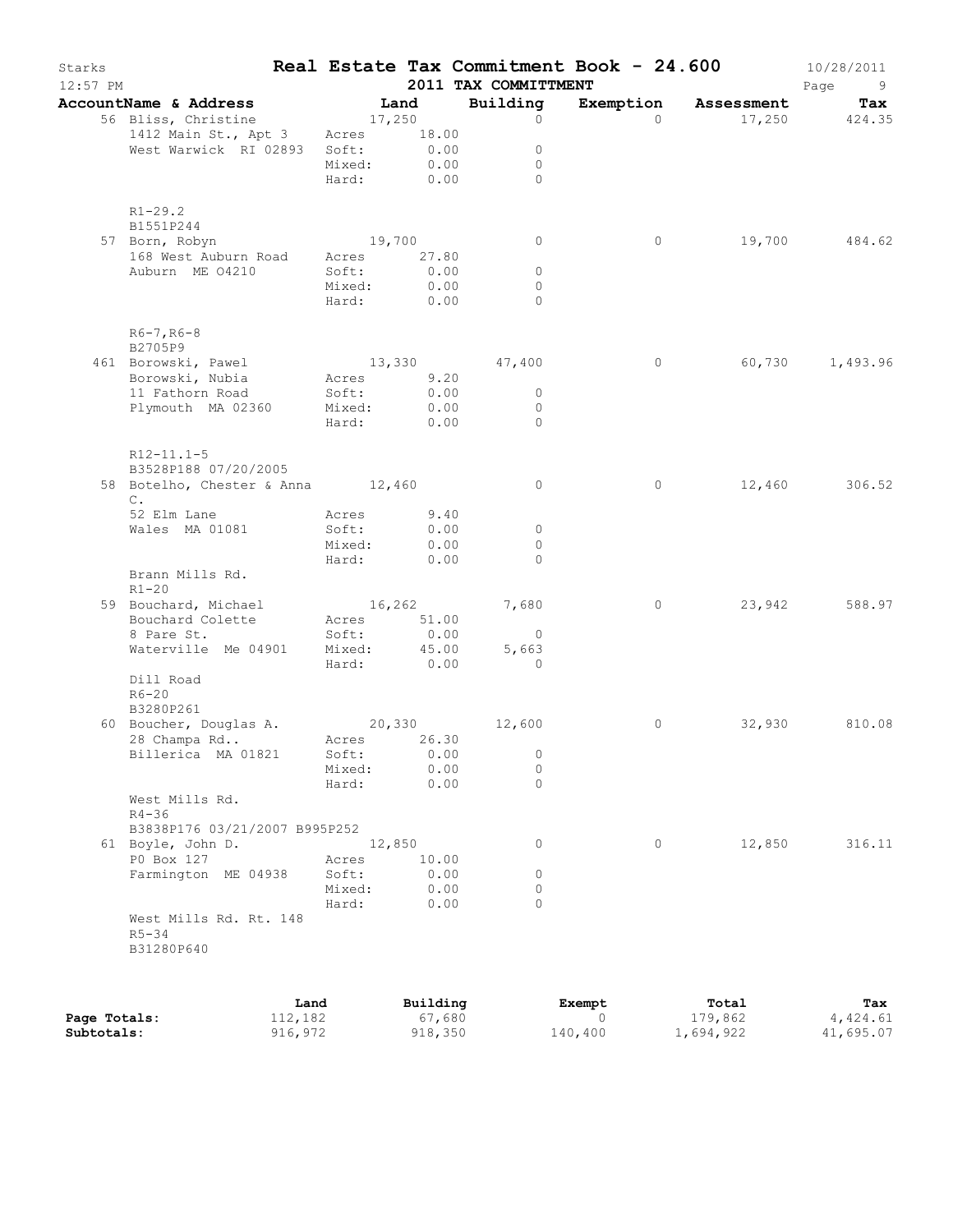| Starks                     | $12:57$ PM                                                                                                                                    |                                              |                                         | 2011 TAX COMMITTMENT                     | Real Estate Tax Commitment Book - 24.600                                                           |                               | 10/28/2011<br>Page<br>10     |
|----------------------------|-----------------------------------------------------------------------------------------------------------------------------------------------|----------------------------------------------|-----------------------------------------|------------------------------------------|----------------------------------------------------------------------------------------------------|-------------------------------|------------------------------|
|                            | AccountName & Address Tand                                                                                                                    |                                              |                                         |                                          | Building Exemption Assessment                                                                      |                               | Tax                          |
|                            | 62 Brackett, Jerry & Jane 18,860<br>487 Anson Road Acres 36.00<br>Starks ME 04911                                                             |                                              |                                         | 36,360<br>Hard: 20.00 2,641              | 18,900 36,320 893.47<br>02 Veteran<br>Soft: 3.00 385 01 Homestead Exempt<br>Mixed: 0.00 0 30 Blind |                               |                              |
|                            | Rt. 43 Madison Rd.<br>$R10-3$<br>B2243P335                                                                                                    |                                              |                                         |                                          |                                                                                                    |                               |                              |
|                            | 63 Brown, Harry H.<br>45 Abijah Hill Road Acres 69.00<br>Starks ME 04911                                                                      | 21,200<br>Soft:<br>Mixed:                    | $2.00$<br>$0.00$                        |                                          | 29,280 9,000 41,480 1,020.41<br>257 01 Homestead Exempt<br>0                                       |                               |                              |
|                            | Bijah Hill Rd.<br>$R2 - 41$<br>B904P358                                                                                                       | Hard: 58.00                                  |                                         | 7,659                                    |                                                                                                    |                               |                              |
|                            | 525 Brown, Herman 9,670<br>72 West Cundy's Point Acres 5.10<br>Road                                                                           |                                              |                                         | 5,000                                    | $\overline{0}$                                                                                     |                               | 14,670 360.88                |
|                            | Harpswell ME 04079 Soft:                                                                                                                      | Mixed:<br>Hard:                              | 0.00<br>0.00<br>0.00                    | $\circ$<br>$\circ$<br>$\Omega$           |                                                                                                    |                               |                              |
|                            | $R4 - 22$<br>B3878P88 07/10/2007 B775P805<br>309 Brown, James D. 17,100 19,200<br>7700 Highway 164 Acres 15.00<br>$H$ ollywood SC 29449 Soft: | Mixed:<br>Hard:                              | 0.00<br>0.00<br>0.00                    | $\circ$<br>$\circ$<br>$\Omega$           | $\circ$                                                                                            |                               | 36,300 892.98                |
|                            | $R8 - 32$<br>B3548P155 08/08/2005 B2259P283<br>183 Brusila, Sara 19,000<br>44 Emery Road<br>Starks ME 04911                                   | Acres 25.00<br>Soft:<br>Mixed:<br>Hard: 0.00 | 0.00<br>0.00                            | $\circ$<br>$\circ$<br>$\circ$<br>$\circ$ | $\circ$                                                                                            |                               | 19,000 467.40                |
|                            | $R3 - 34$<br>B1783P272<br>184 Brusila, Sara<br>44 Emery Road<br>Starks ME 04911                                                               | Acres<br>Soft:<br>Mixed:<br>Hard:            | 1,600<br>12.00<br>0.00<br>12.00<br>0.00 | $\circ$<br>$\circ$<br>1,585<br>0         | $\circ$                                                                                            |                               | 1,600 39.36                  |
|                            | $R4-10$<br>B1783P272<br>65 Brusila, Sara L.<br>44 Emery Road<br>Starks ME 04911                                                               | 47,650<br>Acres<br>Soft:<br>Mixed:<br>Hard:  | 135.60<br>0.00<br>0.00<br>0.00          | 83,400<br>0<br>0<br>$\circ$              | 9,000<br>01 Homestead Exempt                                                                       | 122,050                       | 3,002.43                     |
|                            | $R3 - 33.1$<br>B3179P109                                                                                                                      |                                              |                                         |                                          |                                                                                                    |                               |                              |
| Page Totals:<br>Subtotals: | Land<br>135,080<br>1,052,052                                                                                                                  |                                              | Building<br>173,240<br>1,091,590        |                                          | Exempt<br>36,900<br>177,300                                                                        | Total<br>271,420<br>1,966,342 | Tax<br>6,676.93<br>48,372.00 |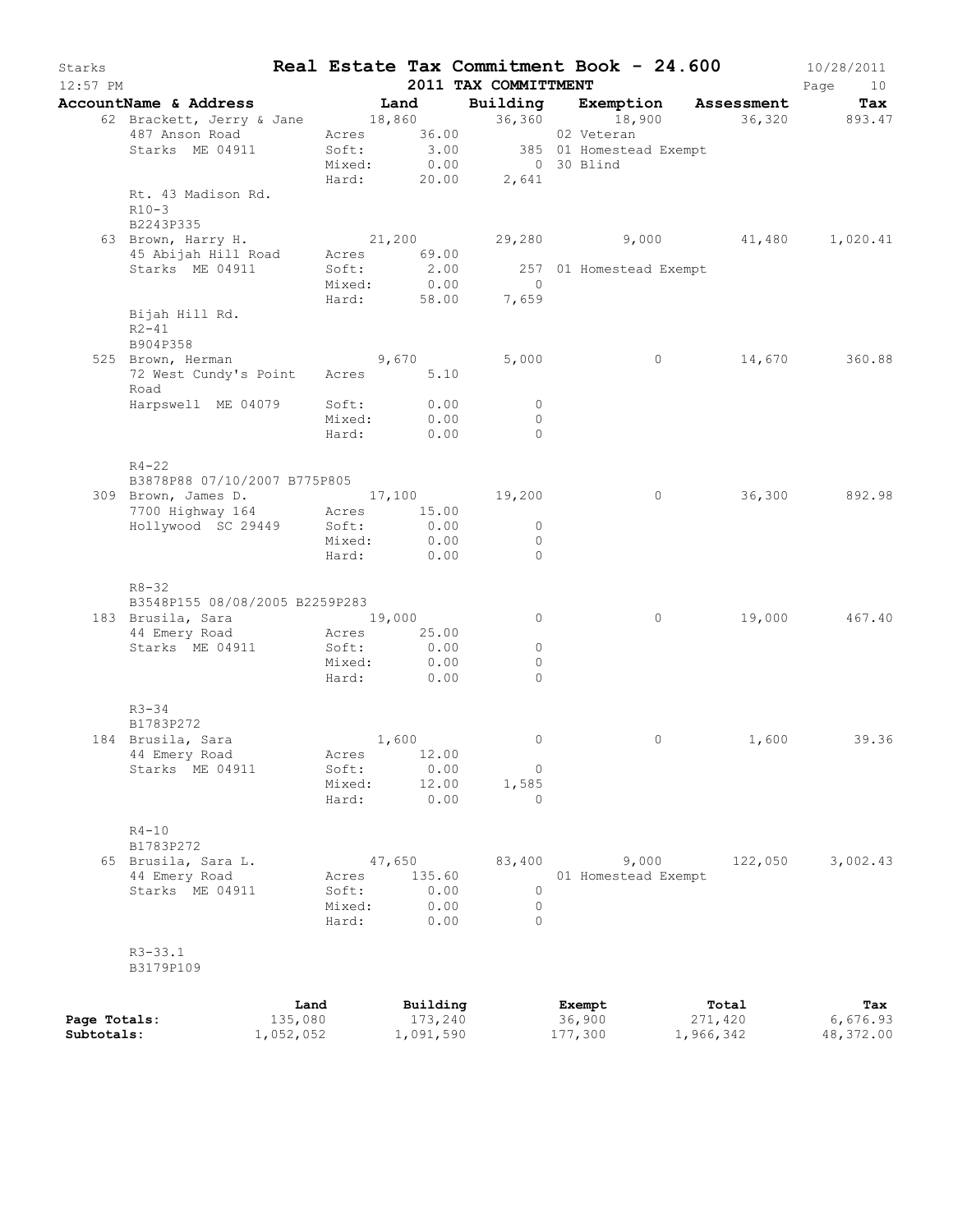| Starks<br>12:57 PM |                                  |           |                 |              | 2011 TAX COMMITTMENT    | Real Estate Tax Commitment Book - 24.600 |                      | 10/28/2011<br>Page<br>11 |
|--------------------|----------------------------------|-----------|-----------------|--------------|-------------------------|------------------------------------------|----------------------|--------------------------|
|                    | AccountName & Address            |           |                 | Land         | Building                |                                          | Exemption Assessment | Tax                      |
|                    | 479 Bucciano Daniel              |           | 14,830          |              | $\circ$                 | $\Omega$                                 | 14,830               | 364.82                   |
|                    | 34 Monroe Street                 |           |                 | Acres 11.50  |                         |                                          |                      |                          |
|                    | Concord NH 03301                 |           | Soft:           | 0.00         | $\circ$                 |                                          |                      |                          |
|                    |                                  |           | Mixed:          | 0.00         | $\circ$                 |                                          |                      |                          |
|                    |                                  |           | Hard:           | 0.00         | $\bigcap$               |                                          |                      |                          |
|                    | West Mills Road                  |           |                 |              |                         |                                          |                      |                          |
|                    | $R4 - 33.2$                      |           |                 |              |                         |                                          |                      |                          |
|                    | B4324P123 09/30/2010 B2168P341   |           |                 |              |                         |                                          |                      |                          |
|                    | 66 Burnham, Daryl & Doreen 9,690 |           |                 |              | 9,000                   | $\circ$                                  | 18,690               | 459.77                   |
|                    | 46Burnham Rd                     |           | Acres           | 3.60         |                         |                                          |                      |                          |
|                    | Hebron ME 04238                  |           | Soft:           | 0.00<br>0.00 | $\circ$<br>$\mathbf{0}$ |                                          |                      |                          |
|                    |                                  |           | Mixed:<br>Hard: | 0.00         | $\circ$                 |                                          |                      |                          |
|                    | Mt. Hunger Rd.                   |           |                 |              |                         |                                          |                      |                          |
|                    | $R5-9$                           |           |                 |              |                         |                                          |                      |                          |
|                    | B1822P6                          |           |                 |              |                         |                                          |                      |                          |
|                    | 67 Caffyn, Thomas E. & 11,830    |           |                 |              | $\circ$                 | $\circ$                                  | 11,830               | 291.02                   |
|                    | Diane                            |           |                 |              |                         |                                          |                      |                          |
|                    | 200 Sand Rd                      |           |                 | Acres 8.43   |                         |                                          |                      |                          |
|                    | Canaan ME 04924                  |           | Soft:           | 0.00         | $\circ$                 |                                          |                      |                          |
|                    |                                  |           | Mixed:          | 0.00         | $\circ$                 |                                          |                      |                          |
|                    |                                  |           | Hard:           | 0.00         | $\Omega$                |                                          |                      |                          |
|                    | Chicken St.                      |           |                 |              |                         |                                          |                      |                          |
|                    | $R3 - 24$                        |           |                 |              |                         |                                          |                      |                          |
|                    | B2473P148                        |           |                 |              |                         |                                          |                      |                          |
|                    | 534 Caissie, Janice              |           |                 |              | 17,170 18,410           | $\circ$                                  | 35,580               | 875.27                   |
|                    | 751 Lowell Road                  |           |                 | Acres 15.10  |                         |                                          |                      |                          |
|                    | Groton MA 01450                  |           | Soft:           | 0.00         | $\circ$                 |                                          |                      |                          |
|                    |                                  |           | Mixed:          | 0.00         | $\circ$                 |                                          |                      |                          |
|                    |                                  |           | Hard:           | 0.00         | $\Omega$                |                                          |                      |                          |
|                    |                                  |           |                 |              |                         |                                          |                      |                          |
|                    | $R9 - 7.3$                       |           |                 |              |                         |                                          |                      |                          |
|                    | B4283P236 06/18/2010 B1444P259   |           |                 |              |                         |                                          |                      |                          |
|                    | 69 Callon, Ross                  |           | 23,500          |              | 0                       | 0                                        | 23,500               | 578.10                   |
|                    | 11 Applewood Drive               |           |                 | Acres 43.00  |                         |                                          |                      |                          |
|                    | Westford MA 01886                |           | Soft:           | 0.00         | $\circ$                 |                                          |                      |                          |
|                    |                                  |           | Mixed:          | 0.00         | 0                       |                                          |                      |                          |
|                    |                                  |           | Hard:           | 0.00         | $\Omega$                |                                          |                      |                          |
|                    | West Mills Rd.<br>$R4 - 26$      |           |                 |              |                         |                                          |                      |                          |
|                    | B1037P151                        |           |                 |              |                         |                                          |                      |                          |
|                    | 589 Campbell, Andrew             |           |                 | 21,610       | 0                       | $\circ$                                  | 21,610               | 531.61                   |
|                    | Smithers, Phyllis                |           |                 | Acres 35.45  |                         |                                          |                      |                          |
|                    | 243 East Main St.                |           | Soft:           | 0.00         | 0                       |                                          |                      |                          |
|                    | Gloucester MA 01930              |           | Mixed:          | 0.00         | 0                       |                                          |                      |                          |
|                    |                                  |           | Hard:           | 0.00         | $\Omega$                |                                          |                      |                          |
|                    |                                  |           |                 |              |                         |                                          |                      |                          |
|                    | $R8 - 38.2$                      |           |                 |              |                         |                                          |                      |                          |
|                    | B2866P284                        |           |                 |              |                         |                                          |                      |                          |
|                    | 591 Campbell, Andrew             |           |                 | 25,860       | 94,770                  | $\circ$                                  | 120,630              | 2,967.50                 |
|                    | Smithers, Phyllis                |           | Acres           | 48.42        |                         |                                          |                      |                          |
|                    | 243 East Main St.                |           | Soft:           | 0.00         | 0                       |                                          |                      |                          |
|                    | Gloucester MA 01930              |           | Mixed:          | 0.00         | 0                       |                                          |                      |                          |
|                    |                                  |           | Hard:           | 0.00         | $\Omega$                |                                          |                      |                          |
|                    | Felker Hill Road                 |           |                 |              |                         |                                          |                      |                          |
|                    | $R8 - 38.1$                      |           |                 |              |                         |                                          |                      |                          |
|                    | B3836P317 04/18/2007 B1303P344   |           |                 |              |                         |                                          |                      |                          |
|                    |                                  |           |                 |              |                         |                                          |                      |                          |
|                    |                                  | Land      |                 | Building     |                         | Exempt                                   | Total                | Tax                      |
| Page Totals:       |                                  | 124,490   |                 | 122,180      |                         | 0                                        | 246,670              | 6,068.09                 |
| Subtotals:         |                                  | 1,176,542 |                 | 1,213,770    |                         | 177,300                                  | 2,213,012            | 54,440.09                |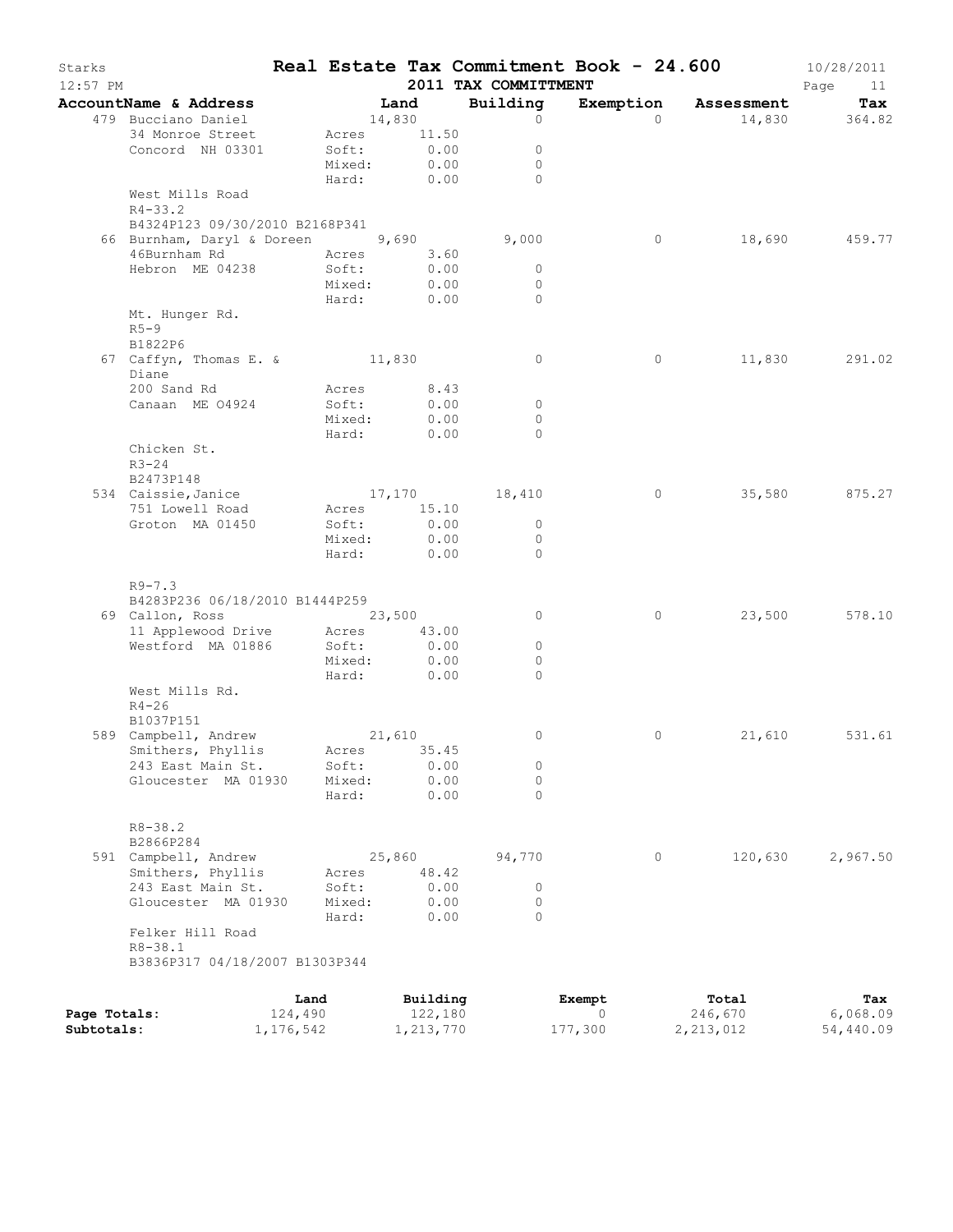| Starks<br>$12:57$ PM |                                                                  |              |        | 2011 TAX COMMITTMENT     | Real Estate Tax Commitment Book - 24.600 |                      | 10/28/2011<br>Page<br>12 |
|----------------------|------------------------------------------------------------------|--------------|--------|--------------------------|------------------------------------------|----------------------|--------------------------|
|                      | AccountName & Address                                            | Land         |        | Building                 |                                          | Exemption Assessment | Tax                      |
|                      | 644 Carle, Matthew F.                                            | 16,560       |        | $\circ$                  | $\Omega$                                 |                      | 16,560 407.38            |
|                      | P.O. Box 15834                                                   | Acres 15.70  |        |                          |                                          |                      |                          |
|                      | Rio Rancho NM 87174                                              | Soft:        | 0.00   | $\circ$                  |                                          |                      |                          |
|                      |                                                                  | Mixed:       | 0.00   | $\mathbf{0}$             |                                          |                      |                          |
|                      |                                                                  | Hard: 0.00   |        | $\Omega$                 |                                          |                      |                          |
|                      | $R9 - 7.5$                                                       |              |        |                          |                                          |                      |                          |
|                      | B3545P99 08/08/2005 B1444P263                                    |              |        |                          |                                          |                      |                          |
|                      | 75 Carpenter Charles, J 19,220<br>Jr.                            |              |        | $\overline{0}$           | $\circ$                                  |                      | 19,220 472.81            |
|                      | P.O. Box 2233                                                    | Acres        | 154.00 |                          |                                          |                      |                          |
|                      | Skowhegan ME 04967                                               | Soft:        | 0.00   | $\overline{\phantom{0}}$ |                                          |                      |                          |
|                      |                                                                  |              |        | Mixed: 144.00 19,017     |                                          |                      |                          |
|                      |                                                                  | Hard: 0.00   |        | $\bigcirc$               |                                          |                      |                          |
|                      | Mt. Hunger Rd.<br>$R5-13, R5-14$                                 |              |        |                          |                                          |                      |                          |
|                      | B3821P78 03/08/2007 B2538P124                                    |              |        |                          |                                          |                      |                          |
|                      | 76 Carrol, Robert N.& June 23,250 54,000 9,000 68,250<br>M. Nash |              |        |                          |                                          |                      | 1,678.95                 |
|                      | P.O. Box 161                                                     | Acres 38.00  |        |                          | 01 Homestead Exempt                      |                      |                          |
|                      | New Sharon ME 04955 Soft:                                        |              | 0.00   | $\overline{0}$           |                                          |                      |                          |
|                      |                                                                  | Mixed:       | 0.00   | $\overline{0}$           |                                          |                      |                          |
|                      |                                                                  | Hard: 0.00   |        | $\Omega$                 |                                          |                      |                          |
|                      | Young Road<br>$R1-3$<br>B2514P246                                |              |        |                          |                                          |                      |                          |
|                      | 77 Cassidy, Christine M 13,070 41,670                            |              |        |                          | $\circ$                                  |                      | 54,740 1,346.60          |
|                      | 305 Shag Bark Rd.                                                | Acres 8.80   |        |                          |                                          |                      |                          |
|                      | Taunton MA 02780                                                 | Soft:        | 0.00   | $\overline{0}$           |                                          |                      |                          |
|                      |                                                                  | Mixed:       | 0.00   | $\overline{0}$           |                                          |                      |                          |
|                      |                                                                  | Hard: 0.00   |        | $\overline{0}$           |                                          |                      |                          |
|                      | West Mills Rd                                                    |              |        |                          |                                          |                      |                          |
|                      | $R7 - 11.5$                                                      |              |        |                          |                                          |                      |                          |
|                      | B2580P89                                                         |              |        |                          |                                          |                      |                          |
|                      | 78 Central Maine Power 380,900 1,184,140                         |              |        |                          | $\overline{0}$                           |                      | 1,565,040 38,499.98      |
|                      | Att:Eric Roach                                                   | Acres 293.00 |        |                          |                                          |                      |                          |
|                      | R.E.Dept.                                                        |              |        |                          |                                          |                      |                          |
|                      | C/O Utility Shared                                               | Soft: 0.00   |        | $\circ$                  |                                          |                      |                          |
|                      | Services Local Tax Dept                                          |              |        |                          |                                          |                      |                          |
|                      | 70 Farm View Drive                                               | Mixed:       | 0.00   | 0                        |                                          |                      |                          |
|                      | Freeport Bldg.                                                   |              |        |                          |                                          |                      |                          |
|                      | New Gloucester, ME Hard: 0.00                                    |              |        | $\circ$                  |                                          |                      |                          |
|                      | 04260<br>Distrib, Trans, & Land                                  |              |        |                          |                                          |                      |                          |
|                      | $R4-26A$                                                         |              |        |                          |                                          |                      |                          |
|                      | 293 Cesario, Sonja                                               |              | 15,450 | 0                        | $\circ$                                  | 15,450               | 380.07                   |
|                      | P.O. Box 55                                                      | Acres        | 14.00  |                          |                                          |                      |                          |
|                      | West Farmington ME                                               | Soft:        | 0.00   | 0                        |                                          |                      |                          |
|                      | 04992                                                            |              |        |                          |                                          |                      |                          |
|                      |                                                                  | Mixed:       | 0.00   | 0                        |                                          |                      |                          |
|                      |                                                                  | Hard:        | 0.00   | $\Omega$                 |                                          |                      |                          |
|                      | Thompson Bridge Road<br>$R3 - 1.1$<br>B1055P303                  |              |        |                          |                                          |                      |                          |

|              | Land      | Building  | Exempt  | Total     | Tax       |
|--------------|-----------|-----------|---------|-----------|-----------|
| Page Totals: | 468,450   | 1,279,810 | 9,000   | 1,739,260 | 42,785.79 |
| Subtotals:   | 1,644,992 | 2,493,580 | 186,300 | 3,952,272 | 97,225.88 |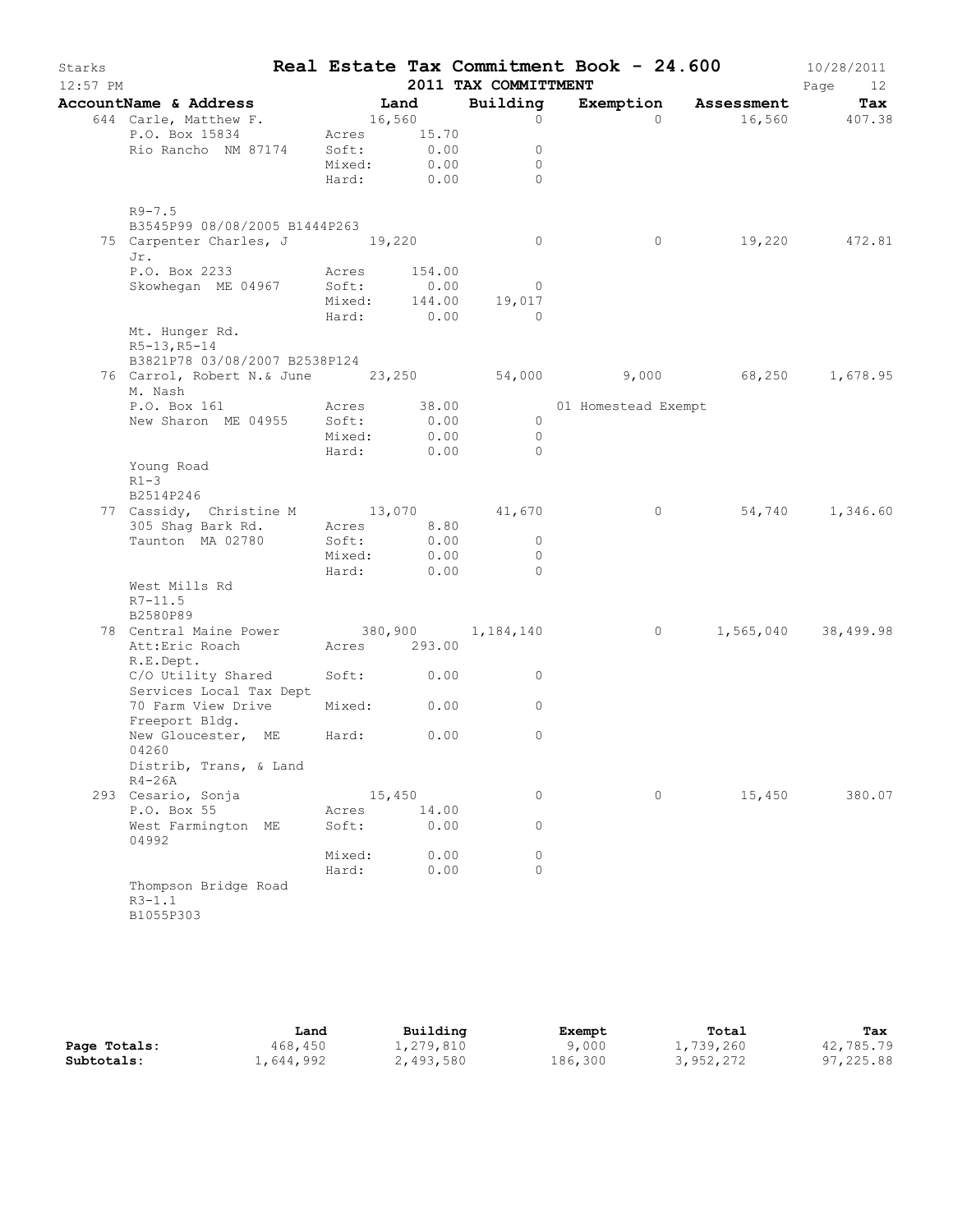| Starks<br>$12:57$ PM |                                                             |                |                | 2011 TAX COMMITTMENT | Real Estate Tax Commitment Book - 24.600 |                 | 10/28/2011<br>Page<br>13 |
|----------------------|-------------------------------------------------------------|----------------|----------------|----------------------|------------------------------------------|-----------------|--------------------------|
|                      | AccountName & Address Land                                  |                |                | Building             | Exemption Assessment                     |                 | Tax                      |
|                      | 79 Cesario, Sonja P                                         |                | 9,300          |                      | 59,000 9,000                             | 59,300 1,458.78 |                          |
|                      | P.O. Box 55                                                 | Acres          | 3.00           |                      |                                          |                 |                          |
|                      | West Farmington ME<br>04992                                 | Soft:          |                |                      | 0.00 0 01 Homestead Exempt               |                 |                          |
|                      |                                                             | Mixed:         | 0.00           | $\circ$              |                                          |                 |                          |
|                      | Norton Corner Rt. 43                                        | Hard:          | 0.00           | $\circ$              |                                          |                 |                          |
|                      | $R3-1$                                                      |                |                |                      |                                          |                 |                          |
|                      | B2424P312                                                   |                |                |                      |                                          |                 |                          |
|                      | 80 Chambers, James S. 21,500                                |                |                | 20,400               | $\circ$                                  |                 | 41,900 1,030.74          |
|                      | Chambers Louise R. Acres                                    |                | 31.00          |                      |                                          |                 |                          |
|                      | 1781 North Brookfield Soft:<br>Rd.                          |                | 0.00           | $\mathbf{0}$         |                                          |                 |                          |
|                      | Oakham, MA 01068                                            | Mixed:         | 0.00           | $\circ$              |                                          |                 |                          |
|                      |                                                             | Hard:          | 0.00           | $\Omega$             |                                          |                 |                          |
|                      | $R3 - 37$                                                   |                |                |                      |                                          |                 |                          |
|                      | B3398P254                                                   |                |                |                      |                                          |                 |                          |
|                      | 124 Chapman, David 18,500<br>Chapman, Linda 18,500 29.00    |                | 18,500         |                      | 30,960 9,000 40,460                      |                 | 995.32                   |
|                      |                                                             |                |                |                      |                                          |                 |                          |
|                      | 1034 New Sharon Road Soft:<br>Starks ME 04911               | Mixed:         | 0.00<br>0.00   | $\circ$              | 0 01 Homestead Exempt                    |                 |                          |
|                      |                                                             | Hard:          | 0.00           | $\Omega$             |                                          |                 |                          |
|                      |                                                             |                |                |                      |                                          |                 |                          |
|                      | $R1 - 41.2$<br>B1497P11                                     |                |                |                      |                                          |                 |                          |
|                      | 409 Chapman, Jennifer L. 13,920 42,360                      |                |                |                      | $\circ$                                  |                 | 56,280 1,384.49          |
|                      | 1034 New Sharon Road Acres 10.10                            |                |                |                      |                                          |                 |                          |
|                      | Starks ME 04911                                             | Soft:          | 0.00           | $\circ$              |                                          |                 |                          |
|                      |                                                             | Mixed:         | 0.00           | $\circ$              |                                          |                 |                          |
|                      |                                                             | Hard:          | 0.00           | $\Omega$             |                                          |                 |                          |
|                      | $R6 - 21.1$                                                 |                |                |                      |                                          |                 |                          |
|                      | B4262P135 04/23/2010 B4219P65 12/03/2009 B3339P78           |                |                |                      |                                          |                 | 161.13                   |
|                      | 652 Chase Personal Rep. $9,430$ 6,120 9,000<br>, Stanley V. |                |                |                      |                                          | 6,550           |                          |
|                      | Estate of Joice Welch Acres                                 |                | 3.20           |                      |                                          |                 |                          |
|                      | P.O.Box 102                                                 | Soft:          | 0.00           |                      | 0 01 Homestead Exempt                    |                 |                          |
|                      | Windsor ME 04363                                            | Mixed:         | 0.00           | $\circ$              |                                          |                 |                          |
|                      |                                                             | Hard:          | 0.00           | $\Omega$             |                                          |                 |                          |
|                      | $U1-13$                                                     |                |                |                      |                                          |                 |                          |
|                      | B4295P140                                                   |                |                |                      |                                          |                 |                          |
|                      | 84 Chick, Freeman<br>97 Chick Rd                            |                | 54,890         | $\circ$              | $\circ$                                  | 54,890          | 1,350.29                 |
|                      | Industry ME 04938                                           | Acres<br>Soft: | 288.00<br>8.00 | 1,027                |                                          |                 |                          |
|                      |                                                             | Mixed:         | 114.00         | 15,055               |                                          |                 |                          |
|                      |                                                             | Hard:          | 134.00         | 17,696               |                                          |                 |                          |
|                      | Upper Chicken St.                                           |                |                |                      |                                          |                 |                          |
|                      | R4-1516                                                     |                |                |                      |                                          |                 |                          |
|                      | B1021P252                                                   |                |                |                      |                                          |                 |                          |

|              | Land      | Building  | Exempt  | Total       | Tax        |
|--------------|-----------|-----------|---------|-------------|------------|
| Page Totals: | 127,540   | 158,840   | 27,000  | 259,380     | 6,380.75   |
| Subtotals:   | 1,772,532 | 2,652,420 | 213,300 | 4, 211, 652 | 103,606.63 |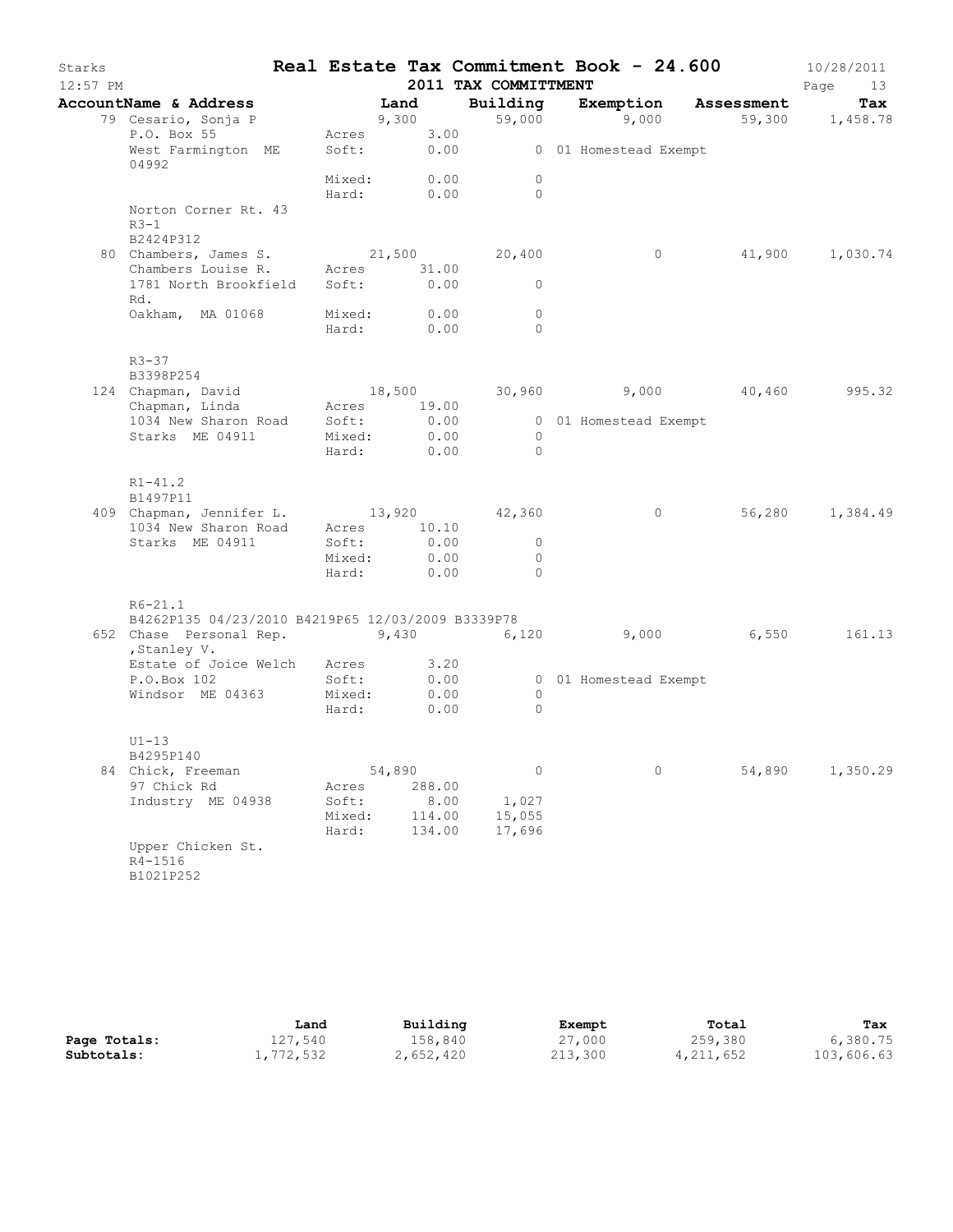| Starks<br>12:57 PM |                                              |                |                | 2011 TAX COMMITTMENT | Real Estate Tax Commitment Book - 24.600 |                      | 10/28/2011<br>Page<br>14 |
|--------------------|----------------------------------------------|----------------|----------------|----------------------|------------------------------------------|----------------------|--------------------------|
|                    | AccountName & Address                        |                | Land           | Building             |                                          | Exemption Assessment | Tax                      |
|                    | 82 Chick, Freeman                            | 6,540          |                | $\circ$              | $\Omega$                                 |                      | 6,540 160.88             |
|                    | 97 Chick Rd                                  |                | Acres 49.00    |                      |                                          |                      |                          |
|                    | Industry ME 04938                            | Soft:          | 0.00           | $\circ$              |                                          |                      |                          |
|                    |                                              | Mixed:         | 0.00           | $\Omega$             |                                          |                      |                          |
|                    |                                              | Hard:          |                | 49.00<br>6,471       |                                          |                      |                          |
|                    | Upper Chicken St.                            |                |                |                      |                                          |                      |                          |
|                    | $R4 - 18$                                    |                |                |                      |                                          |                      |                          |
|                    | B680P207                                     |                |                |                      |                                          |                      |                          |
|                    | 83 Chick, Freeman                            | 9,150          |                | $\circ$              | $\circ$                                  | 9,150                | 225.09                   |
|                    | 97 Chick Rd                                  | Acres          | 4.30           |                      |                                          |                      |                          |
|                    | Industry ME 04938                            | Soft:          | 0.00           | 0                    |                                          |                      |                          |
|                    |                                              | Mixed:         | 0.00           | 0                    |                                          |                      |                          |
|                    |                                              | Hard:          | 0.00           | 0                    |                                          |                      |                          |
|                    | Upper Chicken St.<br>$R4 - 17$               |                |                |                      |                                          |                      |                          |
|                    | 39 Chick, Freeman L.                         | 7,000          |                | $\circ$              | $\circ$                                  | 7,000                | 172.20                   |
|                    | Chick, Freeman T.                            |                | Acres 1.00     |                      |                                          |                      |                          |
|                    | 97 Chick Road                                | Soft:          | 0.00           | $\circ$              |                                          |                      |                          |
|                    | Industry ME 04938                            | Mixed:         | 0.00           | $\circ$              |                                          |                      |                          |
|                    |                                              | Hard:          | 0.00           | $\Omega$             |                                          |                      |                          |
|                    | Industry Line & W.M. Rd<br>$R5 - 26$         |                |                |                      |                                          |                      |                          |
|                    | B3786P191 12/12/2006 B1416P72                |                |                |                      |                                          |                      |                          |
|                    | 85 Chick, Freeman L. 15,800 13,200           |                |                |                      | $\circ$                                  | 29,000               | 713.40                   |
|                    | 97 Chick Rd                                  |                | Acres 13.00    |                      |                                          |                      |                          |
|                    | Industry ME 04938                            | Soft:          | 0.00           | $\circ$              |                                          |                      |                          |
|                    |                                              | Mixed:         | 0.00           | $\circ$              |                                          |                      |                          |
|                    |                                              | Hard:          | 0.00           | $\Omega$             |                                          |                      |                          |
|                    | Rt. 148                                      |                |                |                      |                                          |                      |                          |
|                    | $R5 - 27$                                    |                |                |                      |                                          |                      |                          |
|                    | B2427P45                                     |                |                |                      |                                          |                      |                          |
|                    | 17 Chretien, Gary L. 17,000                  |                |                | 0                    | 0                                        | 17,000               | 418.20                   |
|                    | Chretien, Betty D. Acres                     |                | 17.00          |                      |                                          |                      |                          |
|                    | 272 Glen Harris Road Soft:                   |                | 0.00           | $\circ$              |                                          |                      |                          |
|                    | New Sharon ME 04955                          | Mixed:         | 0.00           | $\Omega$             |                                          |                      |                          |
|                    |                                              | Hard:          | 0.00           | $\Omega$             |                                          |                      |                          |
|                    | $R1-9$                                       |                |                |                      |                                          |                      |                          |
|                    | B3479P70 05/27/2005 B1869P1                  |                |                |                      |                                          |                      |                          |
|                    | 86 Christen, Pamela 25,350<br>65 Shusta Road |                |                | 42,960               | $\circ$                                  | 68,310               | 1,680.43                 |
|                    |                                              | Acres<br>Soft: | 167.00<br>0.00 | $\circ$              |                                          |                      |                          |
|                    | Madison ME 04950                             |                | 44.00          | 5,414                |                                          |                      |                          |
|                    |                                              | Mixed:         | 89.00          | 11,753               |                                          |                      |                          |
|                    | Chicken St.                                  | Hard:          |                |                      |                                          |                      |                          |
|                    | R3-25, R3-26, R3-27                          |                |                |                      |                                          |                      |                          |
|                    | B2132P223                                    |                |                |                      |                                          |                      |                          |
|                    | 87 Churchill, Caleb                          |                | 25,750         | 0                    | $\circ$                                  | 25,750               | 633.45                   |
|                    | 5 Hisler Mnt. Rd                             | Acres          | 52.00          |                      |                                          |                      |                          |
|                    | Somerville ME 04348                          | Soft:          | 0.00           | 0                    |                                          |                      |                          |
|                    |                                              | Mixed:         | 0.00           | 0                    |                                          |                      |                          |
|                    |                                              | Hard:          | 0.00           | $\Omega$             |                                          |                      |                          |
|                    | Brann Mills Road                             |                |                |                      |                                          |                      |                          |
|                    | $R2 - 18$                                    |                |                |                      |                                          |                      |                          |
|                    | B2035P100                                    |                |                |                      |                                          |                      |                          |
|                    |                                              |                |                |                      |                                          |                      |                          |
|                    |                                              |                |                |                      |                                          |                      |                          |

|              | Land      | Building  | Exempt  | Total     | Tax        |
|--------------|-----------|-----------|---------|-----------|------------|
| Page Totals: | 106,590   | 56,160    |         | 162,750   | 4,003.65   |
| Subtotals:   | 1,879,122 | 2,708,580 | 213,300 | 4,374,402 | 107,610.28 |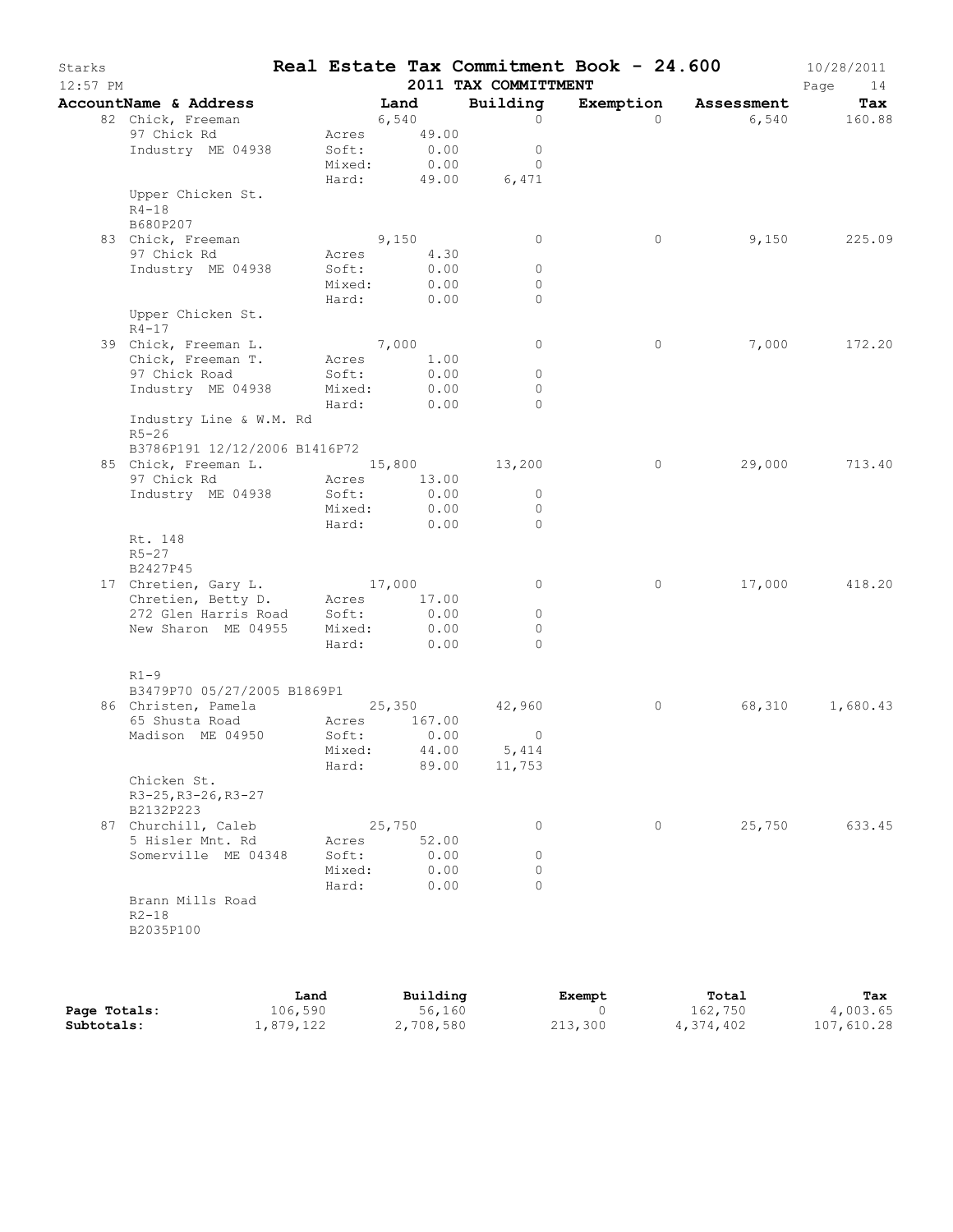| Starks<br>$12:57$ PM |                                                             |                                                   |        |                               | 2011 TAX COMMITTMENT                     | Real Estate Tax Commitment Book - 24.600        |            | 10/28/2011<br>Page<br>15 |
|----------------------|-------------------------------------------------------------|---------------------------------------------------|--------|-------------------------------|------------------------------------------|-------------------------------------------------|------------|--------------------------|
|                      | AccountName & Address                                       |                                                   | Land   |                               | Building                                 | Exemption                                       | Assessment | Tax                      |
|                      | 88 Churchill, David N.& 7,000<br>Craig A                    |                                                   |        |                               | $\Omega$                                 | $\Omega$                                        |            | 7,000 172.20             |
|                      | 23 Forest St.<br>Rutland VT 05701                           | Acres<br>Soft:<br>Mixed:<br>Hard:                 |        | 1.00<br>0.00<br>0.00<br>0.00  | 0<br>$\circ$<br>$\circ$                  |                                                 |            |                          |
|                      | Brann Mills Road<br>$R2 - 17.1$<br>B1866P25                 |                                                   |        |                               |                                          |                                                 |            |                          |
|                      | 89 Churchill, William 20,250<br>C.Sr.                       |                                                   |        |                               |                                          | 63,920 9,000 75,170 1,849.18                    |            |                          |
|                      | 59 Branns Mills Road Acres 26.00<br>Anson ME 04911          | Soft:<br>Mixed:<br>Hard:                          |        | 0.00<br>0.00<br>0.00          | $\circ$<br>$\Omega$                      | 0 01 Homestead Exempt                           |            |                          |
|                      | Brann Mills Rd.<br>$R2 - 17$<br>B1760P52                    |                                                   |        |                               |                                          |                                                 |            |                          |
|                      | 91 Clancy, Barbara M. & 16,750<br>Janet M.                  |                                                   |        |                               | $\circ$                                  | $\circ$                                         |            | 16,750 412.05            |
|                      | 201 Barton Rd<br>Stow MA 01775                              | Acres<br>Soft:<br>Mixed:<br>Hard:                 |        | 16.00<br>0.00<br>0.00<br>0.00 | $\circ$<br>$\circ$<br>$\Omega$           |                                                 |            |                          |
|                      | Riverroad<br>$R10 - 21$<br>B1272P185                        |                                                   |        |                               |                                          |                                                 |            |                          |
|                      | 92 Clark, Carlton<br>P.O. Box 306<br>Anson ME 04911         | 28,500<br>Acres 59.00<br>Soft:<br>Mixed:<br>Hard: |        | 0.00<br>0.00<br>0.00          | 21,300<br>$\circ$<br>$\circ$<br>$\Omega$ | $\circ$                                         | 49,800     | 1,225.08                 |
|                      | Sterry Hill Rd.<br>$R7 - 25$<br>B839P702                    |                                                   |        |                               |                                          |                                                 |            |                          |
|                      | 355 Clark, Elaine E.<br>24 Abijah Hill Road Acres 48.00     |                                                   |        |                               |                                          | $25,750$ $121,620$ $9,000$ $138,370$ $3,403.90$ |            |                          |
|                      | Bijah Hill Rd.<br>Starks ME 04911                           | Soft:<br>Mixed:<br>Hard:                          |        | 0.00<br>0.00                  | $\circ$<br>$\overline{0}$                | 0.00 00 01 Homestead Exempt                     |            |                          |
|                      | Bijah Hill Rd<br>$R2 - 40$<br>B3958P338 12/18/2007 B875P991 |                                                   |        |                               |                                          |                                                 |            |                          |
|                      | 93 Clark, James L<br>Clark Michael R.                       | Acres                                             | 19,000 | 21.00                         | 49,280                                   | 9,000                                           | 59,280     | 1,458.29                 |
|                      | 332 Anson Road<br>Starks ME 04911                           | Soft:<br>Mixed:<br>Hard:                          |        | 0.00<br>0.00<br>0.00          | 0<br>0<br>$\Omega$                       | 01 Homestead Exempt                             |            |                          |
|                      | Rt. 43 Madison Rd.<br>$R11 - 4.1$<br>B1260P16               |                                                   |        |                               |                                          |                                                 |            |                          |

|              | Land      | Building  | Exempt  | Total     | Tax        |
|--------------|-----------|-----------|---------|-----------|------------|
| Page Totals: | 117,250   | 256,120   | 27,000  | 346,370   | 8,520.70   |
| Subtotals:   | 1,996,372 | 2,964,700 | 240,300 | 4,720,772 | 116,130.98 |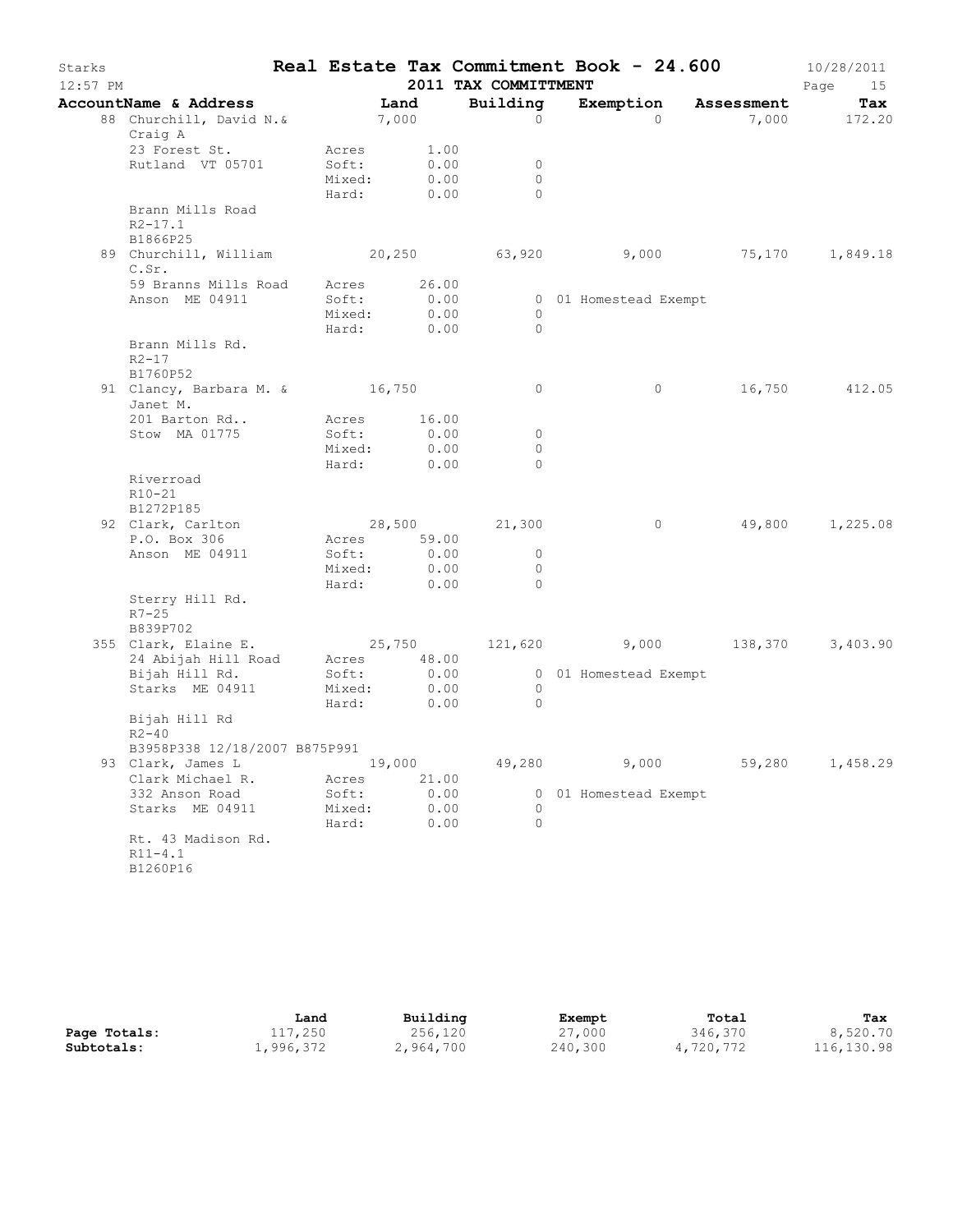| Starks                     | $12:57$ PM                                                                     |                             |                                                  |        |                                    | 2011 TAX COMMITTMENT             |                             | Real Estate Tax Commitment Book - 24.600   | 10/28/2011<br>Page<br>16        |
|----------------------------|--------------------------------------------------------------------------------|-----------------------------|--------------------------------------------------|--------|------------------------------------|----------------------------------|-----------------------------|--------------------------------------------|---------------------------------|
|                            | AccountName & Address Tand                                                     |                             |                                                  |        |                                    |                                  |                             | Building Exemption Assessment              | Tax                             |
|                            | 94 Clark, James L. & 9,300 43,260 9,000 43,560 1,071.58<br>Danyel M            |                             |                                                  |        |                                    |                                  |                             |                                            |                                 |
|                            | 332 Anson Road<br>Starks ME 04911                                              |                             | Acres 3.00<br>Soft:<br>Mixed: 0.00<br>Hard: 0.00 |        | 0.00                               | $\overline{0}$<br>$\bigcirc$     | 0 01 Homestead Exempt       |                                            |                                 |
|                            | Route 43<br>$R11 - 4.3$<br>B2120P167                                           |                             |                                                  |        |                                    |                                  |                             |                                            |                                 |
|                            | 95 Clark, Robert L. & 15,800 109,840 9,000 116,640 2,869.34<br>Donna L.        |                             |                                                  |        |                                    |                                  |                             |                                            |                                 |
|                            | 634 Sandy River Road Acres 13.00<br>Starks ME 04911                            |                             | Soft:<br>Mixed: 0.00<br>Hard: 0.00               |        | 0.00                               | $\overline{0}$<br>$\bigcirc$     | 0 01 Homestead Exempt       |                                            |                                 |
|                            | Riverroad<br>R10-13.1<br>B1419P289                                             |                             |                                                  |        |                                    |                                  |                             |                                            |                                 |
|                            | 96 Clark, Russell<br>12 Dill Road                                              |                             | Acres 2.00                                       |        |                                    |                                  |                             | 8,650 51,000 9,000 50,650 1,245.99         |                                 |
|                            | Starks ME 04911                                                                |                             | Soft:<br>Mixed:                                  |        | 0.00<br>0.00                       | $\overline{0}$                   | 0 01 Homestead Exempt       |                                            |                                 |
|                            | Rt. 43 Madison Road                                                            |                             | Hard: 0.00                                       |        |                                    | $\bigcirc$                       |                             |                                            |                                 |
|                            | $R12-4$<br>B827P431                                                            |                             |                                                  |        |                                    |                                  |                             |                                            |                                 |
|                            | 416 Clark, Kelly D<br>42 Chicken Street                                        |                             | Acres 0.22                                       |        |                                    |                                  | 01 Homestead Exempt         | $3,750$ $25,800$ $9,000$ $20,550$ $505.53$ |                                 |
|                            | Starks ME 04911                                                                |                             | Soft: 0.00<br>Mixed: 0.00                        |        |                                    | $\overline{0}$<br>$\overline{0}$ |                             |                                            |                                 |
|                            | Chicken Street                                                                 |                             | Hard: 0.00                                       |        |                                    | $\overline{0}$                   |                             |                                            |                                 |
|                            | $U2-13$                                                                        |                             |                                                  |        |                                    |                                  |                             |                                            |                                 |
|                            | B4242P16 02/22/2010 B2159P134<br>97 Clarrage, Gerald W. Sr. 9,600<br>& Janet A |                             |                                                  |        |                                    | 0                                | $\circ$                     |                                            | 9,600 236.16                    |
|                            | 126 Mildram Rd.<br>Wells ME 04090                                              |                             | Acres 5.00<br>Soft:                              |        | 0.00                               | 0                                |                             |                                            |                                 |
|                            |                                                                                |                             | Mixed:                                           |        | 0.00                               | $\circ$<br>$\circ$               |                             |                                            |                                 |
|                            | West Mills Rd.<br>$R4 - 35.2$                                                  |                             | Hard:                                            |        | 0.00                               |                                  |                             |                                            |                                 |
|                            | B1322P152<br>380 Clement, Reginald A.                                          |                             |                                                  | 10,580 |                                    | 98,396                           | 9,000                       | 99,976                                     | 2,459.41                        |
|                            | Clement, Kathryn L.<br>PO Box 81                                               |                             | Acres<br>Soft:                                   |        | 6.50<br>0.00                       | $\circ$                          | 01 Homestead Exempt         |                                            |                                 |
|                            | Anson ME 04911                                                                 |                             | Mixed:                                           |        | 0.00                               | 0                                |                             |                                            |                                 |
|                            |                                                                                |                             | Hard:                                            |        | 0.00                               | $\circ$                          |                             |                                            |                                 |
|                            | $R10 - 10$<br>361 CLL, LLC                                                     |                             |                                                  | 21,500 |                                    | 50,280                           | 0                           | 71,780                                     | 1,765.79                        |
|                            | Lucien Benoit                                                                  |                             | Acres                                            |        | 31.00                              |                                  |                             |                                            |                                 |
|                            | 28 Ridge Hill Road<br>North Smithfield RI<br>02896                             |                             | Soft:<br>Mixed:                                  |        | 0.00<br>0.00                       | 0<br>$\Omega$                    |                             |                                            |                                 |
|                            |                                                                                |                             | Hard:                                            |        | 0.00                               | 0                                |                             |                                            |                                 |
|                            | $R2 - 33$                                                                      |                             |                                                  |        |                                    |                                  |                             |                                            |                                 |
| Page Totals:<br>Subtotals: |                                                                                | Land<br>79,180<br>2,075,552 |                                                  |        | Building<br>378,576<br>3, 343, 276 |                                  | Exempt<br>45,000<br>285,300 | Total<br>412,756<br>5, 133, 528            | Tax<br>10,153.80<br>126, 284.78 |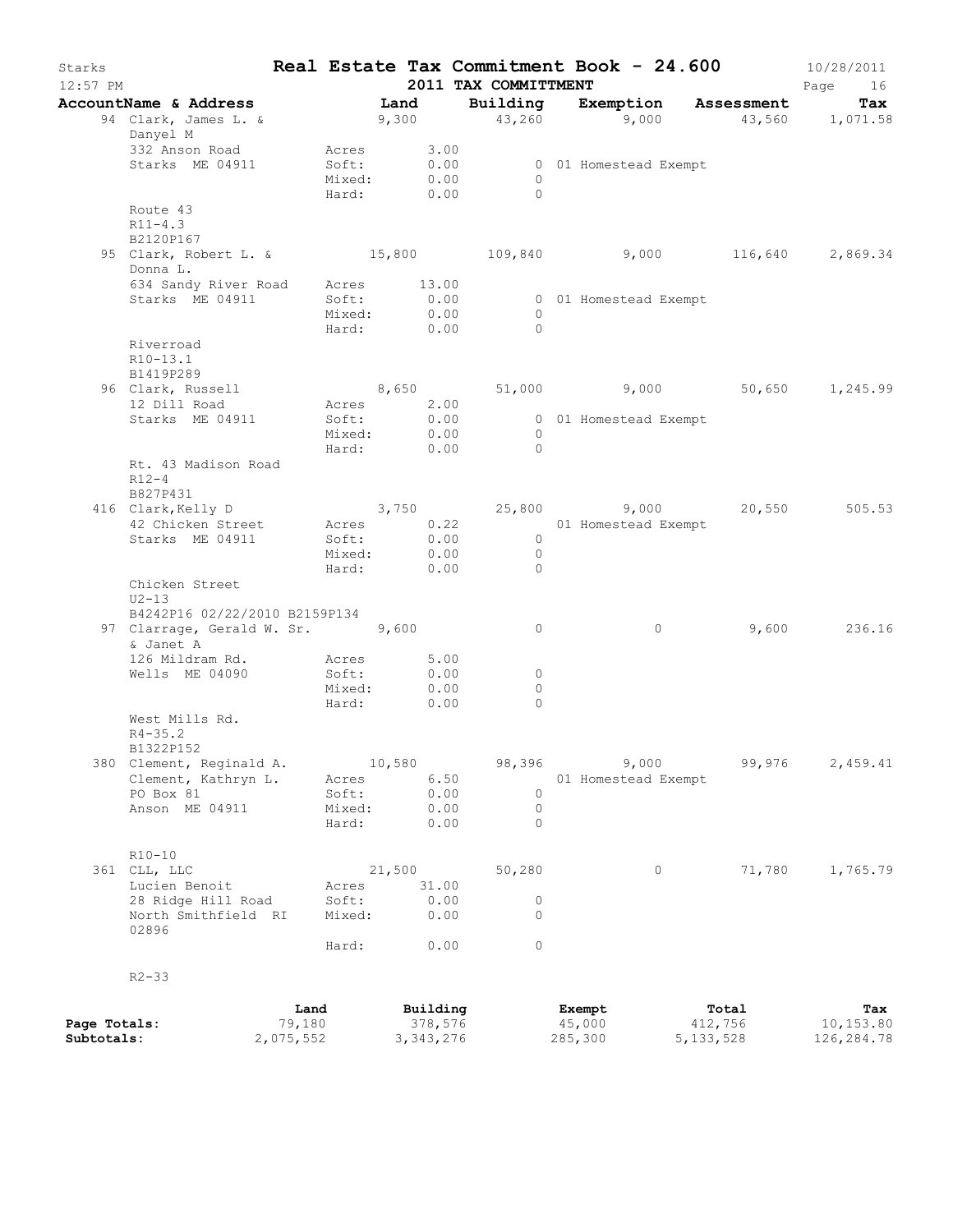| Starks<br>12:57 PM |                                    |             |                 |       |                  | 2011 TAX COMMITTMENT | Real Estate Tax Commitment Book - 24.600 |             | 10/28/2011<br>Page<br>17 |
|--------------------|------------------------------------|-------------|-----------------|-------|------------------|----------------------|------------------------------------------|-------------|--------------------------|
|                    | AccountName & Address              |             |                 | Land  |                  | Building             | Exemption Assessment                     |             | Tax                      |
|                    | 98 Colburn, Gary                   |             |                 |       |                  | 11,250 43,270        | $\Omega$                                 |             | 54,520 1,341.19          |
|                    | 904 New Sharon Road                |             | Acres 6.00      |       |                  |                      |                                          |             |                          |
|                    | Starks ME 04911                    |             | Soft:           |       | $0.00$<br>$0.00$ | $\circ$              |                                          |             |                          |
|                    |                                    |             | Mixed:          |       |                  | $\circ$              |                                          |             |                          |
|                    |                                    |             | Hard: 0.00      |       |                  | $\Omega$             |                                          |             |                          |
|                    | Rt.134 New Sharon Rd.              |             |                 |       |                  |                      |                                          |             |                          |
|                    | $R1-47$                            |             |                 |       |                  |                      |                                          |             |                          |
|                    | B1589P147                          |             |                 |       |                  |                      |                                          |             |                          |
|                    | 99 Cole, Norman F. &               |             |                 |       |                  | 5,710 27,660         | $9,000$ 24,370                           |             | 599.50                   |
|                    | Catherine L.<br>2694 Industry Road |             | Acres 0.51      |       |                  |                      |                                          |             |                          |
|                    | Starks ME 04911                    |             | Soft:           |       | 0.00             |                      | 0 01 Homestead Exempt                    |             |                          |
|                    |                                    |             | Mixed:          |       | 0.00             | $\overline{0}$       |                                          |             |                          |
|                    |                                    |             | Hard:           |       | 0.00             | $\bigcirc$           |                                          |             |                          |
|                    |                                    |             |                 |       |                  |                      |                                          |             |                          |
|                    | $U1-15$                            |             |                 |       |                  |                      |                                          |             |                          |
|                    | B1171P328                          |             |                 |       |                  |                      |                                          |             |                          |
|                    | 100 Cole, Robert W                 |             | 11,190          |       |                  | 1,200                | $\circ$                                  | 12,390      | 304.79                   |
|                    | 41 Chase St                        |             | Acres 5.90      |       |                  |                      |                                          |             |                          |
|                    | Beverly MA 01915                   |             | Soft:           |       | 0.00             | $\overline{0}$       |                                          |             |                          |
|                    |                                    |             | Mixed:          |       | 0.00             | $\overline{0}$       |                                          |             |                          |
|                    |                                    |             | Hard:           |       | 0.00             | $\Omega$             |                                          |             |                          |
|                    | Rt. 148 West Mills Rd.             |             |                 |       |                  |                      |                                          |             |                          |
|                    | $R5 - 29$                          |             |                 |       |                  |                      |                                          |             |                          |
|                    | B1895P264                          |             |                 |       |                  |                      |                                          |             |                          |
|                    | 101 Cole, Robert W                 |             | 8,560           |       |                  | $\circ$              | $\circ$                                  |             | 8,560 210.58             |
|                    | 41 Chase St                        |             | Acres 3.40      |       |                  |                      |                                          |             |                          |
|                    | Beverly MA 01915                   |             | Soft: 0.00      |       |                  | $\circ$              |                                          |             |                          |
|                    |                                    |             | Mixed:          |       | 0.00             | $\circ$              |                                          |             |                          |
|                    |                                    |             | Hard:           |       | 0.00             | $\Omega$             |                                          |             |                          |
|                    |                                    |             |                 |       |                  |                      |                                          |             |                          |
|                    | $R5 - 30$<br>B1895P264             |             |                 |       |                  |                      |                                          |             |                          |
|                    | 103 Comstock, Craig                |             | 25,080          |       |                  |                      | 53,740 9,000 69,820                      |             | 1,717.57                 |
|                    | 58 Comstock Road                   |             | Acres 67.00     |       |                  |                      |                                          |             |                          |
|                    | Starks ME 04911                    |             | Soft:           |       |                  |                      | 15.00 1,925 01 Homestead Exempt          |             |                          |
|                    |                                    |             | Mixed:          |       | 8.00             |                      |                                          |             |                          |
|                    |                                    |             | Hard:           |       | 23.00            | 1,056                |                                          |             |                          |
|                    | 19 & 26                            |             |                 |       |                  |                      |                                          |             |                          |
|                    | $R2 - 19$                          |             |                 |       |                  |                      |                                          |             |                          |
|                    | B809P728                           |             |                 |       |                  |                      |                                          |             |                          |
|                    | 491 Comstock, Craig                |             | 5,670           |       |                  | $\circ$              | 0                                        | 5,670       | 139.48                   |
|                    | Comstock, Valerie                  |             | Acres 48.00     |       |                  |                      |                                          |             |                          |
|                    | 58 Comstock Road                   |             | Soft:           |       | 10.00            | 1,150                |                                          |             |                          |
|                    | Starks ME 04911                    |             | Mixed:          |       | 0.00             | $\circ$              |                                          |             |                          |
|                    |                                    |             | Hard:           |       | 9.00             | 1,161                |                                          |             |                          |
|                    | Industry Road                      |             |                 |       |                  |                      |                                          |             |                          |
|                    | $R2 - 28$                          |             |                 |       |                  |                      |                                          |             |                          |
|                    | B3902P339 08/20/2007 B849P84       |             |                 |       |                  |                      |                                          |             |                          |
|                    | 104 Comstock, Craig &              |             |                 | 2,470 |                  | $\circ$              | $\circ$                                  | 2,470       | 60.76                    |
|                    | Valerie L.                         |             |                 |       |                  |                      |                                          |             |                          |
|                    | 58 Comstock Road                   |             | Acres           |       | 19.00            |                      |                                          |             |                          |
|                    | Starks ME 04911                    |             | Soft:<br>Mixed: |       | 19.00<br>0.00    | 2,438<br>0           |                                          |             |                          |
|                    |                                    |             | Hard:           |       | 0.00             | $\Omega$             |                                          |             |                          |
|                    | Branns Mill Rd.                    |             |                 |       |                  |                      |                                          |             |                          |
|                    | $R1 - 31.2$                        |             |                 |       |                  |                      |                                          |             |                          |
|                    | B877P954                           |             |                 |       |                  |                      |                                          |             |                          |
|                    |                                    |             |                 |       |                  |                      |                                          |             |                          |
|                    |                                    | Land        |                 |       | Building         |                      | Exempt                                   | Total       | Tax                      |
| Page Totals:       |                                    | 69,930      |                 |       | 125,870          |                      | 18,000                                   | 177,800     | 4,373.87                 |
| Subtotals:         |                                    | 2, 145, 482 |                 |       | 3,469,146        |                      | 303,300                                  | 5, 311, 328 | 130,658.65               |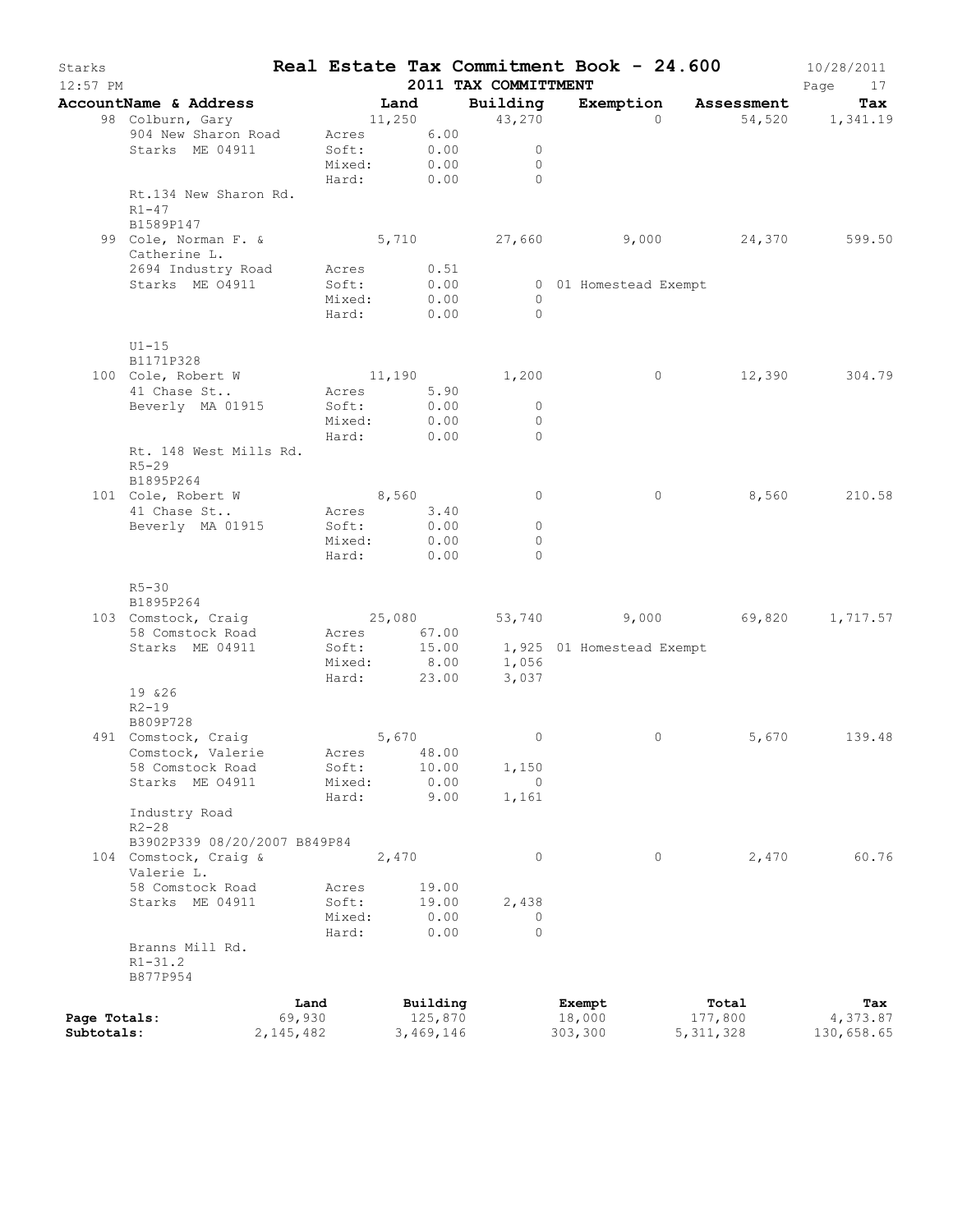| Starks<br>12:57 PM |                                                     |                |               | 2011 TAX COMMITTMENT | Real Estate Tax Commitment Book - 24.600 |                                     | 10/28/2011<br>Page<br>18 |
|--------------------|-----------------------------------------------------|----------------|---------------|----------------------|------------------------------------------|-------------------------------------|--------------------------|
|                    | AccountName & Address                               |                | Land          | Building             |                                          | Exemption Assessment                | Tax                      |
|                    | 105 Comstock, Craig &<br>Valerie L.                 |                | 1,340         | $\circ$              | $\Omega$                                 | 1,340                               | 32.96                    |
|                    | 58 Comstock Road                                    | Acres          | 10.00         |                      |                                          |                                     |                          |
|                    | Starks ME 04911                                     | Soft:          | 0.00          | $\overline{0}$       |                                          |                                     |                          |
|                    |                                                     | Mixed:         | 10.00         | 1,321                |                                          |                                     |                          |
|                    | Branns Mill Rd.                                     | Hard:          | 0.00          | $\overline{0}$       |                                          |                                     |                          |
|                    | $R1 - 31.1$<br>B877P954                             |                |               |                      |                                          |                                     |                          |
|                    | 106 Connell, James                                  |                |               | 23,750 17,860        | $\circ$                                  |                                     | 41,610 1,023.61          |
|                    | Connell Sandra                                      | Acres          | 40.00         |                      |                                          |                                     |                          |
|                    | 292 County Rd.                                      | Soft:          | 0.00          | $\circ$              |                                          |                                     |                          |
|                    | Buzzards Bay MA 02532 Mixed:                        |                | 0.00          | $\circ$              |                                          |                                     |                          |
|                    |                                                     | Hard:          | 0.00          | $\Omega$             |                                          |                                     |                          |
|                    | $R1 - 29.3$<br>B1315P35                             |                |               |                      |                                          |                                     |                          |
|                    | 107 Cook, Peter                                     |                | 530           | $\circ$              | $\circ$                                  | 530                                 | 13.04                    |
|                    | 272 Anson Road                                      | Acres          | 4.00          |                      |                                          |                                     |                          |
|                    | Starks ME 04911                                     | Soft:          | 0.00          | $\overline{0}$       |                                          |                                     |                          |
|                    |                                                     | Mixed:         | 4.00          | 528                  |                                          |                                     |                          |
|                    |                                                     | Hard:          | 0.00          | $\overline{0}$       |                                          |                                     |                          |
|                    | Madison Rd<br>$R7-3$                                |                |               |                      |                                          |                                     |                          |
|                    | 108 Cook, Peter                                     |                |               |                      |                                          | 16,100 45,240 9,000 52,340 1,287.56 |                          |
|                    | 272 Anson Road                                      | Acres          | 31.00         |                      |                                          |                                     |                          |
|                    | Starks ME 04911                                     | Soft:          | 11.00         |                      | 1,412 01 Homestead Exempt                |                                     |                          |
|                    |                                                     | Mixed:         | 0.00          | $\sim$ 0             |                                          |                                     |                          |
|                    | Madison Rd<br>$R7 - 2$                              | Hard:          | 11.00         | 1,453                |                                          |                                     |                          |
|                    | B1793P287                                           |                |               |                      |                                          |                                     |                          |
|                    | 317 Coombs Walter, E and 22,680 11,760<br>Phyllis E |                |               |                      | $\circ$                                  | 34,440                              | 847.22                   |
|                    | 28 Growling Bear Dr.                                | Acres          | 80.00         |                      |                                          |                                     |                          |
|                    | Brunswick ME 04011                                  | Soft:          | 0.00          | $\overline{0}$       |                                          |                                     |                          |
|                    |                                                     | Mixed:         |               | 32.00<br>4,226       |                                          |                                     |                          |
|                    |                                                     | Hard:          | 39.00         | 5,150                |                                          |                                     |                          |
|                    | $R4 - 4$ , $R4 - 6$<br>B3820P63 B1582P258           |                |               |                      |                                          |                                     |                          |
|                    | 339 Coronati, Joseph                                |                | 13,850        | 35,500               | $\circ$                                  |                                     | 49,350 1,214.01          |
|                    | Coronati, Kimberly                                  |                | Acres 10.00   |                      |                                          |                                     |                          |
|                    | 106 Middle Road                                     | Soft:          | 0.00          | $\circ$              |                                          |                                     |                          |
|                    | Deerfield NH 03037                                  | Mixed:         | 0.00          | $\circ$              |                                          |                                     |                          |
|                    |                                                     | Hard:          | 0.00          | $\Omega$             |                                          |                                     |                          |
|                    | $R2 - 24.5$                                         |                |               |                      |                                          |                                     |                          |
|                    | B3547P314 08/30/2005 B1024P186                      |                |               |                      | 9,000                                    | 31,900                              | 784.74                   |
|                    | 111 Costigan, Julie L.<br>14 Anson Road             |                | 8,780<br>2.20 | 32,120               |                                          |                                     |                          |
|                    | Starks ME 04911                                     | Acres<br>Soft: | 0.00          |                      | 0 01 Homestead Exempt                    |                                     |                          |
|                    |                                                     | Mixed:         | 0.00          | $\circ$              |                                          |                                     |                          |
|                    |                                                     | Hard:          | 0.00          | $\Omega$             |                                          |                                     |                          |
|                    | $U2-28$                                             |                |               |                      |                                          |                                     |                          |
|                    | B1627P300                                           |                |               |                      |                                          |                                     |                          |
|                    |                                                     | Land           | Building      |                      | Exempt                                   | Total                               | Tax                      |

|              | Land      | Building  | Exempt  | Total     | Tax        |
|--------------|-----------|-----------|---------|-----------|------------|
| Page Totals: | 87,030    | 142,480   | 18,000  | 211,510   | 5,203.14   |
| Subtotals:   | 2,232,512 | 3,611,626 | 321,300 | 5,522,838 | 135,861.79 |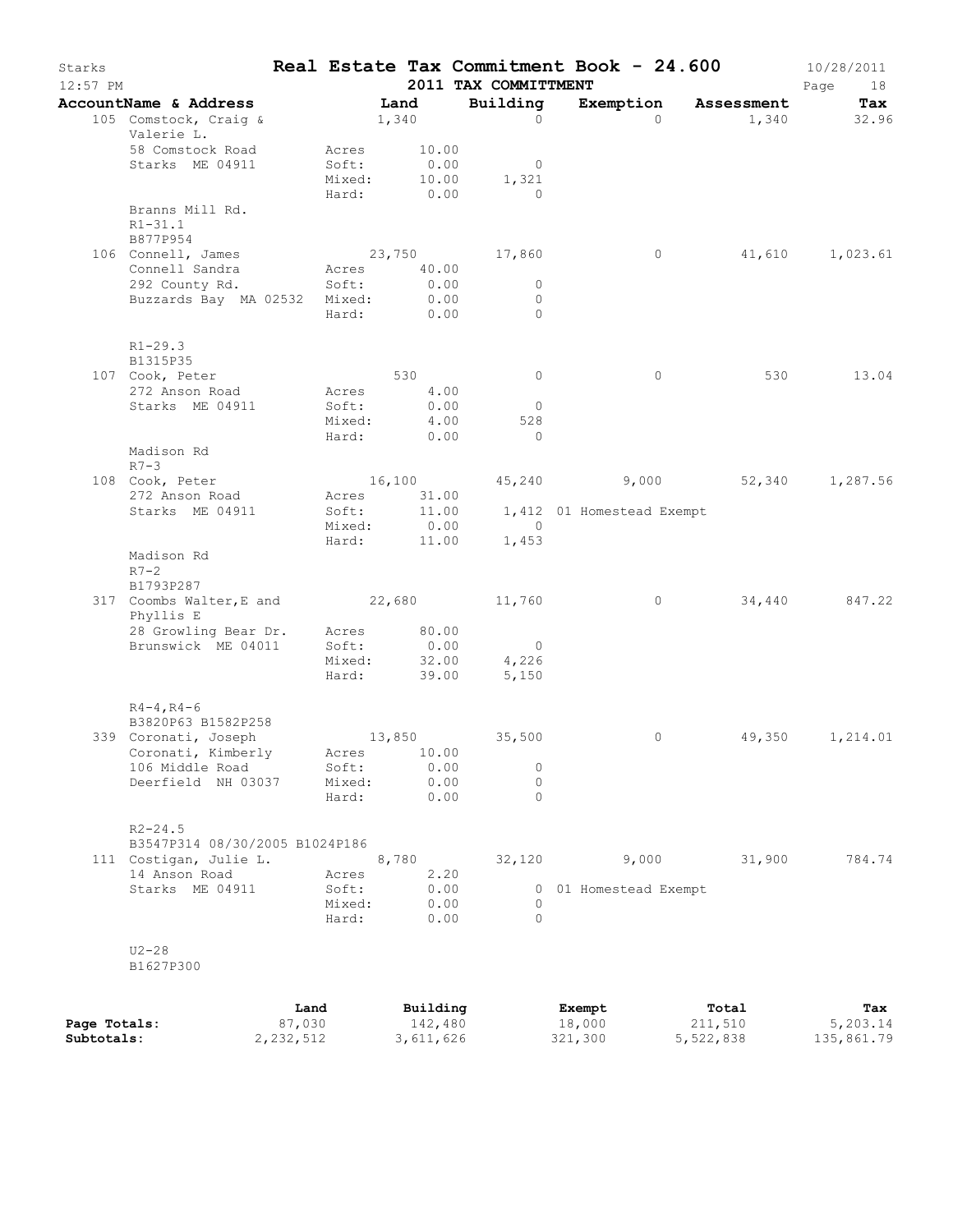| Starks<br>$12:57$ PM |                                                                                                        |           |                      |       |                  | 2011 TAX COMMITTMENT                       | Real Estate Tax Commitment Book - 24.600                        |           | 10/28/2011<br>Page<br>19 |
|----------------------|--------------------------------------------------------------------------------------------------------|-----------|----------------------|-------|------------------|--------------------------------------------|-----------------------------------------------------------------|-----------|--------------------------|
|                      | AccountName & Address                                                                                  |           |                      | Land  |                  |                                            | Building Exemption Assessment                                   |           |                          |
|                      | 112 Cotton, Dennis L. 11,250                                                                           |           |                      |       |                  |                                            | 1101ng Exemption Assessment Tax<br>39,820 9,000 42,070 1,034.92 |           |                          |
|                      | 215 Sawyers Mills Road Acres 6.00 01 Homestead Exempt<br>Starks ME 04911 8oft: 0.00 0<br>Mixed: 0.00 0 |           |                      |       |                  |                                            |                                                                 |           |                          |
|                      |                                                                                                        |           |                      |       |                  |                                            |                                                                 |           |                          |
|                      |                                                                                                        |           |                      |       |                  | Hard: 0.00 0                               |                                                                 |           |                          |
|                      | West Mills Rd                                                                                          |           |                      |       |                  |                                            |                                                                 |           |                          |
|                      | $R7 - 11.4$                                                                                            |           |                      |       |                  |                                            |                                                                 |           |                          |
|                      | B5043P146 09/17/2008 B2519P271                                                                         |           |                      |       |                  |                                            |                                                                 |           |                          |
|                      | 113 Couto, Francisco R. & 13,170 6,020                                                                 |           |                      |       |                  |                                            | $\overline{0}$                                                  |           | 19,190 472.07            |
|                      | Celestina F                                                                                            |           |                      |       |                  |                                            |                                                                 |           |                          |
|                      | 36 Rogers Drive Mcres 8.95<br>Stoughton MA 02072 Soft:                                                 |           |                      |       |                  |                                            |                                                                 |           |                          |
|                      |                                                                                                        |           | Mixed:               |       | 0.00<br>0.00     | $\overline{\phantom{0}}$<br>$\overline{0}$ |                                                                 |           |                          |
|                      |                                                                                                        |           | Hard: 0.00           |       |                  | $\Omega$                                   |                                                                 |           |                          |
|                      |                                                                                                        |           |                      |       |                  |                                            |                                                                 |           |                          |
|                      | $R5-5$                                                                                                 |           |                      |       |                  |                                            |                                                                 |           |                          |
|                      | B1560P104                                                                                              |           |                      |       |                  |                                            |                                                                 |           |                          |
|                      | 114 Cowan, Dennis B. and 14,050 15,210                                                                 |           |                      |       |                  |                                            | $\overline{0}$                                                  |           | 29,260 719.80            |
|                      | Sylvia A.                                                                                              |           |                      |       |                  |                                            |                                                                 |           |                          |
|                      | 17 Maxim Street                                                                                        |           | Acres 10.30          |       |                  |                                            |                                                                 |           |                          |
|                      | Madison ME 04950                                                                                       |           | Soft:<br>Mixed:      |       | 0.00<br>0.00     | $\overline{0}$<br>$\overline{0}$           |                                                                 |           |                          |
|                      |                                                                                                        |           | Hard: 0.00           |       |                  | $\Omega$                                   |                                                                 |           |                          |
|                      | Thompson Bridge Road                                                                                   |           |                      |       |                  |                                            |                                                                 |           |                          |
|                      | $R3 - 46.4$                                                                                            |           |                      |       |                  |                                            |                                                                 |           |                          |
|                      | B2748P280                                                                                              |           |                      |       |                  |                                            |                                                                 |           |                          |
|                      | 115 Cowan, Edward                                                                                      |           |                      |       |                  |                                            | $12,710$ $43,080$ $9,000$ $46,790$ $1,151.03$                   |           |                          |
|                      | PO Box 132                                                                                             |           | Acres 8.24           |       |                  |                                            |                                                                 |           |                          |
|                      | Anson ME 04911                                                                                         |           | Soft:                |       | $0.00$<br>$0.00$ |                                            | 0 01 Homestead Exempt<br>0                                      |           |                          |
|                      |                                                                                                        |           | Mixed:<br>Hard: 0.00 |       |                  | $\sim$ 0                                   |                                                                 |           |                          |
|                      |                                                                                                        |           |                      |       |                  |                                            |                                                                 |           |                          |
|                      | $R9-8$                                                                                                 |           |                      |       |                  |                                            |                                                                 |           |                          |
|                      | B1469P206                                                                                              |           |                      |       |                  |                                            |                                                                 |           |                          |
|                      | 705 Cowan, Marc and Tracy 7,980 78,038 9,000<br>39 Freedom Way Lane Acres 2.50 01 Homestead Exempt     |           |                      |       |                  |                                            | 78,038 9,000 77,018 1,894.64                                    |           |                          |
|                      |                                                                                                        |           |                      |       |                  |                                            |                                                                 |           |                          |
|                      | Starks ME 04911                                                                                        |           | Soft:                |       | 0.00             | $\overline{0}$                             |                                                                 |           |                          |
|                      |                                                                                                        |           | Mixed:<br>Hard: 0.00 |       | 0.00             | $\overline{0}$<br>$\overline{0}$           |                                                                 |           |                          |
|                      |                                                                                                        |           |                      |       |                  |                                            |                                                                 |           |                          |
|                      | $R3 - 27.1$                                                                                            |           |                      |       |                  |                                            |                                                                 |           |                          |
|                      | B3815P52 02/23/2007                                                                                    |           |                      |       |                  |                                            |                                                                 |           |                          |
|                      | 343 Cowell, Edward J.                                                                                  |           |                      | 4,450 |                  | 21,000                                     |                                                                 | 25,450    | 626.07                   |
|                      | 18 Anson Road                                                                                          |           | Acres                |       | 0.31             |                                            |                                                                 |           |                          |
|                      | Starks ME 04911                                                                                        |           | Soft:                |       | 0.00             | 0                                          |                                                                 |           |                          |
|                      |                                                                                                        |           | Mixed:               |       | 0.00             | 0                                          |                                                                 |           |                          |
|                      |                                                                                                        |           | Hard:                |       | 0.00             | $\Omega$                                   |                                                                 |           |                          |
|                      | villate<br>$U2 - 29$                                                                                   |           |                      |       |                  |                                            |                                                                 |           |                          |
|                      | B4060P53 10/01/2008 B1779P53                                                                           |           |                      |       |                  |                                            |                                                                 |           |                          |
|                      | 117 Cram, Robert & Norma                                                                               |           |                      | 9,950 |                  | 52,800                                     | 9,000                                                           | 53,750    | 1,322.25                 |
|                      | 1054 New Sharon Road                                                                                   |           | Acres                |       | 4.00             |                                            |                                                                 |           |                          |
|                      | Starks ME 04911                                                                                        |           | Soft:                |       | 0.00             |                                            | 0 01 Homestead Exempt                                           |           |                          |
|                      |                                                                                                        |           | Mixed:               |       | 0.00             | 0                                          |                                                                 |           |                          |
|                      |                                                                                                        |           | Hard:                |       | 0.00             | $\Omega$                                   |                                                                 |           |                          |
|                      | New Sharon Rd                                                                                          |           |                      |       |                  |                                            |                                                                 |           |                          |
|                      | $R1 - 41.1$<br>B1830P88                                                                                |           |                      |       |                  |                                            |                                                                 |           |                          |
|                      |                                                                                                        |           |                      |       |                  |                                            |                                                                 |           |                          |
|                      |                                                                                                        | Land      |                      |       | Building         |                                            | Exempt                                                          | Total     | Tax                      |
| Page Totals:         |                                                                                                        | 73,560    |                      |       | 255,968          |                                            | 36,000                                                          | 293,528   | 7,220.78                 |
| Subtotals:           |                                                                                                        | 2,306,072 |                      |       | 3,867,594        |                                            | 357,300                                                         | 5,816,366 | 143,082.57               |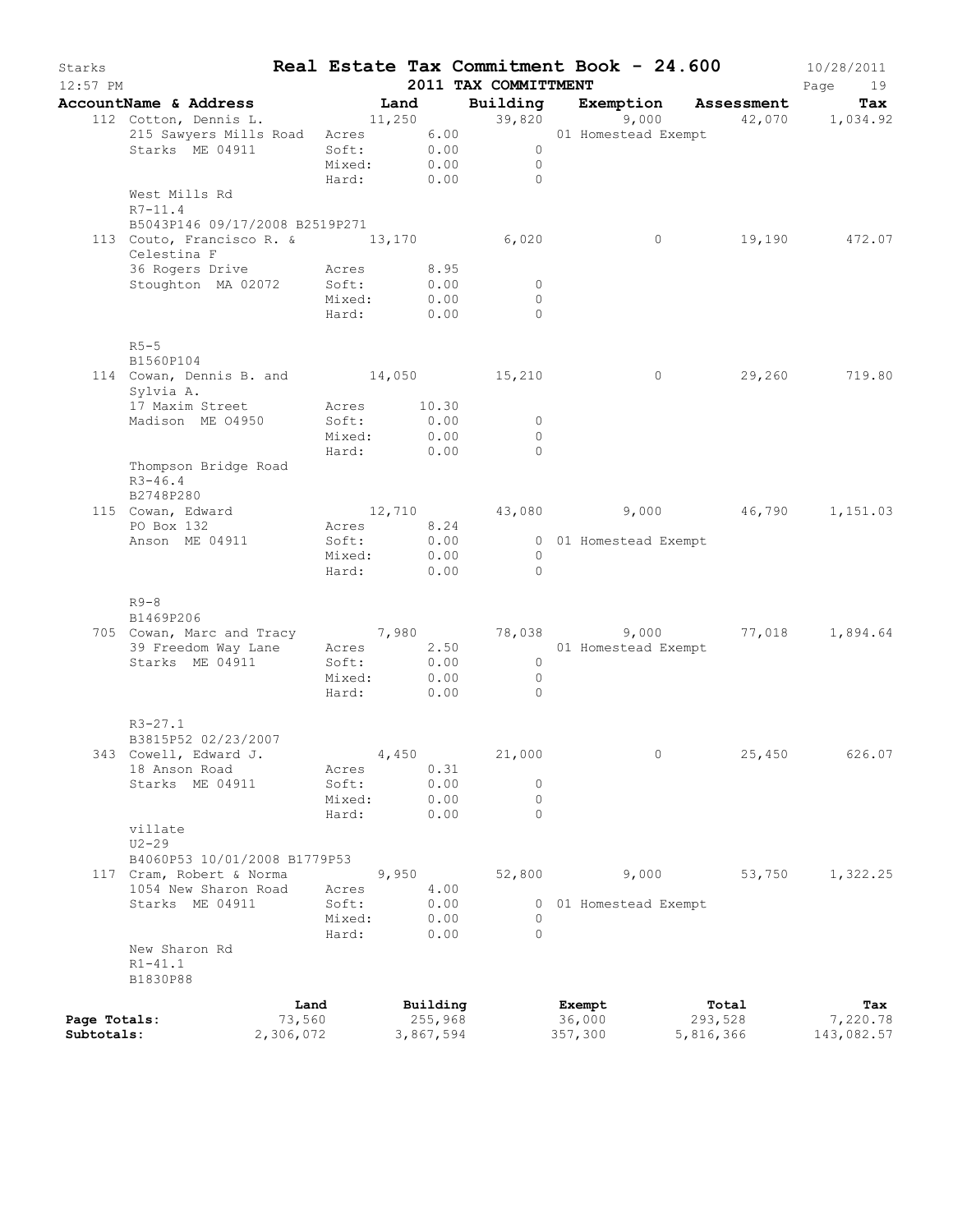| Starks<br>$12:57$ PM |                                                                       |                 |               | 2011 TAX COMMITTMENT |                       |         | Real Estate Tax Commitment Book - 24.600 | 10/28/2011<br>Page<br>20 |
|----------------------|-----------------------------------------------------------------------|-----------------|---------------|----------------------|-----------------------|---------|------------------------------------------|--------------------------|
|                      | AccountName & Address                                                 | Land            |               | Building             |                       |         | Exemption Assessment                     | Tax                      |
|                      | 118 Crockett, Stephen & 23,500 18,960 9,000 33,460 823.12             |                 |               |                      |                       |         |                                          |                          |
|                      | Diane                                                                 |                 |               |                      |                       |         |                                          |                          |
|                      | P.O.Box 467<br>Anson ME 04911                                         | Acres<br>Soft:  | 39.00<br>0.00 |                      | 0 01 Homestead Exempt |         |                                          |                          |
|                      |                                                                       | Mixed: 0.00     |               | $\Omega$             |                       |         |                                          |                          |
|                      |                                                                       | Hard: 0.00      |               | $\Omega$             |                       |         |                                          |                          |
|                      | $R3 - 6.1$                                                            |                 |               |                      |                       |         |                                          |                          |
|                      | B1443P326<br>195 Cromwell, Gary R.                                    | 5,679           |               | $\overline{0}$       |                       | $\circ$ | 5,679                                    | 139.70                   |
|                      | P.O. Box 314                                                          | Acres 43.00     |               |                      |                       |         |                                          |                          |
|                      | Anson ME 04911                                                        | Soft:           | 0.00          | $\overline{0}$       |                       |         |                                          |                          |
|                      |                                                                       | Mixed: 43.00    |               | 5,679                |                       |         |                                          |                          |
|                      |                                                                       | Hard:           | 0.00          | $\Omega$             |                       |         |                                          |                          |
|                      | $R5-18, R5-19.4$<br>B4149P12 06/09/2009 B4095P172 02/02/2009 B1299P75 |                 |               |                      |                       |         |                                          |                          |
|                      | 254 Crouss II, Frederick R. 22,750                                    |                 |               | $\circ$              |                       | $\circ$ | 22,750                                   | 559.65                   |
|                      | Methot, Mary E Acres 40.00                                            |                 |               |                      |                       |         |                                          |                          |
|                      | 135 Packardville Road Soft:                                           |                 | 0.00          | $\circ$              |                       |         |                                          |                          |
|                      | Pelham MA 01002 Mixed: 0.00                                           |                 |               | $\Omega$             |                       |         |                                          |                          |
|                      |                                                                       | Hard: 0.00      |               | $\Omega$             |                       |         |                                          |                          |
|                      | $R2 - 24.13$                                                          |                 |               |                      |                       |         |                                          |                          |
|                      | B4098P325 01/15/2009 B1785P43                                         |                 |               |                      |                       |         |                                          |                          |
|                      | 120 Curran, Thomas & 13,050<br>Jennifer                               |                 |               | $\circ$              |                       | $\circ$ |                                          | 13,050 321.03            |
|                      | 3 Cobbler'S Lane                                                      | Acres 10.30     |               |                      |                       |         |                                          |                          |
|                      | Beverly MA 01915                                                      | Soft:           | 0.00          | $\circ$              |                       |         |                                          |                          |
|                      |                                                                       | Mixed:          | 0.00          | $\circ$              |                       |         |                                          |                          |
|                      |                                                                       | Hard:           | 0.00          | $\Omega$             |                       |         |                                          |                          |
|                      | $R6 - 2.4$<br>B1786P253                                               |                 |               |                      |                       |         |                                          |                          |
|                      | 121 Curtis, Kevin C.                                                  |                 | 5,060         | $\circ$              |                       | $\circ$ | 5,060                                    | 124.48                   |
|                      | PO Box 21                                                             | Acres           | 0.40          |                      |                       |         |                                          |                          |
|                      | West Farmington ME<br>04992                                           | Soft: 0.00      |               | $\circ$              |                       |         |                                          |                          |
|                      |                                                                       | Mixed:          | 0.00          | $\circ$              |                       |         |                                          |                          |
|                      |                                                                       | Hard:           | 0.00          | $\Omega$             |                       |         |                                          |                          |
|                      | Route #43<br>$U2-2$                                                   |                 |               |                      |                       |         |                                          |                          |
|                      | B2845P229                                                             |                 |               |                      |                       |         |                                          |                          |
|                      | 122 Cushman, Steven J. &<br>Tabbatha                                  |                 |               | 8,070 61,320         |                       |         | 9,000 60,390 1,485.59                    |                          |
|                      | 237 Beans Corner Rd                                                   | Acres           | 1.10          |                      |                       |         |                                          |                          |
|                      | New Sharon ME 04955                                                   | Soft:           | 0.00<br>0.00  | $\circ$              | 0 01 Homestead Exempt |         |                                          |                          |
|                      |                                                                       | Mixed:<br>Hard: | 0.00          | $\circ$              |                       |         |                                          |                          |
|                      | Beans Corner Road<br>$R1-11$<br>B2610P207                             |                 |               |                      |                       |         |                                          |                          |

|              | Land      | Building  | Exempt  | Total     | Tax        |
|--------------|-----------|-----------|---------|-----------|------------|
| Page Totals: | 78,109    | 80,280    | 18,000  | 140,389   | 3,453.57   |
| Subtotals:   | 2,384,181 | 3,947,874 | 375,300 | 5,956,755 | 146,536.14 |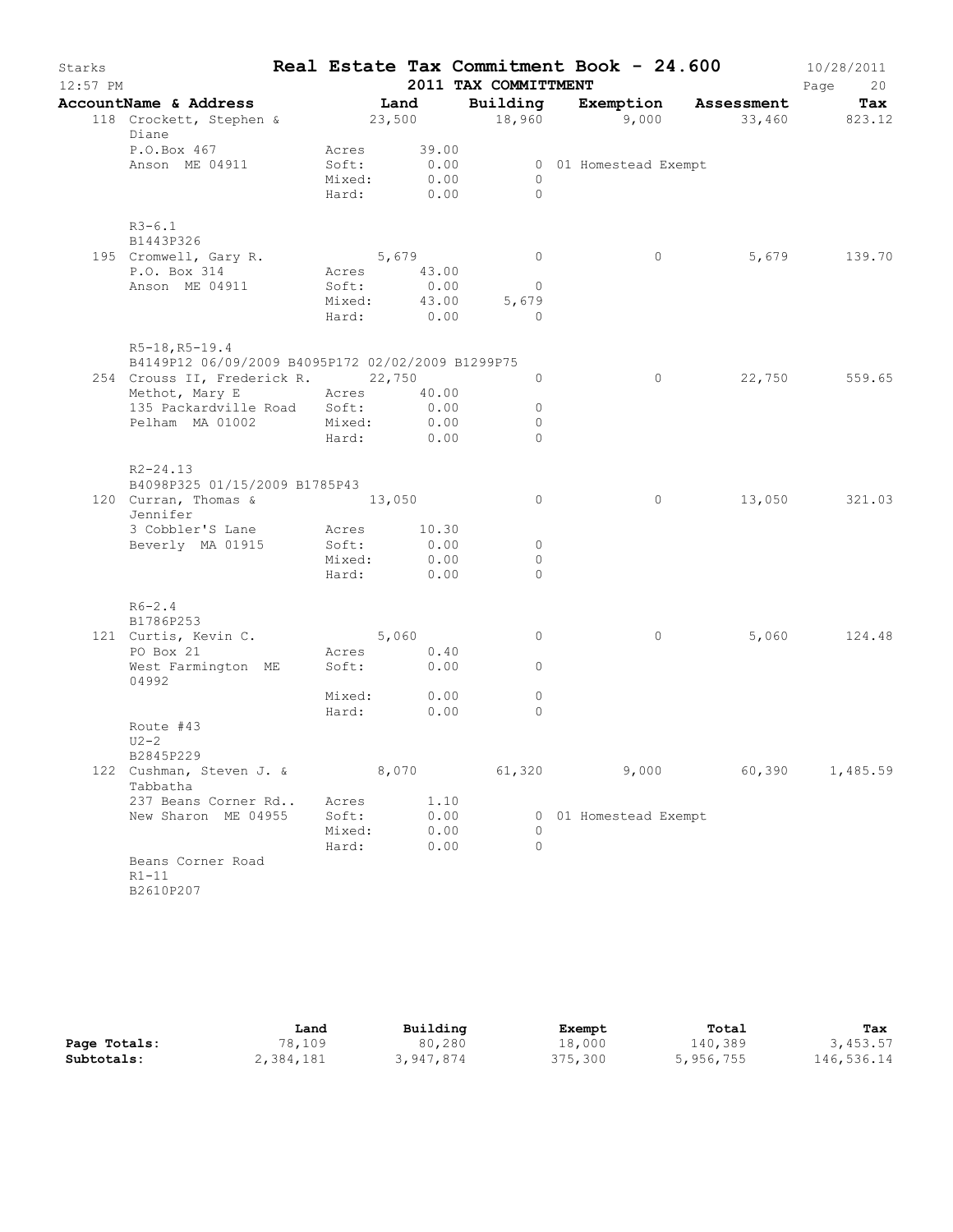| Starks       | $12:57$ PM                                      |                 |                     | 2011 TAX COMMITTMENT             |                     | Real Estate Tax Commitment Book - $24.600$ 10/28/2011 | Page 21         |
|--------------|-------------------------------------------------|-----------------|---------------------|----------------------------------|---------------------|-------------------------------------------------------|-----------------|
|              | AccountName & Address Tand Building             |                 |                     |                                  |                     | Exemption Assessment Tax                              |                 |
|              | 123 Dalton, Charles J. Iii 12,850               |                 |                     | $\overline{0}$                   | $\cap$              |                                                       | 12,850 316.11   |
|              | PO Box 101 Acres 10.00                          |                 |                     |                                  |                     |                                                       |                 |
|              | Schenevus NY 12155 Soft: 0.00                   |                 | Mixed: 0.00         | $\circ$<br>$\mathbf{0}$          |                     |                                                       |                 |
|              |                                                 |                 | Hard: $0.00$        | $\Omega$                         |                     |                                                       |                 |
|              | $R2 - 24.8$                                     |                 |                     |                                  |                     |                                                       |                 |
|              | B1170P179                                       |                 |                     |                                  |                     |                                                       |                 |
|              | 134 Davis et Al., George 8,950<br>T.            |                 |                     | $\overline{0}$                   | $\circ$             |                                                       | 8,950 220.17    |
|              | %Russell Schleich Mcres 4.00                    |                 |                     |                                  |                     |                                                       |                 |
|              | 87 North Rd<br>Harwinton CT 06791 Mixed: 0.00   | Soft:           | 0.00                | $\circ$<br>$\Omega$              |                     |                                                       |                 |
|              |                                                 |                 | Hard: 0.00          | $\Omega$                         |                     |                                                       |                 |
|              | R3-40.1<br>B2203P195                            |                 |                     |                                  |                     |                                                       |                 |
|              | 133 Davis, Charles                              |                 |                     | 10,280 52,996                    | $\overline{0}$      |                                                       | 63,276 1,556.59 |
|              | 6 Dean Street                                   |                 | Acres 4.50          |                                  |                     |                                                       |                 |
|              | Norfolk MA 02056                                | Soft:           | 0.00<br>Mixed: 0.00 | $\overline{0}$<br>$\overline{0}$ |                     |                                                       |                 |
|              |                                                 |                 | Hard: 0.00          | $\overline{0}$                   |                     |                                                       |                 |
|              | $R1 - 39.1$                                     |                 |                     |                                  |                     |                                                       |                 |
|              | B3247P1<br>738 Davis, Johanna                   |                 | $\overline{0}$      |                                  | $9,000$ $9,000$     | $\overline{0}$                                        | 0.00            |
|              | P.O. Box 74                                     |                 |                     |                                  | 01 Homestead Exempt |                                                       |                 |
|              | Starks ME 04911                                 |                 |                     |                                  |                     |                                                       |                 |
|              |                                                 |                 |                     |                                  |                     |                                                       |                 |
|              | R9-1ON<br>127 Davis, Lawny                      |                 | 12,850              | $\overline{0}$                   | $\overline{0}$      |                                                       | 12,850 316.11   |
|              | PO Box 518                                      |                 | Acres 10.00         |                                  |                     |                                                       |                 |
|              | Anson ME 04911                                  | Soft:           | 0.00                | $\circ$                          |                     |                                                       |                 |
|              |                                                 |                 | Mixed: 0.00         | $\Omega$                         |                     |                                                       |                 |
|              |                                                 |                 | Hard: 0.00          | $\Omega$                         |                     |                                                       |                 |
|              | $R12-10.3$                                      |                 |                     |                                  |                     |                                                       |                 |
|              | 129 Davis, Mark T & Annette 18,050 21,420<br>H. |                 |                     |                                  |                     | 9,000 30,470 749.56                                   |                 |
|              | 1618 New Sharon Road                            | Acres           | 17.20               |                                  |                     |                                                       |                 |
|              | Starks ME 04911                                 | Soft:           | 0.00                | 0                                | 01 Homestead Exempt |                                                       |                 |
|              |                                                 | Mixed:          | 0.00                | $\Omega$<br>$\circ$              |                     |                                                       |                 |
|              | New Sharon Road<br>$R2-6$                       | Hard:           | 0.00                |                                  |                     |                                                       |                 |
|              | B2569P319                                       |                 |                     |                                  |                     |                                                       |                 |
|              | 131 Davis, Sammy E. &<br>Angelina G             |                 | 9,040               | 55,742                           | 9,000               | 55,782                                                | 1,372.24        |
|              | 545 Anson Road                                  | Acres           | 2.60                |                                  |                     |                                                       |                 |
|              | Starks ME 04911                                 | Soft:           | 0.00                | 0                                | 01 Homestead Exempt |                                                       |                 |
|              |                                                 | Mixed:<br>Hard: | 0.00<br>0.00        | 0<br>$\Omega$                    |                     |                                                       |                 |
|              | Rt 43 Anson Rd<br>$R10-5$<br>B965P281           |                 |                     |                                  |                     |                                                       |                 |
|              |                                                 | Land            | Building            |                                  | Exempt              | Total                                                 | Tax             |
| Page Totals: |                                                 | 72,020          | 139,158             |                                  | 27,000              | 184,178                                               | 4,530.78        |
| Subtotals:   |                                                 | 2,456,201       | 4,087,032           |                                  | 402,300             | 6,140,933                                             | 151,066.92      |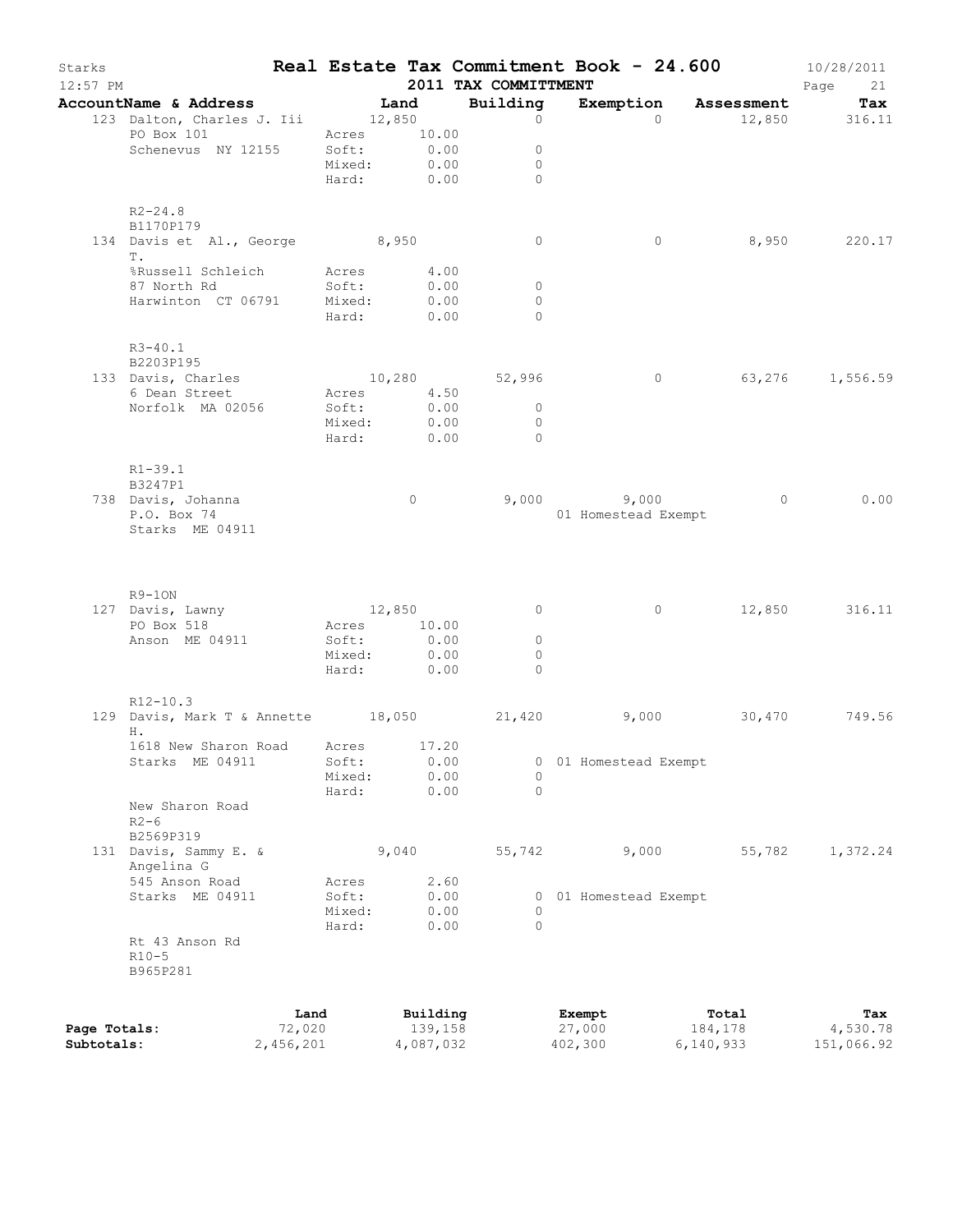| Starks<br>$12:57$ PM |                                                                                                       |                 |        |                           | 2011 TAX COMMITTMENT         | Real Estate Tax Commitment Book - 24.600 |                       | 10/28/2011<br>Page<br>22 |
|----------------------|-------------------------------------------------------------------------------------------------------|-----------------|--------|---------------------------|------------------------------|------------------------------------------|-----------------------|--------------------------|
|                      | AccountName & Address Tand                                                                            |                 |        |                           |                              | Building Exemption Assessment            |                       | Tax                      |
|                      | 132 Davis, Terry And Euna 22,500 38,352 9,000<br>1636 New Sharon Road Acres 35.00 01 Homestead Exempt |                 |        |                           |                              |                                          | 9,000 51,852 1,275.56 |                          |
|                      |                                                                                                       |                 |        |                           |                              |                                          |                       |                          |
|                      | Starks ME 04911                                                                                       |                 |        | Soft: 0.00<br>Mixed: 0.00 | $\bigcirc$<br>$\overline{0}$ |                                          |                       |                          |
|                      |                                                                                                       |                 |        |                           | Hard: 0.00 0                 |                                          |                       |                          |
|                      | New Sharon Road                                                                                       |                 |        |                           |                              |                                          |                       |                          |
|                      | $R2 - 6.2$                                                                                            |                 |        |                           |                              |                                          |                       |                          |
|                      | B2514P1                                                                                               |                 |        |                           |                              |                                          |                       |                          |
|                      | 135 De Celle, James                                                                                   | 9,670           |        |                           | $\circ$                      | $\circ$                                  |                       | 9,670 237.88             |
|                      | 525 Cedar St.<br>Walpole MA 02081                                                                     | Soft:           |        | Acres 5.10<br>0.00        | $\circ$                      |                                          |                       |                          |
|                      |                                                                                                       | Mixed:          |        | 0.00                      | $\circ$                      |                                          |                       |                          |
|                      |                                                                                                       |                 |        | Hard: 0.00                | $\Omega$                     |                                          |                       |                          |
|                      | $R2 - 24.9.1$                                                                                         |                 |        |                           |                              |                                          |                       |                          |
|                      | B1717P56                                                                                              |                 |        |                           |                              |                                          |                       |                          |
|                      | 136 Deming, Roi A. 12,100 24,720 9,000 27,820 684.37                                                  |                 |        |                           |                              |                                          |                       |                          |
|                      | 1195 New Sharon Road Acres 7.30                                                                       |                 |        |                           |                              |                                          |                       |                          |
|                      | Starks ME 04911                                                                                       | Soft:<br>Mixed: |        | $0.00$<br>$0.00$          | $\overline{0}$               | 0 01 Homestead Exempt                    |                       |                          |
|                      |                                                                                                       |                 |        | Hard: 0.00                | $\sim$ 0                     |                                          |                       |                          |
|                      |                                                                                                       |                 |        |                           |                              |                                          |                       |                          |
|                      | $R1 - 34.4$                                                                                           |                 |        |                           |                              |                                          |                       |                          |
|                      | B2209P236                                                                                             |                 |        |                           |                              |                                          |                       |                          |
|                      | 138 Denis, Emanuel                                                                                    |                 |        | 13,630                    | $\circ$                      | $\circ$                                  |                       | 13,630 335.30            |
|                      | % Howard Brower<br>PO Box 242                                                                         | Soft:           |        | Acres 11.20<br>0.00       | $\circ$                      |                                          |                       |                          |
|                      | Lincoln MA 01773                                                                                      | Mixed:          |        | 0.00                      | $\circ$                      |                                          |                       |                          |
|                      |                                                                                                       |                 |        | Hard: 0.00                | $\Omega$                     |                                          |                       |                          |
|                      | 80 Fletcher Rd Belmont                                                                                |                 |        |                           |                              |                                          |                       |                          |
|                      | Ma                                                                                                    |                 |        |                           |                              |                                          |                       |                          |
|                      | $R6 - 2.17$                                                                                           |                 |        |                           |                              |                                          |                       |                          |
|                      | B883P1018                                                                                             |                 |        |                           | $\overline{0}$               | $\circ$                                  |                       | 1,600 39.36              |
|                      | 139 Denis, Emanuel T.<br>P.O. Box 242                                                                 | 1,600           |        | Acres 12.00               |                              |                                          |                       |                          |
|                      | Lincoln MA 01773                                                                                      | Soft:           |        | 0.00                      | $\overline{0}$               |                                          |                       |                          |
|                      |                                                                                                       |                 |        | Mixed: 12.00              | 1,585                        |                                          |                       |                          |
|                      |                                                                                                       |                 |        | Hard: 0.00                | $\overline{0}$               |                                          |                       |                          |
|                      | $R6 - 2.10$                                                                                           |                 |        |                           |                              |                                          |                       |                          |
|                      | 141 Denis, Emanuel T.<br>% Howard Brower                                                              | 13,050          |        |                           | $\circ$                      | $\circ$                                  |                       | 13,050 321.03            |
|                      | PO Box 242                                                                                            | Soft:           |        | Acres 10.30<br>0.00       | $\overline{0}$               |                                          |                       |                          |
|                      | Lincoln MA 01773                                                                                      | Mixed:          |        | 0.00                      | 0                            |                                          |                       |                          |
|                      |                                                                                                       | Hard:           |        | 0.00                      | $\Omega$                     |                                          |                       |                          |
|                      | $R6 - 2.9$                                                                                            |                 |        |                           |                              |                                          |                       |                          |
|                      | B883P1018                                                                                             |                 |        |                           |                              |                                          |                       |                          |
|                      | 145 Denis, Emanuel T.                                                                                 |                 | 13,310 |                           | 0                            | $\circ$                                  | 13,310                | 327.43                   |
|                      | % Howard Brower<br>PO Box 242                                                                         | Acres<br>Soft:  |        | 10.70<br>0.00             | 0                            |                                          |                       |                          |
|                      | Lincoln MA 01773                                                                                      | Mixed:          |        | 0.00                      | 0                            |                                          |                       |                          |
|                      |                                                                                                       | Hard:           |        | 0.00                      | $\Omega$                     |                                          |                       |                          |
|                      | $R6 - 2.15$                                                                                           |                 |        |                           |                              |                                          |                       |                          |
|                      | B883P1018                                                                                             |                 |        |                           |                              |                                          |                       |                          |
|                      |                                                                                                       |                 |        |                           |                              |                                          |                       |                          |
| Page Totals:         |                                                                                                       | Land<br>85,860  |        | Building<br>63,072        |                              | Exempt<br>18,000                         | Total<br>130,932      | Tax<br>3,220.93          |
| Subtotals:           | 2,542,061                                                                                             |                 |        | 4,150,104                 |                              | 420,300                                  | 6,271,865             | 154,287.85               |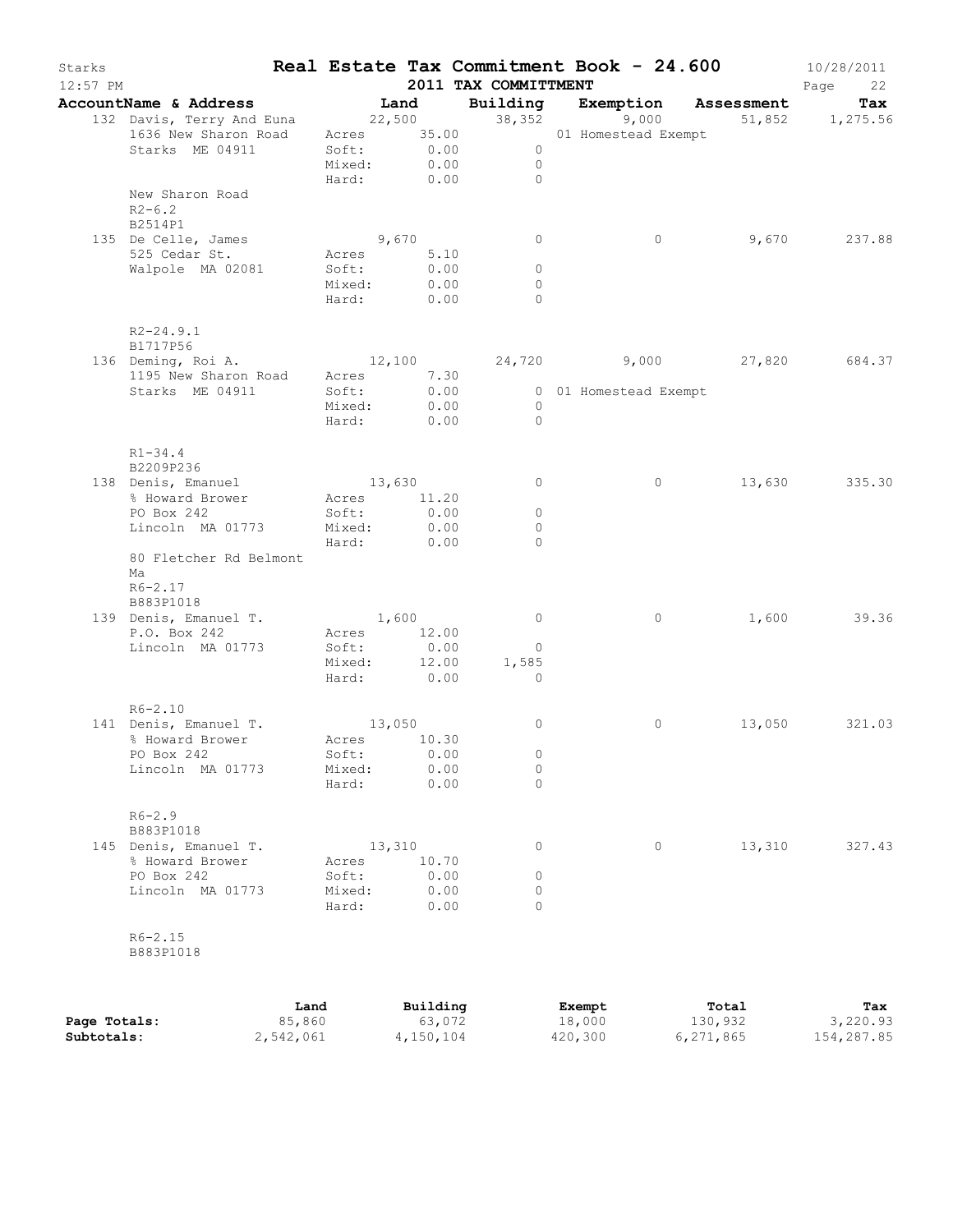| Starks<br>$12:57$ PM |                                                                         |        |                            |                  | 2011 TAX COMMITTMENT | Real Estate Tax Commitment Book - 24.600 |                | 10/28/2011<br>Page<br>23 |
|----------------------|-------------------------------------------------------------------------|--------|----------------------------|------------------|----------------------|------------------------------------------|----------------|--------------------------|
|                      | AccountName & Address                                                   |        | Land                       |                  | Building             |                                          |                | Exemption Assessment Tax |
|                      | 146 Denis, Emanuel T.                                                   |        | 1,470                      |                  | $\overline{0}$       |                                          | $\Omega$       | 1,470 36.16              |
|                      | % Howard Brower                                                         |        | Acres 11.00                |                  |                      |                                          |                |                          |
|                      | PO Box 242                                                              |        | Soft: 0.00<br>Mixed: 11.00 |                  | $\overline{0}$       |                                          |                |                          |
|                      | Lincoln MA 01773                                                        |        |                            |                  | 1,453                |                                          |                |                          |
|                      |                                                                         |        | Hard: 0.00                 |                  | $\overline{a}$       |                                          |                |                          |
|                      | $R6 - 2.14$                                                             |        |                            |                  |                      |                                          |                |                          |
|                      | B883P1018                                                               |        |                            |                  |                      |                                          |                |                          |
|                      | 149 Denis, Emanuel T.                                                   |        | 12,850                     |                  | $\circ$              |                                          | $\circ$        | 12,850 316.11            |
|                      | % Howard Brower                                                         |        | Acres 10.00                |                  |                      |                                          |                |                          |
|                      | PO Box 242                                                              |        | Soft:                      | 0.00             | $\circ$              |                                          |                |                          |
|                      | Lincoln MA 01773                                                        |        | Mixed:                     | 0.00             | $\circ$              |                                          |                |                          |
|                      |                                                                         |        | Hard: 0.00                 |                  | $\Omega$             |                                          |                |                          |
|                      | Mayhew Rd<br>$R6 - 2.5$                                                 |        |                            |                  |                      |                                          |                |                          |
|                      | B883P1018                                                               |        |                            |                  |                      |                                          |                |                          |
|                      | 150 Denis, Emanuel T.                                                   |        | 13,240                     |                  | $\overline{0}$       |                                          | $\circ$        | 13,240 325.70            |
|                      | % Howard Brower                                                         |        | Acres 10.60                |                  |                      |                                          |                |                          |
|                      | PO Box 242                                                              |        | Soft:                      | 0.00             | $\circ$              |                                          |                |                          |
|                      | Lincoln MA 01773                                                        |        | Mixed: 0.00                |                  | $\overline{0}$       |                                          |                |                          |
|                      |                                                                         |        | Hard: 0.00                 |                  | $\Omega$             |                                          |                |                          |
|                      |                                                                         |        |                            |                  |                      |                                          |                |                          |
|                      | $R6 - 2.7$                                                              |        |                            |                  |                      |                                          |                |                          |
|                      | B883P1018<br>151 Dennison, Linda E. 14,850 59,020                       |        |                            |                  |                      |                                          | $\overline{0}$ | 73,870 1,817.20          |
|                      | 122 Thomas Road                                                         |        | Acres 11.53                |                  |                      |                                          |                |                          |
|                      |                                                                         |        |                            |                  | $\overline{0}$       |                                          |                |                          |
|                      | Gansevoort NY 12831 Soft:                                               |        | Mixed:                     | $0.00$<br>$0.00$ | $\overline{0}$       |                                          |                |                          |
|                      |                                                                         |        | Hard: 0.00                 |                  | $\bigcap$            |                                          |                |                          |
|                      |                                                                         |        |                            |                  |                      |                                          |                |                          |
|                      | $R8 - 38 - 8$                                                           |        |                            |                  |                      |                                          |                |                          |
|                      | B2740P56                                                                |        |                            |                  |                      |                                          |                |                          |
|                      | 152 Depetrillo III, Angelo 10,600 18,480 9,000 20,080 493.97            |        |                            |                  |                      |                                          |                |                          |
|                      | PO Box 365                                                              |        | Acres 5.00                 |                  |                      | 0 01 Homestead Exempt                    |                |                          |
|                      | Anson ME 04911                                                          |        | Soft: 0.00<br>Mixed: 0.00  |                  | $\overline{0}$       |                                          |                |                          |
|                      |                                                                         |        | Hard: 0.00                 |                  | $\sim$ 0             |                                          |                |                          |
|                      |                                                                         |        |                            |                  |                      |                                          |                |                          |
|                      | $R5 - 3.3$                                                              |        |                            |                  |                      |                                          |                |                          |
|                      | B953P1                                                                  |        |                            |                  |                      |                                          |                |                          |
|                      | 153 Derian Jr., Joseph A. 17,040 13,200<br>Derian Eileen M. Acres 14.90 |        |                            |                  |                      |                                          | $\circ$        | 30,240 743.90            |
|                      | 47 Black Brook Road                                                     |        | Soft:                      | 0.00             | $\overline{0}$       |                                          |                |                          |
|                      | S. Easton MA 02375                                                      |        | Mixed:                     | 0.00             | $\circ$              |                                          |                |                          |
|                      |                                                                         |        | Hard:                      | 0.00             | $\Omega$             |                                          |                |                          |
|                      |                                                                         |        |                            |                  |                      |                                          |                |                          |
|                      | $R8 - 38 - 13$                                                          |        |                            |                  |                      |                                          |                |                          |
|                      | B2839P317                                                               |        |                            |                  |                      |                                          |                |                          |
|                      | 266 DeRosa, Christopher                                                 |        | 15,150                     |                  | 920                  |                                          | $\circ$        | 16,070<br>395.32         |
|                      | DeRosa, Doreen                                                          |        | Acres                      | 12.00            |                      |                                          |                |                          |
|                      | PO Box 64                                                               |        | Soft:                      | 0.00             | 0                    |                                          |                |                          |
|                      | Anson ME 04911                                                          |        | Mixed:                     | 0.00             | $\circ$<br>$\Omega$  |                                          |                |                          |
|                      | Faulkner Hill Rd                                                        |        | Hard:                      | 0.00             |                      |                                          |                |                          |
|                      | $R8 - 38 - 12$                                                          |        |                            |                  |                      |                                          |                |                          |
|                      | B3546P262 08/26/2005 B1782P71                                           |        |                            |                  |                      |                                          |                |                          |
|                      |                                                                         |        |                            |                  |                      |                                          |                |                          |
|                      |                                                                         | Land   |                            | Building         |                      | Exempt                                   | Total          | Tax                      |
| Page Totals:         |                                                                         | 85,200 |                            | 91,620           |                      | 9,000                                    | 167,820        | 4,128.36                 |

**Subtotals:** 2,627,261 4,241,724 429,300 6,439,685 158,416.21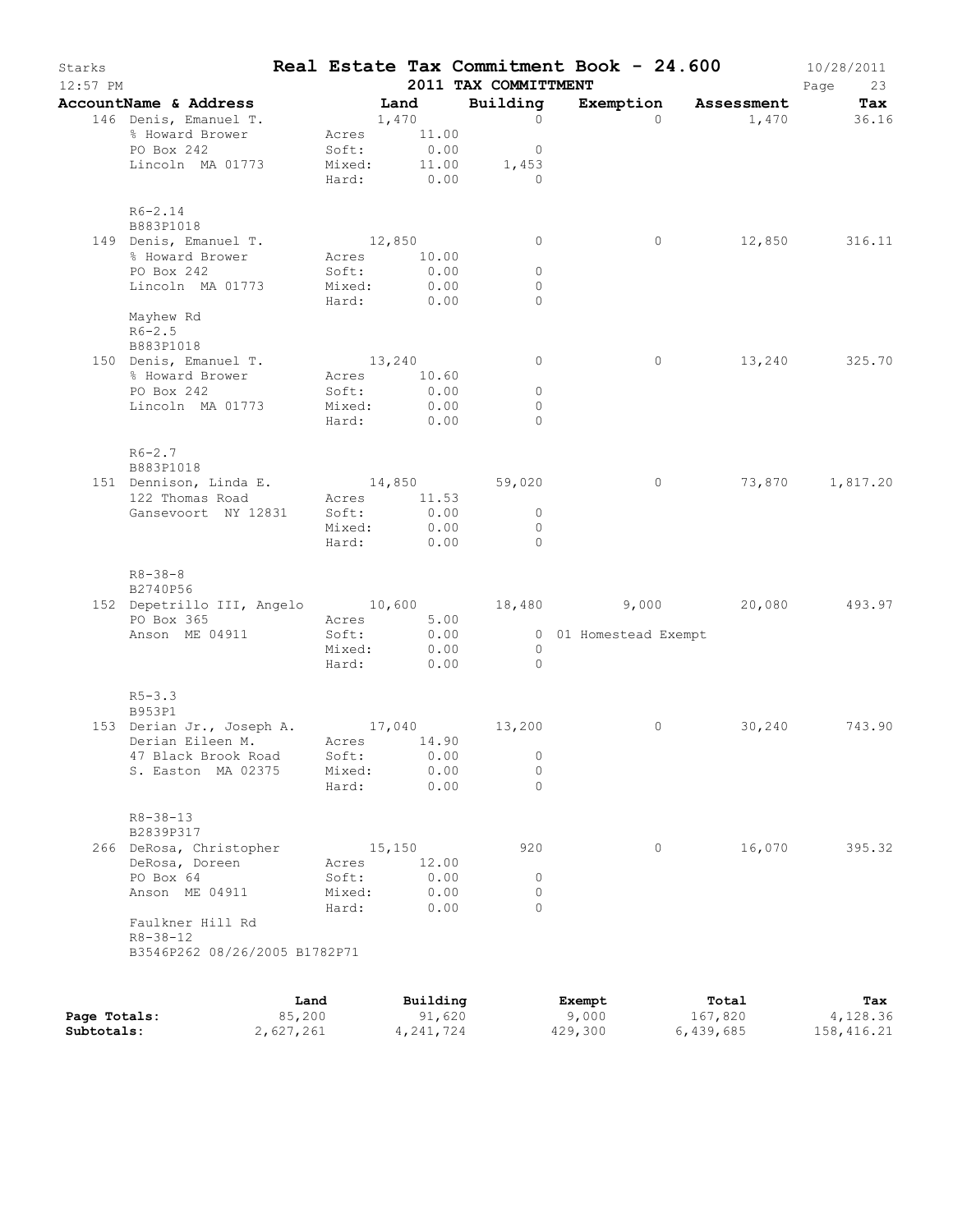| AccountName & Address<br>Land<br>Building<br>Exemption Assessment<br>Tax<br>15,410 79,428<br>154 Devine, Daniel J.<br>9,000<br>85,838 2,111.61<br>Acres 12.40<br>Devine Sheriann M.<br>01 Homestead Exempt<br>473 Sandy River Rd<br>Soft:<br>0.00<br>$\overline{0}$<br>Starks ME 04911<br>Mixed:<br>0.00<br>$\overline{0}$<br>0.00<br>$\Omega$<br>Hard:<br>$R9 - 7.4$<br>B1439P117<br>29 Diethelm, Christian N 12,850<br>$\circ$<br>$\circ$<br>12,850 316.11<br>RR 1 Box 62<br>Acres 10.00<br>Arnett OK 73832<br>$\Omega$<br>Soft:<br>0.00<br>0.00<br>$\circ$<br>Mixed:<br>Hard:<br>0.00<br>$\Omega$<br>Mayhew Rd.<br>$R6 - 3.1$<br>B3838P353 04/24/2007<br>158 Doiron, Jamie E.& Karen 24, 250 45, 720 9, 000 60, 970<br>1,499.86<br>L<br>1195 Anson Road<br>Acres 42.00<br>Starks ME 04911<br>Soft:<br>0.00<br>0 01 Homestead Exempt<br>Mixed:<br>0.00<br>$\bigcirc$<br>$\bigcirc$<br>Hard: 0.00<br>Anson Rd<br>$R12 - 15$<br>B2591P263<br>8,810<br>60,840 9,000 60,650 1,491.99<br>679 Doiron, Colleen A<br>538 Sandy River Rd<br>2.25<br>Acres<br>01 Homestead Exempt<br>Soft:<br>0.00<br>Starks ME 04911<br>$\overline{0}$<br>0.00<br>$\overline{0}$<br>Mixed:<br>Hard:<br>0.00<br>$\Omega$<br>River Road<br>$R9-5.4A$<br>B3671P229 05/04/2006 B3513P179 B1609P294<br>455 Donovan, Gregory J. 19,980<br>11,500 9,000<br>22,480<br>553.01<br>59 Homestead Road<br>Acres 28.90<br>01 Homestead Exempt<br>Starks ME 04911<br>Soft:<br>0.00<br>$\overline{0}$<br>Mixed:<br>0.00<br>$\overline{0}$<br>Hard:<br>0.00<br>$\Omega$<br>Upper Chicken St.<br>$R4-7$<br>B3836P137 04/17/2007 B2043P347<br>242.56<br>161 Dorr, David And<br>9,860<br>$\circ$<br>$\circ$<br>9,860<br>Elizabeth<br>RR 1212 Shaw Hill Rd. Acres<br>5.40<br>Industry ME 04938<br>Soft:<br>0.00<br>$\circ$<br>Mixed:<br>$\circ$<br>0.00<br>Hard:<br>$\circ$<br>0.00<br>Rt. 134 New Sharon Rd<br>$R8 - 17$ | Starks<br>$12:57$ PM |         |  | 2011 TAX COMMITTMENT | Real Estate Tax Commitment Book - 24.600 | 10/28/2011<br>Page<br>24 |
|-------------------------------------------------------------------------------------------------------------------------------------------------------------------------------------------------------------------------------------------------------------------------------------------------------------------------------------------------------------------------------------------------------------------------------------------------------------------------------------------------------------------------------------------------------------------------------------------------------------------------------------------------------------------------------------------------------------------------------------------------------------------------------------------------------------------------------------------------------------------------------------------------------------------------------------------------------------------------------------------------------------------------------------------------------------------------------------------------------------------------------------------------------------------------------------------------------------------------------------------------------------------------------------------------------------------------------------------------------------------------------------------------------------------------------------------------------------------------------------------------------------------------------------------------------------------------------------------------------------------------------------------------------------------------------------------------------------------------------------------------------------------------------------------------------------------------------------------------------------------------------|----------------------|---------|--|----------------------|------------------------------------------|--------------------------|
|                                                                                                                                                                                                                                                                                                                                                                                                                                                                                                                                                                                                                                                                                                                                                                                                                                                                                                                                                                                                                                                                                                                                                                                                                                                                                                                                                                                                                                                                                                                                                                                                                                                                                                                                                                                                                                                                               |                      |         |  |                      |                                          |                          |
|                                                                                                                                                                                                                                                                                                                                                                                                                                                                                                                                                                                                                                                                                                                                                                                                                                                                                                                                                                                                                                                                                                                                                                                                                                                                                                                                                                                                                                                                                                                                                                                                                                                                                                                                                                                                                                                                               |                      |         |  |                      |                                          |                          |
|                                                                                                                                                                                                                                                                                                                                                                                                                                                                                                                                                                                                                                                                                                                                                                                                                                                                                                                                                                                                                                                                                                                                                                                                                                                                                                                                                                                                                                                                                                                                                                                                                                                                                                                                                                                                                                                                               |                      |         |  |                      |                                          |                          |
|                                                                                                                                                                                                                                                                                                                                                                                                                                                                                                                                                                                                                                                                                                                                                                                                                                                                                                                                                                                                                                                                                                                                                                                                                                                                                                                                                                                                                                                                                                                                                                                                                                                                                                                                                                                                                                                                               |                      |         |  |                      |                                          |                          |
|                                                                                                                                                                                                                                                                                                                                                                                                                                                                                                                                                                                                                                                                                                                                                                                                                                                                                                                                                                                                                                                                                                                                                                                                                                                                                                                                                                                                                                                                                                                                                                                                                                                                                                                                                                                                                                                                               |                      |         |  |                      |                                          |                          |
|                                                                                                                                                                                                                                                                                                                                                                                                                                                                                                                                                                                                                                                                                                                                                                                                                                                                                                                                                                                                                                                                                                                                                                                                                                                                                                                                                                                                                                                                                                                                                                                                                                                                                                                                                                                                                                                                               |                      |         |  |                      |                                          |                          |
|                                                                                                                                                                                                                                                                                                                                                                                                                                                                                                                                                                                                                                                                                                                                                                                                                                                                                                                                                                                                                                                                                                                                                                                                                                                                                                                                                                                                                                                                                                                                                                                                                                                                                                                                                                                                                                                                               |                      |         |  |                      |                                          |                          |
|                                                                                                                                                                                                                                                                                                                                                                                                                                                                                                                                                                                                                                                                                                                                                                                                                                                                                                                                                                                                                                                                                                                                                                                                                                                                                                                                                                                                                                                                                                                                                                                                                                                                                                                                                                                                                                                                               |                      |         |  |                      |                                          |                          |
|                                                                                                                                                                                                                                                                                                                                                                                                                                                                                                                                                                                                                                                                                                                                                                                                                                                                                                                                                                                                                                                                                                                                                                                                                                                                                                                                                                                                                                                                                                                                                                                                                                                                                                                                                                                                                                                                               |                      |         |  |                      |                                          |                          |
|                                                                                                                                                                                                                                                                                                                                                                                                                                                                                                                                                                                                                                                                                                                                                                                                                                                                                                                                                                                                                                                                                                                                                                                                                                                                                                                                                                                                                                                                                                                                                                                                                                                                                                                                                                                                                                                                               |                      |         |  |                      |                                          |                          |
|                                                                                                                                                                                                                                                                                                                                                                                                                                                                                                                                                                                                                                                                                                                                                                                                                                                                                                                                                                                                                                                                                                                                                                                                                                                                                                                                                                                                                                                                                                                                                                                                                                                                                                                                                                                                                                                                               |                      |         |  |                      |                                          |                          |
|                                                                                                                                                                                                                                                                                                                                                                                                                                                                                                                                                                                                                                                                                                                                                                                                                                                                                                                                                                                                                                                                                                                                                                                                                                                                                                                                                                                                                                                                                                                                                                                                                                                                                                                                                                                                                                                                               |                      |         |  |                      |                                          |                          |
|                                                                                                                                                                                                                                                                                                                                                                                                                                                                                                                                                                                                                                                                                                                                                                                                                                                                                                                                                                                                                                                                                                                                                                                                                                                                                                                                                                                                                                                                                                                                                                                                                                                                                                                                                                                                                                                                               |                      |         |  |                      |                                          |                          |
|                                                                                                                                                                                                                                                                                                                                                                                                                                                                                                                                                                                                                                                                                                                                                                                                                                                                                                                                                                                                                                                                                                                                                                                                                                                                                                                                                                                                                                                                                                                                                                                                                                                                                                                                                                                                                                                                               |                      |         |  |                      |                                          |                          |
|                                                                                                                                                                                                                                                                                                                                                                                                                                                                                                                                                                                                                                                                                                                                                                                                                                                                                                                                                                                                                                                                                                                                                                                                                                                                                                                                                                                                                                                                                                                                                                                                                                                                                                                                                                                                                                                                               |                      |         |  |                      |                                          |                          |
|                                                                                                                                                                                                                                                                                                                                                                                                                                                                                                                                                                                                                                                                                                                                                                                                                                                                                                                                                                                                                                                                                                                                                                                                                                                                                                                                                                                                                                                                                                                                                                                                                                                                                                                                                                                                                                                                               |                      |         |  |                      |                                          |                          |
|                                                                                                                                                                                                                                                                                                                                                                                                                                                                                                                                                                                                                                                                                                                                                                                                                                                                                                                                                                                                                                                                                                                                                                                                                                                                                                                                                                                                                                                                                                                                                                                                                                                                                                                                                                                                                                                                               |                      |         |  |                      |                                          |                          |
|                                                                                                                                                                                                                                                                                                                                                                                                                                                                                                                                                                                                                                                                                                                                                                                                                                                                                                                                                                                                                                                                                                                                                                                                                                                                                                                                                                                                                                                                                                                                                                                                                                                                                                                                                                                                                                                                               |                      |         |  |                      |                                          |                          |
|                                                                                                                                                                                                                                                                                                                                                                                                                                                                                                                                                                                                                                                                                                                                                                                                                                                                                                                                                                                                                                                                                                                                                                                                                                                                                                                                                                                                                                                                                                                                                                                                                                                                                                                                                                                                                                                                               |                      |         |  |                      |                                          |                          |
|                                                                                                                                                                                                                                                                                                                                                                                                                                                                                                                                                                                                                                                                                                                                                                                                                                                                                                                                                                                                                                                                                                                                                                                                                                                                                                                                                                                                                                                                                                                                                                                                                                                                                                                                                                                                                                                                               |                      |         |  |                      |                                          |                          |
|                                                                                                                                                                                                                                                                                                                                                                                                                                                                                                                                                                                                                                                                                                                                                                                                                                                                                                                                                                                                                                                                                                                                                                                                                                                                                                                                                                                                                                                                                                                                                                                                                                                                                                                                                                                                                                                                               |                      |         |  |                      |                                          |                          |
|                                                                                                                                                                                                                                                                                                                                                                                                                                                                                                                                                                                                                                                                                                                                                                                                                                                                                                                                                                                                                                                                                                                                                                                                                                                                                                                                                                                                                                                                                                                                                                                                                                                                                                                                                                                                                                                                               |                      |         |  |                      |                                          |                          |
|                                                                                                                                                                                                                                                                                                                                                                                                                                                                                                                                                                                                                                                                                                                                                                                                                                                                                                                                                                                                                                                                                                                                                                                                                                                                                                                                                                                                                                                                                                                                                                                                                                                                                                                                                                                                                                                                               |                      |         |  |                      |                                          |                          |
|                                                                                                                                                                                                                                                                                                                                                                                                                                                                                                                                                                                                                                                                                                                                                                                                                                                                                                                                                                                                                                                                                                                                                                                                                                                                                                                                                                                                                                                                                                                                                                                                                                                                                                                                                                                                                                                                               |                      |         |  |                      |                                          |                          |
|                                                                                                                                                                                                                                                                                                                                                                                                                                                                                                                                                                                                                                                                                                                                                                                                                                                                                                                                                                                                                                                                                                                                                                                                                                                                                                                                                                                                                                                                                                                                                                                                                                                                                                                                                                                                                                                                               |                      |         |  |                      |                                          |                          |
|                                                                                                                                                                                                                                                                                                                                                                                                                                                                                                                                                                                                                                                                                                                                                                                                                                                                                                                                                                                                                                                                                                                                                                                                                                                                                                                                                                                                                                                                                                                                                                                                                                                                                                                                                                                                                                                                               |                      |         |  |                      |                                          |                          |
|                                                                                                                                                                                                                                                                                                                                                                                                                                                                                                                                                                                                                                                                                                                                                                                                                                                                                                                                                                                                                                                                                                                                                                                                                                                                                                                                                                                                                                                                                                                                                                                                                                                                                                                                                                                                                                                                               |                      |         |  |                      |                                          |                          |
|                                                                                                                                                                                                                                                                                                                                                                                                                                                                                                                                                                                                                                                                                                                                                                                                                                                                                                                                                                                                                                                                                                                                                                                                                                                                                                                                                                                                                                                                                                                                                                                                                                                                                                                                                                                                                                                                               |                      |         |  |                      |                                          |                          |
|                                                                                                                                                                                                                                                                                                                                                                                                                                                                                                                                                                                                                                                                                                                                                                                                                                                                                                                                                                                                                                                                                                                                                                                                                                                                                                                                                                                                                                                                                                                                                                                                                                                                                                                                                                                                                                                                               |                      |         |  |                      |                                          |                          |
|                                                                                                                                                                                                                                                                                                                                                                                                                                                                                                                                                                                                                                                                                                                                                                                                                                                                                                                                                                                                                                                                                                                                                                                                                                                                                                                                                                                                                                                                                                                                                                                                                                                                                                                                                                                                                                                                               |                      |         |  |                      |                                          |                          |
|                                                                                                                                                                                                                                                                                                                                                                                                                                                                                                                                                                                                                                                                                                                                                                                                                                                                                                                                                                                                                                                                                                                                                                                                                                                                                                                                                                                                                                                                                                                                                                                                                                                                                                                                                                                                                                                                               |                      |         |  |                      |                                          |                          |
|                                                                                                                                                                                                                                                                                                                                                                                                                                                                                                                                                                                                                                                                                                                                                                                                                                                                                                                                                                                                                                                                                                                                                                                                                                                                                                                                                                                                                                                                                                                                                                                                                                                                                                                                                                                                                                                                               |                      |         |  |                      |                                          |                          |
|                                                                                                                                                                                                                                                                                                                                                                                                                                                                                                                                                                                                                                                                                                                                                                                                                                                                                                                                                                                                                                                                                                                                                                                                                                                                                                                                                                                                                                                                                                                                                                                                                                                                                                                                                                                                                                                                               |                      |         |  |                      |                                          |                          |
|                                                                                                                                                                                                                                                                                                                                                                                                                                                                                                                                                                                                                                                                                                                                                                                                                                                                                                                                                                                                                                                                                                                                                                                                                                                                                                                                                                                                                                                                                                                                                                                                                                                                                                                                                                                                                                                                               |                      |         |  |                      |                                          |                          |
|                                                                                                                                                                                                                                                                                                                                                                                                                                                                                                                                                                                                                                                                                                                                                                                                                                                                                                                                                                                                                                                                                                                                                                                                                                                                                                                                                                                                                                                                                                                                                                                                                                                                                                                                                                                                                                                                               |                      |         |  |                      |                                          |                          |
|                                                                                                                                                                                                                                                                                                                                                                                                                                                                                                                                                                                                                                                                                                                                                                                                                                                                                                                                                                                                                                                                                                                                                                                                                                                                                                                                                                                                                                                                                                                                                                                                                                                                                                                                                                                                                                                                               |                      |         |  |                      |                                          |                          |
|                                                                                                                                                                                                                                                                                                                                                                                                                                                                                                                                                                                                                                                                                                                                                                                                                                                                                                                                                                                                                                                                                                                                                                                                                                                                                                                                                                                                                                                                                                                                                                                                                                                                                                                                                                                                                                                                               |                      |         |  |                      |                                          |                          |
|                                                                                                                                                                                                                                                                                                                                                                                                                                                                                                                                                                                                                                                                                                                                                                                                                                                                                                                                                                                                                                                                                                                                                                                                                                                                                                                                                                                                                                                                                                                                                                                                                                                                                                                                                                                                                                                                               |                      |         |  |                      |                                          |                          |
|                                                                                                                                                                                                                                                                                                                                                                                                                                                                                                                                                                                                                                                                                                                                                                                                                                                                                                                                                                                                                                                                                                                                                                                                                                                                                                                                                                                                                                                                                                                                                                                                                                                                                                                                                                                                                                                                               |                      |         |  |                      |                                          |                          |
|                                                                                                                                                                                                                                                                                                                                                                                                                                                                                                                                                                                                                                                                                                                                                                                                                                                                                                                                                                                                                                                                                                                                                                                                                                                                                                                                                                                                                                                                                                                                                                                                                                                                                                                                                                                                                                                                               |                      |         |  |                      |                                          |                          |
|                                                                                                                                                                                                                                                                                                                                                                                                                                                                                                                                                                                                                                                                                                                                                                                                                                                                                                                                                                                                                                                                                                                                                                                                                                                                                                                                                                                                                                                                                                                                                                                                                                                                                                                                                                                                                                                                               |                      |         |  |                      |                                          |                          |
|                                                                                                                                                                                                                                                                                                                                                                                                                                                                                                                                                                                                                                                                                                                                                                                                                                                                                                                                                                                                                                                                                                                                                                                                                                                                                                                                                                                                                                                                                                                                                                                                                                                                                                                                                                                                                                                                               |                      |         |  |                      |                                          |                          |
|                                                                                                                                                                                                                                                                                                                                                                                                                                                                                                                                                                                                                                                                                                                                                                                                                                                                                                                                                                                                                                                                                                                                                                                                                                                                                                                                                                                                                                                                                                                                                                                                                                                                                                                                                                                                                                                                               |                      |         |  |                      |                                          |                          |
|                                                                                                                                                                                                                                                                                                                                                                                                                                                                                                                                                                                                                                                                                                                                                                                                                                                                                                                                                                                                                                                                                                                                                                                                                                                                                                                                                                                                                                                                                                                                                                                                                                                                                                                                                                                                                                                                               |                      |         |  |                      |                                          |                          |
|                                                                                                                                                                                                                                                                                                                                                                                                                                                                                                                                                                                                                                                                                                                                                                                                                                                                                                                                                                                                                                                                                                                                                                                                                                                                                                                                                                                                                                                                                                                                                                                                                                                                                                                                                                                                                                                                               |                      |         |  |                      |                                          |                          |
|                                                                                                                                                                                                                                                                                                                                                                                                                                                                                                                                                                                                                                                                                                                                                                                                                                                                                                                                                                                                                                                                                                                                                                                                                                                                                                                                                                                                                                                                                                                                                                                                                                                                                                                                                                                                                                                                               |                      |         |  |                      |                                          |                          |
|                                                                                                                                                                                                                                                                                                                                                                                                                                                                                                                                                                                                                                                                                                                                                                                                                                                                                                                                                                                                                                                                                                                                                                                                                                                                                                                                                                                                                                                                                                                                                                                                                                                                                                                                                                                                                                                                               |                      | B2308P6 |  |                      |                                          |                          |

|              | Land      | Building  | Exempt  | Total     | Tax        |
|--------------|-----------|-----------|---------|-----------|------------|
| Page Totals: | 91,160    | 197.488   | 36,000  | 252,648   | 6,215.14   |
| Subtotals:   | 2,718,421 | 4,439,212 | 465,300 | 6,692,333 | 164,631.35 |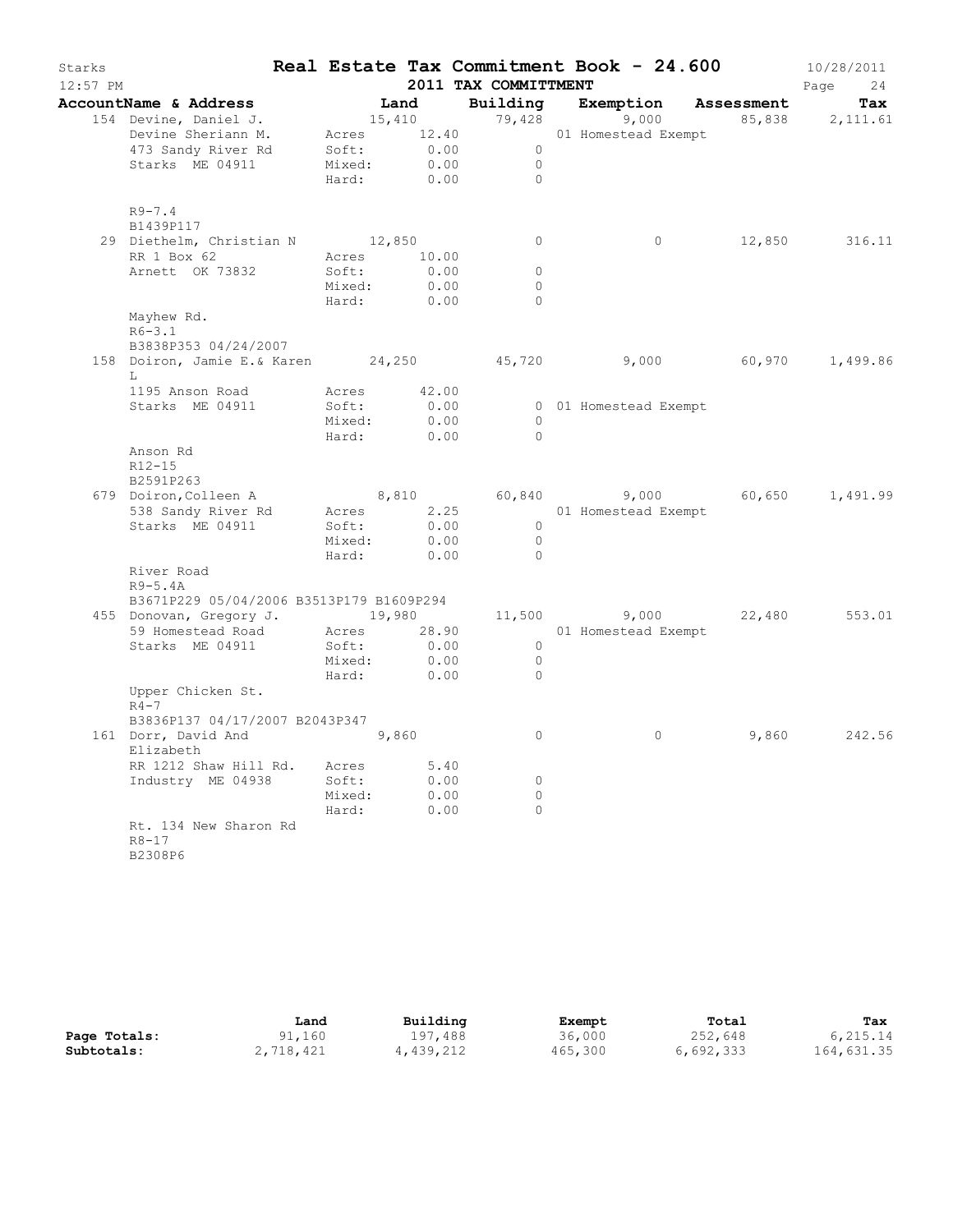| Starks<br>$12:57$ PM       |                                            |                              |                           |                                          | 2011 TAX COMMITTMENT                                       | Real Estate Tax Commitment Book - 24.600                                   |                               | 10/28/2011<br>Page<br>25       |
|----------------------------|--------------------------------------------|------------------------------|---------------------------|------------------------------------------|------------------------------------------------------------|----------------------------------------------------------------------------|-------------------------------|--------------------------------|
|                            | <b>AccountName &amp; Address</b>           |                              | Land                      |                                          | Building                                                   | Exemption Assessment                                                       |                               | Tax                            |
|                            | 162 Dorr, David G. &<br>Elizabeth J.       |                              | 5,610                     |                                          | $\Omega$                                                   | $\Omega$                                                                   |                               | 5,610 138.01                   |
|                            | RR 1 Box 1212 Shaw Acres 42.00<br>Hill Rd. |                              |                           |                                          |                                                            |                                                                            |                               |                                |
|                            | Industry ME 04938                          |                              | Mixed:<br>Hard:<br>Hard:  | Soft: 0.00                               | $\overline{0}$<br>15.00 1,981<br>27.00 3,566               |                                                                            |                               |                                |
|                            | New Sharon Rd<br>$R2 - 10$                 |                              |                           |                                          |                                                            |                                                                            |                               |                                |
|                            | 164 Doucette, Thomas J. 13,660 39,930      |                              |                           |                                          |                                                            | $\overline{0}$                                                             |                               | 53,590 1,318.31                |
|                            | 2 Shortell Ave<br>Beverly MA 01915         |                              | Soft:                     | Acres 40.00<br>Soft: 18.00<br>Hard: 0.00 | 18.00 2,310<br>Mixed: 20.00 2,641<br>$\overline{0}$        |                                                                            |                               |                                |
|                            | Dill Road                                  |                              |                           |                                          |                                                            |                                                                            |                               |                                |
|                            | $R6 - 22.1$<br>B1391P335                   |                              |                           |                                          |                                                            |                                                                            |                               |                                |
|                            | 165 Dow, Cecil                             |                              |                           |                                          |                                                            | 48,560 176,486 14,400 210,646 5,181.89                                     |                               |                                |
|                            | 978 Anson road<br>Starks ME 04911          |                              | Mixed:<br>m⊥xea:<br>Hard: | 17.00                                    | Acres 211.00 02 Veteran<br>$51.00$ 9,905<br>$\overline{0}$ | Soft: 67.00 5,775 01 Homestead Exempt                                      |                               |                                |
|                            | Rt 43 Madison Rd<br>$R12-2$                |                              |                           |                                          |                                                            |                                                                            |                               |                                |
|                            | 166 Drane & June Ann<br>Mattos, Sandra     |                              |                           |                                          | $11,250$ $10,440$                                          | $\circ$                                                                    |                               | 21,690 533.57                  |
|                            | 40 Malden Ave.<br>Sanford Me 04073         |                              | Mixed:                    | Acres 6.00<br>Soft: 0.00<br>0.00         | $\overline{0}$<br>$\circ$                                  |                                                                            |                               |                                |
|                            | Brann Mills Road<br>$R2 - 16$              |                              |                           | Hard: 0.00                               | $\bigcirc$                                                 |                                                                            |                               |                                |
|                            | B2183P263<br>167 Dube, Brad A              |                              |                           |                                          |                                                            | $13,300$ $73,200$ $9,000$ $77,500$ $1,906.50$                              |                               |                                |
|                            | Dube Sara L                                |                              |                           |                                          |                                                            |                                                                            |                               |                                |
|                            | 465 Mayhew Road<br>Starks ME 04911         |                              |                           | Soft: 0.00<br>Hard: 0.00                 | $\overline{a}$                                             | USIC. 0.00 0 01 Homestead Exempt<br>Mixed: 30.00 3,962<br>Hard: 2000 3,962 |                               |                                |
|                            | $R6 - 1.5$                                 |                              |                           |                                          |                                                            |                                                                            |                               |                                |
|                            | B3151P296<br>168 Dube, John                |                              | 34,080                    |                                          | 30,016                                                     | $\circ$                                                                    |                               | 64,096 1,576.76                |
|                            | 500Evergrren St NE                         |                              |                           | Acres 170.00                             |                                                            |                                                                            |                               |                                |
|                            | Palm Bay FL 32907                          |                              | Soft:                     | 0.00                                     | $\circ$                                                    |                                                                            |                               |                                |
|                            |                                            |                              | Mixed:<br>Hard:           | 130.00<br>38.00                          | 17,168<br>5,018                                            |                                                                            |                               |                                |
|                            | $R6-1$<br>B1671P186                        |                              |                           |                                          |                                                            |                                                                            |                               |                                |
|                            | 169 Duhaime, Roberta J.                    |                              |                           | 22,750                                   | 0                                                          | 0                                                                          | 22,750                        | 559.65                         |
|                            | 104 Woodchester Dr.                        |                              | Acres                     | 40.00                                    |                                                            |                                                                            |                               |                                |
|                            | Weston MA 02193                            |                              | Soft:<br>Mixed:<br>Hard:  | 0.00<br>0.00<br>0.00                     | 0<br>$\circ$<br>$\Omega$                                   |                                                                            |                               |                                |
|                            | $R12 - 25$<br>B809P257                     |                              |                           |                                          |                                                            |                                                                            |                               |                                |
| Page Totals:<br>Subtotals: |                                            | Land<br>149,210<br>2,867,631 |                           | Building<br>330,072<br>4,769,284         |                                                            | Exempt<br>23,400<br>488,700                                                | Total<br>455,882<br>7,148,215 | Tax<br>11,214.69<br>175,846.04 |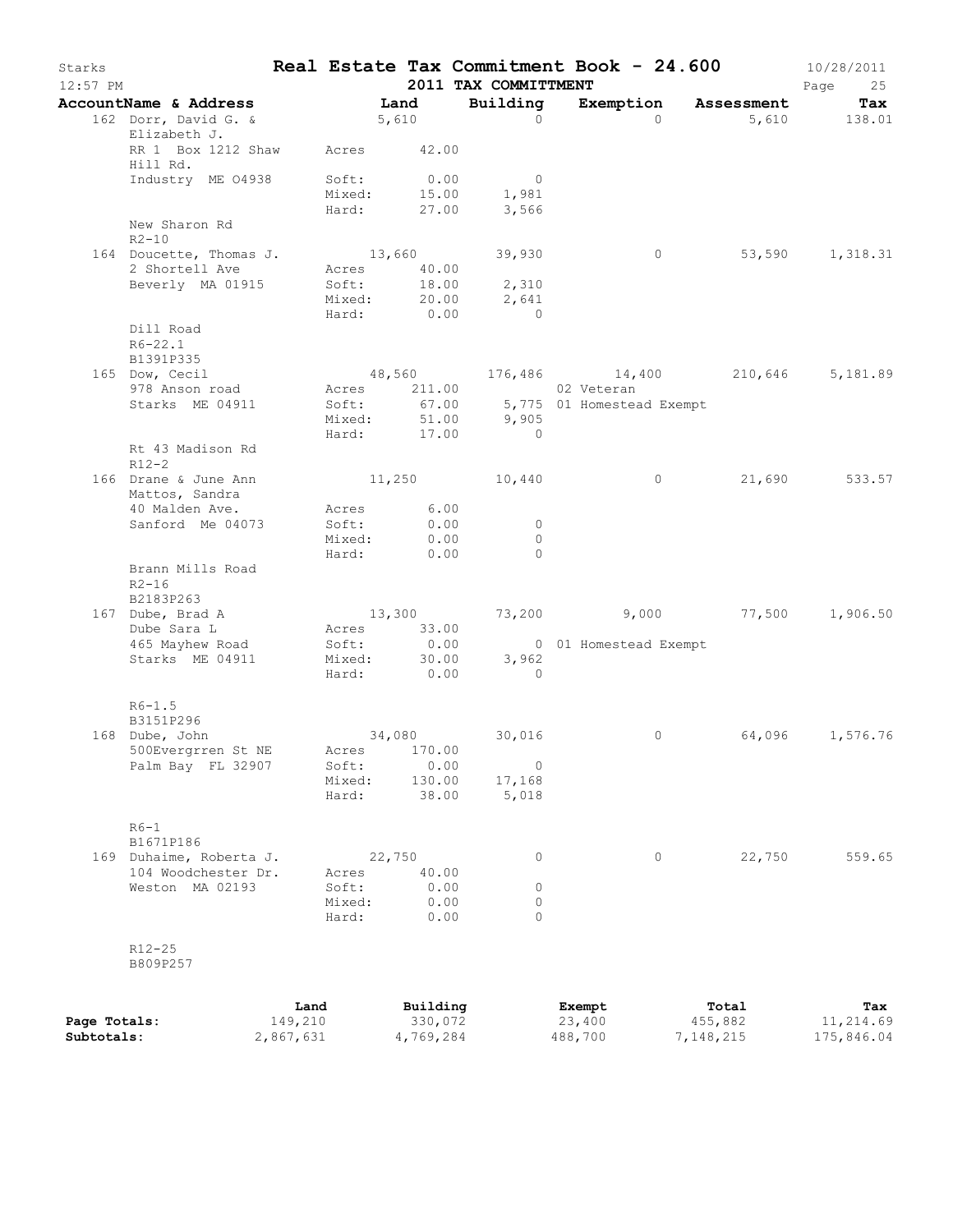| Starks<br>$12:57$ PM |                                                                                                                                         |            |                    | 2011 TAX COMMITTMENT |                     | Real Estate Tax Commitment Book - 24.600 | 10/28/2011<br>Page<br>26 |
|----------------------|-----------------------------------------------------------------------------------------------------------------------------------------|------------|--------------------|----------------------|---------------------|------------------------------------------|--------------------------|
|                      | AccountName & Address                                                                                                                   |            | Land               | Building             |                     | Exemption Assessment                     | Tax                      |
|                      | 170 Duley, Harold K.<br>Duley, Shirley A. Acres 39.00                                                                                   |            | 23,500             | 50,880               | $\Omega$            |                                          | 74,380 1,829.75          |
|                      | 5 School Street                                                                                                                         | Soft: 0.00 |                    | $\overline{0}$       |                     |                                          |                          |
|                      | P.O. Box 72                                                                                                                             | Mixed:     | 0.00               | $\overline{0}$       |                     |                                          |                          |
|                      | Anson ME 04911<br>Rt.43<br>R12-1                                                                                                        | Hard: 0.00 |                    | $\bigcap$            |                     |                                          |                          |
|                      | B3490P192 05/24/2005 B1982P226                                                                                                          |            |                    |                      |                     |                                          |                          |
|                      | 171 Duley, Troy                                                                                                                         | 18,750     |                    | $\circ$              | $\circ$             |                                          | 18,750 461.25            |
|                      | 459 Mosher Hill Road Acres 24.00                                                                                                        |            |                    |                      |                     |                                          |                          |
|                      | Farmington ME 04938 Soft:                                                                                                               |            | 0.00               | $\circ$              |                     |                                          |                          |
|                      |                                                                                                                                         | Mixed:     | 0.00               | $\circ$              |                     |                                          |                          |
|                      |                                                                                                                                         |            | Hard: 0.00         | $\Omega$             |                     |                                          |                          |
|                      | $R7-12$<br>B4034P20 08/02/2008 B1035P185                                                                                                |            |                    |                      |                     |                                          |                          |
|                      | 172 Duley, Troy                                                                                                                         | 10,900     |                    | $\circ$              | $\circ$             |                                          | 10,900 268.14            |
|                      | 459 Mosher Hill Road Acres 7.00                                                                                                         |            |                    |                      |                     |                                          |                          |
|                      | Farmington ME 04938 Soft:                                                                                                               |            | 0.00               | $\circ$              |                     |                                          |                          |
|                      |                                                                                                                                         | Mixed:     | 0.00               | $\circ$              |                     |                                          |                          |
|                      |                                                                                                                                         |            | Hard: 0.00         | $\bigcap$            |                     |                                          |                          |
|                      | $R7-9$                                                                                                                                  |            |                    |                      |                     |                                          |                          |
|                      | B4034P20 08/02/2008 B1035P184                                                                                                           |            |                    |                      |                     |                                          |                          |
|                      | 173 Duley, Troy 21,250                                                                                                                  |            |                    | $\circ$              | $\circ$             |                                          | 21,250 522.75            |
|                      | 459 Mosher Hill Road Acres 34.00                                                                                                        |            |                    |                      |                     |                                          |                          |
|                      | Farmington ME 04938 Soft:                                                                                                               |            | 0.00               | $\circ$              |                     |                                          |                          |
|                      |                                                                                                                                         | Mixed:     | 0.00<br>Hard: 0.00 | $\circ$<br>$\Omega$  |                     |                                          |                          |
|                      | $R7 - 13$<br>B4034P20 08/02/2008 B1035P186<br>408 Durgin, James E. 16,220<br>77 Sokkis Trail Macres 43.00<br>East Waterboro ME<br>04030 |            | Soft: 0.00         | $\overline{0}$<br>0  | $\circ$             |                                          | 16,220 399.01            |
|                      |                                                                                                                                         |            | Mixed: 35.00       | 4,622                |                     |                                          |                          |
|                      | Dill Road                                                                                                                               |            | Hard: 0.00         | $\sim$ 0             |                     |                                          |                          |
|                      | $R6 - 21.2$<br>B3636P338 02/22/2006 B1306P109                                                                                           |            |                    |                      |                     |                                          |                          |
|                      | 176 Dyke et Al, Darrell A. 36,000 32,400 9,000 59,400 1,461.24                                                                          |            |                    |                      |                     |                                          |                          |
|                      | 2470 Industry Road Acres 89.00                                                                                                          |            |                    |                      |                     |                                          |                          |
|                      | Starks ME 04911                                                                                                                         | Soft:      | 0.00               | 0                    | 01 Homestead Exempt |                                          |                          |
|                      |                                                                                                                                         | Mixed:     | 0.00               | $\Omega$             |                     |                                          |                          |
|                      | Industry Rd<br>$R2 - 37$                                                                                                                | Hard:      | 0.00               | $\circ$              |                     |                                          |                          |
|                      | B2619P106                                                                                                                               |            |                    |                      |                     |                                          |                          |
|                      | 177 Eason, Glen O                                                                                                                       |            | 38,250             | 31,320               | 9,000               | 60,570                                   | 1,490.02                 |
|                      | Eason Grace T.                                                                                                                          | Acres      | 98.00              |                      |                     |                                          |                          |
|                      | PO Box 879                                                                                                                              | Soft:      | 0.00               | 0                    | 01 Homestead Exempt |                                          |                          |
|                      | Farmington ME 04938                                                                                                                     | Mixed:     | 0.00               | 0<br>$\circ$         |                     |                                          |                          |
|                      | Felker Hill Rd<br>$R8 - 36$<br>B2616P167                                                                                                | Hard:      | 0.00               |                      |                     |                                          |                          |
|                      |                                                                                                                                         | Land       | Building           |                      | Exempt              | Total                                    | Tax                      |
| Page Totals:         | 164,870                                                                                                                                 |            | 114,600            |                      | 18,000              | 261,470                                  | 6,432.16                 |
| Subtotals:           | 3,032,501                                                                                                                               |            | 4,883,884          |                      | 506,700             | 7,409,685                                | 182, 278.20              |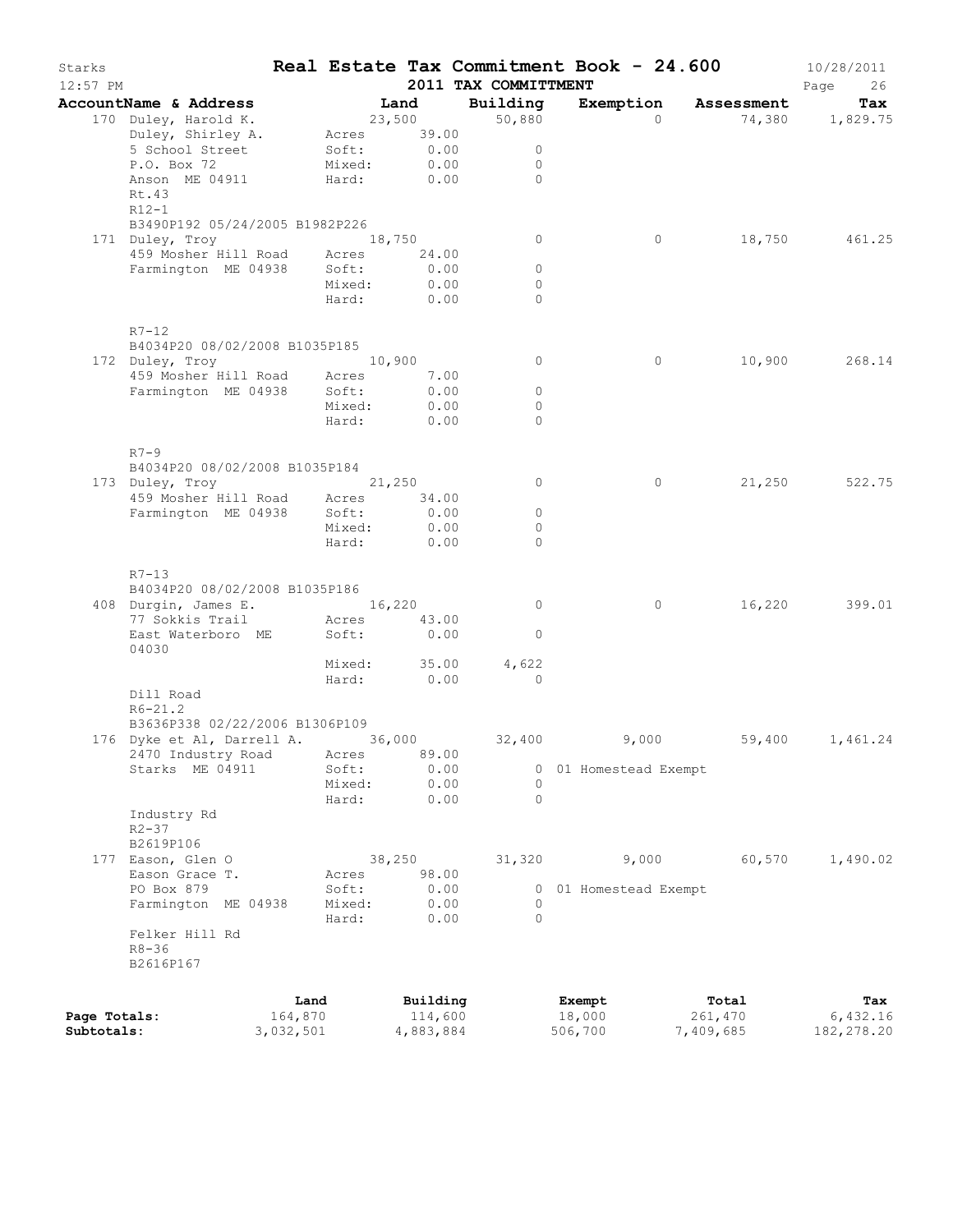| Starks<br>$12:57$ PM |                                                                                               |            |             |                     | 2011 TAX COMMITTMENT         | Real Estate Tax Commitment Book - 24.600 |                 | 10/28/2011<br>Page<br>27 |
|----------------------|-----------------------------------------------------------------------------------------------|------------|-------------|---------------------|------------------------------|------------------------------------------|-----------------|--------------------------|
|                      | AccountName & Address                                                                         |            | Land        |                     | Building                     | Exemption Assessment                     |                 | Tax                      |
|                      | 179 Edwards, Ivan                                                                             |            | 10, 250     |                     | $\Omega$                     | $\Omega$                                 | $10,250$ 252.15 |                          |
|                      | PO Box 586                                                                                    |            | Acres 6.00  |                     |                              |                                          |                 |                          |
|                      | Farmington ME 04938                                                                           | Soft:      |             | 0.00                | $\circ$                      |                                          |                 |                          |
|                      |                                                                                               |            | Mixed: 0.00 |                     | $\circ$                      |                                          |                 |                          |
|                      |                                                                                               |            | Hard: 0.00  |                     | $\Omega$                     |                                          |                 |                          |
|                      | $R10 - 16$                                                                                    |            |             |                     |                              |                                          |                 |                          |
|                      | B1916P158                                                                                     |            |             |                     |                              |                                          |                 |                          |
|                      | 180 Elfahel, Katrina.                                                                         | 7,590      |             |                     | $\circ$                      | $\circ$                                  |                 | 7,590 186.71             |
|                      | 199 Anson Road                                                                                |            | Acres 1.90  |                     |                              |                                          |                 |                          |
|                      | Starks ME 04911                                                                               | Soft:      |             | 0.00                | $\circ$                      |                                          |                 |                          |
|                      |                                                                                               | Mixed:     |             | 0.00                | $\circ$                      |                                          |                 |                          |
|                      |                                                                                               |            | Hard: 0.00  |                     | $\Omega$                     |                                          |                 |                          |
|                      | Route 43                                                                                      |            |             |                     |                              |                                          |                 |                          |
|                      | $R7 - 5$                                                                                      |            |             |                     |                              |                                          |                 |                          |
|                      | B2180P104<br>181 Elfahel, Katrina.                                                            |            |             |                     |                              | 8,590 32,400 9,000 31,990 786.95         |                 |                          |
|                      | 199 Anson Road                                                                                |            | Acres 1.90  |                     |                              |                                          |                 |                          |
|                      | Starks ME 04911                                                                               | Soft:      |             | 0.00                |                              | 0 01 Homestead Exempt                    |                 |                          |
|                      |                                                                                               |            | Mixed: 0.00 |                     | $\bigcirc$                   |                                          |                 |                          |
|                      |                                                                                               |            | Hard: 0.00  |                     | $\bigcirc$                   |                                          |                 |                          |
|                      | Route 43                                                                                      |            |             |                     |                              |                                          |                 |                          |
|                      | $R8 - 42, R8 - 44.2$                                                                          |            |             |                     |                              |                                          |                 |                          |
|                      | B2159P85                                                                                      |            |             |                     |                              |                                          |                 |                          |
|                      | 182 Emerson, Penny Glazier 8,490 23,040 9,000 22,530 554.24                                   |            |             |                     |                              |                                          |                 |                          |
|                      |                                                                                               |            |             |                     |                              |                                          |                 |                          |
|                      |                                                                                               |            |             |                     |                              | 0.00 0 01 Homestead Exempt               |                 |                          |
|                      | Starks ME 04911 Mixed: 0.00                                                                   | Hard:      |             | 0.00                | $\overline{0}$<br>$\bigcirc$ |                                          |                 |                          |
|                      | In Town                                                                                       |            |             |                     |                              |                                          |                 |                          |
|                      | $UI-10, UI-11$                                                                                |            |             |                     |                              |                                          |                 |                          |
|                      | B1625P303                                                                                     |            |             |                     |                              |                                          |                 |                          |
|                      |                                                                                               |            |             |                     |                              |                                          |                 | 994.82                   |
|                      | 116 Erb, Briana F. 13,200 36,240 9,000 40,440<br>Campbell, Timothy J. Acres 9.00 36,240 9,000 |            |             |                     |                              |                                          |                 |                          |
|                      | 1145 New Sharon Road                                                                          | Soft: 0.00 |             |                     |                              | 0 01 Homestead Exempt                    |                 |                          |
|                      | Starks ME 04911                                                                               | Mixed:     |             | 0.00                | $\overline{0}$               |                                          |                 |                          |
|                      |                                                                                               | Hard:      |             | 0.00                | $\bigcirc$                   |                                          |                 |                          |
|                      | $R1 - 37$                                                                                     |            |             |                     |                              |                                          |                 |                          |
|                      | B4208P337 10/21/2009 B2279P224                                                                |            |             |                     |                              |                                          |                 |                          |
|                      | 185 Evans Jr., William A. 17,100 23,520                                                       |            |             |                     |                              | $\circ$                                  |                 | 40,620 999.25            |
|                      | Evans Diane E. Acres 15.00                                                                    |            |             |                     |                              |                                          |                 |                          |
|                      | 48 Union St. Soft: 0.00 0                                                                     |            |             |                     |                              |                                          |                 |                          |
|                      | South Berwick ME 04398 Mixed:                                                                 |            |             | 0.00                | 0                            |                                          |                 |                          |
|                      |                                                                                               | Hard:      |             | 0.00                | $\Omega$                     |                                          |                 |                          |
|                      |                                                                                               |            |             |                     |                              |                                          |                 |                          |
|                      | $R3 - 45$                                                                                     |            |             |                     |                              |                                          |                 |                          |
|                      | B1886P307                                                                                     |            | 13,590      |                     |                              | $\circ$                                  | 19,350          | 476.01                   |
|                      | 119 Fairbanks, Susan M<br>Smith, Everett W.                                                   | Acres      |             | 9.60                | 5,760                        |                                          |                 |                          |
|                      | 136 Long Swamp Rd.                                                                            | Soft:      |             | 0.00                | 0                            |                                          |                 |                          |
|                      | Berwick ME 03901                                                                              | Mixed:     |             | 0.00                | 0                            |                                          |                 |                          |
|                      |                                                                                               | Hard:      |             | 0.00                | 0                            |                                          |                 |                          |
|                      |                                                                                               |            |             |                     |                              |                                          |                 |                          |
|                      | $R7 - 10.4$                                                                                   |            |             |                     |                              |                                          |                 |                          |
|                      | B3904P224 09/05/2007 B3769P232 10/30/2006 B1410P258                                           |            |             |                     |                              |                                          |                 |                          |
|                      | 01/27/2011 B1388P74                                                                           |            |             |                     |                              |                                          |                 |                          |
|                      |                                                                                               |            |             |                     |                              |                                          |                 |                          |
|                      |                                                                                               | Land       |             | Building<br>120,960 |                              | Exempt<br>27,000                         | Total           | Tax<br>4,250.13          |
| Page Totals:         |                                                                                               | 78,810     |             |                     |                              |                                          | 172,770         |                          |

**Subtotals:** 3,111,311 5,004,844 533,700 7,582,455 186,528.33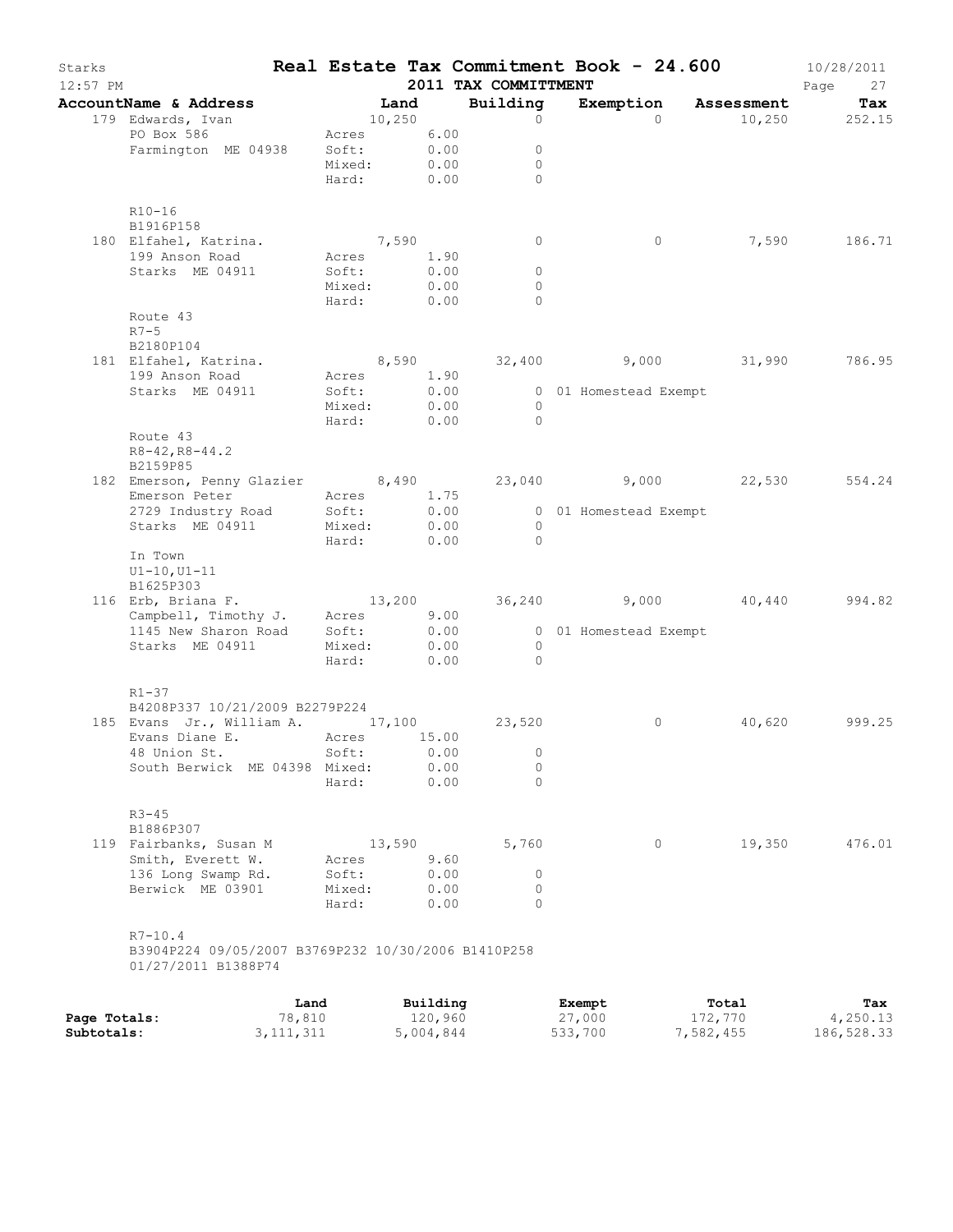| Starks<br>$12:57$ PM |                                                                                           |                           |                                 | 2011 TAX COMMITTMENT                                                             |        |                       | Real Estate Tax Commitment Book - 24.600 | 10/28/2011<br>Page<br>28 |
|----------------------|-------------------------------------------------------------------------------------------|---------------------------|---------------------------------|----------------------------------------------------------------------------------|--------|-----------------------|------------------------------------------|--------------------------|
|                      | AccountName & Address<br>188 Farnsworth, Raymond S. 2,400                                 |                           | Land                            | Building<br>$\sim$ 0                                                             |        | $\Omega$              | Exemption Assessment<br>2,400            | Tax<br>59.04             |
|                      | 182 Sterry Hill Road<br>Starks ME 04911                                                   | Acres<br>Soft:<br>Mixed:  | 18.00<br>0.00                   | $\overline{0}$<br>18.00<br>2,377<br>Hard: 0.00 0                                 |        |                       |                                          |                          |
| $R5-2$               | B2256P298<br>187 Farnsworth, Raymond S. 42,330<br>182 Sterry Hill Road<br>Starks ME 04911 | Soft:<br>Mixed:           | Acres 152.00                    | 02 Veteran<br>20.00 2,567 01 Homestead Exempt<br>7.00 924<br>Hard: 109.00 14,395 |        |                       | 50,640 14,400 78,570 1,932.82            |                          |
| $R5-1$               | 189 Fayen, Rick                                                                           |                           |                                 |                                                                                  |        |                       | $26,250$ 62,040 9,000 79,290 1,950.53    |                          |
|                      | Fayen Dorothy J. Acres 50.00<br>51 Thompson Bridge Road Soft: 0.00<br>Starks ME 04911     |                           | Mixed: 0.00<br>Hard: 0.00       | $\overline{0}$<br>$\bigcirc$                                                     |        | 0 01 Homestead Exempt |                                          |                          |
| $R3 - 42$            | Chin Rd.<br>B2010P164                                                                     |                           |                                 |                                                                                  |        |                       |                                          |                          |
|                      | 110 Fee, Eamon P<br>6-8 Richardson St.<br>Winchester, MA                                  |                           | Acres 13.30<br>Soft: 0.00       | $15,000$ $25,300$<br>$\Omega$                                                    |        | $\circ$               | 40,300                                   | 991.38                   |
|                      | 01890-1817                                                                                |                           | Mixed: 0.00<br>Hard: 0.00       | $\mathbf{0}$<br>$\Omega$                                                         |        |                       |                                          |                          |
|                      | $R2 - 53.1$                                                                               |                           |                                 |                                                                                  |        |                       |                                          |                          |
|                      | B4127P180 04/17/2009 B3214P197<br>190 Fellman, Carl                                       |                           |                                 | $9,300$ 12,240                                                                   |        | $\overline{0}$        |                                          | 21,540 529.88            |
|                      | Fellman Dorrea Macres 3.00<br>2014 Industry Road<br>Starks ME 04911                       | Soft:<br>Mixed·<br>Mixed: | 0.00<br>0.00<br>Hard: 0.00      | $\overline{0}$<br>$\overline{0}$<br>$\overline{0}$                               |        |                       |                                          |                          |
| $R2 - 60$            |                                                                                           |                           |                                 |                                                                                  |        |                       |                                          |                          |
|                      | 191 Fenlason, Irene<br>PO Box 268                                                         | Acres                     | 46.00                           |                                                                                  |        |                       | $14,010$ $42,360$ $9,000$ $47,370$       | 1,165.30                 |
|                      | Anson ME 04911                                                                            | Soft:<br>Mixed:<br>Hard:  | 0.00<br>45.00<br>0.00           | 5,943<br>$\circ$                                                                 |        | 0 01 Homestead Exempt |                                          |                          |
|                      | River Road<br>R9-5.4A1<br>B2308P297                                                       |                           |                                 |                                                                                  |        |                       |                                          |                          |
|                      | 192 Fenlason, Irene M.<br>PO Box 268<br>Anson ME 04911                                    | Acres<br>Soft:<br>Mixed:  | 9,340<br>70.00<br>0.00<br>70.00 | $\circ$<br>0<br>9,244<br>$\Omega$                                                |        | $\circ$               | 9,340                                    | 229.76                   |
|                      | River Road<br>$R9 - 5.4$<br>B2645P77                                                      | Hard:                     | 0.00                            |                                                                                  |        |                       |                                          |                          |
|                      | Land                                                                                      |                           | Building                        |                                                                                  | Exempt |                       | Total                                    | Tax                      |

**Page Totals:** 118,630 192,580 32,400 278,810 6,858.71 **Subtotals:** 3,229,941 5,197,424 566,100 7,861,265 193,387.04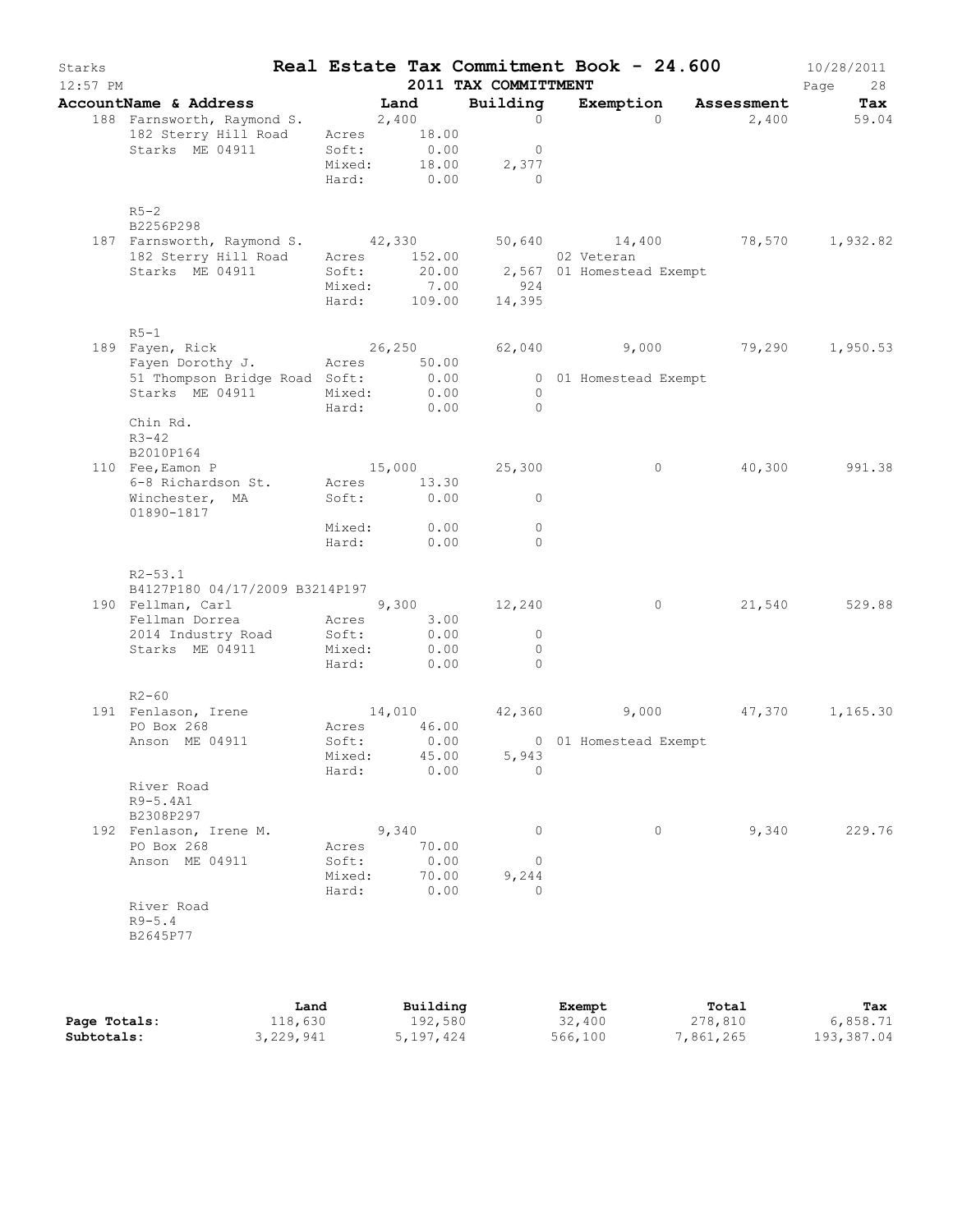| Starks<br>$12:57$ PM |                                                   |        |                 |               | Real Estate Tax Commitment Book - 24.600<br>2011 TAX COMMITTMENT |                                     |                   | 10/28/2011<br>Page<br>29 |
|----------------------|---------------------------------------------------|--------|-----------------|---------------|------------------------------------------------------------------|-------------------------------------|-------------------|--------------------------|
|                      | AccountName & Address                             |        | Land            |               | Building                                                         | Exemption                           | <b>Assessment</b> | Tax                      |
|                      | 193 Ferland, Paul A. &<br>Paulette D.             |        | 11,560          |               | 9,000                                                            | $\Omega$                            |                   | 20,560 505.78            |
|                      | 480 De Mello Dr                                   |        | Acres           | 28.00         |                                                                  |                                     |                   |                          |
|                      | Tiverton RI 02878                                 |        | Soft:<br>Mixed: | 11.00<br>6.00 | 1,412<br>792                                                     |                                     |                   |                          |
|                      |                                                   |        | Hard:           |               | 10.00<br>1,321                                                   |                                     |                   |                          |
|                      | $R8 - 11$                                         |        |                 |               |                                                                  |                                     |                   |                          |
|                      | B956P140<br>194 Field, Robert J                   |        |                 |               | 10,600 41,880                                                    | $\circ$                             |                   | 52,480 1,291.01          |
|                      | Field Patricia L Acres                            |        |                 | 5.00          |                                                                  |                                     |                   |                          |
|                      | 98 Olde Ferry Road                                |        | Soft:           | 0.00          | $\overline{0}$                                                   |                                     |                   |                          |
|                      | Starks Me 04911                                   |        | Mixed:          | 0.00          | $\Omega$                                                         |                                     |                   |                          |
|                      |                                                   |        | Hard:           | 0.00          | $\Omega$                                                         |                                     |                   |                          |
|                      | $R12 - 11.5$<br>B3270P323                         |        |                 |               |                                                                  |                                     |                   |                          |
|                      | 749 Fields, Bruce W.                              |        |                 | $\circ$       |                                                                  | $9,000$ $9,000$                     |                   | 0.00<br>$\overline{0}$   |
|                      | 28 Thompson Bridge Road<br>Starks ME 04911        |        |                 |               |                                                                  | 01 Homestead Exempt                 |                   |                          |
|                      |                                                   |        |                 |               |                                                                  |                                     |                   |                          |
|                      | R3 41.10N<br>64 Fields, Stoney LLC, 17,750        |        |                 |               | $\circ$                                                          | $\circ$                             |                   | 436.65<br>17,750         |
|                      | PO Box 373                                        |        | Acres           | 20.00         |                                                                  |                                     |                   |                          |
|                      | East Wilton ME 04234                              |        | Soft:           | 0.00          | $\circ$                                                          |                                     |                   |                          |
|                      |                                                   |        | Mixed:          | 0.00          | $\Omega$                                                         |                                     |                   |                          |
|                      | West Mills Rd.                                    |        | Hard:           | 0.00          | $\Omega$                                                         |                                     |                   |                          |
|                      | $R3-11$                                           |        |                 |               |                                                                  |                                     |                   |                          |
|                      | B4270P57 05/12/2010 B2410P122                     |        |                 |               |                                                                  |                                     |                   |                          |
|                      | 680 Fleetwood, George                             |        | 9,950           |               |                                                                  | 9,350 14,400                        | 4,900             | 120.54                   |
|                      | 133 Felkner Hill Road Acres<br>Starks ME 04911    |        | Soft:           | 4.00          | 0.00                                                             | 01 Homestead Exempt<br>0 02 Veteran |                   |                          |
|                      |                                                   |        | Mixed:          | 0.00          | $\overline{0}$                                                   |                                     |                   |                          |
|                      |                                                   |        | Hard:           | 0.00          | $\Omega$                                                         |                                     |                   |                          |
|                      | $R8 - 38 - 5$                                     |        |                 |               |                                                                  |                                     |                   |                          |
|                      | B1303P325<br>687 Flynn, Cornelius                 |        |                 | 9,600         | 72,538                                                           | $\circ$                             |                   | 82,138<br>2,020.59       |
|                      | Flynn, Cynthia A.                                 |        | Acres           | 5.00          |                                                                  |                                     |                   |                          |
|                      | 241 North Road                                    |        | Soft:           | 0.00          | 0                                                                |                                     |                   |                          |
|                      | Hampden MA 01036                                  |        | Mixed:          | 0.00          | $\circ$                                                          |                                     |                   |                          |
|                      |                                                   |        | Hard:           | 0.00          | 0                                                                |                                     |                   |                          |
|                      | $R6 - 22.4B$                                      |        |                 |               |                                                                  |                                     |                   |                          |
|                      | B3887P94 07/27/2007 B3655P237 03/29/2006          |        |                 |               |                                                                  |                                     |                   |                          |
|                      | 196 Forbes, Ernestine Fay<br>and Thelma Joe Sacco |        | 30,000          |               | 0                                                                | $\circ$                             | 30,000            | 738.00                   |
|                      | 95 Dexter St                                      |        | Acres           | 67.00         |                                                                  |                                     |                   |                          |
|                      | Milton MA 02186                                   |        | Soft:           | 0.00          | 0                                                                |                                     |                   |                          |
|                      |                                                   |        | Mixed:<br>Hard: | 0.00<br>0.00  | 0<br>$\Omega$                                                    |                                     |                   |                          |
|                      | $R11 - 11$                                        |        |                 |               |                                                                  |                                     |                   |                          |
|                      | B2666P278                                         |        |                 |               |                                                                  |                                     |                   |                          |
|                      |                                                   | Land   |                 | Building      |                                                                  | Exempt                              | Total             | Tax                      |
| Page Totals:         |                                                   | 89,460 |                 | 141,768       |                                                                  | 23,400                              | 207,828           | 5, 112.57                |

**Subtotals:** 3,319,401 5,339,192 589,500 8,069,093 198,499.61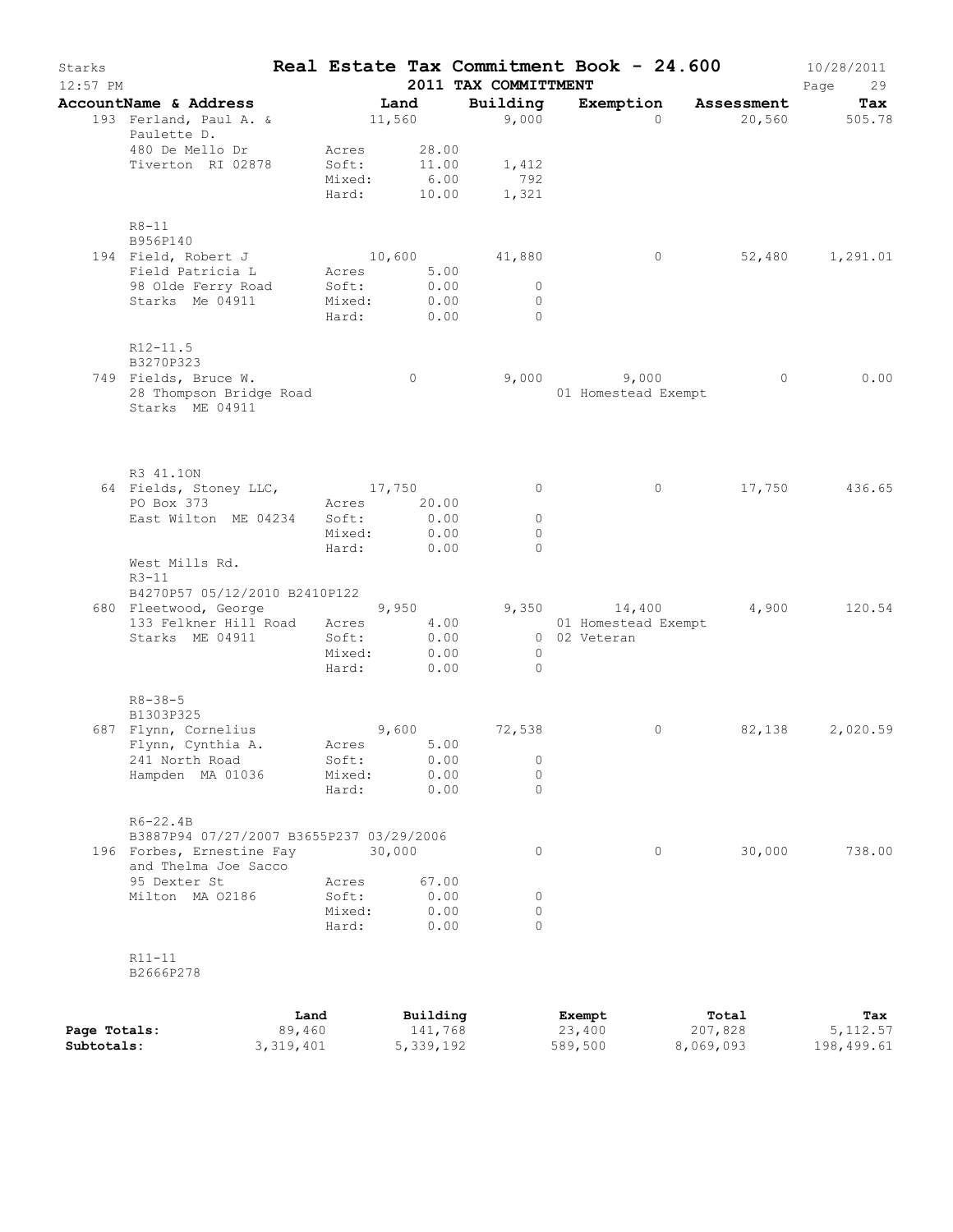| Exemption<br>Tax<br>AccountName & Address<br><b>Example 1</b><br>Building<br>Assessment<br>144 Ford, Jason<br>13,570<br>29,148<br>$\Omega$<br>42,718 1,050.86<br>Ford, Marcy<br>Acres 11.10<br>0.00<br>75 Bay Road<br>Soft:<br>$\circ$<br>Harwich MA 02645<br>0.00<br>Mixed:<br>$\circ$<br>Hard: 0.00<br>$\Omega$<br>$R6 - 2.16$<br>B883P1018<br>33,910 834.19<br>197 Fortier, R J<br>$5,710$ 28,200<br>$\circ$<br>Acres 0.51<br>P.O. Box 621<br>0.00<br>$\overline{0}$<br>Sabattus, ME 04280<br>Soft:<br>0.00<br>Mixed:<br>$\circ$<br>Hard: 0.00<br>$\Omega$<br>$U1-4$<br>B2056P309<br>729 Four Seasons Rod & Gun 19,750 6,000<br>25,750 633.45<br>$\circ$<br>Club<br>P.O. Box 355<br>Acres 24.00<br>Soft:<br>0.00<br>Madison ME 04950<br>$\circ$<br>Mixed: 0.00<br>$\Omega$<br>Hard: 0.00<br>$\Omega$<br>R12-14.1<br>199 Fournier, Eugene E. & 16,750 12,960<br>$\circ$<br>Dorothy L.<br>406 Swetts Pond Rd<br>Acres 20.60<br>Orrington ME 04474<br>Soft:<br>0.00<br>$\circ$<br>0.00<br>Mixed:<br>$\circ$<br>0.00<br>Hard:<br>$\Omega$<br>$R2 - 30, 32$<br>B896P38<br>14,880 9,000<br>5,880<br>200 Fox, William & Francis<br>$\overline{0}$<br>1115 New Sharon Road<br>Starks ME 04911<br>01 Homestead Exempt<br>$R1-380N$<br>B838P458<br>745 Fox, William A.<br>8,000<br>14,880<br>9,000<br>13,880<br>341.45<br>Fox, Frances L.<br>1.00<br>Acres<br>01 Homestead Exempt<br>0.00<br>1115 New Sharon Road<br>Soft:<br>$\circ$<br>$\circ$<br>Starks ME 04911<br>Mixed:<br>0.00<br>0.00<br>Hard:<br>$\circ$<br>R1 38.1<br>B4322P207 10/01/2010<br>201 Frederic, Joseph W.<br>20,000<br>67,680<br>9,000<br>78,680<br>1,935.53<br>25.00<br>219 Chicken Street<br>Acres<br>Starks ME 04911<br>0.00<br>Soft:<br>01 Homestead Exempt<br>$\circ$<br>Mixed:<br>0.00<br>0<br>Hard:<br>0.00<br>$\Omega$<br>Chicken Street<br>$R3 - 18.2$<br>B2294P277<br>Land<br>Building<br>Exempt<br>Total<br>Tax<br>83,780<br>173,748<br>27,000<br>230,528<br>5,671.00<br>Page Totals: | Starks<br>$12:57$ PM |  | 2011 TAX COMMITTMENT | Real Estate Tax Commitment Book - 24.600 | 10/28/2011<br>Page<br>30 |
|-----------------------------------------------------------------------------------------------------------------------------------------------------------------------------------------------------------------------------------------------------------------------------------------------------------------------------------------------------------------------------------------------------------------------------------------------------------------------------------------------------------------------------------------------------------------------------------------------------------------------------------------------------------------------------------------------------------------------------------------------------------------------------------------------------------------------------------------------------------------------------------------------------------------------------------------------------------------------------------------------------------------------------------------------------------------------------------------------------------------------------------------------------------------------------------------------------------------------------------------------------------------------------------------------------------------------------------------------------------------------------------------------------------------------------------------------------------------------------------------------------------------------------------------------------------------------------------------------------------------------------------------------------------------------------------------------------------------------------------------------------------------------------------------------------------------------------------------------------------------------------------------------------------------------------------------------------------------|----------------------|--|----------------------|------------------------------------------|--------------------------|
|                                                                                                                                                                                                                                                                                                                                                                                                                                                                                                                                                                                                                                                                                                                                                                                                                                                                                                                                                                                                                                                                                                                                                                                                                                                                                                                                                                                                                                                                                                                                                                                                                                                                                                                                                                                                                                                                                                                                                                 |                      |  |                      |                                          |                          |
|                                                                                                                                                                                                                                                                                                                                                                                                                                                                                                                                                                                                                                                                                                                                                                                                                                                                                                                                                                                                                                                                                                                                                                                                                                                                                                                                                                                                                                                                                                                                                                                                                                                                                                                                                                                                                                                                                                                                                                 |                      |  |                      |                                          |                          |
|                                                                                                                                                                                                                                                                                                                                                                                                                                                                                                                                                                                                                                                                                                                                                                                                                                                                                                                                                                                                                                                                                                                                                                                                                                                                                                                                                                                                                                                                                                                                                                                                                                                                                                                                                                                                                                                                                                                                                                 |                      |  |                      |                                          |                          |
|                                                                                                                                                                                                                                                                                                                                                                                                                                                                                                                                                                                                                                                                                                                                                                                                                                                                                                                                                                                                                                                                                                                                                                                                                                                                                                                                                                                                                                                                                                                                                                                                                                                                                                                                                                                                                                                                                                                                                                 |                      |  |                      |                                          |                          |
|                                                                                                                                                                                                                                                                                                                                                                                                                                                                                                                                                                                                                                                                                                                                                                                                                                                                                                                                                                                                                                                                                                                                                                                                                                                                                                                                                                                                                                                                                                                                                                                                                                                                                                                                                                                                                                                                                                                                                                 |                      |  |                      |                                          |                          |
| 29,710 730.87<br>144.65                                                                                                                                                                                                                                                                                                                                                                                                                                                                                                                                                                                                                                                                                                                                                                                                                                                                                                                                                                                                                                                                                                                                                                                                                                                                                                                                                                                                                                                                                                                                                                                                                                                                                                                                                                                                                                                                                                                                         |                      |  |                      |                                          |                          |
|                                                                                                                                                                                                                                                                                                                                                                                                                                                                                                                                                                                                                                                                                                                                                                                                                                                                                                                                                                                                                                                                                                                                                                                                                                                                                                                                                                                                                                                                                                                                                                                                                                                                                                                                                                                                                                                                                                                                                                 |                      |  |                      |                                          |                          |
|                                                                                                                                                                                                                                                                                                                                                                                                                                                                                                                                                                                                                                                                                                                                                                                                                                                                                                                                                                                                                                                                                                                                                                                                                                                                                                                                                                                                                                                                                                                                                                                                                                                                                                                                                                                                                                                                                                                                                                 |                      |  |                      |                                          |                          |
|                                                                                                                                                                                                                                                                                                                                                                                                                                                                                                                                                                                                                                                                                                                                                                                                                                                                                                                                                                                                                                                                                                                                                                                                                                                                                                                                                                                                                                                                                                                                                                                                                                                                                                                                                                                                                                                                                                                                                                 |                      |  |                      |                                          |                          |
|                                                                                                                                                                                                                                                                                                                                                                                                                                                                                                                                                                                                                                                                                                                                                                                                                                                                                                                                                                                                                                                                                                                                                                                                                                                                                                                                                                                                                                                                                                                                                                                                                                                                                                                                                                                                                                                                                                                                                                 |                      |  |                      |                                          |                          |
|                                                                                                                                                                                                                                                                                                                                                                                                                                                                                                                                                                                                                                                                                                                                                                                                                                                                                                                                                                                                                                                                                                                                                                                                                                                                                                                                                                                                                                                                                                                                                                                                                                                                                                                                                                                                                                                                                                                                                                 |                      |  |                      |                                          |                          |
|                                                                                                                                                                                                                                                                                                                                                                                                                                                                                                                                                                                                                                                                                                                                                                                                                                                                                                                                                                                                                                                                                                                                                                                                                                                                                                                                                                                                                                                                                                                                                                                                                                                                                                                                                                                                                                                                                                                                                                 |                      |  |                      |                                          |                          |
|                                                                                                                                                                                                                                                                                                                                                                                                                                                                                                                                                                                                                                                                                                                                                                                                                                                                                                                                                                                                                                                                                                                                                                                                                                                                                                                                                                                                                                                                                                                                                                                                                                                                                                                                                                                                                                                                                                                                                                 |                      |  |                      |                                          |                          |
|                                                                                                                                                                                                                                                                                                                                                                                                                                                                                                                                                                                                                                                                                                                                                                                                                                                                                                                                                                                                                                                                                                                                                                                                                                                                                                                                                                                                                                                                                                                                                                                                                                                                                                                                                                                                                                                                                                                                                                 |                      |  |                      |                                          |                          |
|                                                                                                                                                                                                                                                                                                                                                                                                                                                                                                                                                                                                                                                                                                                                                                                                                                                                                                                                                                                                                                                                                                                                                                                                                                                                                                                                                                                                                                                                                                                                                                                                                                                                                                                                                                                                                                                                                                                                                                 |                      |  |                      |                                          |                          |
|                                                                                                                                                                                                                                                                                                                                                                                                                                                                                                                                                                                                                                                                                                                                                                                                                                                                                                                                                                                                                                                                                                                                                                                                                                                                                                                                                                                                                                                                                                                                                                                                                                                                                                                                                                                                                                                                                                                                                                 |                      |  |                      |                                          |                          |
|                                                                                                                                                                                                                                                                                                                                                                                                                                                                                                                                                                                                                                                                                                                                                                                                                                                                                                                                                                                                                                                                                                                                                                                                                                                                                                                                                                                                                                                                                                                                                                                                                                                                                                                                                                                                                                                                                                                                                                 |                      |  |                      |                                          |                          |
|                                                                                                                                                                                                                                                                                                                                                                                                                                                                                                                                                                                                                                                                                                                                                                                                                                                                                                                                                                                                                                                                                                                                                                                                                                                                                                                                                                                                                                                                                                                                                                                                                                                                                                                                                                                                                                                                                                                                                                 |                      |  |                      |                                          |                          |
|                                                                                                                                                                                                                                                                                                                                                                                                                                                                                                                                                                                                                                                                                                                                                                                                                                                                                                                                                                                                                                                                                                                                                                                                                                                                                                                                                                                                                                                                                                                                                                                                                                                                                                                                                                                                                                                                                                                                                                 |                      |  |                      |                                          |                          |
|                                                                                                                                                                                                                                                                                                                                                                                                                                                                                                                                                                                                                                                                                                                                                                                                                                                                                                                                                                                                                                                                                                                                                                                                                                                                                                                                                                                                                                                                                                                                                                                                                                                                                                                                                                                                                                                                                                                                                                 |                      |  |                      |                                          |                          |
|                                                                                                                                                                                                                                                                                                                                                                                                                                                                                                                                                                                                                                                                                                                                                                                                                                                                                                                                                                                                                                                                                                                                                                                                                                                                                                                                                                                                                                                                                                                                                                                                                                                                                                                                                                                                                                                                                                                                                                 |                      |  |                      |                                          |                          |
|                                                                                                                                                                                                                                                                                                                                                                                                                                                                                                                                                                                                                                                                                                                                                                                                                                                                                                                                                                                                                                                                                                                                                                                                                                                                                                                                                                                                                                                                                                                                                                                                                                                                                                                                                                                                                                                                                                                                                                 |                      |  |                      |                                          |                          |
|                                                                                                                                                                                                                                                                                                                                                                                                                                                                                                                                                                                                                                                                                                                                                                                                                                                                                                                                                                                                                                                                                                                                                                                                                                                                                                                                                                                                                                                                                                                                                                                                                                                                                                                                                                                                                                                                                                                                                                 |                      |  |                      |                                          |                          |
|                                                                                                                                                                                                                                                                                                                                                                                                                                                                                                                                                                                                                                                                                                                                                                                                                                                                                                                                                                                                                                                                                                                                                                                                                                                                                                                                                                                                                                                                                                                                                                                                                                                                                                                                                                                                                                                                                                                                                                 |                      |  |                      |                                          |                          |
|                                                                                                                                                                                                                                                                                                                                                                                                                                                                                                                                                                                                                                                                                                                                                                                                                                                                                                                                                                                                                                                                                                                                                                                                                                                                                                                                                                                                                                                                                                                                                                                                                                                                                                                                                                                                                                                                                                                                                                 |                      |  |                      |                                          |                          |
|                                                                                                                                                                                                                                                                                                                                                                                                                                                                                                                                                                                                                                                                                                                                                                                                                                                                                                                                                                                                                                                                                                                                                                                                                                                                                                                                                                                                                                                                                                                                                                                                                                                                                                                                                                                                                                                                                                                                                                 |                      |  |                      |                                          |                          |
|                                                                                                                                                                                                                                                                                                                                                                                                                                                                                                                                                                                                                                                                                                                                                                                                                                                                                                                                                                                                                                                                                                                                                                                                                                                                                                                                                                                                                                                                                                                                                                                                                                                                                                                                                                                                                                                                                                                                                                 |                      |  |                      |                                          |                          |
|                                                                                                                                                                                                                                                                                                                                                                                                                                                                                                                                                                                                                                                                                                                                                                                                                                                                                                                                                                                                                                                                                                                                                                                                                                                                                                                                                                                                                                                                                                                                                                                                                                                                                                                                                                                                                                                                                                                                                                 |                      |  |                      |                                          |                          |
|                                                                                                                                                                                                                                                                                                                                                                                                                                                                                                                                                                                                                                                                                                                                                                                                                                                                                                                                                                                                                                                                                                                                                                                                                                                                                                                                                                                                                                                                                                                                                                                                                                                                                                                                                                                                                                                                                                                                                                 |                      |  |                      |                                          |                          |
|                                                                                                                                                                                                                                                                                                                                                                                                                                                                                                                                                                                                                                                                                                                                                                                                                                                                                                                                                                                                                                                                                                                                                                                                                                                                                                                                                                                                                                                                                                                                                                                                                                                                                                                                                                                                                                                                                                                                                                 |                      |  |                      |                                          |                          |
|                                                                                                                                                                                                                                                                                                                                                                                                                                                                                                                                                                                                                                                                                                                                                                                                                                                                                                                                                                                                                                                                                                                                                                                                                                                                                                                                                                                                                                                                                                                                                                                                                                                                                                                                                                                                                                                                                                                                                                 |                      |  |                      |                                          |                          |
|                                                                                                                                                                                                                                                                                                                                                                                                                                                                                                                                                                                                                                                                                                                                                                                                                                                                                                                                                                                                                                                                                                                                                                                                                                                                                                                                                                                                                                                                                                                                                                                                                                                                                                                                                                                                                                                                                                                                                                 |                      |  |                      |                                          |                          |
|                                                                                                                                                                                                                                                                                                                                                                                                                                                                                                                                                                                                                                                                                                                                                                                                                                                                                                                                                                                                                                                                                                                                                                                                                                                                                                                                                                                                                                                                                                                                                                                                                                                                                                                                                                                                                                                                                                                                                                 |                      |  |                      |                                          |                          |
|                                                                                                                                                                                                                                                                                                                                                                                                                                                                                                                                                                                                                                                                                                                                                                                                                                                                                                                                                                                                                                                                                                                                                                                                                                                                                                                                                                                                                                                                                                                                                                                                                                                                                                                                                                                                                                                                                                                                                                 |                      |  |                      |                                          |                          |
|                                                                                                                                                                                                                                                                                                                                                                                                                                                                                                                                                                                                                                                                                                                                                                                                                                                                                                                                                                                                                                                                                                                                                                                                                                                                                                                                                                                                                                                                                                                                                                                                                                                                                                                                                                                                                                                                                                                                                                 |                      |  |                      |                                          |                          |
|                                                                                                                                                                                                                                                                                                                                                                                                                                                                                                                                                                                                                                                                                                                                                                                                                                                                                                                                                                                                                                                                                                                                                                                                                                                                                                                                                                                                                                                                                                                                                                                                                                                                                                                                                                                                                                                                                                                                                                 |                      |  |                      |                                          |                          |
|                                                                                                                                                                                                                                                                                                                                                                                                                                                                                                                                                                                                                                                                                                                                                                                                                                                                                                                                                                                                                                                                                                                                                                                                                                                                                                                                                                                                                                                                                                                                                                                                                                                                                                                                                                                                                                                                                                                                                                 |                      |  |                      |                                          |                          |
|                                                                                                                                                                                                                                                                                                                                                                                                                                                                                                                                                                                                                                                                                                                                                                                                                                                                                                                                                                                                                                                                                                                                                                                                                                                                                                                                                                                                                                                                                                                                                                                                                                                                                                                                                                                                                                                                                                                                                                 |                      |  |                      |                                          |                          |
|                                                                                                                                                                                                                                                                                                                                                                                                                                                                                                                                                                                                                                                                                                                                                                                                                                                                                                                                                                                                                                                                                                                                                                                                                                                                                                                                                                                                                                                                                                                                                                                                                                                                                                                                                                                                                                                                                                                                                                 |                      |  |                      |                                          |                          |
|                                                                                                                                                                                                                                                                                                                                                                                                                                                                                                                                                                                                                                                                                                                                                                                                                                                                                                                                                                                                                                                                                                                                                                                                                                                                                                                                                                                                                                                                                                                                                                                                                                                                                                                                                                                                                                                                                                                                                                 |                      |  |                      |                                          |                          |
|                                                                                                                                                                                                                                                                                                                                                                                                                                                                                                                                                                                                                                                                                                                                                                                                                                                                                                                                                                                                                                                                                                                                                                                                                                                                                                                                                                                                                                                                                                                                                                                                                                                                                                                                                                                                                                                                                                                                                                 |                      |  |                      |                                          |                          |
|                                                                                                                                                                                                                                                                                                                                                                                                                                                                                                                                                                                                                                                                                                                                                                                                                                                                                                                                                                                                                                                                                                                                                                                                                                                                                                                                                                                                                                                                                                                                                                                                                                                                                                                                                                                                                                                                                                                                                                 |                      |  |                      |                                          |                          |
|                                                                                                                                                                                                                                                                                                                                                                                                                                                                                                                                                                                                                                                                                                                                                                                                                                                                                                                                                                                                                                                                                                                                                                                                                                                                                                                                                                                                                                                                                                                                                                                                                                                                                                                                                                                                                                                                                                                                                                 |                      |  |                      |                                          |                          |
|                                                                                                                                                                                                                                                                                                                                                                                                                                                                                                                                                                                                                                                                                                                                                                                                                                                                                                                                                                                                                                                                                                                                                                                                                                                                                                                                                                                                                                                                                                                                                                                                                                                                                                                                                                                                                                                                                                                                                                 |                      |  |                      |                                          |                          |
|                                                                                                                                                                                                                                                                                                                                                                                                                                                                                                                                                                                                                                                                                                                                                                                                                                                                                                                                                                                                                                                                                                                                                                                                                                                                                                                                                                                                                                                                                                                                                                                                                                                                                                                                                                                                                                                                                                                                                                 |                      |  |                      |                                          |                          |
|                                                                                                                                                                                                                                                                                                                                                                                                                                                                                                                                                                                                                                                                                                                                                                                                                                                                                                                                                                                                                                                                                                                                                                                                                                                                                                                                                                                                                                                                                                                                                                                                                                                                                                                                                                                                                                                                                                                                                                 |                      |  |                      |                                          |                          |
|                                                                                                                                                                                                                                                                                                                                                                                                                                                                                                                                                                                                                                                                                                                                                                                                                                                                                                                                                                                                                                                                                                                                                                                                                                                                                                                                                                                                                                                                                                                                                                                                                                                                                                                                                                                                                                                                                                                                                                 |                      |  |                      |                                          |                          |
|                                                                                                                                                                                                                                                                                                                                                                                                                                                                                                                                                                                                                                                                                                                                                                                                                                                                                                                                                                                                                                                                                                                                                                                                                                                                                                                                                                                                                                                                                                                                                                                                                                                                                                                                                                                                                                                                                                                                                                 |                      |  |                      |                                          |                          |
|                                                                                                                                                                                                                                                                                                                                                                                                                                                                                                                                                                                                                                                                                                                                                                                                                                                                                                                                                                                                                                                                                                                                                                                                                                                                                                                                                                                                                                                                                                                                                                                                                                                                                                                                                                                                                                                                                                                                                                 |                      |  |                      |                                          |                          |
| Subtotals:<br>3,403,181<br>5,512,940<br>616,500<br>8,299,621<br>204,170.61                                                                                                                                                                                                                                                                                                                                                                                                                                                                                                                                                                                                                                                                                                                                                                                                                                                                                                                                                                                                                                                                                                                                                                                                                                                                                                                                                                                                                                                                                                                                                                                                                                                                                                                                                                                                                                                                                      |                      |  |                      |                                          |                          |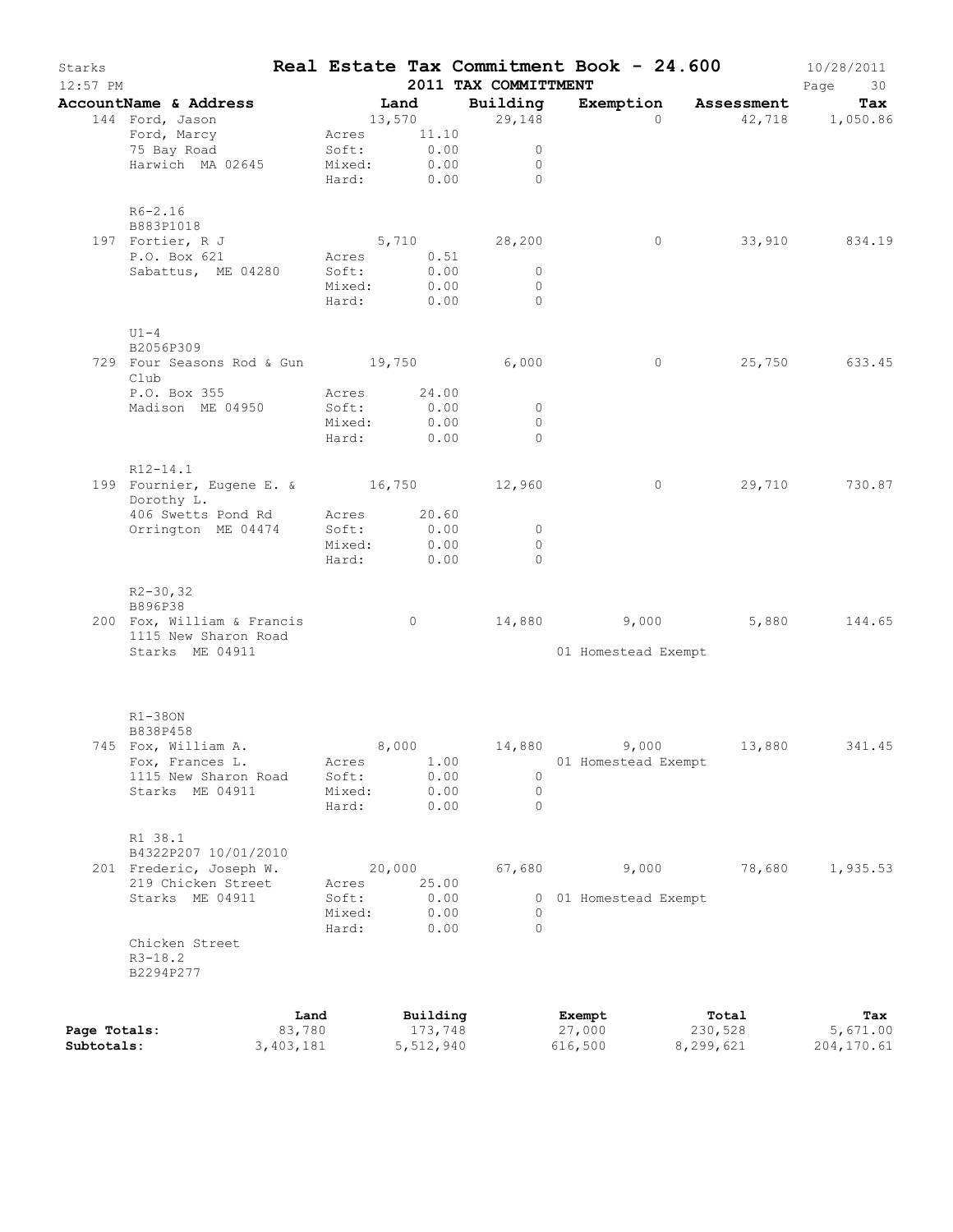| Starks<br>$12:57$ PM |                                           |           |        |             | 2011 TAX COMMITTMENT               | Real Estate Tax Commitment Book - 24.600      |           | 10/28/2011<br>Page<br>31 |
|----------------------|-------------------------------------------|-----------|--------|-------------|------------------------------------|-----------------------------------------------|-----------|--------------------------|
|                      | AccountName & Address                     |           | Land   |             |                                    | Building Exemption Assessment                 |           | Tax                      |
|                      | 203 Frederic, Paul                        |           |        |             |                                    | 50,580 143,834 9,000                          |           | 185, 414 4, 561. 18      |
|                      | 141 Chicken Street                        |           |        |             |                                    | Acres 179.00 01 Homestead Exempt              |           |                          |
|                      | Starks ME 04911                           |           |        |             | Soft: 0.00 0<br>Mixed: 62.00 8,188 |                                               |           |                          |
|                      |                                           |           |        |             |                                    |                                               |           |                          |
|                      |                                           |           |        |             | Hard: 6.00 792                     |                                               |           |                          |
|                      | Chicken St                                |           |        |             |                                    |                                               |           |                          |
|                      | R3-18, R3-19.1                            |           |        |             |                                    |                                               |           |                          |
|                      | B873P248                                  |           |        |             |                                    |                                               |           |                          |
|                      | 204 Frederick, Paul                       |           |        | 25,060      | $\overline{0}$                     | $\circ$                                       |           | 25,060 616.48            |
|                      | 141 Chicken Street Acres 66.00            |           |        |             |                                    |                                               |           |                          |
|                      | Starks ME 04911                           |           | Soft:  | 0.00        | $\overline{0}$                     |                                               |           |                          |
|                      |                                           |           |        |             | Mixed: 32.00 4,226                 |                                               |           |                          |
|                      |                                           |           |        | Hard: 4.00  | 528                                |                                               |           |                          |
|                      |                                           |           |        |             |                                    |                                               |           |                          |
|                      | $R4 - 34$                                 |           |        |             |                                    |                                               |           |                          |
|                      | B3092P256                                 |           |        |             |                                    |                                               |           |                          |
|                      | 205 Friend, Tara M.                       |           |        |             |                                    | $12,100$ $39,600$ $9,000$ $42,700$ $1,050.42$ |           |                          |
|                      | 2658 Industry Road                        |           |        | Acres 7.30  |                                    |                                               |           |                          |
|                      | Starks ME 04911                           |           | Soft:  | 0.00        |                                    | 0 01 Homestead Exempt                         |           |                          |
|                      |                                           |           |        | Mixed: 0.00 | $\overline{0}$                     |                                               |           |                          |
|                      |                                           |           |        | Hard: 0.00  | $\overline{0}$                     |                                               |           |                          |
|                      | Rt. #43                                   |           |        |             |                                    |                                               |           |                          |
|                      | $R2 - 52$                                 |           |        |             |                                    |                                               |           |                          |
|                      | B2737P209                                 |           |        |             |                                    |                                               |           |                          |
|                      | 206 Frietas, Antonio G. & 12,820 6,020    |           |        |             |                                    | $\overline{0}$                                |           | 18,840 463.46            |
|                      | Maria S.                                  |           |        |             |                                    |                                               |           |                          |
|                      | 55 Sheehan St                             |           |        | Acres 8.42  |                                    |                                               |           |                          |
|                      | Stoughton MA 02072                        |           | Soft:  | 0.00        | $\overline{0}$                     |                                               |           |                          |
|                      |                                           |           | Mixed: | 0.00        | $\circ$                            |                                               |           |                          |
|                      |                                           |           | Hard:  | 0.00        | $\bigcirc$                         |                                               |           |                          |
|                      | Mayhew Road                               |           |        |             |                                    |                                               |           |                          |
|                      | $R5 - 5.1$                                |           |        |             |                                    |                                               |           |                          |
|                      | 207 Frith, Monica L.                      |           |        |             |                                    | $13,850$ $13,320$ $9,000$ $18,170$            |           | 446.98                   |
|                      | 761 Mayhew Road                           |           |        | Acres 10.00 |                                    |                                               |           |                          |
|                      | Starks ME 04911                           |           | Soft:  | 0.00        |                                    | 0 01 Homestead Exempt                         |           |                          |
|                      |                                           |           |        | Mixed: 0.00 | $\overline{0}$                     |                                               |           |                          |
|                      |                                           |           |        | Hard: 0.00  | $\bigcirc$                         |                                               |           |                          |
|                      | Mayhew Road                               |           |        |             |                                    |                                               |           |                          |
|                      | $R6 - 2.2$                                |           |        |             |                                    |                                               |           |                          |
|                      | B2150P149                                 |           |        |             |                                    |                                               |           |                          |
|                      | 208 Fusco, Joseph & Gregory 11,900 22,920 |           |        |             |                                    | $\circ$                                       |           | 34,820 856.57            |
|                      | & Joseph III                              |           |        |             |                                    |                                               |           |                          |
|                      | 5 Loveland Lane Mcres 7.00                |           |        |             |                                    |                                               |           |                          |
|                      | Bristol CT 06010                          |           | Soft:  | 0.00        | 0                                  |                                               |           |                          |
|                      |                                           |           | Mixed: | 0.00        | 0                                  |                                               |           |                          |
|                      |                                           |           | Hard:  | 0.00        | $\Omega$                           |                                               |           |                          |
|                      | Emery Road                                |           |        |             |                                    |                                               |           |                          |
|                      | $R3 - 40$                                 |           |        |             |                                    |                                               |           |                          |
|                      | B2153P50                                  |           |        |             |                                    |                                               |           |                          |
|                      | 209 Gaeta, Lorraine A.                    |           | 31,250 |             | 0                                  | 0                                             | 31,250    | 768.75                   |
|                      | 133 Mayhew Road                           |           | Acres  | 74.00       |                                    |                                               |           |                          |
|                      | Starks ME 04911                           |           | Soft:  | 0.00        | 0                                  |                                               |           |                          |
|                      |                                           |           | Mixed: | 0.00        | 0                                  |                                               |           |                          |
|                      |                                           |           | Hard:  | 0.00        | $\Omega$                           |                                               |           |                          |
|                      |                                           |           |        |             |                                    |                                               |           |                          |
|                      | $R11-1$                                   |           |        |             |                                    |                                               |           |                          |
|                      | B2793P226                                 |           |        |             |                                    |                                               |           |                          |
|                      |                                           |           |        |             |                                    |                                               |           |                          |
|                      |                                           | Land      |        | Building    |                                    | Exempt                                        | Total     | Tax                      |
| Page Totals:         |                                           | 157,560   |        | 225,694     |                                    | 27,000                                        | 356,254   | 8,763.84                 |
| Subtotals:           |                                           | 3,560,741 |        | 5,738,634   |                                    | 643,500                                       | 8,655,875 | 212,934.45               |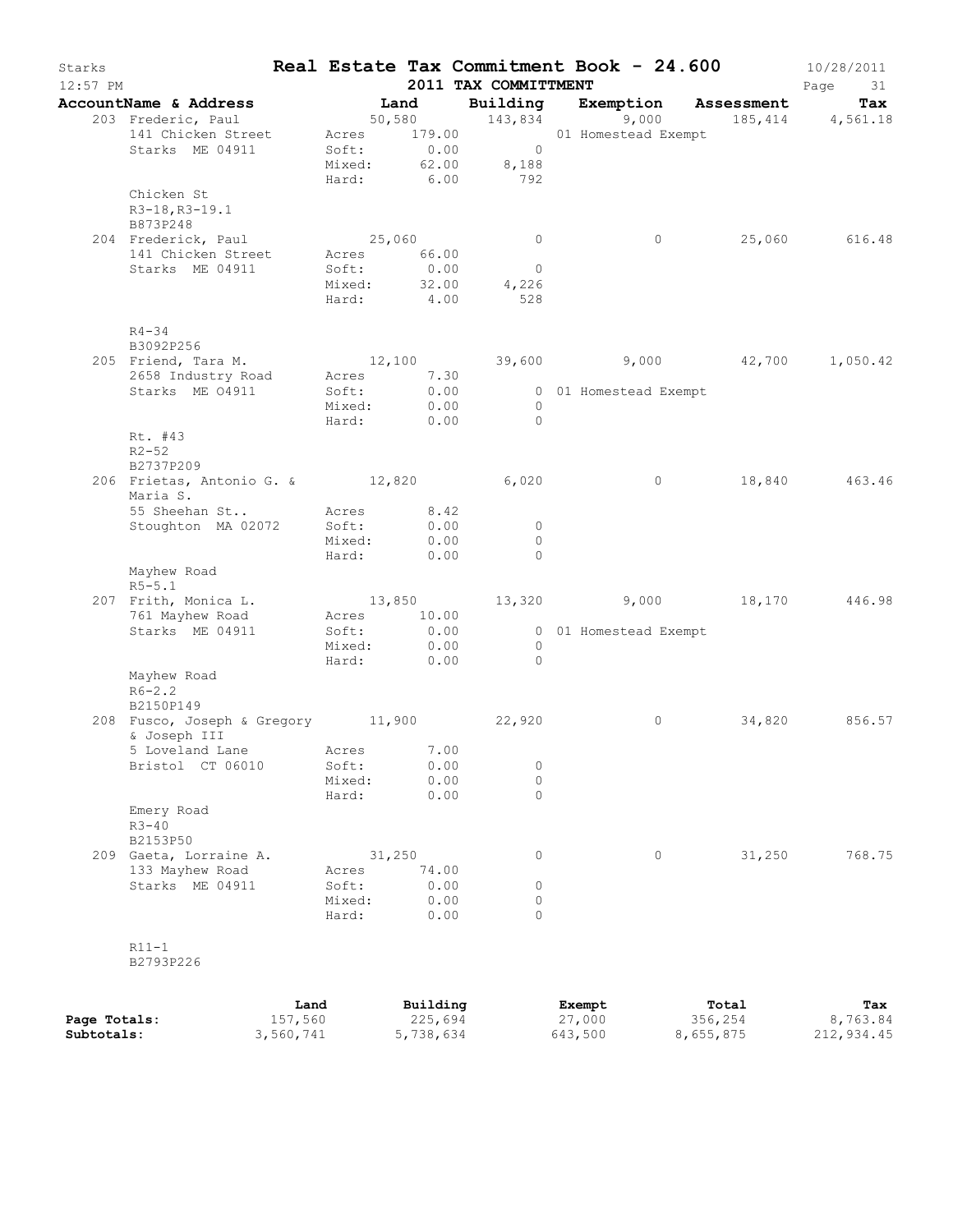| Starks<br>$12:57$ PM |                                          |           |                      |              | Real Estate Tax Commitment Book - 24.600<br>2011 TAX COMMITTMENT |         |                       |                                   | 10/28/2011<br>Page<br>32 |
|----------------------|------------------------------------------|-----------|----------------------|--------------|------------------------------------------------------------------|---------|-----------------------|-----------------------------------|--------------------------|
|                      | AccountName & Address                    |           | Land                 |              | Building                                                         |         |                       | Exemption Assessment              | Tax                      |
|                      | 211 Gaeta, Lorraine Ann                  |           | 49,500               |              |                                                                  |         |                       | $71,700$ 9,000 $112,200$ 2,760.12 |                          |
|                      | 133 Mayhew Road                          |           | Acres 143.00         |              |                                                                  |         |                       |                                   |                          |
|                      | Starks ME 04911                          |           | Soft:                | 0.00         |                                                                  |         | 0 01 Homestead Exempt |                                   |                          |
|                      |                                          |           | Mixed:               | 0.00         | $\overline{0}$                                                   |         |                       |                                   |                          |
|                      |                                          |           | Hard:                | 0.00         | $\bigcirc$                                                       |         |                       |                                   |                          |
|                      |                                          |           |                      |              |                                                                  |         |                       |                                   |                          |
|                      | $R7 - 15$<br>B868P796                    |           |                      |              |                                                                  |         |                       |                                   |                          |
|                      | 210 Gaeta, Lorraine Ann                  |           | 19,000               |              | $\circ$                                                          |         | $\circ$               | 19,000                            | 467.40                   |
|                      | 133 Mayhew Road                          |           | Acres 25.00          |              |                                                                  |         |                       |                                   |                          |
|                      | Starks ME 04911                          |           | Soft:                | 0.00         | $\circ$                                                          |         |                       |                                   |                          |
|                      |                                          |           | Mixed:               | 0.00         | $\circ$                                                          |         |                       |                                   |                          |
|                      |                                          |           | Hard: 0.00           |              | $\Omega$                                                         |         |                       |                                   |                          |
|                      |                                          |           |                      |              |                                                                  |         |                       |                                   |                          |
|                      | $R11-2$                                  |           |                      |              |                                                                  |         |                       |                                   |                          |
|                      | B1468P169                                |           |                      |              |                                                                  |         |                       |                                   |                          |
|                      | 71 Gailis Peter<br>Gailis, Susan         |           |                      |              | 13,850 64,520                                                    |         | $\circ$               |                                   | 78,370 1,927.90          |
|                      | 31 Winthrop street                       |           | Acres 10.00<br>Soft: | 0.00         | $\circ$                                                          |         |                       |                                   |                          |
|                      | Salem Ma 01970                           |           | Mixed:               | 0.00         | $\circ$                                                          |         |                       |                                   |                          |
|                      |                                          |           | Hard:                | 0.00         | $\bigcirc$                                                       |         |                       |                                   |                          |
|                      | Mayhew Road, Starks                      |           |                      |              |                                                                  |         |                       |                                   |                          |
|                      | $R7 - 10.6$                              |           |                      |              |                                                                  |         |                       |                                   |                          |
|                      | B4087P99 12/20/2008 B1302P75             |           |                      |              |                                                                  |         |                       |                                   |                          |
|                      | 649 Gambale Kathleen M and 16,100 24,960 |           |                      |              |                                                                  |         | $\circ$               |                                   | 41,060 1,010.08          |
|                      | Joseph J.                                |           |                      |              |                                                                  |         |                       |                                   |                          |
|                      | 18 Barnes Rd                             |           | Acres                | 15.00        |                                                                  |         |                       |                                   |                          |
|                      | Salem MA 01970                           |           | Soft:<br>Mixed:      | 0.00<br>0.00 | $\circ$<br>$\circ$                                               |         |                       |                                   |                          |
|                      |                                          |           | Hard:                | 0.00         | $\Omega$                                                         |         |                       |                                   |                          |
|                      |                                          |           |                      |              |                                                                  |         |                       |                                   |                          |
|                      | $R1 - 29.5$                              |           |                      |              |                                                                  |         |                       |                                   |                          |
|                      | B3736P201 09/01/2007 B1524P234           |           |                      |              |                                                                  |         |                       |                                   |                          |
|                      | 213 Gardiner, Frances 9,210              |           |                      |              | 0                                                                |         | $\circ$               | 9,210                             | 226.57                   |
|                      | RFD 2, Fallbrook Rd Acres                |           |                      | 4,40         |                                                                  |         |                       |                                   |                          |
|                      | Troy PA 16947                            |           | Soft:                | 0.00         | $\circ$                                                          |         |                       |                                   |                          |
|                      |                                          |           | Mixed:               | 0.00         | $\circ$                                                          |         |                       |                                   |                          |
|                      |                                          |           | Hard:                | 0.00         | $\Omega$                                                         |         |                       |                                   |                          |
|                      | $R1 - 35$                                |           |                      |              |                                                                  |         |                       |                                   |                          |
|                      | B780P630                                 |           |                      |              |                                                                  |         |                       |                                   |                          |
|                      | 567 Gecoy, Rocco R. &                    |           | 13,030               |              | 72,329                                                           |         | 0                     | 85,359                            | 2,099.83                 |
|                      | Carolyn G.                               |           |                      |              |                                                                  |         |                       |                                   |                          |
|                      | 4 Otter Pond Road                        |           | Acres                | 10.28        |                                                                  |         |                       |                                   |                          |
|                      | Lynnfield MA 01940                       |           | Soft:                | 0.00         | $\circ$                                                          |         |                       |                                   |                          |
|                      |                                          |           | Mixed:               | 0.00         | $\circ$                                                          |         |                       |                                   |                          |
|                      |                                          |           | Hard:                | 0.00         | $\Omega$                                                         |         |                       |                                   |                          |
|                      | $R6 - 21.3$                              |           |                      |              |                                                                  |         |                       |                                   |                          |
|                      | B4009P310 06/12/2008 B1485P12            |           |                      |              |                                                                  |         |                       |                                   |                          |
|                      | 37 Giberson Funeral Home                 |           |                      | 9,300        | 1,000                                                            |         | $\circ$               | 10,300                            | 253.38                   |
|                      | P.O. Box 688                             |           | Acres                | 3.00         |                                                                  |         |                       |                                   |                          |
|                      | Bingham ME 04920                         |           | Soft:                | 0.00         | $\circ$                                                          |         |                       |                                   |                          |
|                      |                                          |           | Mixed:               | 0.00         | $\circ$                                                          |         |                       |                                   |                          |
|                      |                                          |           | Hard:                | 0.00         | $\Omega$                                                         |         |                       |                                   |                          |
|                      | Mt. Hunger Rd                            |           |                      |              |                                                                  |         |                       |                                   |                          |
|                      | $R5 - 9.1$                               |           |                      |              |                                                                  |         |                       |                                   |                          |
|                      | B1822P6                                  |           |                      |              |                                                                  |         |                       |                                   |                          |
|                      |                                          | Land      |                      | Building     |                                                                  | Exempt  |                       | Total                             | Tax                      |
| Page Totals:         |                                          | 129,990   |                      | 234,509      |                                                                  | 9,000   |                       | 355,499                           | 8,745.28                 |
| Subtotals:           |                                          | 3,690,731 |                      | 5, 973, 143  |                                                                  | 652,500 |                       | 9,011,374                         | 221,679.73               |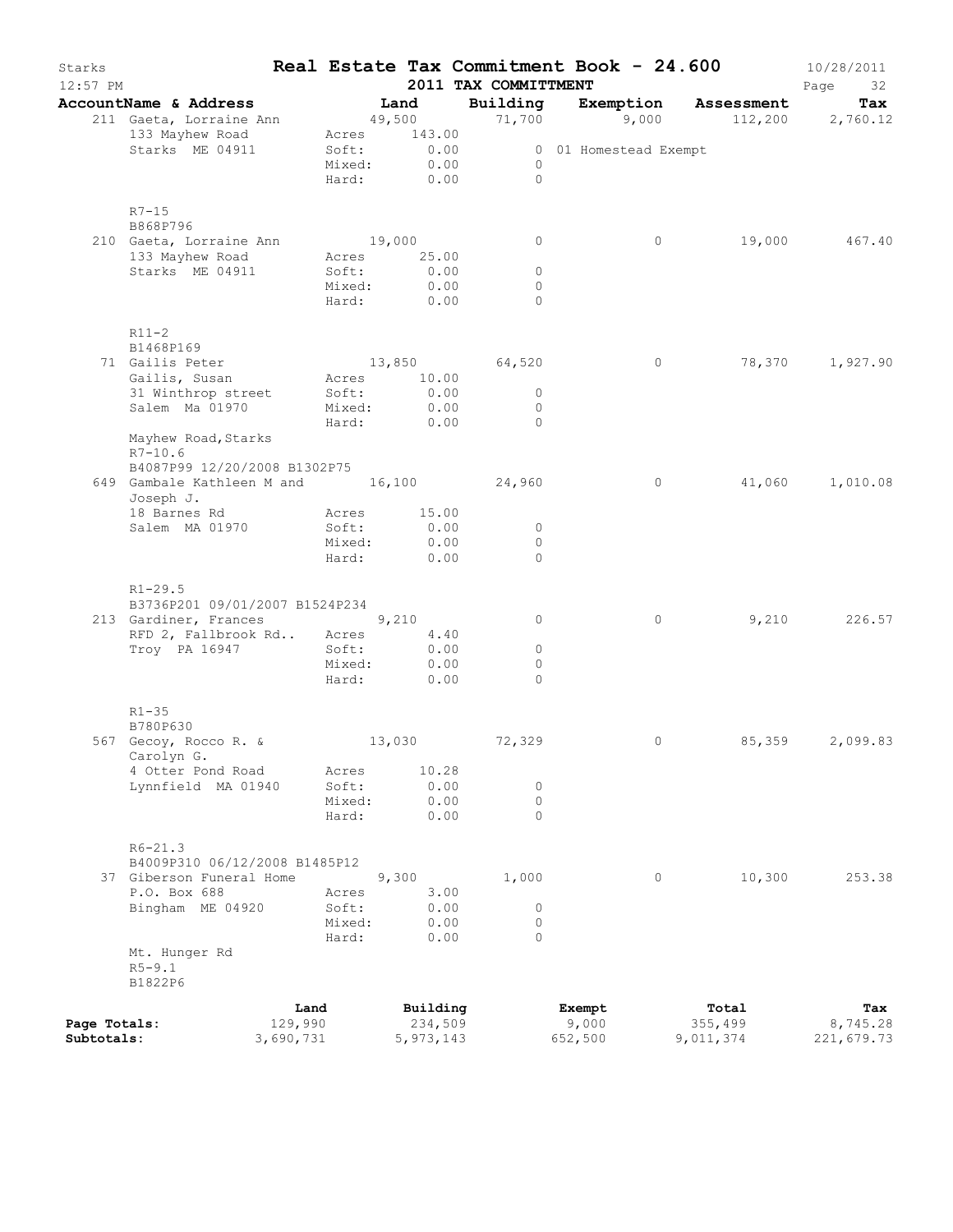| Starks     |                                                             |                          |                  |                      |                     | Real Estate Tax Commitment Book - 24.600 | 10/28/2011      |
|------------|-------------------------------------------------------------|--------------------------|------------------|----------------------|---------------------|------------------------------------------|-----------------|
| $12:57$ PM |                                                             |                          |                  | 2011 TAX COMMITTMENT |                     |                                          | Page<br>33      |
|            | AccountName & Address                                       | Land                     |                  | Building             |                     | Exemption Assessment                     | Tax             |
|            | 214 Gierczak, John M.<br>Gierczak Emma E. Acres 5.50        | 16,750                   |                  | $\circ$              | $\Omega$            |                                          | 16,750 412.05   |
|            |                                                             |                          |                  | $\circ$              |                     |                                          |                 |
|            | 453 Beans Corner Rd. Soft:<br>New Sharon ME 04955 Mixed:    |                          | $0.00$<br>$0.00$ | $\overline{0}$       |                     |                                          |                 |
|            |                                                             | Hard: 0.00               |                  | $\bigcap$            |                     |                                          |                 |
|            | New Sharon Town Line<br>$R1-5$                              |                          |                  |                      |                     |                                          |                 |
|            | B876P159                                                    |                          |                  |                      |                     |                                          |                 |
|            | 215 Gifford, Walter B.                                      |                          |                  | 13,270 59,410        | $\overline{0}$      |                                          | 72,680 1,787.93 |
|            | Gifford, Diane C. Acres 9.10                                | Soft:                    | 0.00             | $\overline{0}$       |                     |                                          |                 |
|            | 115 Locke Hill Rd.<br>Starks ME 04911                       | Mixed:                   | 0.00             | $\overline{0}$       |                     |                                          |                 |
|            |                                                             | Hard: 0.00               |                  | $\overline{0}$       |                     |                                          |                 |
|            | Lockehill Rd.<br>$R2 - 54$                                  |                          |                  |                      |                     |                                          |                 |
|            | B4211P246 10/30/2009 B3929P326 11/05/2007 B956P224          |                          |                  |                      |                     |                                          |                 |
|            | 216 Gifford, Walter B. 32,000 28,440 9,000 51,440 1,265.42  |                          |                  |                      |                     |                                          |                 |
|            | 115 Locke Hill Rd Acres 73.00<br>Starks ME 04911 Soft: 0.00 |                          |                  |                      | 01 Homestead Exempt |                                          |                 |
|            |                                                             |                          |                  | $\overline{0}$       |                     |                                          |                 |
|            |                                                             | Mixed: 0.00              |                  | $\overline{0}$       |                     |                                          |                 |
|            |                                                             | Hard: 0.00               |                  | $\bigcirc$           |                     |                                          |                 |
|            | $R3-7$<br>B1537P108                                         |                          |                  |                      |                     |                                          |                 |
|            | 217 Gifford, Walter B. 8,650                                |                          |                  | 9,000                | $\circ$             |                                          | 17,650 434.19   |
|            | 115 Locke Hill Road Acres 2.00                              |                          |                  |                      |                     |                                          |                 |
|            | Starks ME 04911                                             | Soft:                    | 0.00             | $\overline{0}$       |                     |                                          |                 |
|            |                                                             | Mixed: 0.00              |                  | $\Omega$             |                     |                                          |                 |
|            |                                                             | Hard:                    | 0.00             | $\bigcirc$           |                     |                                          |                 |
|            | Locke Cemetery Road<br>$R3-8$<br>B2226P169                  |                          |                  |                      |                     |                                          |                 |
|            | 218 Giggey, Gregory W. 6,260                                |                          |                  | $\circ$              | $\circ$             | 6,260                                    | 154.00          |
|            | 71 Green Creek Rd.                                          | Acres 0.80<br>Soft: 0.00 |                  |                      |                     |                                          |                 |
|            | Cody WY 82414                                               |                          |                  | $\overline{0}$       |                     |                                          |                 |
|            |                                                             | Mixed:                   | 0.00             | $\Omega$             |                     |                                          |                 |
|            |                                                             | Hard:                    | 0.00             | $\Omega$             |                     |                                          |                 |
|            | $R8 - 23$<br>B1655P328                                      |                          |                  |                      |                     |                                          |                 |
|            | 147 Glidden, Errol R. 13,760                                |                          |                  | $\circ$              | $\circ$             |                                          | 13,760 338.50   |
|            | 340 Porterfield Road Acres 11.40                            |                          |                  |                      |                     |                                          |                 |
|            | Porter ME 04068 Soft: 0.00                                  |                          |                  |                      |                     |                                          |                 |
|            |                                                             | Mixed:                   | 0.00             | $\circ$              |                     |                                          |                 |
|            | Mayhew Road Subdivison                                      | Hard:                    | 0.00             | $\Omega$             |                     |                                          |                 |
|            | $R6 - 2.11$<br>B3996P286 05/13/2009 B3554P1 B883P1018       |                          |                  |                      |                     |                                          |                 |
|            | 220 Goff, Patricia R.                                       |                          | 10,830           | 18,540               | $\circ$             | 29,370                                   | 722.50          |
|            | 535 Chick Crossing Rd.                                      | Acres                    | 5.35             |                      |                     |                                          |                 |
|            | Wells ME 04090                                              | Soft:                    | 0.00             | $\circ$              |                     |                                          |                 |
|            |                                                             | Mixed:                   | 0.00             | $\circ$              |                     |                                          |                 |
|            |                                                             | Hard:                    | 0.00             | $\Omega$             |                     |                                          |                 |
|            |                                                             |                          |                  |                      |                     |                                          |                 |
|            | $R4 - 35.1$<br>B1322P150                                    |                          |                  |                      |                     |                                          |                 |

|              | Land      | Building  | Exempt  | Total     | Tax        |
|--------------|-----------|-----------|---------|-----------|------------|
| Page Totals: | 101,520   | 115,390   | 9,000   | 207,910   | 5, 114.59  |
| Subtotals:   | 3,792,251 | 6,088,533 | 661,500 | 9,219,284 | 226,794.32 |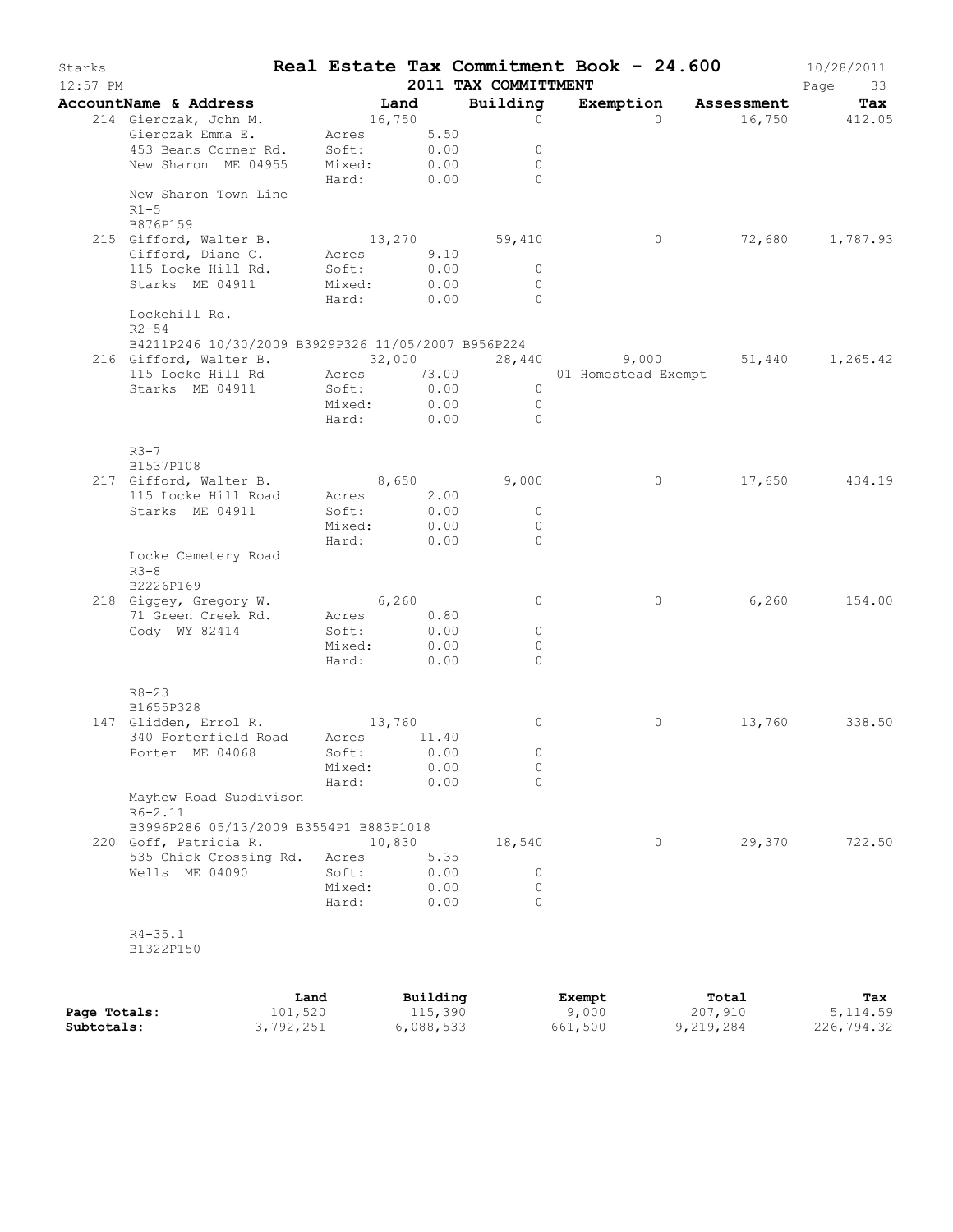| Starks<br>12:57 PM |                                                                   |                 |              | 2011 TAX COMMITTMENT  | Real Estate Tax Commitment Book - 24.600 |                      | 10/28/2011<br>Page<br>34 |
|--------------------|-------------------------------------------------------------------|-----------------|--------------|-----------------------|------------------------------------------|----------------------|--------------------------|
|                    | AccountName & Address                                             |                 | Land         | Building              |                                          | Exemption Assessment | Tax                      |
|                    | 222 Gotowala, Michael G                                           |                 | 8,540        | 51,268                |                                          | $\Omega$             | 59,808 1,471.28          |
|                    | Gotowala Nichole<br>Robbins                                       | Acres           | 5.00         |                       |                                          |                      |                          |
|                    | 269 Academy Road                                                  | Soft:           | 0.00         | $\overline{0}$        |                                          |                      |                          |
|                    | Cheshire CT 06410                                                 | Mixed:<br>Hard: | 0.00<br>2.00 | $\Omega$<br>259       |                                          |                      |                          |
|                    | Felker Hill Rd<br>$R8 - 38 - 16$<br>B2749P258                     |                 |              |                       |                                          |                      |                          |
|                    | 223 Gotowala, Micheal G                                           |                 | 5,933        | $\circ$               |                                          | 5,933<br>$\circ$     | 145.95                   |
|                    | Gotowala Nicole                                                   |                 | Acres 46.00  |                       |                                          |                      |                          |
|                    | Robbins                                                           |                 |              |                       |                                          |                      |                          |
|                    | 269 Academy Rd<br>Cheshire Ct 06410                               | Soft:<br>Mixed: | 0.00<br>5.00 | $\overline{0}$<br>629 |                                          |                      |                          |
|                    |                                                                   | Hard:           |              | 41.00<br>5,304        |                                          |                      |                          |
|                    | $R8-18$<br>B3233P287                                              |                 |              |                       |                                          |                      |                          |
|                    | 224 Graef, Adriane H                                              |                 | 32,250       | 0                     |                                          | $\circ$<br>32,250    | 793.35                   |
|                    | 14 Chipmunk Trail                                                 | Acres           | 78.00        |                       |                                          |                      |                          |
|                    | Sandy Hook CT 06482                                               | Soft:           | 0.00         | $\circ$               |                                          |                      |                          |
|                    |                                                                   | Mixed:          | 0.00         | 0                     |                                          |                      |                          |
|                    |                                                                   | Hard:           | 0.00         | $\bigcap$             |                                          |                      |                          |
|                    | Rt. 148 Anson Town Line<br>R5-16, R5-17.1<br>B1789P142            |                 |              |                       |                                          |                      |                          |
|                    | 748 Graham, Catherine L. 20,250                                   |                 |              | $\circ$               |                                          | 20,250<br>$\circ$    | 498.15                   |
|                    | Graham Jr., Thomas                                                |                 | Acres 30.00  |                       |                                          |                      |                          |
|                    | 61 Mayhew Road                                                    | Soft:           | 0.00         | $\circ$               |                                          |                      |                          |
|                    | Starks ME 04911                                                   | Mixed:          | 0.00         | 0                     |                                          |                      |                          |
|                    |                                                                   |                 | Hard: 0.00   | $\bigcap$             |                                          |                      |                          |
|                    | R11 25<br>B4291P154 07/13/2010                                    |                 |              |                       |                                          |                      |                          |
|                    | 160 Graham, Thomas Jr.                                            |                 | 13,590       | 64,002                |                                          | $9,000$ 68,592       | 1,687.36                 |
|                    | Graham, Catherine                                                 |                 | Acres 9.60   |                       | 01 Homestead Exempt                      |                      |                          |
|                    | 61 Mayhew Road                                                    | Soft:           | 0.00         | $\overline{0}$        |                                          |                      |                          |
|                    | Starks ME 04911                                                   | Mixed:          | 0.00         | $\overline{0}$        |                                          |                      |                          |
|                    |                                                                   | Hard:           | 0.00         | $\Omega$              |                                          |                      |                          |
|                    | $R7 - 10.5$<br>B3955P192 01/22/2008 B3803P283 01/22/2007 B2048P69 |                 |              |                       |                                          |                      |                          |
|                    | 226 Gray, David E 12,160 54,054                                   |                 |              |                       |                                          | 66,214               | 1,628.86                 |
|                    | 48 Olive St.                                                      | Acres           | 7.40         |                       |                                          |                      |                          |
|                    | Milford Ct 06460                                                  | Soft:           | 0.00         | 0                     |                                          |                      |                          |
|                    |                                                                   | Mixed:          | 0.00         | 0                     |                                          |                      |                          |
|                    |                                                                   | Hard:           | 0.00         | $\Omega$              |                                          |                      |                          |
|                    | Emery Road<br>$R3 - 35$<br>B2887P310                              |                 |              |                       |                                          |                      |                          |
|                    | 228 Gray, Richard                                                 |                 | 32,250       | 81,840                | 9,000                                    | 105,090              | 2,585.21                 |
|                    | 1294 Anson Road                                                   | Acres           | 74.00        |                       |                                          |                      |                          |
|                    | Starks ME 04911                                                   | Soft:           | 0.00         | 16,813                |                                          |                      |                          |
|                    |                                                                   | Mixed:          | 0.00         |                       | 19,545 01 Homestead Exempt               |                      |                          |
|                    |                                                                   | Hard:           | 0.00         | $\Omega$              |                                          |                      |                          |
|                    | Route 43<br>$R12 - 20, 21$<br>B4237P4 01/22/2010 B1165P87         |                 |              |                       |                                          |                      |                          |
|                    |                                                                   | Land            | Building     |                       | Exempt                                   | Total                | Tax                      |
| Page Totals:       |                                                                   | 124,973         | 251,164      |                       | 18,000                                   | 358,137              | 8,810.16                 |
| Subtotals:         |                                                                   | 3, 917, 224     | 6,339,697    |                       | 679,500                                  | 9,577,421            | 235,604.48               |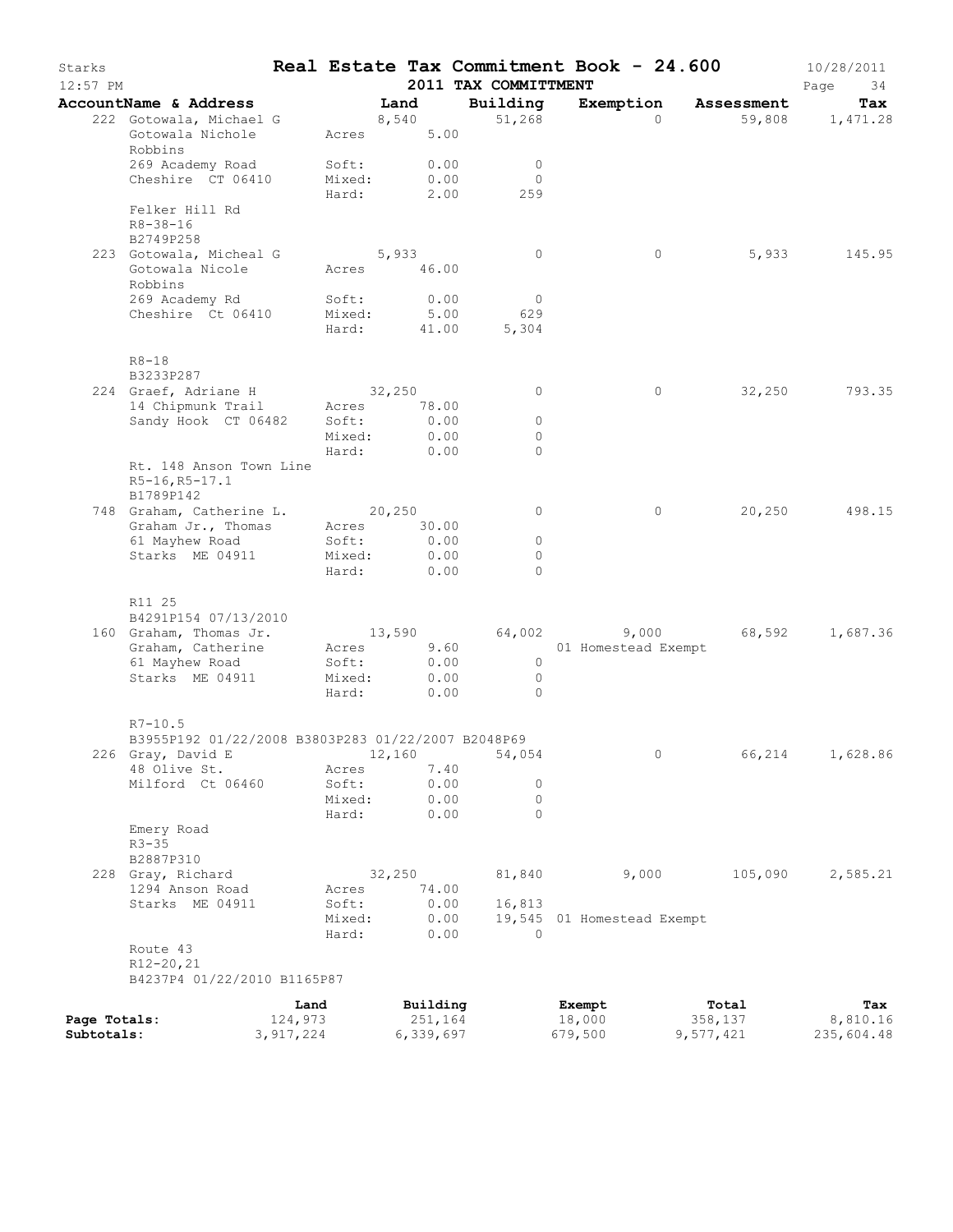| Starks<br>12:57 PM         |                                                                    |                     |                      | 2011 TAX COMMITTMENT             |                               | Real Estate Tax Commitment Book - 24.600 | 10/28/2011<br>Page<br>35 |
|----------------------------|--------------------------------------------------------------------|---------------------|----------------------|----------------------------------|-------------------------------|------------------------------------------|--------------------------|
|                            | AccountName & Address                                              |                     | Land                 | Building                         |                               | Exemption Assessment                     | Tax                      |
|                            | 737 Gray, Richard E.                                               |                     | 4,330                | $\circ$                          |                               | $\Omega$                                 | 4,330 106.52             |
|                            | 1294 Anson Road                                                    |                     | Acres 40.00          |                                  |                               |                                          |                          |
|                            | Starks ME 04911                                                    |                     | Soft: 36.00          | $\circ$                          |                               |                                          |                          |
|                            |                                                                    | Mixed:              | 4.00                 | $\circ$                          |                               |                                          |                          |
|                            |                                                                    |                     | Hard: 0.00           | $\bigcap$                        |                               |                                          |                          |
|                            | R12-26<br>B4237P1 01/22/2010                                       |                     |                      |                                  |                               |                                          |                          |
|                            | 230 Greenleaf, Andrea 11,100                                       |                     |                      | 0                                |                               | $\circ$                                  | 11,100 273.06            |
|                            | 4060 Snyder Ridge Lane Acres 7.30                                  |                     |                      |                                  |                               |                                          |                          |
|                            | Winston-Salem NC 27107 Soft:                                       |                     | 0.00                 | $\circ$                          |                               |                                          |                          |
|                            |                                                                    | Mixed:              | 0.00<br>Hard: 0.00   | $\circ$<br>$\Omega$              |                               |                                          |                          |
|                            |                                                                    |                     |                      |                                  |                               |                                          |                          |
|                            | $R1-16$<br>231 Greenleaf, Scott                                    |                     | 8,650                | 2,400                            |                               | $\circ$                                  | 11,050 271.83            |
|                            | P.O. Box 600                                                       | Acres               |                      |                                  |                               |                                          |                          |
|                            | Anson ME 04911                                                     | Soft:               | $2.00$<br>$0.00$     | $\overline{0}$                   |                               |                                          |                          |
|                            |                                                                    | Mixed:              | 0.00                 | $\overline{0}$                   |                               |                                          |                          |
|                            |                                                                    | Hard:               | 0.00                 | $\bigcirc$                       |                               |                                          |                          |
|                            | Rt. 134<br>$R1 - 42.1$                                             |                     |                      |                                  |                               |                                          |                          |
|                            | B1497P10                                                           |                     |                      |                                  |                               |                                          |                          |
|                            | 232 Gregoire, Peter B. 9,690 47,460                                |                     |                      |                                  |                               | $\overline{0}$                           | 57,150 1,405.89          |
|                            | Gregoire, Rebecca                                                  |                     | Acres 3.60           |                                  |                               |                                          |                          |
|                            | 709 Sanford Road                                                   | Soft:               | 0.00                 | $\overline{0}$                   |                               |                                          |                          |
|                            | Wells Me 04090                                                     | Mixed:<br>Hard:     | 0.00<br>0.00         | $\overline{0}$<br>$\bigcirc$     |                               |                                          |                          |
|                            | West Mills Rd<br>$R4 - 39$                                         |                     |                      |                                  |                               |                                          |                          |
|                            | B4348P170 12/10/2010 B1127P322                                     |                     |                      |                                  |                               |                                          |                          |
|                            | 143 Guinen, Robert S.                                              |                     |                      |                                  |                               | $14,045$ 37,560 9,000 42,605 1,048.08    |                          |
|                            | Guinen, Glen                                                       |                     | Acres 10.30          |                                  | 01 Homestead Exempt           |                                          |                          |
|                            | R.Guinen, Linda A.                                                 |                     |                      |                                  |                               |                                          |                          |
|                            | 5 Redneck Rd.                                                      | Soft:               | 0.00                 | $\overline{0}$                   |                               |                                          |                          |
|                            | Starks ME 04911                                                    |                     | Mixed: 0.00          | $\overline{0}$<br>$\overline{a}$ |                               |                                          |                          |
|                            |                                                                    |                     | Hard: 0.00           |                                  |                               |                                          |                          |
|                            | $R6 - 2.18$<br>B4142P135 05/26/2009 B3505P311 06/18/2005 B883P1018 |                     |                      |                                  |                               |                                          |                          |
|                            | 233 Gulnick, William J & 6,200 42,840 18,000 31,040<br>Carol L     |                     |                      |                                  |                               |                                          | 763.58                   |
|                            | 6 Anson Road                                                       |                     |                      |                                  | Acres 0.60 16 2 WW2 Vets Res. |                                          |                          |
|                            | Starks ME 04911                                                    | Soft:               |                      | 0.00<br>0                        | 01 Homestead Exempt           |                                          |                          |
|                            |                                                                    | Mixed:              |                      | 0.00<br>$\Omega$                 |                               |                                          |                          |
|                            |                                                                    | Hard:               |                      | 0.00<br>$\circ$                  |                               |                                          |                          |
|                            | Rt. 43 Madison Rd<br>$U2 - 25$ , $U2 - 26$<br>B2467P318            |                     |                      |                                  |                               |                                          |                          |
|                            | 234 Guthrie, James D. Jr.                                          |                     | 17,230               | 0                                |                               | $\circ$<br>17,230                        | 423.86                   |
|                            | 166 Lunenburg Road                                                 | Acres               | 43.00                |                                  |                               |                                          |                          |
|                            | West Townsend MA 01474                                             | Soft:               |                      | 898<br>7.00                      |                               |                                          |                          |
|                            |                                                                    | Mixed:              |                      | 0.00<br>$\circ$                  |                               |                                          |                          |
|                            |                                                                    | Hard:               | 26.00                | 3,434                            |                               |                                          |                          |
|                            | Industry Line<br>$R4-13A$<br>B2690P12                              |                     |                      |                                  |                               |                                          |                          |
|                            |                                                                    | Land                | Building             |                                  | Exempt                        | Total                                    | Tax                      |
| Page Totals:<br>Subtotals: |                                                                    | 71,245<br>3,988,469 | 130,260<br>6,469,957 |                                  | 27,000<br>706,500             | 174,505<br>9,751,926                     | 4,292.82<br>239,897.30   |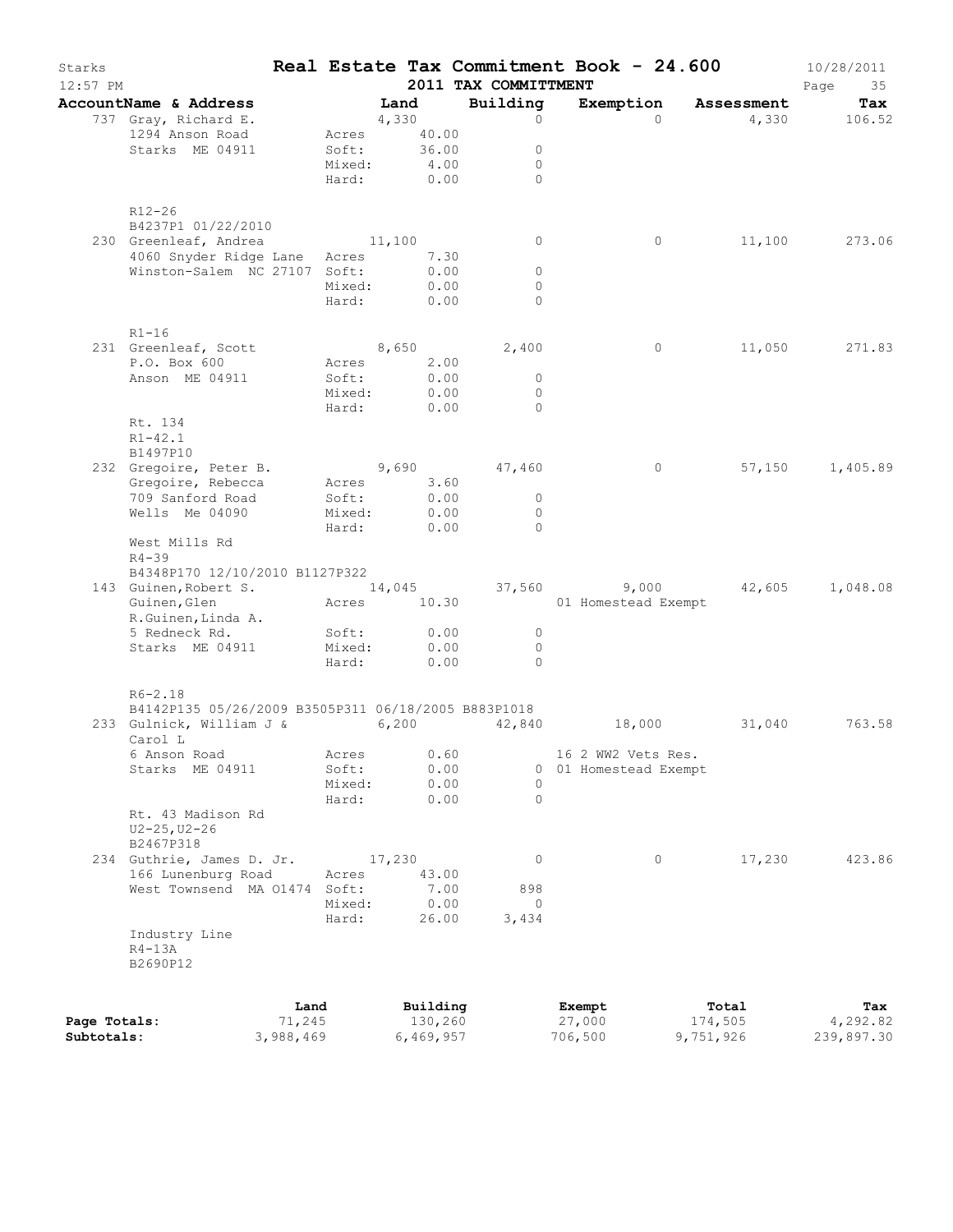| Starks<br>$12:57$ PM |                                                   |                 |                                                                                                                                                                                                                                                                                                           | 2011 TAX COMMITTMENT           | Real Estate Tax Commitment Book - 24.600 |                      | 10/28/2011<br>Page<br>36 |
|----------------------|---------------------------------------------------|-----------------|-----------------------------------------------------------------------------------------------------------------------------------------------------------------------------------------------------------------------------------------------------------------------------------------------------------|--------------------------------|------------------------------------------|----------------------|--------------------------|
|                      | AccountName & Address                             |                 | Land                                                                                                                                                                                                                                                                                                      | Building                       |                                          | Exemption Assessment | Tax                      |
|                      | 235 Guthrie, James D., Jr 47,000 16,920           |                 |                                                                                                                                                                                                                                                                                                           |                                | $\Omega$                                 |                      | 63,920 1,572.43          |
|                      | 166 Lunenburg Road                                |                 | Acres 133.00                                                                                                                                                                                                                                                                                              |                                |                                          |                      |                          |
|                      | West Townsend MA 01474 Soft: 0.00<br>Mixed: 0.00  |                 |                                                                                                                                                                                                                                                                                                           | $\overline{0}$                 |                                          |                      |                          |
|                      |                                                   |                 |                                                                                                                                                                                                                                                                                                           | $\overline{0}$<br>Hard: 0.00 0 |                                          |                      |                          |
|                      | Gordon Road                                       |                 |                                                                                                                                                                                                                                                                                                           |                                |                                          |                      |                          |
|                      | $R4 - 11, R4 - 13$                                |                 |                                                                                                                                                                                                                                                                                                           |                                |                                          |                      |                          |
|                      | B1800P1                                           |                 |                                                                                                                                                                                                                                                                                                           |                                |                                          |                      |                          |
|                      | 237 Haley Jr., Charles J. 24,530                  |                 |                                                                                                                                                                                                                                                                                                           | $\overline{0}$                 | $\circ$                                  |                      | 24,530 603.44            |
|                      | Haley Linda S                                     | Acres 47.10     |                                                                                                                                                                                                                                                                                                           |                                |                                          |                      |                          |
|                      | P.O. Box 58                                       | Soft:<br>Mixed: | 0.00<br>0.00                                                                                                                                                                                                                                                                                              | $\circ$                        |                                          |                      |                          |
|                      | Anson ME 04911                                    |                 | Hard: 0.00                                                                                                                                                                                                                                                                                                | $\circ$<br>$\Omega$            |                                          |                      |                          |
|                      | $R8-1$                                            |                 |                                                                                                                                                                                                                                                                                                           |                                |                                          |                      |                          |
|                      | B1026P1                                           |                 |                                                                                                                                                                                                                                                                                                           |                                |                                          |                      |                          |
|                      | 238 Hall, Leslie E. & 18,750 19,050<br>Suzanne T. |                 |                                                                                                                                                                                                                                                                                                           |                                | $\overline{0}$                           |                      | 37,800 929.88            |
|                      | 167 Main St., Rt. 26 Acres 20.00                  |                 |                                                                                                                                                                                                                                                                                                           |                                |                                          |                      |                          |
|                      | Oxford ME 04270                                   | Soft:           | 0.00                                                                                                                                                                                                                                                                                                      | $\overline{\phantom{0}}$       |                                          |                      |                          |
|                      |                                                   | Mixed:          | 0.00<br>Hard: 0.00                                                                                                                                                                                                                                                                                        | $\overline{0}$<br>$\bigcirc$   |                                          |                      |                          |
|                      | West Mills Road                                   |                 |                                                                                                                                                                                                                                                                                                           |                                |                                          |                      |                          |
|                      | $R5-19.2$                                         |                 |                                                                                                                                                                                                                                                                                                           |                                |                                          |                      |                          |
|                      | B1077P93                                          |                 |                                                                                                                                                                                                                                                                                                           |                                |                                          |                      |                          |
|                      | 163 Ham, Douglas                                  |                 |                                                                                                                                                                                                                                                                                                           | 18,750 76,580                  | $\circ$                                  |                      | 95,330 2,345.12          |
|                      | 84 Estes Road                                     |                 | Acres 20.00                                                                                                                                                                                                                                                                                               |                                |                                          |                      |                          |
|                      | Rochester NH 03867                                |                 | Soft: 0.00                                                                                                                                                                                                                                                                                                | $\overline{0}$                 |                                          |                      |                          |
|                      |                                                   |                 |                                                                                                                                                                                                                                                                                                           | $\overline{0}$<br>$\bigcirc$   |                                          |                      |                          |
|                      | Dill Road                                         |                 | $rac{1}{2}$ $rac{1}{2}$ $rac{1}{2}$ $rac{1}{2}$ $rac{1}{2}$ $rac{1}{2}$ $rac{1}{2}$ $rac{1}{2}$ $rac{1}{2}$ $rac{1}{2}$ $rac{1}{2}$ $rac{1}{2}$ $rac{1}{2}$ $rac{1}{2}$ $rac{1}{2}$ $rac{1}{2}$ $rac{1}{2}$ $rac{1}{2}$ $rac{1}{2}$ $rac{1}{2}$ $rac{1}{2}$ $rac{1}{2}$ $rac{1}{2}$ $rac{1}{2}$ $rac{1}{$ |                                |                                          |                      |                          |
|                      | $R6 - 22.4$                                       |                 |                                                                                                                                                                                                                                                                                                           |                                |                                          |                      |                          |
|                      | B1391P335                                         |                 |                                                                                                                                                                                                                                                                                                           |                                |                                          |                      |                          |
|                      | 240 Hamilton, Thomas H. & 6,690 12,600            |                 |                                                                                                                                                                                                                                                                                                           |                                | $\overline{0}$                           |                      | 19,290 474.53            |
|                      | Laura J.                                          |                 |                                                                                                                                                                                                                                                                                                           |                                |                                          |                      |                          |
|                      | 1266 Randy Ave. Se                                | Acres           | 0.70                                                                                                                                                                                                                                                                                                      |                                |                                          |                      |                          |
|                      | Palm Bay FL 32909                                 | Soft:           | 0.00                                                                                                                                                                                                                                                                                                      | $\overline{0}$                 |                                          |                      |                          |
|                      |                                                   | Mixed:          | 0.00<br>Hard: 0.00                                                                                                                                                                                                                                                                                        | $\circ$<br>$\bigcirc$          |                                          |                      |                          |
|                      |                                                   |                 |                                                                                                                                                                                                                                                                                                           |                                |                                          |                      |                          |
|                      | $R3 - 23$                                         |                 |                                                                                                                                                                                                                                                                                                           |                                |                                          |                      |                          |
|                      | B896P792                                          |                 |                                                                                                                                                                                                                                                                                                           |                                |                                          |                      |                          |
|                      | 241 Hand, Roger & Carolee 5,930                   |                 |                                                                                                                                                                                                                                                                                                           | 33,000                         | 14,400                                   | 24,530               | 603.44                   |
|                      | 2731 Industry Road                                | Acres           | 0.55                                                                                                                                                                                                                                                                                                      |                                | 02 Veteran                               |                      |                          |
|                      | Starks ME 04911                                   | Soft:           | 0.00                                                                                                                                                                                                                                                                                                      |                                | 0 01 Homestead Exempt                    |                      |                          |
|                      |                                                   | Mixed:          | 0.00                                                                                                                                                                                                                                                                                                      | 0                              |                                          |                      |                          |
|                      |                                                   | Hard:           | 0.00                                                                                                                                                                                                                                                                                                      | $\Omega$                       |                                          |                      |                          |
|                      | $U1-8$                                            |                 |                                                                                                                                                                                                                                                                                                           |                                |                                          |                      |                          |
|                      | B1269P206                                         |                 |                                                                                                                                                                                                                                                                                                           |                                |                                          |                      |                          |
|                      | 242 Hanlon, Jeffery R                             |                 | 10,600                                                                                                                                                                                                                                                                                                    | 16,730                         | 0                                        | 27,330               | 672.32                   |
|                      | 2 Caron St.                                       | Acres           | 5.00                                                                                                                                                                                                                                                                                                      |                                |                                          |                      |                          |
|                      | Lisbon ME 04935                                   | Soft:           | 0.00                                                                                                                                                                                                                                                                                                      | 0                              |                                          |                      |                          |
|                      |                                                   | Mixed:          | 0.00                                                                                                                                                                                                                                                                                                      | $\circ$                        |                                          |                      |                          |
|                      |                                                   | Hard:           | 0.00                                                                                                                                                                                                                                                                                                      | $\Omega$                       |                                          |                      |                          |
|                      | Mayhew Road<br>$R6 - 2.1$                         |                 |                                                                                                                                                                                                                                                                                                           |                                |                                          |                      |                          |
|                      | B2674P179                                         |                 |                                                                                                                                                                                                                                                                                                           |                                |                                          |                      |                          |
|                      |                                                   |                 |                                                                                                                                                                                                                                                                                                           |                                |                                          |                      |                          |
| Page Totals:         |                                                   | Land            | Building<br>174,880                                                                                                                                                                                                                                                                                       |                                | Exempt<br>14,400                         | Total<br>292,730     | Tax<br>7,201.16          |
| Subtotals:           | 132,250<br>4,120,719                              |                 | 6,644,837                                                                                                                                                                                                                                                                                                 |                                | 720,900                                  | 10,044,656           | 247,098.46               |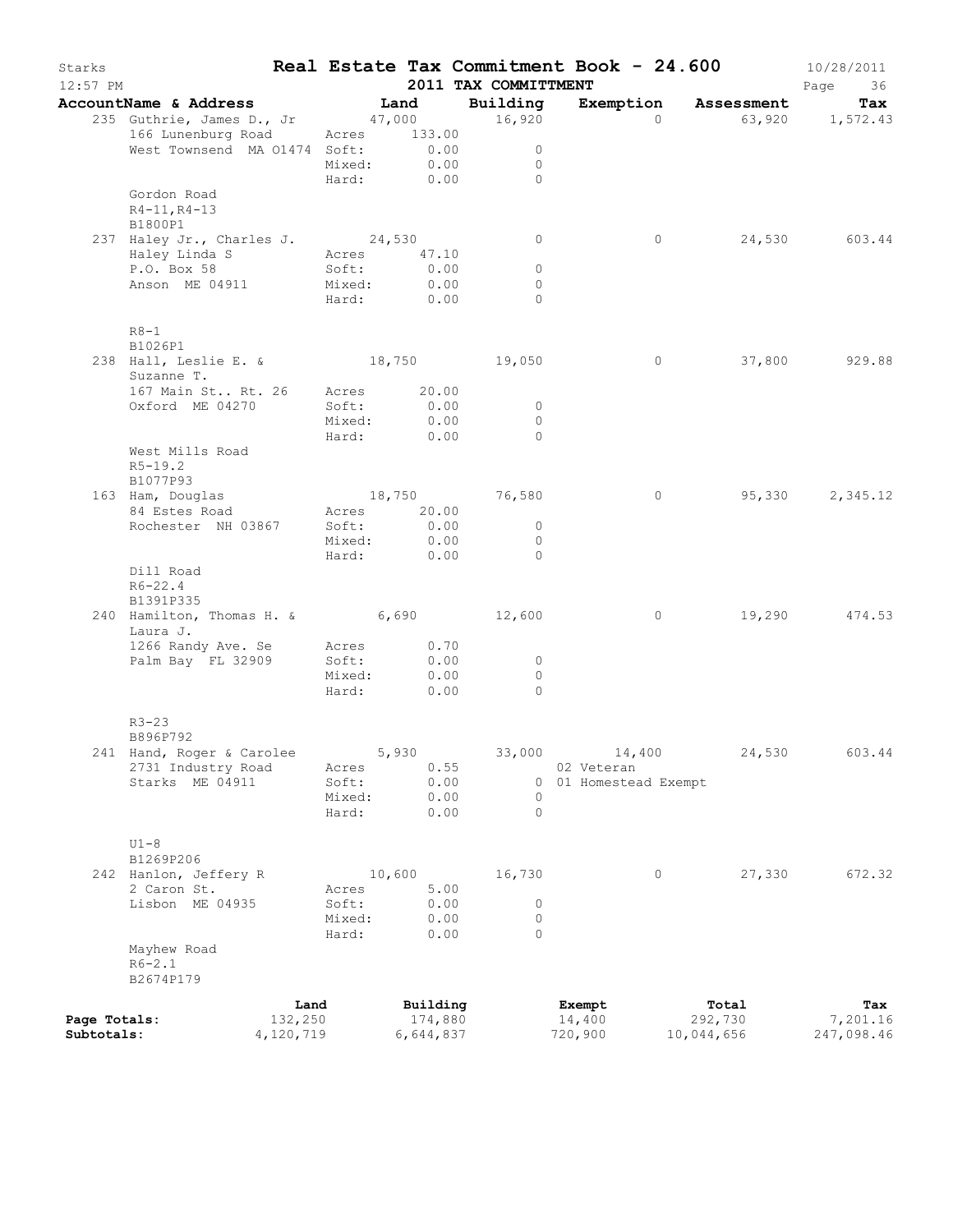| Starks<br>12:57 PM |                                                        |                |                | 2011 TAX COMMITTMENT | Real Estate Tax Commitment Book - 24.600 |                | 10/28/2011<br>Page<br>37 |
|--------------------|--------------------------------------------------------|----------------|----------------|----------------------|------------------------------------------|----------------|--------------------------|
|                    | AccountName & Address                                  |                | Land           | Building             | Exemption                                | Assessment     | Tax                      |
|                    | 212 Hanlon, Jeffrey R.                                 |                | 18,830         | 10,970               | $\Omega$                                 | 29,800         | 733.08                   |
|                    | 2 Caron Street                                         | Acres          | 20.30          |                      |                                          |                |                          |
|                    | Lisbon ME 04250                                        | Soft:          | 0.00           | 0                    |                                          |                |                          |
|                    |                                                        | Mixed:         | 0.00           | 0                    |                                          |                |                          |
|                    |                                                        | Hard:          | 0.00           | $\Omega$             |                                          |                |                          |
|                    | Sterry Hill Road<br>$R4 - 40.1, R4 - 40.2$<br>B2203P52 |                |                |                      |                                          |                |                          |
|                    | 419 Harrick, Michael C.                                |                | 12,850         | 0                    | $\circ$                                  | 12,850         | 316.11                   |
|                    | 57 Dodgingtown Road<br>Apt. 4                          | Acres          | 10.00          |                      |                                          |                |                          |
|                    | Newtown CT 06470                                       | Soft:          | 0.00           | 0                    |                                          |                |                          |
|                    |                                                        | Mixed:         | 0.00           | $\circ$              |                                          |                |                          |
|                    |                                                        | Hard:          | 0.00           | $\circ$              |                                          |                |                          |
|                    | Mayhew Rd                                              |                |                |                      |                                          |                |                          |
|                    | $R7 - 10.3$<br>B3540P264 B1314P9                       |                |                |                      |                                          |                |                          |
|                    | 244 Harris, Adrian                                     |                | 27,130         | 0                    | 0                                        | 27,130         | 667.40                   |
|                    | PO Box 329                                             | Acres          | 57.50          |                      |                                          |                |                          |
|                    | Farmington ME 04938                                    | Soft:          | 0.00           | $\circ$              |                                          |                |                          |
|                    |                                                        | Mixed:         | 0.00           | $\circ$              |                                          |                |                          |
|                    |                                                        | Hard:          | 0.00           | $\Omega$             |                                          |                |                          |
|                    | $R1 - 39$                                              |                |                |                      |                                          |                |                          |
|                    | B2591P303                                              |                |                |                      |                                          |                |                          |
|                    | 245 Harris, Nelson N<br>P.O.Box 504                    |                | 10,670<br>5.10 | 13,320               |                                          | $9,000$ 14,990 | 368.75                   |
|                    | Anson ME 04911                                         | Acres<br>Soft: | 0.00           |                      | 0 01 Homestead Exempt                    |                |                          |
|                    |                                                        | Mixed:         | 0.00           | $\circ$              |                                          |                |                          |
|                    |                                                        | Hard:          | 0.00           | $\circ$              |                                          |                |                          |
|                    | Mayhew Road<br>$R6-2.1A$                               |                |                |                      |                                          |                |                          |
|                    | B1364P44                                               |                |                |                      |                                          |                |                          |
|                    | 246 Harris, Paul D. &<br>Elaine C.                     | 27,250         |                | 0                    | 0                                        | 27,250         | 670.35                   |
|                    | 86 Beechwood St.                                       | Acres          | 58.00          |                      |                                          |                |                          |
|                    | Thomaston ME 04861                                     | Soft:          | 0.00           | 0                    |                                          |                |                          |
|                    |                                                        | Mixed:         | 0.00           | $\circ$              |                                          |                |                          |
|                    |                                                        | Hard:          | 0.00           | $\Omega$             |                                          |                |                          |
|                    | $R7-16.3, 16.4, 16.5$<br>B1302P114                     |                |                |                      |                                          |                |                          |
|                    | 747 Hartigan, David                                    |                | 20,250         |                      | 0                                        | 20,250         | 498.15                   |
|                    | Mayhew Road                                            | Acres          | 30.00          |                      |                                          |                |                          |
|                    | Starks ME 04911                                        | Soft:          | 0.00           | 0                    |                                          |                |                          |
|                    |                                                        | Mixed:         | 0.00           | 0                    |                                          |                |                          |
|                    |                                                        | Hard:          | 0.00           | $\Omega$             |                                          |                |                          |
|                    | R11 24                                                 |                |                |                      |                                          |                |                          |
|                    | B4330P179 10/23/2010                                   |                |                |                      |                                          |                |                          |
|                    | 746 Hartigan, David                                    |                | 28,750         | 9,000                | 9,000                                    | 28,750         | 707.25                   |
|                    | Mayhew Road                                            | Acres          | 60.00          |                      | 01 Homestead Exempt                      |                |                          |
|                    | Starks ME 04911                                        | Soft:          | 0.00           | 0                    |                                          |                |                          |
|                    |                                                        | Mixed:         | 0.00           | $\circ$              |                                          |                |                          |
|                    |                                                        | Hard:          | 0.00           | $\Omega$             |                                          |                |                          |
|                    | R7 15.1<br>B4330P182 10/23/2010                        |                |                |                      |                                          |                |                          |
|                    |                                                        | Land           | Building       |                      | Exempt                                   | Total          | Tax                      |
| Page Totals:       |                                                        | 145,730        | 33,290         |                      | 18,000                                   | 161,020        | 3,961.09                 |
| Subtotals:         | 4,266,449                                              |                | 6,678,127      |                      | 738,900                                  | 10,205,676     | 251,059.55               |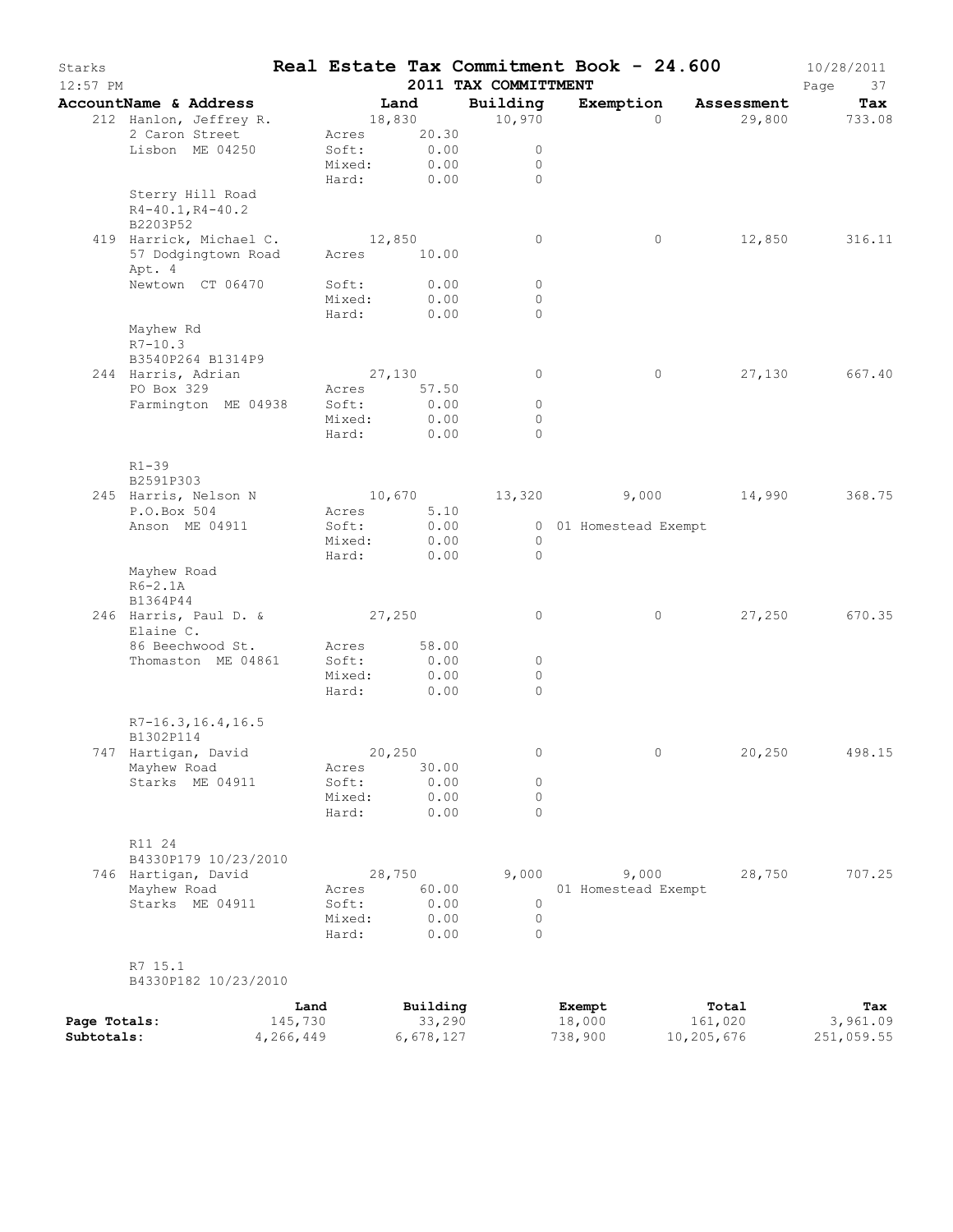| Starks<br>$12:57$ PM |                                            |             |       | 2011 TAX COMMITTMENT | Real Estate Tax Commitment Book - 24.600 |            | 10/28/2011<br>Page<br>38 |
|----------------------|--------------------------------------------|-------------|-------|----------------------|------------------------------------------|------------|--------------------------|
|                      | AccountName & Address                      |             | Land  | Building             | Exemption                                | Assessment | Tax                      |
|                      | 249 Hartigan, Dennis P.                    | 18,180      |       | 26,880               | $\Omega$                                 |            | 45,060 1,108.48          |
|                      | Hartigan Susan C.                          | Acres 17.70 |       |                      |                                          |            |                          |
|                      | PO Box 72                                  | Soft:       | 0.00  | $\circ$              |                                          |            |                          |
|                      | North Berwick ME 03906 Mixed:              | Hard: 0.00  | 0.00  | $\circ$<br>$\bigcap$ |                                          |            |                          |
|                      | New Sharon Rd                              |             |       |                      |                                          |            |                          |
|                      | $R2 - 45$                                  |             |       |                      |                                          |            |                          |
|                      | B1827P184                                  |             |       |                      |                                          |            |                          |
|                      | 250 Hartigan, Joseph W.                    | 18,320      |       |                      | 46,680 9,000 56,000 1,377.60             |            |                          |
|                      | Hartigan Roberta M.                        | Acres       | 72.50 |                      |                                          |            |                          |
|                      | 106 Anson Road                             | Soft:       | 0.00  |                      | 0 01 Homestead Exempt                    |            |                          |
|                      | Starks ME 04911                            | Mixed:      |       | 70.00<br>9,244       |                                          |            |                          |
|                      |                                            | Hard: 0.00  |       | $\overline{0}$       |                                          |            |                          |
|                      | $R7-6$                                     |             |       |                      |                                          |            |                          |
|                      | B1271P100                                  |             |       |                      |                                          |            |                          |
|                      | 253 Hartley, Melissa M                     | 11,580      |       |                      | 77,810 9,000 80,390                      |            | 1,977.59                 |
|                      | 93 Olde Ferry Road                         | Acres 6.50  |       |                      |                                          |            |                          |
|                      | Starks ME 04911                            | Soft:       | 0.00  |                      | 0 01 Homestead Exempt                    |            |                          |
|                      |                                            | Mixed:      | 0.00  | $\overline{0}$       |                                          |            |                          |
|                      |                                            | Hard:       | 0.00  | $\bigcirc$           |                                          |            |                          |
|                      | Johnston'S Ferryroad<br>R12-10.5, R12-10.6 |             |       |                      |                                          |            |                          |
|                      | B3864P205 05/18/2007                       |             |       |                      |                                          |            |                          |
|                      | 255 Hawxwelll, Jaren W                     | 18,250      |       | $\circ$              | $\circ$                                  | 18,250     | 448.95                   |
|                      | 3 Anthony Street                           | Acres       | 22.00 |                      |                                          |            |                          |
|                      | Berkley MA 02779                           | Soft:       | 0.00  | $\circ$              |                                          |            |                          |
|                      |                                            | Mixed:      | 0.00  | $\Omega$             |                                          |            |                          |
|                      |                                            | Hard:       | 0.00  | $\circ$              |                                          |            |                          |
|                      | $R1 - 48$                                  |             |       |                      |                                          |            |                          |
|                      | B3976P101 03/28/2008 B807P218              |             |       |                      |                                          |            |                          |
|                      | 257 Hayden Family Trust 10,010             |             |       | $\overline{0}$       | $\circ$                                  | 10,010     | 246.25                   |
|                      | 398 Anson Road                             | Acres       | 75.00 |                      |                                          |            |                          |
|                      | Starks ME 04911                            | Soft:       | 0.00  | $\overline{0}$       |                                          |            |                          |
|                      |                                            | Mixed:      |       | 25.00<br>3,302       |                                          |            |                          |
|                      |                                            | Hard:       | 50.00 | 6,603                |                                          |            |                          |
|                      | $R5-8$                                     |             |       |                      |                                          |            |                          |
|                      | B897P626 B0P135                            |             |       |                      |                                          |            |                          |
|                      | 703 Hayden, Joseph O.                      |             |       | 10,610 62,655        | 9,000                                    |            | 64,265 1,580.92          |
|                      | Steward, Ashley M.                         |             |       |                      | Acres 20.00 01 Homestead Exempt          |            |                          |
|                      | 370 Anson Road                             | Soft: 0.00  |       | $\overline{0}$       |                                          |            |                          |
|                      | Starks ME 04911                            | Mixed:      | 18.00 | 0                    |                                          |            |                          |
|                      |                                            | Hard:       | 0.00  | 0                    |                                          |            |                          |
|                      | Anson Road<br>$R11 - 4.5$                  |             |       |                      |                                          |            |                          |
|                      | B3772P184 11/14/2006                       |             |       |                      |                                          |            |                          |
|                      | 735 Hayden, Joseph P.O.                    |             | 9,950 | 10,000               | $\circ$                                  | 19,950     | 490.77                   |
|                      | 370 Anson Road                             | Acres       | 4.00  |                      |                                          |            |                          |
|                      | Starks ME 04911                            | Soft:       | 0.00  | $\circ$              |                                          |            |                          |
|                      |                                            | Mixed:      | 0.00  | 0                    |                                          |            |                          |
|                      |                                            | Hard:       | 0.00  | 0                    |                                          |            |                          |
|                      | $R-10$ 2A                                  |             |       |                      |                                          |            |                          |
|                      |                                            |             |       |                      |                                          |            |                          |
|                      |                                            |             |       |                      |                                          |            |                          |
|                      |                                            |             |       |                      |                                          |            |                          |
|                      |                                            |             |       |                      |                                          |            |                          |

|              | Land      | Building  | Exempt  | Total      | Tax        |
|--------------|-----------|-----------|---------|------------|------------|
| Page Totals: | 96,900    | 224,025   | 27,000  | 293,925    | 7,230.56   |
| Subtotals:   | 4,363,349 | 6,902,152 | 765,900 | 10,499,601 | 258,290.11 |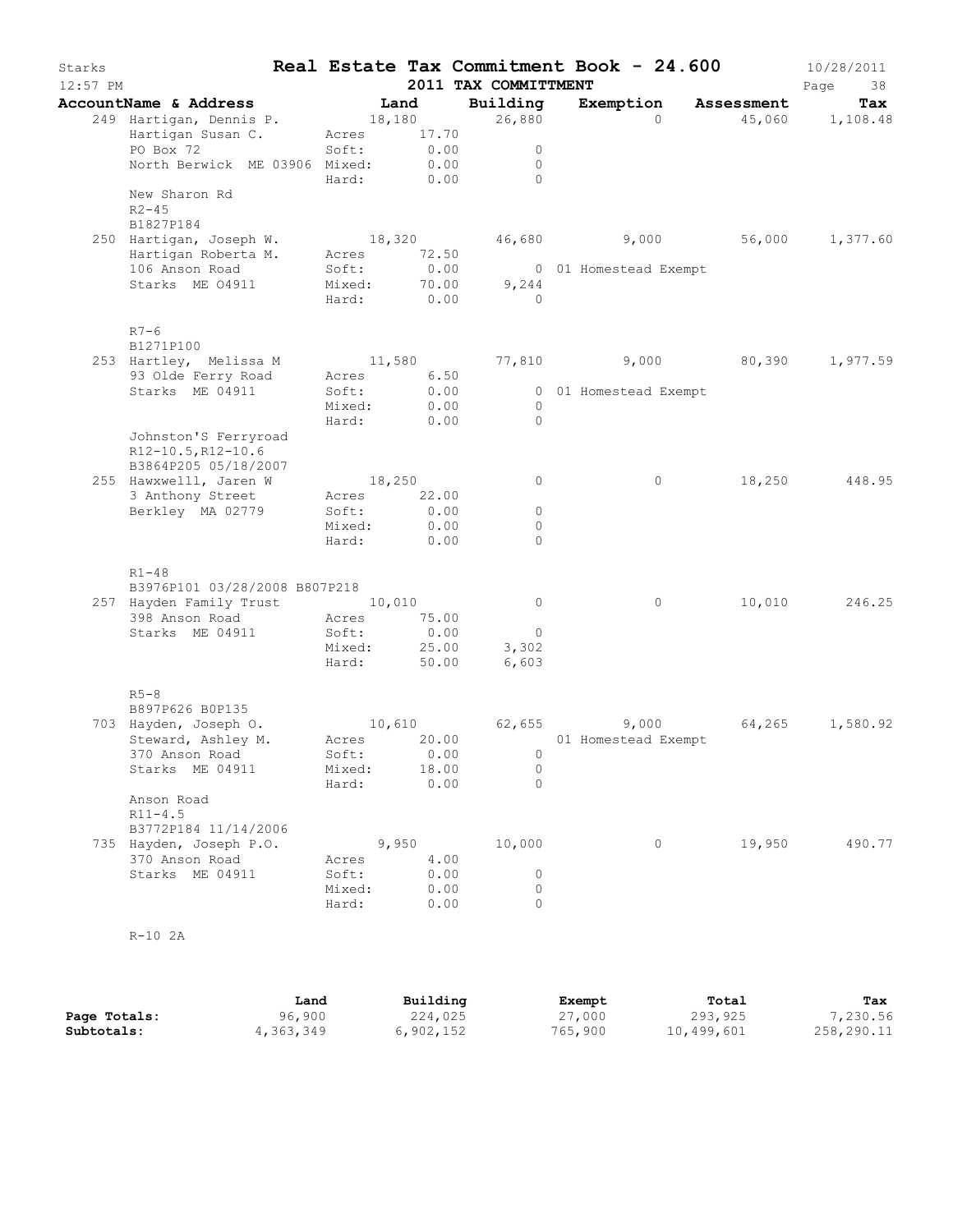| Starks<br>$12:57$ PM |                                                        |                                             |              |              | 2011 TAX COMMITTMENT                                 | Real Estate Tax Commitment Book - 24.600     |        | 10/28/2011<br>Page<br>39 |
|----------------------|--------------------------------------------------------|---------------------------------------------|--------------|--------------|------------------------------------------------------|----------------------------------------------|--------|--------------------------|
|                      | AccountName & Address                                  |                                             | Land         |              | Building                                             | Exemption Assessment                         |        | Tax                      |
|                      | 258 Hayden, Joseph Paul & 9,300<br>Pauline             |                                             |              |              |                                                      | 77,880 9,000 78,180 1,923.23                 |        |                          |
|                      | 417 Anson Road<br>Starks ME 04911                      | Acres<br>Soft:<br>Mixed: 0.00<br>Hard: 0.00 | 3.00<br>0.00 |              | $\bigcirc$<br>$\bigcirc$                             | 0 01 Homestead Exempt                        |        |                          |
|                      | $R10-2$<br>B1210P219                                   |                                             |              |              |                                                      |                                              |        |                          |
|                      | 256 Hayden, Lorraine P. 10,600                         |                                             |              |              | 58,650                                               |                                              |        | 14,400 54,850 1,349.31   |
|                      | 529 Anson Road                                         | Acres                                       |              |              | 5.00                                                 | 02 Veteran                                   |        |                          |
|                      | Starks ME 04911                                        | Soft:                                       | 0.00         |              |                                                      | 0 01 Homestead Exempt                        |        |                          |
|                      |                                                        | Mixed:                                      | 0.00         |              | $\overline{0}$                                       |                                              |        |                          |
|                      |                                                        | Hard:                                       | 0.00         |              | $\bigcirc$                                           |                                              |        |                          |
|                      | $R10-4$<br>B3491P195 05/09/2005                        |                                             |              |              |                                                      |                                              |        |                          |
|                      | 259 Hebert, Carlton                                    |                                             |              |              |                                                      | $10,120$ $37,320$ $14,400$ $33,040$ $812.78$ |        |                          |
|                      | 2 Sawyers Mills Road                                   |                                             |              |              | Acres 17.00 02 Veteran<br>Soft: 4.00 513 01 Homestea |                                              |        |                          |
|                      | Starks ME 04911                                        |                                             |              |              | Mixed: 12.00 1,585                                   | 513 01 Homestead Exempt                      |        |                          |
|                      |                                                        |                                             |              |              | Hard: 0.00 0                                         |                                              |        |                          |
|                      | Rt 43 Madison Rd<br>$R3 - 9, R7 - 7$<br>B598P321       |                                             |              |              |                                                      |                                              |        |                          |
|                      | 260 Hebert, Kerry D.                                   | 29,140                                      |              |              |                                                      | 129,380 9,000 149,520 3,678.19               |        |                          |
|                      | Hebert Jennifer                                        | Acres 144.00                                |              |              |                                                      |                                              |        |                          |
|                      | 31 Mt. Hunger Road                                     | Soft:                                       |              |              |                                                      | 5.00 642 01 Homestead Exempt                 |        |                          |
|                      | Starks ME 04911                                        | Hard: 60.00                                 |              |              | Mixed: 74.00 9,772<br>7,924                          |                                              |        |                          |
|                      | Mayhew Rd<br>$R5-7$<br>B2716P181                       |                                             |              |              |                                                      |                                              |        |                          |
|                      | 261 Hemmingway, Harold & 12,400                        |                                             |              |              | $\circ$                                              | $\circ$                                      | 12,400 | 305.04                   |
|                      | Wayne Walker<br>202 Farmington Falls Acres 9.30<br>Rd. |                                             |              |              |                                                      |                                              |        |                          |
|                      | Farmington ME 04938                                    | Soft: 0.00                                  |              |              | $\circ$                                              |                                              |        |                          |
|                      |                                                        | Mixed:                                      | 0.00         |              | $\circ$                                              |                                              |        |                          |
|                      |                                                        | Hard:                                       |              | 0.00         | $\circ$                                              |                                              |        |                          |
|                      | $R2 - 14$                                              |                                             |              |              |                                                      |                                              |        |                          |
|                      | B846P42                                                |                                             |              |              |                                                      |                                              |        |                          |
|                      | 262 Henckel, Troy L                                    |                                             | 17,230       |              | 5,900                                                | $\circ$                                      | 23,130 | 569.00                   |
|                      | 7024 Desert Canyon                                     | Acres                                       | 15.20        |              |                                                      |                                              |        |                          |
|                      | El Paso TX 79912                                       | Soft:<br>Mixed:                             |              | 0.00<br>0.00 | 0<br>0                                               |                                              |        |                          |
|                      |                                                        | Hard:                                       |              | 0.00         | $\circ$                                              |                                              |        |                          |
|                      | New Sharon Road<br>$R8 - 8.1$                          |                                             |              |              |                                                      |                                              |        |                          |
|                      | B2526P17                                               |                                             |              |              |                                                      |                                              |        |                          |

|              | Land      | Building  | Exempt  | Total      | Tax        |
|--------------|-----------|-----------|---------|------------|------------|
| Page Totals: | 88,790    | 309,130   | 46,800  | 351,120    | 8,637.55   |
| Subtotals:   | 4,452,139 | 7,211,282 | 812,700 | 10,850,721 | 266,927.66 |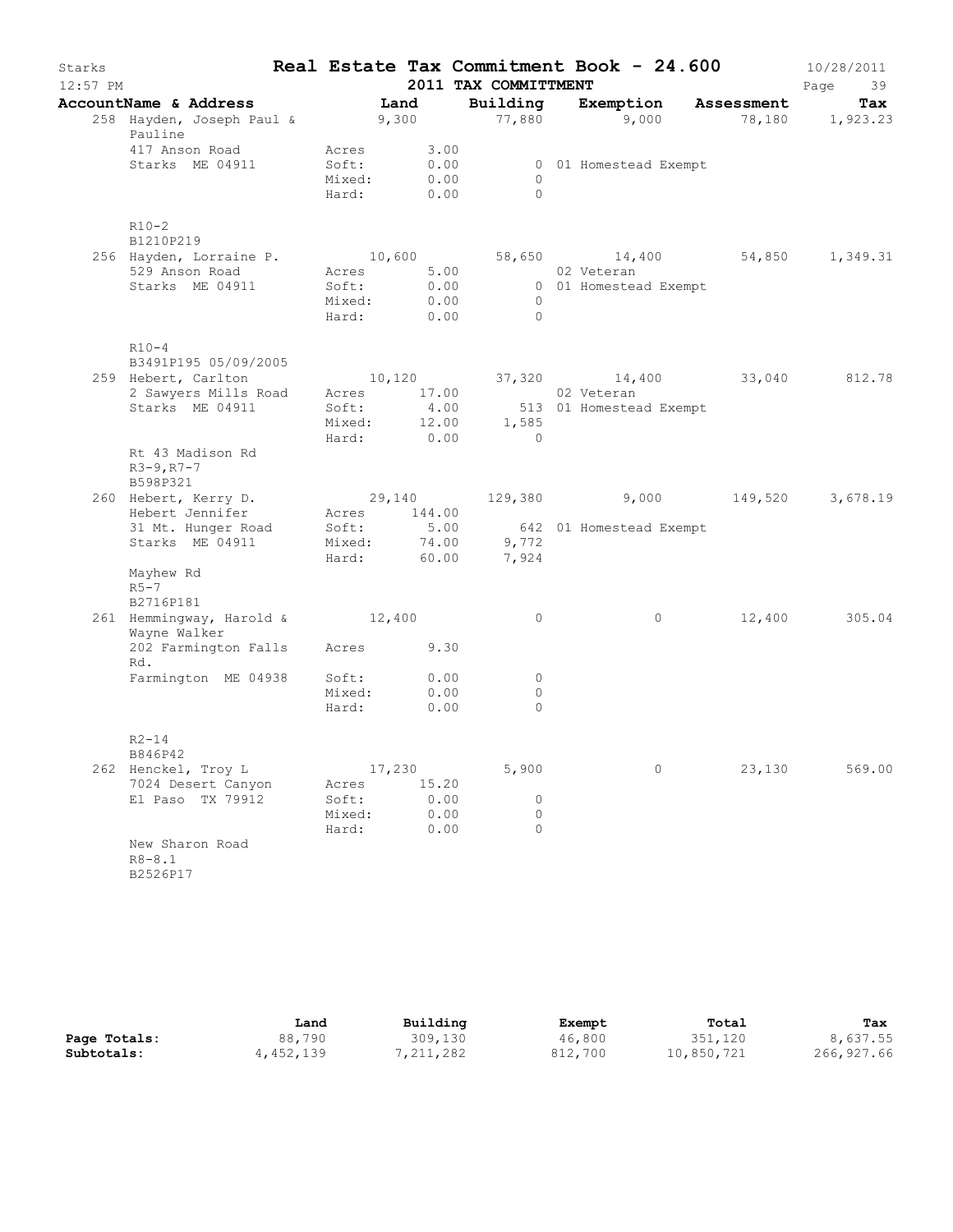| Starks<br>12:57 PM |                                               |        |                | 2011 TAX COMMITTMENT | Real Estate Tax Commitment Book - 24.600 |                      | 10/28/2011<br>Page<br>40 |
|--------------------|-----------------------------------------------|--------|----------------|----------------------|------------------------------------------|----------------------|--------------------------|
|                    | AccountName & Address                         |        | Land           | Building             |                                          | Exemption Assessment | Tax                      |
|                    | 263 Henderson, LLC                            |        | 10,300         | $\Omega$             | $\Omega$                                 |                      | 10,300 253.38            |
|                    | 25 Riverside Lane                             |        | Acres 79.00    |                      |                                          |                      |                          |
|                    | Ellsworth ME 04605                            | Soft:  | 65.00          | 8,342                |                                          |                      |                          |
|                    |                                               | Mixed: | 0.00           | $\overline{0}$       |                                          |                      |                          |
|                    |                                               | Hard:  | 14.00          | 1,849                |                                          |                      |                          |
|                    | $R1 - 45$                                     |        |                |                      |                                          |                      |                          |
|                    | B3604P242 11/08/2005 B880P1084                |        |                |                      |                                          |                      |                          |
|                    | 264 Hennings, Arlo & 9,410                    |        |                | $\circ$              | 0                                        |                      | 9,410 231.49             |
|                    | Pauline                                       |        |                |                      |                                          |                      |                          |
|                    | 509 Farmington Falls Rd Acres                 |        | 4.70           |                      |                                          |                      |                          |
|                    | Farmington ME 04938                           | Soft:  | 0.00           | $\circ$              |                                          |                      |                          |
|                    |                                               | Mixed: | 0.00           | $\circ$              |                                          |                      |                          |
|                    |                                               | Hard:  | 0.00           | $\Omega$             |                                          |                      |                          |
|                    | $R7 - 17$                                     |        |                |                      |                                          |                      |                          |
|                    | 634 Henri, Allen & Diane 8,950                |        |                | 0                    | $\circ$                                  | 8,950                | 220.17                   |
|                    | PO Box 32                                     |        | Acres 4.00     |                      |                                          |                      |                          |
|                    | Biddeford ME 04005                            | Soft:  | 0.00           | $\circ$              |                                          |                      |                          |
|                    |                                               | Mixed: | 0.00           | $\Omega$             |                                          |                      |                          |
|                    |                                               | Hard:  | 0.00           | $\Omega$             |                                          |                      |                          |
|                    |                                               |        |                |                      |                                          |                      |                          |
|                    | $R5-4$<br>B3827P177 03/23/2007 B825P640       |        |                |                      |                                          |                      |                          |
|                    | 269 Hill, James. P 20,750 18,960              |        |                |                      | $\circ$                                  | 39,710               | 976.87                   |
|                    | Hill Lisa M                                   |        | Acres 28.00    |                      |                                          |                      |                          |
|                    | 23 Judith Lane #12                            | Soft:  | 0.00           | $\circ$              |                                          |                      |                          |
|                    | Waltham MA 02452                              | Mixed: | 0.00           | $\circ$              |                                          |                      |                          |
|                    |                                               | Hard:  | 0.00           | $\Omega$             |                                          |                      |                          |
|                    | West Mill Road                                |        |                |                      |                                          |                      |                          |
|                    | R5-23.1, R5-23.2                              |        |                |                      |                                          |                      |                          |
|                    | B1460P131                                     |        |                |                      |                                          |                      |                          |
|                    | 270 Hill, Richard                             |        | 13,180         | $\circ$              | 0                                        | 13,180               | 324.23                   |
|                    | 8 Melrose Ave # 2                             |        | Acres 10.50    |                      |                                          |                      |                          |
|                    | Haverhill MA 01830                            | Soft:  | 0.00           | $\circ$              |                                          |                      |                          |
|                    |                                               |        | Mixed: 0.00    | $\Omega$             |                                          |                      |                          |
|                    |                                               | Hard:  | 0.00           | $\Omega$             |                                          |                      |                          |
|                    | $R2 - 24.11$                                  |        |                |                      |                                          |                      |                          |
|                    | B1481P291                                     |        |                |                      |                                          |                      |                          |
|                    | 572 Hilton, Ernest W. 3,270                   |        |                | 0                    | 0                                        | 3,270                | 80.44                    |
|                    | Hilton, Gwendolyn R. Acres 30.00              |        |                |                      |                                          |                      |                          |
|                    | 8 Olde Ferry Road Soft:                       |        | 0.00           | $\overline{0}$       |                                          |                      |                          |
|                    | Starks ME 04911                               | Mixed: | 30.00          | 3,962                |                                          |                      |                          |
|                    |                                               | Hard:  | 0.00           | $\Omega$             |                                          |                      |                          |
|                    | Bet. Chin & Gordon Rds                        |        |                |                      |                                          |                      |                          |
|                    | $R3 - 38$                                     |        |                |                      |                                          |                      |                          |
|                    | B3683P195 05/25/2006 B2604P115                |        |                | $\circ$              | $\circ$                                  |                      | 37.64                    |
|                    | 394 Hilton, Ernest W.<br>Hilton, Gwendolyn R. | Acres  | 1,530<br>11.50 |                      |                                          | 1,530                |                          |
|                    | 8 Olde Ferry Road                             | Soft:  | 2.00           | 257                  |                                          |                      |                          |
|                    | Starks ME 04911                               | Mixed: | 9.00           | 1,189                |                                          |                      |                          |
|                    |                                               | Hard:  | 0.50           | 66                   |                                          |                      |                          |
|                    | Mayhew Rd                                     |        |                |                      |                                          |                      |                          |
|                    | $R6 - 2.13$                                   |        |                |                      |                                          |                      |                          |
|                    | B3579P170 10/24/2005 B1737P20                 |        |                |                      |                                          |                      |                          |
|                    |                                               |        |                |                      |                                          |                      |                          |
|                    |                                               |        |                |                      |                                          |                      |                          |

|              | Land      | Building  | Exempt  | Total      | Tax        |
|--------------|-----------|-----------|---------|------------|------------|
| Page Totals: | 67,390    | 18,960    |         | 86,350     | 2,124.22   |
| Subtotals:   | 4,519,529 | 7,230,242 | 812,700 | 10,937,071 | 269,051.88 |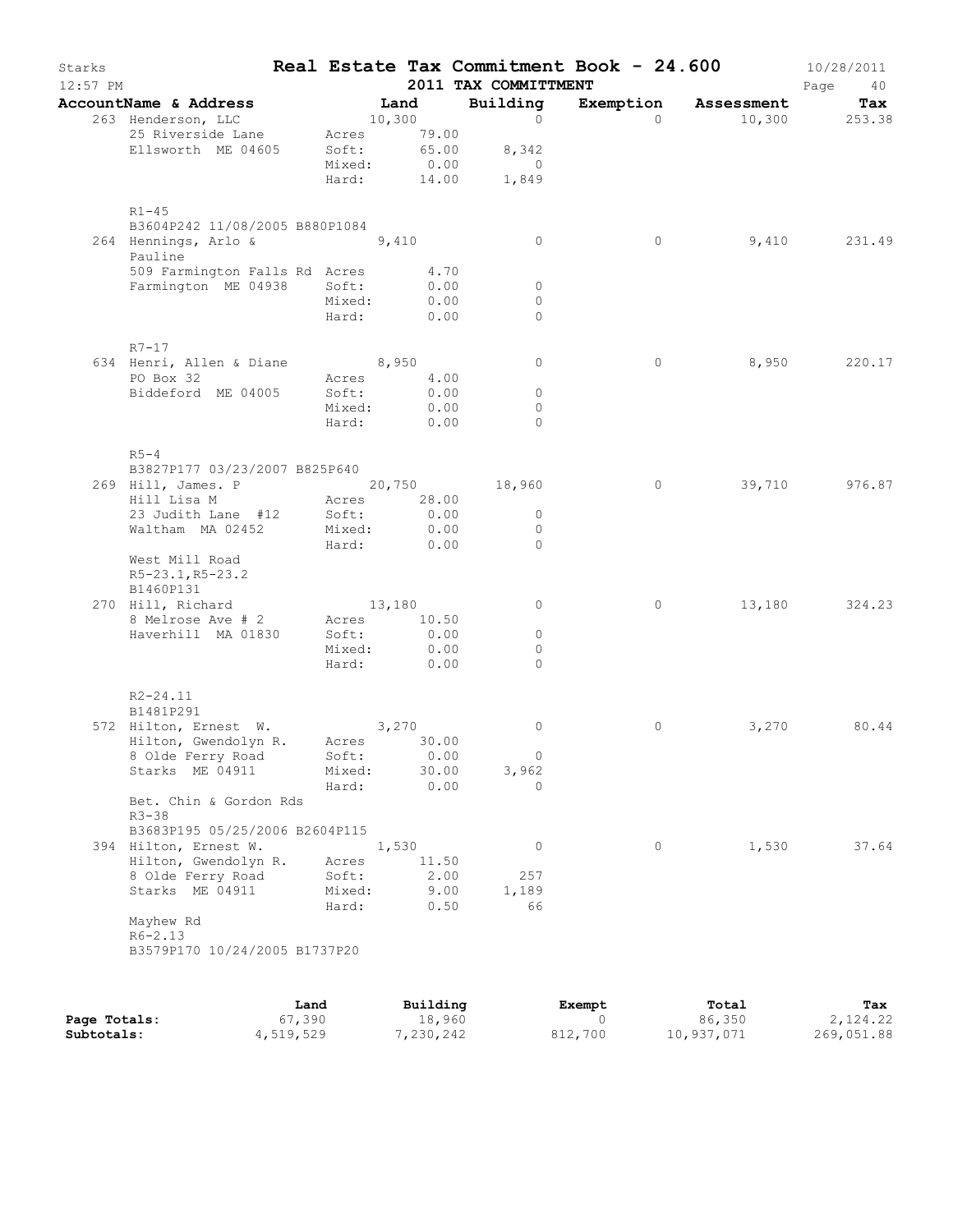| Starks<br>12:57 PM |                                                                             |                 |                             | 2011 TAX COMMITTMENT             | Real Estate Tax Commitment Book - 24.600 |                          | 10/28/2011<br>Page<br>41 |
|--------------------|-----------------------------------------------------------------------------|-----------------|-----------------------------|----------------------------------|------------------------------------------|--------------------------|--------------------------|
|                    | AccountName & Address                                                       |                 | Land                        | Building                         |                                          | Exemption Assessment     | Tax                      |
|                    | 573 Hilton, Ernest W.                                                       | 13,850          |                             | $\circ$                          | $\Omega$                                 |                          | 13,850 340.71            |
|                    | 8 Olde Ferry Road                                                           |                 | Acres 10.00                 |                                  |                                          |                          |                          |
|                    | Starks ME 04911                                                             | Soft:           | 0.00                        | $\circ$                          |                                          |                          |                          |
|                    |                                                                             | Mixed:          | 0.00                        | $\circ$                          |                                          |                          |                          |
|                    |                                                                             |                 | Hard: 0.00                  | $\Omega$                         |                                          |                          |                          |
|                    | $R3 - 43$                                                                   |                 |                             |                                  |                                          |                          |                          |
|                    | B3749P110 09/22/2006 B3749P109 09/22/2006 B1370P188                         |                 |                             |                                  |                                          |                          |                          |
|                    | 706 Hilton, Ernest W.                                                       | 6,650           |                             | $\overline{0}$                   | $\circ$                                  | 6,650                    | 163.59                   |
|                    | Hilton, Gwendolyn R. Acres                                                  |                 | 50.00                       |                                  |                                          |                          |                          |
|                    | 8 Olde Ferry Road Soft:<br>Starks ME 04911 Mixed:                           |                 | 7.00                        | 898                              |                                          |                          |                          |
|                    |                                                                             |                 | Hard: 0.00                  | 43.00<br>5,679<br>$\overline{0}$ |                                          |                          |                          |
|                    | Mayhew Road                                                                 |                 |                             |                                  |                                          |                          |                          |
|                    | $R6 - 16.1$<br>276 Hilton, Ernest W. & 69,010 79,680 9,000 139,690 3,436.37 |                 |                             |                                  |                                          |                          |                          |
|                    | Gwendolyn R.                                                                |                 |                             |                                  |                                          |                          |                          |
|                    | 8 Olde Ferry Road                                                           |                 | Acres 366.00                |                                  |                                          |                          |                          |
|                    | Starks ME 04911                                                             |                 | Soft: 157.00<br>Mixed: 0.00 |                                  | 20,149 01 Homestead Exempt               |                          |                          |
|                    |                                                                             |                 |                             | $\overline{0}$                   |                                          |                          |                          |
|                    |                                                                             |                 |                             | Hard: 149.00 19,677              |                                          |                          |                          |
|                    | Lots, 7, 8, 9.1                                                             |                 |                             |                                  |                                          |                          |                          |
|                    | $R12-7, 8, 9.1$<br>B1244P164                                                |                 |                             |                                  |                                          |                          |                          |
|                    | 275 Hilton, Ernest W. & 47,090 34,920                                       |                 |                             |                                  | $\circ$                                  | 82,010                   | 2,017.45                 |
|                    | Gwendolyn R.                                                                |                 |                             |                                  |                                          |                          |                          |
|                    | 8 Olde Ferry Road                                                           |                 | Acres 195.00                |                                  |                                          |                          |                          |
|                    | Starks ME 04911                                                             | Soft:           | 40.00                       | 5,134                            |                                          |                          |                          |
|                    |                                                                             |                 |                             | 36.00 4,754<br>55.00 7,263       |                                          |                          |                          |
|                    |                                                                             | mıxed:<br>Hard: |                             |                                  |                                          |                          |                          |
|                    | $R12 - 16$                                                                  |                 |                             |                                  |                                          |                          |                          |
|                    | B1313P327                                                                   |                 |                             |                                  |                                          |                          |                          |
|                    | 274 Hilton, Ernest W. & 8,000 23,160                                        |                 |                             |                                  |                                          | 31,160<br>$\overline{0}$ | 766.54                   |
|                    | Gwendolyn R.                                                                |                 |                             |                                  |                                          |                          |                          |
|                    | 8 Olde Ferry Road                                                           |                 | Acres 1.00                  |                                  |                                          |                          |                          |
|                    | Starks ME 04911                                                             | Soft:           | 0.00                        | $\circ$                          |                                          |                          |                          |
|                    |                                                                             | Mixed:          | 0.00                        | $\circ$<br>$\Omega$              |                                          |                          |                          |
|                    |                                                                             | Hard:           | 0.00                        |                                  |                                          |                          |                          |
|                    | $R12 - 9$                                                                   |                 |                             |                                  |                                          |                          |                          |
|                    | B1244P163                                                                   |                 |                             |                                  |                                          |                          |                          |
|                    | 273 Hilton, Ernest W. &                                                     |                 | 13,430                      |                                  |                                          | 13,430                   | 330.38                   |
|                    | Gwendolyn R.                                                                |                 |                             |                                  |                                          |                          |                          |
|                    | 8 Olde Ferry Road                                                           | Acres           | 101.00                      |                                  |                                          |                          |                          |
|                    | Starks ME 04911                                                             | Soft:           | 13.00                       | 1,668                            |                                          |                          |                          |
|                    |                                                                             | Mixed:<br>Hard: | 78.00<br>10.00              | 10,301<br>1,321                  |                                          |                          |                          |
|                    | Off Johnston Ferry Rd                                                       |                 |                             |                                  |                                          |                          |                          |
|                    | $R12 - 13$                                                                  |                 |                             |                                  |                                          |                          |                          |
|                    | B2527P326                                                                   |                 |                             |                                  |                                          |                          |                          |
|                    |                                                                             |                 |                             |                                  |                                          |                          |                          |

|              | Land      | Building   | Exempt  | Total      | Tax        |
|--------------|-----------|------------|---------|------------|------------|
| Page Totals: | 158,030   | 137,760    | 9,000   | 286,790    | ,055.04    |
| Subtotals:   | 4,677,559 | , 368, 002 | 821,700 | 11,223,861 | 276,106.92 |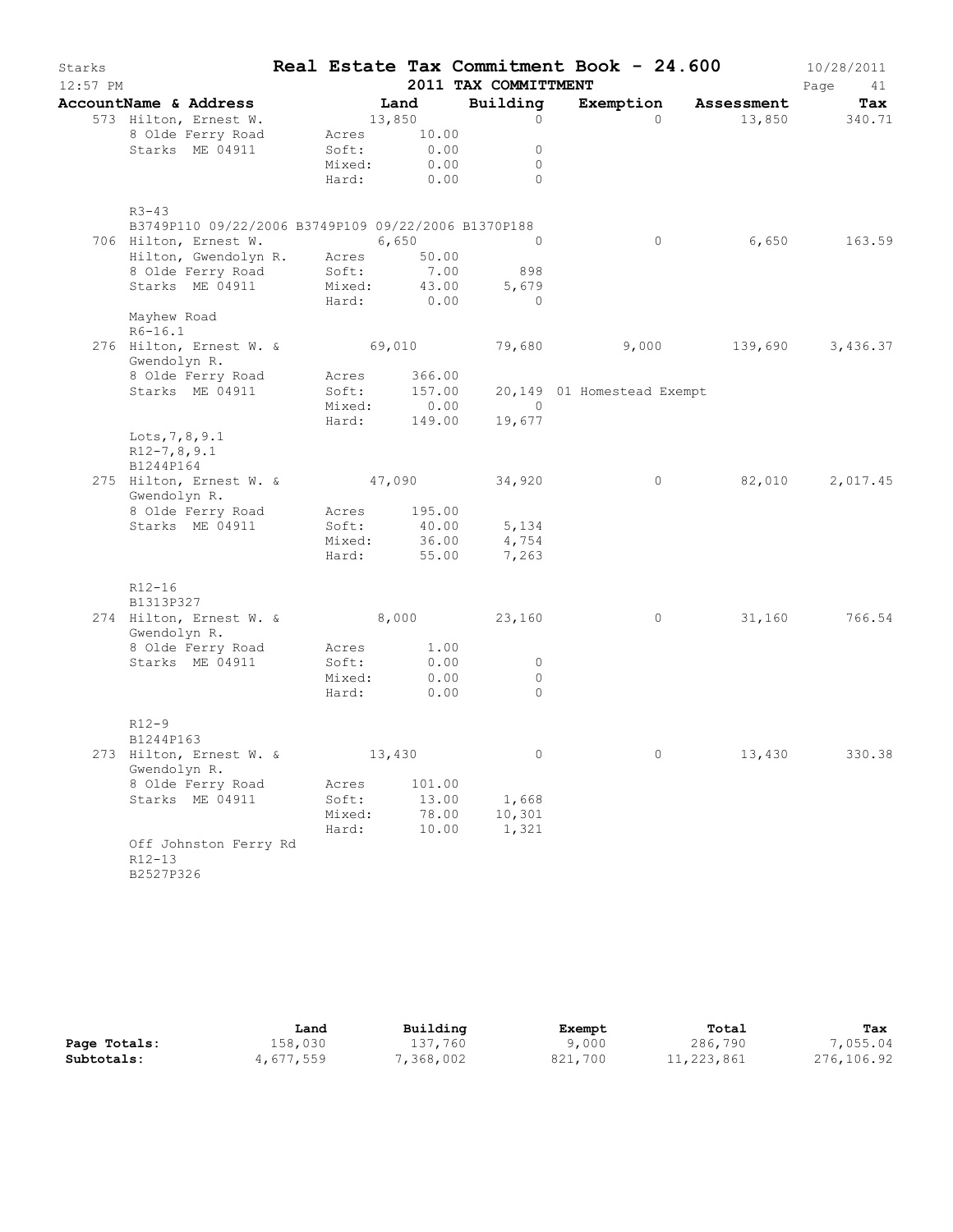| Starks<br>$12:57$ PM |                                                    |                 |                   | 2011 TAX COMMITTMENT | Real Estate Tax Commitment Book - 24.600 |                  | 10/28/2011<br>Page<br>42 |
|----------------------|----------------------------------------------------|-----------------|-------------------|----------------------|------------------------------------------|------------------|--------------------------|
|                      | AccountName & Address                              |                 | Land              | Building             | Exemption                                | Assessment       | Tax                      |
|                      | 277 Hilton, Ernest W. &<br>Gwendolyn R.            |                 | 10,120            | $\Omega$             | $\Omega$                                 | 10,120           | 248.95                   |
|                      | 8 Olde Ferry Road                                  | Acres           | 78.00             |                      |                                          |                  |                          |
|                      | Starks ME 04911                                    | Soft:           | 78.00             | 10,011               |                                          |                  |                          |
|                      |                                                    | Mixed:<br>Hard: | 0.00<br>0.00      | $\Omega$<br>$\Omega$ |                                          |                  |                          |
|                      |                                                    |                 |                   |                      |                                          |                  |                          |
|                      | $R6-6$                                             |                 |                   |                      |                                          |                  |                          |
|                      | B1244P164<br>278 Hilton, James L. and 15,450       |                 |                   | $\circ$              | $\circ$                                  | 15,450           | 380.07                   |
|                      | Elizabeth M.                                       |                 |                   |                      |                                          |                  |                          |
|                      | 797 Sandy River Rd                                 | Acres           | 14.00             |                      |                                          |                  |                          |
|                      | Norridgewock ME 04957                              | Soft:           | 0.00              | $\circ$              |                                          |                  |                          |
|                      |                                                    | Mixed:          | 0.00              | $\circ$              |                                          |                  |                          |
|                      |                                                    | Hard:           | 0.00              | $\Omega$             |                                          |                  |                          |
|                      | R10-16.1                                           |                 |                   |                      |                                          |                  |                          |
|                      | B3714P222 07/26/2006 B1708P211<br>271 Hilton, Paul |                 | 41,110            | $\circ$              | $\circ$                                  | 41,110           | 1,011.31                 |
|                      | Guillette, Patricia                                |                 | Acres 181.00      |                      |                                          |                  |                          |
|                      | 72 South Maple Street                              | Soft:           | 92.00             | 11,807               |                                          |                  |                          |
|                      | Hadley MA 01035                                    | Mixed:          | 25.00             | 3,302                |                                          |                  |                          |
|                      |                                                    | Hard:           | 25.00             | 3,302                |                                          |                  |                          |
|                      | River Road And Route 43<br>$R10-9$                 |                 |                   |                      |                                          |                  |                          |
|                      | B3584P102 10/29/2005 B2104P144                     |                 |                   |                      |                                          |                  |                          |
|                      | 272 Hilton, Paul                                   |                 | 29,050            | 3,840                | 0                                        | 32,890           | 809.09                   |
|                      | Guillette, Patricia Acres                          |                 | 86.00             |                      |                                          |                  |                          |
|                      | 72 South Maple Street Soft:                        |                 | 8.00              | 1,027                |                                          |                  |                          |
|                      | Hadley MA 01035                                    | Mixed:<br>Hard: | 0.00<br>45.00     | $\circ$<br>5,943     |                                          |                  |                          |
|                      | River Road                                         |                 |                   |                      |                                          |                  |                          |
|                      | $R10-8$                                            |                 |                   |                      |                                          |                  |                          |
|                      | B3584P102 10/29/2005 B2104P144                     |                 |                   |                      |                                          |                  |                          |
|                      | 248 Hjort, Jonathan 25,000<br>20 Industry R.D      | Acres           | 49.00             | 0                    | 0                                        | 25,000           | 615.00                   |
|                      | New Sharon ME 04955                                | Soft:           | 0.00              | $\circ$              |                                          |                  |                          |
|                      |                                                    | Mixed:          | 0.00              | $\circ$              |                                          |                  |                          |
|                      |                                                    | Hard:           | 0.00              | $\Omega$             |                                          |                  |                          |
|                      |                                                    |                 |                   |                      |                                          |                  |                          |
|                      | $R1-6$<br>B2739P81 11/15/2000 B2075P189            |                 |                   |                      |                                          |                  |                          |
|                      | 279 Hjort, Jonathan R.                             |                 | 9,930             | 0                    | 0                                        | 9,930            | 244.28                   |
|                      | 20 Industry Rd                                     | Acres           | 5.50              |                      |                                          |                  |                          |
|                      | New Sharon Me 04955                                | Soft:           | 0.00              | 0                    |                                          |                  |                          |
|                      |                                                    | Mixed:          | 0.00              | 0                    |                                          |                  |                          |
|                      | Beans Corner Road                                  | Hard:           | 0.00              | $\Omega$             |                                          |                  |                          |
|                      | $R1-7$                                             |                 |                   |                      |                                          |                  |                          |
|                      | B1645P334                                          |                 |                   |                      |                                          |                  |                          |
|                      | 575 Hjort, Jonathan R.                             |                 | 9,930             | 0                    | $\circ$                                  | 9,930            | 244.28                   |
|                      | 20 Industry Rd.<br>New Sharon ME 04955             | Acres<br>Soft:  | 5.50<br>0.00      | 0                    |                                          |                  |                          |
|                      |                                                    | Mixed:          | 0.00              | 0                    |                                          |                  |                          |
|                      |                                                    | Hard:           | 0.00              | $\Omega$             |                                          |                  |                          |
|                      | Beans Cor. Rd.                                     |                 |                   |                      |                                          |                  |                          |
|                      | $R1 - 7.1$                                         |                 |                   |                      |                                          |                  |                          |
|                      | B3255P337 06/21/2010 B2676P108                     |                 |                   |                      |                                          |                  |                          |
| Page Totals:         |                                                    | Land<br>140,590 | Building<br>3,840 |                      | Exempt<br>$\Omega$                       | Total<br>144,430 | Tax<br>3,552.98          |
| Subtotals:           |                                                    | 4,818,149       | 7,371,842         |                      | 821,700                                  | 11,368,291       | 279,659.90               |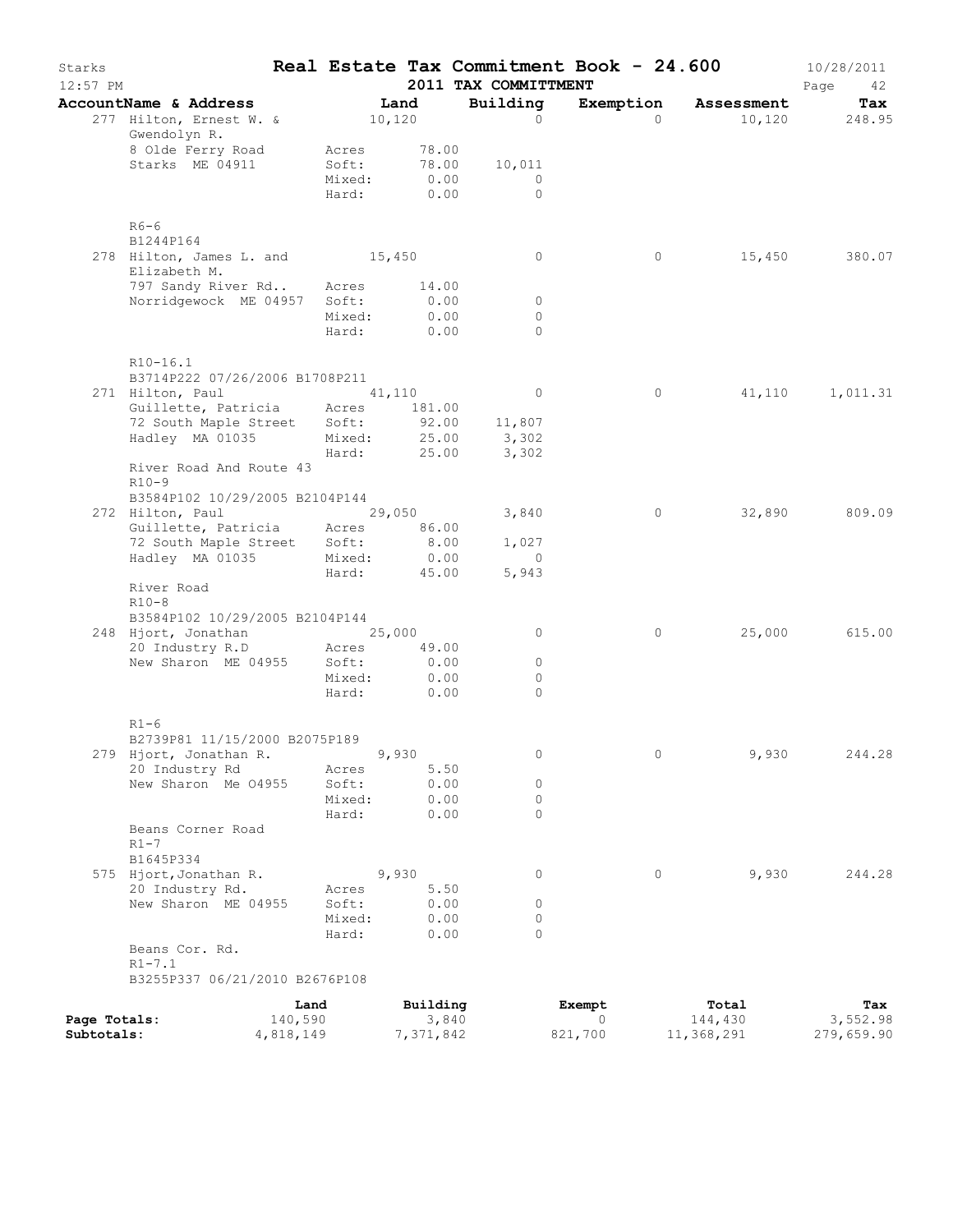| Starks     |                                                                                             |                            |              |                      |                       | Real Estate Tax Commitment Book - 24.600                                             | 10/28/2011    |
|------------|---------------------------------------------------------------------------------------------|----------------------------|--------------|----------------------|-----------------------|--------------------------------------------------------------------------------------|---------------|
| $12:57$ PM |                                                                                             |                            |              | 2011 TAX COMMITTMENT |                       |                                                                                      | Page<br>43    |
|            | AccountName & Address                                                                       |                            |              |                      |                       | <b>Land Building Exemption Assessment Tax</b><br>18,500 68,300 9,000 77,800 1,913.88 | Tax           |
|            | 363 Hoar, Leigh E.<br>P.O. Box 73 Acres 19.00 01 Homestead Exempt                           |                            |              |                      |                       |                                                                                      |               |
|            | West Farmington ME Soft: 0.00 0<br>04992                                                    |                            |              |                      |                       |                                                                                      |               |
|            |                                                                                             | Mixed: 0.00                |              | $\overline{0}$       |                       |                                                                                      |               |
|            |                                                                                             | Hard: 0.00                 |              | $\bigcirc$           |                       |                                                                                      |               |
|            | Anson Road                                                                                  |                            |              |                      |                       |                                                                                      |               |
|            | $R8 - 31.22$<br>B3986P168 04/11/2008 B3960P223 12/11/2007 B3642P300<br>02/28/2006 B2081P120 |                            |              |                      |                       |                                                                                      |               |
|            |                                                                                             |                            |              |                      | $\overline{0}$        |                                                                                      | 35,350 869.61 |
|            | 280 Hogg, Mark E. 14,110 21,240<br>% Joan Hogg Marces 20.40                                 |                            |              |                      |                       |                                                                                      |               |
|            | 808 Gulf Blvd. Soft: 0.00<br>Indian Rocks Bch FL Mixed: 0.00                                |                            |              | $\overline{0}$       |                       |                                                                                      |               |
|            | 34635                                                                                       |                            |              | $\overline{0}$       |                       |                                                                                      |               |
|            |                                                                                             | Hard: 0.00                 |              | $\overline{0}$       |                       |                                                                                      |               |
|            | $R4 - 41$<br>B1142P216                                                                      |                            |              |                      |                       |                                                                                      |               |
|            | 281 Holmes, Eric G                                                                          |                            |              |                      |                       | $10,410$ $13,320$ $9,000$ $14,730$ $362.36$                                          |               |
|            | 60 Academy St. Acres 78.00                                                                  |                            |              |                      |                       |                                                                                      |               |
|            | Auburn ME 04210                                                                             | Soft:                      | 0.00         |                      | 0 01 Homestead Exempt |                                                                                      |               |
|            |                                                                                             |                            |              | Mixed: 2.00 264      |                       |                                                                                      |               |
|            |                                                                                             |                            |              | Hard: 76.00 10,037   |                       |                                                                                      |               |
|            | Mayhew Rd                                                                                   |                            |              |                      |                       |                                                                                      |               |
|            | $R7 - 16.1$<br>B2583P332                                                                    |                            |              |                      |                       |                                                                                      |               |
|            | 282 Hooker, Robert A. & 20,950 600                                                          |                            |              |                      | $\overline{0}$        |                                                                                      | 21,550 530.13 |
|            | Marilyn N.                                                                                  |                            |              |                      |                       |                                                                                      |               |
|            | 252 Poor Farm Road Acres 40.00                                                              |                            |              |                      |                       |                                                                                      |               |
|            | Starks ME 04911                                                                             | Soft: 0.00<br>Mixed: 18.00 |              | $\overline{0}$       |                       |                                                                                      |               |
|            |                                                                                             |                            |              | 2,377                |                       |                                                                                      |               |
|            |                                                                                             | Hard: 6.00                 |              | 792                  |                       |                                                                                      |               |
|            | $R1 - 29.1$<br>B1118P4                                                                      |                            |              |                      |                       |                                                                                      |               |
|            | 283 Hooker, Robert And 13,370 54,420 9,000 58,790 1,446.23                                  |                            |              |                      |                       |                                                                                      |               |
|            | Marilyn                                                                                     |                            |              |                      |                       |                                                                                      |               |
|            | 252 Poor Farm Road Acres 18.00                                                              |                            |              |                      |                       |                                                                                      |               |
|            | Starks ME 04911                                                                             | Soft:                      | 0.00         |                      | 0 01 Homestead Exempt |                                                                                      |               |
|            |                                                                                             | Mixed: 11.00               |              | 1,453                |                       |                                                                                      |               |
|            |                                                                                             | Hard: 0.00                 |              | $\overline{0}$       |                       |                                                                                      |               |
|            | $R1 - 29.6$                                                                                 |                            |              |                      |                       |                                                                                      |               |
|            | B1157P262                                                                                   |                            |              |                      |                       |                                                                                      |               |
|            | 284 Hopp, William O.                                                                        | 14,500                     |              | 13,200               | $\circ$               | 27,700                                                                               | 681.42        |
|            | 22 Taylor St.                                                                               | Acres                      | 11.00        | $\circ$              |                       |                                                                                      |               |
|            | Stamford CT 06902                                                                           | Soft:<br>Mixed:            | 0.00<br>0.00 | $\Omega$             |                       |                                                                                      |               |
|            |                                                                                             | Hard:                      | 0.00         | $\Omega$             |                       |                                                                                      |               |
|            |                                                                                             |                            |              |                      |                       |                                                                                      |               |
|            | $R4 - 31$                                                                                   |                            |              |                      |                       |                                                                                      |               |

B804P567

|              | Land      | Building  | Exempt  | Total      | Tax         |
|--------------|-----------|-----------|---------|------------|-------------|
| Page Totals: | 91,840    | 171,080   | 27,000  | 235,920    | 5,803.63    |
| Subtotals:   | 4,909,989 | 7,542,922 | 848,700 | 11,604,211 | 285, 463.53 |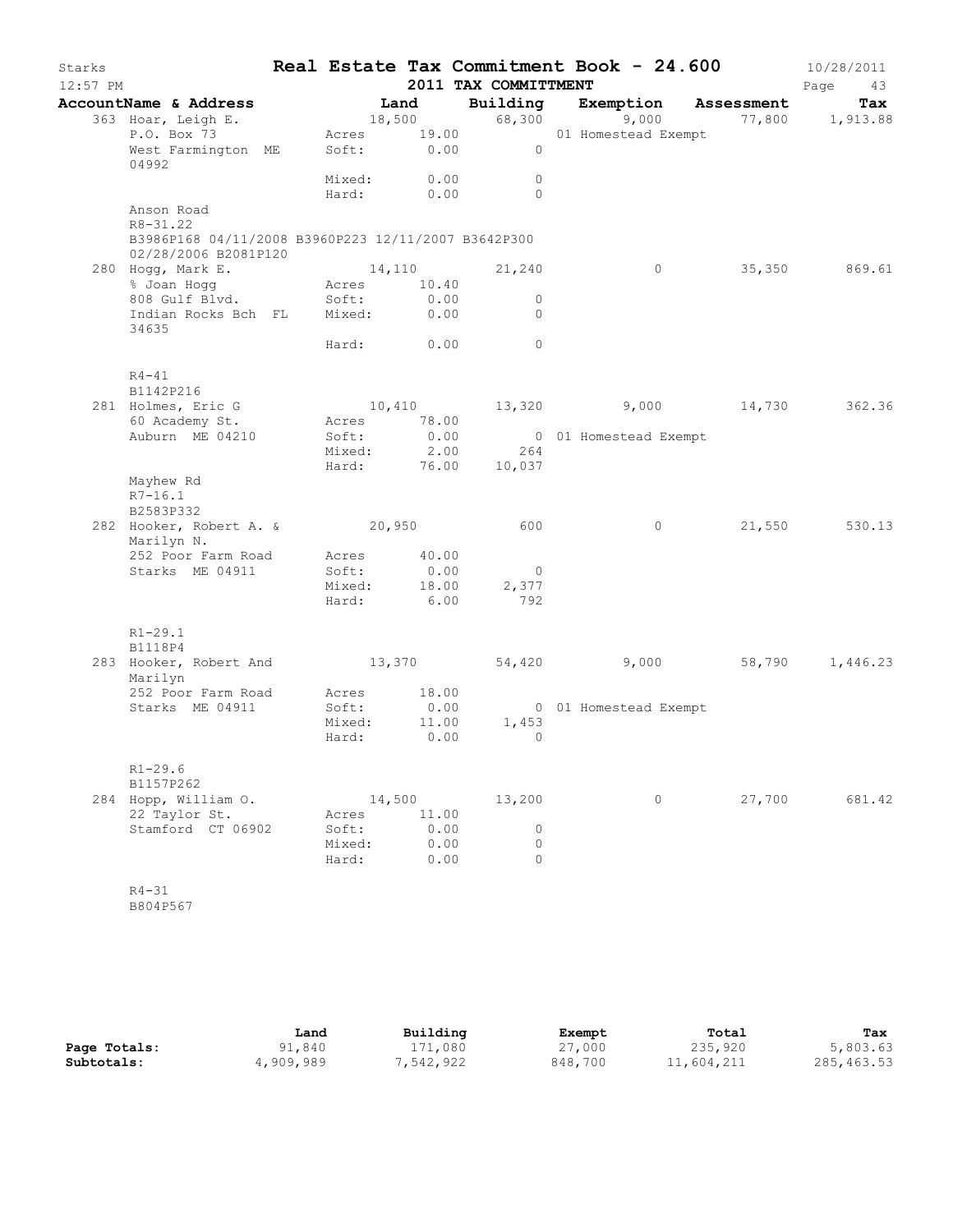| Starks<br>$12:57$ PM |                                                                    |                 |                           | 2011 TAX COMMITTMENT | Real Estate Tax Commitment Book - 24.600 |                      | 10/28/2011<br>Page<br>44 |
|----------------------|--------------------------------------------------------------------|-----------------|---------------------------|----------------------|------------------------------------------|----------------------|--------------------------|
|                      | AccountName & Address                                              |                 | Land                      | Building             |                                          | Exemption Assessment | Tax                      |
|                      | 285 Horelick, Estate of, 27,250<br>Walter                          |                 |                           | $\Omega$             | $\Omega$                                 |                      | 27,250 670.35            |
|                      | %Peter Horelick Jr. Acres<br>425 Burr Rd.                          | Soft:           | 58.00<br>0.00             | $\overline{0}$       |                                          |                      |                          |
|                      | Southbury CT 06488 Mixed: 0.00                                     |                 | Hard: 0.00                | $\circ$<br>$\Omega$  |                                          |                      |                          |
|                      | $R6-5$<br>B627P10                                                  |                 |                           |                      |                                          |                      |                          |
|                      | 286 Horner, Joseph C. & 10,860 84,420<br>Cathleen A                |                 |                           |                      | $9,000$ $86,280$ $2,122.49$              |                      |                          |
|                      | 18 Doyon Road                                                      | Acres 5.40      |                           |                      |                                          |                      |                          |
|                      | Anson ME 04911                                                     | Soft:           | 0.00                      |                      | 0 01 Homestead Exempt                    |                      |                          |
|                      |                                                                    | Mixed:          | 0.00<br>Hard: 0.00        | $\circ$              |                                          |                      |                          |
|                      | Rt. 43<br>$R2 - 43$<br>B2294P344                                   |                 |                           | $\bigcirc$           |                                          |                      |                          |
|                      | 287 Hoskins, Douglas W & 10,120<br>Maxine                          |                 |                           | $\circ$              | $\circ$                                  |                      | 10,120 248.95            |
|                      | 14 Hardy St                                                        | Acres           | 5.80                      |                      |                                          |                      |                          |
|                      | Madison ME 04950                                                   | Soft:           | 0.00                      | $\overline{0}$       |                                          |                      |                          |
|                      |                                                                    |                 | Mixed: 0.00<br>Hard: 0.00 | $\circ$<br>$\Omega$  |                                          |                      |                          |
|                      | $R10 - 19$<br>B2414P233<br>290 Hoskins, Douglas W. & 46,750 38,040 |                 |                           |                      | $\circ$                                  | 84,790               | 2,085.83                 |
|                      | Maxine                                                             |                 |                           |                      |                                          |                      |                          |
|                      | 14 Hardy St                                                        | Acres 132.00    |                           |                      |                                          |                      |                          |
|                      | Madison ME 04950                                                   | Soft:           | 0.00                      | $\circ$<br>$\circ$   |                                          |                      |                          |
|                      |                                                                    |                 | Mixed: 0.00<br>Hard: 0.00 | $\Omega$             |                                          |                      |                          |
|                      | Sandy River Rd<br>$R10 - 22$<br>B2414P233                          |                 |                           |                      |                                          |                      |                          |
|                      | 289 Hoskins, Douglas W. & 7,650<br>Maxine                          |                 |                           | $\circ$              | $\circ$                                  | 7,650                | 188.19                   |
|                      | 14 Hardy St Acres                                                  |                 | 2.00                      |                      |                                          |                      |                          |
|                      | Madison ME 04950                                                   | Soft:           | 0.00                      | $\circ$              |                                          |                      |                          |
|                      |                                                                    | Mixed:<br>Hard: | 0.00<br>0.00              | $\circ$<br>$\circ$   |                                          |                      |                          |
|                      | $R10 - 20$<br>B2414P233                                            |                 |                           |                      |                                          |                      |                          |
|                      | 288 Hoskins, Douglas W. & 8,760<br>Maxine                          |                 |                           | $\circ$              | $\circ$                                  | 8,760                | 215.50                   |
|                      | 14 Hardy St                                                        | Acres           | 3.70                      |                      |                                          |                      |                          |
|                      | Madison ME 04950                                                   | Soft:           | 0.00                      | $\circ$              |                                          |                      |                          |
|                      |                                                                    | Mixed:          | 0.00                      | $\circ$<br>$\Omega$  |                                          |                      |                          |
|                      |                                                                    | Hard:           | 0.00                      |                      |                                          |                      |                          |
|                      | $R10 - 15$                                                         |                 |                           |                      |                                          |                      |                          |

B2414P233

|              | Land      | Building  | Exempt  | Total      | Tax        |
|--------------|-----------|-----------|---------|------------|------------|
| Page Totals: | 111,390   | 122,460   | 9,000   | 224,850    | 5,531.31   |
| Subtotals:   | 5,021,379 | 7,665,382 | 857,700 | 11,829,061 | 290,994.84 |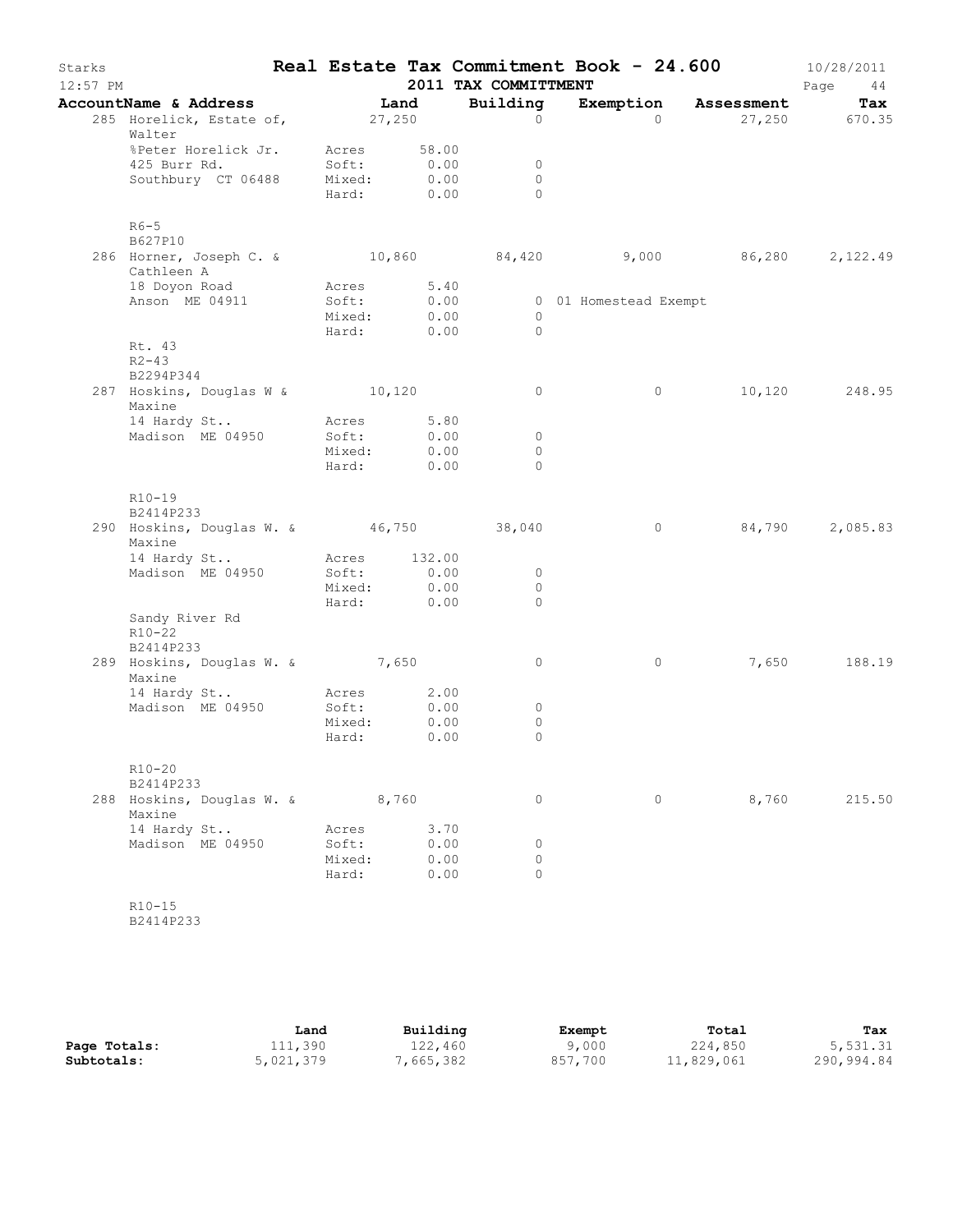| Starks<br>$12:57$ PM |                                                                 |                                     |              | 2011 TAX COMMITTMENT                    | Real Estate Tax Commitment Book - 24.600 |                      | 10/28/2011<br>Page<br>45 |
|----------------------|-----------------------------------------------------------------|-------------------------------------|--------------|-----------------------------------------|------------------------------------------|----------------------|--------------------------|
|                      | AccountName & Address                                           | Land                                |              | Building                                |                                          | Exemption Assessment | Tax                      |
|                      | 291 Hoskins, Douglas W. & 18,500<br>Maxine.                     |                                     |              | $\Omega$                                | $\Omega$                                 |                      | 18,500 455.10            |
|                      | 14 Hardy St<br>Madison ME 04950                                 | Acres 23.00<br>Soft:<br>Mixed: 0.00 | 0.00         | $\circ$<br>$\circ$                      |                                          |                      |                          |
|                      |                                                                 | Hard: 0.00                          |              | $\Omega$                                |                                          |                      |                          |
|                      | $R10-23$<br>B2414P233                                           |                                     |              |                                         |                                          |                      |                          |
|                      | 292 Huckle, Laura 15,610                                        |                                     |              | 30,430                                  | $\circ$                                  | 46,040 1,132.58      |                          |
|                      | 376 Branns Mills Road Acres 12.70<br>Starks ME 04911 Soft: 0.00 |                                     |              |                                         |                                          |                      |                          |
|                      |                                                                 |                                     |              | $\circ$<br>$\circ$                      |                                          |                      |                          |
|                      |                                                                 | Mixed: 0.00<br>Hard:                | 0.00         | $\Omega$                                |                                          |                      |                          |
|                      | $R1 - 23$<br>B948P220                                           |                                     |              |                                         |                                          |                      |                          |
|                      | 294 Huettner, Barbara H. 8,650                                  |                                     |              |                                         | 29,640 9,000 29,290 720.53               |                      |                          |
|                      | 375 Anson Road                                                  | Acres                               | 2.00         |                                         |                                          |                      |                          |
|                      | Starks ME 04911                                                 | Soft:                               | 0.00         |                                         | 0 01 Homestead Exempt                    |                      |                          |
|                      |                                                                 | Mixed: 0.00                         |              | $\overline{0}$                          |                                          |                      |                          |
|                      |                                                                 | Hard: 0.00                          |              | $\Omega$                                |                                          |                      |                          |
|                      | $R8 - 31.1$<br>B3570P27 01/30/1989 B1286P244                    |                                     |              |                                         |                                          |                      |                          |
|                      | 728 Huggins, Gary D. & 19,450<br>Kimberly J.                    |                                     |              | $\circ$                                 | $\circ$                                  |                      | 19,450 478.47            |
|                      | P.O. Box 431 Acres 26.80                                        |                                     |              |                                         |                                          |                      |                          |
|                      | Norridgewock ME 04957 Soft: 0.00                                |                                     |              | $\circ$                                 |                                          |                      |                          |
|                      |                                                                 | Mixed: 0.00<br>Hard: 0.00           |              | 0                                       |                                          |                      |                          |
|                      |                                                                 |                                     |              | $\Omega$                                |                                          |                      |                          |
|                      | $R11 - 11.2$<br>B4043P296 08/12/2008                            |                                     |              |                                         |                                          |                      |                          |
|                      | 296 Hughgill, Robert C. 8,790<br>&Mary J.                       |                                     |              | $\circ$                                 | $\circ$                                  |                      | 8,790 216.23             |
|                      | 277 Locke Hill Road Acres 60.00                                 |                                     |              |                                         |                                          |                      |                          |
|                      | Starks ME 04911                                                 | Soft:                               |              |                                         |                                          |                      |                          |
|                      |                                                                 |                                     |              | Soft: 41.00 5,262<br>Mixed: 19.00 3,434 |                                          |                      |                          |
|                      |                                                                 | Hard: 0.00                          |              | $\overline{0}$                          |                                          |                      |                          |
|                      | Locke Hill Road<br>$R3-3$                                       |                                     |              |                                         |                                          |                      |                          |
|                      | 295 Hughgill, Robert C.<br>&Mary J.                             | 10,860                              |              | 51,630                                  | 9,000                                    | 53,490               | 1,315.85                 |
|                      | 277 Locke Hill Road                                             | Acres                               | 5.40         |                                         |                                          |                      |                          |
|                      | Starks ME 04911                                                 | Soft:                               | 0.00<br>0.00 | $\Omega$                                | 0 01 Homestead Exempt                    |                      |                          |
|                      |                                                                 | Mixed:<br>Hard:                     | 0.00         | $\circ$                                 |                                          |                      |                          |
|                      | Locke Hill Road<br>$R3 - 3.1$                                   |                                     |              |                                         |                                          |                      |                          |
|                      | B2208P1060                                                      |                                     |              |                                         |                                          |                      |                          |

|              | Land      | Building  | Exempt  | Total      | Tax         |
|--------------|-----------|-----------|---------|------------|-------------|
| Page Totals: | 81,860    | 111,700   | 18,000  | 175,560    | 4,318.76    |
| Subtotals:   | 5,103,239 | 7,777,082 | 875,700 | 12,004,621 | 295, 313.60 |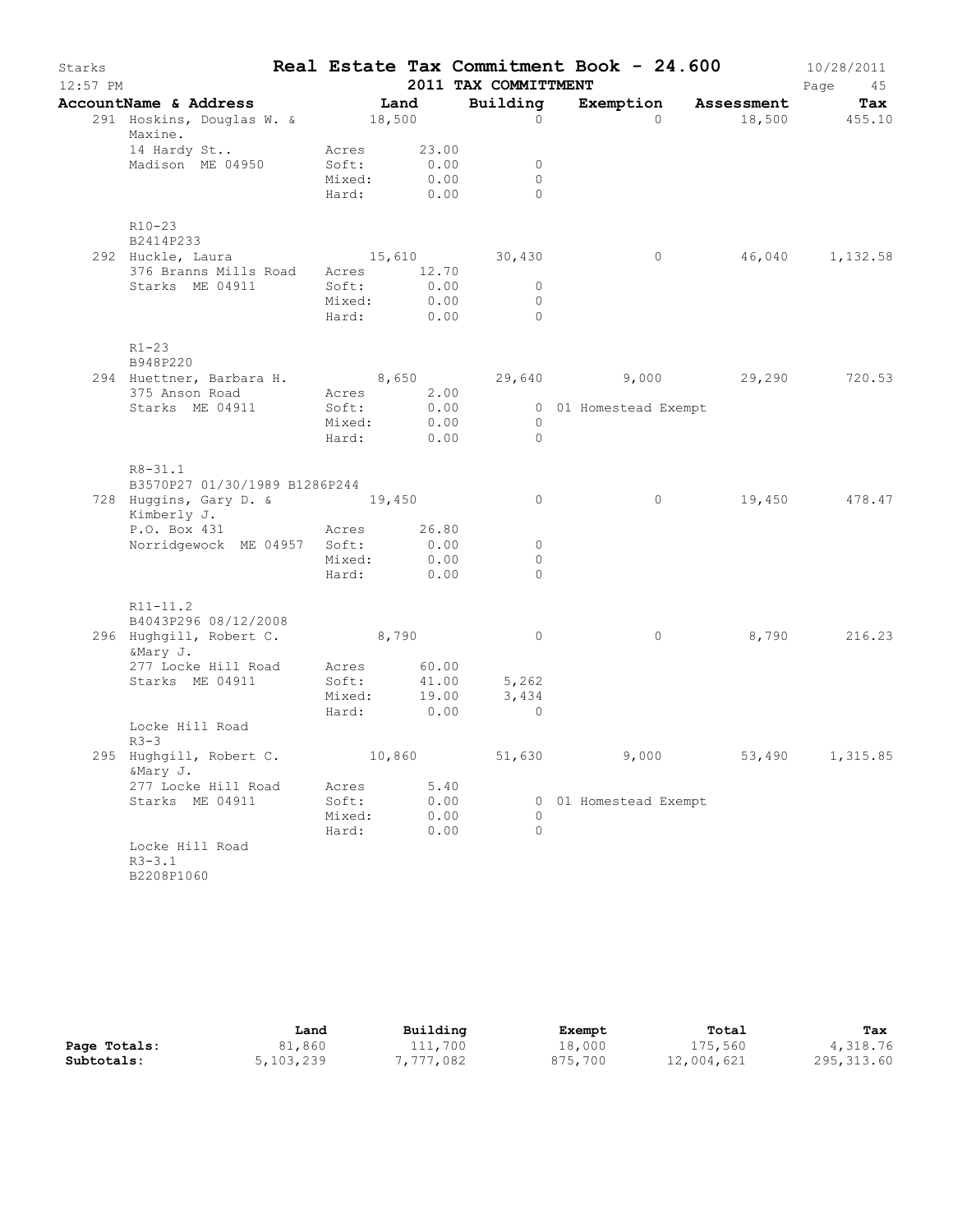| Starks<br>$12:57$ PM |                                                                                     |      |                          |                  |          | 2011 TAX COMMITTMENT |                                                  | Real Estate Tax Commitment Book - 24.600 | 10/28/2011<br>Page<br>46 |
|----------------------|-------------------------------------------------------------------------------------|------|--------------------------|------------------|----------|----------------------|--------------------------------------------------|------------------------------------------|--------------------------|
|                      | AccountName & Address Tand Building Exemption Assessment                            |      |                          |                  |          |                      |                                                  |                                          | Tax                      |
|                      | 297 Hull, Jon A. & Dawn H. 31, 250 61, 440 9, 000 83, 690 2, 058.77                 |      |                          |                  |          |                      |                                                  |                                          |                          |
|                      | 55 Cemetary Road Acres 70.00                                                        |      |                          |                  |          |                      |                                                  |                                          |                          |
|                      | Starks ME 04911                                                                     |      |                          |                  |          |                      | Soft: 0.00 001 Homestead Exempt<br>Mixed: 0.00 0 |                                          |                          |
|                      |                                                                                     |      |                          |                  |          | Hard: 0.00 0         |                                                  |                                          |                          |
|                      | $R3 - 24.2$                                                                         |      |                          |                  |          |                      |                                                  |                                          |                          |
|                      | B1531P17                                                                            |      |                          |                  |          |                      |                                                  |                                          |                          |
|                      | 298 Hunnefield Sr., James 16,880                                                    |      |                          |                  |          | $\circ$              | $\circ$                                          |                                          | 16,880 415.25            |
|                      | L                                                                                   |      |                          |                  |          |                      |                                                  |                                          |                          |
|                      | Marsh Jr. William Acres 16.50<br>9 Brown ST.                                        |      | Soft:                    |                  | 0.00     | $\overline{0}$       |                                                  |                                          |                          |
|                      | Skowhegan ME 04976 Mixed: 0.00                                                      |      |                          |                  |          | $\Omega$             |                                                  |                                          |                          |
|                      |                                                                                     |      | Hard: 0.00               |                  |          | $\Omega$             |                                                  |                                          |                          |
|                      | Poor Farm Road<br>$R2 - 39$                                                         |      |                          |                  |          |                      |                                                  |                                          |                          |
|                      | B2128P90<br>299 Irvine, Carl H Jr. (299 18,000) 7,380 (299 16,380 (202.95)          |      |                          |                  |          |                      |                                                  |                                          |                          |
|                      |                                                                                     |      |                          |                  |          |                      |                                                  |                                          |                          |
|                      | Irvine Margaret P Acres 0.85<br>66 Chicken Street Soft: 0.00 000 1 Homestead Exempt |      |                          |                  |          |                      |                                                  |                                          |                          |
|                      | Starks ME 04911 Mixed: 0.00                                                         |      |                          |                  |          | $\overline{0}$       |                                                  |                                          |                          |
|                      |                                                                                     |      | Hard: 0.00               |                  |          | $\overline{0}$       |                                                  |                                          |                          |
|                      | $U2-16$                                                                             |      |                          |                  |          |                      |                                                  |                                          |                          |
|                      | B1394P74                                                                            |      |                          |                  |          |                      |                                                  |                                          |                          |
|                      | 300 Jackson, David L.                                                               |      | 3,830                    |                  |          | $\circ$              | $\circ$                                          |                                          | 3,830 94.22              |
|                      | PO Box 293<br>Anson ME 04911                                                        |      | Acres 0.30<br>Soft: 0.00 |                  |          | $\overline{0}$       |                                                  |                                          |                          |
|                      |                                                                                     |      | Mixed:                   |                  | 0.00     | $\circ$              |                                                  |                                          |                          |
|                      |                                                                                     |      | Hard: 0.00               |                  |          | $\circ$              |                                                  |                                          |                          |
|                      |                                                                                     |      |                          |                  |          |                      |                                                  |                                          |                          |
|                      | $R8 - 41$<br>301 Jackson, David L.                                                  |      | 10,100                   |                  |          | $\circ$              | $\circ$                                          |                                          | 10,100 248.46            |
|                      | PO Box 293                                                                          |      | Acres 5.77               |                  |          |                      |                                                  |                                          |                          |
|                      | Anson ME 04911                                                                      |      | Soft:                    | $0.00$<br>$0.00$ |          | $\circ$              |                                                  |                                          |                          |
|                      |                                                                                     |      | Mixed:                   |                  |          | $\circ$              |                                                  |                                          |                          |
|                      |                                                                                     |      | Hard: 0.00               |                  |          | $\Omega$             |                                                  |                                          |                          |
|                      | R12-10.1, R12-10.2                                                                  |      |                          |                  |          |                      |                                                  |                                          |                          |
|                      | B1692P100                                                                           |      |                          |                  |          |                      |                                                  |                                          |                          |
|                      | 302 Jackson, Jeff<br>PO Box 33                                                      |      |                          | $\circ$          |          |                      | 13,440 9,000<br>01 Homestead Exempt              | 4,440                                    | 109.22                   |
|                      | Anson ME 04911                                                                      |      |                          |                  |          |                      |                                                  |                                          |                          |
|                      |                                                                                     |      |                          |                  |          |                      |                                                  |                                          |                          |
|                      |                                                                                     |      |                          |                  |          |                      |                                                  |                                          |                          |
|                      | $R8 - 410N$                                                                         |      |                          |                  |          |                      |                                                  |                                          |                          |
|                      | 303 Jarvinen, Donald<br>Jarvinen Ann M.                                             |      | Acres                    | 8,330            | 1.50     | 33,488               | $\circ$                                          | 41,818                                   | 1,028.72                 |
|                      | 795 Congress St.                                                                    |      | Soft:                    |                  | 0.00     | 0                    |                                                  |                                          |                          |
|                      | Duxbury MA 02332                                                                    |      | Mixed:                   |                  | 0.00     | 0                    |                                                  |                                          |                          |
|                      |                                                                                     |      | Hard:                    |                  | 0.00     | $\Omega$             |                                                  |                                          |                          |
|                      | $R4 - 33.1$                                                                         |      |                          |                  |          |                      |                                                  |                                          |                          |
|                      | B1788P55                                                                            |      |                          |                  |          |                      |                                                  |                                          |                          |
|                      |                                                                                     |      |                          |                  |          |                      |                                                  |                                          |                          |
|                      |                                                                                     |      |                          |                  |          |                      |                                                  |                                          |                          |
|                      |                                                                                     | Land |                          |                  | Building |                      | <b>Exempt</b>                                    | Total                                    | Tax                      |

|              | Land      | Building  | Exempt  | Total      | Tax        |
|--------------|-----------|-----------|---------|------------|------------|
| Page Totals: | 77,770    | 126,368   | 27,000  | 177,138    | 4,357.59   |
| Subtotals:   | 5,181,009 | 7,903,450 | 902,700 | 12,181,759 | 299,671.19 |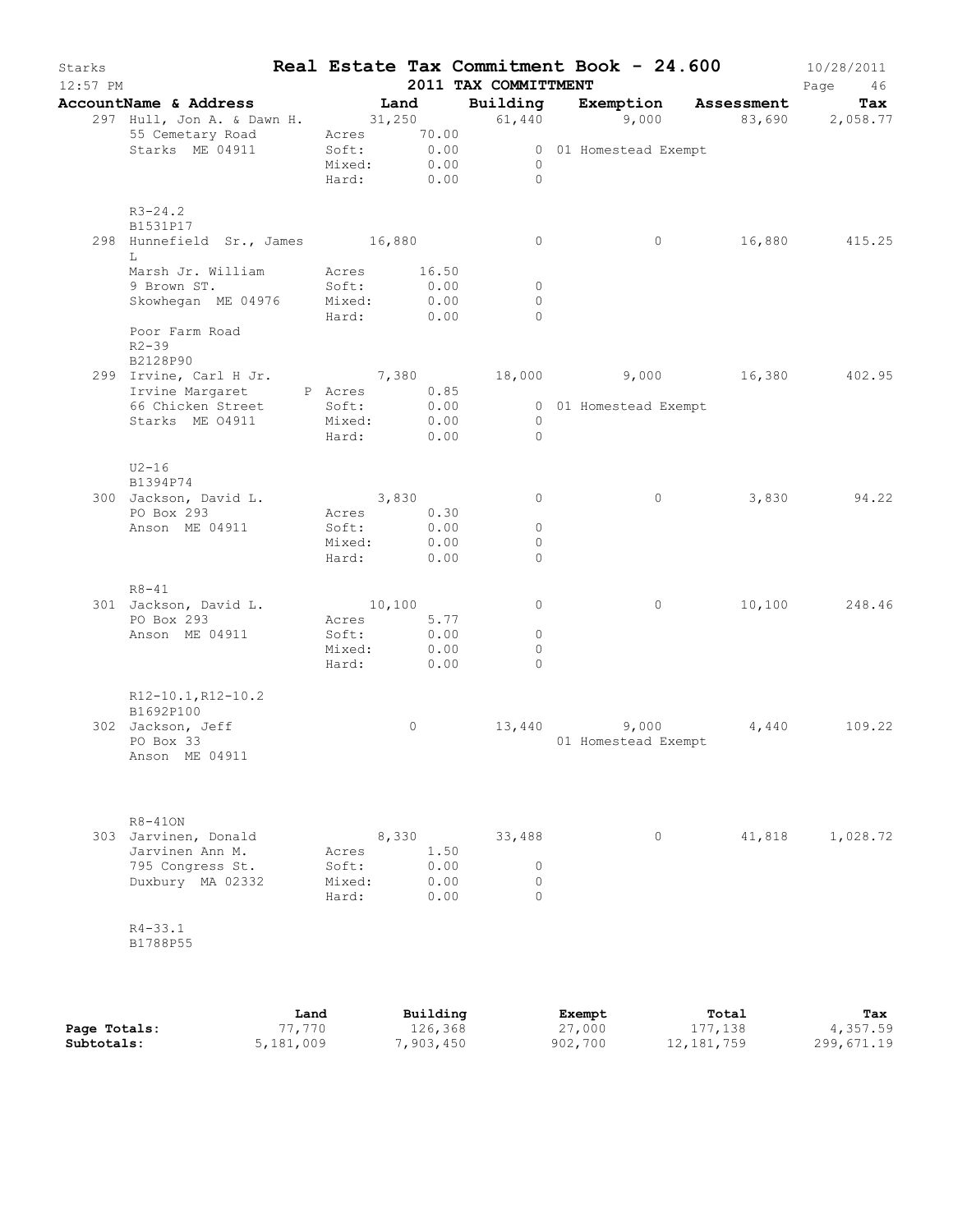| Starks<br>$12:57$ PM |                                                               |           |                      |           | 2011 TAX COMMITTMENT | Real Estate Tax Commitment Book - 24.600 |                   | 10/28/2011<br>Page<br>47 |
|----------------------|---------------------------------------------------------------|-----------|----------------------|-----------|----------------------|------------------------------------------|-------------------|--------------------------|
|                      | AccountName & Address                                         |           | Land                 |           | Building             | Exemption                                | <b>Assessment</b> | Tax                      |
|                      | 305 Jarvinen, Donald                                          |           | 11,360               |           | $\circ$              | $\Omega$                                 |                   | 11,360 279.46            |
|                      | Jarvinen Anne M.                                              |           | Acres 7.70           |           |                      |                                          |                   |                          |
|                      | 795 Congress St.                                              |           | Soft:                | 0.00      | $\circ$              |                                          |                   |                          |
|                      | Duxbury MA 02332                                              |           | Mixed:<br>Hard: 0.00 | 0.00      | $\circ$<br>$\bigcap$ |                                          |                   |                          |
|                      | West Mills Rd<br>$R4 - 27$                                    |           |                      |           |                      |                                          |                   |                          |
|                      | B2973P182                                                     |           |                      |           |                      |                                          |                   |                          |
|                      | 304 Jarvinen, Donald                                          |           | 18,500               |           | $\circ$              | $\circ$                                  |                   | 18,500 455.10            |
|                      | Jarvinen Anne M.                                              |           | Acres 23.00          |           |                      |                                          |                   |                          |
|                      | 795 Congress St.                                              |           | Soft:                | 0.00      | $\circ$              |                                          |                   |                          |
|                      | Duxbury MA 02332                                              |           | Mixed:               | 0.00      | $\circ$              |                                          |                   |                          |
|                      |                                                               |           | Hard: 0.00           |           | $\Omega$             |                                          |                   |                          |
|                      | $R4 - 33$                                                     |           |                      |           |                      |                                          |                   |                          |
|                      | 308 Johnson & Maxine E. 25,720 18,000 9,000 94,720 2,330.11   |           |                      |           |                      |                                          |                   |                          |
|                      | Wolph, David                                                  |           |                      |           |                      |                                          |                   |                          |
|                      | PO Box 288                                                    |           | Acres 84.50          |           |                      |                                          |                   |                          |
|                      | Anson ME 04911                                                |           | Soft:                | 0.00      |                      | 0 01 Homestead Exempt                    |                   |                          |
|                      |                                                               |           | Mixed:               |           | 65.00<br>8,584       |                                          |                   |                          |
|                      |                                                               |           | Hard: 0.00           |           | $\overline{0}$       |                                          |                   |                          |
|                      | Dill Road                                                     |           |                      |           |                      |                                          |                   |                          |
|                      | R6-23.1A, R6-23.1B<br>B2074P139                               |           |                      |           |                      |                                          |                   |                          |
|                      | 420 Johnson Kenneth R. and 18,250<br>Kathleen M.              |           |                      |           | $\circ$              | $\circ$                                  | 18,250            | 448.95                   |
|                      | 1404 New Sharon Road                                          |           | Acres 22.00          |           |                      |                                          |                   |                          |
|                      | Starks Me 04911                                               |           | Soft:                | 0.00      | $\circ$              |                                          |                   |                          |
|                      |                                                               |           | Mixed:               | 0.00      | $\circ$              |                                          |                   |                          |
|                      |                                                               |           | Hard:                | 0.00      | $\Omega$             |                                          |                   |                          |
|                      | $R8 - 10.8$                                                   |           |                      |           |                      |                                          |                   |                          |
|                      | B3719P133 07/31/2006 B1020P215                                |           |                      |           |                      |                                          |                   |                          |
|                      | 306 Johnson, Kenneth & 10,600 48,504 9,000 50,104<br>Kathleen |           |                      |           |                      |                                          |                   | 1,232.56                 |
|                      | 1404 New Sharon Road Acres 5.00                               |           |                      |           |                      | 01 Homestead Exempt                      |                   |                          |
|                      | Starks ME 04911                                               |           | Soft:                | 0.00      | $\overline{0}$       |                                          |                   |                          |
|                      |                                                               |           | Mixed:               | 0.00      | $\overline{0}$       |                                          |                   |                          |
|                      |                                                               |           | Hard:                | 0.00      | $\Omega$             |                                          |                   |                          |
|                      | R8-10.10<br>B1550P132                                         |           |                      |           |                      |                                          |                   |                          |
|                      | 307 Johnson, Kenneth C.                                       |           | 31,500               |           | 22,320               | 9,000                                    | 44,820            | 1,102.57                 |
|                      | 95 Johnson Road                                               |           | Acres                | 71.00     |                      |                                          |                   |                          |
|                      | Starks ME 04911                                               |           | Soft:                | 0.00      | 0                    | 01 Homestead Exempt                      |                   |                          |
|                      |                                                               |           | Mixed:               | 0.00      | 0                    |                                          |                   |                          |
|                      |                                                               |           | Hard:                | 0.00      | $\Omega$             |                                          |                   |                          |
|                      | $R6-18$<br>B1270P43                                           |           |                      |           |                      |                                          |                   |                          |
|                      | 651 Johnson, Kyle W                                           |           |                      | 8,650     | 28,800               | 0                                        | 37,450            | 921.27                   |
|                      | P.O.Box 364                                                   |           | Acres                | 2.00      |                      |                                          |                   |                          |
|                      | Solon ME 04979                                                |           | Soft:                | 0.00      | 0                    |                                          |                   |                          |
|                      |                                                               |           | Mixed:               | 0.00      | 0                    |                                          |                   |                          |
|                      |                                                               |           | Hard:                | 0.00      | $\Omega$             |                                          |                   |                          |
|                      | $R1 - 32.1$                                                   |           |                      |           |                      |                                          |                   |                          |
|                      | B3852P166 05/24/2007 B1607P348                                |           |                      |           |                      |                                          |                   |                          |
|                      |                                                               | Land      |                      | Building  |                      | Exempt                                   | Total             | Tax                      |
| Page Totals:         |                                                               | 124,580   |                      | 177,624   |                      | 27,000                                   | 275,204           | 6,770.02                 |
| Subtotals:           |                                                               | 5,305,589 |                      | 8,081,074 |                      | 929,700                                  | 12,456,963        | 306, 441.21              |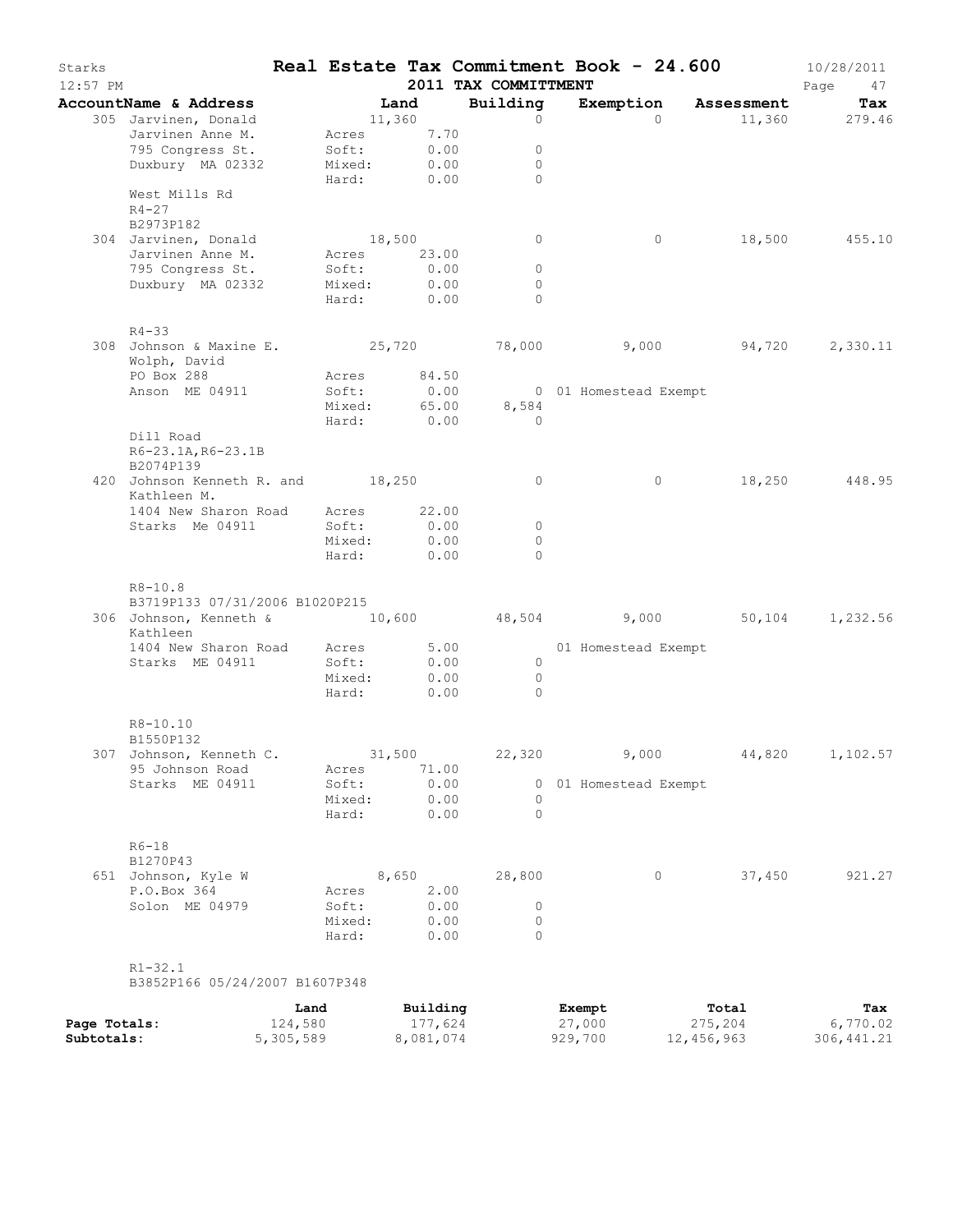| Starks   |                                                     |                 |              | 2011 TAX COMMITTMENT | Real Estate Tax Commitment Book - 24.600 |                      | 10/28/2011    |
|----------|-----------------------------------------------------|-----------------|--------------|----------------------|------------------------------------------|----------------------|---------------|
| 12:57 PM |                                                     |                 |              |                      |                                          |                      | Page<br>48    |
|          | AccountName & Address<br>386 Johnson, Christopher   | 12,850          | Land         | Building<br>7,028    | Exemption<br>$\circ$                     | Assessment<br>19,878 | Tax<br>489.00 |
|          | Johnson, Marily                                     | Acres           | 10.00        |                      |                                          |                      |               |
|          | 29 Union St                                         | Soft:           | 0.00         | $\Omega$             |                                          |                      |               |
|          | Taunton Ma 02780                                    | Mixed:          | 0.00         | $\circ$              |                                          |                      |               |
|          |                                                     | Hard:           | 0.00         | $\circ$              |                                          |                      |               |
|          | $R2 - 24.6$                                         |                 |              |                      |                                          |                      |               |
|          | B4145P256 06/08/2009 B4037P178 08/11/2008 B1976P205 |                 |              |                      |                                          |                      |               |
|          | 310 Jordan, Bruce A. &<br>Lorraine A.               | 11,250          |              | 16,990               | $\circ$                                  | 28,240               | 694.70        |
|          | 83 Chute Rd                                         | Acres           | 6.00         |                      |                                          |                      |               |
|          | Windham ME 04062                                    | Soft:           | 0.00         | $\circ$              |                                          |                      |               |
|          |                                                     | Mixed:          | 0.00         | $\circ$              |                                          |                      |               |
|          |                                                     | Hard:           | 0.00         | $\Omega$             |                                          |                      |               |
|          | $R1 - 47.1$<br>B1589P148                            |                 |              |                      |                                          |                      |               |
|          | 311 Jordan, Jean M.                                 | 16,520          |              | 41,724               | $\circ$                                  | 58,244               | 1,432.80      |
|          | 191 South Road                                      | Acres           | 14.10        |                      |                                          |                      |               |
|          | Marlboro CT 06447                                   | Soft:           | 0.00         | $\circ$              |                                          |                      |               |
|          |                                                     | Mixed:          | 0.00         | $\circ$              |                                          |                      |               |
|          |                                                     | Hard:           | 0.00         | $\circ$              |                                          |                      |               |
|          | R4-23.3, R4-23.2<br>B2799P205                       |                 |              |                      |                                          |                      |               |
|          | 312 Kahler, Royce                                   |                 | 3,360        | $\circ$              | $\circ$                                  | 3,360                | 82.66         |
|          | %Kahler, John                                       | Acres           | 0.23         |                      |                                          |                      |               |
|          | 110 Northbridge Rd.                                 | Soft:           | 0.00         | $\circ$              |                                          |                      |               |
|          | Mendon MA 01756                                     | Mixed:          | 0.00         | 0                    |                                          |                      |               |
|          |                                                     | Hard:           | 0.00         | $\Omega$             |                                          |                      |               |
|          | R10-18                                              |                 |              |                      |                                          |                      |               |
|          | B79P1112                                            |                 |              |                      |                                          |                      |               |
|          | 313 Kahler, Royce C.                                |                 | 9,500        | 600                  | $\circ$                                  | 10,100               | 248.46        |
|          | %Kahler, John                                       | Acres           | 3.30         |                      |                                          |                      |               |
|          | 110 Northbridge Rd.                                 | Soft:           | 0.00         | $\Omega$             |                                          |                      |               |
|          | Mendon MA 01756                                     | Mixed:<br>Hard: | 0.00<br>0.00 | $\circ$<br>$\circ$   |                                          |                      |               |
|          | R10-17<br>B801P524                                  |                 |              |                      |                                          |                      |               |
|          | 314 Karnowski, Douglas J.                           |                 | 7,330        | 0                    | $\circ$                                  | 7,330                | 180.32        |
|          | PO Box 1116                                         | Acres           | 1.50         |                      |                                          |                      |               |
|          | Barre VT 05641                                      | Soft:           | 0.00         | $\circ$              |                                          |                      |               |
|          |                                                     | Mixed:          | 0.00         | $\circ$              |                                          |                      |               |
|          |                                                     | Hard:           | 0.00         | 0                    |                                          |                      |               |
|          | New Sharon Road<br>$R8 - 15.1$<br>B2186P24          |                 |              |                      |                                          |                      |               |

|              | Land      | Building  | Exempt  | Total      | Tax        |
|--------------|-----------|-----------|---------|------------|------------|
| Page Totals: | 60,810    | 66,342    |         | 127,152    | 3,127.94   |
| Subtotals:   | 5,366,399 | 8,147,416 | 929,700 | 12,584,115 | 309,569.15 |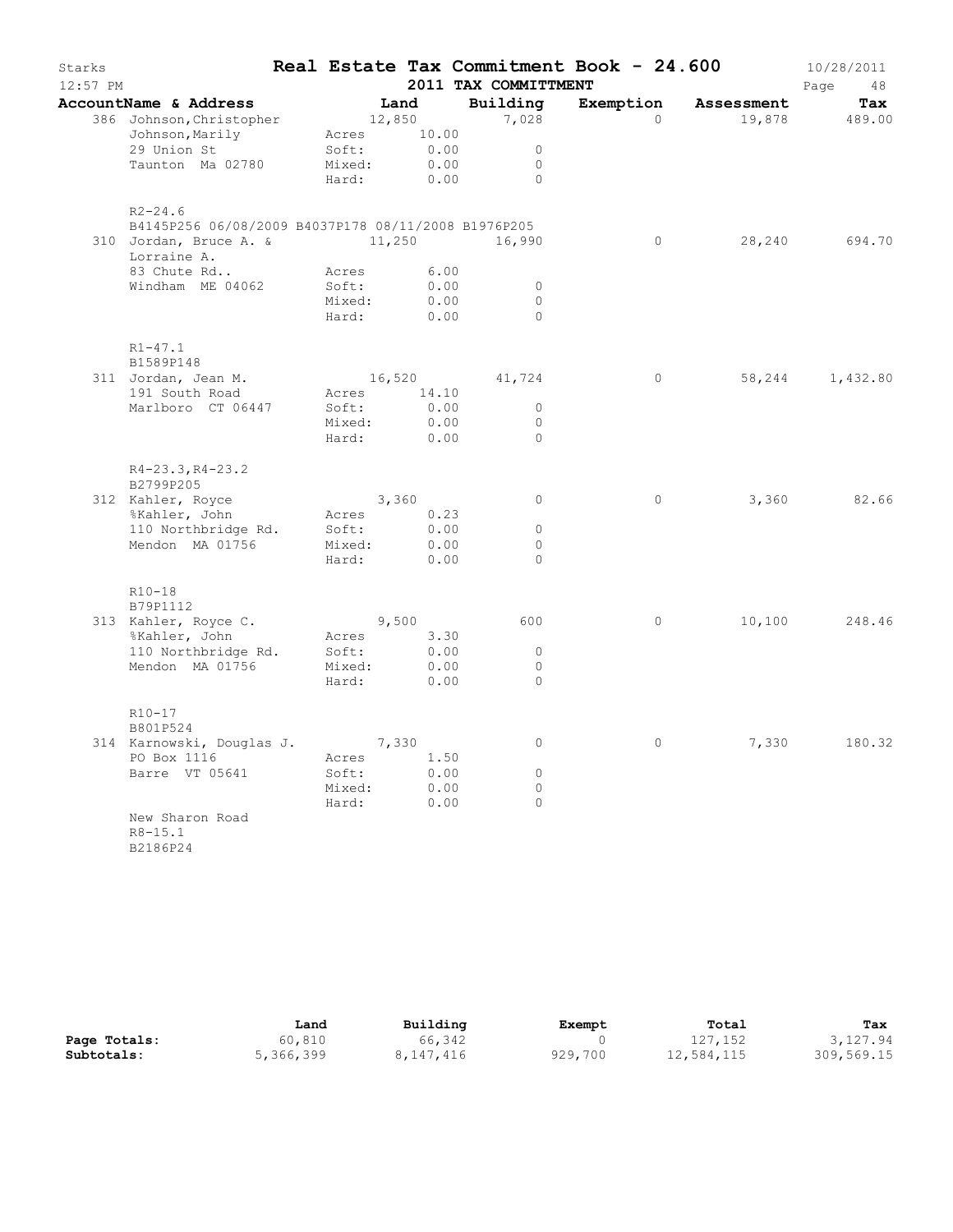| Starks<br>$12:57$ PM |                                                                      |                 |              | Real Estate Tax Commitment Book - 24.600<br>2011 TAX COMMITTMENT |                       |          |            | 10/28/2011<br>Page<br>49 |
|----------------------|----------------------------------------------------------------------|-----------------|--------------|------------------------------------------------------------------|-----------------------|----------|------------|--------------------------|
|                      | AccountName & Address                                                |                 | Land         | Building                                                         | Exemption             |          | Assessment | Tax                      |
|                      | 316 Keister, Milton D. &<br>Elizabeth S                              | 18,750          |              | $\Omega$                                                         |                       | $\Omega$ | 18,750     | 461.25                   |
|                      | Jeremy D.and Meredith S Acres 24.00<br>co-trustees of the<br>Kiester |                 |              |                                                                  |                       |          |            |                          |
|                      | 263 Lohr Rd                                                          | Soft:           | 0.00         | $\circ$                                                          |                       |          |            |                          |
|                      | Mifflenburg PA 17844 Mixed:                                          |                 | 0.00         | $\circ$                                                          |                       |          |            |                          |
|                      |                                                                      | Hard:           | 0.00         | $\circ$                                                          |                       |          |            |                          |
|                      | River Road<br>$R9 - 7.1, R9 - 7.2$                                   |                 |              |                                                                  |                       |          |            |                          |
|                      | B4383P245 04/12/2011 B1719P130                                       |                 |              |                                                                  |                       |          |            |                          |
|                      | 516 Kelley, Roger E.<br>RFD 2 Box 570                                |                 | 8,590        |                                                                  | 51,480                | 9,000    | 51,070     | 1,256.32                 |
|                      | Norridgewock ME 04957 Soft:                                          | Acres           | 1.90<br>0.00 |                                                                  | 0 01 Homestead Exempt |          |            |                          |
|                      |                                                                      | Mixed:          | 0.00         | $\circ$                                                          |                       |          |            |                          |
|                      |                                                                      | Hard:           | 0.00         | $\Omega$                                                         |                       |          |            |                          |
|                      | Locke Hill Rd                                                        |                 |              |                                                                  |                       |          |            |                          |
|                      | $R3 - 4.2$<br>B2585P269                                              |                 |              |                                                                  |                       |          |            |                          |
|                      | 318 Kenerson, Paul E.                                                | 22,500          |              | 72,186                                                           |                       | 0        |            | 94,686 2,329.28          |
|                      | 256 Mayhew Road                                                      | Acres           | 35.00        |                                                                  |                       |          |            |                          |
|                      | Starks ME 04911                                                      | Soft:           | 0.00         | $\circ$                                                          |                       |          |            |                          |
|                      |                                                                      | Mixed:          | 0.00         | 0                                                                |                       |          |            |                          |
|                      |                                                                      | Hard:           | 0.00         | $\Omega$                                                         |                       |          |            |                          |
|                      | $R7 - 24$                                                            |                 |              |                                                                  |                       |          |            |                          |
|                      | B3416P338 12/02/2004 B1505P80                                        |                 |              |                                                                  |                       |          |            |                          |
|                      | 320 Kennedy, Justin M 20,250                                         |                 |              | $\circ$                                                          |                       | 0        | 20,250     | 498.15                   |
|                      | 261 Vermont St                                                       | Acres           | 30.00        |                                                                  |                       |          |            |                          |
|                      | West Roxbury MA 02132 Soft:                                          |                 | 0.00         | $\circ$                                                          |                       |          |            |                          |
|                      |                                                                      | Mixed:          | 0.00         | 0                                                                |                       |          |            |                          |
|                      |                                                                      | Hard:           | 0.00         | $\Omega$                                                         |                       |          |            |                          |
|                      | $R8 - 31.21$                                                         |                 |              |                                                                  |                       |          |            |                          |
|                      | B904P595                                                             |                 |              |                                                                  |                       |          |            |                          |
|                      | 739 Kiger, Nathan A                                                  | 17,100          |              |                                                                  | 36,221 9,000          |          |            | 44,321 1,090.30          |
|                      | Kiger, Katie L.<br>90 Chicken Street                                 | Acres           | 15.00        |                                                                  | 01 Homestead Exempt   |          |            |                          |
|                      | Starks ME 04911                                                      | Soft:<br>Mixed: | 0.00<br>0.00 | $\circ$<br>$\circ$                                               |                       |          |            |                          |
|                      |                                                                      | Hard:           | 0.00         | $\circ$                                                          |                       |          |            |                          |
|                      | R3 16.1                                                              |                 |              |                                                                  |                       |          |            |                          |
|                      | B4288P231 06/30/2010                                                 |                 |              |                                                                  |                       |          |            |                          |
|                      | 321 Kimball, Lemuel C. &                                             |                 | 0            | 9,000                                                            | 9,000                 |          | 0          | 0.00                     |
|                      | Melissa K                                                            |                 |              |                                                                  |                       |          |            |                          |
|                      | PO Box 173                                                           |                 |              |                                                                  |                       |          |            |                          |
|                      | Anson ME 04911                                                       |                 |              |                                                                  | 01 Homestead Exempt   |          |            |                          |
|                      |                                                                      |                 |              |                                                                  |                       |          |            |                          |
|                      | Anson Road                                                           |                 |              |                                                                  |                       |          |            |                          |
|                      | $R7-1.20N$                                                           |                 |              |                                                                  |                       |          |            |                          |

|              | Land      | Building  | Exempt  | Total      | Tax        |
|--------------|-----------|-----------|---------|------------|------------|
| Page Totals: | 87,190    | 168,887   | 27,000  | 229,077    | 5,635.30   |
| Subtotals:   | 5,453,589 | 8,316,303 | 956,700 | 12,813,192 | 315,204.45 |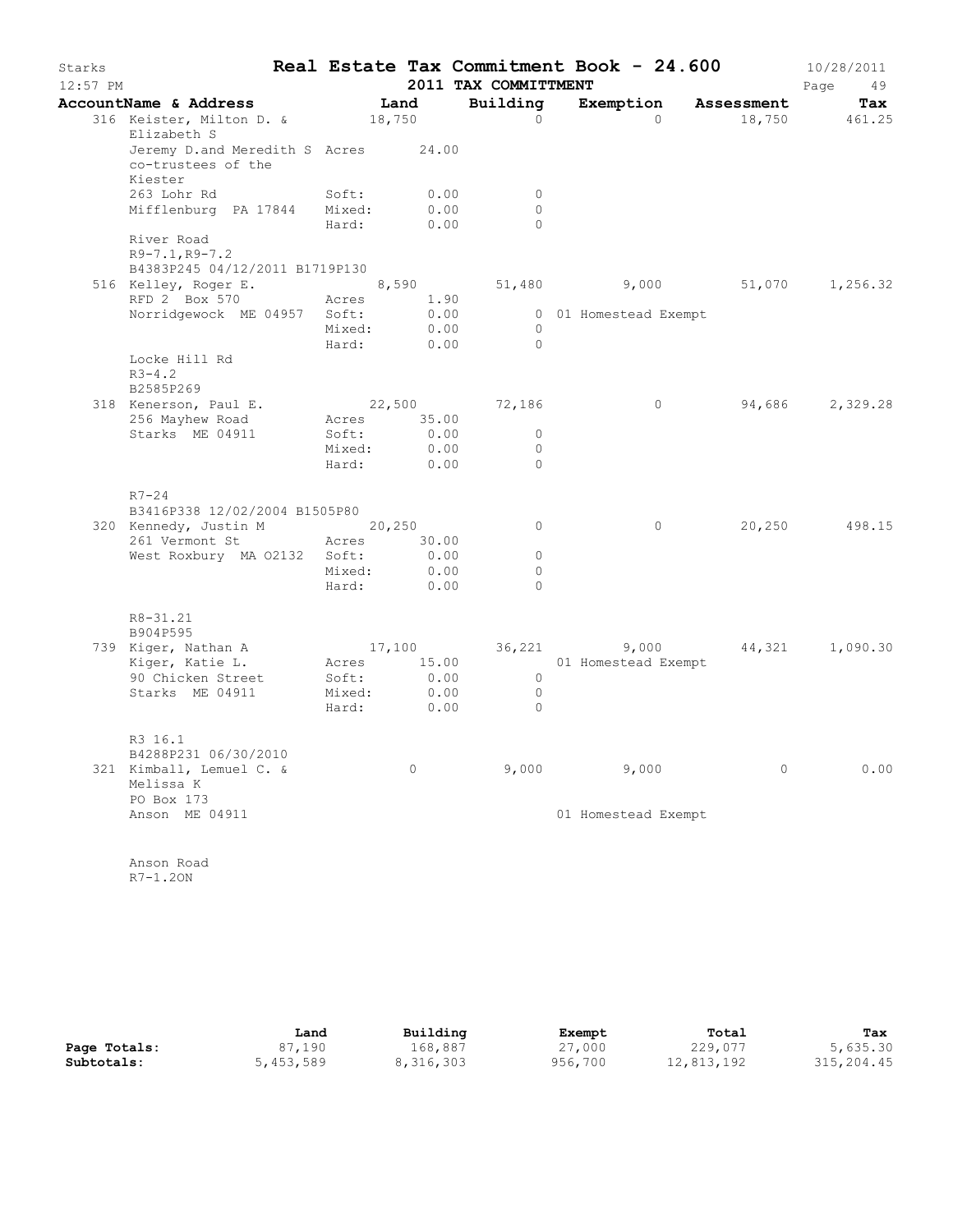| Starks<br>$12:57$ PM       |                                                                |                                   |                          | 2011 TAX COMMITTMENT           | Real Estate Tax Commitment Book - 24.600 |                       | 10/28/2011<br>Page<br>50 |
|----------------------------|----------------------------------------------------------------|-----------------------------------|--------------------------|--------------------------------|------------------------------------------|-----------------------|--------------------------|
|                            | AccountName & Address                                          |                                   | Land                     | Building                       | Exemption Assessment                     |                       | Tax                      |
|                            | 322 Kimball, Lemuel P. and 26,600<br>Cynthia M.                |                                   |                          |                                | $41,868$ 9,000                           | 59,468 1,462.91       |                          |
|                            | PO Box 173<br>Anson ME 04911                                   | Acres<br>Soft:<br>Mixed:<br>Hard: | 106.00<br>16.00<br>51.00 | 29.00 3,830<br>6,735           | 2,053 01 Homestead Exempt                |                       |                          |
|                            | Route 43<br>$R7 - 1.2$<br>B2143P24                             |                                   |                          |                                |                                          |                       |                          |
|                            | 406 Kleppinger, Marie 8,950                                    |                                   |                          | $\circ$                        | $\circ$                                  | 8,950                 | 220.17                   |
|                            | 61 Centennial Road                                             | Acres                             | 4.00                     |                                |                                          |                       |                          |
|                            | Telford PA 18969-1211                                          | Soft:<br>Mixed:<br>Hard:          | 0.00<br>0.00<br>0.00     | $\circ$<br>$\circ$<br>$\Omega$ |                                          |                       |                          |
|                            | $R2 - 23.1$                                                    |                                   |                          |                                |                                          |                       |                          |
|                            | B3611P190 12/16/2005 B1031P75<br>324 Knowles, Loretta C 18,250 |                                   |                          | $\circ$                        | $\circ$                                  | 18,250                | 448.95                   |
|                            | 485 Oak Street                                                 | Acres                             | 22.00                    |                                |                                          |                       |                          |
|                            | Oakland ME 04963                                               | Soft:                             | 0.00                     | $\circ$                        |                                          |                       |                          |
|                            |                                                                | Mixed:<br>Hard:                   | 0.00<br>0.00             | $\circ$<br>$\Omega$            |                                          |                       |                          |
|                            | $R8 - 7$                                                       |                                   |                          |                                |                                          |                       |                          |
|                            | B4312P360 09/02/2010 B2294P343                                 |                                   |                          |                                |                                          |                       |                          |
|                            | 709 Koetsch, Bernard E.                                        |                                   |                          | 8,000 11,600                   | $\circ$                                  | 19,600                | 482.16                   |
|                            | 41 Summer St.<br>Stratford CT 06614                            | Acres<br>Soft:                    | 1.00<br>0.00             | $\overline{0}$                 |                                          |                       |                          |
|                            |                                                                | Mixed:                            | 0.00                     | $\circ$                        |                                          |                       |                          |
|                            |                                                                | Hard:                             | 0.00                     | $\Omega$                       |                                          |                       |                          |
|                            | $R2 - 34.1$                                                    |                                   |                          |                                |                                          |                       |                          |
|                            | B1096P287 08/08/1983                                           |                                   |                          |                                |                                          |                       |                          |
|                            | 159 Koetsch, Bernard E.                                        |                                   |                          | 21,750 21,930                  | $\circ$                                  | 43,680                | 1,074.53                 |
|                            | 41 Summer Street<br>Stratford CT 06614                         | Acres<br>Soft:                    | 36.00<br>0.00            | $\overline{0}$                 |                                          |                       |                          |
|                            |                                                                | Mixed:                            | 0.00                     | $\circ$                        |                                          |                       |                          |
|                            |                                                                | Hard:                             | 0.00                     | $\Omega$                       |                                          |                       |                          |
|                            | $R2 - 34$                                                      |                                   |                          |                                |                                          |                       |                          |
|                            | B2457P279 B1096P289 08/08/1983                                 |                                   |                          |                                |                                          |                       |                          |
|                            | 325 Kopacz, Kenneth                                            |                                   | 20,250<br>30.00          | 0                              | 0                                        | 20,250                | 498.15                   |
|                            | 67 Reidy Hill Rd<br>Amston CT 06231                            | Acres<br>Soft:                    | 0.00                     | 0                              |                                          |                       |                          |
|                            |                                                                | Mixed:                            | 0.00                     | $\circ$                        |                                          |                       |                          |
|                            |                                                                | Hard:                             | 0.00                     | 0                              |                                          |                       |                          |
|                            | $R2 - 9.1$<br>B790P721                                         |                                   |                          |                                |                                          |                       |                          |
|                            | 326 Kozielewicz, Edward &<br>Marilyn                           |                                   | 16,320                   | 13,320                         | 9,000                                    | 20,640                | 507.74                   |
|                            | PO Box 93R St                                                  | Acres                             | 13.80                    |                                |                                          |                       |                          |
|                            | Anson ME 04911                                                 | Soft:<br>Mixed:                   | 0.00<br>0.00             | 0                              | 0 01 Homestead Exempt                    |                       |                          |
|                            |                                                                | Hard:                             | 0.00                     | 0                              |                                          |                       |                          |
|                            | $R6 - 10$<br>B1313P215                                         |                                   |                          |                                |                                          |                       |                          |
|                            | Land                                                           |                                   | Building                 |                                | Exempt                                   | Total                 | Tax                      |
| Page Totals:<br>Subtotals: | 120,120<br>5,573,709                                           |                                   | 88,718<br>8,405,021      |                                | 18,000<br>974,700                        | 190,838<br>13,004,030 | 4,694.61<br>319,899.06   |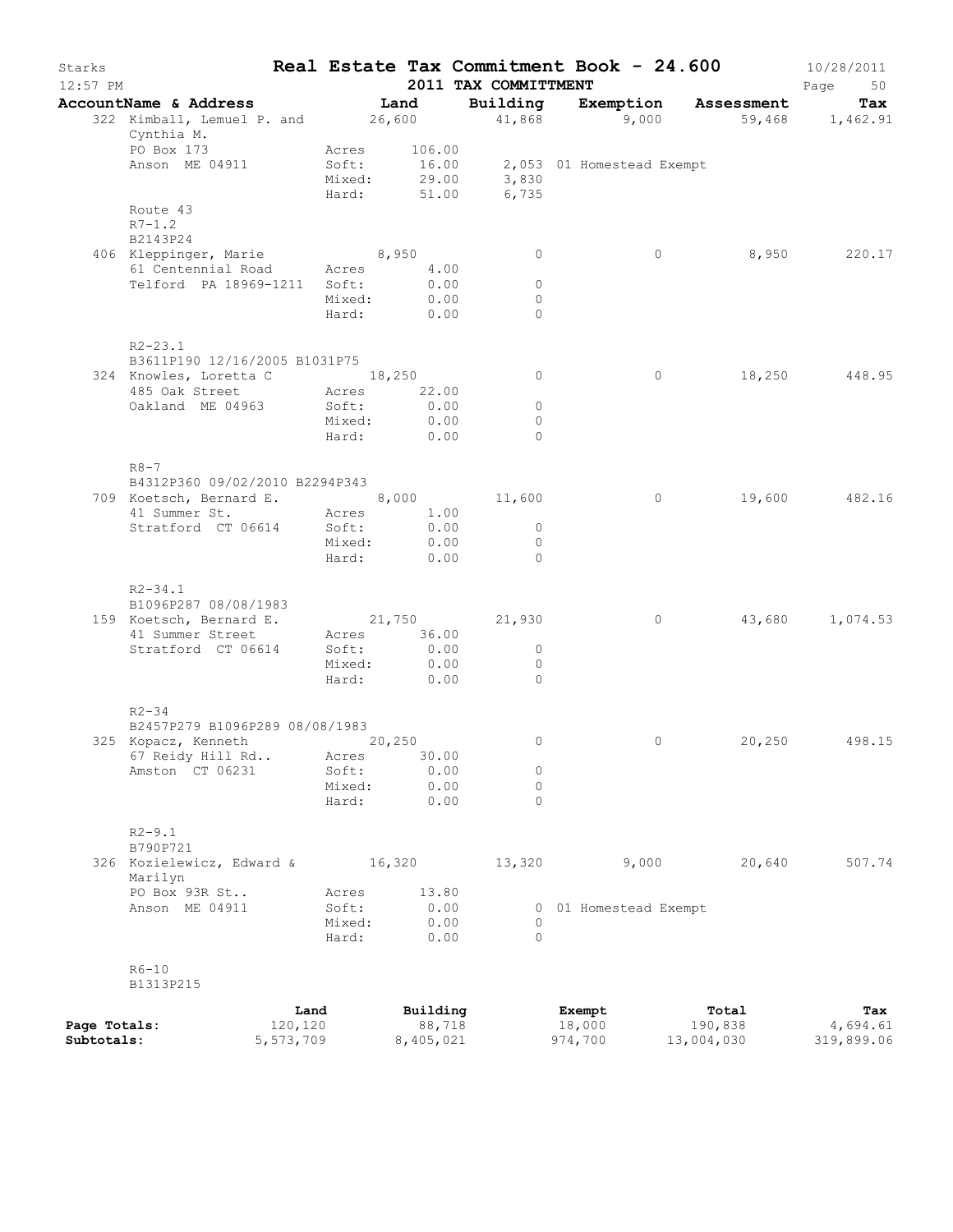| Starks<br>$12:57$ PM |                                                        | Real Estate Tax Commitment Book - 24.600 |               | 2011 TAX COMMITTMENT                      |                       |         |                      | 10/28/2011<br>Page<br>51 |
|----------------------|--------------------------------------------------------|------------------------------------------|---------------|-------------------------------------------|-----------------------|---------|----------------------|--------------------------|
|                      | AccountName & Address                                  |                                          | Land          | Building                                  |                       |         | Exemption Assessment | Tax                      |
|                      | 328 Krebs, Carleton L. &<br>Marcia J.                  |                                          | 8,000         | 32,400                                    |                       | 14,400  |                      | 26,000 639.60            |
|                      | 86 Krebs Road                                          | Acres                                    | 1.00          |                                           | 02 Veteran            |         |                      |                          |
|                      | Starks ME 04911                                        | Soft:                                    | 0.00          |                                           | 0 01 Homestead Exempt |         |                      |                          |
|                      |                                                        | Mixed:<br>Hard:                          | 0.00<br>0.00  | $\circ$<br>$\bigcirc$                     |                       |         |                      |                          |
|                      | $R8 - 18$<br>B926P2                                    |                                          |               |                                           |                       |         |                      |                          |
|                      | 327 Krebs, Carleton L. & 86,190 85,370<br>Marcia J.    |                                          |               |                                           |                       | $\circ$ |                      | 171,560 4,220.38         |
|                      | 86 Krebs Road                                          |                                          | Acres 383.00  |                                           |                       |         |                      |                          |
|                      | Starks ME 04911                                        | Soft:                                    | 2.00          | 257                                       |                       |         |                      |                          |
|                      |                                                        |                                          |               | Mixed: 62.00 8,188<br>Hard: 136.00 17,960 |                       |         |                      |                          |
|                      | Faulkner Hill Rd<br>$R8-19, R8-20$<br>B926P2           |                                          |               |                                           |                       |         |                      |                          |
|                      | 329 Krebs, Carlton L. and 16,690<br>Marcia J.          |                                          |               | $\circ$                                   |                       | $\circ$ | 16,690               | 410.57                   |
|                      | 86 Krebs Road                                          | Acres                                    | 15.90         |                                           |                       |         |                      |                          |
|                      | Anson ME 04911                                         | Soft:                                    | 0.00          | $\circ$                                   |                       |         |                      |                          |
|                      |                                                        | Mixed:                                   | 0.00          | $\Omega$<br>$\Omega$                      |                       |         |                      |                          |
|                      | River Road<br>$R9 - 7.6$<br>B2766P274                  | Hard:                                    | 0.00          |                                           |                       |         |                      |                          |
|                      | 330 Krebs, Dennis & 8,650 45,480<br>Angelica           |                                          |               |                                           |                       |         | 9,000 45,130         | 1,110.20                 |
|                      | 1440 New Sharon Road                                   | Acres                                    | 2.00          |                                           |                       |         |                      |                          |
|                      | Starks ME 04911                                        | Soft:                                    | 0.00          |                                           | 0 01 Homestead Exempt |         |                      |                          |
|                      |                                                        | Mixed:                                   | 0.00          | $\circ$<br>$\Omega$                       |                       |         |                      |                          |
|                      |                                                        | Hard:                                    | 0.00          |                                           |                       |         |                      |                          |
|                      | $R8 - 10$<br>B1532P279                                 |                                          |               |                                           |                       |         |                      |                          |
|                      | 424 Lagin-Nasse, Julianna & 26,750 15,090 9,000 32,840 | Acres 52.00                              |               |                                           |                       |         |                      | 807.86                   |
|                      | Lagin, Nancy<br>17 Fred Young Road                     |                                          | Soft: 0.00    |                                           | 0 01 Homestead Exempt |         |                      |                          |
|                      | Starks ME 04911                                        | Mixed:                                   | 0.00          | $\overline{0}$                            |                       |         |                      |                          |
|                      |                                                        | Hard:                                    | 0.00          | $\circ$                                   |                       |         |                      |                          |
|                      | Young Road<br>$R1 - 17.2$                              |                                          |               |                                           |                       |         |                      |                          |
|                      | B2524P228                                              |                                          |               |                                           |                       |         |                      |                          |
|                      | 336 Laqueux, Claude<br>25 Cannonball Drive             |                                          | 18,500        | 0                                         |                       | 0       | 18,500               | 455.10                   |
|                      | Danbury CT 06810                                       | Acres<br>Soft:                           | 23.00<br>0.00 | 0                                         |                       |         |                      |                          |
|                      |                                                        | Mixed:                                   | 0.00          | 0                                         |                       |         |                      |                          |
|                      |                                                        | Hard:                                    | 0.00          | $\Omega$                                  |                       |         |                      |                          |
|                      | River Rd.<br>$R9 - 5.3$                                |                                          |               |                                           |                       |         |                      |                          |
|                      | B2201P136                                              |                                          |               |                                           |                       |         |                      |                          |

|              | Land      | Building  | Exempt    | Total        | Tax        |
|--------------|-----------|-----------|-----------|--------------|------------|
| Page Totals: | 164,780   | 178,340   | 32,400    | 310,720      | 7,643.71   |
| Subtotals:   | 5,738,489 | 8,583,361 | 1,007,100 | 13, 314, 750 | 327,542.77 |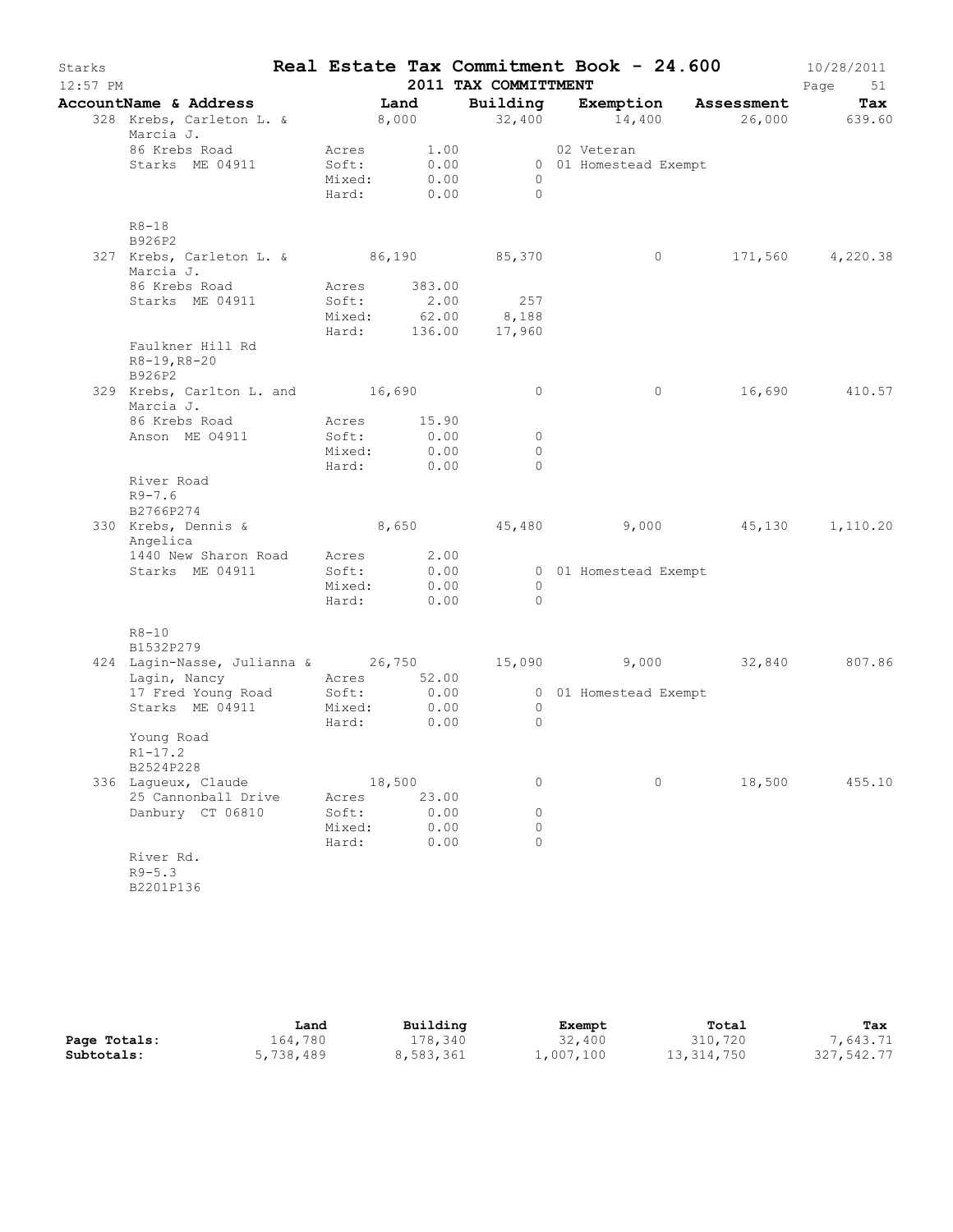| Starks<br>12:57 PM |                                 |      |                 |               | 2011 TAX COMMITTMENT     | Real Estate Tax Commitment Book - 24.600 |            | 10/28/2011<br>Page<br>52 |
|--------------------|---------------------------------|------|-----------------|---------------|--------------------------|------------------------------------------|------------|--------------------------|
|                    | AccountName & Address           |      | Land            |               | Building                 | Exemption                                | Assessment | Tax                      |
|                    | 333 Lagueux, Claude             |      | 14,240          |               | 33,600                   | $\Omega$                                 |            | 47,840 1,176.86          |
|                    | 25 Cannonball Drive             |      | Acres           | 10.60         |                          |                                          |            |                          |
|                    | Danbury CT 06810                |      | Soft:           | 0.00          | $\circ$                  |                                          |            |                          |
|                    |                                 |      | Mixed:<br>Hard: | 0.00<br>0.00  | $\circ$<br>$\Omega$      |                                          |            |                          |
|                    | West Mills Road                 |      |                 |               |                          |                                          |            |                          |
|                    | $R3 - 14.2A$                    |      |                 |               |                          |                                          |            |                          |
|                    | B2874P19                        |      |                 |               |                          |                                          |            |                          |
|                    | 334 Laqueux, Claude             |      | 19,250          |               | 0                        | 0                                        | 19,250     | 473.55                   |
|                    | 25 Cannonball Drive             |      | Acres           | 26.00         |                          |                                          |            |                          |
|                    | Danbury CT 06810                |      | Soft:           | 0.00          | $\circ$                  |                                          |            |                          |
|                    |                                 |      | Mixed:          | 0.00          | $\circ$                  |                                          |            |                          |
|                    |                                 |      | Hard:           | 0.00          | $\circ$                  |                                          |            |                          |
|                    | River Road                      |      |                 |               |                          |                                          |            |                          |
|                    | $R9-5.1A$<br>B2201P136          |      |                 |               |                          |                                          |            |                          |
|                    | 335 Lagueux, Claude             |      | 19,250          |               | $\circ$                  | 0                                        | 19,250     | 473.55                   |
|                    | 25 Cannonball Drive             |      | Acres           | 26.00         |                          |                                          |            |                          |
|                    | Danbury CT 06810                |      | Soft:           | 0.00          | $\circ$                  |                                          |            |                          |
|                    |                                 |      | Mixed:          | 0.00          | $\circ$                  |                                          |            |                          |
|                    |                                 |      | Hard:           | 0.00          | $\Omega$                 |                                          |            |                          |
|                    | River Rd.                       |      |                 |               |                          |                                          |            |                          |
|                    | $R9 - 5.2$                      |      |                 |               |                          |                                          |            |                          |
|                    | B2201P1369                      |      |                 |               |                          |                                          |            |                          |
|                    | 323 Laqueux, Claude             |      | 16,750          |               | $\circ$                  | 0                                        | 16,750     | 412.05                   |
|                    | 25 Cannon Ball Drive            |      | Acres           | 16.00<br>0.00 |                          |                                          |            |                          |
|                    | Danbury CT 06810                |      | Soft:<br>Mixed: | 0.00          | $\circ$<br>$\circ$       |                                          |            |                          |
|                    |                                 |      | Hard:           | 0.00          | $\circ$                  |                                          |            |                          |
|                    |                                 |      |                 |               |                          |                                          |            |                          |
|                    | $R9-4$                          |      |                 |               |                          |                                          |            |                          |
|                    | B3632P320 07/17/2003 B847P205   |      |                 |               |                          |                                          |            |                          |
|                    | 157 Lane III, John A.           |      |                 | 54,750        | $\circ$                  | $\circ$                                  | 54,750     | 1,346.85                 |
|                    | 32 Grange Road Acres            |      |                 | 168.00        |                          |                                          |            |                          |
|                    | East Madison ME 04950 Soft:     |      |                 | 0.00          | $\circ$                  |                                          |            |                          |
|                    |                                 |      | Mixed:          | 0.00          | $\circ$                  |                                          |            |                          |
|                    |                                 |      | Hard:           | 0.00          | $\Omega$                 |                                          |            |                          |
|                    | $R10-1$                         |      |                 |               |                          |                                          |            |                          |
|                    | B3569P99 10/04/2005 B1245P329   |      |                 |               |                          |                                          |            |                          |
|                    | 340 Laney, Cindy A.             |      | 14,500          |               | 24,710                   | 0                                        | 39,210     | 964.57                   |
|                    | P.O. Box 87                     |      | Acres 11.00     |               |                          |                                          |            |                          |
|                    | Anson ME 04911                  |      | Soft: 0.00      |               | $\overline{\phantom{0}}$ |                                          |            |                          |
|                    |                                 |      | Mixed:          | 0.00          | 0                        |                                          |            |                          |
|                    |                                 |      | Hard:           | 0.00          | $\Omega$                 |                                          |            |                          |
|                    | River Rd.                       |      |                 |               |                          |                                          |            |                          |
|                    | $R10 - 16.2$                    |      |                 |               |                          |                                          |            |                          |
|                    | B1920P96                        |      |                 |               | 0                        | 0                                        | 20,500     |                          |
|                    | 341 Langrell, Sr., Edward<br>Α. |      | 20,500          |               |                          |                                          |            | 504.30                   |
|                    | Langrell Frances A.             |      | Acres           | 31.00         |                          |                                          |            |                          |
|                    | P.O. Box 174                    |      | Soft:           | 0.00          | 0                        |                                          |            |                          |
|                    | Dennisville NJ 08214            |      | Mixed:          | 0.00          | 0                        |                                          |            |                          |
|                    |                                 |      | Hard:           | 0.00          | $\Omega$                 |                                          |            |                          |
|                    |                                 |      |                 |               |                          |                                          |            |                          |
|                    | $R5 - 33$                       |      |                 |               |                          |                                          |            |                          |
|                    | B1300P37                        |      |                 |               |                          |                                          |            |                          |
|                    |                                 | Land |                 | Building      |                          | Exempt                                   | Total      | Tax                      |
|                    |                                 |      |                 |               |                          |                                          |            |                          |

|              | nana      | purratiid | <b>Exemple</b> | TOLAT      | 1 ax       |
|--------------|-----------|-----------|----------------|------------|------------|
| Page Totals: | 159,240   | 58,310    |                | 217,550    | 5,351.73   |
| Subtotals:   | 5,897,729 | 8,641,671 | 1,007,100      | 13,532,300 | 332,894.50 |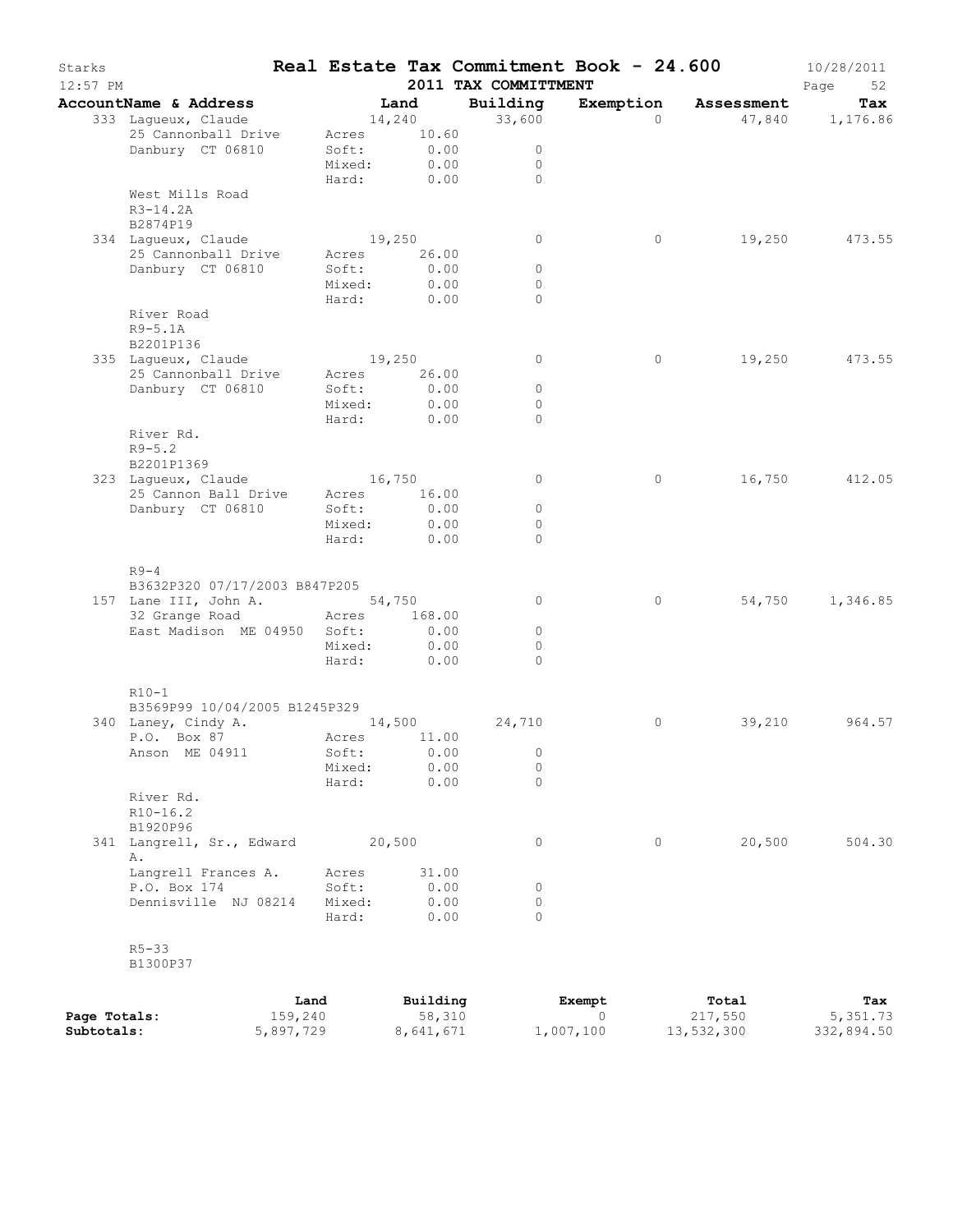| Starks<br>12:57 PM |                                                  |           |        |                | 2011 TAX COMMITTMENT | Real Estate Tax Commitment Book - 24.600 |                      | 10/28/2011<br>Page<br>53 |
|--------------------|--------------------------------------------------|-----------|--------|----------------|----------------------|------------------------------------------|----------------------|--------------------------|
|                    | AccountName & Address<br>342 Larose, Albert N. & |           |        | Land<br>22,500 | Building<br>17,300   | Exemption<br>9,000                       | Assessment<br>30,800 | Tax<br>757.68            |
|                    | Linda D.                                         |           |        |                |                      |                                          |                      |                          |
|                    | 118 Olde Ferry Road                              |           | Acres  | 35.00          |                      |                                          |                      |                          |
|                    | Starks ME 04911                                  |           | Soft:  | 0.00           |                      | 0 01 Homestead Exempt                    |                      |                          |
|                    |                                                  |           | Mixed: | 0.00           | $\Omega$<br>$\Omega$ |                                          |                      |                          |
|                    |                                                  |           | Hard:  | 0.00           |                      |                                          |                      |                          |
|                    | $R12 - 11.4$                                     |           |        |                |                      |                                          |                      |                          |
|                    | B1362P65                                         |           |        |                |                      |                                          |                      |                          |
|                    | 391 Larson, Allen L.<br>Larson, Heather M.       |           | Acres  | 18.75          | 18,440    14,420     | $\circ$                                  | 32,860               | 808.36                   |
|                    | 3 Brainard Road                                  |           | Soft:  | 0.00           | $\circ$              |                                          |                      |                          |
|                    | Niantic CT 06857                                 |           | Mixed: | 0.00           | $\circ$              |                                          |                      |                          |
|                    |                                                  |           | Hard:  | 0.00           | $\Omega$             |                                          |                      |                          |
|                    | $R8 - 38.6$<br>B3607P158 12/16/2005 B2684P51     |           |        |                |                      |                                          |                      |                          |
|                    | 344 Laux Jr., Kenneth G. 10,600                  |           |        |                | 43,010               | 9,000                                    | 44,610               | 1,097.41                 |
|                    | 2152 Industry Road                               |           | Acres  | 16.00          |                      |                                          |                      |                          |
|                    | Starks ME 04911                                  |           | Soft:  | 0.00           |                      | 0 01 Homestead Exempt                    |                      |                          |
|                    |                                                  |           | Mixed: | 0.00           | $\Omega$             |                                          |                      |                          |
|                    |                                                  |           | Hard:  | 0.00           | $\Omega$             |                                          |                      |                          |
|                    | Industry Rd & Rt 43<br>$R2 - 24.9$               |           |        |                |                      |                                          |                      |                          |
|                    | B2086P253                                        |           |        |                |                      |                                          |                      |                          |
|                    | 186 Laux, Kenneth G.                             |           |        |                | 24,750 12,580        | $\circ$                                  | 37,330               | 918.32                   |
|                    | 2152 Industry Road                               |           | Acres  | 44.00          |                      |                                          |                      |                          |
|                    | Starks ME 04911                                  |           | Soft:  | 0.00           | $\circ$              |                                          |                      |                          |
|                    |                                                  |           | Mixed: | 0.00           | $\circ$              |                                          |                      |                          |
|                    |                                                  |           | Hard:  | 0.00           | $\Omega$             |                                          |                      |                          |
|                    | Industry Road<br>$R2 - 24.12$                    |           |        |                |                      |                                          |                      |                          |
|                    | B4102P211 02/14/2009 B2666P302                   |           |        |                |                      |                                          |                      |                          |
|                    | 688 Leahy, Barry F                               |           |        |                | 14,500 18,820        | $\circ$                                  | 33,320               | 819.67                   |
|                    | 110 Middle Rd.                                   |           | Acres  | 11.00          |                      |                                          |                      |                          |
|                    | Newbury Ma 01951                                 |           | Soft:  | 0.00           | $\circ$              |                                          |                      |                          |
|                    |                                                  |           | Mixed: | 0.00           | $\circ$              |                                          |                      |                          |
|                    |                                                  |           | Hard:  | 0.00           | $\Omega$             |                                          |                      |                          |
|                    | $R8 - 38 - 5A$                                   |           |        |                |                      |                                          |                      |                          |
|                    | B4222P251 12/11/2009 B3508P266 06/22/2005        |           |        |                |                      | $\circ$                                  | 13,440               | 330.62                   |
|                    | 345 Leal, Robert J. &<br>Kathleen                |           |        | 13,440         | 0                    |                                          |                      |                          |
|                    | 9 Kerry Lane                                     |           | Acres  | 10.90          |                      |                                          |                      |                          |
|                    | Hopkinton MA 01748                               |           | Soft:  | 0.00           | 0                    |                                          |                      |                          |
|                    |                                                  |           | Mixed: | 0.00           | 0                    |                                          |                      |                          |
|                    |                                                  |           | Hard:  | 0.00           | $\Omega$             |                                          |                      |                          |
|                    | Mayhew Road                                      |           |        |                |                      |                                          |                      |                          |
|                    | $R6 - 2.8$<br>B1862P70                           |           |        |                |                      |                                          |                      |                          |
|                    | 347 Leighton, Gary & Lynda                       |           |        | 30, 360        | 13,700               | 9,000                                    | 35,060               | 862.48                   |
|                    | 101 Ridge Road                                   |           | Acres  | 111.00         |                      |                                          |                      |                          |
|                    | Anson ME 04911                                   |           | Soft:  | 5.00           |                      | 2,438 01 Homestead Exempt                |                      |                          |
|                    |                                                  |           | Mixed: | 34.00          | 3,566                |                                          |                      |                          |
|                    |                                                  |           | Hard:  | 61.00          | 6,471                |                                          |                      |                          |
|                    | River Rd.                                        |           |        |                |                      |                                          |                      |                          |
|                    | $R9 - 5.1$                                       |           |        |                |                      |                                          |                      |                          |
|                    | B1014P17                                         |           |        |                |                      |                                          |                      |                          |
|                    |                                                  | Land      |        | Building       |                      | Exempt                                   | Total                | Tax                      |
| Page Totals:       |                                                  | 134,590   |        | 119,830        |                      | 27,000                                   | 227,420              | 5,594.54                 |
| Subtotals:         |                                                  | 6,032,319 |        | 8,761,501      |                      | 1,034,100                                | 13,759,720           | 338,489.04               |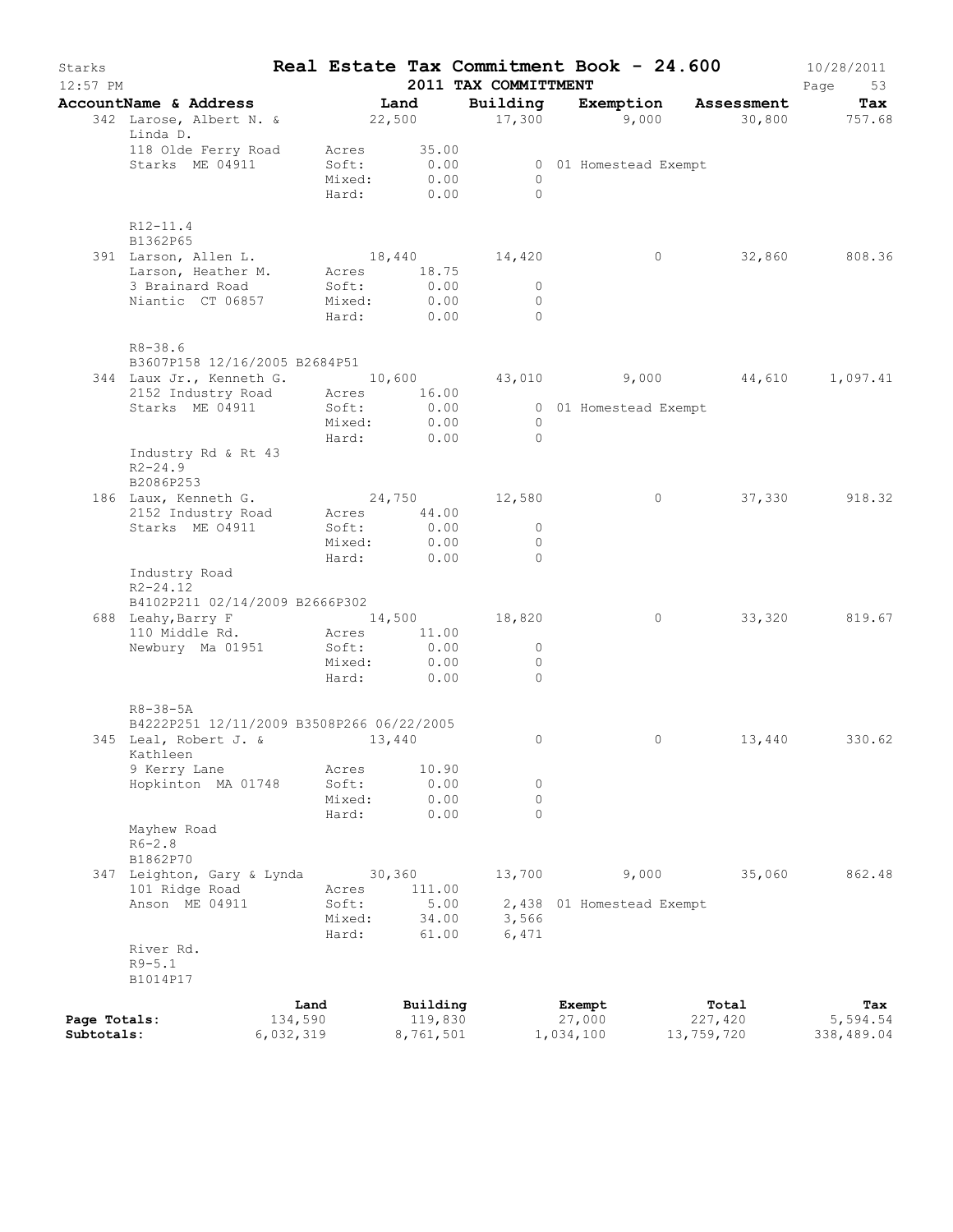| Starks<br>$12:57$ PM |                                                                            |                 |                           | 2011 TAX COMMITTMENT             | Real Estate Tax Commitment Book - 24.600 |                      | 10/28/2011<br>Page<br>54 |
|----------------------|----------------------------------------------------------------------------|-----------------|---------------------------|----------------------------------|------------------------------------------|----------------------|--------------------------|
|                      | AccountName & Address                                                      | Land            |                           | Building                         |                                          | Exemption Assessment | Tax                      |
|                      | 349 Lejoy, Susan L                                                         | 9,470           |                           | $\circ$                          | $\bigcap$                                |                      | 9,470 232.96             |
|                      | Bean, Peter                                                                |                 | Acres 4.80                |                                  |                                          |                      |                          |
|                      |                                                                            |                 |                           | $\circ$                          |                                          |                      |                          |
|                      | 4.80<br>West Farmington ME Mixed: 0.00<br>04992 04992                      |                 |                           | $\Omega$                         |                                          |                      |                          |
|                      |                                                                            |                 | Hard: 0.00                | $\circ$                          |                                          |                      |                          |
|                      | $R4 - 19$                                                                  |                 |                           |                                  |                                          |                      |                          |
|                      | B2085P213                                                                  |                 |                           |                                  |                                          |                      |                          |
|                      | 348 Lejoy, Susan L.<br>P.O. Box 644                                        | Acres           | 4.12                      | 10,030 26,070                    | $\circ$                                  |                      | 36,100 888.06            |
|                      | West Farmington ME                                                         | Soft:           | 0.00                      | $\overline{0}$                   |                                          |                      |                          |
|                      | 04992                                                                      |                 |                           |                                  |                                          |                      |                          |
|                      |                                                                            |                 | Mixed: 0.00<br>Hard: 0.00 | $\circ$                          |                                          |                      |                          |
|                      |                                                                            |                 |                           | $\bigcirc$                       |                                          |                      |                          |
|                      | $R4 - 20, R4 - 21$<br>B977P199                                             |                 |                           |                                  |                                          |                      |                          |
|                      | 315 Lemay Trapper C. 20,000 88,891 9,000 99,891                            |                 |                           |                                  |                                          |                      | 2,457.32                 |
|                      | Lemay Carlene A. and                                                       |                 | Acres 25.00               |                                  | 01 Homestead Exempt                      |                      |                          |
|                      | George E Lemay, Jr.                                                        |                 |                           |                                  |                                          |                      |                          |
|                      | 188 Locke Hill Road<br>Starks ME 04911                                     | Soft:<br>Mixed: | $0.00$<br>$0.00$          | $\overline{0}$<br>$\overline{0}$ |                                          |                      |                          |
|                      |                                                                            |                 | Hard: 0.00                | $\bigcap$                        |                                          |                      |                          |
|                      | Locke Hill Rd                                                              |                 |                           |                                  |                                          |                      |                          |
|                      | $R2 - 56.1$                                                                |                 |                           |                                  |                                          |                      |                          |
|                      | B3785P343 12/13/2006 B2726P20                                              |                 |                           |                                  |                                          |                      |                          |
|                      | 53 Lemay, George and<br>Carlene                                            |                 | $\circ$                   | 1,000                            | $\overline{0}$                           |                      | 1,000 24.60              |
|                      | 274 Sandy River Road                                                       |                 |                           |                                  |                                          |                      |                          |
|                      | Starks ME 04911                                                            |                 |                           |                                  |                                          |                      |                          |
|                      | River Rd                                                                   |                 |                           |                                  |                                          |                      |                          |
|                      | $R9-3$                                                                     |                 |                           |                                  |                                          |                      |                          |
|                      | B1521P64<br>351 Lemay, George E. Jr. & 48,000 32,520 9,000 71,520 1,759.39 |                 |                           |                                  |                                          |                      |                          |
|                      | Carlene A                                                                  |                 |                           |                                  |                                          |                      |                          |
|                      | 274 Sandy River Road Acres 137.00                                          |                 |                           |                                  |                                          |                      |                          |
|                      | Starks ME 04911                                                            | Soft:           | 0.00                      |                                  | 0 01 Homestead Exempt                    |                      |                          |
|                      |                                                                            | Mixed:          | 0.00                      | $\circ$                          |                                          |                      |                          |
|                      | River Road                                                                 | Hard:           | 0.00                      | 0                                |                                          |                      |                          |
|                      | R8-27, R8-28, R8-29                                                        |                 |                           |                                  |                                          |                      |                          |
|                      | B1142P75                                                                   |                 |                           |                                  |                                          |                      |                          |
|                      | 350 Lemay, George E. Jr. & 8,200<br>Carlene A                              |                 |                           | 1,320                            | $\circ$                                  | 9,520                | 234.19                   |
|                      | 274 Sandy River Road                                                       | Acres           | 1.30                      |                                  |                                          |                      |                          |
|                      | Starks ME 04911                                                            | Soft:           | 0.00<br>0.00              | 0<br>$\Omega$                    |                                          |                      |                          |
|                      |                                                                            | Mixed:<br>Hard: | 0.00                      | $\Omega$                         |                                          |                      |                          |
|                      | River Road                                                                 |                 |                           |                                  |                                          |                      |                          |
|                      | $R9 - 2, R9 - 3$                                                           |                 |                           |                                  |                                          |                      |                          |
|                      | B1142P75                                                                   |                 |                           |                                  |                                          |                      |                          |

|              | Land      | Building  | Exempt    | Total      | Tax        |
|--------------|-----------|-----------|-----------|------------|------------|
| Page Totals: | 95,700    | 149,801   | 18,000    | 227,501    | 5,596.52   |
| Subtotals:   | 6,128,019 | 8,911,302 | 1,052,100 | 13,987,221 | 344,085.56 |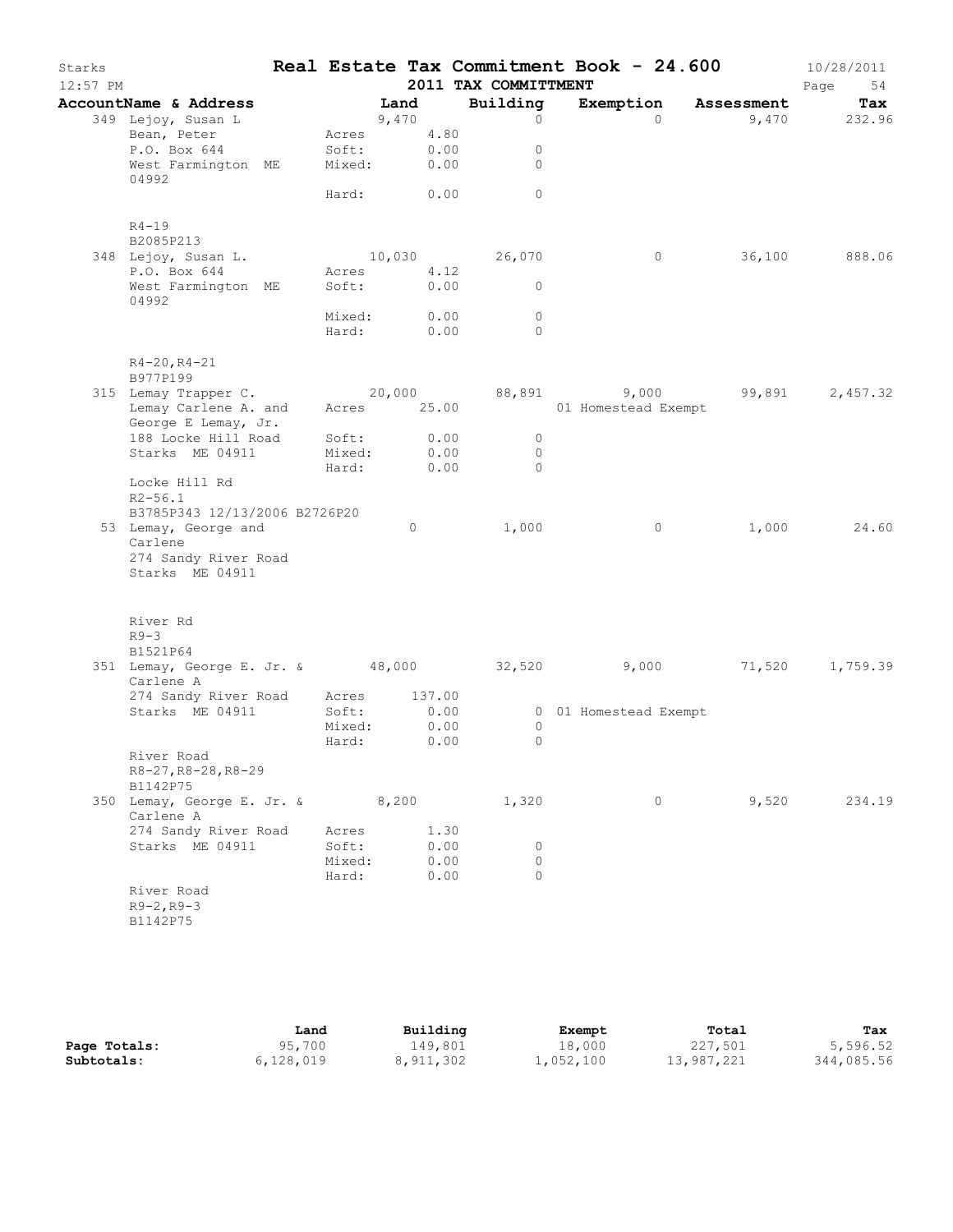| Starks<br>12:57 PM |                                              |                |                 |                     | 2011 TAX COMMITTMENT | Real Estate Tax Commitment Book - 24.600 |                  | 10/28/2011<br>Page<br>55 |
|--------------------|----------------------------------------------|----------------|-----------------|---------------------|----------------------|------------------------------------------|------------------|--------------------------|
|                    | AccountName & Address                        |                |                 | Land                | Building             | Exemption                                | Assessment       | Tax                      |
|                    | 353 Leonard, Terry K.                        |                |                 | 15,150              | 48,840               | $\Omega$                                 |                  | 63,990 1,574.15          |
|                    | P.O. Box 568                                 |                | Acres           | 12.00               |                      |                                          |                  |                          |
|                    | Anson ME 04911                               |                | Soft:           | 0.00                | 0                    |                                          |                  |                          |
|                    |                                              |                | Mixed:<br>Hard: | 0.00<br>0.00        | 0<br>$\Omega$        |                                          |                  |                          |
|                    |                                              |                |                 |                     |                      |                                          |                  |                          |
|                    | $R2 - 10.1$                                  |                |                 |                     |                      |                                          |                  |                          |
|                    | B2746P133                                    |                |                 |                     |                      |                                          |                  |                          |
|                    | 354 Lepage, Gordon D. &                      |                | 13,310          |                     | $\circ$              | 0                                        | 13,310           | 327.43                   |
|                    | Carole M.<br>81 Beans Corner Rd              |                | Acres           | 101.00              |                      |                                          |                  |                          |
|                    | New Sharon ME 04955                          |                | Soft:           | 47.00               | 6,032                |                                          |                  |                          |
|                    |                                              |                | Mixed:          | 46.00               | 6,075                |                                          |                  |                          |
|                    |                                              |                | Hard:           | 8.00                | 1,056                |                                          |                  |                          |
|                    |                                              |                |                 |                     |                      |                                          |                  |                          |
|                    | $R1-51$<br>B1479P326                         |                |                 |                     |                      |                                          |                  |                          |
|                    | 332 Lessard, Allen R.                        |                |                 | 8,000               | 11,280               | 0                                        | 19,280           | 474.29                   |
|                    | Worthley, Barry M.                           |                | Acres           | 1.00                |                      |                                          |                  |                          |
|                    | P.O. Box 201                                 |                | Soft:           | 0.00                | $\circ$              |                                          |                  |                          |
|                    | Madison ME 04950                             |                | Mixed:          | 0.00                | $\circ$              |                                          |                  |                          |
|                    |                                              |                | Hard:           | 0.00                | $\Omega$             |                                          |                  |                          |
|                    | Emery Road<br>$R3 - 31$                      |                |                 |                     |                      |                                          |                  |                          |
|                    | B2023P202                                    |                |                 |                     |                      |                                          |                  |                          |
|                    | 717 Lewis, Jeremiah D.                       |                |                 | 22,750              | 0                    | $\circ$                                  | 22,750           | 559.65                   |
|                    | 2701 Industry Road                           |                | Acres           | 40.00               |                      |                                          |                  |                          |
|                    | Starks ME 04911                              |                | Soft:           | 0.00                | $\circ$              |                                          |                  |                          |
|                    |                                              |                | Mixed:<br>Hard: | 0.00<br>0.00        | $\circ$<br>$\Omega$  |                                          |                  |                          |
|                    |                                              |                |                 |                     |                      |                                          |                  |                          |
|                    | $R2 - 40.1$                                  |                |                 |                     |                      |                                          |                  |                          |
|                    | B3958P338 12/18/2007                         |                |                 |                     |                      |                                          |                  |                          |
|                    | 319 Lewis, Jeremiah D.                       |                |                 | 8,000               | 21,840               | 9,000                                    | 20,840           | 512.66                   |
|                    | 2701 Industry Road<br>Starks ME 04911        |                | Acres<br>Soft:  | 1.00<br>0.00        |                      | 0 01 Homestead Exempt                    |                  |                          |
|                    |                                              |                | Mixed:          | 0.00                | $\Omega$             |                                          |                  |                          |
|                    |                                              |                | Hard:           | 0.00                | $\mathbf{0}$         |                                          |                  |                          |
|                    |                                              |                |                 |                     |                      |                                          |                  |                          |
|                    | $R8 - 1.1$<br>B3582P227 10/28/2005 B1044P251 |                |                 |                     |                      |                                          |                  |                          |
|                    | 357 Libby, Kevin & Mary                      |                |                 | 0                   | 18,840               | 0                                        | 18,840           | 463.46                   |
|                    | 1638 New Sharon Road                         |                |                 |                     |                      |                                          |                  |                          |
|                    | Starks ME 04911                              |                |                 |                     |                      |                                          |                  |                          |
|                    |                                              |                |                 |                     |                      |                                          |                  |                          |
|                    |                                              |                |                 |                     |                      |                                          |                  |                          |
|                    | $R2-6.10N$                                   |                |                 |                     |                      |                                          |                  |                          |
|                    | 356 Libby, Kevin A                           |                |                 | 16,650              | 33,480               | 9,000                                    | 41,130           | 1,011.80                 |
|                    | Mary E.                                      |                | Acres           | 3.00                |                      |                                          |                  |                          |
|                    | 1638 New Sharon Road                         |                | Soft:           | 0.00                | $\circ$              | 01 Homestead Exempt                      |                  |                          |
|                    | Starks ME 04911                              |                | Mixed:<br>Hard: | 0.00<br>0.00        | $\Omega$<br>$\Omega$ |                                          |                  |                          |
|                    |                                              |                |                 |                     |                      |                                          |                  |                          |
|                    | $R2 - 6.1$                                   |                |                 |                     |                      |                                          |                  |                          |
|                    | B2859P147                                    |                |                 |                     |                      |                                          |                  |                          |
|                    |                                              |                |                 |                     |                      |                                          |                  |                          |
|                    |                                              |                |                 |                     |                      |                                          |                  |                          |
| Page Totals:       |                                              | Land<br>83,860 |                 | Building<br>134,280 |                      | Exempt<br>18,000                         | Total<br>200,140 | Tax<br>4,923.44          |
|                    |                                              |                |                 |                     |                      |                                          |                  |                          |

**Subtotals:** 6,211,879 9,045,582 1,070,100 14,187,361 349,009.00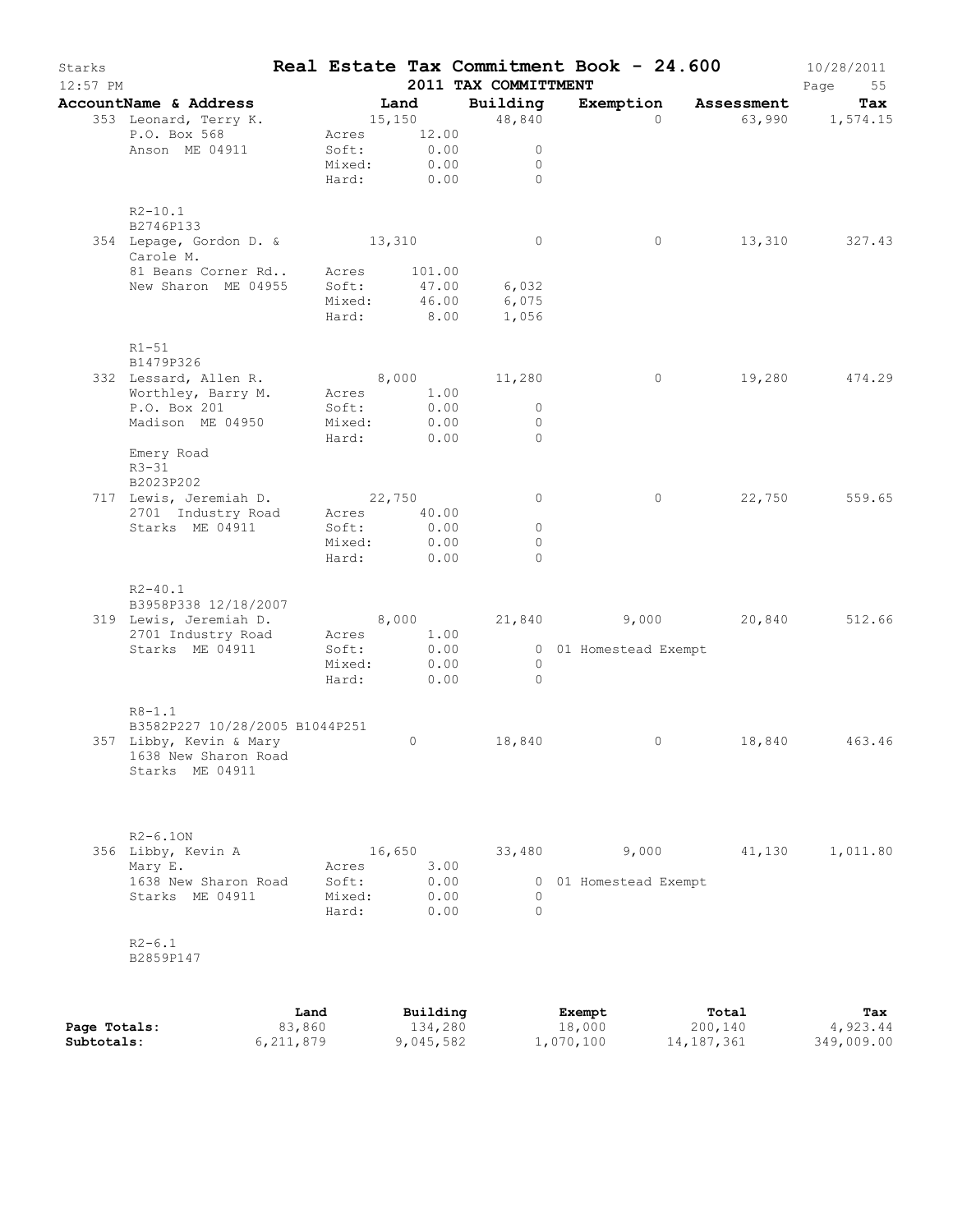| Starks<br>$12:57$ PM |                                                            |       |        |                           | Real Estate Tax Commitment Book - 24.600<br>2011 TAX COMMITTMENT |                       |        | 10/28/2011<br>Page<br>56 |
|----------------------|------------------------------------------------------------|-------|--------|---------------------------|------------------------------------------------------------------|-----------------------|--------|--------------------------|
|                      | AccountName & Address                                      | Land  |        |                           | Building Exemption Assessment                                    |                       |        | Tax                      |
|                      | 385 Libby, Timothy D,                                      |       |        | 5,710                     | 21,600                                                           | 9,000                 |        | 18,310 450.43            |
|                      | Libby, June A.                                             |       |        | Acres 0.51                |                                                                  | 01 Homestead Exempt   |        |                          |
|                      | 43 Chicken Street                                          |       |        | Soft: 0.00                | $\overline{0}$                                                   |                       |        |                          |
|                      | Starks ME 04911                                            |       | Mixed: | 0.00                      | $\overline{0}$                                                   |                       |        |                          |
|                      |                                                            |       |        |                           | Hard: 0.00<br>$\bigcirc$                                         |                       |        |                          |
|                      | Chicken Street<br>$U2-18$                                  |       |        |                           |                                                                  |                       |        |                          |
|                      | B4082P196 12/14/2008 B2540P192                             |       |        |                           |                                                                  |                       |        |                          |
|                      | 358 Lickteig, John H. 22,950                               |       |        |                           | $\overline{0}$                                                   | $\circ$               |        | 22,950 564.57            |
|                      | 25 Wall St.                                                |       |        | Acres 105.00              |                                                                  |                       |        |                          |
|                      | Milford CT 06460                                           | Soft: |        | 0.00                      | $\overline{0}$                                                   |                       |        |                          |
|                      |                                                            |       |        |                           | Mixed: 12.00 1,585                                               |                       |        |                          |
|                      |                                                            |       | Hard:  |                           | 88.00 11,621                                                     |                       |        |                          |
|                      | $R5 - 17$<br>B1284P287                                     |       |        |                           |                                                                  |                       |        |                          |
|                      | 359 Liddell, John N. Sr. 14,500 22,560 9,000 28,060 690.28 |       |        |                           |                                                                  |                       |        |                          |
|                      | 2617 Industry Road Acres 18.00                             |       |        |                           |                                                                  |                       |        |                          |
|                      | Starks ME 04911                                            |       |        | Soft: 0.00<br>Mixed: 0.00 |                                                                  | 0 01 Homestead Exempt |        |                          |
|                      |                                                            |       |        |                           | $\overline{0}$                                                   |                       |        |                          |
|                      |                                                            |       |        | Hard: 0.00                | $\overline{0}$                                                   |                       |        |                          |
|                      | $R2 - 42.1$                                                |       |        |                           |                                                                  |                       |        |                          |
|                      | B1534P330                                                  |       |        |                           |                                                                  |                       |        |                          |
|                      | 619 Linton, Bruce R. and 14,510 16,870<br>Lola B.          |       |        |                           |                                                                  | $\circ$               |        | 31,380 771.95            |
|                      | 1397 Lakewood Road                                         |       |        | Acres 11.02               |                                                                  |                       |        |                          |
|                      | Madison ME 04950                                           |       | Soft:  | 0.00                      | $\circ$                                                          |                       |        |                          |
|                      |                                                            |       | Mixed: | 0.00                      | $\circ$                                                          |                       |        |                          |
|                      |                                                            | Hard: |        | 0.00                      | $\Omega$                                                         |                       |        |                          |
|                      | Sawyer's Mills Road<br>$R3 - 14.2B$                        |       |        |                           |                                                                  |                       |        |                          |
|                      | B4067P143 10/27/2008 B2628P8                               |       |        |                           |                                                                  |                       |        |                          |
|                      | 360 Liscinsky, Et. Al, 22,250<br>Stephen                   |       |        |                           | $\circ$                                                          | $\circ$               | 22,250 | 547.35                   |
|                      | 34 Hair St                                                 |       |        | Acres 38.00               |                                                                  |                       |        |                          |
|                      | Statford CT 06497                                          |       | Soft:  | 0.00                      | $\circ$                                                          |                       |        |                          |
|                      |                                                            |       | Mixed: | 0.00                      | $\circ$                                                          |                       |        |                          |
|                      |                                                            | Hard: |        | 0.00                      | $\Omega$                                                         |                       |        |                          |
|                      | $R4-2$                                                     |       |        |                           |                                                                  |                       |        |                          |
|                      | B1387P315                                                  |       |        |                           |                                                                  |                       |        |                          |
|                      | 365 Locke Hill Land Trust                                  |       |        | 16,560                    | 20,830                                                           | 9,000                 | 28,390 | 698.39                   |
|                      | % James Keidel Trustee                                     |       |        | Acres 14.17               |                                                                  |                       |        |                          |
|                      | P.O. Box 434                                               |       | Soft:  | 0.00                      |                                                                  | 0 01 Homestead Exempt |        |                          |
|                      | Anson ME 04911                                             |       | Mixed: | 0.00                      | $\Omega$                                                         |                       |        |                          |
|                      | Locke Hill Rd.                                             | Hard: |        | 0.00                      | $\Omega$                                                         |                       |        |                          |
|                      | $R3 - 4$                                                   |       |        |                           |                                                                  |                       |        |                          |
|                      | B1603P46                                                   |       |        |                           |                                                                  |                       |        |                          |
|                      |                                                            |       |        |                           |                                                                  |                       |        |                          |

|              | Land      | Building  | Exempt    | Total      | Tax        |
|--------------|-----------|-----------|-----------|------------|------------|
| Page Totals: | 96,480    | 81,860    | 27,000    | 151,340    | 3,722.97   |
| Subtotals:   | 6,308,359 | 9,127,442 | 1,097,100 | 14,338,701 | 352,731.97 |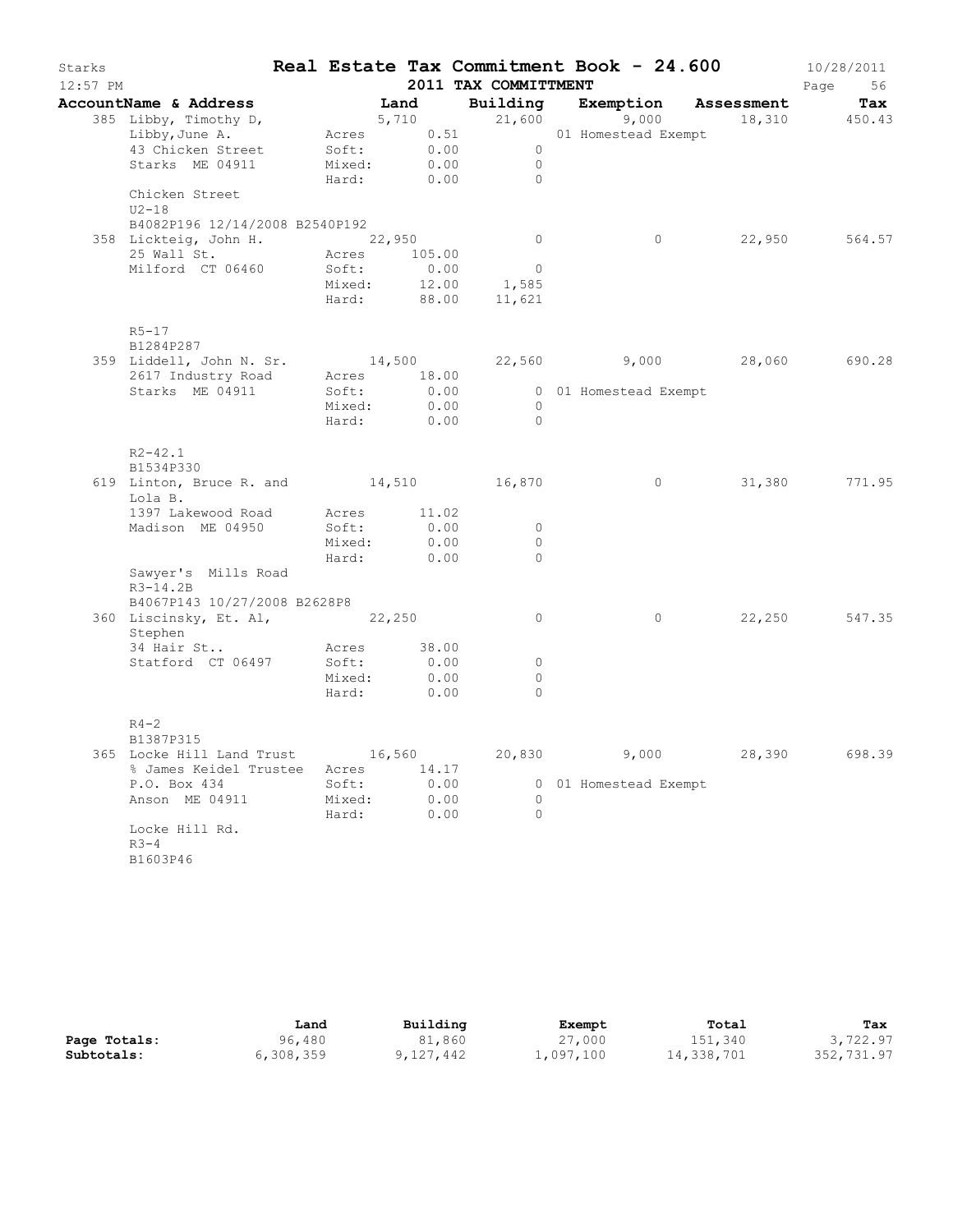| Starks<br>$12:57$ PM |                                                     |                     |              | 2011 TAX COMMITTMENT             | Real Estate Tax Commitment Book - 24.600 |        | 10/28/2011<br>Page<br>57 |
|----------------------|-----------------------------------------------------|---------------------|--------------|----------------------------------|------------------------------------------|--------|--------------------------|
|                      | AccountName & Address                               | Land                |              | Building                         | Exemption Assessment                     |        | Tax                      |
|                      | 366 Locke Hill Road Realty 19,000<br>Trust          |                     |              | $\Omega$                         | $\Omega$                                 |        | $19,000$ $467.40$        |
|                      | Rose M. Wallace c/o Acres 25.00<br>Brian Coulson    |                     |              |                                  |                                          |        |                          |
|                      | 1165 Massasoit Road                                 | Soft:<br>Mixed:     | 0.00<br>0.00 | $\circ$<br>$\circ$               |                                          |        |                          |
|                      | Eastham MA 02642                                    | Hard:               | 0.00         | $\Omega$                         |                                          |        |                          |
|                      | Locke Hill Rd<br>$R2 - 56$<br>B2668P1               |                     |              |                                  |                                          |        |                          |
|                      | 367 Locke Hill Road Realty 20,750<br>Trust          |                     |              | 21,720                           | $\overline{0}$                           |        | 42,470 1,044.76          |
|                      | Rose M. Wallace c/o Acres 28.00<br>Brian W. Coulson |                     |              |                                  |                                          |        |                          |
|                      | 1165 Massasoit Road                                 | Soft:               | 0.00         | $\circ$                          |                                          |        |                          |
|                      | Eastham MA 02642                                    | Mixed:<br>Hard:     | 0.00<br>0.00 | $\circ$<br>$\Omega$              |                                          |        |                          |
|                      | Locke Hill Rd<br>$R3 - 4.1$<br>B2668P1              |                     |              |                                  |                                          |        |                          |
|                      | 364 Locke, Crystal A.                               | 8,460               |              |                                  | 50,160 9,000 49,620                      |        | 1,220.65                 |
|                      | 4 Ricci Road                                        | Acres 1.70          |              |                                  |                                          |        |                          |
|                      | Starks ME 04911                                     | Soft:<br>Mixed:     | 0.00         |                                  | 0 01 Homestead Exempt                    |        |                          |
|                      |                                                     | Hard:               | 0.00<br>0.00 | $\overline{0}$<br>$\overline{0}$ |                                          |        |                          |
|                      | R11-20<br>B865P294                                  |                     |              |                                  |                                          |        |                          |
|                      | 742 Locke, Duane M.                                 | 10,600              |              |                                  | 10,800 9,000 12,400                      |        | 305.04                   |
|                      | 182 Mayhew Road<br>Starks ME 04911                  | Acres 5.00<br>Soft: | 0.00         | $\overline{0}$                   | 01 Homestead Exempt                      |        |                          |
|                      |                                                     | Mixed:              | 0.00         | $\overline{0}$                   |                                          |        |                          |
|                      |                                                     | Hard:               | 0.00         | $\overline{0}$                   |                                          |        |                          |
|                      | R7 16.2A<br>B4380P7 03/25/2011                      |                     |              |                                  |                                          |        |                          |
|                      | 362 Locke, Linwood                                  | 13,850              |              |                                  | 88,855 9,000 93,705                      |        | 2,305.14                 |
|                      | Locke, Carol<br>433 Mayhew Road<br>Starks ME 04911  |                     |              |                                  | 01 Homestead Exempt                      |        |                          |
|                      | $R6-3$                                              |                     |              |                                  |                                          |        |                          |
|                      | B3869P189 06/26/2007 B3299P231                      |                     |              |                                  |                                          |        |                          |
|                      | 142 Locke, Linwood<br>Locke, Carol                  | 12,980<br>Acres     | 10.20        | 0                                | 0                                        | 12,980 | 319.31                   |
|                      | 433 Mayhew Road                                     | Soft:               | 0.00         | $\circ$                          |                                          |        |                          |
|                      | Starks ME 04911                                     | Mixed:              | 0.00         | 0                                |                                          |        |                          |
|                      |                                                     | Hard:               | 0.00         | $\Omega$                         |                                          |        |                          |
|                      | $R6 - 2.19$                                         |                     |              |                                  |                                          |        |                          |
|                      | B883P1018                                           |                     |              |                                  |                                          |        |                          |
|                      |                                                     |                     |              |                                  |                                          |        |                          |

|              | Land      | Building  | Exempt    | Total      | Tax        |
|--------------|-----------|-----------|-----------|------------|------------|
| Page Totals: | 85,640    | 171,535   | 27,000    | 230, 175   | 5,662.30   |
| Subtotals:   | 6,393,999 | 9,298,977 | 1,124,100 | 14,568,876 | 358,394.27 |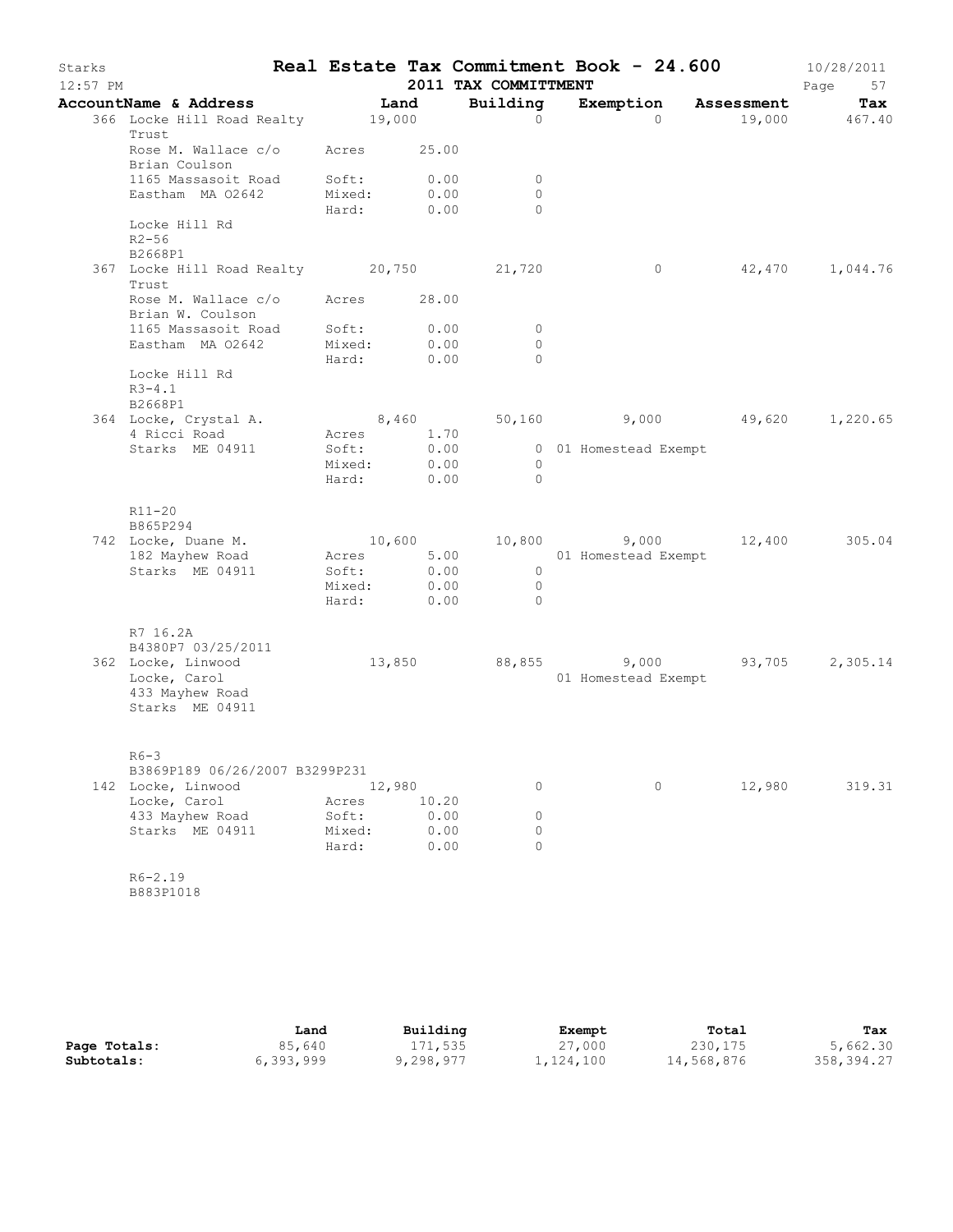| Starks<br>$12:57$ PM |                                                                                                                            |                                          |                              | 2011 TAX COMMITTMENT                                                   | Real Estate Tax Commitment Book - $24.600$ 10/28/2011 |                          | Page 58       |
|----------------------|----------------------------------------------------------------------------------------------------------------------------|------------------------------------------|------------------------------|------------------------------------------------------------------------|-------------------------------------------------------|--------------------------|---------------|
|                      |                                                                                                                            |                                          |                              |                                                                        |                                                       | Exemption Assessment Tax |               |
|                      | AccountName & Address<br>715 Log Land Corp<br>Box 163<br>Acres 29.00<br>Norridgewock ME 04957 Soft: 4.00<br>Mixed: 23.00   |                                          |                              | $\begin{matrix} 0 \\ 0 \end{matrix}$<br>$\overline{0}$<br>Hard: 2.00 0 |                                                       | $\overline{0}$           | 2,391 58.82   |
|                      | $R3 - 4.3$<br>369 Lovell, Vincent E. & 12,750 79,360 14,400 77,710 1,911.67<br>Diane J.                                    |                                          |                              |                                                                        |                                                       |                          |               |
|                      | 364 Branns Mills Road Acres 33.00 02 Veteran<br>Starks ME 04911 5oft: 9.00 1,155 01 Homestead Exempt<br>Mixed: 15.00 1,981 |                                          |                              | Hard: 7.00 924                                                         |                                                       |                          |               |
|                      | $R1 - 22$<br>B866P593<br>370 Lu & Suong Ngoc Tran, 21,350                                                                  |                                          |                              | $\overline{0}$                                                         | $\overline{0}$                                        |                          | 21,350 525.21 |
|                      | Hai Van                                                                                                                    |                                          |                              |                                                                        |                                                       |                          |               |
|                      | 23 Cross St<br>Lawrence MA 01842 Soft: 0.00<br>Lawrence MA 01842                                                           | Mixed: 0.00                              | 0.00<br>Hard: 0.00           | $\overline{0}$<br>$\bigcirc$<br>$\Omega$                               |                                                       |                          |               |
|                      | $R4 - 14.1$<br>B1072P98                                                                                                    |                                          |                              |                                                                        |                                                       |                          |               |
|                      | 371 Lu & Suong Ngoc Tran, 25,250<br>Hai Van                                                                                |                                          |                              | $\overline{0}$                                                         | $\overline{0}$                                        |                          | 25,250 621.15 |
|                      | 23 Cross St<br>Lawrence MA 01842 Soft: 0.00                                                                                | Acres 50.00<br>Mixed: 0.00<br>Hard: 0.00 |                              | $\overline{0}$<br>$\circ$<br>$\bigcirc$                                |                                                       |                          |               |
|                      | $R4 - 14.2$<br>B1057P44                                                                                                    |                                          |                              |                                                                        |                                                       |                          |               |
|                      | 372 Luce, Brian R (1,160 (86,930) (9,000 (89,090 (2,191.61)                                                                |                                          |                              |                                                                        |                                                       |                          |               |
|                      | PO Box 271<br>Anson ME 04911                                                                                               | Mixed: 0.00<br>Hard: 0.00                |                              | $\overline{0}$<br>$\bigcirc$                                           | Acres 5.86 01 Homestead Exempt<br>Soft: 0.00 0        |                          |               |
|                      | Rt.43 Madison Rd.<br>$R12 - 11.1 - 2$<br>B2634P1                                                                           |                                          |                              |                                                                        |                                                       |                          |               |
|                      | 373 Luce, Dale E & Barbara<br>Ann                                                                                          | 11,250                                   |                              | 57,960                                                                 | 9,000                                                 | 60,210                   | 1,481.17      |
|                      | 9 Dill Road<br>Starks ME 04911                                                                                             | Acres<br>Soft:<br>Mixed:<br>Hard:        | 6.00<br>0.00<br>0.00<br>0.00 | $\Omega$<br>$\Omega$                                                   | 0 01 Homestead Exempt                                 |                          |               |
|                      | $R12-3$<br>B897P1057                                                                                                       |                                          |                              |                                                                        |                                                       |                          |               |

|              | Land      | Building  | Exempt    | Total      | Tax         |
|--------------|-----------|-----------|-----------|------------|-------------|
| Page Totals: | 84,151    | 224,250   | 32,400    | 276,001    | 6,789.63    |
| Subtotals:   | 6,478,150 | 9,523,227 | 1,156,500 | 14,844,877 | 365, 183.90 |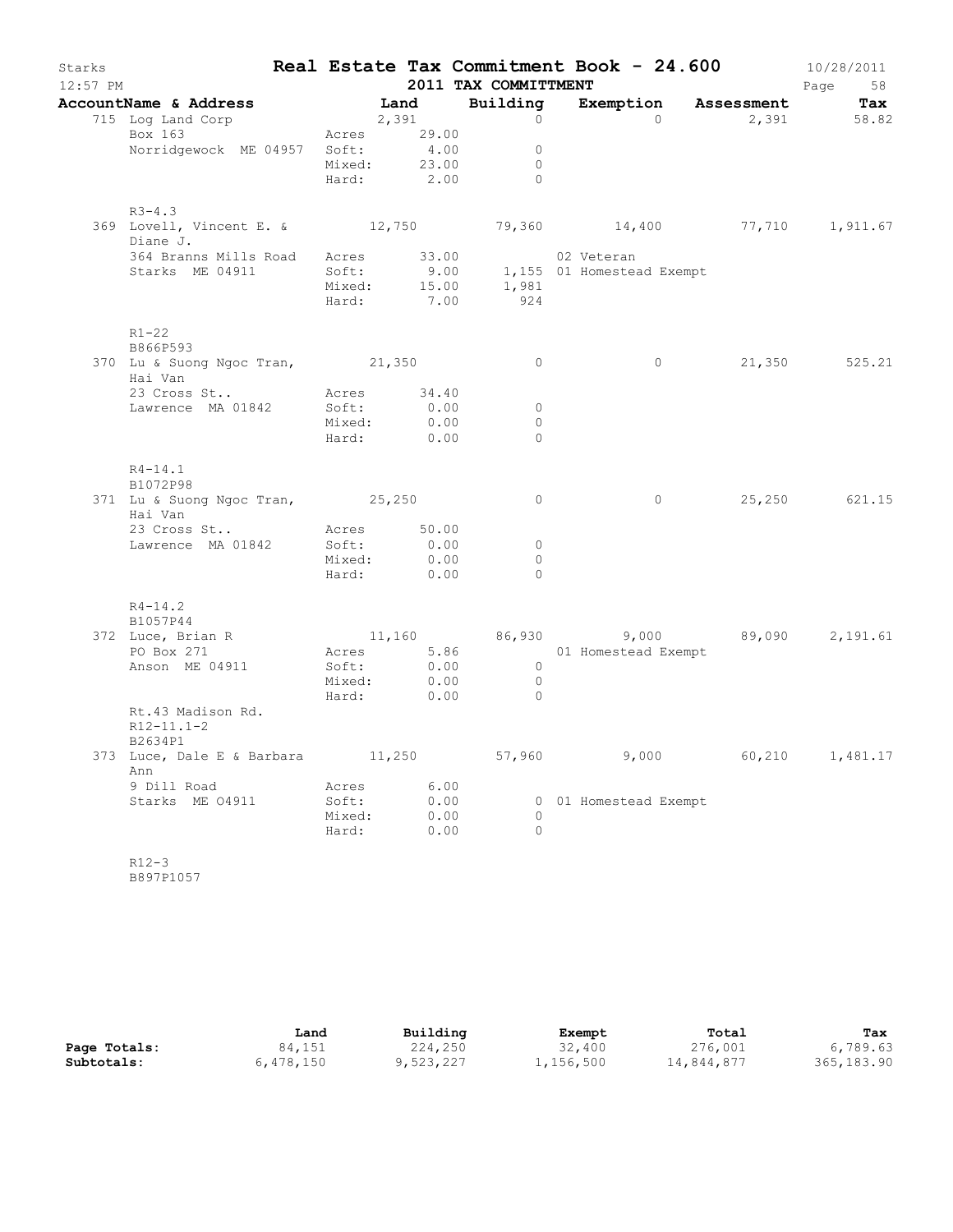| Starks<br>$12:57$ PM       |                                                |                      |                 |           |              | Real Estate Tax Commitment Book - 24.600<br>2011 TAX COMMITTMENT |                    |         |                                        | 10/28/2011<br>Page<br>59 |
|----------------------------|------------------------------------------------|----------------------|-----------------|-----------|--------------|------------------------------------------------------------------|--------------------|---------|----------------------------------------|--------------------------|
|                            | AccountName & Address                          |                      |                 | Land      |              | Building                                                         |                    |         | Exemption Assessment                   | Tax                      |
|                            | 374 Luce, Norman                               |                      |                 | 38,950    |              |                                                                  |                    |         | 91,100    9,000    121,050    2,977.83 |                          |
|                            | PO Box 22                                      |                      | Acres 133.00    |           |              |                                                                  |                    |         |                                        |                          |
|                            | Anson ME 04911                                 |                      |                 |           |              | Soft: 35.00 4,492 01 Homestead Exempt<br>Mixed: 33.00 4,358      |                    |         |                                        |                          |
|                            |                                                |                      | Hard:           | 0.00      |              | $\overline{0}$                                                   |                    |         |                                        |                          |
|                            |                                                |                      |                 |           |              |                                                                  |                    |         |                                        |                          |
|                            | $R6-12, R6-14$<br>B867P243                     |                      |                 |           |              |                                                                  |                    |         |                                        |                          |
|                            | 375 Luce, Norman                               |                      | 8,240           |           |              | $\circ$                                                          |                    | $\circ$ | 8,240                                  | 202.70                   |
|                            | PO Box 22                                      |                      | Acres 2.90      |           |              |                                                                  |                    |         |                                        |                          |
|                            | Anson ME 04911                                 |                      | Soft:           |           | 0.00         | $\circ$                                                          |                    |         |                                        |                          |
|                            |                                                |                      | Mixed:          |           | 0.00         | $\circ$                                                          |                    |         |                                        |                          |
|                            |                                                |                      | Hard: 0.00      |           |              | $\Omega$                                                         |                    |         |                                        |                          |
|                            | R12-24                                         |                      |                 |           |              |                                                                  |                    |         |                                        |                          |
|                            | B2810P154                                      |                      |                 |           |              |                                                                  |                    |         |                                        |                          |
|                            | 34 Luce, Norman F.                             |                      |                 |           |              | 21,250 11,640                                                    |                    | $\circ$ | 32,890                                 | 809.09                   |
|                            | Luce, Beth B.                                  |                      | Acres 30.00     |           |              |                                                                  |                    |         |                                        |                          |
|                            | P.O. Box 22                                    |                      | Soft:           | 0.00      |              | $\circ$                                                          |                    |         |                                        |                          |
|                            | Anson ME 04911                                 |                      | Mixed:          |           | 0.00         | $\circ$                                                          |                    |         |                                        |                          |
|                            | Bet. Dill & Rt.43                              |                      | Hard:           | 0.00      |              | $\Omega$                                                         |                    |         |                                        |                          |
|                            | $R6-16$                                        |                      |                 |           |              |                                                                  |                    |         |                                        |                          |
|                            | B3821P278 01/23/2007 B823P788                  |                      |                 |           |              |                                                                  |                    |         |                                        |                          |
|                            | 33 Luce, Norman F. 12,070                      |                      |                 |           |              | $\circ$                                                          |                    | $\circ$ | 12,070                                 | 296.92                   |
|                            | P.O. Box 22                                    |                      | Acres 8.80      |           |              |                                                                  |                    |         |                                        |                          |
|                            | Anson ME 04911                                 |                      | Soft:           |           | 0.00<br>0.00 | $\circ$<br>0                                                     |                    |         |                                        |                          |
|                            |                                                |                      | Mixed:<br>Hard: | 0.00      |              | $\Omega$                                                         |                    |         |                                        |                          |
|                            | Mayhew Rd                                      |                      |                 |           |              |                                                                  |                    |         |                                        |                          |
|                            | $R6-13$                                        |                      |                 |           |              |                                                                  |                    |         |                                        |                          |
|                            | B823P788                                       |                      |                 |           |              |                                                                  |                    |         |                                        |                          |
|                            | 376 Luce, Norman F. & Beth 16,280<br><b>B.</b> |                      |                 |           |              | $\overline{0}$                                                   |                    | $\circ$ | 16,280                                 | 400.49                   |
|                            | PO Box 22                                      |                      | Acres           |           | 122.00       |                                                                  |                    |         |                                        |                          |
|                            | Anson ME 04911                                 |                      | Soft:           |           | 0.00         | $\overline{0}$                                                   |                    |         |                                        |                          |
|                            |                                                |                      | Mixed:          |           | 40.00        | 5,282                                                            |                    |         |                                        |                          |
|                            |                                                |                      | Hard: 82.00     |           |              | 10,829                                                           |                    |         |                                        |                          |
|                            | Madison Rd                                     |                      |                 |           |              |                                                                  |                    |         |                                        |                          |
|                            | $R7-4$<br>B1139P165                            |                      |                 |           |              |                                                                  |                    |         |                                        |                          |
|                            | 90 Luce, Norman F.                             |                      |                 | 16,260    |              | $\circ$                                                          |                    | 0       |                                        | 16,260 400.00            |
|                            | Luce, Beth B.                                  |                      | Acres 15.25     |           |              |                                                                  |                    |         |                                        |                          |
|                            | P.O. Box 22                                    |                      | Soft:           |           | 0.00         | 0                                                                |                    |         |                                        |                          |
|                            | Anson ME 04911                                 |                      | Mixed:          |           | 0.00         | 0                                                                |                    |         |                                        |                          |
|                            |                                                |                      | Hard:           |           | 0.00         | 0                                                                |                    |         |                                        |                          |
|                            | Rt. 43 Madison Rd.<br>$R12 - 11.1 - 3$         |                      |                 |           |              |                                                                  |                    |         |                                        |                          |
|                            | B3833P66 04/10/2007                            |                      |                 |           |              |                                                                  |                    |         |                                        |                          |
|                            | 377 Luckraft, Elizabeth                        |                      |                 | 8,000     |              | 27,600                                                           |                    | 0       | 35,600                                 | 875.76                   |
|                            | 938 East Pond Road                             |                      | Acres           |           | 1.00         |                                                                  |                    |         |                                        |                          |
|                            | Smithfield ME 04978                            |                      | Soft:           |           | 0.00         | 0                                                                |                    |         |                                        |                          |
|                            |                                                |                      | Mixed:<br>Hard: |           | 0.00         | 0<br>$\Omega$                                                    |                    |         |                                        |                          |
|                            |                                                |                      |                 |           | 0.00         |                                                                  |                    |         |                                        |                          |
|                            | R8-38.1A                                       |                      |                 |           |              |                                                                  |                    |         |                                        |                          |
|                            | B3456P1                                        |                      |                 |           |              |                                                                  |                    |         |                                        |                          |
|                            |                                                |                      |                 |           |              |                                                                  |                    |         |                                        |                          |
|                            |                                                | Land                 |                 | Building  |              |                                                                  | Exempt             |         | Total                                  | Tax                      |
| Page Totals:<br>Subtotals: |                                                | 121,050<br>6,599,200 |                 | 9,653,567 | 130,340      |                                                                  | 9,000<br>1,165,500 |         | 242,390<br>15,087,267                  | 5,962.79<br>371,146.69   |
|                            |                                                |                      |                 |           |              |                                                                  |                    |         |                                        |                          |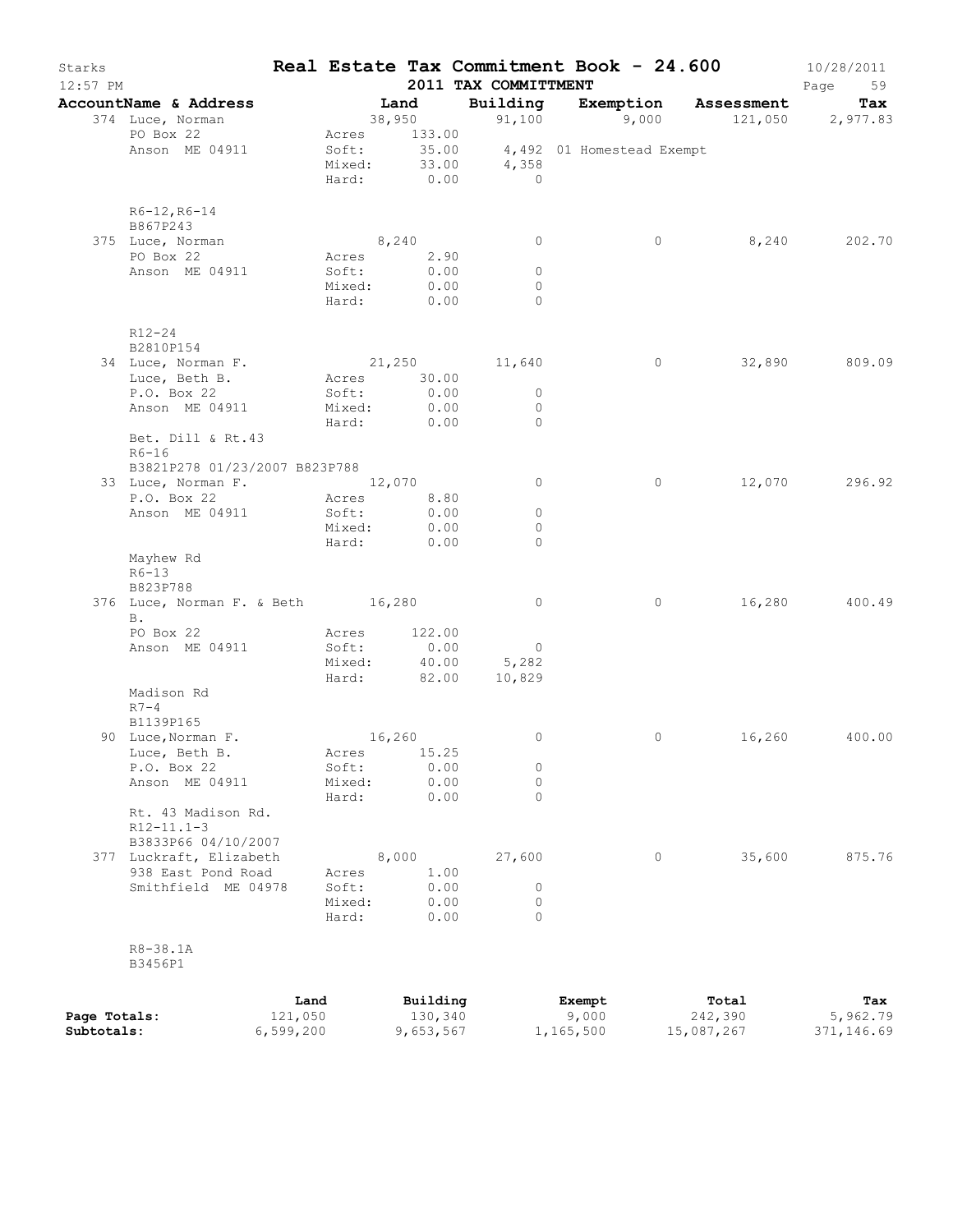| Starks<br>$12:57$ PM                                                                                                                        |                                               |                               | 2011 TAX COMMITTMENT                            | Real Estate Tax Commitment Book - 24.600 |               | 10/28/2011<br>Page<br>60 |
|---------------------------------------------------------------------------------------------------------------------------------------------|-----------------------------------------------|-------------------------------|-------------------------------------------------|------------------------------------------|---------------|--------------------------|
| AccountName & Address                                                                                                                       | Land                                          |                               |                                                 | Building Exemption Assessment            | 36,754 904.15 | Tax                      |
| 378 Lundwall, Kathryn T. 10,600 35,154 9,000<br>P.O. Box 371 2 Acres 5.00 01 Homestead E<br>Madison ME 04950                                | Soft: 0.00<br>Mixed: 0.00<br>Hard: 0.00       |                               | $\overline{0}$<br>$\overline{0}$<br>$\bigcirc$  | 01 Homestead Exempt                      |               |                          |
| $R4 - 39.1$<br>B3294P88<br>637 Lydon, William<br>Lydon, Irene<br>9 Finney Street<br>Carver MA 12330                                         | Acres 10.00<br>Soft:<br>Mixed:<br>Hard: 0.00  | 0.00<br>0.00                  | 13,850 52,416<br>$\circ$<br>$\circ$<br>$\Omega$ | $\circ$                                  |               | 66,266 1,630.14          |
| $R2 - 48$<br>B3541P244 08/19/2005 B868P244<br>734 Lynds, William I. 10,770<br>Lynds, Janette F. Acres 6.80<br>P.O. Box 94<br>Anson ME 04911 | Soft:<br>Mixed:<br>Hard: 0.00                 | 0.00<br>0.00                  | $\circ$<br>$\circ$<br>$\circ$<br>$\Omega$       | $\circ$                                  |               | 10,770 264.94            |
| $R12-2A$<br>B4220P50 12/02/2009<br>379 Lynds, William I. & 34,590 49,706<br>Janette F.<br>PO Box 94<br>Anson ME 04911                       | Acres 137.00<br>Soft:<br>Mixed:<br>Hard: 3.00 | 2.00                          | 257<br>110.00 14,527<br>396                     | $\circ$                                  | 84,296        | 2,073.68                 |
| R11-11.1,7,92<br>B1991P332<br>382 Madison Electric Works 9,600<br>6 Business Park Drive Acres 5.00<br>Madison ME 04911                      | Soft:<br>Mixed:<br>Hard:                      | 0.00<br>0.00<br>0.00          | $\circ$<br>$\circ$<br>$\Omega$<br>$\Omega$      | $\circ$                                  | 9,600         | 236.16                   |
| R12-19.1<br>B3878P84 06/27/2007 B987P232<br>381 Madison Electric Works<br>6 Business Park Drive<br>Madison ME 04950                         | 7,650<br>Acres<br>Soft:<br>Mixed:<br>Hard:    | 2.00<br>0.00<br>0.00<br>0.00  | $\circ$<br>0<br>$\mathbf 0$<br>$\Omega$         | 0                                        | 7,650         | 188.19                   |
| R12-23.1<br>B987P232<br>383 Madison Paper<br>Industries<br>PO Box 129<br>Madison ME 04950                                                   | 38,250<br>Acres<br>Soft:<br>Mixed:<br>Hard:   | 74.00<br>0.00<br>0.00<br>0.00 | 134,400<br>0<br>$\circ$<br>0                    | 0                                        | 172,650       | 4,247.19                 |
| $R12 - 14$                                                                                                                                  |                                               | $B_{11}$ i 1 ding             |                                                 | $F$ vomnt                                | $T0+01$       |                          |

|              | Land      | Building  | Exempt    | Total      | Tax        |
|--------------|-----------|-----------|-----------|------------|------------|
| Page Totals: | 125,310   | 271,676   | 9,000     | 387,986    | 9,544.45   |
| Subtotals:   | 6,724,510 | 9,925,243 | 1,174,500 | 15,475,253 | 380,691.14 |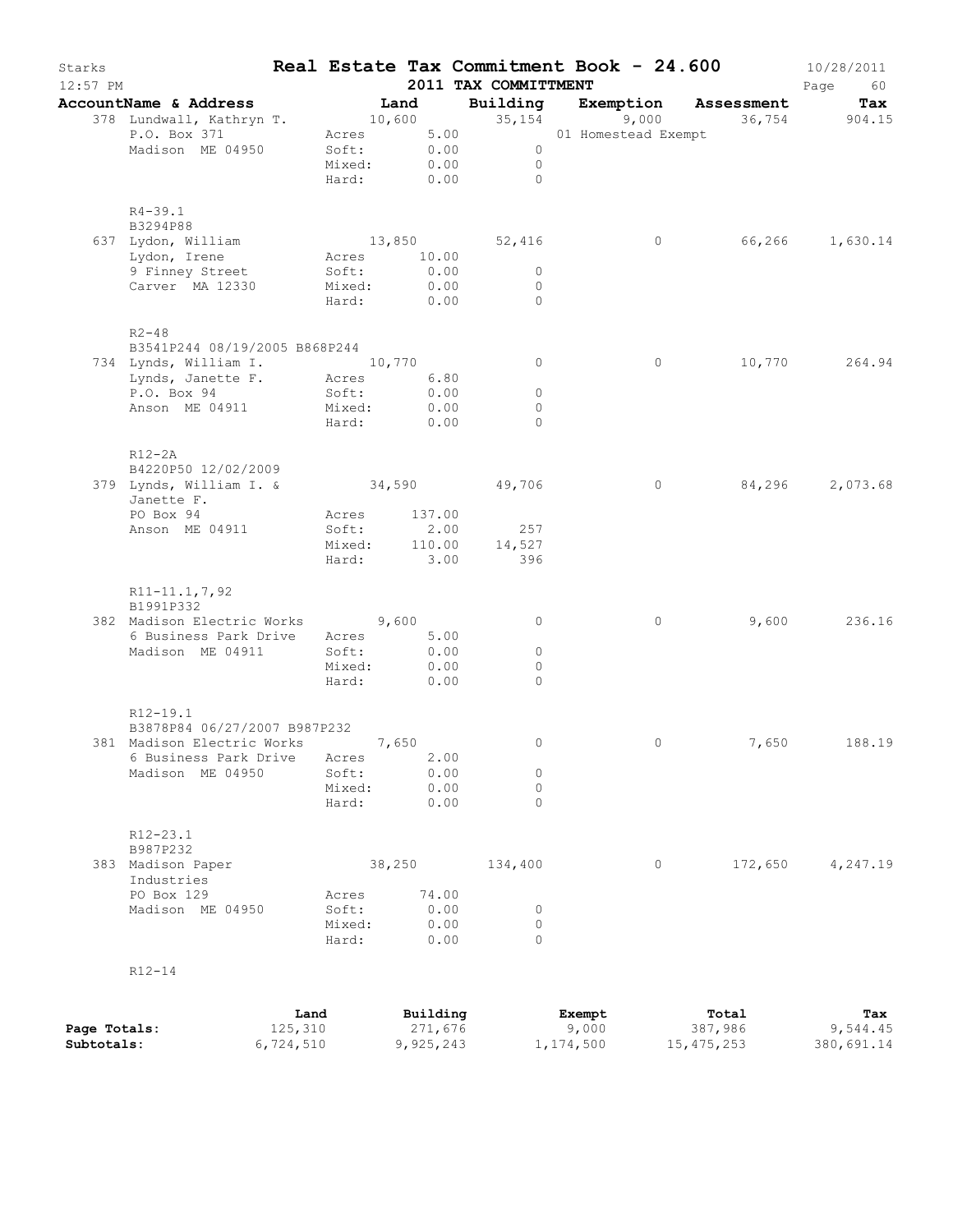| Starks<br>$12:57$ PM |                                                                                                                                                                                          |                                   |                                                       | 2011 TAX COMMITTMENT                             | Real Estate Tax Commitment Book - $24.600$ 10/28/2011 |        | Page<br>61        |
|----------------------|------------------------------------------------------------------------------------------------------------------------------------------------------------------------------------------|-----------------------------------|-------------------------------------------------------|--------------------------------------------------|-------------------------------------------------------|--------|-------------------|
|                      | AccountName & Address                                                                                                                                                                    |                                   |                                                       |                                                  |                                                       |        |                   |
|                      | <b>DuntName &amp; Address Land Building Exempt:</b><br>268 Maine Tree Managent 48,250 2,400                                                                                              |                                   |                                                       |                                                  | Exemption Assessment Tax $0$ 50,650 1,245.99          |        |                   |
|                      | 302 West Mills Road Acres 138.00<br>Anson ME 04911                                                                                                                                       |                                   | Soft: 0.00<br>Mixed: 0.00                             | $\overline{0}$<br>$\overline{0}$<br>Hard: 0.00 0 |                                                       |        |                   |
|                      | $R8 - 46$<br>B4372P87 02/24/2011 B1025P82                                                                                                                                                |                                   |                                                       |                                                  |                                                       |        |                   |
|                      | 387 Mann, James N. & Donna 8,070 46,950<br>G.                                                                                                                                            |                                   |                                                       |                                                  |                                                       |        | 0 55,020 1,353.49 |
|                      | PO Box 165 Acres<br>New Sharon ME 04955 Soft:                                                                                                                                            |                                   | Acres 1.10<br>Soft: 0.00<br>Mixed: 0.00<br>Hard: 0.00 | $\overline{0}$<br>$\Omega$<br>$\bigcirc$         |                                                       |        |                   |
|                      | $R1-1$<br>B1380P94                                                                                                                                                                       |                                   |                                                       |                                                  |                                                       |        |                   |
|                      | 368 Mansfield, John Michael 10,596 29,280 9,000 30,876 759.55<br>Mansfield, Kelly Jayne Acres 29.00 01 Homestead Exempt 56 Jacob Lane Soft: 0.00 0<br>Starks ME 04911 Mixed: 24.00 3,169 |                                   |                                                       |                                                  |                                                       |        |                   |
|                      |                                                                                                                                                                                          |                                   |                                                       | Hard: 0.00 0                                     |                                                       |        |                   |
|                      | $R3 - 4.3$<br>B1292P204<br>388 Marchesseault, Ronald 19,000                                                                                                                              |                                   |                                                       | $\overline{0}$                                   | $\overline{0}$                                        |        | 19,000 467.40     |
|                      | $P. \&$                                                                                                                                                                                  |                                   |                                                       |                                                  |                                                       |        |                   |
|                      | Marchesseault, Ingrid Acres 25.00<br>PO Box 222, Newport Soft: 0.00 0<br>Rd                                                                                                              |                                   |                                                       |                                                  |                                                       |        |                   |
|                      | Oneco CT 06373 Mixed: 0.00                                                                                                                                                               |                                   | Hard: 0.00                                            | $\circ$<br>$\bigcirc$                            |                                                       |        |                   |
|                      | $R1 - 41.3$<br>B1104P98                                                                                                                                                                  |                                   |                                                       |                                                  |                                                       |        |                   |
|                      | 699 Marschall, Martina L. 11,110 32,361<br>36 Briarcliff Circle Acres 29.50<br>Campton NH 03223 $Soft:$                                                                                  |                                   | 0.00<br>Hard: 0.00                                    | $\overline{0}$<br>3,764<br>$\overline{0}$        | $\overline{0}$                                        |        | 43,471 1,069.39   |
|                      | Dill Road<br>$R6 - 1.7$<br>B3719P1 08/03/2006                                                                                                                                            |                                   |                                                       |                                                  |                                                       |        |                   |
|                      | 389 Martikke, George &<br>Rosalie                                                                                                                                                        |                                   | 20,500                                                | 7,680                                            | 0                                                     | 28,180 | 693.23            |
|                      | 97 Chicken Street<br>Starks ME 04911                                                                                                                                                     | Acres<br>Soft:<br>Mixed:<br>Hard: | 27.00<br>0.00<br>0.00<br>0.00                         | 0<br>0<br>0                                      |                                                       |        |                   |
|                      | $R3 - 16$                                                                                                                                                                                |                                   |                                                       |                                                  |                                                       |        |                   |

B2402P116

|              | Land      | Building   | Exempt    | Total      | Tax        |
|--------------|-----------|------------|-----------|------------|------------|
| Page Totals: | 117,526   | 118,671    | 9,000     | 227,197    | 5,589.05   |
| Subtotals:   | 6,842,036 | 10,043,914 | 1,183,500 | 15,702,450 | 386,280.19 |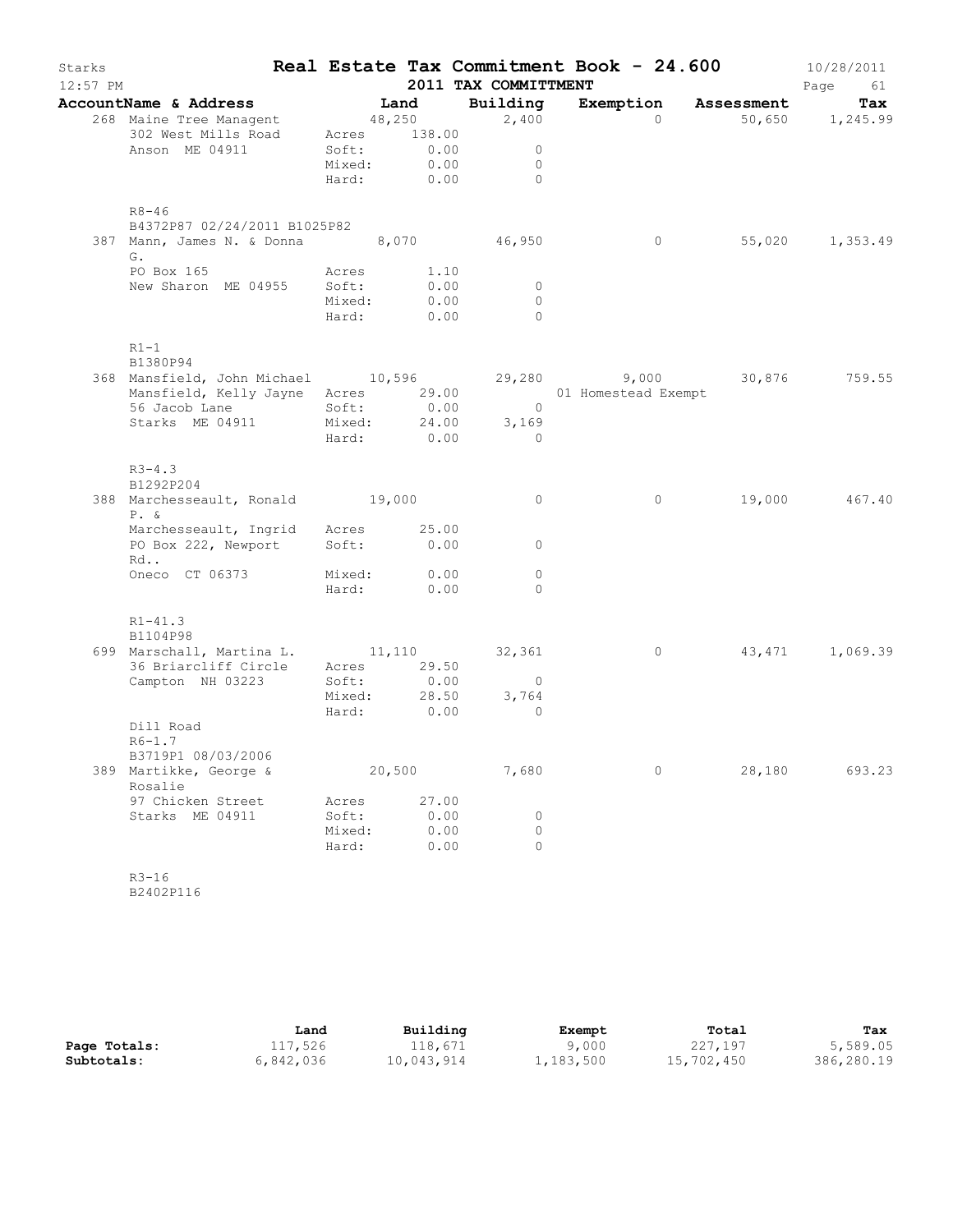| Starks<br>$12:57$ PM       |                                                             |                                   |                                   | 2011 TAX COMMITTMENT               | Real Estate Tax Commitment Book - 24.600 |                                | 10/28/2011<br>Page<br>62      |
|----------------------------|-------------------------------------------------------------|-----------------------------------|-----------------------------------|------------------------------------|------------------------------------------|--------------------------------|-------------------------------|
|                            | AccountName & Address<br>390 Martikke, George F&<br>Rosalie |                                   | Land<br>19,000                    | Building<br>38,520                 | Exemption<br>9,000                       | Assessment                     | Tax<br>48,520 1,193.59        |
|                            | 97 Chicken Street<br>Starks ME 04911                        | Acres<br>Soft:<br>Mixed:<br>Hard: | 21.00<br>0.00<br>0.00<br>0.00     | $\Omega$<br>$\Omega$               | 0 01 Homestead Exempt                    |                                |                               |
|                            | Chicken Street<br>$R3 - 15$<br>B2234P301                    |                                   |                                   |                                    |                                          |                                |                               |
|                            | 392 Martineau, Richard F. 26,250 17,520<br>PO Box 93        |                                   | Acres 50.00                       |                                    | $\circ$                                  | 43,770                         | 1,076.74                      |
|                            | W. Farmington ME 04992 Soft:                                | Mixed:<br>Hard:                   | 0.00<br>0.00<br>0.00              | $\mathbf{0}$<br>$\circ$<br>$\circ$ |                                          |                                |                               |
|                            | $R1 - 43$<br>B2041P8                                        |                                   |                                   |                                    |                                          |                                |                               |
|                            | 393 Mason, Carol<br>Mason, George J. Jr.                    | Acres                             | 22,350<br>38.40                   | $\circ$                            | 0                                        | 22,350                         | 549.81                        |
|                            | 15 Spencer Rd                                               | Soft:                             | 0.00                              | $\circ$<br>$\circ$                 |                                          |                                |                               |
|                            | Higganum CT 06441                                           | Mixed:<br>Hard:                   | 0.00<br>0.00                      | $\Omega$                           |                                          |                                |                               |
|                            | Branns Mills Rd<br>$R1 - 25, 26, 27$<br>B1834P58            |                                   |                                   |                                    |                                          |                                |                               |
|                            | 395 McCahan, Kenneth R                                      |                                   |                                   | 21,330 48,960                      | 0                                        | 70,290                         | 1,729.13                      |
|                            | McCahan Gabrielle A<br>50 Tilton Avenue                     | Soft:                             | Acres 30.30<br>0.00               | $\circ$                            |                                          |                                |                               |
|                            | Kittery Me 03904                                            | Mixed:<br>Hard:                   | 0.00<br>0.00                      | $\circ$<br>$\Omega$                |                                          |                                |                               |
|                            | $R2 - 58$<br>B2922P8                                        |                                   |                                   |                                    |                                          |                                |                               |
|                            | 396 Mccarten, Michael P. & 12,850                           |                                   |                                   | 0                                  | $\circ$                                  | 12,850                         | 316.11                        |
|                            | Brown, Jeffrey L.<br>159 Cottage Street                     | Acres<br>Soft:                    | 10.00<br>0.00                     | $\circ$                            |                                          |                                |                               |
|                            | Athol MA 01331                                              | Mixed:                            | 0.00                              | $\circ$                            |                                          |                                |                               |
|                            |                                                             | Hard:                             | 0.00                              | $\Omega$                           |                                          |                                |                               |
|                            | R8-38.11<br>B1297P183                                       |                                   |                                   |                                    |                                          |                                |                               |
|                            | 397 McCarthy, Joseph K. &<br>Maryanne                       | 23,380                            |                                   | 89,080                             | 9,000                                    | 103,460                        | 2,545.12                      |
|                            | 265 Beans Corner Road<br>New Sharon ME 04955                | Acres<br>Soft:                    | 38.53<br>0.00                     |                                    | 0 01 Homestead Exempt                    |                                |                               |
|                            |                                                             | Mixed:                            | 0.00                              | $\circ$                            |                                          |                                |                               |
|                            | Bean's corner Rd.<br>$R1-8$                                 | Hard:                             | 0.00                              | $\Omega$                           |                                          |                                |                               |
|                            | B2614P308<br>398 McConnachie, Alice                         |                                   | 18,000                            | 47,500                             | 9,000                                    | 56,500                         | 1,389.90                      |
|                            | 190 Sawyers Mills Road                                      | Acres                             | 17.00                             |                                    |                                          |                                |                               |
|                            | Starks ME 04911                                             | Soft:<br>Mixed:                   | 0.00<br>0.00                      | 0                                  | 0 01 Homestead Exempt                    |                                |                               |
|                            |                                                             | Hard:                             | 0.00                              | $\Omega$                           |                                          |                                |                               |
|                            | $R3-11A$<br>B1144P264                                       |                                   |                                   |                                    |                                          |                                |                               |
| Page Totals:<br>Subtotals: | 143,160<br>6,985,196                                        | Land                              | Building<br>241,580<br>10,285,494 |                                    | Exempt<br>27,000<br>1,210,500            | Total<br>357,740<br>16,060,190 | Tax<br>8,800.40<br>395,080.59 |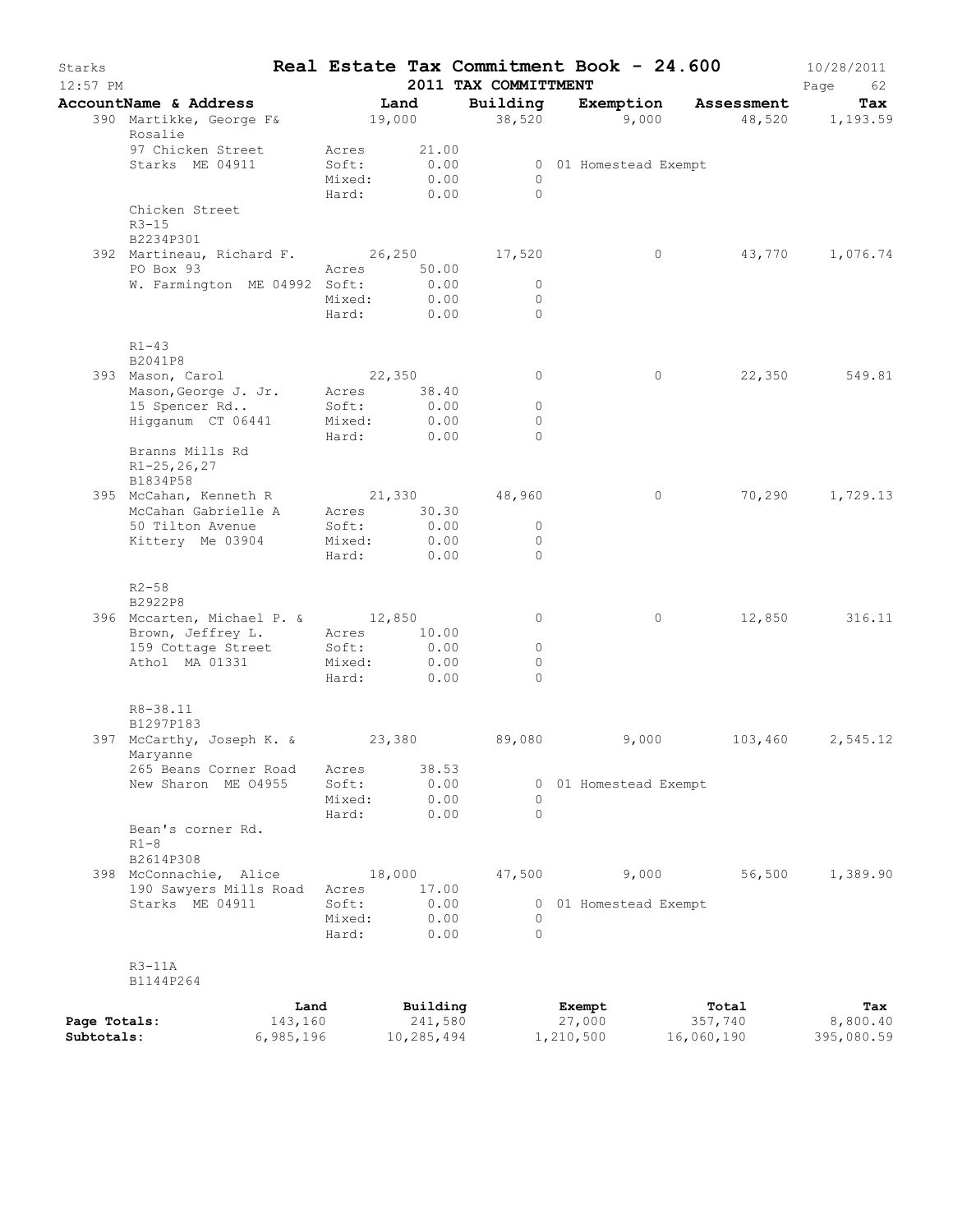| Starks<br>12:57 PM |                                                     |                 |                | 2011 TAX COMMITTMENT | Real Estate Tax Commitment Book - 24.600 |            | 10/28/2011<br>Page<br>63 |
|--------------------|-----------------------------------------------------|-----------------|----------------|----------------------|------------------------------------------|------------|--------------------------|
|                    | AccountName & Address                               |                 | Land           | Building             | Exemption                                | Assessment | Tax                      |
|                    | 399 McCue, John J. & Cathy 18,610<br>Υ.             |                 |                | 7,680                | $\Omega$                                 | 26,290     | 646.73                   |
|                    | 360 Hardscrabble Road<br>North Monmouth ME<br>04265 | Acres<br>Soft:  | 19.43<br>0.00  | $\circ$              |                                          |            |                          |
|                    |                                                     | Mixed:          | 0.00           | $\circ$              |                                          |            |                          |
|                    |                                                     | Hard: 0.00      |                | $\Omega$             |                                          |            |                          |
|                    | $R8 - 38.3$<br>B1412P239                            |                 |                |                      |                                          |            |                          |
|                    | 400 McDowell, Ronald J. & 7,360<br>Anna M.          |                 |                | $\circ$              | $\circ$                                  | 7,360      | 181.06                   |
|                    | 2569 Carlo Henry Rd.                                | Acres           | 1.55           |                      |                                          |            |                          |
|                    | Lake Charles LA 70607 Soft:                         |                 | 0.00           | $\circ$              |                                          |            |                          |
|                    |                                                     | Mixed:          | 0.00           | $\Omega$             |                                          |            |                          |
|                    |                                                     | Hard:           | 0.00           | $\Omega$             |                                          |            |                          |
|                    | $R3 - 39$<br>B836P345                               |                 |                |                      |                                          |            |                          |
|                    | 401 McEwen, Ann Lee                                 | 7,160           |                | $\circ$              | $\circ$                                  | 7,160      | 176.14                   |
|                    | 26 Washington Avenue                                | Acres           | 0.80           |                      |                                          |            |                          |
|                    | Northhampton MA 01060                               | Soft:           | 0.00           | $\circ$              |                                          |            |                          |
|                    |                                                     | Mixed:          | 0.00           | $\circ$              |                                          |            |                          |
|                    |                                                     | Hard:           | 0.00           | $\circ$              |                                          |            |                          |
|                    | $R8 - 24$                                           |                 |                |                      |                                          |            |                          |
|                    | B3870P88 06/21/2007 B802P683                        |                 |                |                      |                                          |            |                          |
|                    | 402 Mcfarlane, Jeffery & 27,500<br>Anita            |                 |                | $\circ$              | $\circ$                                  | 27,500     | 676.50                   |
|                    | 220 West Mills Road                                 | Acres           | 59.00          |                      |                                          |            |                          |
|                    | Industry ME 04938                                   | Soft:           | 0.00           | $\circ$              |                                          |            |                          |
|                    |                                                     | Mixed:          | 0.00           | $\circ$              |                                          |            |                          |
|                    | Thompson Bridge Road<br>$R3 - 44$                   | Hard:           | 0.00           | $\Omega$             |                                          |            |                          |
|                    | B2515P153<br>403 Mcfarlane, Jeffrey & 14,060        |                 |                | $\circ$              | $\circ$                                  | 14,060     | 345.88                   |
|                    | Anita                                               |                 |                |                      |                                          |            |                          |
|                    | 220 West Mills Road                                 | Acres           | 50.00          |                      |                                          |            |                          |
|                    | Industry ME 04938                                   | Soft:           | 0.00           | $\overline{0}$       |                                          |            |                          |
|                    |                                                     | Mixed:<br>Hard: | 18.00<br>30.00 | 2,377<br>3,962       |                                          |            |                          |
|                    | Thompson Bridge Road<br>$R3 - 46.1$                 |                 |                |                      |                                          |            |                          |
|                    | B1373P349                                           |                 |                | 69,360               | 9,000                                    |            |                          |
|                    | 404 McLaughlin, Chris<br>404 Anson Road             | Acres           | 12,360<br>7.70 |                      |                                          | 72,720     | 1,788.91                 |
|                    | Starks ME 04911                                     | Soft:           | 0.00           |                      | 0 01 Homestead Exempt                    |            |                          |
|                    |                                                     | Mixed:          | 0.00           | $\Omega$             |                                          |            |                          |
|                    |                                                     | Hard:           | 0.00           | $\circ$              |                                          |            |                          |
|                    |                                                     |                 |                |                      |                                          |            |                          |
|                    | $R11-3$                                             |                 |                |                      |                                          |            |                          |

B2053P120

|              | Land      | Building   | Exempt    | Total      | Tax        |
|--------------|-----------|------------|-----------|------------|------------|
| Page Totals: | 87,050    | 77,040     | 9,000     | 155,090    | 3,815.22   |
| Subtotals:   | 7,072,246 | 10,362,534 | 1,219,500 | 16,215,280 | 398,895.81 |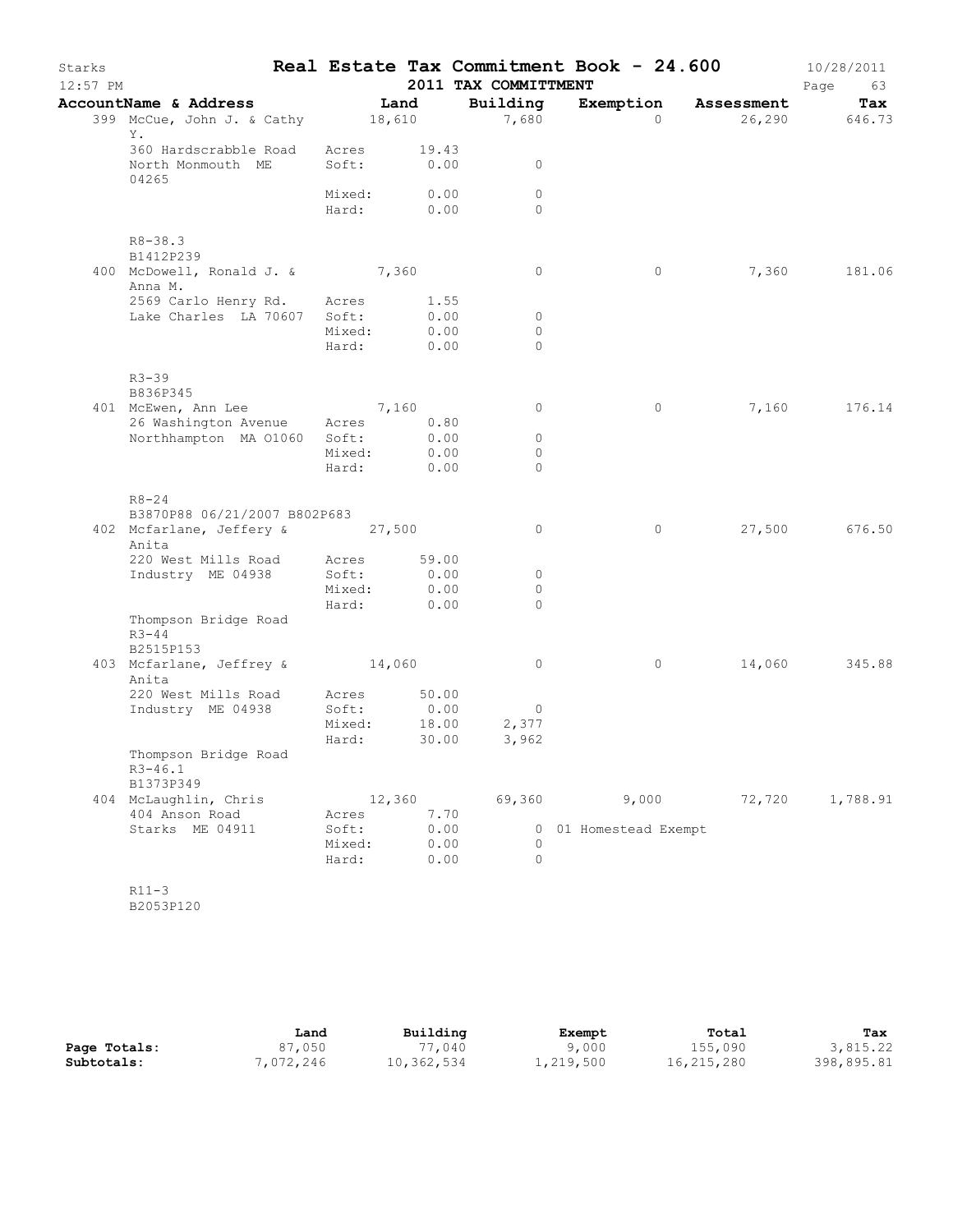| Starks                     | 12:57 PM                                                                                   |                      |                 |                           |              | 2011 TAX COMMITTMENT                 | Real Estate Tax Commitment Book - 24.600                               |                       | 10/28/2011<br>Page<br>64 |
|----------------------------|--------------------------------------------------------------------------------------------|----------------------|-----------------|---------------------------|--------------|--------------------------------------|------------------------------------------------------------------------|-----------------------|--------------------------|
|                            | AccountName & Address Tand                                                                 |                      |                 |                           |              | Building                             | Exemption Assessment Tax                                               |                       |                          |
|                            | 405 McPherson, Wayne                                                                       |                      |                 | $9,540$<br>Acres $4.90$   |              | $\circ$                              | $\Omega$                                                               |                       | 9,540 234.68             |
|                            | 20 Isthmus Rd.                                                                             |                      |                 |                           |              |                                      |                                                                        |                       |                          |
|                            | Rumford Me 04276 Soft: 0.00                                                                |                      | Mixed:          |                           |              | $\circ$<br>$\circ$                   |                                                                        |                       |                          |
|                            |                                                                                            |                      |                 | Mixed: 0.00<br>Hard: 0.00 |              | $\Omega$                             |                                                                        |                       |                          |
|                            | $R2 - 27$                                                                                  |                      |                 |                           |              |                                      |                                                                        |                       |                          |
|                            | B3217P114                                                                                  |                      |                 |                           |              |                                      |                                                                        |                       |                          |
|                            | 407 Meagher, Brian 43,010 121,800 9,000 155,810 3,832.93<br>896 Anson Road Acres 159.00    |                      |                 |                           |              |                                      |                                                                        |                       |                          |
|                            | Starks ME 04911                                                                            |                      |                 |                           |              |                                      |                                                                        |                       |                          |
|                            |                                                                                            |                      |                 |                           |              |                                      |                                                                        |                       |                          |
|                            |                                                                                            |                      |                 |                           |              |                                      | Soft: 0.00 001 Homestead Exempt<br>Mixed: 90.00 11,885<br>Hard: 0.00 0 |                       |                          |
|                            | R11-23                                                                                     |                      |                 |                           |              |                                      |                                                                        |                       |                          |
|                            | B3930P297 11/02/2007 B1327P95                                                              |                      |                 |                           |              |                                      |                                                                        |                       |                          |
|                            | 410 Melancon, B. Peter 21,850 55,840 9,000 68,690 1,689.77<br>442 Anson Road Acres 11.00   |                      |                 |                           |              |                                      |                                                                        |                       |                          |
|                            | Starks ME 04911 Soft: 0.00 001 Homestead Exempt                                            |                      |                 |                           |              |                                      |                                                                        |                       |                          |
|                            |                                                                                            |                      |                 | Mixed: 0.00<br>Hard: 0.00 |              | $\begin{matrix} 0 \\ 0 \end{matrix}$ |                                                                        |                       |                          |
|                            |                                                                                            |                      |                 |                           |              |                                      |                                                                        |                       |                          |
|                            | Rt.43 Anson Rd<br>$R11 - 4.2$<br>B1576P78                                                  |                      |                 |                           |              |                                      |                                                                        |                       |                          |
|                            |                                                                                            |                      |                 |                           |              |                                      |                                                                        |                       |                          |
|                            | 411 Melancon, Shirley J. 19,000 81,920 9,000 91,920 2,261.23<br>486 Anson Road Acres 21.00 |                      |                 |                           |              |                                      |                                                                        |                       |                          |
|                            | Starks ME 04911                                                                            |                      |                 |                           |              |                                      | Soft: 0.00 001 Homestead Exempt                                        |                       |                          |
|                            |                                                                                            |                      | Mixed:          | 0.00                      |              | $\overline{0}$                       |                                                                        |                       |                          |
|                            | Rt.43<br>$R11-4$                                                                           |                      |                 | Hard: 0.00                |              | $\overline{a}$                       |                                                                        |                       |                          |
|                            | B4362P13 01/24/2011 B2525P184                                                              |                      |                 |                           |              |                                      |                                                                        |                       |                          |
|                            | 412 Melancon-Quimby, Robin 6,450 19,920 9,000 17,370 427.30                                |                      |                 |                           |              |                                      |                                                                        |                       |                          |
|                            | 28 Chicken Street Acres 0.65                                                               |                      |                 |                           |              |                                      |                                                                        |                       |                          |
|                            | Starks ME 04911                                                                            |                      |                 | Soft: 0.00<br>Mixed: 0.00 |              |                                      | 0 01 Homestead Exempt<br>0                                             |                       |                          |
|                            |                                                                                            |                      |                 |                           |              | Hard: 0.00 0                         |                                                                        |                       |                          |
|                            | $U2-9$<br>B1254P161                                                                        |                      |                 |                           |              |                                      |                                                                        |                       |                          |
|                            | 413 Miller, Joseph R.& 40,740 175,950 9,000 207,690 5,109.17                               |                      |                 |                           |              |                                      |                                                                        |                       |                          |
|                            | Judith L.                                                                                  |                      |                 |                           |              |                                      |                                                                        |                       |                          |
|                            | 182 Olde Ferry Road Acres 128.00                                                           |                      |                 |                           |              |                                      |                                                                        |                       |                          |
|                            | Starks ME 04911                                                                            |                      | Soft:           |                           | 0.00         | 0                                    | 01 Homestead Exempt                                                    |                       |                          |
|                            |                                                                                            |                      | Mixed:<br>Hard: | 43.00                     | 0.00         | $\Omega$<br>5,679                    |                                                                        |                       |                          |
|                            | Pease Road                                                                                 |                      |                 |                           |              |                                      |                                                                        |                       |                          |
|                            | $R12 - 11.2$                                                                               |                      |                 |                           |              |                                      |                                                                        |                       |                          |
|                            | B2208P25                                                                                   |                      |                 |                           |              |                                      |                                                                        |                       |                          |
|                            | 414 Millett, Colin C. &<br>Elaine M.                                                       |                      |                 | 9,300                     |              | 16,170                               | 9,000                                                                  | 16,470                | 405.16                   |
|                            | 510 Branns Mills Road                                                                      |                      | Acres           |                           | 3.00         |                                      |                                                                        |                       |                          |
|                            | Starks ME 04911                                                                            |                      | Soft:<br>Mixed: |                           | 0.00<br>0.00 | 0<br>0                               | 01 Homestead Exempt                                                    |                       |                          |
|                            |                                                                                            |                      | Hard:           |                           | 0.00         | $\Omega$                             |                                                                        |                       |                          |
|                            | Branns Mill Road                                                                           |                      |                 |                           |              |                                      |                                                                        |                       |                          |
|                            | $R1 - 32.1$<br>B2047P312                                                                   |                      |                 |                           |              |                                      |                                                                        |                       |                          |
|                            |                                                                                            | Land                 |                 | Building                  |              |                                      | Exempt                                                                 | Total                 | Tax                      |
| Page Totals:<br>Subtotals: |                                                                                            | 149,890<br>7,222,136 |                 | 471,600<br>10,834,134     |              |                                      | 54,000<br>1,273,500                                                    | 567,490<br>16,782,770 | 13,960.24<br>412,856.05  |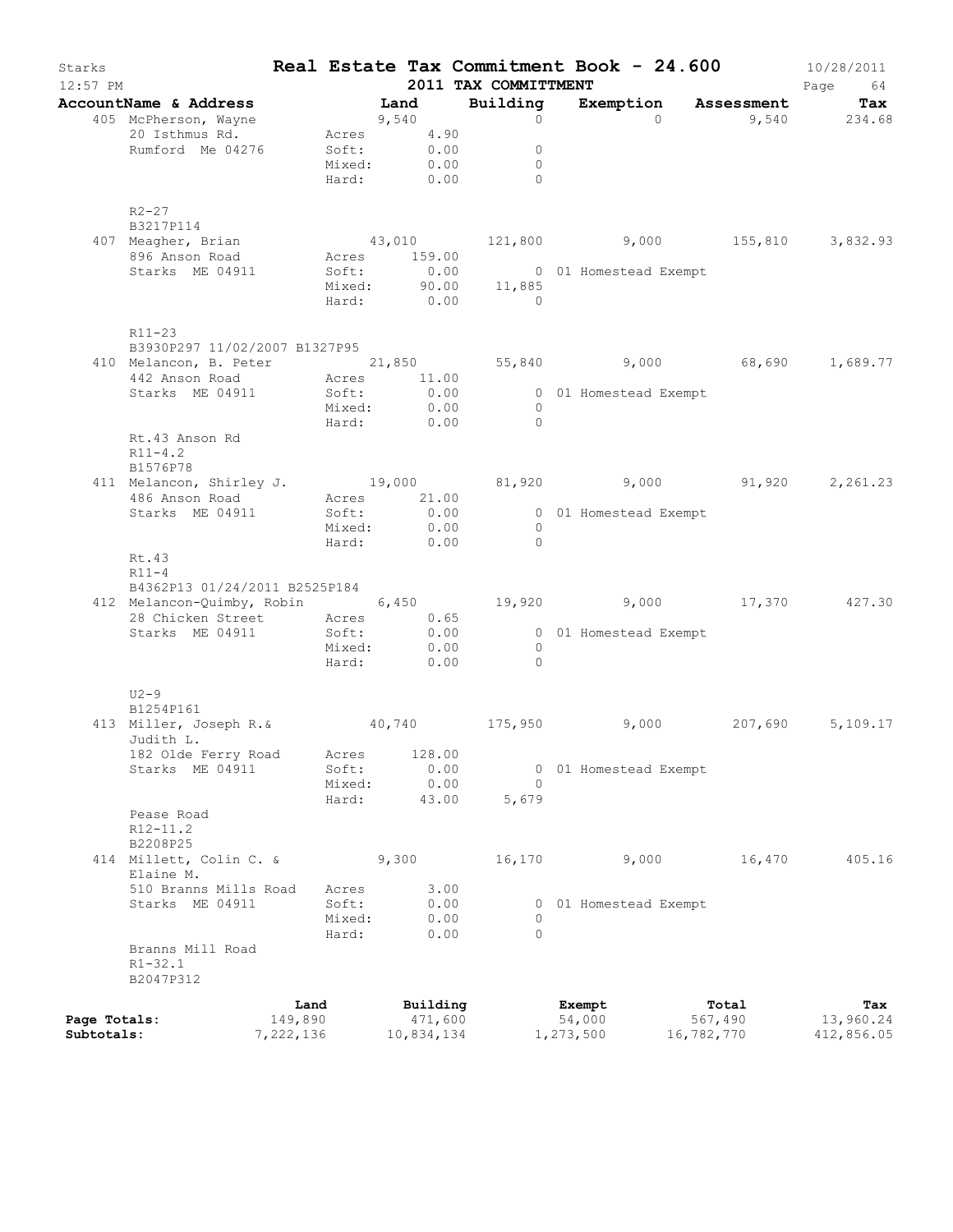| Starks<br>$12:57$ PM |                                                          |              |       | 2011 TAX COMMITTMENT | Real Estate Tax Commitment Book - 24.600       |       | 10/28/2011<br>Page 65 |
|----------------------|----------------------------------------------------------|--------------|-------|----------------------|------------------------------------------------|-------|-----------------------|
|                      |                                                          |              | Land  | Building             | Exemption Assessment                           |       |                       |
|                      | AccountName & Address<br>595 Morey, Shaun                | 13,960       |       | 1,200                | $\Omega$                                       |       | Tax<br>15,160 372.94  |
|                      | Trefethen, Amanda                                        | Acres 10.17  |       |                      |                                                |       |                       |
|                      | 714 Vincent Park                                         | Soft:        | 0.00  | $\overline{0}$       |                                                |       |                       |
|                      | Redondo Beach CA 90277 Mixed:                            |              | 0.00  | $\Omega$             |                                                |       |                       |
|                      |                                                          | Hard:        | 0.00  | $\overline{0}$       |                                                |       |                       |
|                      | R8-38.10                                                 |              |       |                      |                                                |       |                       |
|                      | B3808P206 01/30/2007 B1298P52                            |              |       |                      |                                                |       |                       |
|                      | 418 Morris, Wayne R. &<br>Sylvie B.                      |              |       |                      | 5,660 13,320 9,000 9,980 245.51                |       |                       |
|                      | 6 Chicken Street                                         | Acres 0.50   |       |                      |                                                |       |                       |
|                      | Starks ME 04911                                          | Soft:        | 0.00  |                      | 0 01 Homestead Exempt                          |       |                       |
|                      |                                                          | Mixed:       | 0.00  | $\overline{0}$       |                                                |       |                       |
|                      |                                                          | Hard:        | 0.00  | $\bigcirc$           |                                                |       |                       |
|                      | $U2-6$<br>B940P145                                       |              |       |                      |                                                |       |                       |
|                      |                                                          |              |       |                      | $48,130$ $61,440$ $9,000$ $100,570$ $2,474.02$ |       |                       |
|                      | $421$ Murphy, James F.<br>PO Box 27                      | Acres 198.00 |       |                      |                                                |       |                       |
|                      | Farmington ME 04938                                      | Soft:        |       |                      |                                                |       |                       |
|                      |                                                          | Mixed:       |       |                      | 25.00 3,209 01 Homestead Exempt<br>63.00 8,320 |       |                       |
|                      |                                                          | Hard:        | 41.00 | 5,414                |                                                |       |                       |
|                      | Route 43                                                 |              |       |                      |                                                |       |                       |
|                      | R11-17, R11-18                                           |              |       |                      |                                                |       |                       |
|                      | B1639P130                                                |              |       |                      |                                                |       |                       |
|                      | 422 Nahigian, Ralph K.                                   |              |       | 10,540 36,000        | $\overline{0}$                                 |       | 46,540 1,144.88       |
|                      | 8222 Patriot Way                                         | Acres 4.90   |       |                      |                                                |       |                       |
|                      | West Greenwich RI<br>02817                               | Soft: 0.00   |       | $\overline{0}$       |                                                |       |                       |
|                      |                                                          | Mixed:       | 0.00  | $\overline{0}$       |                                                |       |                       |
|                      |                                                          | Hard:        | 0.00  | $\bigcirc$           |                                                |       |                       |
|                      | $R7 - 18$                                                |              |       |                      |                                                |       |                       |
|                      | B2881P6                                                  |              |       |                      |                                                |       |                       |
|                      | 425 Nelson, Craig M. & 21,770 17,820 9,000 30,590 752.51 |              |       |                      |                                                |       |                       |
|                      | Mclauchlan, Martha N. Acres 40.00                        | Soft:        | 0.00  |                      | 0 01 Homestead Exempt                          |       |                       |
|                      | 102 Sterry Hill Road<br>Starks ME 04911                  | Mixed:       | 0.00  | $\overline{0}$       |                                                |       |                       |
|                      |                                                          | Hard:        | 17.00 | 2,245                |                                                |       |                       |
|                      | $R4 - 42$                                                |              |       |                      |                                                |       |                       |
|                      | B1136P196                                                |              |       |                      |                                                |       |                       |
|                      | 426 Nelson, Mark & Claire 6,670                          |              |       | $\overline{0}$       | $\circ$                                        | 6,670 | 164.08                |
|                      | 171 Locke Hill Road                                      | Acres 50.00  |       |                      |                                                |       |                       |
|                      | Starks ME 04911                                          | Soft:        | 0.00  | $\circ$              |                                                |       |                       |
|                      |                                                          | Mixed:       | 0.00  | $\Omega$             |                                                |       |                       |
|                      |                                                          | Hard:        | 50.00 | 6,603                |                                                |       |                       |
|                      | Lock Hill Road<br>$R2 - 55$<br>B2281P73                  |              |       |                      |                                                |       |                       |

|              | Land      | Building   | Exempt    | Total      | Tax        |
|--------------|-----------|------------|-----------|------------|------------|
| Page Totals: | 106,730   | 129,780    | 27,000    | 209,510    | 5,153.94   |
| Subtotals:   | 7,328,866 | 10,963,914 | 1,300,500 | 16,992,280 | 418,009.99 |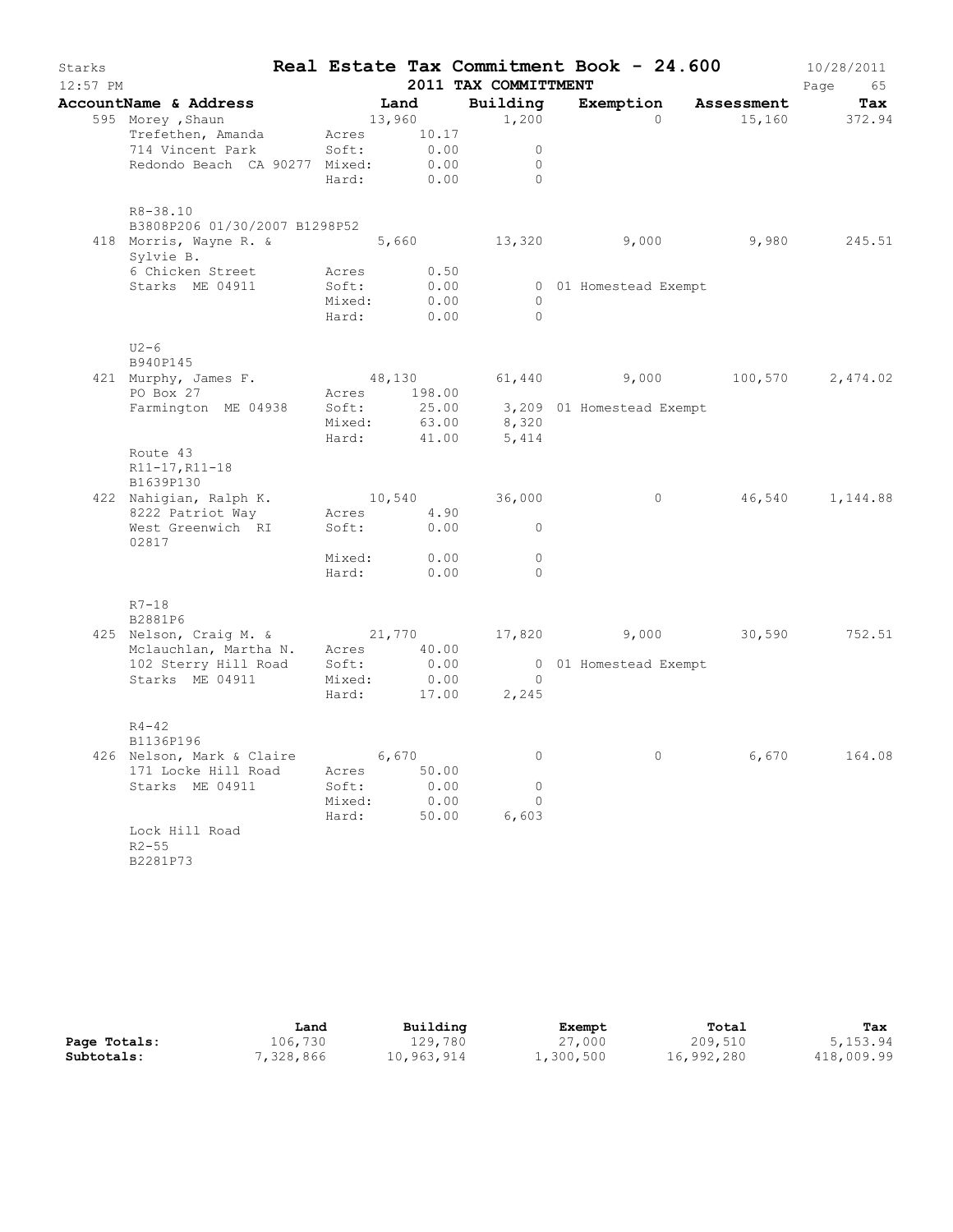| Starks<br>$12:57$ PM |                                                                                                                                      |                      |                | 2011 TAX COMMITTMENT             | Real Estate Tax Commitment Book - 24.600    |        | 10/28/2011<br>Page<br>66 |
|----------------------|--------------------------------------------------------------------------------------------------------------------------------------|----------------------|----------------|----------------------------------|---------------------------------------------|--------|--------------------------|
|                      |                                                                                                                                      |                      |                |                                  |                                             |        |                          |
|                      | AccountName & Address Land Building Exemption Assessment Tax 427 Nelson, Mark & Claire 11,900 44,700 9,000 47,600 1,170.96<br>Nadeau |                      |                |                                  |                                             |        |                          |
|                      | 171 Locke Hill Road Acres<br>Starks ME 04911                                                                                         | Soft:<br>Mixed:      | 0.00           | 7.00<br>0.00<br>$\circ$          | 0 01 Homestead Exempt                       |        |                          |
|                      |                                                                                                                                      | Hard:                | 0.00           | $\Omega$                         |                                             |        |                          |
|                      | $R3 - 6.2$<br>B883P23                                                                                                                |                      |                |                                  |                                             |        |                          |
|                      | 428 Nelson, Mark G. and 7,850<br>Claire                                                                                              |                      |                | $\circ$                          | $\circ$                                     |        | 7,850 193.11             |
|                      | 171 Locke Hill Road Acres 2.30                                                                                                       |                      |                |                                  |                                             |        |                          |
|                      | Starks ME 04911                                                                                                                      | Soft:                | 0.00           | 0                                |                                             |        |                          |
|                      |                                                                                                                                      | Mixed:<br>Hard:      | 0.00<br>0.00   | 0<br>$\Omega$                    |                                             |        |                          |
|                      | Locke Hill Rd<br>$R3-5$                                                                                                              |                      |                |                                  |                                             |        |                          |
|                      | B2785P130                                                                                                                            |                      |                |                                  |                                             |        |                          |
|                      | 429 Newsom, John                                                                                                                     |                      |                |                                  | $14,370$ $17,160$ $9,000$ $22,530$ $554.24$ |        |                          |
|                      | 1518 New Sharon Road Acres 10.80                                                                                                     |                      |                |                                  |                                             |        |                          |
|                      | Starks ME 04911                                                                                                                      | Soft:                | 0.00           |                                  | 0 01 Homestead Exempt                       |        |                          |
|                      |                                                                                                                                      | Mixed:<br>Hard: 0.00 | 0.00           | $\overline{0}$<br>$\overline{0}$ |                                             |        |                          |
|                      | New Sharon Rd<br>$R8 - 10.6$<br>B1605P178                                                                                            |                      |                |                                  |                                             |        |                          |
|                      | 430 Newton, Kirt                                                                                                                     |                      |                | 9,300                            | 56,040 9,000 56,340 1,385.96                |        |                          |
|                      | 2069 Hill Road                                                                                                                       | Acres 3.00           |                |                                  |                                             |        |                          |
|                      | Canaan ME 04924                                                                                                                      | Soft:                | $0.00$<br>0.00 |                                  | 0 01 Homestead Exempt                       |        |                          |
|                      |                                                                                                                                      | Mixed:               |                | $\circ$                          |                                             |        |                          |
|                      |                                                                                                                                      | Hard:                | 0.00           | $\overline{0}$                   |                                             |        |                          |
|                      | Route 134<br>$R1 - 32.3$<br>B2152P225                                                                                                |                      |                |                                  |                                             |        |                          |
|                      | 148 Nichols Bradford S. 14,970                                                                                                       |                      |                |                                  | 90,133 9,000 96,103 2,364.13                |        |                          |
|                      | Nichols, Carol M. Acres 22.00                                                                                                        |                      |                |                                  | 01 Homestead Exempt                         |        |                          |
|                      | 261 Mayhew Rd                                                                                                                        | Soft:                | 0.00           | $\overline{0}$                   |                                             |        |                          |
|                      | Starks Me 04911 Mixed: 11.00 1,453                                                                                                   |                      |                |                                  |                                             |        |                          |
|                      |                                                                                                                                      | Hard: 0.00           |                | $\circ$                          |                                             |        |                          |
|                      | $R6 - 1.4, 5$                                                                                                                        |                      |                |                                  |                                             |        |                          |
|                      | B3574P262 08/18/2005 B3404P322 11/05/2004 B883P1018<br>431 Nichols, Chrystal L. 9,760 24,780                                         |                      |                |                                  | 9,000                                       | 25,540 | 628.28                   |
|                      | and Michael A.                                                                                                                       |                      |                |                                  |                                             |        |                          |
|                      | 17 Anson Road                                                                                                                        | Acres                | 3.70           |                                  |                                             |        |                          |
|                      | Starks ME 04911                                                                                                                      | Soft:                | 0.00           |                                  | 0 01 Homestead Exempt                       |        |                          |
|                      |                                                                                                                                      | Mixed:<br>Hard:      | 0.00<br>0.00   | 0<br>$\Omega$                    |                                             |        |                          |
|                      | village                                                                                                                              |                      |                |                                  |                                             |        |                          |
|                      | $U1-5$                                                                                                                               |                      |                |                                  |                                             |        |                          |
|                      | B2663P30                                                                                                                             |                      |                |                                  |                                             |        |                          |

|              | Land      | Building   | Exempt    | Total      | Tax        |
|--------------|-----------|------------|-----------|------------|------------|
| Page Totals: | 68,150    | 232,813    | 45,000    | 255,963    | 6,296.68   |
| Subtotals:   | 7,397,016 | 11,196,727 | 1,345,500 | 17,248,243 | 424,306.67 |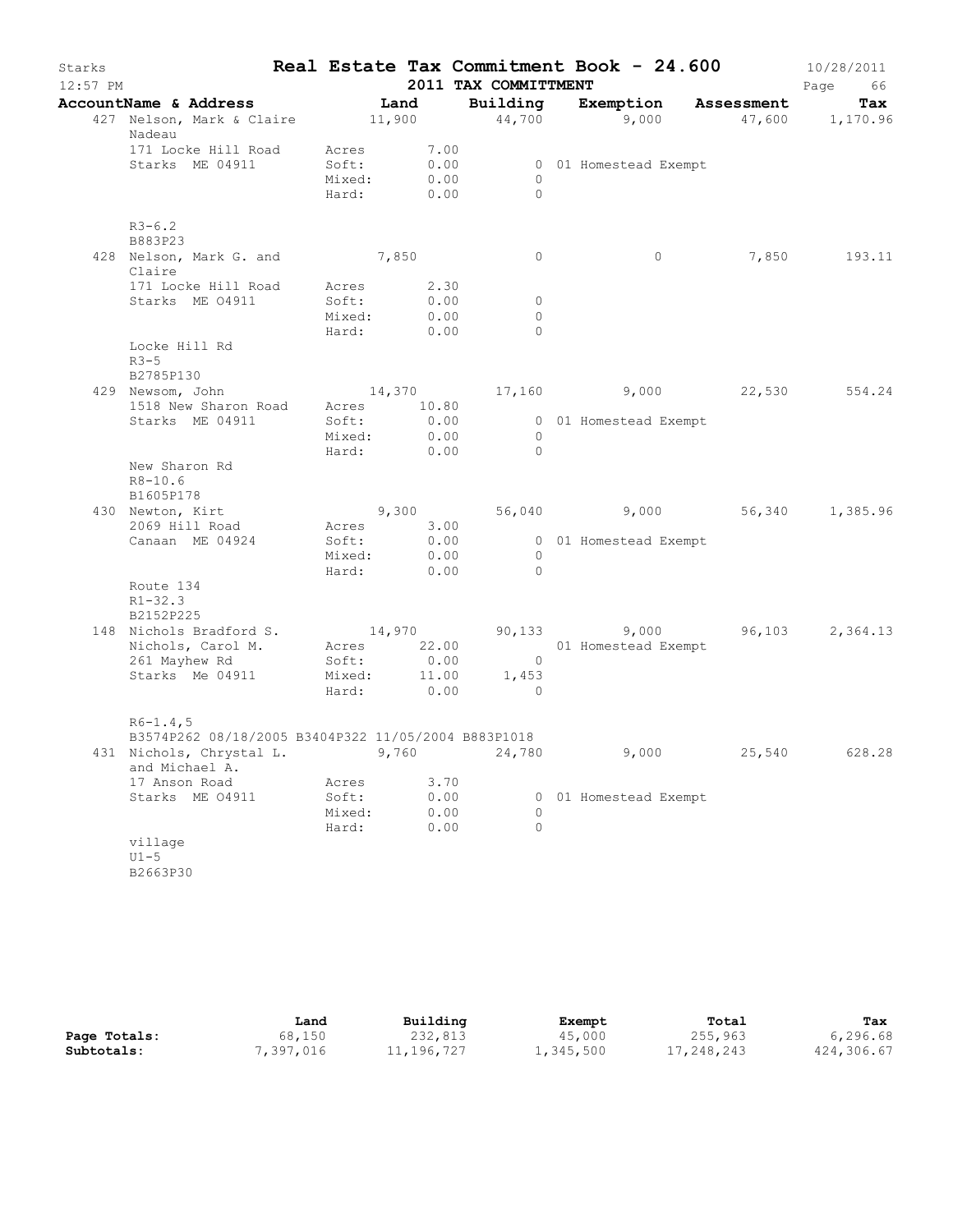|                                                                          |                                                                                                                                                                                                                                                                                                                                               |       |                                                                                                                                              | 2011 TAX COMMITTMENT                                |                                                                                                                                                                                                                                                                                                                                                                 |                               |       | Page<br>67                                                                                                      |
|--------------------------------------------------------------------------|-----------------------------------------------------------------------------------------------------------------------------------------------------------------------------------------------------------------------------------------------------------------------------------------------------------------------------------------------|-------|----------------------------------------------------------------------------------------------------------------------------------------------|-----------------------------------------------------|-----------------------------------------------------------------------------------------------------------------------------------------------------------------------------------------------------------------------------------------------------------------------------------------------------------------------------------------------------------------|-------------------------------|-------|-----------------------------------------------------------------------------------------------------------------|
| AccountName & Address                                                    |                                                                                                                                                                                                                                                                                                                                               | Land  |                                                                                                                                              |                                                     |                                                                                                                                                                                                                                                                                                                                                                 | Building Exemption Assessment |       | Tax                                                                                                             |
| 432 Nichols, Raynold B. & 8,430 3,000 9,000 71,260 1,753.00<br>Jeanne A. |                                                                                                                                                                                                                                                                                                                                               |       |                                                                                                                                              |                                                     |                                                                                                                                                                                                                                                                                                                                                                 |                               |       |                                                                                                                 |
| 69 Anson Road                                                            |                                                                                                                                                                                                                                                                                                                                               |       |                                                                                                                                              |                                                     |                                                                                                                                                                                                                                                                                                                                                                 |                               |       |                                                                                                                 |
|                                                                          |                                                                                                                                                                                                                                                                                                                                               |       |                                                                                                                                              |                                                     |                                                                                                                                                                                                                                                                                                                                                                 |                               |       |                                                                                                                 |
|                                                                          |                                                                                                                                                                                                                                                                                                                                               |       |                                                                                                                                              | $\Omega$                                            |                                                                                                                                                                                                                                                                                                                                                                 |                               |       |                                                                                                                 |
| $U1 - 1, 2$                                                              |                                                                                                                                                                                                                                                                                                                                               |       |                                                                                                                                              |                                                     |                                                                                                                                                                                                                                                                                                                                                                 |                               |       |                                                                                                                 |
| Deborah                                                                  |                                                                                                                                                                                                                                                                                                                                               |       |                                                                                                                                              | $\circ$                                             |                                                                                                                                                                                                                                                                                                                                                                 | $\circ$                       |       | 10,250 252.15                                                                                                   |
| $\overline{2}$                                                           |                                                                                                                                                                                                                                                                                                                                               |       |                                                                                                                                              |                                                     |                                                                                                                                                                                                                                                                                                                                                                 |                               |       |                                                                                                                 |
| Natick MA 01760                                                          |                                                                                                                                                                                                                                                                                                                                               |       |                                                                                                                                              | 0                                                   |                                                                                                                                                                                                                                                                                                                                                                 |                               |       |                                                                                                                 |
|                                                                          |                                                                                                                                                                                                                                                                                                                                               |       |                                                                                                                                              |                                                     |                                                                                                                                                                                                                                                                                                                                                                 |                               |       |                                                                                                                 |
|                                                                          |                                                                                                                                                                                                                                                                                                                                               |       |                                                                                                                                              |                                                     |                                                                                                                                                                                                                                                                                                                                                                 |                               |       |                                                                                                                 |
| $R8 - 11.1$<br>B1393P322                                                 |                                                                                                                                                                                                                                                                                                                                               |       |                                                                                                                                              |                                                     |                                                                                                                                                                                                                                                                                                                                                                 |                               |       |                                                                                                                 |
|                                                                          |                                                                                                                                                                                                                                                                                                                                               |       |                                                                                                                                              |                                                     |                                                                                                                                                                                                                                                                                                                                                                 |                               |       |                                                                                                                 |
|                                                                          |                                                                                                                                                                                                                                                                                                                                               |       |                                                                                                                                              |                                                     |                                                                                                                                                                                                                                                                                                                                                                 |                               |       |                                                                                                                 |
|                                                                          |                                                                                                                                                                                                                                                                                                                                               |       |                                                                                                                                              |                                                     |                                                                                                                                                                                                                                                                                                                                                                 |                               |       |                                                                                                                 |
|                                                                          |                                                                                                                                                                                                                                                                                                                                               |       |                                                                                                                                              | $\Omega$                                            |                                                                                                                                                                                                                                                                                                                                                                 |                               |       |                                                                                                                 |
| Route #43                                                                |                                                                                                                                                                                                                                                                                                                                               |       |                                                                                                                                              |                                                     |                                                                                                                                                                                                                                                                                                                                                                 |                               |       |                                                                                                                 |
| B2107P158                                                                |                                                                                                                                                                                                                                                                                                                                               |       |                                                                                                                                              |                                                     |                                                                                                                                                                                                                                                                                                                                                                 |                               |       |                                                                                                                 |
|                                                                          |                                                                                                                                                                                                                                                                                                                                               |       |                                                                                                                                              | $\circ$                                             |                                                                                                                                                                                                                                                                                                                                                                 | $\circ$                       |       | 16,390 403.19                                                                                                   |
|                                                                          |                                                                                                                                                                                                                                                                                                                                               |       |                                                                                                                                              |                                                     |                                                                                                                                                                                                                                                                                                                                                                 |                               |       |                                                                                                                 |
|                                                                          |                                                                                                                                                                                                                                                                                                                                               |       |                                                                                                                                              | $\circ$                                             |                                                                                                                                                                                                                                                                                                                                                                 |                               |       |                                                                                                                 |
|                                                                          |                                                                                                                                                                                                                                                                                                                                               |       |                                                                                                                                              | $\circ$                                             |                                                                                                                                                                                                                                                                                                                                                                 |                               |       |                                                                                                                 |
| Mayhew Rd                                                                |                                                                                                                                                                                                                                                                                                                                               |       |                                                                                                                                              |                                                     |                                                                                                                                                                                                                                                                                                                                                                 |                               |       |                                                                                                                 |
|                                                                          |                                                                                                                                                                                                                                                                                                                                               |       |                                                                                                                                              |                                                     |                                                                                                                                                                                                                                                                                                                                                                 |                               |       |                                                                                                                 |
|                                                                          |                                                                                                                                                                                                                                                                                                                                               |       |                                                                                                                                              | $\circ$                                             |                                                                                                                                                                                                                                                                                                                                                                 | $\circ$                       |       | 14,220 349.81                                                                                                   |
| Nolfi, Kathleen A.                                                       |                                                                                                                                                                                                                                                                                                                                               |       |                                                                                                                                              |                                                     |                                                                                                                                                                                                                                                                                                                                                                 |                               |       |                                                                                                                 |
|                                                                          |                                                                                                                                                                                                                                                                                                                                               |       |                                                                                                                                              |                                                     |                                                                                                                                                                                                                                                                                                                                                                 |                               |       |                                                                                                                 |
|                                                                          |                                                                                                                                                                                                                                                                                                                                               |       |                                                                                                                                              | 0                                                   |                                                                                                                                                                                                                                                                                                                                                                 |                               |       |                                                                                                                 |
| $R6 - 2.12$                                                              |                                                                                                                                                                                                                                                                                                                                               |       |                                                                                                                                              |                                                     |                                                                                                                                                                                                                                                                                                                                                                 |                               |       |                                                                                                                 |
|                                                                          |                                                                                                                                                                                                                                                                                                                                               |       |                                                                                                                                              |                                                     |                                                                                                                                                                                                                                                                                                                                                                 |                               |       |                                                                                                                 |
|                                                                          | Acres                                                                                                                                                                                                                                                                                                                                         |       |                                                                                                                                              |                                                     |                                                                                                                                                                                                                                                                                                                                                                 |                               |       | 1,025.33                                                                                                        |
| 11 Mountain View Road                                                    | Soft:                                                                                                                                                                                                                                                                                                                                         |       |                                                                                                                                              | 0                                                   |                                                                                                                                                                                                                                                                                                                                                                 |                               |       |                                                                                                                 |
| Madison ME 04950                                                         |                                                                                                                                                                                                                                                                                                                                               |       |                                                                                                                                              | $\circ$                                             |                                                                                                                                                                                                                                                                                                                                                                 |                               |       |                                                                                                                 |
|                                                                          |                                                                                                                                                                                                                                                                                                                                               |       |                                                                                                                                              |                                                     |                                                                                                                                                                                                                                                                                                                                                                 |                               |       |                                                                                                                 |
| $R7 - 8.1$<br>B3765P311 10/31/2006                                       |                                                                                                                                                                                                                                                                                                                                               |       |                                                                                                                                              |                                                     |                                                                                                                                                                                                                                                                                                                                                                 |                               |       |                                                                                                                 |
|                                                                          | Starks ME 04911<br>B1046P23<br>434 Niemi, Jeffery L<br>2693 Industry Road<br>Starks Me 04911<br>$R8 - 1.2$<br>435 Noble, Debra J.<br>82 Myrtle Ave.<br>Webster MA 01570<br>$R6-11$<br>B1982P158<br>140 Nolfi, Edward F.<br>66 Fisher Street<br>Norwood MA 02062<br>B883P1018<br>702 Norton, David L.<br>Norton, Sheryl A.<br>Saywer Mills Rd. | Hard: | Acres<br>Soft:<br>Mixed:<br>Soft:<br>Mixed:<br>Hard:<br>Soft:<br>Mixed:<br>Soft:<br>Acres <sup>1</sup><br>Soft:<br>Mixed:<br>Hard:<br>Mixed: | 433 Nickerson, David H. & 10,250<br>Hard:<br>10,600 | 1.66<br>0.00<br>0.00<br>$\circ$<br>Hard: 0.00<br>16 Sheridan Ave. Apt. Acres 6.00<br>0.00<br>0.00<br>$\circ$<br>0.00<br>$\Omega$<br>8,230<br>0.00<br>0.00<br>$\circ$<br>0.00<br>16,390<br>Acres 13.90<br>$\circ$<br>0.00<br>Mixed: 0.00<br>Hard: 0.00<br>14,220<br>12.10<br>0.00<br>$\circ$<br>0.00<br>0<br>0.00<br>40,080<br>5.00<br>0.00<br>0.00<br>0.00<br>0 |                               | 9,000 | 0 01 Homestead Exempt<br>74,760 9,000 73,990 1,820.15<br>0 01 Homestead Exempt<br>41,680<br>01 Homestead Exempt |

|              | Land      | Building   | Exempt    | Total      | Tax        |
|--------------|-----------|------------|-----------|------------|------------|
| Page Totals: | 68,120    | 186,670    | 27,000    | 227,790    | 5,603.63   |
| Subtotals:   | 1,465,136 | 11,383,397 | 1,372,500 | 17,476,033 | 429,910.30 |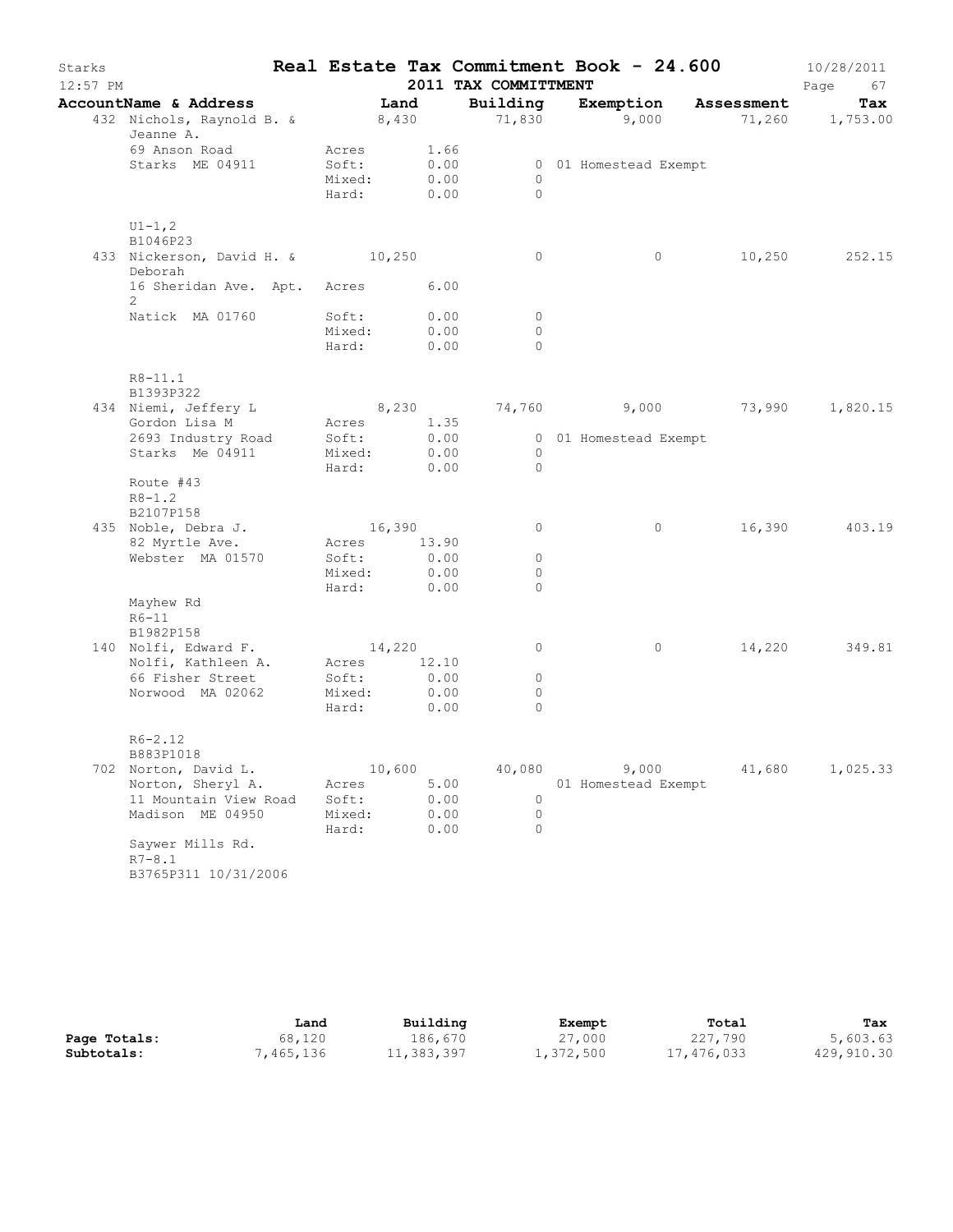| Starks<br>$12:57$ PM |                                                                                                                               |                                            |                                         | 2011 TAX COMMITTMENT                                             | Real Estate Tax Commitment Book - 24.600                    |         | 10/28/2011<br>Page<br>68 |
|----------------------|-------------------------------------------------------------------------------------------------------------------------------|--------------------------------------------|-----------------------------------------|------------------------------------------------------------------|-------------------------------------------------------------|---------|--------------------------|
|                      | AccountName & Address                                                                                                         |                                            | Land                                    | Building                                                         | Exemption Assessment                                        |         | Tax                      |
|                      | 436 Norton, David L.<br>Norton Sheryl A.<br>11 Mountain View Road Soft:<br>Madison ME 04950                                   | 8,300<br>Acres<br>Mixed:                   | 3.00<br>0.00<br>0.00<br>Hard: 0.00      | $\circ$<br>$\circ$<br>$\circ$<br>$\Omega$                        | $\Omega$                                                    |         | 8,300 204.18             |
|                      | $R3 - 38.1$<br>B2962P16<br>437 Norton, Dayle A.<br>606 Bog Road<br>606 Bog Road<br>N. New Portland ME<br>04961                | 15,150                                     | Acres 12.00<br>Soft: 0.00               | 4,800<br>$\circ$                                                 | 0                                                           | 19,950  | 490.77                   |
|                      | Rt. 134 Farmington Rd.<br>$R8 - 5$<br>B1273P152                                                                               | Mixed:<br>Hard:                            | 0.00<br>0.00                            | $\circ$<br>$\Omega$                                              |                                                             |         |                          |
|                      | 690 Norton, Erin E.<br>Norton, Jared M.<br>398 Anson Road<br>Starks ME 04911                                                  | Soft:<br>Mixed:<br>Hard:                   | Acres 16.00<br>0.00<br>0.00<br>0.00     | $\overline{0}$<br>$\overline{0}$<br>$\bigcirc$                   | $16,750$ $131,880$ $9,000$ $139,630$<br>01 Homestead Exempt |         | 3,434.90                 |
|                      | $R11 - 4.4$<br>B3531P248 06/06/2005<br>252 Norton, Jordon David<br>Hartigan, Julia R.<br>12 Anson Road<br>Starks ME 04911     | Acres<br>Soft:<br>Mixed:                   | 0.55<br>0.00<br>0.00                    | $\overline{0}$                                                   | $5,930$ $28,200$ $9,000$ $25,130$<br>0 01 Homestead Exempt  |         | 618.20                   |
|                      | Main St.<br>$U2 - 27$<br>B3939P294 11/19/2007 B2360P217<br>565 Norton, Jared M 14,630<br>398 Anson Rd.<br>Starks ME 04911     | Hard:<br>Acres<br>Soft:<br>Mixed:<br>Hard: | 0.00<br>11.20<br>0.00<br>0.00<br>0.00   | $\overline{0}$<br>9,960<br>$\overline{0}$<br>$\circ$<br>$\Omega$ | $\circ$                                                     | 24,590  | 604.91                   |
|                      | $R7 - 11.1$<br>B3196P134<br>438 Nunes, Roderick & Diane 21,250 17,640<br>M <sub>o</sub><br>1 County Lane<br>Hope RI 02831     | Acres<br>Soft:<br>Mixed:<br>Hard:          | 30.00<br>0.00<br>0.00<br>0.00           | 0<br>0<br>$\Omega$                                               | $\circ$                                                     | 38,890  | 956.69                   |
|                      | West Mills Road<br>$R5 - 19.3$<br>B1341P23<br>247 Obert, Robert<br>Obert, Jennifer<br>37 Gray Birch Drive<br>Augusta ME 04330 | Acres<br>Soft:<br>Mixed:<br>Hard:          | 22,000<br>33.00<br>0.00<br>0.00<br>0.00 | 90,500<br>$\circ$<br>$\circ$<br>0                                | $\circ$                                                     | 112,500 | 2,767.50                 |

R7-19

B3818P303 03/05/2007 B3703P15 06/28/2006 B1473P294

|              | Land     | Building   | Exempt    | Total      | Tax        |
|--------------|----------|------------|-----------|------------|------------|
| Page Totals: | 104,010  | 282,980    | 18,000    | 368,990    | 9,077.15   |
| Subtotals:   | ,569,146 | 11,666,377 | ⊥,390,500 | 17,845,023 | 438,987.45 |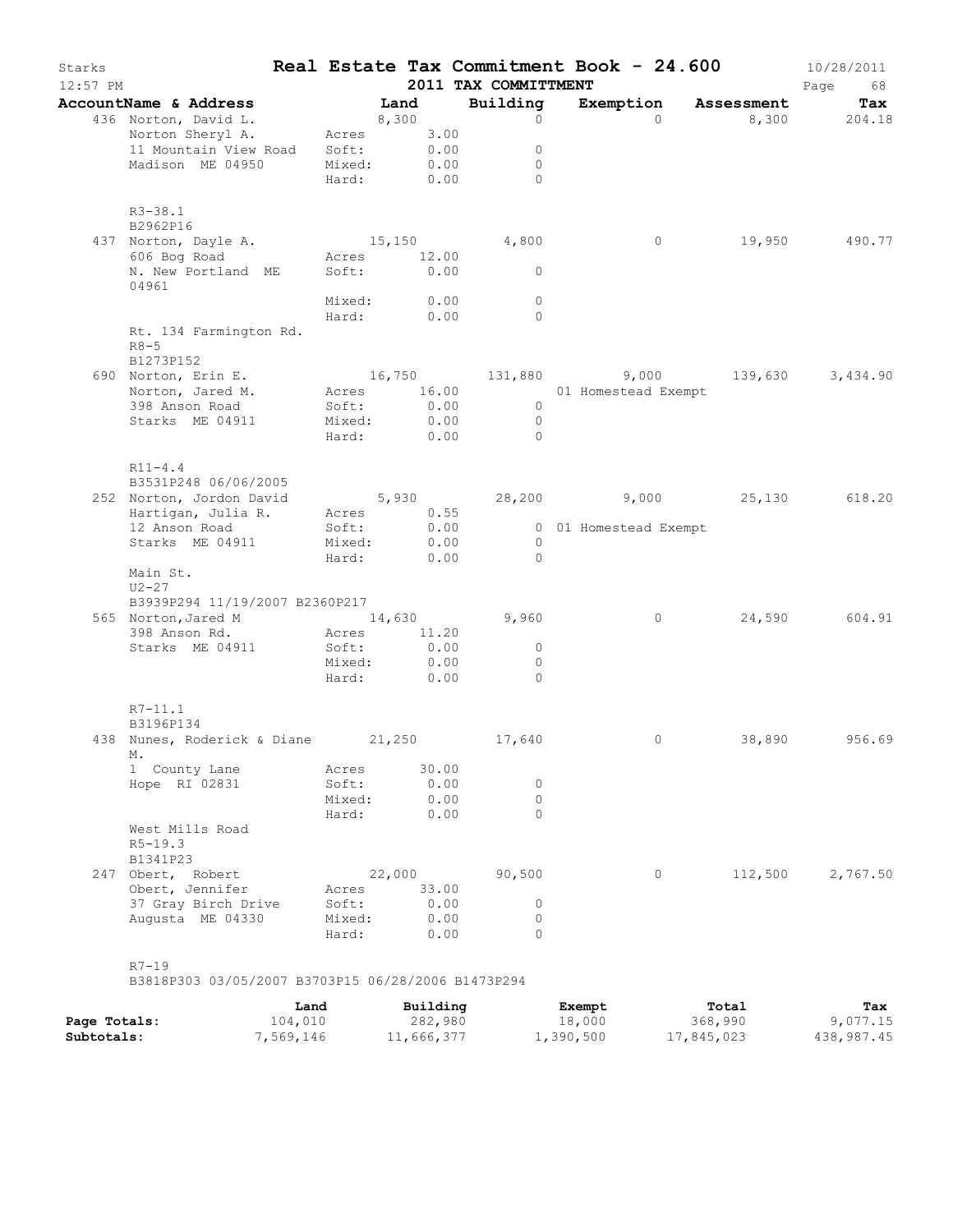| Starks<br>$12:57$ PM       |                                                                                                                                               |            |       |                       | 2011 TAX COMMITTMENT |                       | Real Estate Tax Commitment Book - 24.600 | 10/28/2011<br>Page<br>69 |
|----------------------------|-----------------------------------------------------------------------------------------------------------------------------------------------|------------|-------|-----------------------|----------------------|-----------------------|------------------------------------------|--------------------------|
|                            | AccountName & Address Tand                                                                                                                    |            |       |                       | Building             |                       | Exemption Assessment                     | Tax                      |
|                            | 81 O'Conner, Dennis P.                                                                                                                        |            |       |                       | 9,630 6,720          | $\Omega$              |                                          | 16,350 402.21            |
|                            | 178 Limac Circle Acres 3.50                                                                                                                   |            |       |                       |                      |                       |                                          |                          |
|                            | Center Conway NH 03813 Soft: $0.00$                                                                                                           |            |       |                       | $\overline{0}$       |                       |                                          |                          |
|                            |                                                                                                                                               | Mixed:     |       | 0.00                  | $\overline{0}$       |                       |                                          |                          |
|                            |                                                                                                                                               |            |       |                       | Hard: 0.00 0         |                       |                                          |                          |
|                            | $R3 - 29$<br>B3991P259 04/17/2008 B1262P4<br>439 O'Donald, Gale $8,850$ $13,320$ $9,000$ $13,170$ $323.98$<br>1767 New Sharon Road Acres 2.30 |            |       |                       |                      |                       |                                          |                          |
|                            |                                                                                                                                               |            |       |                       |                      |                       |                                          |                          |
|                            | Starks ME 04911 Soft:                                                                                                                         |            |       | 0.00                  |                      | 0 01 Homestead Exempt |                                          |                          |
|                            |                                                                                                                                               | Mixed:     |       | 0.00                  | $\overline{0}$       |                       |                                          |                          |
|                            |                                                                                                                                               |            |       | Hard: 0.00            | $\overline{0}$       |                       |                                          |                          |
|                            | Route #134<br>$R8 - 3$<br>B2255P185                                                                                                           |            |       |                       |                      |                       |                                          |                          |
|                            | 440 O'Hara, Francais G. 15,280 40,490                                                                                                         |            |       |                       |                      |                       | $\overline{0}$                           | 55,770 1,371.94          |
|                            | 60 Oxford Road                                                                                                                                |            |       | Acres 12.20           |                      |                       |                                          |                          |
|                            | Dracut MA 01826                                                                                                                               | Soft:      |       | 0.00                  | $\overline{0}$       |                       |                                          |                          |
|                            |                                                                                                                                               |            |       | Mixed: 0.00           | $\overline{0}$       |                       |                                          |                          |
|                            |                                                                                                                                               |            |       | Hard: 0.00            | $\overline{0}$       |                       |                                          |                          |
|                            | West Mills Road<br>$R7 - 11.5A$<br>B2459P220                                                                                                  |            |       |                       |                      |                       |                                          |                          |
|                            | 442 Olafson Sr., Anders N. 10,800 84,780                                                                                                      |            |       |                       |                      |                       | $\circ$                                  | 95,580 2,351.27          |
|                            | Olafson, Karleen                                                                                                                              | Acres 5.30 |       |                       |                      |                       |                                          |                          |
|                            | 350 Branns Mills Road Soft:                                                                                                                   |            |       | 0.00                  | $\overline{0}$       |                       |                                          |                          |
|                            | Starks ME 04911                                                                                                                               |            |       | Mixed: 0.00           | $\overline{0}$       |                       |                                          |                          |
|                            |                                                                                                                                               |            |       | Hard: 0.00            | $\overline{0}$       |                       |                                          |                          |
|                            | Brann Mills Rd.<br>$R1-21$<br>B3798P219 12/22/2006 B2541P141                                                                                  |            |       |                       |                      |                       |                                          |                          |
|                            | 443 Oliver, Ervin G. & 6,710<br>Marilyn L.                                                                                                    |            |       |                       | $\overline{0}$       |                       | $\circ$                                  | 6,710 165.07             |
|                            | 2621 West Missouri Ave. Acres 2.00                                                                                                            |            |       |                       |                      |                       |                                          |                          |
|                            | Artesia NM 88210                                                                                                                              | Soft:      |       | 0.00                  | $\circ$              |                       |                                          |                          |
|                            |                                                                                                                                               | Mixed:     |       | 0.00<br>0.00          | $\circ$              |                       |                                          |                          |
|                            | Route #43<br>$R2-1$                                                                                                                           | Hard:      |       |                       | $\Omega$             |                       |                                          |                          |
|                            | B854P773                                                                                                                                      |            |       |                       |                      |                       |                                          |                          |
|                            | 444 Oliver, Herbert E.                                                                                                                        | 5,000      |       |                       |                      |                       | 20,450 9,000 16,450 404.67               |                          |
|                            | Oliver Tina M. Acres 0.25                                                                                                                     |            |       |                       |                      |                       |                                          |                          |
|                            | 1712 New Sharon Road                                                                                                                          | Soft:      |       | 0.00                  | 0                    | 01 Homestead Exempt   |                                          |                          |
|                            | Starks ME 04911                                                                                                                               | Mixed:     |       | 0.00                  | 0                    |                       |                                          |                          |
|                            |                                                                                                                                               | Hard:      |       | 0.00                  | $\Omega$             |                       |                                          |                          |
|                            | $R2 - 5$<br>B3214P158                                                                                                                         |            |       |                       |                      |                       |                                          |                          |
|                            | 445 Oliver, Marilyn L.                                                                                                                        |            | 7,200 |                       | 0                    |                       | 0<br>7,200                               | 177.12                   |
|                            | 2621 W.Missouri Ave                                                                                                                           | Acres      |       | 1.30                  |                      |                       |                                          |                          |
|                            | Artesia NM 88210                                                                                                                              | Soft:      |       | 0.00                  | 0                    |                       |                                          |                          |
|                            |                                                                                                                                               | Mixed:     |       | 0.00                  | 0                    |                       |                                          |                          |
|                            |                                                                                                                                               | Hard:      |       | 0.00                  | $\Omega$             |                       |                                          |                          |
|                            | $R8 - 1.3$<br>B3341P315                                                                                                                       |            |       |                       |                      |                       |                                          |                          |
|                            |                                                                                                                                               |            |       |                       |                      |                       |                                          |                          |
|                            |                                                                                                                                               | Land       |       | Building              |                      | Exempt                | Total                                    | Tax                      |
| Page Totals:<br>Subtotals: | 7,632,616                                                                                                                                     | 63,470     |       | 165,760<br>11,832,137 |                      | 18,000<br>1,408,500   | 211,230<br>18,056,253                    | 5,196.26<br>444, 183. 71 |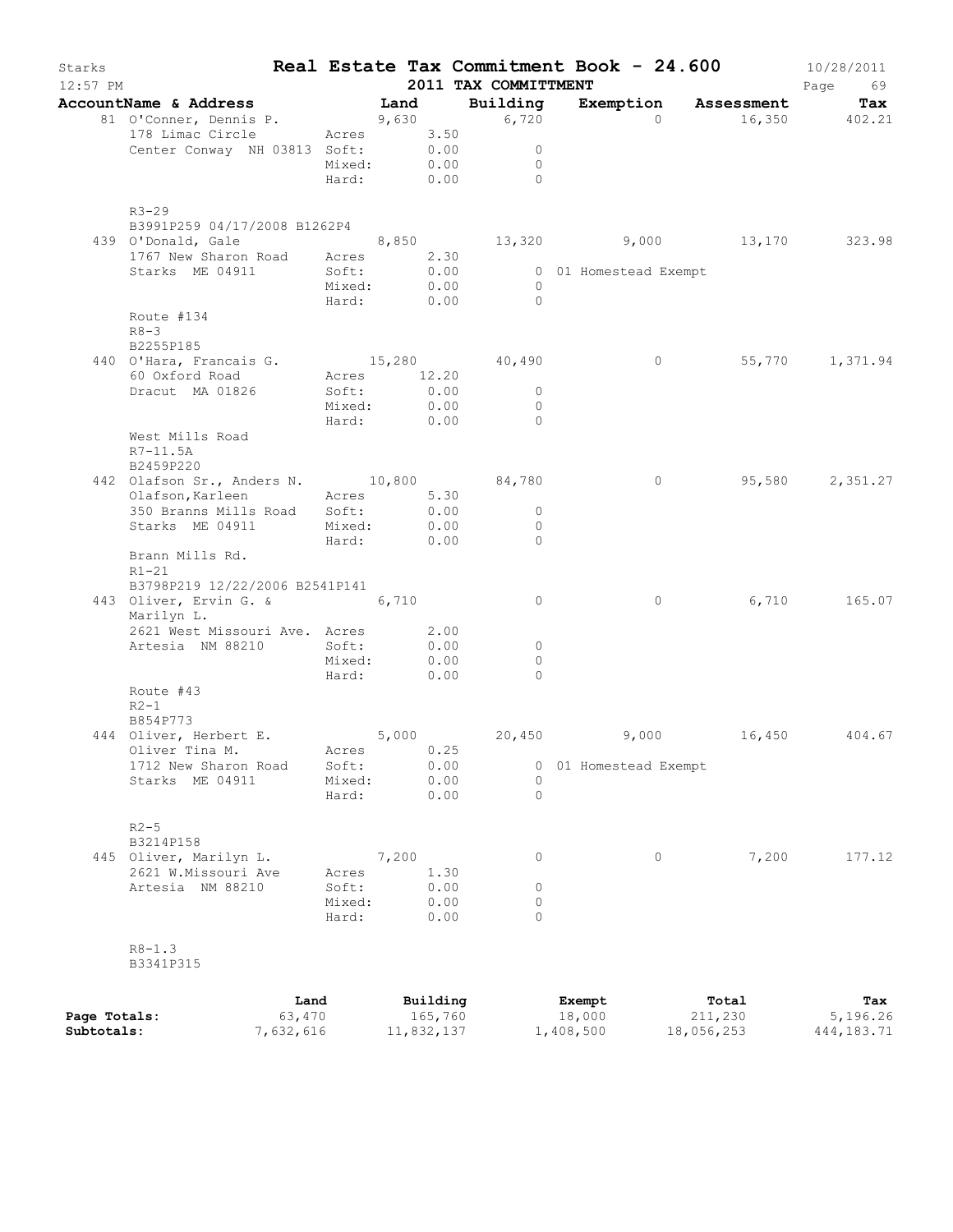| Starks<br>$12:57$ PM |                                                                      |           |                 |                  | 2011 TAX COMMITTMENT | Real Estate Tax Commitment Book - 24.600 |            | 10/28/2011<br>Page<br>70 |
|----------------------|----------------------------------------------------------------------|-----------|-----------------|------------------|----------------------|------------------------------------------|------------|--------------------------|
|                      | AccountName & Address                                                |           | Land            |                  | Building             | Exemption Assessment                     |            | Tax                      |
|                      | 236 Oliver, Marilyn L. 11,100                                        |           |                 |                  | $\circ$              | $\Omega$                                 |            | 11,100 273.06            |
|                      | 2621 West Missouri Ave. Acres 7.30                                   |           |                 |                  |                      |                                          |            |                          |
|                      | Artesia NM 88210                                                     |           | Soft:           | 0.00             | $\circ$              |                                          |            |                          |
|                      |                                                                      |           | Mixed:          | 0.00             | $\overline{0}$       |                                          |            |                          |
|                      |                                                                      |           | Hard: 0.00      |                  | $\Omega$             |                                          |            |                          |
|                      | $R2-2$                                                               |           |                 |                  |                      |                                          |            |                          |
|                      | B1026P2                                                              |           |                 |                  |                      |                                          |            |                          |
|                      | 447 Oliver, Richard E.                                               |           |                 |                  |                      | 18,800 31,440 9,000 41,240 1,014.50      |            |                          |
|                      | 2197 Industry RD. Acres 20.20                                        |           |                 |                  |                      |                                          |            |                          |
|                      | Starks ME 04911                                                      |           | Soft:           |                  |                      | 0 01 Homestead Exempt                    |            |                          |
|                      |                                                                      |           | Mixed:          | $0.00$<br>$0.00$ | $\overline{0}$       |                                          |            |                          |
|                      |                                                                      |           | Hard: 0.00      |                  | $\overline{0}$       |                                          |            |                          |
|                      | Industry Rd                                                          |           |                 |                  |                      |                                          |            |                          |
|                      | $R2 - 22, R2 - 23$                                                   |           |                 |                  |                      |                                          |            |                          |
|                      | B3040P215 11/20/2002 B1947P180                                       |           |                 |                  |                      |                                          |            |                          |
|                      | 448 Oliver, Ronald L. & 8,910 35,700 9,000 35,610 876.01<br>Carla J. |           |                 |                  |                      |                                          |            |                          |
|                      | 182 Chicken Street Acres 2.40                                        |           |                 |                  |                      |                                          |            |                          |
|                      | Starks ME 04911                                                      |           | Soft:           | 0.00             |                      | 0 01 Homestead Exempt                    |            |                          |
|                      |                                                                      |           | Mixed:          | 0.00             | $\overline{0}$       |                                          |            |                          |
|                      |                                                                      |           | Hard:           | 0.00             | $\bigcirc$           |                                          |            |                          |
|                      |                                                                      |           |                 |                  |                      |                                          |            |                          |
|                      | $R3-19.2$                                                            |           |                 |                  |                      |                                          |            |                          |
|                      | B1661P23                                                             |           |                 |                  |                      | $\circ$                                  |            | 46,000 1,131.60          |
|                      | 441 O'Reilly, Benjamin H. 28,750 17,250<br>19 Burnham Rd             |           | Acres 60.00     |                  |                      |                                          |            |                          |
|                      | Gorham ME 04038                                                      |           | Soft:           | 0.00             | $\overline{0}$       |                                          |            |                          |
|                      |                                                                      |           | Mixed:          | 0.00             | $\circ$              |                                          |            |                          |
|                      |                                                                      |           | Hard:           | 0.00             | $\mathbf{0}$         |                                          |            |                          |
|                      |                                                                      |           |                 |                  |                      |                                          |            |                          |
|                      | $R8 - 6$                                                             |           |                 |                  |                      |                                          |            |                          |
|                      | B1622P166<br>450 Orfanos, Efthimios 12,920                           |           |                 |                  | $\mathbf{0}$         | $\circ$                                  |            | 12,920 317.83            |
|                      | Orfanos Ekaterini                                                    |           | Acres 10.10     |                  |                      |                                          |            |                          |
|                      | 18 Colgate Rd                                                        |           | Soft:           | 0.00             | $\circ$              |                                          |            |                          |
|                      | Beverly MA 01915                                                     |           | Mixed:          | 0.00             | $\mathbf{0}$         |                                          |            |                          |
|                      |                                                                      |           | Hard:           | 0.00             | $\Omega$             |                                          |            |                          |
|                      |                                                                      |           |                 |                  |                      |                                          |            |                          |
|                      | $R6 - 1.2$                                                           |           |                 |                  |                      |                                          |            |                          |
|                      | B2915P227                                                            |           |                 |                  |                      |                                          |            |                          |
|                      | 449 Orfanos, Efthimios 13,050                                        |           |                 | 10.30            | $\circ$              | 0                                        |            | 13,050 321.03            |
|                      | Orfanos Ekaterini<br>18 Colgate Rd                                   |           | Acres           | 0.00             | 0                    |                                          |            |                          |
|                      | Beverly MA 01915                                                     |           | Soft:<br>Mixed: | 0.00             | $\circ$              |                                          |            |                          |
|                      |                                                                      |           | Hard:           | 0.00             | $\circ$              |                                          |            |                          |
|                      | Mayhew Road                                                          |           |                 |                  |                      |                                          |            |                          |
|                      | $R6-1.1$                                                             |           |                 |                  |                      |                                          |            |                          |
|                      | B2915P227                                                            |           |                 |                  |                      |                                          |            |                          |
|                      | 451 Orfanos, Efthimios M                                             |           | 12,920          |                  | 0                    | 0                                        | 12,920     | 317.83                   |
|                      | Orfanos Ekaterini                                                    |           | Acres           | 10.10            |                      |                                          |            |                          |
|                      | 18 Colgate Rd                                                        |           | Soft:           | 0.00             | 0                    |                                          |            |                          |
|                      | Beverly MA 01915                                                     |           | Mixed:          | 0.00             | $\circ$              |                                          |            |                          |
|                      |                                                                      |           | Hard:           | 0.00             | $\circ$              |                                          |            |                          |
|                      | Mayhew Road                                                          |           |                 |                  |                      |                                          |            |                          |
|                      | $R6 - 1.3$                                                           |           |                 |                  |                      |                                          |            |                          |
|                      | B2915P227                                                            |           |                 |                  |                      |                                          |            |                          |
|                      |                                                                      |           |                 |                  |                      |                                          |            |                          |
|                      |                                                                      | Land      |                 | Building         |                      | Exempt                                   | Total      | Tax                      |
| Page Totals:         |                                                                      | 106,450   |                 | 84,390           |                      | 18,000                                   | 172,840    | 4,251.86                 |
| Subtotals:           |                                                                      | 7,739,066 |                 | 11,916,527       |                      | 1,426,500                                | 18,229,093 | 448, 435.57              |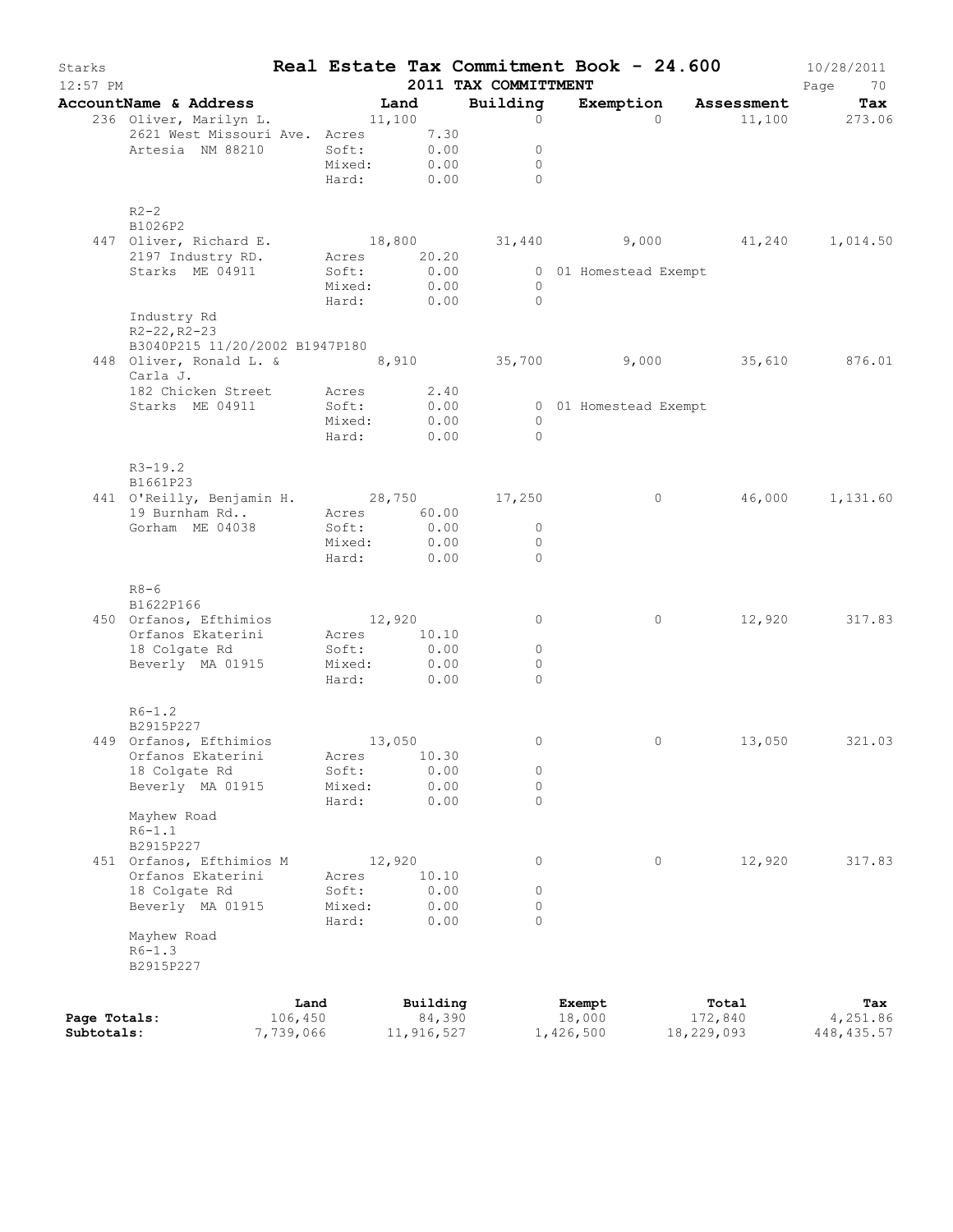| Starks<br>$12:57$ PM |                                                                                       |                      |               | 2011 TAX COMMITTMENT | Real Estate Tax Commitment Book - 24.600 |                                     | 10/28/2011<br>Page<br>71 |
|----------------------|---------------------------------------------------------------------------------------|----------------------|---------------|----------------------|------------------------------------------|-------------------------------------|--------------------------|
|                      | AccountName & Address                                                                 |                      | Land          | Building             |                                          | Exemption Assessment                | Tax                      |
|                      | 452 Orlowski, Steve &<br>Marilyn                                                      |                      | 15,150        | 14,680               | $\Omega$                                 |                                     | 29,830 733.82            |
|                      | Orlowski, Marilyn<br>17 Reo                                                           | Acres<br>Soft:       | 12.00<br>0.00 | $\circ$              |                                          |                                     |                          |
|                      | West Peabody MA 01960                                                                 | Mixed:<br>Hard: 0.00 | 0.00          | $\Omega$<br>$\Omega$ |                                          |                                     |                          |
|                      | Rt. #43<br>$R2 - 42$<br>B2054P43                                                      |                      |               |                      |                                          |                                     |                          |
|                      | 454 Osathanondh MD., Rapin 22,750                                                     |                      |               | $\circ$              | $\circ$                                  | 22,750                              | 559.65                   |
|                      | 1 Pickerel Terrace Acres 40.00<br>Welleslev MA 02482 Soft: 0.00<br>Wellesley MA 02482 | Soft:                | 0.00          | $\circ$              |                                          |                                     |                          |
|                      |                                                                                       | Mixed:               | 0.00          | $\circ$              |                                          |                                     |                          |
|                      |                                                                                       | Hard:                | 0.00          | $\Omega$             |                                          |                                     |                          |
|                      | $R6 - 22.5$<br>B1311P279                                                              |                      |               |                      |                                          |                                     |                          |
|                      | 453 Osathanondh MD., Rapin 9,710                                                      |                      |               | $\circ$              | $\circ$                                  | 9,710                               | 238.87                   |
|                      | 1 Pickerel Terrace                                                                    | Acres                | 5.17          |                      |                                          |                                     |                          |
|                      | Wellesley MA 02482                                                                    | Soft:                | 0.00          | $\circ$              |                                          |                                     |                          |
|                      |                                                                                       | Mixed:               | 0.00          | $\circ$              |                                          |                                     |                          |
|                      |                                                                                       | Hard:                | 0.00          | $\Omega$             |                                          |                                     |                          |
|                      | $R6 - 22.3$<br>B1311P279                                                              |                      |               |                      |                                          |                                     |                          |
|                      | 456 Osgood, Wanda                                                                     |                      |               |                      |                                          | 25,050 37,402 9,000 53,452 1,314.92 |                          |
|                      | P.O. Box 50                                                                           | Acres 45.21          |               |                      |                                          |                                     |                          |
|                      | Anson ME 04911                                                                        | Soft:                | 0.00          |                      | 0 01 Homestead Exempt                    |                                     |                          |
|                      |                                                                                       | Mixed:               | 0.00          | $\overline{0}$       |                                          |                                     |                          |
|                      |                                                                                       | Hard:                | 0.00          | $\bigcirc$           |                                          |                                     |                          |
|                      | $R8 - 38 - 4$<br>B2934P88                                                             |                      |               |                      |                                          |                                     |                          |
|                      | 457 Ostrand, Carl V. Estate 10,470 21,960<br>оf                                       |                      |               |                      | $\circ$                                  | 32,430                              | 797.78                   |
|                      | Hawes, Alison M. Acres 4.80                                                           |                      |               |                      |                                          |                                     |                          |
|                      | 157 Middle Road                                                                       | Soft:                | 0.00          | $\circ$              |                                          |                                     |                          |
|                      | Fairfield ME 04937                                                                    | Mixed:               | 0.00          | $\circ$              |                                          |                                     |                          |
|                      |                                                                                       | Hard:                | 0.00          | $\Omega$             |                                          |                                     |                          |
|                      | $R4 - 23.4$                                                                           |                      |               |                      |                                          |                                     |                          |
|                      | B4373P209 02/14/2011                                                                  |                      |               |                      |                                          |                                     |                          |
|                      | 458 Ouellette, Kenneth W                                                              |                      | 28,000        | 0                    | 0                                        | 28,000                              | 688.80                   |
|                      | Emery Matthew P.<br>3 High Bluff Lane                                                 | Acres<br>Soft:       | 61.00<br>0.00 | 0                    |                                          |                                     |                          |
|                      | Scarborough ME 04074                                                                  | Mixed:               | 0.00          | $\circ$              |                                          |                                     |                          |
|                      |                                                                                       | Hard:                | 0.00          | $\circ$              |                                          |                                     |                          |
|                      | Route 134<br>$R2 - 38.1$<br>B2176P135                                                 |                      |               |                      |                                          |                                     |                          |

|              | Land     | Building   | Exempt    | Total      | Tax        |
|--------------|----------|------------|-----------|------------|------------|
| Page Totals: | 111,130  | 74,042     | 9,000     | 176,172    | 4,333.84   |
| Subtotals:   | ,850,196 | ⊥1,990,569 | 1,435,500 | 18,405,265 | 452,769.41 |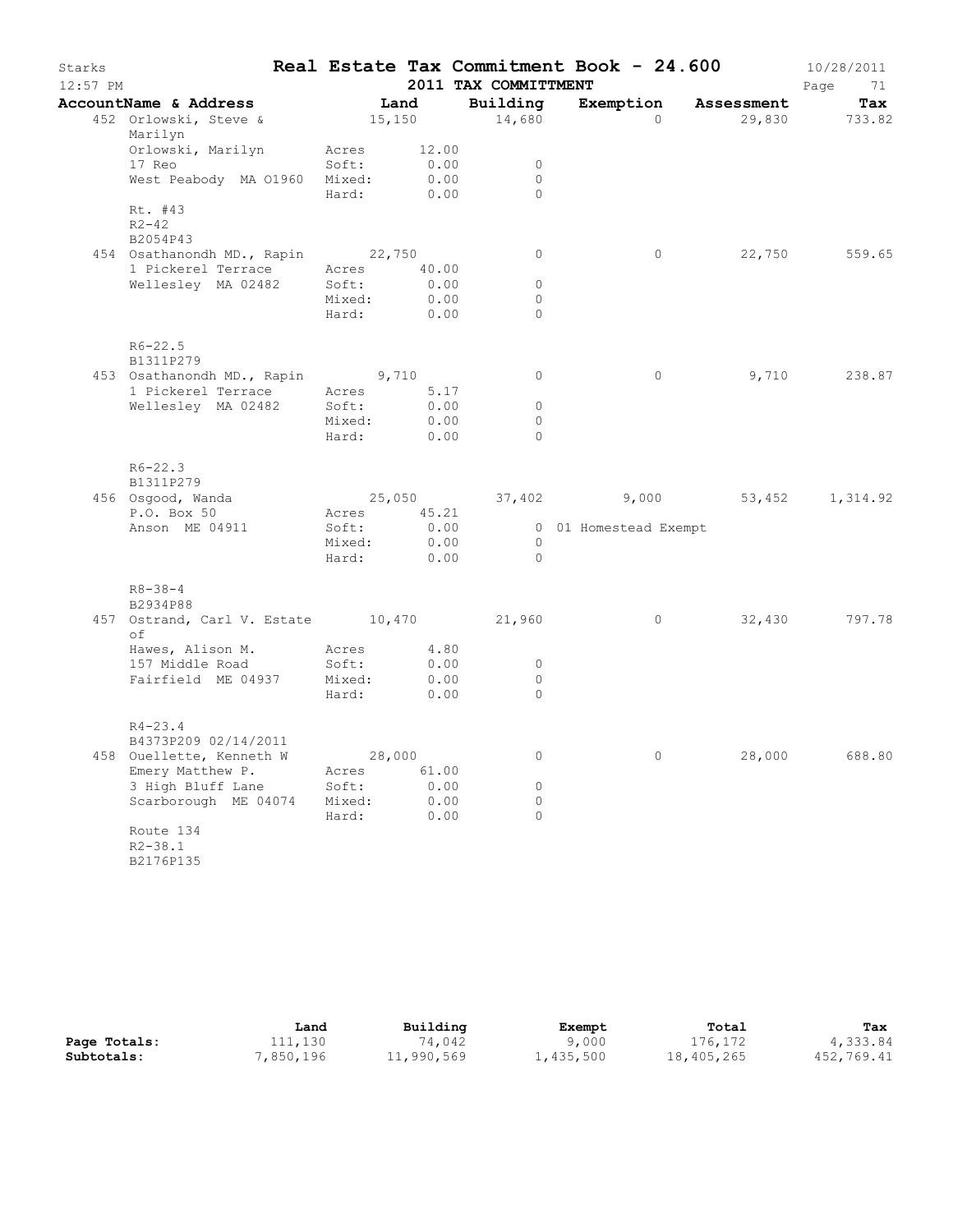| Starks<br>$12:57$ PM |                                                                                                                 |                 |              | 2011 TAX COMMITTMENT   | Real Estate Tax Commitment Book - 24.600 |                 | 10/28/2011<br>Page<br>72 |
|----------------------|-----------------------------------------------------------------------------------------------------------------|-----------------|--------------|------------------------|------------------------------------------|-----------------|--------------------------|
|                      |                                                                                                                 |                 |              |                        |                                          |                 | Tax                      |
|                      | AccountName & Address Land Building Exemption Assessment<br>459 Ouellette, Kenneth W. 10,600 23,390 0 33,990 83 |                 |              |                        |                                          | 33,990 836.15   |                          |
|                      | Richard E. White Robert Acres 5.00<br>E. Horr, William H.<br>Frankl                                             |                 |              |                        |                                          |                 |                          |
|                      | 3 High Bluff Lane Soft: 0.00                                                                                    |                 |              | $\circ$                |                                          |                 |                          |
|                      | Scarborough ME 04093 Mixed:                                                                                     |                 | 0.00         | $\circ$                |                                          |                 |                          |
|                      |                                                                                                                 | Hard:           | 0.00         | $\Omega$               |                                          |                 |                          |
|                      | $R2 - 38.1C$<br>B3346P192                                                                                       |                 |              |                        |                                          |                 |                          |
|                      |                                                                                                                 |                 |              |                        |                                          | 0 26,630 655.10 |                          |
|                      | 460 Pachedo, David R. 14,630 12,000<br>Pachedo Suzanne L. Acres 11.20                                           |                 |              |                        |                                          |                 |                          |
|                      | 246 John Franklin Rd. Soft:                                                                                     |                 | 0.00         | $\mathbf{0}$           |                                          |                 |                          |
|                      | Hope RI 02831                                                                                                   | Mixed:          | 0.00         | 0                      |                                          |                 |                          |
|                      |                                                                                                                 | Hard:           | 0.00         | $\Omega$               |                                          |                 |                          |
|                      | $R5-19.3A$<br>B2063P129                                                                                         |                 |              |                        |                                          |                 |                          |
|                      | 70 Packard, Carrie 8,980 19,656<br>2874 West River Road Acres 2.50                                              |                 |              |                        | $\overline{0}$                           |                 | 28,636 704.45            |
|                      |                                                                                                                 | Soft:           |              | 0.00<br>$\circ$        |                                          |                 |                          |
|                      | Sidney ME 04330                                                                                                 | Mixed:          | 0.00         | $\circ$                |                                          |                 |                          |
|                      |                                                                                                                 | Hard:           | 0.00         | $\Omega$               |                                          |                 |                          |
|                      | $U2-7$<br>B1103P137                                                                                             |                 |              |                        |                                          |                 |                          |
|                      | 462 Palmer, James W 8,650 19,200 9,000 18,850 463.71                                                            |                 |              |                        |                                          |                 |                          |
|                      | Box 261 Chicken Street Acres 2.00                                                                               |                 |              |                        |                                          |                 |                          |
|                      | Starks ME 04911                                                                                                 | Soft:           |              |                        | 0.00 0 01 Homestead Exempt               |                 |                          |
|                      |                                                                                                                 |                 |              | 0.00<br>$\overline{0}$ |                                          |                 |                          |
|                      |                                                                                                                 | Mıxed:<br>Hard: | 0.00         | $\overline{0}$         |                                          |                 |                          |
|                      | Chicken St.<br>$R4-1$                                                                                           |                 |              |                        |                                          |                 |                          |
|                      | B2667P167                                                                                                       |                 |              |                        |                                          |                 |                          |
|                      |                                                                                                                 |                 |              | $\circ$                | $\overline{0}$                           |                 | 11,360 279.46            |
|                      | 464 Parrillo, Dennis V. 11,360<br>63 St.ubtown Rd. Acres 7.70                                                   |                 |              |                        |                                          |                 |                          |
|                      | Hope Valley RI 02832 Soft:                                                                                      |                 | 0.00         | $\circ$                |                                          |                 |                          |
|                      |                                                                                                                 | Mixed:          | 0.00         | 0                      |                                          |                 |                          |
|                      |                                                                                                                 | Hard:           | 0.00         | $\Omega$               |                                          |                 |                          |
|                      | $R3 - 22$                                                                                                       |                 |              |                        |                                          |                 |                          |
|                      | B1387P315                                                                                                       |                 |              |                        |                                          |                 |                          |
|                      | 465 Patenaude, Alan                                                                                             | 14,180          |              | 9,600                  | 9,000                                    | 14,780          | 363.59                   |
|                      | 141 Felkner Hill Road                                                                                           | Acres           | 10.50        |                        | 01 Homestead Exempt                      |                 |                          |
|                      | Starks ME 04911                                                                                                 | Soft:<br>Mixed: | 0.00<br>0.00 | $\circ$<br>$\circ$     |                                          |                 |                          |
|                      |                                                                                                                 | Hard:           | 0.00         | $\circ$                |                                          |                 |                          |
|                      | Faulkner Hill Rd                                                                                                |                 |              |                        |                                          |                 |                          |
|                      | Starks, Me                                                                                                      |                 |              |                        |                                          |                 |                          |
|                      | $R8 - 38 - 14$                                                                                                  |                 |              |                        |                                          |                 |                          |
|                      | B3233P283                                                                                                       |                 |              |                        |                                          |                 |                          |

|              | Land      | Building   | Exempt    | Total      | Tax        |
|--------------|-----------|------------|-----------|------------|------------|
| Page Totals: | 68,400    | 83,846     | 18,000    | 134,246    | 3,302.46   |
| Subtotals:   | 7,918,596 | 12,074,415 | 1,453,500 | 18,539,511 | 456,071.87 |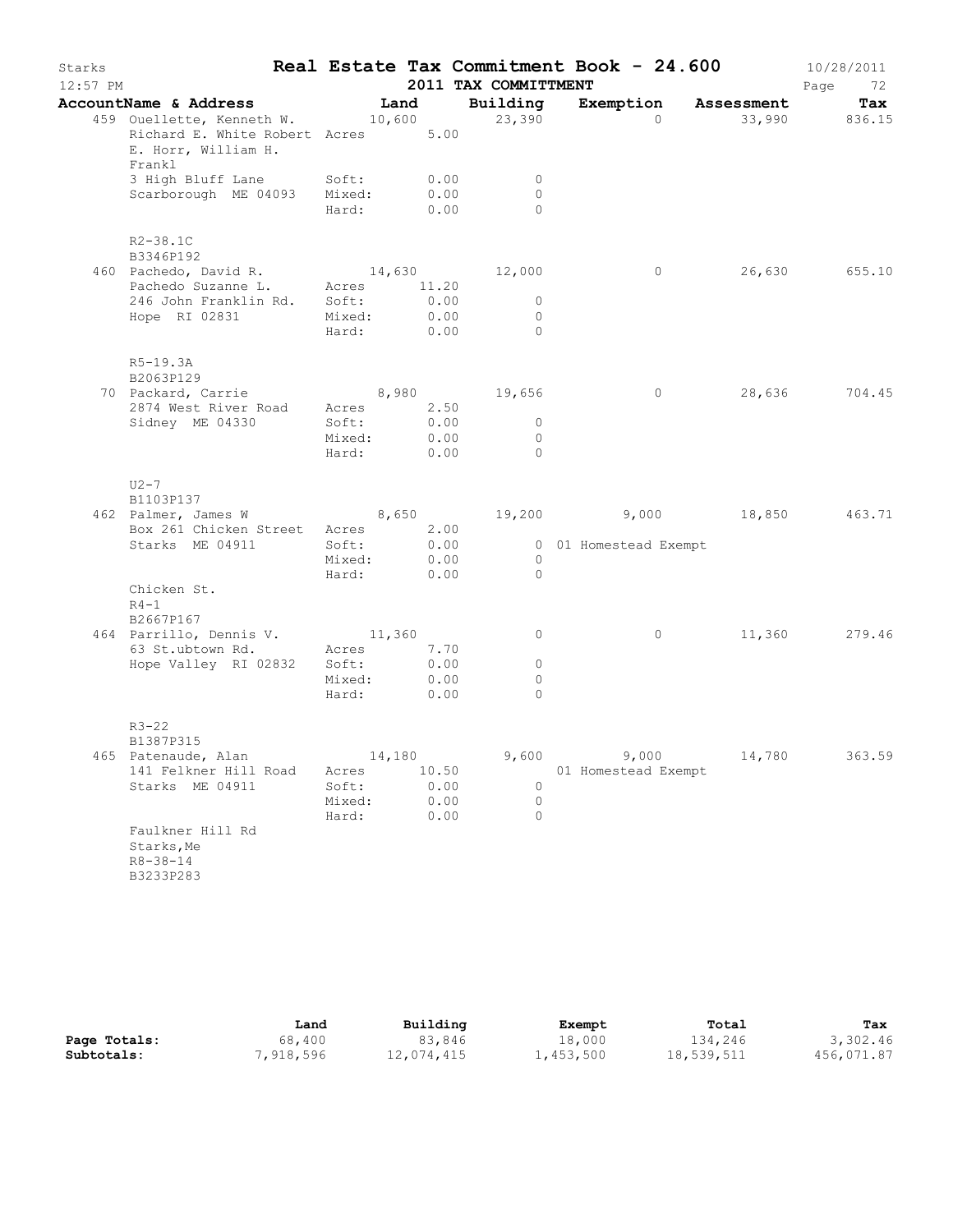| Starks<br>12:57 PM |                                                                                            |                                   |                                    | 2011 TAX COMMITTMENT            | Real Estate Tax Commitment Book - 24.600 |                      | 10/28/2011<br>Page<br>73 |
|--------------------|--------------------------------------------------------------------------------------------|-----------------------------------|------------------------------------|---------------------------------|------------------------------------------|----------------------|--------------------------|
|                    | AccountName & Address<br>466 Patenaude, Alan<br>141 Felkner Hill Road<br>Starks ME 04911   |                                   | Land<br>$\overline{0}$             | Building<br>9,600               | $\Omega$                                 | Exemption Assessment | Tax<br>9,600 236.16      |
|                    | Faulkner Hill Rd.<br>R8-38-140N<br>B1297P187<br>468 Patenaude, Donald                      | 10,980                            |                                    | $\circ$                         | $\circ$                                  |                      | 10,980 270.11            |
|                    | Joseph                                                                                     |                                   |                                    |                                 |                                          |                      |                          |
|                    | P.O. Box 111<br>Ashauay RI 02804                                                           | Acres<br>Soft:<br>Mixed:<br>Hard: | 7.12<br>0.00<br>0.00<br>0.00       | $\circ$<br>$\Omega$<br>$\Omega$ |                                          |                      |                          |
|                    | $R1 - 17.1$<br>B3470P168 03/18/2005 B1511P261                                              |                                   |                                    |                                 |                                          |                      |                          |
|                    | 470 Patenaude, Marc 8,650                                                                  |                                   |                                    | 8,400                           | $\overline{0}$                           | 17,050               | 419.43                   |
|                    | P.O. Box Box 143<br>Anson Me 04911                                                         | Soft:<br>Mixed:                   | Acres 2.00<br>0.00<br>0.00<br>0.00 | $\circ$<br>$\Omega$<br>$\Omega$ |                                          |                      |                          |
|                    | Felker Hill Rd<br>R8-38.15A<br>B3233P285                                                   | Hard:                             |                                    |                                 |                                          |                      |                          |
|                    | 471 Patenaude, Rachel A $9,560$ $13,260$ $9,000$ $13,820$                                  |                                   |                                    |                                 |                                          |                      | 339.97                   |
|                    | 23 Emery Road<br>Starks ME 04911                                                           | Acres<br>Soft:<br>Mixed:<br>Hard: | 3.40<br>0.00<br>0.00<br>0.00       | $\overline{0}$<br>$\Omega$      | 0 01 Homestead Exempt                    |                      |                          |
|                    | Emery Rd<br>$R3 - 30$                                                                      |                                   |                                    |                                 |                                          |                      |                          |
|                    | B3670P149 05/04/2006 B3634P79 02/16/2006 B2656P7<br>472 Patten, Bruce K&Cheryl 16,750<br>W |                                   |                                    | $\circ$                         | $\circ$                                  | 16,750               | 412.05                   |
|                    | 1161 E. Pond Rd<br>Smithfield ME 04978                                                     | Acres<br>Soft:<br>Mixed:<br>Hard: | 16.00<br>0.00<br>0.00<br>0.00      | 0<br>$\circ$<br>$\Omega$        |                                          |                      |                          |
|                    | $R8 - 33$<br>B1885P35                                                                      |                                   |                                    |                                 |                                          |                      |                          |
|                    | 473 Patten, Bruce K. &<br>Cheryl W.                                                        |                                   | 7,000                              | 0                               | 0                                        | 7,000                | 172.20                   |
|                    | 1161 E. Pond Rd<br>Smithfield ME 04978                                                     | Acres<br>Soft:<br>Mixed:<br>Hard: | 1.00<br>0.00<br>0.00<br>0.00       | $\circ$<br>$\Omega$<br>$\circ$  |                                          |                      |                          |
|                    | $R2 - 3$<br>B1273P259                                                                      |                                   |                                    |                                 |                                          |                      |                          |

|              | Land     | Building   | Exempt           | Total      | Tax        |
|--------------|----------|------------|------------------|------------|------------|
| Page Totals: | 52,940   | 31,260     | 9,000            | 75,200     | 1,849.92   |
| Subtotals:   | ,971,536 | 12,105,675 | $\pm$ , 462, 500 | 18,614,711 | 457,921.79 |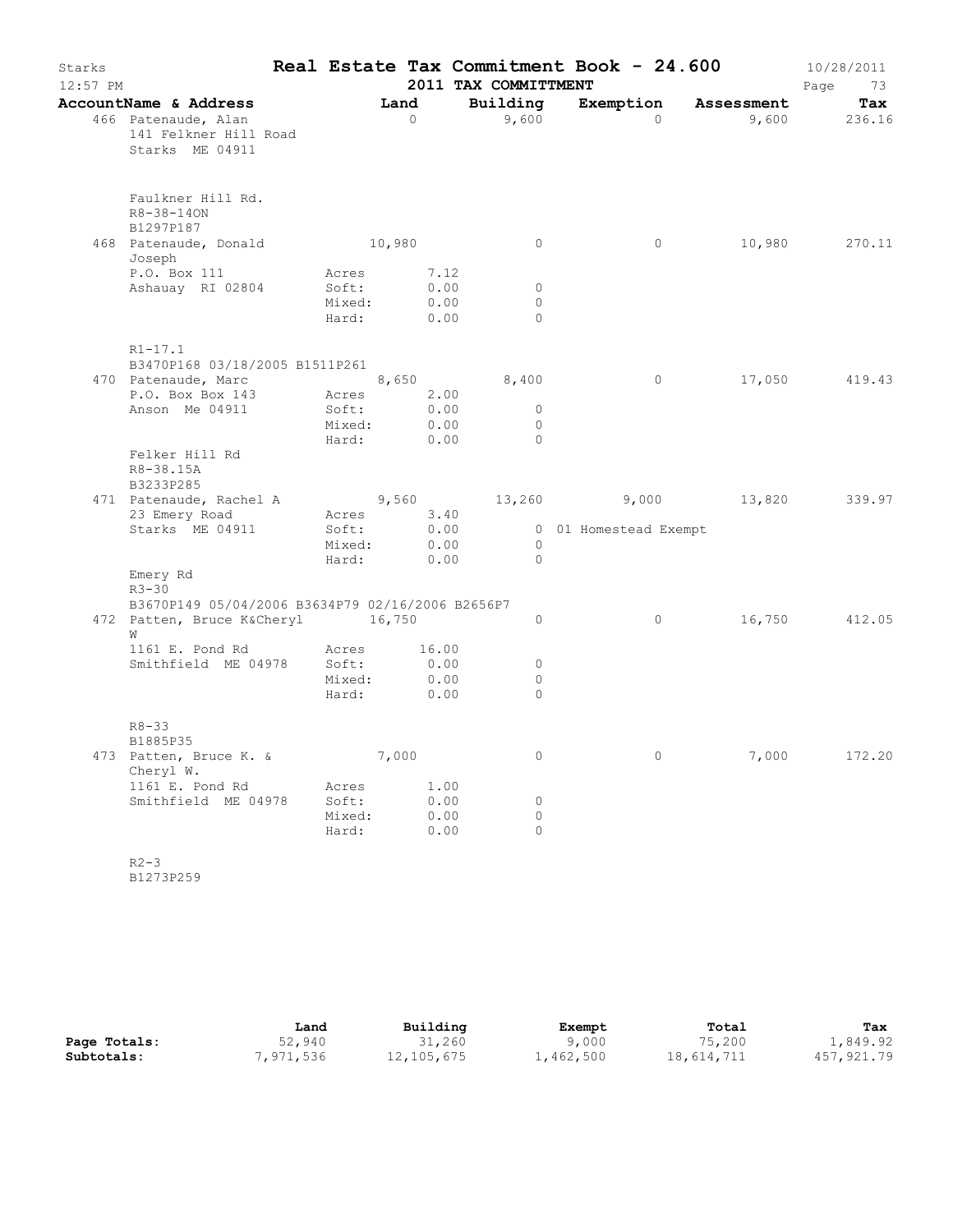| Starks<br>12:57 PM         |                                                                                 |                                   |                          |                      | 2011 TAX COMMITTMENT            | Real Estate Tax Commitment Book - 24.600 |                                | 10/28/2011<br>Page<br>74      |
|----------------------------|---------------------------------------------------------------------------------|-----------------------------------|--------------------------|----------------------|---------------------------------|------------------------------------------|--------------------------------|-------------------------------|
|                            | AccountName & Address<br>474 Patten, Bruce K. & Cheryl 8,130                    |                                   | Land                     |                      | Building<br>12,360              | Exemption<br>$\Omega$                    | Assessment<br>20,490           | Tax<br>504.05                 |
|                            | W<br>1161 E. Pond Rd<br>Smithfield ME 04978                                     | Acres<br>Soft:<br>Mixed:<br>Hard: | 0.00<br>0.00             | 1.20<br>0.00         | 0<br>$\Omega$<br>$\Omega$       |                                          |                                |                               |
|                            | $R8 - 34$<br>B1025P352                                                          |                                   |                          |                      |                                 |                                          |                                |                               |
|                            | 174 Pawel Borowski<br>Nubia Borowski<br>11 Fathom Rd                            | Acres<br>Soft:                    | 12,330                   | 9.20<br>0.00         | $\circ$<br>$\circ$              | 0                                        | 12,330                         | 303.32                        |
|                            | Plymouth MA 02360                                                               | Mixed:<br>Hard:                   | 0.00                     | 0.00                 | $\circ$<br>$\Omega$             |                                          |                                |                               |
|                            | $R12 - 11.1 - 4$<br>B3778P312 11/14/2006                                        |                                   |                          |                      |                                 |                                          |                                |                               |
|                            | 475 Pelletier, Ann<br>514 Kemp Street                                           | Acres                             | 9,600<br>5.00            |                      | $\circ$                         | $\circ$                                  | 9,600                          | 236.16                        |
|                            | Eden NC 27288                                                                   | Soft:<br>Mixed:<br>Hard:          | 0.00<br>0.00             | 0.00                 | $\circ$<br>$\Omega$<br>$\Omega$ |                                          |                                |                               |
|                            | New Sharon Rd<br>$R1 - 34.1$                                                    |                                   |                          |                      |                                 |                                          |                                |                               |
|                            | B2435P306<br>476 Pelletier, Ann M                                               | 13,960                            |                          |                      | $\circ$                         | 0                                        | 13,960                         | 343.42                        |
|                            | Griffin Joseph Raymond Acres<br>514 Kemp Street<br>Eden NC 27288                | Soft:<br>Mixed:                   | 11.70<br>0.00<br>0.00    |                      | $\circ$<br>$\circ$              |                                          |                                |                               |
|                            | New Sharon Rd<br>Greenleafid<br>$R1 - 34.6$                                     | Hard:                             | 0.00                     |                      | $\Omega$                        |                                          |                                |                               |
|                            | B2435P306<br>477 Pelletier, George                                              |                                   | 9,600                    |                      | $\circ$                         | $\circ$                                  | 9,600                          | 236.16                        |
|                            | Pelletier Ann.<br>514 Kemp Street                                               | Acres<br>Soft:                    |                          | 5.00<br>0.00         | $\circ$                         |                                          |                                |                               |
|                            | Eden NC 27288                                                                   | Mixed:<br>Hard:                   |                          | 0.00<br>0.00         | 0<br>$\Omega$                   |                                          |                                |                               |
|                            | $R1 - 34.2$<br>B3039P121                                                        |                                   |                          |                      |                                 |                                          |                                |                               |
|                            | 478 Pelletier, Jeri-Ann<br>1219 New Sharon Road                                 | Acres                             | 13,850<br>10.00          |                      | 61,290                          | 9,000<br>01 Homestead Exempt             | 66,140                         | 1,627.04                      |
|                            | Starks ME 04911                                                                 | Soft:<br>Mixed:<br>Hard:          |                          | 0.00<br>0.00<br>0.00 | $\circ$<br>0<br>$\Omega$        |                                          |                                |                               |
|                            | $R1 - 34.3$<br>B3005P124                                                        |                                   |                          |                      |                                 |                                          |                                |                               |
|                            | 480 Peppermint, Cary<br>Nadir Christine<br>49 Farnham St.<br>Cazenovia NY 13035 | Acres<br>Soft:<br>Mixed:          | 13,840<br>49.00<br>28.00 | 5.00                 | 11,405<br>642<br>3,698          | 0                                        | 25,245                         | 621.03                        |
|                            | $R2 - 24.14$<br>B1131P49                                                        | Hard:                             | 14.00                    |                      | 1,849                           |                                          |                                |                               |
| Page Totals:<br>Subtotals: | 81,310<br>8,052,846                                                             | Land                              | Building<br>12,190,730   | 85,055               |                                 | Exempt<br>9,000<br>1,471,500             | Total<br>157,365<br>18,772,076 | Tax<br>3,871.18<br>461,792.97 |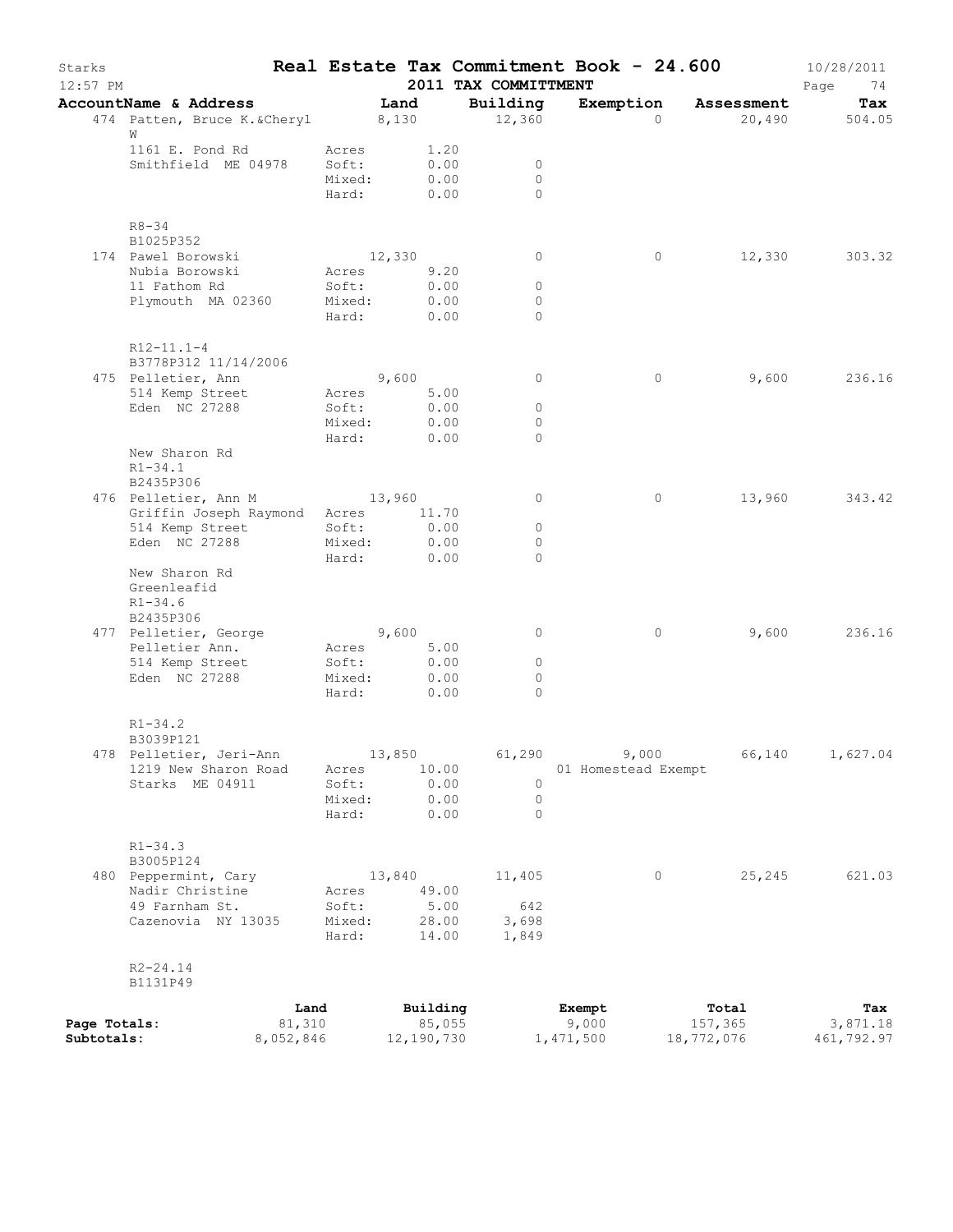| Starks<br>$12:57$ PM |                                   |             |       | 2011 TAX COMMITTMENT  | Real Estate Tax Commitment Book - 24.600 |                     | 10/28/2011<br>Page<br>75 |
|----------------------|-----------------------------------|-------------|-------|-----------------------|------------------------------------------|---------------------|--------------------------|
|                      | AccountName & Address             | Land        |       | Building              | Exemption                                | Assessment          | Tax                      |
|                      | 481 Pereira, Joseph               | 11,690      |       | 90,820                | $\circ$                                  | 102,510             | 2,521.75                 |
|                      | Pereira Linda                     | Acres       | 15.00 |                       |                                          |                     |                          |
|                      | 22 Anthony St.                    | Soft:       | 0.00  | $\overline{0}$        |                                          |                     |                          |
|                      | Berkley MA 02779                  | Mixed:      | 10.00 | 1,159                 |                                          |                     |                          |
|                      |                                   | Hard:       | 0.00  | $\bigcap$             |                                          |                     |                          |
|                      | Chicken St.                       |             |       |                       |                                          |                     |                          |
|                      | $R3 - 30.2$                       |             |       |                       |                                          |                     |                          |
|                      | B1446P338                         |             |       |                       |                                          |                     |                          |
|                      | 482 Pereira, Linda                | 1,740       |       | $\circ$               | $\circ$                                  |                     | 1,740 42.80              |
|                      | Pereira Joseph                    | Acres       | 15.00 |                       |                                          |                     |                          |
|                      | 22 Anthony St.                    | Soft:       | 0.00  | $\overline{0}$        |                                          |                     |                          |
|                      | Berkley MA 02779                  | Mixed:      | 15.00 | 1,739<br>$\Omega$     |                                          |                     |                          |
|                      |                                   | Hard:       | 0.00  |                       |                                          |                     |                          |
|                      | $R4-8$                            |             |       |                       |                                          |                     |                          |
|                      | B2581P349                         |             |       |                       |                                          |                     |                          |
|                      | 483 Perkins, Raymond, E. 18,780   |             |       |                       |                                          | 26,428 9,000 36,208 | 890.72                   |
|                      | 203 Sawyers Mills Road            | Acres 20.13 |       |                       |                                          |                     |                          |
|                      | Starks ME 04911                   | Soft:       | 0.00  |                       | 0 01 Homestead Exempt                    |                     |                          |
|                      |                                   | Mixed:      | 0.00  | $\circ$<br>$\bigcirc$ |                                          |                     |                          |
|                      | West Mills Rd                     | Hard:       | 0.00  |                       |                                          |                     |                          |
|                      | $R7 - 11.2$                       |             |       |                       |                                          |                     |                          |
|                      | B2655P104                         |             |       |                       |                                          |                     |                          |
|                      | 484 Perreult, Alfred R. Et 16,100 |             |       | $\circ$               | $\circ$                                  | 16,100              | 396.06                   |
|                      | Al                                |             |       |                       |                                          |                     |                          |
|                      | Box 291                           | Acres       | 15.00 |                       |                                          |                     |                          |
|                      | Orleans MA 02653                  | Soft:       | 0.00  | $\circ$               |                                          |                     |                          |
|                      |                                   | Mixed:      | 0.00  | $\circ$               |                                          |                     |                          |
|                      |                                   | Hard:       | 0.00  | $\circ$               |                                          |                     |                          |
|                      |                                   |             |       |                       |                                          |                     |                          |
|                      | $R6-19$<br>B1144P42               |             |       |                       |                                          |                     |                          |
|                      | 485 Peters, Bruce                 | 17,250      |       | 0                     | $\circ$                                  | 17,250              | 424.35                   |
|                      | 83 Mansfield Rd                   | Acres 18.00 |       |                       |                                          |                     |                          |
|                      | Apt.215.                          |             |       |                       |                                          |                     |                          |
|                      | New London CT 06320               | Soft:       | 0.00  | $\circ$               |                                          |                     |                          |
|                      |                                   | Mixed:      | 0.00  | $\circ$               |                                          |                     |                          |
|                      |                                   | Hard:       | 0.00  | $\Omega$              |                                          |                     |                          |
|                      |                                   |             |       |                       |                                          |                     |                          |
|                      | $R11 - 16$                        |             |       |                       |                                          |                     |                          |
|                      | B815P268<br>486 Peters, Bruce     | 22,750      |       | $\circ$               | $\circ$                                  | 22,750              | 559.65                   |
|                      | 83 Mansfield Rd                   | Acres 40.00 |       |                       |                                          |                     |                          |
|                      | Apt.215.                          |             |       |                       |                                          |                     |                          |
|                      | New London CT 06320               | Soft:       | 0.00  | $\Omega$              |                                          |                     |                          |
|                      |                                   | Mixed:      | 0.00  | $\circ$               |                                          |                     |                          |
|                      |                                   | Hard:       | 0.00  | 0                     |                                          |                     |                          |
|                      |                                   |             |       |                       |                                          |                     |                          |
|                      | $R11 - 15$                        |             |       |                       |                                          |                     |                          |

B1755P164

|              | Land      | Building   | Exempt    | Total      | Tax        |
|--------------|-----------|------------|-----------|------------|------------|
| Page Totals: | 88,310    | 117,248    | 9,000     | 196,558    | 4,835.33   |
| Subtotals:   | 8,141,156 | 12,307,978 | 1,480,500 | 18,968,634 | 466,628.30 |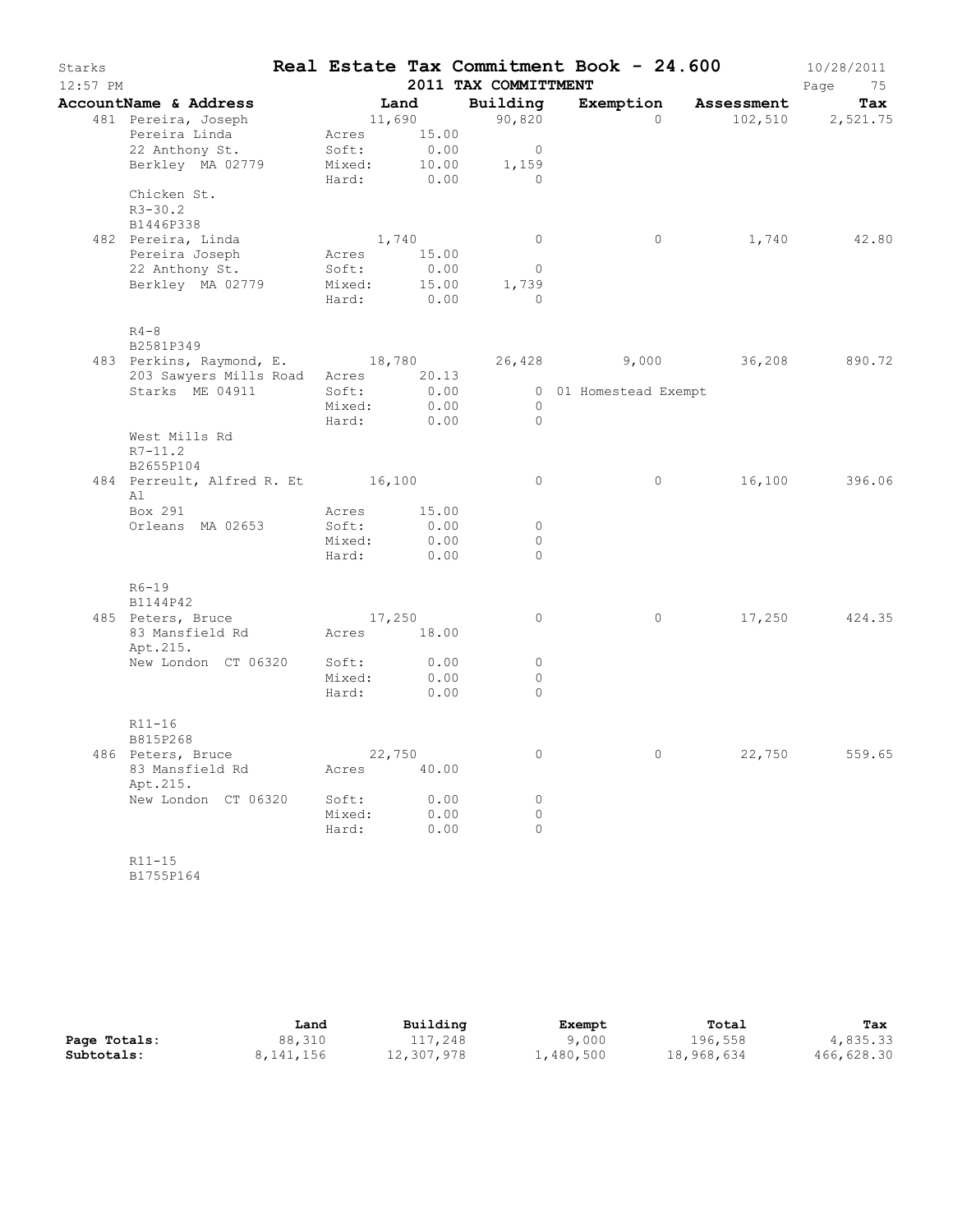| Starks<br>$12:57$ PM |                                                                                                                                        |                           |                | 2011 TAX COMMITTMENT | Real Estate Tax Commitment Book - 24.600 |       | 10/28/2011<br>Page<br>76 |
|----------------------|----------------------------------------------------------------------------------------------------------------------------------------|---------------------------|----------------|----------------------|------------------------------------------|-------|--------------------------|
|                      | AccountName & Address Tand                                                                                                             |                           |                |                      |                                          |       |                          |
|                      | <b>buntName &amp; Address Land Building Exemption Assessment Tax</b><br>487 Peterson Family Trust 17,880 91,480 9,000 100,360 2,468.86 |                           |                |                      |                                          |       |                          |
|                      | 13 Waugh Road Acres 16.50                                                                                                              |                           |                |                      |                                          |       |                          |
|                      | Starks ME 04911                                                                                                                        | Soft: 0.00<br>Mixed: 0.00 |                |                      | 0 01 Homestead Exempt                    |       |                          |
|                      |                                                                                                                                        |                           |                | $\overline{0}$       |                                          |       |                          |
|                      |                                                                                                                                        |                           | Hard: 0.00     | $\bigcirc$           |                                          |       |                          |
|                      | $R11 - 8.1$<br>B1652P102                                                                                                               |                           |                |                      |                                          |       |                          |
|                      | 488 Peterson Family Trust 14,800                                                                                                       |                           |                | $\circ$              | $\circ$                                  |       | 14,800 364.08            |
|                      | 13 Waugh Road                                                                                                                          | Acres 13.00               |                |                      |                                          |       |                          |
|                      | Starks ME 04911                                                                                                                        | Soft:                     | 0.00           | $\circ$              |                                          |       |                          |
|                      |                                                                                                                                        | Mixed:                    | 0.00           | $\circ$              |                                          |       |                          |
|                      |                                                                                                                                        |                           | Hard: 0.00     | $\Omega$             |                                          |       |                          |
|                      | $R11-6$<br>B516P191                                                                                                                    |                           |                |                      |                                          |       |                          |
|                      | 489 Peterson Family Trust 19,500                                                                                                       |                           |                | $\overline{0}$       | $\circ$                                  |       | 19,500 479.70            |
|                      | 13 Waugh Road Mcres 27.00                                                                                                              |                           |                |                      |                                          |       |                          |
|                      | Starks ME 04911                                                                                                                        | Soft:                     | 0.00           | $\circ$              |                                          |       |                          |
|                      |                                                                                                                                        | Mixed:                    | 0.00           | $\circ$              |                                          |       |                          |
|                      |                                                                                                                                        |                           | Hard: 0.00     | $\Omega$             |                                          |       |                          |
|                      | Anson Road                                                                                                                             |                           |                |                      |                                          |       |                          |
|                      | $R11-9$                                                                                                                                |                           |                |                      |                                          |       |                          |
|                      | B564P357<br>202 Peterson, Eric J. & 15,150 64,080                                                                                      |                           |                |                      | $\circ$                                  |       | 79,230 1,949.06          |
|                      | Laura R.                                                                                                                               |                           |                |                      |                                          |       |                          |
|                      | 5 S Street                                                                                                                             | Acres 11.00               |                |                      |                                          |       |                          |
|                      | Newburyport MA                                                                                                                         | Soft:                     | 0.00           | $\overline{0}$       |                                          |       |                          |
|                      | 01950-4107                                                                                                                             |                           |                |                      |                                          |       |                          |
|                      |                                                                                                                                        |                           | Mixed: 0.00    | $\circ$              |                                          |       |                          |
|                      |                                                                                                                                        |                           | Hard: 0.00     | $\Omega$             |                                          |       |                          |
|                      | Chicken Street<br>$R3 - 28$                                                                                                            |                           |                |                      |                                          |       |                          |
|                      | B1660P3<br>490 Phillips et All, Laurie 9,140 11,520                                                                                    |                           |                |                      | $\overline{0}$                           |       | 20,660 508.24            |
|                      | J.                                                                                                                                     |                           |                |                      |                                          |       |                          |
|                      | 1023 Rangley Road Acres<br>Phillips ME 04066 8065:                                                                                     |                           | $2.75$<br>0.00 |                      |                                          |       |                          |
|                      | Phillips ME 04966                                                                                                                      | Soft:                     |                | $\overline{0}$       |                                          |       |                          |
|                      |                                                                                                                                        | Mixed:                    | 0.00           | $\circ$              |                                          |       |                          |
|                      | New Sharon Rd.                                                                                                                         | Hard:                     | 0.00           | $\overline{0}$       |                                          |       |                          |
|                      | $R8 - 16.2$<br>B2678P266                                                                                                               |                           |                |                      |                                          |       |                          |
|                      | 724 Phillips, Steven A. &                                                                                                              |                           | 7,325          | $\circ$              | 0                                        | 7,325 | 180.20                   |
|                      | Teresa B.                                                                                                                              |                           |                |                      |                                          |       |                          |
|                      | 39 Cleveland Road                                                                                                                      | Acres                     | 1.50           |                      |                                          |       |                          |
|                      | Embden ME 04958                                                                                                                        | Soft:                     | 0.00           | 0                    |                                          |       |                          |
|                      |                                                                                                                                        | Mixed:                    | 0.00           | 0                    |                                          |       |                          |
|                      |                                                                                                                                        | Hard:                     | 0.00           | $\Omega$             |                                          |       |                          |
|                      |                                                                                                                                        |                           |                |                      |                                          |       |                          |
|                      | $R5 - 31.1$                                                                                                                            |                           |                |                      |                                          |       |                          |

B4066P160 10/21/2008

|              | Land      | Building   | Exempt    | Total      | Tax        |
|--------------|-----------|------------|-----------|------------|------------|
| Page Totals: | 83,795    | 167,080    | 9,000     | 241,875    | 5,950.14   |
| Subtotals:   | 8,224,951 | 12,475,058 | 1,489,500 | 19,210,509 | 472,578.44 |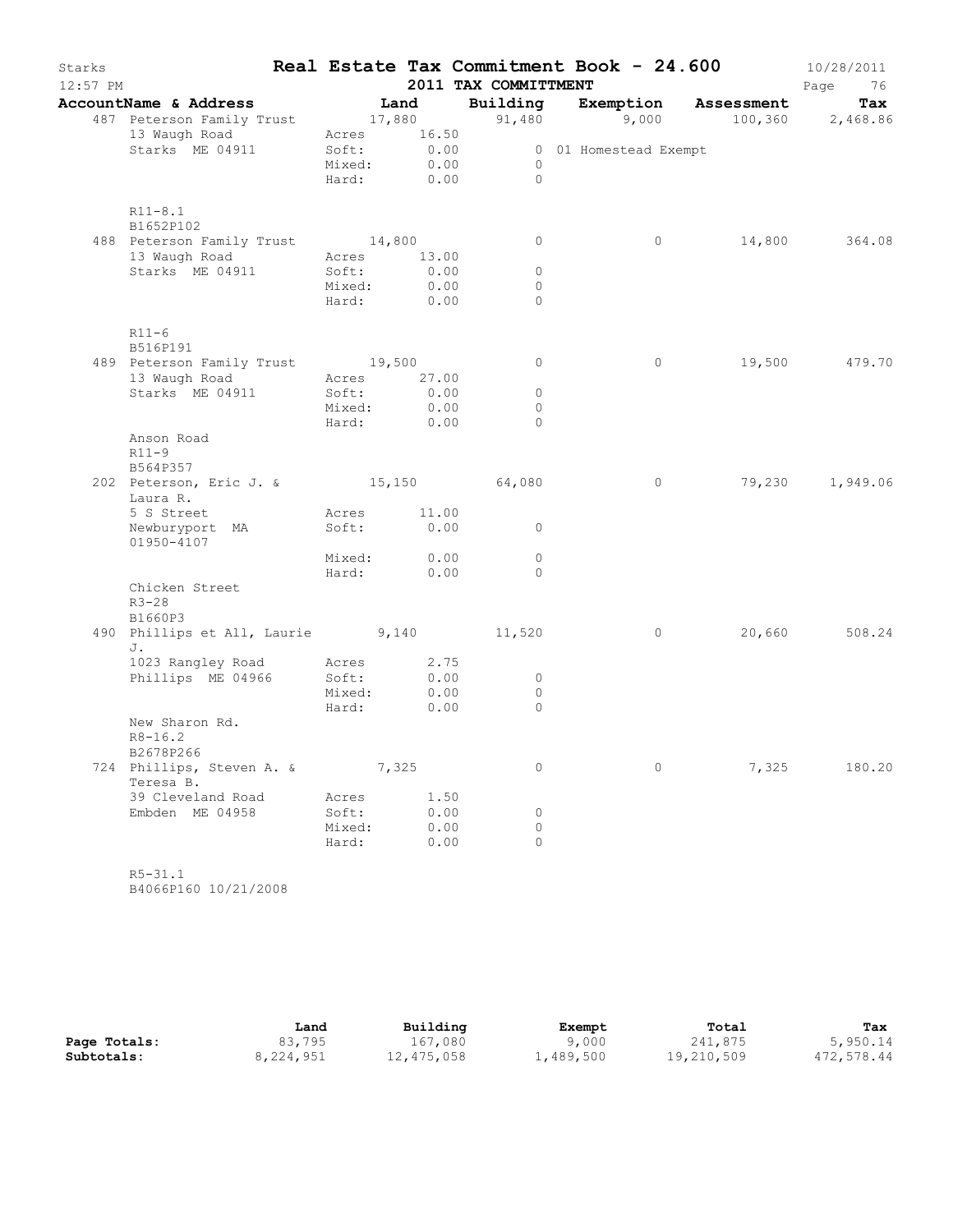| Starks<br>$12:57$ PM |                                      |                           |              | Real Estate Tax Commitment Book - 24.600<br>2011 TAX COMMITTMENT |                                    |          |                      | 10/28/2011<br>Page<br>77 |
|----------------------|--------------------------------------|---------------------------|--------------|------------------------------------------------------------------|------------------------------------|----------|----------------------|--------------------------|
|                      | AccountName & Address                | Land                      |              | Building                                                         |                                    |          | Exemption Assessment | Tax                      |
|                      | 542 Phoenix, Lolly<br>P.O.Box 12     | 18,670<br>Acres 23.69     |              | 27,712                                                           |                                    | $\Omega$ |                      | 46,382 1,141.00          |
|                      | North New Portland ME<br>04961       | Soft: 0.00                |              | $\circ$                                                          |                                    |          |                      |                          |
|                      |                                      | Mixed: 0.00<br>Hard: 0.00 |              | $\circ$<br>$\Omega$                                              |                                    |          |                      |                          |
|                      | Sawyers Mills Rd<br>$R4 - 35$        |                           |              |                                                                  |                                    |          |                      |                          |
|                      | B253P280<br>492 Piche, Bradley M.    |                           |              | 18,000 15,220                                                    |                                    | $\circ$  |                      | 33,220 817.21            |
|                      | Barnes Lorrin M.                     | Acres 17.00               |              |                                                                  |                                    |          |                      |                          |
|                      | 62 Linnea Ave                        | Soft:                     | 0.00         | $\circ$                                                          |                                    |          |                      |                          |
|                      | Brockton MA 02301                    | Mixed:                    | 0.00         | $\circ$                                                          |                                    |          |                      |                          |
|                      |                                      | Hard:                     | 0.00         | $\Omega$                                                         |                                    |          |                      |                          |
|                      | New Sharon Rd<br>$R8 - 9$            |                           |              |                                                                  |                                    |          |                      |                          |
|                      | B2605P240                            | 11,900                    |              |                                                                  |                                    |          | 11,900               | 292.74                   |
|                      | 493 Pizzo, Angelo<br>Pizzo, Ann      | Acres                     | 7.00         | $\circ$                                                          |                                    | 0        |                      |                          |
|                      | 21 Garrison St                       | Soft:                     | 0.00         | $\circ$                                                          |                                    |          |                      |                          |
|                      | Cranston RI 02920                    | Mixed:                    | 0.00         | $\circ$                                                          |                                    |          |                      |                          |
|                      |                                      | Hard:                     | 0.00         | $\Omega$                                                         |                                    |          |                      |                          |
|                      | $R5 - 3.2$<br>B1863P288              |                           |              |                                                                  |                                    |          |                      |                          |
|                      | 494 Pond, Robert D El.               |                           |              | 21,000 27,000                                                    |                                    | $\circ$  |                      | 48,000 1,180.80          |
|                      | c/o Richard Pond                     | Acres 29.00               |              |                                                                  |                                    |          |                      |                          |
|                      | 182 Casco Rd.                        | Soft:                     | 0.00         | $\mathbf{0}$                                                     |                                    |          |                      |                          |
|                      | Naples ME 04055                      | Mixed:                    | 0.00         | $\circ$                                                          |                                    |          |                      |                          |
|                      |                                      | Hard:                     | 0.00         | $\overline{0}$                                                   |                                    |          |                      |                          |
|                      | Emery Road                           |                           |              |                                                                  |                                    |          |                      |                          |
|                      | $R3 - 30.1$                          |                           |              |                                                                  |                                    |          |                      |                          |
|                      | B1957P320                            |                           |              |                                                                  |                                    |          |                      |                          |
|                      | 733 Powers, Jessica                  | 7,650<br>Acres 2.00       |              | $\circ$                                                          |                                    | 0        | 7,650                | 188.19                   |
|                      | 75 Emery Road<br>Starks ME 04911     | Soft:                     | 0.00         | $\circ$                                                          |                                    |          |                      |                          |
|                      |                                      | Mixed:                    | 0.00         | $\circ$                                                          |                                    |          |                      |                          |
|                      |                                      | Hard:                     | 0.00         | $\Omega$                                                         |                                    |          |                      |                          |
|                      |                                      |                           |              |                                                                  |                                    |          |                      |                          |
|                      | $R4 - 9B$                            |                           |              |                                                                  |                                    |          |                      |                          |
|                      | 732 Powers, Jessica<br>75 Emery Road | 11,575<br>Acres 6.50      |              |                                                                  | 7,000 9,000<br>01 Homestead Exempt |          | 9,575                | 235.55                   |
|                      | Starks ME 04911                      | Soft: 0.00                |              | $\overline{0}$                                                   |                                    |          |                      |                          |
|                      |                                      | Mixed: 0.00               |              | $\circ$                                                          |                                    |          |                      |                          |
|                      |                                      | Hard:                     | 0.00         | $\Omega$                                                         |                                    |          |                      |                          |
|                      | $R-3$ 32B                            |                           |              |                                                                  |                                    |          |                      |                          |
|                      | 498 Prescott, Daniel E               | 42,250                    |              | 10,180                                                           |                                    | $\circ$  |                      | 52,430 1,289.78          |
|                      | 848 Oak Pond Rd                      | Acres 114.00              |              |                                                                  |                                    |          |                      |                          |
|                      | Skowhegan ME 04976                   | Soft:<br>Mixed:           | 0.00<br>0.00 | $\overline{0}$<br>$\circ$                                        |                                    |          |                      |                          |
|                      |                                      | Hard: 0.00                |              | $\Omega$                                                         |                                    |          |                      |                          |
|                      | $R1-14$                              |                           |              |                                                                  |                                    |          |                      |                          |
|                      | B1767P192                            |                           |              |                                                                  |                                    |          |                      |                          |

|              | Land      | Building   | Exempt    | Total      | Tax        |
|--------------|-----------|------------|-----------|------------|------------|
| Page Totals: | 131,045   | 87,112     | 9,000     | 209,157    | 5, 145. 27 |
| Subtotals:   | 8,355,996 | 12,562,170 | 1,498,500 | 19,419,666 | 477,723.71 |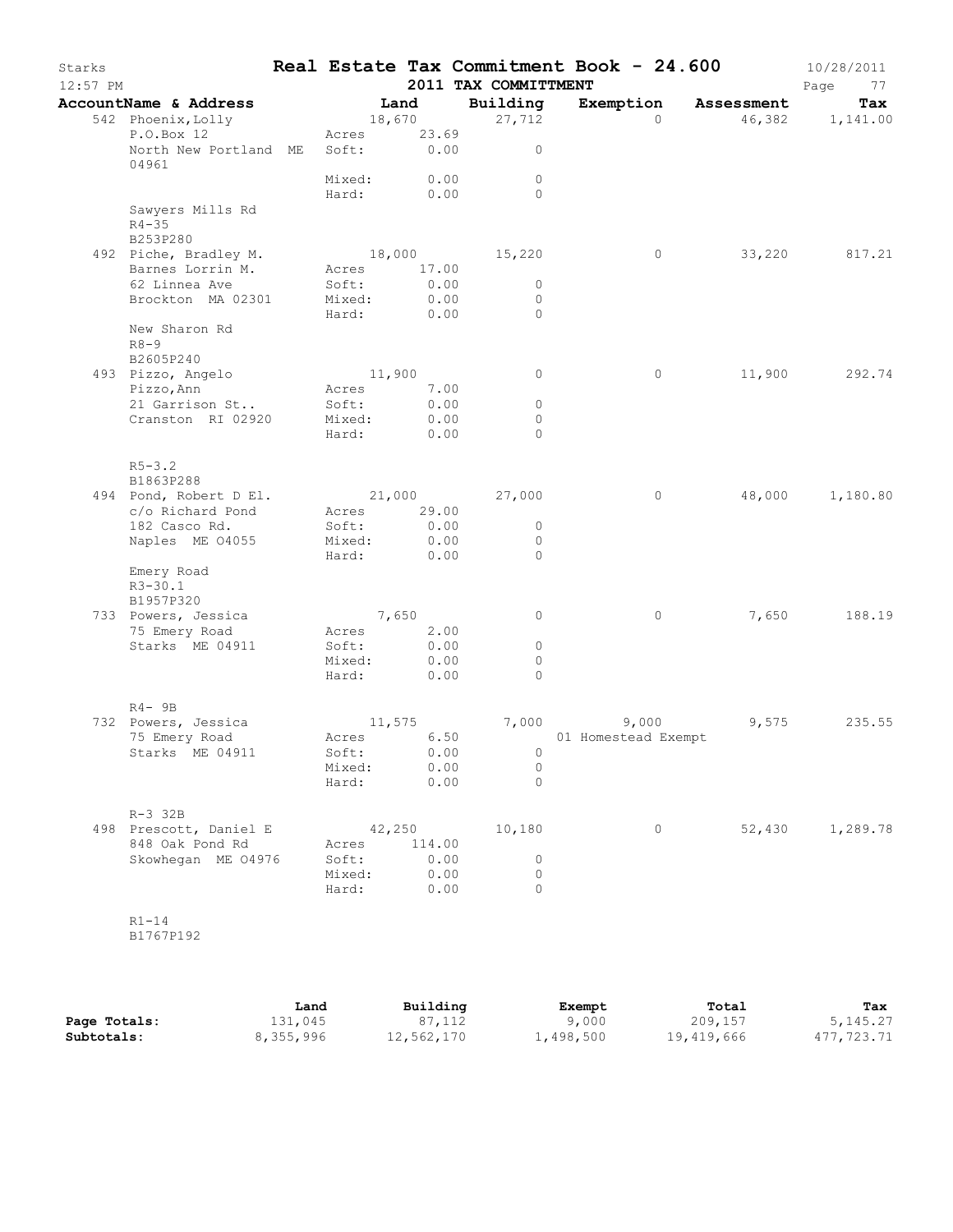| Starks<br>$12:57$ PM |                                                                     |      |                            |          |        | 2011 TAX COMMITTMENT                        |                       | Real Estate Tax Commitment Book - 24.600 | 10/28/2011<br>Page<br>78 |
|----------------------|---------------------------------------------------------------------|------|----------------------------|----------|--------|---------------------------------------------|-----------------------|------------------------------------------|--------------------------|
|                      | AccountName & Address Tand Building                                 |      |                            |          |        |                                             |                       | Exemption Assessment                     | Tax                      |
|                      | 499 Pressey, Robert & Mary 8,000 49,920                             |      |                            |          |        |                                             |                       | $\overline{0}$                           | 57,920 1,424.83          |
|                      | 2532 Rockfish Rd.                                                   |      | Acres 1.00                 |          |        |                                             |                       |                                          |                          |
|                      | Raeford NC 28376                                                    |      | Soft: 0.00<br>Mixed: 0.00  |          |        | $\overline{0}$                              |                       |                                          |                          |
|                      |                                                                     |      |                            |          |        | $\overline{0}$                              |                       |                                          |                          |
|                      |                                                                     |      |                            |          |        | Hard: 0.00 0                                |                       |                                          |                          |
|                      | $R2 - 7.1$<br>B1405P169                                             |      |                            |          |        |                                             |                       |                                          |                          |
|                      | 500 Pressey, Ruby, Heirs Of 23,750 24,240 9,000 38,990 959.15       |      |                            |          |        |                                             |                       |                                          |                          |
|                      | 29 Pressey Road Acres 40.00                                         |      |                            |          |        |                                             | 0 01 Homestead Exempt |                                          |                          |
|                      | Starks ME 04911 Soft: 0.00                                          |      | Mixed:                     | 0.00     |        | $\overline{0}$                              |                       |                                          |                          |
|                      |                                                                     |      |                            |          |        | Hard: 0.00 0                                |                       |                                          |                          |
|                      |                                                                     |      |                            |          |        |                                             |                       |                                          |                          |
|                      | $R2-7$<br>B1413P314                                                 |      |                            |          |        |                                             |                       |                                          |                          |
|                      | 15 Price, Harold                                                    |      |                            |          |        | 10,270 21,660                               | $\overline{0}$        |                                          | 31,930 785.48            |
|                      | 16 Pearl St.                                                        |      | Acres 18.00                |          |        |                                             |                       |                                          |                          |
|                      | Madison ME 04950                                                    |      |                            |          |        |                                             |                       |                                          |                          |
|                      |                                                                     |      |                            |          |        | Soft: 0.00 0<br>Mixed: 17.00 2,245<br>2,245 |                       |                                          |                          |
|                      |                                                                     |      |                            |          |        | Hard: 0.00 0                                |                       |                                          |                          |
|                      | Dill Road                                                           |      |                            |          |        |                                             |                       |                                          |                          |
|                      | $R6 - 2.2A - 2$                                                     |      |                            |          |        |                                             |                       |                                          |                          |
|                      | B2746P114                                                           |      |                            |          |        |                                             |                       |                                          |                          |
|                      | 501 Price, Harold E                                                 |      | 4,410                      |          |        | $\overline{0}$                              | $\circ$               |                                          | 4,410 108.49             |
|                      | 16 Pearl St.                                                        |      | Acres 33.00                |          |        |                                             |                       |                                          |                          |
|                      | Madison ME 04950                                                    |      |                            |          |        | $\overline{0}$                              |                       |                                          |                          |
|                      |                                                                     |      | Soft: 0.00<br>Mixed: 33.00 |          |        | 4,358                                       |                       |                                          |                          |
|                      |                                                                     |      | Hard: 0.00                 |          |        | $\sim$ 0                                    |                       |                                          |                          |
|                      | Dill Road                                                           |      |                            |          |        |                                             |                       |                                          |                          |
|                      | $R6 - 2.2A - 1$                                                     |      |                            |          |        |                                             |                       |                                          |                          |
|                      | B2746P114                                                           |      |                            |          |        |                                             |                       |                                          |                          |
|                      | 225 Proctor, Sarah K (23.98) 9, 300 (37,260 (37,000 (37,560 (37.98) |      |                            |          |        |                                             |                       |                                          |                          |
|                      | 2450 Industry Road Acres 3.00 01 Homestead Exempt                   |      |                            |          |        |                                             |                       |                                          |                          |
|                      | Starks ME 04911                                                     |      | Soft:                      |          | 0.00   | $\overline{0}$                              |                       |                                          |                          |
|                      |                                                                     |      | Mixed: 0.00                |          |        | $\overline{0}$                              |                       |                                          |                          |
|                      |                                                                     |      |                            |          |        | Hard: 0.00 0                                |                       |                                          |                          |
|                      | $R2 - 35$ , $R2 - 36$                                               |      |                            |          |        |                                             |                       |                                          |                          |
|                      | B4141P94 05/26/2009 B2669P274                                       |      |                            |          |        |                                             |                       |                                          |                          |
|                      | 502 Quimby, Clifton & 44,500 55,440                                 |      |                            |          |        |                                             | 9,000                 | 90,940                                   | 2,237.12                 |
|                      | Florence                                                            |      |                            |          |        |                                             |                       |                                          |                          |
|                      | P.O. Box 469 Acres 123.00                                           |      |                            |          |        |                                             |                       |                                          |                          |
|                      | Starks ME 04911                                                     |      | Soft:                      |          | 0.00   | U                                           | 01 Homestead Exempt   |                                          |                          |
|                      |                                                                     |      | Mixed:                     |          | 0.00   | 0                                           |                       |                                          |                          |
|                      |                                                                     |      | Hard:                      |          | 0.00   | 0                                           |                       |                                          |                          |
|                      | R10-14, R10-14A                                                     |      |                            |          |        |                                             |                       |                                          |                          |
|                      | 503 Quimby, Clifton B. Et                                           |      |                            | 61,750   |        | 0                                           | 0                     | 61,750                                   | 1,519.05                 |
|                      | Al                                                                  |      |                            |          |        |                                             |                       |                                          |                          |
|                      | P.O. Box 469                                                        |      | Acres                      |          | 196.00 |                                             |                       |                                          |                          |
|                      | Anson ME 04911                                                      |      | Soft:                      |          | 0.00   | 0                                           |                       |                                          |                          |
|                      |                                                                     |      | Mixed:                     |          | 0.00   | 0                                           |                       |                                          |                          |
|                      |                                                                     |      | Hard:                      |          | 0.00   | 0                                           |                       |                                          |                          |
|                      | $R10-13$                                                            |      |                            |          |        |                                             |                       |                                          |                          |
|                      | B824P667                                                            |      |                            |          |        |                                             |                       |                                          |                          |
|                      |                                                                     |      |                            |          |        |                                             |                       |                                          |                          |
|                      |                                                                     | Land |                            | Building |        |                                             | Exempt                | Total                                    | Tax                      |
|                      |                                                                     | 0.00 |                            |          | 100.52 |                                             |                       | 222 E                                    | $\cap$ $\Gamma$ $\cap$   |

|              | Land      | Building   | Exempt    | Total      | Tax        |
|--------------|-----------|------------|-----------|------------|------------|
| Page Totals: | 161,980   | 188,520    | 27,000    | 323,500    | 1,958.10   |
| Subtotals:   | 8,517,976 | 12,750,690 | 1,525,500 | 19,743,166 | 485,681.81 |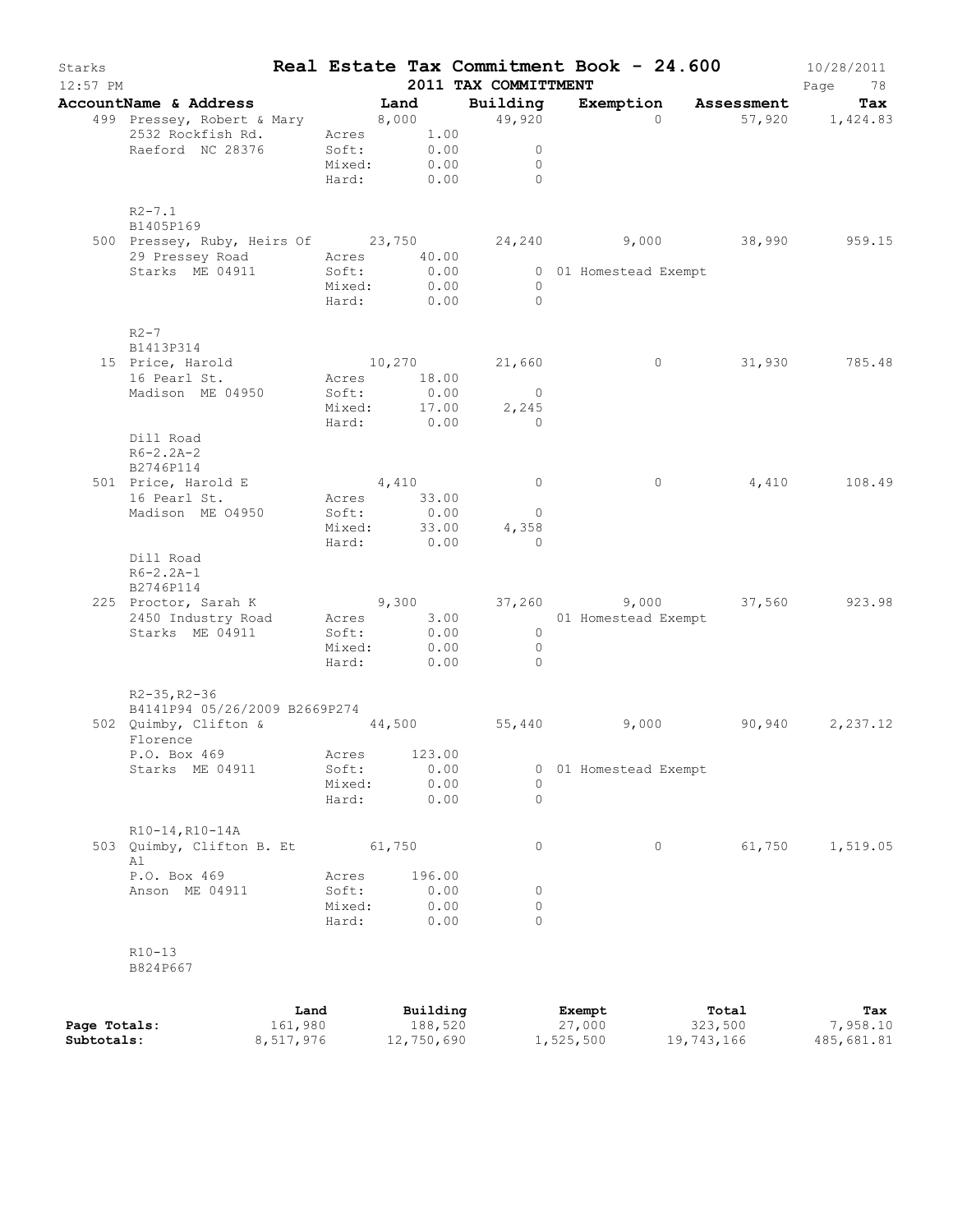| Starks<br>12:57 PM         |                                                                        |                                   |                                   | 2011 TAX COMMITTMENT       | Real Estate Tax Commitment Book - 24.600 |                                   | 10/28/2011<br>Page<br>79      |
|----------------------------|------------------------------------------------------------------------|-----------------------------------|-----------------------------------|----------------------------|------------------------------------------|-----------------------------------|-------------------------------|
|                            | AccountName & Address                                                  |                                   | Land                              | Building                   | Exemption Assessment                     |                                   | Tax                           |
|                            | 504 Quimby, Clinton<br>766 Sandy River Road<br>Starks ME 04911         |                                   | $\overline{0}$                    | 9,000                      | 9,000<br>01 Homestead Exempt             | $\sim$ 0 $\sim$ 0 $\sim$ 0 $\sim$ | 0.00                          |
|                            | R10-130n<br>506 Quimby, Herbert & 19,000 76,046 9,000 86,046<br>Janice |                                   |                                   |                            |                                          |                                   | 2,116.73                      |
|                            | 565 Sandy River Road<br>Starks ME 04911                                | Acres<br>Soft:<br>Mixed:<br>Hard: | 21.00<br>0.00<br>0.00<br>0.00     | $\circ$<br>$\Omega$        | 0 01 Homestead Exempt                    |                                   |                               |
|                            | River Road<br>$R10 - 25$<br>B879P745<br>505 Quimby, Herbert L 40,380   |                                   |                                   | $\circ$                    | $\circ$                                  | 40,380                            | 993.35                        |
|                            | 565 Sandy River Road Acres 110.50                                      |                                   |                                   |                            |                                          |                                   |                               |
|                            | Starks ME 04911                                                        | Soft:                             | 0.00                              | $\circ$                    |                                          |                                   |                               |
|                            |                                                                        | Mixed:                            | 0.00                              | $\circ$                    |                                          |                                   |                               |
|                            |                                                                        |                                   | Hard: 0.00                        | $\bigcap$                  |                                          |                                   |                               |
|                            | River Rd<br>$R10 - 24$<br>B2926P5                                      |                                   |                                   |                            |                                          |                                   |                               |
|                            | 507 Quimby, Shaun G.                                                   |                                   | 8,650                             |                            | 46,800 9,000 46,450 1,142.67             |                                   |                               |
|                            | Ingraham Heather L.                                                    | Acres                             | 2.00                              |                            |                                          |                                   |                               |
|                            | P.O.Box 645                                                            | Soft:                             | 0.00                              |                            | 0 01 Homestead Exempt                    |                                   |                               |
|                            | Starks ME 04911                                                        | Mixed:                            | 0.00<br>0.00                      | $\overline{0}$<br>$\Omega$ |                                          |                                   |                               |
|                            | Faulkner Hill Road<br>$R8 - 39.2$<br>B2653P340                         | Hard:                             |                                   |                            |                                          |                                   |                               |
|                            | 508 Quimby/Melancon, Robin 4,230                                       |                                   |                                   | 2,160                      | $\circ$                                  | 6,390                             | 157.19                        |
|                            | 28 Chicken Street<br>Starks ME 04911                                   | Acres<br>Soft:<br>Mixed:          | 0.28<br>0.00<br>0.00              | $\circ$<br>$\circ$         |                                          |                                   |                               |
|                            |                                                                        | Hard:                             | 0.00                              | $\bigcirc$                 |                                          |                                   |                               |
|                            | Chicken Street<br>$U2 - 10$<br>B2167P73                                |                                   |                                   |                            |                                          |                                   |                               |
|                            | 109 R & G Ventures LLC                                                 | 9,840                             |                                   | 15,360                     | $\circ$                                  | 25,200                            | 619.92                        |
|                            | c/o Lucien Benoit                                                      |                                   | Acres 18.00                       |                            |                                          |                                   |                               |
|                            | 28 Ridge Hill Road<br>North Smithfield RI                              | Mixed:                            | Soft: 17.00<br>0.00               | 2,182<br>$\Omega$          |                                          |                                   |                               |
|                            | 02896                                                                  | Hard:                             | 0.00                              | $\circ$                    |                                          |                                   |                               |
|                            | Branns mills rd<br>$R1 - 30$<br>B1116P17                               |                                   |                                   |                            |                                          |                                   |                               |
|                            | 510 Rackliff, Michael A.                                               |                                   | 4,450                             | 26,160                     | $\circ$                                  | 30,610                            | 753.01                        |
|                            | Rackliff Rebecca J.                                                    | Acres                             | 0.31                              |                            |                                          |                                   |                               |
|                            | 38 Chicken Street                                                      | Soft:                             | 0.00                              | 0                          |                                          |                                   |                               |
|                            | Starks ME 04911                                                        | Mixed:<br>Hard:                   | 0.00<br>0.00                      | 0<br>$\Omega$              |                                          |                                   |                               |
|                            | $U2-12$<br>B1440P52                                                    |                                   |                                   |                            |                                          |                                   |                               |
| Page Totals:<br>Subtotals: | 8,604,526                                                              | Land<br>86,550                    | Building<br>175,526<br>12,926,216 |                            | Exempt<br>27,000<br>1,552,500            | Total<br>235,076<br>19,978,242    | Tax<br>5,782.87<br>491,464.68 |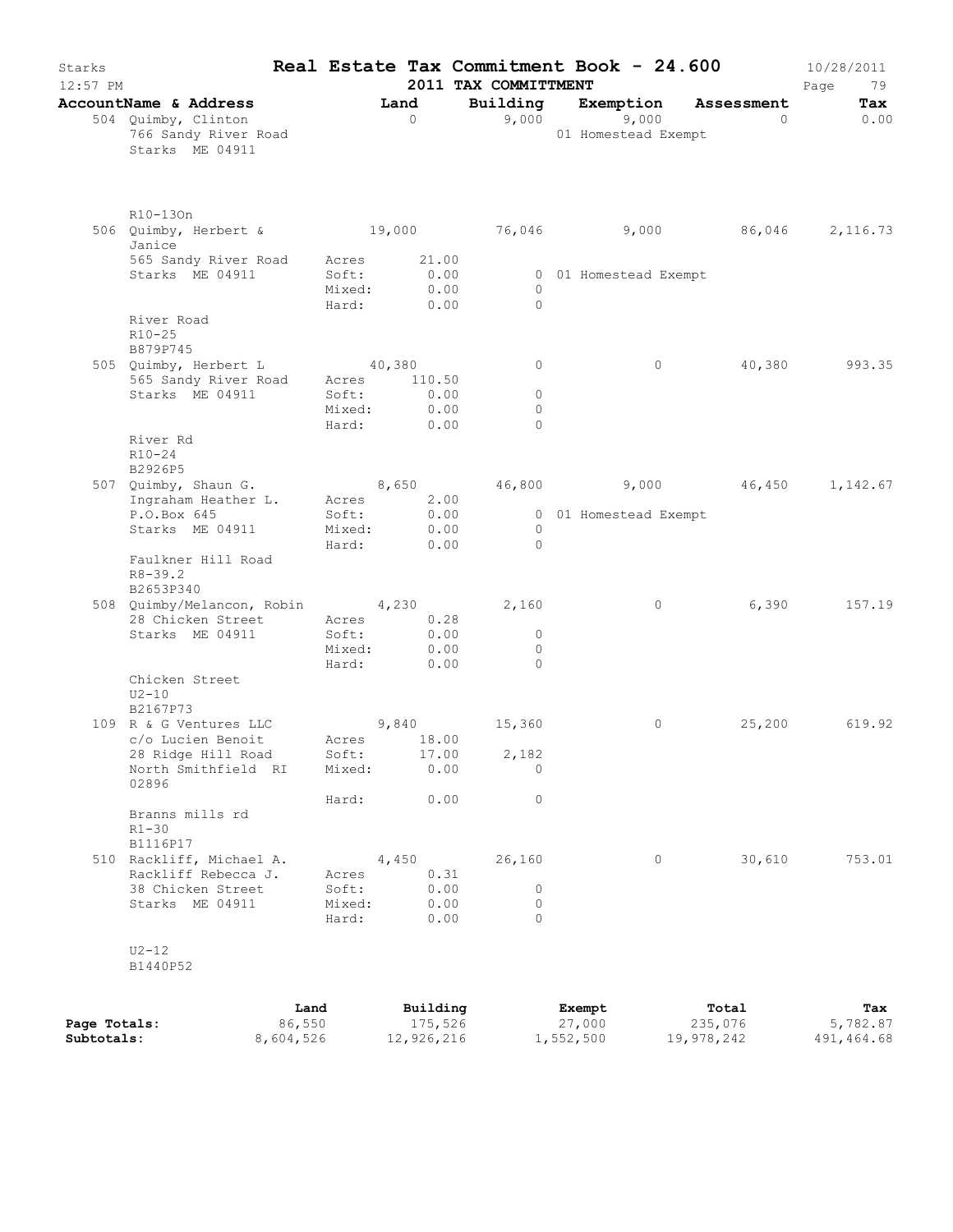| Starks<br>$12:57$ PM |                                                                                                                                                    |      |                                                      |       |                                | 2011 TAX COMMITTMENT     |                                          | Real Estate Tax Commitment Book - 24.600 |          |        | 10/28/2011<br>Page<br>80 |
|----------------------|----------------------------------------------------------------------------------------------------------------------------------------------------|------|------------------------------------------------------|-------|--------------------------------|--------------------------|------------------------------------------|------------------------------------------|----------|--------|--------------------------|
|                      | AccountName & Address                                                                                                                              |      |                                                      | Land  |                                | Building                 |                                          | Exemption Assessment                     |          |        | Tax                      |
|                      | 511 Rackliff, Steven T.<br>2710 Industry Road<br>Starks ME 04911                                                                                   |      | 3,840<br>Acres 0.23<br>Soft:<br>Mixed:<br>Hard: 0.00 |       | 0.00<br>0.00                   | 17,930<br>$\overline{0}$ | $\circ$<br>$\circ$                       |                                          | $\Omega$ |        | 21,770 535.54            |
|                      | $U1-16$<br>B1757P76<br>512 Rackliff, Steven T. & 8,650 31,120 9,000 30,770 756.94<br>Nellie L.<br>27 Gordon Road<br>Starks ME 04911                |      | Acres<br>Soft:<br>Mixed:<br>Hard:                    |       | 2.00<br>0.00<br>0.00<br>0.00   |                          | $\overline{0}$<br>$\bigcirc$<br>$\Omega$ | 01 Homestead Exempt                      |          |        |                          |
|                      | $R3 - 37.1$<br>B2980P74<br>514 Rackliff, Steven T. Jr. 3,840 25,800 9,000 20,640<br>2710 Industry Road Acres 0.23<br>Starks ME 04911               |      | Soft:<br>Mixed: 0.00<br>Hard: 0.00                   |       | 0.00                           |                          | $\bigcirc$<br>$\overline{0}$             | 0 01 Homestead Exempt                    |          |        | 507.74                   |
|                      | $U1-17$<br>B898P724<br>519 Rackliff, Steven<br>Rackliff, Jeannie Acres<br>2710 Industry Rd.<br>Starks ME 04911                                     |      | 9,110<br>Soft:<br>Mixed:<br>Hard:                    |       | 2.70<br>0.00<br>0.00<br>0.00   | 4,800                    | $\overline{0}$<br>$\Omega$<br>$\circ$    |                                          | $\circ$  | 13,910 | 342.19                   |
|                      | $R2 - 53$<br>B4241P191 02/15/2010 B4053P148 09/17/2008 B800P901<br>515 Ramos, Beatrice 28,500<br>2199 Purchase St. Acres 59.00<br>Dighton MA 02715 |      | Soft:<br>Mixed: 0.00<br>Hard:                        | 0.00  | 0.00                           | 6,840<br>$\overline{0}$  | $\circ$<br>$\Omega$                      |                                          | $\circ$  |        | 35,340 869.36            |
|                      | $R8 - 44$<br>B810P934<br>517 Randall, Barbara J. 31,000<br>P.O.Box 449 692-B<br>Anson ME 04911                                                     |      | Acres<br>Soft:<br>Mixed:<br>Hard:                    |       | 38.00<br>0.00<br>0.00<br>0.00  | 13,320                   | 0<br>$\circ$                             | 9,000<br>0 01 Homestead Exempt           |          |        | 35,320 868.87            |
|                      | $R5 - 12$<br>B1509P262<br>704 Randall, Robert M. Sr.<br>Randall, Kathleen A.<br>692-A West Mills Road<br>Anson ME 04911                            |      | Acres<br>Soft:<br>Mixed:<br>Hard:                    | 4,620 | 38.00<br>0.00<br>0.00<br>38.00 |                          | 0<br>0<br>0<br>$\circ$                   |                                          | 0        | 4,620  | 113.65                   |
|                      | $R5 - 12.1$                                                                                                                                        |      |                                                      |       |                                |                          |                                          |                                          |          |        |                          |
|                      |                                                                                                                                                    | Land |                                                      |       | Building                       |                          |                                          | Exempt                                   |          | Total  | Tax                      |

**Page Totals:** 89,560 99,810 27,000 162,370 3,994.29 **Subtotals:** 8,694,086 13,026,026 1,579,500 20,140,612 495,458.97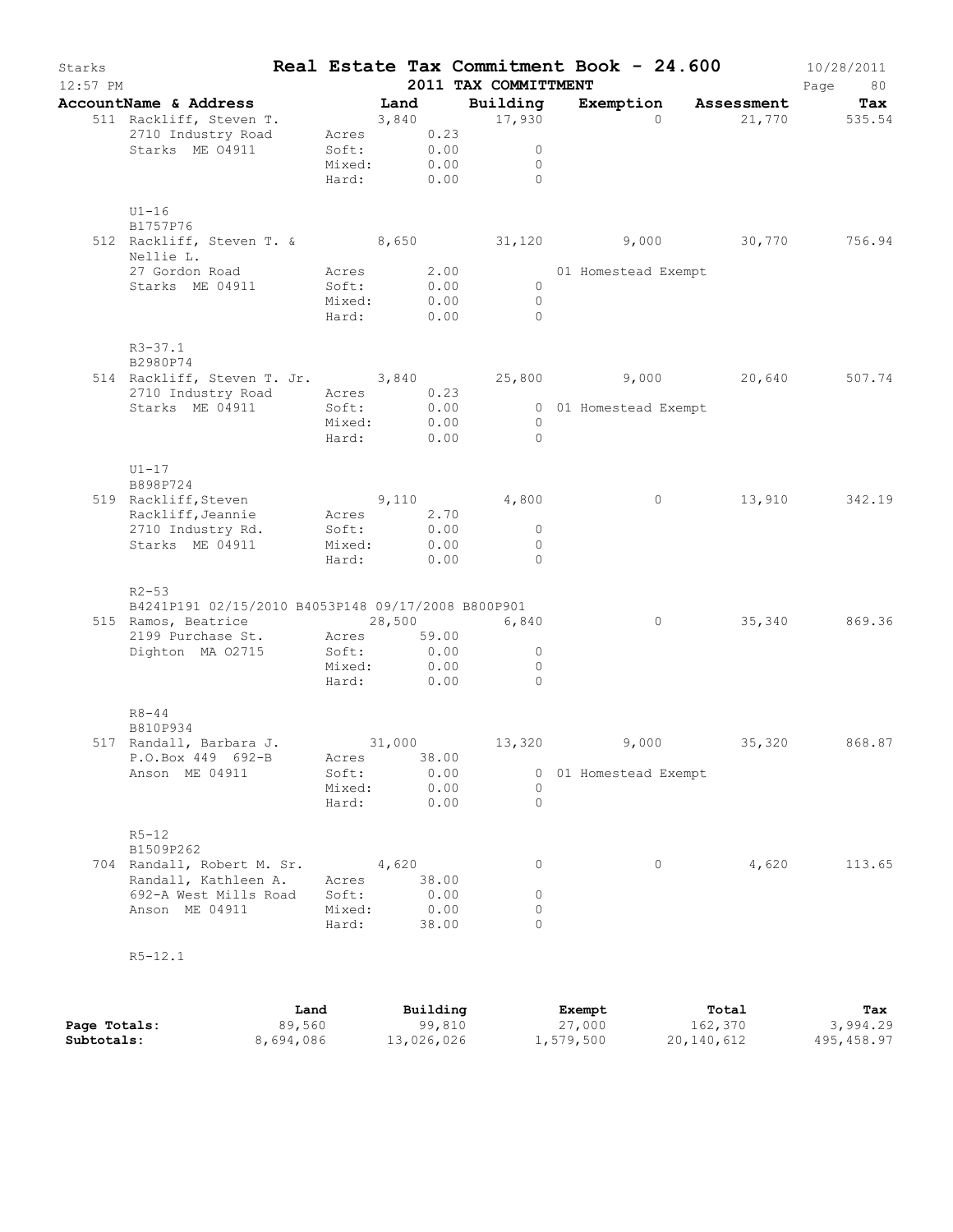| Starks<br>$12:57$ PM |                                                                                                                                  |           |              |                  | 2011 TAX COMMITTMENT       | Real Estate Tax Commitment Book - 24.600 |                       | 10/28/2011<br>Page<br>81 |
|----------------------|----------------------------------------------------------------------------------------------------------------------------------|-----------|--------------|------------------|----------------------------|------------------------------------------|-----------------------|--------------------------|
|                      | AccountName & Address Tand Building                                                                                              |           |              |                  |                            | Exemption Assessment                     |                       | Tax                      |
|                      | 229 Red Tail Alliance Inc. 11,580 66,240                                                                                         |           |              |                  |                            |                                          | 0 $77,820$ $1,914.37$ |                          |
|                      | 157 Emery Road Mcres 6.50                                                                                                        |           |              |                  |                            |                                          |                       |                          |
|                      | Starks ME 04911 Soft: 0.00<br>Mixed: 0.00                                                                                        |           |              |                  | $\sim$ 0<br>$\overline{0}$ |                                          |                       |                          |
|                      |                                                                                                                                  |           |              |                  | Hard: 0.00 0               |                                          |                       |                          |
|                      |                                                                                                                                  |           |              |                  |                            |                                          |                       |                          |
|                      | $R3 - 36$                                                                                                                        |           |              |                  |                            |                                          |                       |                          |
|                      | B1168P20                                                                                                                         |           |              |                  |                            | $\overline{0}$                           |                       | 50,100 1,232.46          |
|                      | 495 Redlevske, Marlene J. 14,050 36,050<br>1063 Beech Hill Road Acres 10.30                                                      |           |              |                  |                            |                                          |                       |                          |
|                      | Mercer ME 04957                                                                                                                  |           | Soft:        | 0.00             | $\overline{0}$             |                                          |                       |                          |
|                      |                                                                                                                                  |           | Mixed:       | 0.00             | $\overline{0}$             |                                          |                       |                          |
|                      |                                                                                                                                  |           |              |                  | Hard: 0.00 0               |                                          |                       |                          |
|                      | Mayhew Rd.                                                                                                                       |           |              |                  |                            |                                          |                       |                          |
|                      | $R7 - 10.1$                                                                                                                      |           |              |                  |                            |                                          |                       |                          |
|                      | B3826P118 03/10/2007 B2169P319                                                                                                   |           |              |                  |                            |                                          |                       |                          |
|                      | 518 Reichenbach, Anita 46,750 15,480 14,400 47,830 1,176.62                                                                      |           |              |                  |                            |                                          |                       |                          |
|                      | 141 West River Road<br>Acres 132.00 02 Veteran<br>Apt #113 5oft: 0.00 0 01 Homestead Exempt<br>Waterville ME 04901 Mixed: 0.00 0 |           |              |                  |                            |                                          |                       |                          |
|                      |                                                                                                                                  |           |              |                  |                            |                                          |                       |                          |
|                      |                                                                                                                                  |           |              |                  |                            |                                          |                       |                          |
|                      |                                                                                                                                  |           |              |                  | Hard: 0.00 0               |                                          |                       |                          |
|                      | $R2-3$                                                                                                                           |           |              |                  |                            |                                          |                       |                          |
|                      | B4053P148 09/12/2008 B800P901                                                                                                    |           |              |                  |                            |                                          |                       |                          |
|                      | 520 Reitano Et Al, David 22,750                                                                                                  |           |              |                  | $\overline{0}$             | $\circ$                                  |                       | 22,750 559.65            |
|                      | 17 Parliament Lane Acres 40.00                                                                                                   |           |              |                  |                            |                                          |                       |                          |
|                      | Woburn MA 01801                                                                                                                  |           | Soft:        | $0.00$<br>$0.00$ | $\circ$                    |                                          |                       |                          |
|                      |                                                                                                                                  |           | Mixed:       |                  | $\overline{0}$             |                                          |                       |                          |
|                      |                                                                                                                                  |           | Hard: 0.00   |                  | $\overline{0}$             |                                          |                       |                          |
|                      | $R2 - 59.1$                                                                                                                      |           |              |                  |                            |                                          |                       |                          |
|                      | B1021P73<br>331 Renshaw, Elizabeth M. 7,590                                                                                      |           |              |                  | $\overline{0}$             | $\circ$                                  |                       | 7,590 186.71             |
|                      | Renshaw, Alexander R. Acres 1.90                                                                                                 |           |              |                  |                            |                                          |                       |                          |
|                      |                                                                                                                                  |           |              |                  | $\overline{0}$             |                                          |                       |                          |
|                      | 443 Main Street Soft: 0.00<br>Madison ME 04950 Mixed: 0.00                                                                       |           |              |                  | $\overline{0}$             |                                          |                       |                          |
|                      |                                                                                                                                  |           | Hard: 0.00   |                  | $\overline{0}$             |                                          |                       |                          |
|                      |                                                                                                                                  |           |              |                  |                            |                                          |                       |                          |
|                      | $R4 - 29$<br>B3891P183 08/03/2007 B831P621                                                                                       |           |              |                  |                            |                                          |                       |                          |
|                      | 522 Ricci, John 10,250 92,760 9,000                                                                                              |           |              |                  |                            |                                          |                       | 124,010 3,050.65         |
|                      | PO Box 407                                                                                                                       |           | Acres 106.00 |                  |                            |                                          |                       |                          |
|                      | Anson ME 04911                                                                                                                   |           | Soft:        | 0.00             |                            | 0 01 Homestead Exempt                    |                       |                          |
|                      |                                                                                                                                  |           | Mixed:       | 0.00             | 0                          |                                          |                       |                          |
|                      |                                                                                                                                  |           | Hard:        | 0.00             | $\Omega$                   |                                          |                       |                          |
|                      | $R11 - 19$                                                                                                                       |           |              |                  |                            |                                          |                       |                          |
|                      | B1291P242                                                                                                                        |           |              |                  |                            |                                          |                       |                          |
|                      | 523 Richards, Wayne M                                                                                                            |           | 15,800       |                  | 30,336                     | $\circ$                                  | 46,136                | 1,134.95                 |
|                      | Richards Linda L.                                                                                                                |           | Acres        | 13.00            |                            |                                          |                       |                          |
|                      | 392 Plain Street                                                                                                                 |           | Soft:        | 0.00             | $\circ$                    |                                          |                       |                          |
|                      | Hanover Ma 02339                                                                                                                 |           | Mixed:       | 0.00             | 0                          |                                          |                       |                          |
|                      |                                                                                                                                  |           | Hard:        | 0.00             | $\Omega$                   |                                          |                       |                          |
|                      | $R5 - 3.1$                                                                                                                       |           |              |                  |                            |                                          |                       |                          |
|                      | B1045P50                                                                                                                         |           |              |                  |                            |                                          |                       |                          |
|                      |                                                                                                                                  |           |              |                  |                            |                                          |                       |                          |
|                      |                                                                                                                                  | Land      |              | Building         |                            | Exempt                                   | Total                 | Tax                      |
| Page Totals:         |                                                                                                                                  | 158,770   |              | 240,866          |                            | 23,400                                   | 376,236               | 9,255.41                 |
| Subtotals:           |                                                                                                                                  | 8,852,856 |              | 13,266,892       |                            | 1,602,900                                | 20,516,848            | 504,714.38               |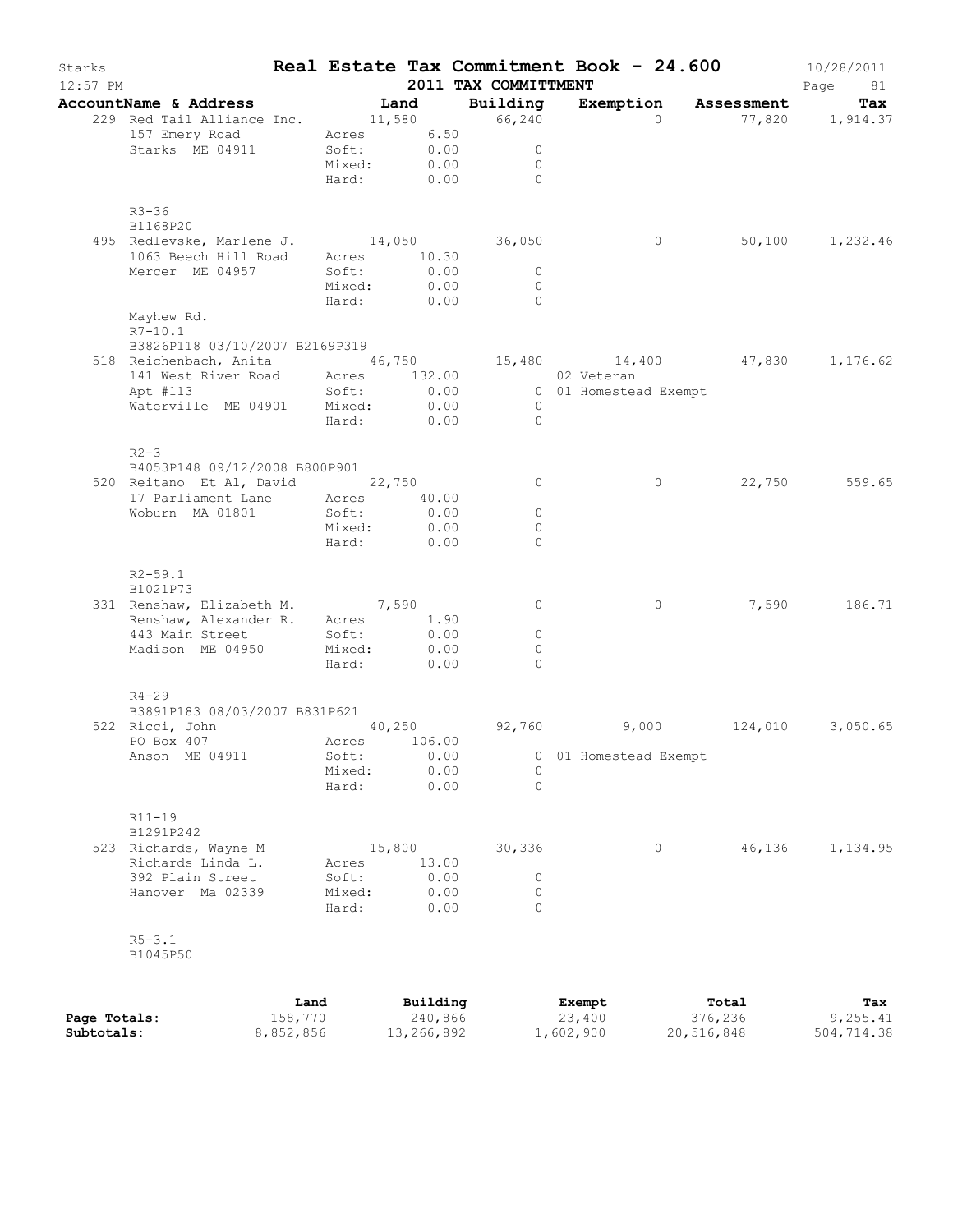| Starks<br>12:57 PM |                                                                                                           |                                                   |                               | 2011 TAX COMMITTMENT                          | Real Estate Tax Commitment Book - 24.600   |         | 10/28/2011<br>Page<br>82 |
|--------------------|-----------------------------------------------------------------------------------------------------------|---------------------------------------------------|-------------------------------|-----------------------------------------------|--------------------------------------------|---------|--------------------------|
|                    | AccountName & Address                                                                                     |                                                   | Land                          | Building                                      | Exemption Assessment                       |         | Tax                      |
|                    | 524 Richards, Wayne M.<br>Richards Linda<br>392 Plain Street<br>Hanover MA 02339                          | 21,250<br>Acres<br>Soft:<br>Mixed:<br>Hard:       | 34.00<br>0.00<br>0.00<br>0.00 | $\circ$<br>0<br>$\circ$<br>$\Omega$           | $\Omega$                                   | 21,250  | 522.75                   |
|                    | $R7 - 24.1$<br>B3416P336                                                                                  |                                                   |                               |                                               |                                            |         |                          |
|                    | 527 Riley, Margot<br>c/o Lincoln Acadamy<br>81 Academy Hi<br>Newcastle ME 04553                           | 30,750<br>Acres 68.00<br>Soft:<br>Mixed:<br>Hard: | 0.00<br>0.00<br>0.00          | 60,480<br>$\circ$<br>$\circ$<br>$\Omega$      | $\circ$                                    | 91,230  | 2,244.26                 |
|                    | $R2-9$<br>B1514P319                                                                                       |                                                   |                               |                                               |                                            |         |                          |
|                    | 175 Ring, Marie L.<br>1005 New Sharon Road<br>Starks ME 04911                                             | 23,750<br>Acres 40.00<br>Soft:<br>Mixed:<br>Hard: | 0.00<br>0.00<br>0.00          | $\circ$<br>$\circ$<br>$\Omega$                | 74,672 9,000 89,422<br>01 Homestead Exempt |         | 2,199.78                 |
|                    | $R1 - 42$<br>B4086P285 01/02/2009 B3879P247 07/10/2007 B1609P227<br>528 Rioux, Robert & 6,930<br>Kathleen |                                                   |                               | 6,240                                         | $\circ$                                    | 13,170  | 323.98                   |
|                    | 17 Sherridan Ave. Acres<br>Rochester NH 03867 Soft:                                                       | Mixed:<br>Hard:                                   | 0.75<br>0.00<br>0.00<br>0.00  | $\circ$<br>$\circ$<br>$\Omega$                |                                            |         |                          |
|                    | $R8 - 35$<br>B1401P213                                                                                    |                                                   |                               |                                               |                                            |         |                          |
|                    | 529 Robbins, Gary L.<br>Robbins Laurie E. Acres<br>552 Sandy River Road Soft:<br>Starks ME 04911          | 8,000<br>Mixed:<br>Hard:                          | 1.00<br>0.00<br>0.00<br>0.00  | 43,800<br>$\mathbf{0}$<br>$\circ$<br>$\Omega$ | 0                                          | 51,800  | 1,274.28                 |
|                    | $R10-24.2$<br>B3008P117                                                                                   |                                                   |                               |                                               |                                            |         |                          |
|                    | 530 Robinson, John<br>209 Sandy River Road                                                                | Acres                                             | 37,380<br>111.00              | 81,360                                        | 9,000                                      | 109,740 | 2,699.60                 |
|                    | Starks ME 04911                                                                                           | Soft:<br>Mixed:<br>Hard:                          | 10.00<br>15.00<br>10.00       | 1,981<br>1,321                                | 1,283 01 Homestead Exempt                  |         |                          |
|                    | River Rd<br>$R9-1$<br>B1839P50                                                                            |                                                   |                               |                                               |                                            |         |                          |
|                    | 532 Rodin, Irmgard<br>Rodin, George<br>11 Smith St.<br>Howell NJ 07731                                    | Acres<br>Soft:<br>Mixed:                          | 8,260<br>1.40<br>0.00<br>0.00 | 11,760<br>0<br>$\circ$                        | $\circ$                                    | 20,020  | 492.49                   |

|              | Land      | Building   | Exempt    | Total      | Tax         |
|--------------|-----------|------------|-----------|------------|-------------|
| Page Totals: | 136,320   | 278,312    | 18,000    | 396,632    | 9,757.14    |
| Subtotals:   | 8,989,176 | 13,545,204 | 1,620,900 | 20,913,480 | 514, 471.52 |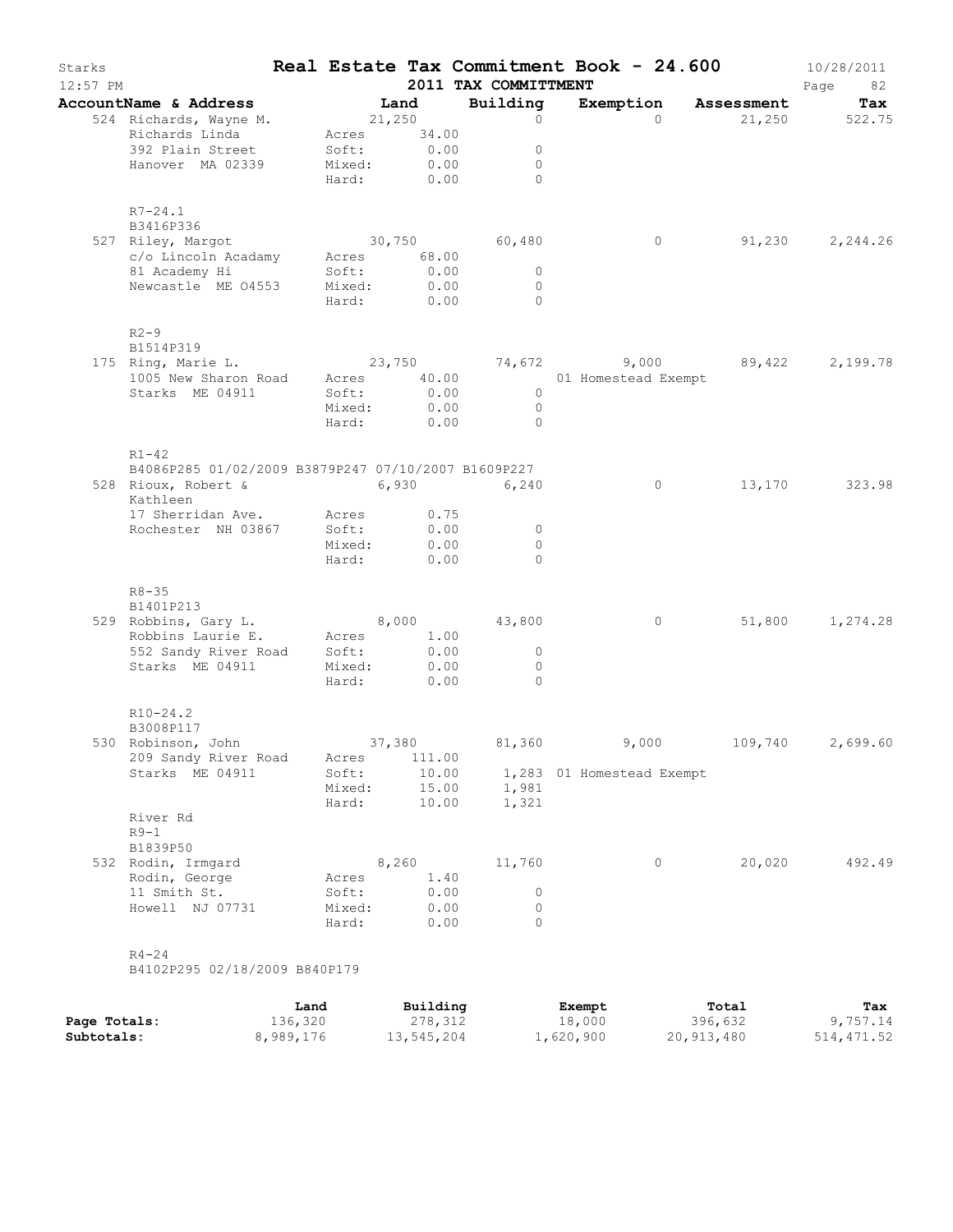| Starks<br>$12:57$ PM |                                                                 |                           |              | 2011 TAX COMMITTMENT     | Real Estate Tax Commitment Book - 24.600 |        | 10/28/2011<br>Page 83 |
|----------------------|-----------------------------------------------------------------|---------------------------|--------------|--------------------------|------------------------------------------|--------|-----------------------|
|                      | AccountName & Address                                           | <b>Land</b><br>17,250     |              | Building                 | Exemption Assessment                     |        | Tax                   |
|                      | 531 Rodin, Irmgard                                              |                           |              | $\circ$                  | $\Omega$                                 |        | 17,250 424.35         |
|                      | Rodin, George Mcres 18.00                                       |                           |              |                          |                                          |        |                       |
|                      | 11 Smith St.                                                    | Soft: 0.00<br>Mixed: 0.00 |              | $\overline{\phantom{0}}$ |                                          |        |                       |
|                      | Howell NJ 07731                                                 |                           |              | $\overline{0}$           |                                          |        |                       |
|                      |                                                                 |                           |              | Hard: 0.00 0             |                                          |        |                       |
|                      | $R5-21$                                                         |                           |              |                          |                                          |        |                       |
|                      | B4102P295 02/18/2009 B843P744                                   |                           |              |                          |                                          |        |                       |
|                      |                                                                 |                           |              |                          | $\overline{0}$                           |        | 66,540 1,636.88       |
|                      |                                                                 |                           |              |                          |                                          |        |                       |
|                      | Bangor ME 04401 Soft:                                           |                           | 0.00         | $\overline{0}$           |                                          |        |                       |
|                      |                                                                 | Mixed:                    | 0.00         | $\overline{0}$           |                                          |        |                       |
|                      |                                                                 |                           |              | Hard: 0.00 0             |                                          |        |                       |
|                      | Anson Rd.                                                       |                           |              |                          |                                          |        |                       |
|                      | $R7 - 7.1$                                                      |                           |              |                          |                                          |        |                       |
|                      | B2815P225                                                       |                           |              |                          |                                          |        |                       |
|                      | 535 Ross and Paula A. Day, 40,500 83,960 9,000 115,460 2,840.32 |                           |              |                          |                                          |        |                       |
|                      | Edward H.                                                       |                           |              |                          |                                          |        |                       |
|                      | 94 Waugh Road Macres 107.00                                     |                           |              |                          |                                          |        |                       |
|                      | Starks ME 04911 Soft: 0.00                                      |                           |              |                          | 0 01 Homestead Exempt                    |        |                       |
|                      |                                                                 |                           |              | $\overline{0}$           |                                          |        |                       |
|                      |                                                                 | Mixed: 0.00<br>Hard: 0.00 |              | $\bigcirc$               |                                          |        |                       |
|                      |                                                                 |                           |              |                          |                                          |        |                       |
|                      | $R11-10$                                                        |                           |              |                          |                                          |        |                       |
|                      | B2043P31                                                        |                           |              |                          |                                          |        |                       |
|                      |                                                                 |                           |              |                          |                                          |        |                       |
|                      |                                                                 |                           |              |                          |                                          |        |                       |
|                      |                                                                 |                           |              |                          |                                          |        |                       |
|                      | Starks ME 04911 Mixed: 0.00                                     |                           |              | $\overline{0}$           |                                          |        |                       |
|                      |                                                                 | Hard: 0.00                |              | $\overline{0}$           |                                          |        |                       |
|                      | $R6-15$                                                         |                           |              |                          |                                          |        |                       |
|                      | B3913P325 09/26/2007 B862P1109                                  |                           |              |                          |                                          |        |                       |
|                      | 666 Russo, Diane M. 1,040                                       |                           |              | $\overline{0}$           | $\overline{0}$                           |        | 1,040 25.58           |
|                      |                                                                 |                           |              |                          |                                          |        |                       |
|                      | 1660 New Sharon Road Acres 1.60<br>Starks ME 04911 Soft: 0.00   |                           |              | $\overline{0}$           |                                          |        |                       |
|                      |                                                                 | Mixed: 0.00               |              | $\circ$                  |                                          |        |                       |
|                      |                                                                 | Hard: 0.00                |              | $\Omega$                 |                                          |        |                       |
|                      |                                                                 |                           |              |                          |                                          |        |                       |
|                      | $R8 - 4$                                                        |                           |              |                          |                                          |        |                       |
|                      | 665 Russo, Diane M. 20,000 51,816 9,000 62,816 1,545.27         |                           |              |                          |                                          |        |                       |
|                      | 1660 New Sharon Road Acres 25.00                                |                           |              |                          | 0 01 Homestead Exempt                    |        |                       |
|                      | Starks ME 04911                                                 | Soft:                     | 0.00         |                          |                                          |        |                       |
|                      |                                                                 | Mixed:                    | 0.00<br>0.00 | 0<br>$\Omega$            |                                          |        |                       |
|                      |                                                                 | Hard:                     |              |                          |                                          |        |                       |
|                      | $R2 - 46$                                                       |                           |              |                          |                                          |        |                       |
|                      | B868P482                                                        |                           |              |                          |                                          |        |                       |
|                      | 538 Russo, Robert G.                                            |                           | 20,250       | 2,400                    | $\circ$                                  | 22,650 | 557.19                |
|                      | 400 E. 59Th St Apt.                                             | Acres 26.00               |              |                          |                                          |        |                       |
|                      | ЗE                                                              |                           |              |                          |                                          |        |                       |
|                      | New York City NY 10012 Soft:                                    |                           | 0.00         | $\circ$                  |                                          |        |                       |
|                      |                                                                 | Mixed: 0.00               |              | $\circ$                  |                                          |        |                       |
|                      |                                                                 | Hard:                     | 0.00         | $\Omega$                 |                                          |        |                       |
|                      |                                                                 |                           |              |                          |                                          |        |                       |
|                      | $R2 - 47$                                                       |                           |              |                          |                                          |        |                       |
|                      | B1076P253                                                       |                           |              |                          |                                          |        |                       |
|                      |                                                                 |                           |              |                          |                                          |        |                       |
|                      |                                                                 |                           |              |                          |                                          |        |                       |

|              | Land      | Building   | Exempt    | Total      | Tax        |
|--------------|-----------|------------|-----------|------------|------------|
| Page Totals: | 128,790   | 285,396    | 27,000    | 387,186    | 9,524.77   |
| Subtotals:   | 9,117,966 | 13,830,600 | 1,647,900 | 21,300,666 | 523,996.29 |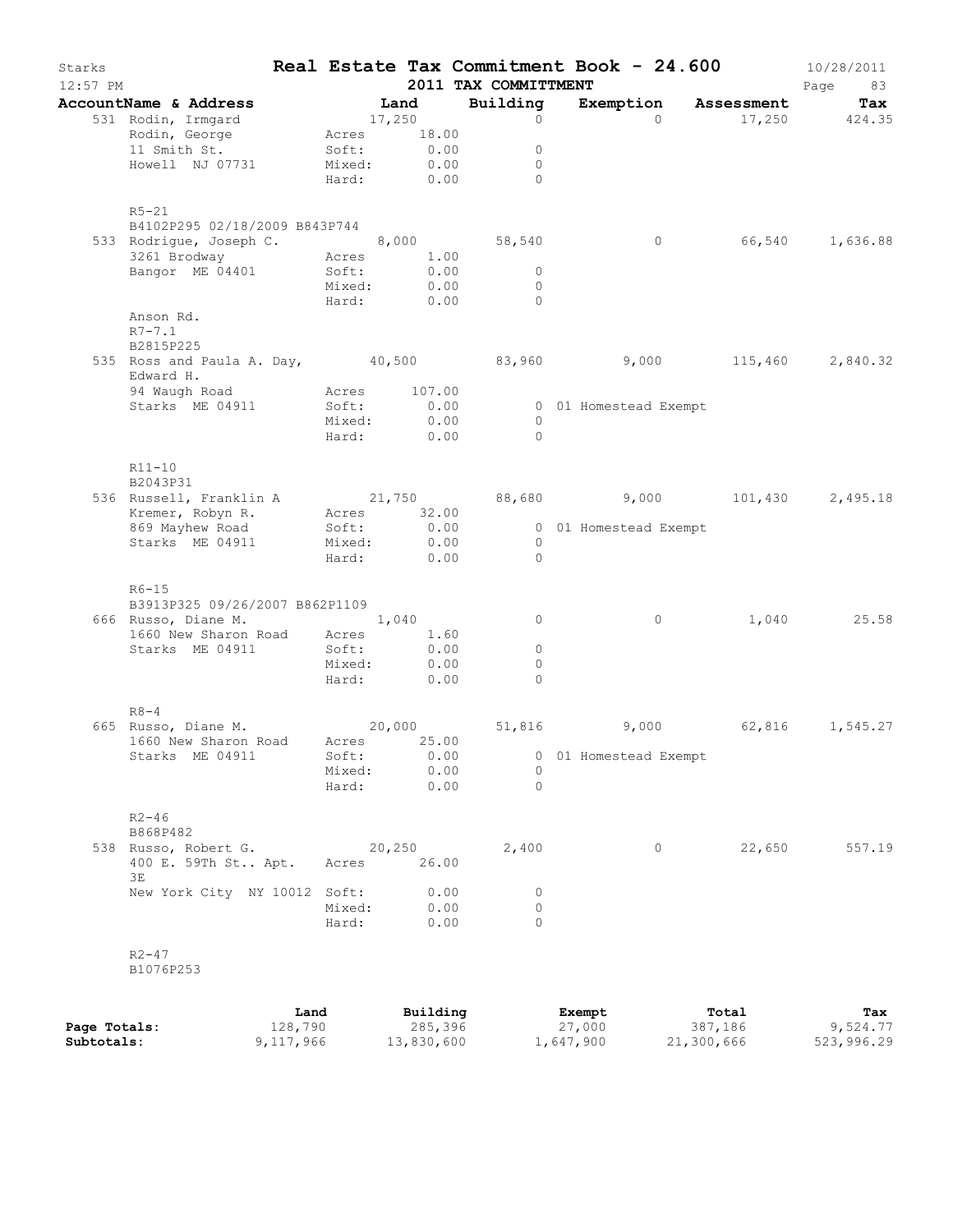| Starks     |                                                                                          |                |              |                      | Real Estate Tax Commitment Book - 24.600 |                      | 10/28/2011      |
|------------|------------------------------------------------------------------------------------------|----------------|--------------|----------------------|------------------------------------------|----------------------|-----------------|
| $12:57$ PM |                                                                                          |                |              | 2011 TAX COMMITTMENT |                                          |                      | Page<br>84      |
|            | AccountName & Address                                                                    | Land           |              | Building             |                                          | Exemption Assessment | Tax             |
|            | 539 Ryan, Kathleen A                                                                     | 16,100         |              | $\circ$              | $\Omega$                                 |                      | 16,100 396.06   |
|            | Blais David                                                                              |                | Acres 15.00  | $\circ$              |                                          |                      |                 |
|            | 203 Beans Corner Rd Soft: 0.00<br>New Sharon Me 04955 Mixed: 0.00                        |                |              | $\circ$              |                                          |                      |                 |
|            |                                                                                          |                | Hard: 0.00   | $\bigcap$            |                                          |                      |                 |
|            | Beans Cor. Rd.                                                                           |                |              |                      |                                          |                      |                 |
|            | R1-13.1, 13.2, 13.3<br>B1728P259                                                         |                |              |                      |                                          |                      |                 |
|            | 543 Sanders Jr., Norman J 9,320 62,640                                                   |                |              |                      | $\circ$                                  |                      | 71,960 1,770.22 |
|            | Sanders Linda                                                                            |                | Acres 3.03   |                      |                                          |                      |                 |
|            | 16 Winter St.                                                                            | Soft:          | 0.00         | $\circ$              |                                          |                      |                 |
|            | Everette MA 02149 Mixed:                                                                 |                | 0.00         | $\overline{0}$       |                                          |                      |                 |
|            |                                                                                          |                | Hard: 0.00   | $\overline{0}$       |                                          |                      |                 |
|            | Route #43<br>$R8 - 39.1$                                                                 |                |              |                      |                                          |                      |                 |
|            | B3272P162                                                                                |                |              |                      |                                          |                      | 21,400 526.44   |
|            | 752 Santiago el al, Barbara 21,400<br>Linda, Carolyn, Donna, Acres 54.00<br>Darlene Gray |                |              | $\circ$              | $\circ$                                  |                      |                 |
|            | 123 Madison Avenue Soft: 30.00                                                           |                |              | $\circ$              |                                          |                      |                 |
|            | Madison ME 04950                                                                         | Mixed:         | 6.00         | $\circ$              |                                          |                      |                 |
|            |                                                                                          | Hard:          | 0.00         | $\Omega$             |                                          |                      |                 |
|            | R12 18<br>B4236P353 01/22/2010<br>751 Santiago et al, Barbara 40,480                     |                |              | $\circ$              | $\circ$                                  |                      | 40,480 995.81   |
|            | Linda Gray, Darlene Acres 253.00<br>Gray, Carolyn Gray,                                  |                |              |                      |                                          |                      |                 |
|            | Donna Gray<br>123 Madison Avenue                                                         |                | Soft: 127.00 | $\circ$              |                                          |                      |                 |
|            | Madison ME 04950                                                                         | Mixed:         | 109.00       | $\circ$              |                                          |                      |                 |
|            |                                                                                          |                | Hard: 8.00   | $\Omega$             |                                          |                      |                 |
|            | R12 19, 23<br>B4237P3 01/22/2010                                                         |                |              |                      |                                          |                      |                 |
|            | 227 Santiago et al, Barbara 25,680                                                       |                |              | $\circ$              | $\overline{0}$                           |                      | 25,680 631.73   |
|            | Linda, Darlene, Acres 56.00<br>Richard, Donna, Carolyn<br>Gray                           |                |              |                      |                                          |                      |                 |
|            | 123 Madison Ave.                                                                         | Soft:          | 2.00         | 5,775                |                                          |                      |                 |
|            | Madison ME 04950 Mixed:                                                                  |                | 8.00         | 2,905                |                                          |                      |                 |
|            |                                                                                          | Hard:          | 6.00         | $\overline{0}$       |                                          |                      |                 |
|            | 6 Howard Lot west side<br>R12-17                                                         |                |              |                      |                                          |                      |                 |
|            | B4236P353 01/22/2010 B3910P240 09/21/2007                                                |                |              |                      |                                          |                      |                 |
|            | 736 Sanville Jr., Robert W.                                                              |                | 8,650        |                      | 9,000 9,000                              | 8,650                | 212.79          |
|            | 2635 Industry Road<br>Starks ME 04911                                                    | Acres<br>Soft: | 2.00<br>0.00 | $\mathbf 0$          | 01 Homestead Exempt                      |                      |                 |
|            |                                                                                          | Mixed:         | 0.00         | $\circ$              |                                          |                      |                 |
|            |                                                                                          | Hard:          | 0.00         | $\Omega$             |                                          |                      |                 |
|            |                                                                                          |                |              |                      |                                          |                      |                 |
|            | $R2 - 42.1B$                                                                             |                |              |                      |                                          |                      |                 |

B4185P259 08/28/2009

|              | Land      | Building   | Exempt    | Total      | Tax        |
|--------------|-----------|------------|-----------|------------|------------|
| Page Totals: | 121,630   | 71,640     | 9,000     | 184,270    | 4,533.05   |
| Subtotals:   | 9,239,596 | 13,902,240 | ⊥,656,900 | 21,484,936 | 528,529.34 |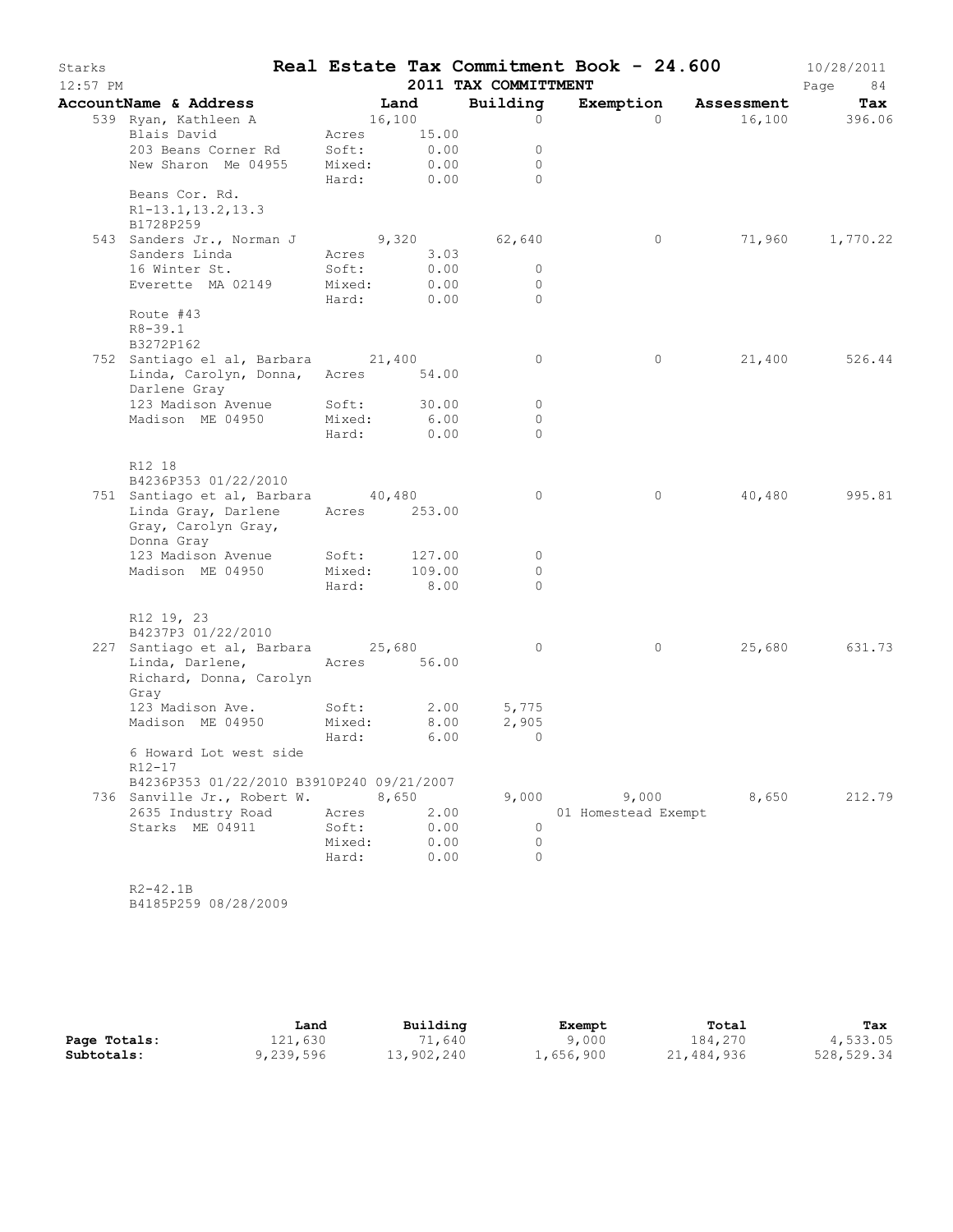| Starks<br>$12:57$ PM |                                                             |                |                 |        |                     | 2011 TAX COMMITTMENT                       | Real Estate Tax Commitment Book - 24.600 |                          | 10/28/2011<br>Page<br>85 |
|----------------------|-------------------------------------------------------------|----------------|-----------------|--------|---------------------|--------------------------------------------|------------------------------------------|--------------------------|--------------------------|
|                      | AccountName & Address                                       |                |                 | Land   |                     | Building                                   |                                          | Exemption Assessment     | Tax                      |
|                      | 130 Sanville, Robert Sr                                     |                |                 |        | 8,650               |                                            |                                          | 9,000 9,000 8,650 212.79 |                          |
|                      | 2643 Industry Rd                                            |                | Acres           |        | 2.00                |                                            |                                          |                          |                          |
|                      | Starks ME 04911                                             |                | Soft:<br>Mixed: |        | 0.00<br>0.00        | $\overline{0}$                             | 0 01 Homestead Exempt                    |                          |                          |
|                      |                                                             |                | Hard: 0.00      |        |                     | $\Omega$                                   |                                          |                          |                          |
|                      |                                                             |                |                 |        |                     |                                            |                                          |                          |                          |
|                      | $R2 - 42.1A - 1$<br>B4122P55 04/14/2009 B1455P349           |                |                 |        |                     |                                            |                                          |                          |                          |
|                      | 544 Sasville, Norman A. 18,520                              |                |                 |        |                     | 0                                          | $\circ$                                  | 18,520                   | 455.59                   |
|                      | PO Box 619                                                  | Acres 23.07    |                 |        |                     |                                            |                                          |                          |                          |
|                      | Middleboro MA 02346                                         |                | Soft:           |        | 0.00                | $\circ$                                    |                                          |                          |                          |
|                      |                                                             |                | Mixed:          |        | 0.00                | $\circ$                                    |                                          |                          |                          |
|                      |                                                             |                | Hard: 0.00      |        |                     | $\Omega$                                   |                                          |                          |                          |
|                      | $R8 - 38 - 9$                                               |                |                 |        |                     |                                            |                                          |                          |                          |
|                      | B2307P110                                                   |                |                 |        |                     |                                            |                                          |                          |                          |
|                      | 545 Schleier, Richard. & 12,550 37,200 14,400 35,350 869.61 |                |                 |        |                     |                                            |                                          |                          |                          |
|                      | Georgette M                                                 |                |                 |        |                     |                                            |                                          |                          |                          |
|                      | 735 Sandy River Road                                        |                | Acres<br>Soft:  |        | 8.00                |                                            | 02 Veteran<br>0 01 Homestead Exempt      |                          |                          |
|                      | Starks ME 04911                                             |                | Mixed:          |        | 0.00<br>0.00        | $\bigcirc$                                 |                                          |                          |                          |
|                      |                                                             |                | Hard: 0.00      |        |                     | $\bigcirc$                                 |                                          |                          |                          |
|                      |                                                             |                |                 |        |                     |                                            |                                          |                          |                          |
|                      | R10-11, R10-12<br>B886P33                                   |                |                 |        |                     |                                            |                                          |                          |                          |
|                      | 546 Scioscia, Eugene. M 17,120 17,210                       |                |                 |        |                     |                                            | $\circ$                                  | 34,330                   | 844.52                   |
|                      | Scioscia, Gail L.                                           |                | Acres 15.03     |        |                     |                                            |                                          |                          |                          |
|                      | 6 Gioioso Drive                                             |                | Soft:           |        | 0.00                | $\circ$                                    |                                          |                          |                          |
|                      | Holbrook MA 02343                                           |                | Mixed: 0.00     |        |                     | $\bigcirc$                                 |                                          |                          |                          |
|                      | West Mills Rd                                               |                | Hard:           |        | 0.00                | $\bigcirc$                                 |                                          |                          |                          |
|                      | $R7 - 11.1$                                                 |                |                 |        |                     |                                            |                                          |                          |                          |
|                      | B2546P86                                                    |                |                 |        |                     |                                            |                                          |                          |                          |
|                      | 547 Seamon, Daryl O. 12,230                                 |                |                 |        |                     | 9,600                                      | $\circ$                                  | 21,830                   | 537.02                   |
|                      | 1550 New Sharon Road                                        |                | Acres           |        | 7.50                |                                            |                                          |                          |                          |
|                      | Starks ME 04911                                             |                | Soft:<br>Mixed: |        | 0.00<br>0.00        | $\overline{\phantom{0}}$<br>$\overline{0}$ |                                          |                          |                          |
|                      |                                                             |                | Hard:           |        | 0.00                | $\Omega$                                   |                                          |                          |                          |
|                      |                                                             |                |                 |        |                     |                                            |                                          |                          |                          |
|                      | $R8 - 10.3$<br>B2708P164                                    |                |                 |        |                     |                                            |                                          |                          |                          |
|                      | 221 Seamon, Daryl O.                                        |                |                 | 7,520  |                     | 6,789                                      | 0                                        | 14,309                   | 352.00                   |
|                      | 1550 New Sharon Rd.                                         |                | Acres           |        | 1.80                |                                            |                                          |                          |                          |
|                      | Starks Me 04911                                             |                | Soft:           |        | 0.00                | 0                                          |                                          |                          |                          |
|                      |                                                             |                | Mixed:          |        | 0.00                | $\circ$                                    |                                          |                          |                          |
|                      | Poor Farm Road                                              |                | Hard:           |        | 0.00                | $\Omega$                                   |                                          |                          |                          |
|                      | $R2 - 39.2$                                                 |                |                 |        |                     |                                            |                                          |                          |                          |
|                      | B4343P95 11/23/2010 B4255P294 03/31/2010 B4242P227          |                |                 |        |                     |                                            |                                          |                          |                          |
|                      | 09/28/2009                                                  |                |                 |        |                     |                                            |                                          |                          |                          |
|                      | 548 Seamon, Daryl O.<br>1550 New Sharon Road                |                | Acres           | 17,100 | 15.00               | 46,030                                     | 9,000                                    | 54,130                   | 1,331.60                 |
|                      | Starks ME 04911                                             |                | Soft:           |        | 0.00                |                                            | 0 01 Homestead Exempt                    |                          |                          |
|                      |                                                             |                | Mixed:          |        | 0.00                | 0                                          |                                          |                          |                          |
|                      |                                                             |                | Hard:           |        | 0.00                | $\Omega$                                   |                                          |                          |                          |
|                      | Newsharon Rd                                                |                |                 |        |                     |                                            |                                          |                          |                          |
|                      | R8-10.4, R8-10.5<br>B2411P93                                |                |                 |        |                     |                                            |                                          |                          |                          |
|                      |                                                             |                |                 |        |                     |                                            |                                          |                          |                          |
| Page Totals:         |                                                             | Land<br>93,690 |                 |        | Building<br>125,829 |                                            | Exempt<br>32,400                         | Total<br>187,119         | Tax<br>4,603.13          |
| Subtotals:           |                                                             | 9,333,286      |                 |        | 14,028,069          |                                            | 1,689,300                                | 21,672,055               | 533, 132.47              |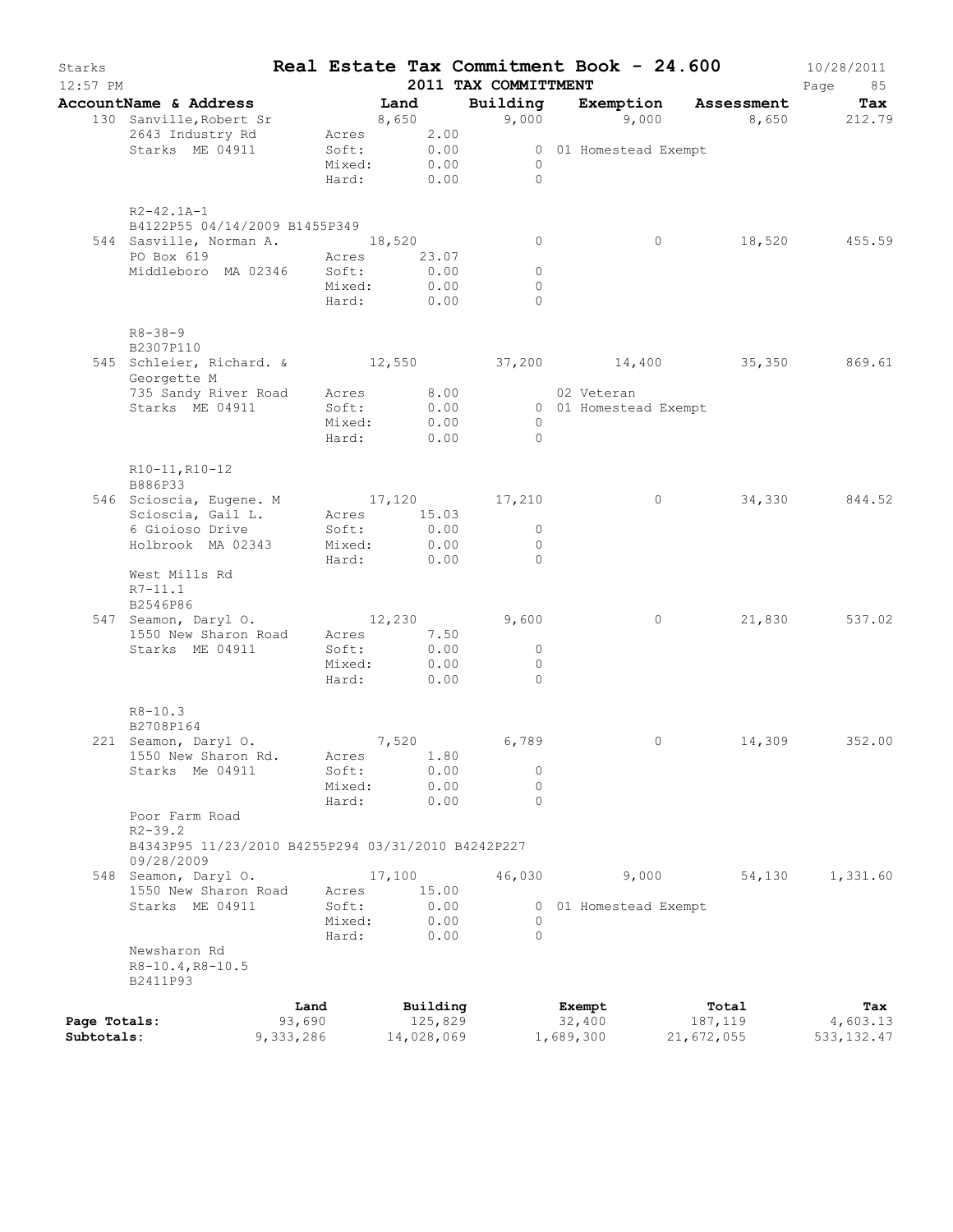| Starks     |                                      |      |        |          |                      | Real Estate Tax Commitment Book - 24.600 |            | 10/28/2011    |
|------------|--------------------------------------|------|--------|----------|----------------------|------------------------------------------|------------|---------------|
| $12:57$ PM |                                      |      |        |          | 2011 TAX COMMITTMENT |                                          |            | Page<br>86    |
|            | AccountName & Address                |      | Land   |          | Building             | Exemption                                | Assessment | Tax           |
|            | 549 Seamon, Thomas J                 |      | 11,810 |          | $\circ$              | $\Omega$                                 | 11,810     | 290.53        |
|            | 1550 New Sharon Road                 |      | Acres  | 8.40     |                      |                                          |            |               |
|            | Starks Me 04911                      |      | Soft:  | 0.00     | $\circ$              |                                          |            |               |
|            |                                      |      | Mixed: | 0.00     | $\Omega$             |                                          |            |               |
|            |                                      |      | Hard:  | 0.00     | $\Omega$             |                                          |            |               |
|            | Rt.134 New Sharon Rd.<br>$R8 - 10.2$ |      |        |          |                      |                                          |            |               |
|            | B3637P282 01/30/2006 B1485P77        |      |        |          |                      |                                          |            |               |
|            | 654 Seamon, Thomas J.                |      | 11,030 |          | 0                    | $\circ$                                  |            | 11,030 271.34 |
|            | 1550 New Sharon Road Acres           |      |        | 7.20     |                      |                                          |            |               |
|            | Starks ME 04911                      |      | Soft:  | 0.00     | 0                    |                                          |            |               |
|            |                                      |      | Mixed: | 0.00     | $\circ$              |                                          |            |               |
|            |                                      |      | Hard:  | 0.00     | $\Omega$             |                                          |            |               |
|            | Rt.134 New Sharon Rd.                |      |        |          |                      |                                          |            |               |
|            | $R8 - 10.1$                          |      |        |          |                      |                                          |            |               |
|            | B3359P254 09/14/2005 B1936P46        |      |        |          |                      |                                          |            |               |
|            | 463 Semas Joseph, J                  |      |        |          |                      | 16,910 40,920 9,000 48,830               |            | 1,201.22      |
|            | Semas Margaret, A Acres              |      |        | 14.70    |                      | 01 Homestead Exempt                      |            |               |
|            | 248 Dill Road                        |      | Soft:  | 0.00     | $\overline{0}$       |                                          |            |               |
|            | Starks Me 04911                      |      | Mixed: | 0.00     | $\overline{0}$       |                                          |            |               |
|            |                                      |      | Hard:  | 0.00     | $\circ$              |                                          |            |               |
|            | Dill Rd                              |      |        |          |                      |                                          |            |               |
|            | R6-22.4A                             |      |        |          |                      |                                          |            |               |
|            | B3755P79 09/22/2006 B1446P306        |      |        |          |                      |                                          |            |               |
|            | 550 Severn, Floyd K.                 |      | 2,000  |          | $\circ$              | $\circ$                                  | 2,000      | 49.20         |
|            | 535 Sawyers Mills Road Acres 15.00   |      |        |          |                      |                                          |            |               |
|            | Starks ME 04911                      |      | Soft:  | 0.00     | $\circ$              |                                          |            |               |
|            |                                      |      | Mixed: | 0.00     | $\circ$              |                                          |            |               |
|            |                                      |      | Hard:  | 15.00    | 1,981                |                                          |            |               |
|            |                                      |      |        |          |                      |                                          |            |               |
|            | $R5-19.1$                            |      |        |          |                      |                                          |            |               |
|            | B1067P238                            |      |        |          |                      |                                          |            |               |
|            | 551 Severn, Floyd K. 9,470           |      |        |          |                      | 79,260 9,000 79,730                      |            | 1,961.36      |
|            | Hickey Maureen E                     |      | Acres  | 12.00    |                      |                                          |            |               |
|            | 535 Sawyers Mills Road               |      | Soft:  | 0.00     |                      | 0 01 Homestead Exempt                    |            |               |
|            | Starks ME 04911                      |      | Mixed: | 0.00     | $\overline{0}$       |                                          |            |               |
|            |                                      |      | Hard:  | 11.00    | 1,453                |                                          |            |               |
|            |                                      |      |        |          |                      |                                          |            |               |
|            | $R5 - 20$                            |      |        |          |                      |                                          |            |               |
|            | B2228P347                            |      |        |          |                      |                                          |            |               |
|            | 552 Severn, Floyd. K                 |      |        | 1,740    | 0                    | $\circ$                                  | 1,740      | 42.80         |
|            | Hickey Maureen E. Acres 13.00        |      |        |          |                      |                                          |            |               |
|            | 535 Sawyers Mills Road Soft: 0.00    |      |        |          | $\cup$               |                                          |            |               |
|            | Starks ME 04911                      |      | Mixed: | 13.00    | 1,717                |                                          |            |               |
|            |                                      |      | Hard:  | 0.00     | $\Omega$             |                                          |            |               |
|            |                                      |      |        |          |                      |                                          |            |               |
|            | $R4 - 25.2$                          |      |        |          |                      |                                          |            |               |
|            | B1143P261                            |      |        |          |                      |                                          |            |               |
|            | 243 Shaw, Daniel C                   |      | 12,350 |          | 29,520               | 9,000                                    | 32,870     | 808.60        |
|            | Shaw, Sylvia F.                      |      | Acres  | 27.60    |                      | 01 Homestead Exempt                      |            |               |
|            | 357 Sawyers Mills Road               |      | Soft:  | 6.00     | 770                  |                                          |            |               |
|            | Starks ME 04911                      |      | Mixed: | 12.00    | 1,849                |                                          |            |               |
|            |                                      |      | Hard:  | 5.00     | 660                  |                                          |            |               |
|            | West Mills Rd                        |      |        |          |                      |                                          |            |               |
|            | $R4 - 38$                            |      |        |          |                      |                                          |            |               |
|            | B4206P109 10/26/2100 B1890P18        |      |        |          |                      |                                          |            |               |
|            |                                      |      |        |          |                      |                                          |            |               |
|            |                                      |      |        |          |                      |                                          |            |               |
|            |                                      | Land |        | Building |                      | Exempt                                   | Total      | Tax           |

|              | Land      | Building   | Exempt    | Total      | Tax        |
|--------------|-----------|------------|-----------|------------|------------|
| Page Totals: | 65,310    | 149,700    | 27,000    | 188,010    | 4,625.05   |
| Subtotals:   | 9,398,596 | 14,177,769 | 1,716,300 | 21,860,065 | 537,757.52 |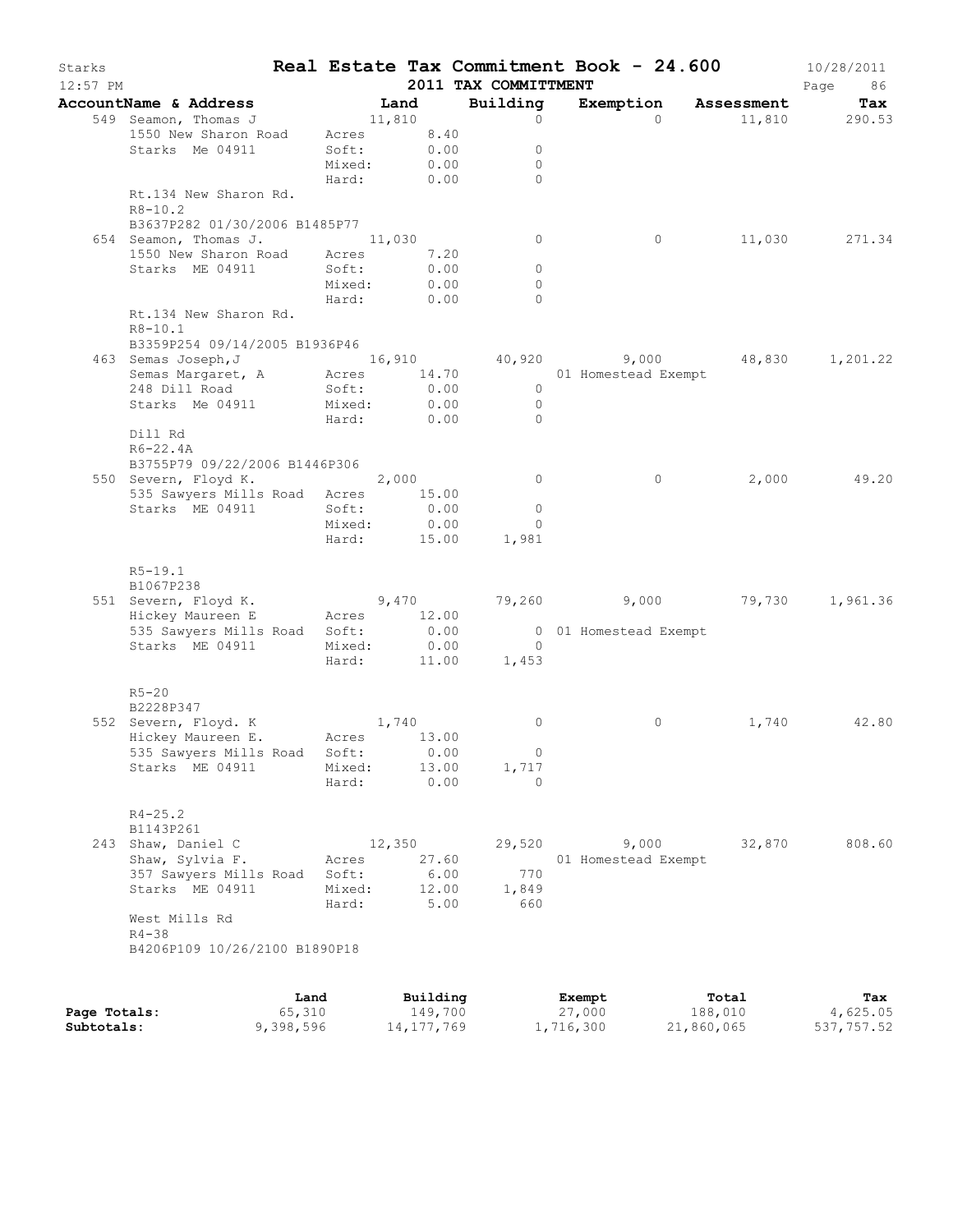| Starks<br>$12:57$ PM |                                                                                         |                                          |                                        | 2011 TAX COMMITTMENT                          | Real Estate Tax Commitment Book - 24.600 |                      | 10/28/2011<br>Page<br>87 |
|----------------------|-----------------------------------------------------------------------------------------|------------------------------------------|----------------------------------------|-----------------------------------------------|------------------------------------------|----------------------|--------------------------|
|                      | AccountName & Address                                                                   |                                          | Land                                   | Building                                      |                                          | Exemption Assessment | Tax                      |
|                      | 553 Shaw, David J.<br>Flagg-Shaw, Pamela Acres 46.50<br>PO Box 122<br>Gardiner ME 04345 | Soft: 0.00<br>Mixed: 0.00<br>Soft:       | 25,380<br>Hard: 0.00                   | 3,960<br>$\circ$<br>$\circ$<br>$\bigcirc$     | $\Omega$                                 | 29,340 721.76        |                          |
|                      | $R10-2.2, R10-2.6$<br>B3633P178 02/14/2006 B2291P238<br>554 Shaw, David J.              | 26,250                                   |                                        | $\circ$                                       | 0                                        |                      | 26,250 645.75            |
|                      | Flagg-Shaw, Pamela Acres 54.00<br>PO Box 122<br>Gardiner ME 04345                       | Soft:<br>Mixed:<br>Hard:                 | 0.00<br>0.00<br>0.00                   | $\circ$<br>$\circ$<br>$\bigcap$               |                                          |                      |                          |
|                      | $R10-7$<br>B3633P178 02/14/2006 B2291P238<br>555 Shaw, Kenneth                          |                                          |                                        | 8,780 21,070                                  | $\circ$                                  |                      | 29,850 734.31            |
|                      | PO Box 34<br>New Sharon ME 04955 Soft:                                                  | Acres 2.20<br>Mixed:                     | $0.00$<br>$0.00$<br>Hard: 0.00         | $\overline{0}$<br>$\overline{0}$<br>$\bigcap$ |                                          |                      |                          |
|                      | $R1 - 10$<br>B2018P38<br>556 Sheen, Albert & Jada F. 23,750                             |                                          |                                        | $\circ$                                       | 0                                        | 23,750               | 584.25                   |
|                      | P.O. Box 950<br>Christiansted, St.<br>Croix VI 00821                                    | Acres 44.00<br>Soft: 0.00<br>Mixed: 0.00 |                                        | $\circ$<br>$\circ$                            |                                          |                      |                          |
|                      | $R2 - 59.2$<br>B1022P73                                                                 | Hard:                                    | 0.00                                   | $\Omega$                                      |                                          |                      |                          |
|                      | 557 Shepard, Stephen C. 20,250 19,800<br>127 Riverside Dr.<br>Auburn ME 04212           | Acres<br>Soft:<br>Mixed:                 | 26.00<br>0.00<br>0.00                  | $\overline{0}$<br>$\Omega$                    | $\circ$                                  | 40,050               | 985.23                   |
|                      | Brann Mills Road<br>$R2 - 20$ , $R2 - 21$ , $R2 - 25$<br>B897P791                       | Hard: 0.00                               |                                        | $\bigcirc$                                    |                                          |                      |                          |
|                      | 558 Sherrer, Charles R.<br>235 NE 199 Lane<br>Miami FL 33179                            | Acres<br>Soft:<br>Mixed:<br>Hard:        | 8.30<br>0.00<br>0.00<br>0.00           | $12,750$ 35,400<br>0<br>$\circ$<br>$\Omega$   | 0                                        |                      | 48,150 1,184.49          |
|                      | Chicken St<br>$R3 - 41.5$<br>B2452P128                                                  |                                          |                                        |                                               |                                          |                      |                          |
|                      | 559 Sherrer, Christopher<br>21645 Fall River Dr.<br>Boca Raton FL 33428                 | Acres<br>Soft:<br>Mixed:<br>Hard:        | 11,360<br>7.70<br>0.00<br>0.00<br>0.00 | 0<br>$\circ$<br>$\circ$<br>$\Omega$           | 0                                        | 11,360               | 279.46                   |
|                      | $R3 - 41.2$                                                                             |                                          |                                        |                                               |                                          |                      |                          |

|              | Land      | Building   | Exempt    | Total      | Tax        |
|--------------|-----------|------------|-----------|------------|------------|
| Page Totals: | 128,520   | 80,230     |           | 208,750    | 5, 135.25  |
| Subtotals:   | 9,527,116 | 14,257,999 | 1,716,300 | 22,068,815 | 542,892.77 |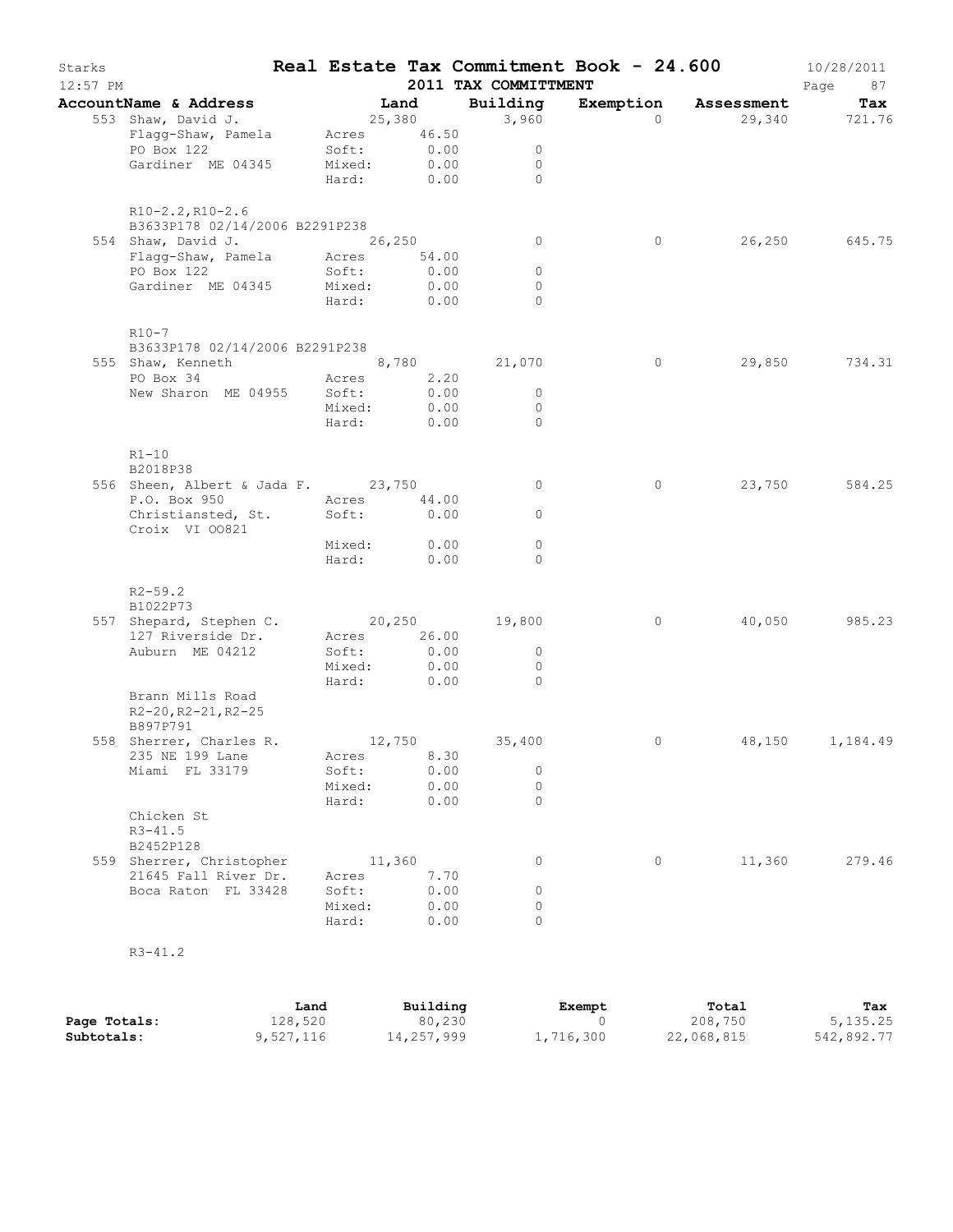| Building<br>AccountName & Address<br><b>Example 2</b> Land<br>Exemption Assessment<br>Tax<br>560 Sherrer, Earskin<br>11,550<br>$\Omega$<br>$\Omega$<br>11,550 284.13<br>531 Belmont Park N Apt Acres 8.00<br>404<br>Dayton OH 45405<br>Soft: 0.00<br>$\circ$<br>0.00<br>Mixed:<br>$\Omega$<br>Hard: 0.00<br>$\Omega$<br>$R3 - 41.6$<br>B3344P84<br>12,070<br>12,070<br>296.92<br>562 Sherrer, John<br>$\circ$<br>$\circ$<br>12 Yale Ave.<br>Acres<br>8.80<br>Dayton OH 45406<br>Soft:<br>0.00<br>$\circ$<br>Mixed:<br>0.00<br>$\circ$<br>Hard:<br>0.00<br>$\circ$<br>$R3 - 41.4$<br>563 Sherrer, Lucy Geneva 19,750<br>c/o John Sherrer Acres 28.00<br>19,750 485.85<br>$\circ$<br>$\circ$<br>12 Yale Ave<br>Soft:<br>0.00<br>$\circ$<br>0.00<br>Dayton Oh 45406<br>Mixed:<br>$\circ$<br>Hard: 0.00<br>$\Omega$<br>$R3 - 41$<br>B4242P226 09/28/2009 B1263P84<br>537 Shurtleff, Donna M. 10,540 43,320<br>53,860 1,324.96<br>$\overline{0}$<br>303 Wood Street<br>Acres 20.00<br>New Bedford, MA 02745 Soft:<br>0.00<br>$\overline{0}$<br>19.00<br>Mixed:<br>2,509<br>$\begin{minipage}{0.00\linewidth} \text{Hard:} \hspace{1cm} 0.00 \end{minipage}$<br>$\overline{a}$<br>$R2 - 49$<br>B4268P35 01/29/2010 B3811P16 02/08/2007 B1486P44<br>566 Simone, Michael R<br>4,000<br>34,320 9,000 29,320 721.27<br>Acres 0.25<br>3 Locke Hill Road<br>Starks ME 04911<br>Soft:<br>0.00<br>0 01 Homestead Exempt<br>$\frac{1}{2}$ = $\frac{1}{2}$ = $\frac{1}{2}$ = $\frac{1}{2}$ = $\frac{1}{2}$ = $\frac{1}{2}$ = $\frac{1}{2}$ = $\frac{1}{2}$ = $\frac{1}{2}$ = $\frac{1}{2}$ = $\frac{1}{2}$ = $\frac{1}{2}$ = $\frac{1}{2}$ = $\frac{1}{2}$ = $\frac{1}{2}$ = $\frac{1}{2}$ = $\frac{1}{2}$ = $\frac{1}{2}$ = $\frac{1$<br>$\overline{0}$<br>$\bigcirc$<br>Locke Hill Rd<br>$U2-5$<br>B4146P150 05/14/2009 B2688P197<br>155 Sjostrom , John W.Jr 14, 550<br>Sjostrom Gail. J Acres 12.61<br>0<br>0<br>14,550<br>357.93<br>$\mathbb O$<br>93 Bridge Street<br>Soft:<br>0.00<br>$\circ$<br>Salem NH 03079<br>Mixed:<br>0.00<br>0.00<br>Hard:<br>$\Omega$<br>$R8 - 38 - 7$<br>B3823P233 03/10/2007 B2308P33<br>18,720<br>27,470<br>675.76<br>568 Slawson, John A.<br>17,750<br>9,000<br>P.O. Box 471<br>36.00<br>Acres<br>0.00<br>Anson ME 04911<br>Soft:<br>01 Homestead Exempt<br>0<br>0.00<br>Mixed:<br>$\circ$<br>0.00<br>$\Omega$<br>Hard:<br>Anson Road<br>$R8 - 40$<br>B2611P209<br>Land<br>Building<br>Exempt<br>Total<br>Tax<br>90,210<br>96,360<br>4,146.82<br>18,000<br>168,570<br>Page Totals: | Starks<br>$12:57$ PM |  |  | 2011 TAX COMMITTMENT | Real Estate Tax Commitment Book - 24.600 | 10/28/2011<br>Page<br>88 |
|--------------------------------------------------------------------------------------------------------------------------------------------------------------------------------------------------------------------------------------------------------------------------------------------------------------------------------------------------------------------------------------------------------------------------------------------------------------------------------------------------------------------------------------------------------------------------------------------------------------------------------------------------------------------------------------------------------------------------------------------------------------------------------------------------------------------------------------------------------------------------------------------------------------------------------------------------------------------------------------------------------------------------------------------------------------------------------------------------------------------------------------------------------------------------------------------------------------------------------------------------------------------------------------------------------------------------------------------------------------------------------------------------------------------------------------------------------------------------------------------------------------------------------------------------------------------------------------------------------------------------------------------------------------------------------------------------------------------------------------------------------------------------------------------------------------------------------------------------------------------------------------------------------------------------------------------------------------------------------------------------------------------------------------------------------------------------------------------------------------------------------------------------------------------------------------------------------------------------------------------------------------------------------------------------------------------------------------------------------------------------------------------------------------------------------------------------------------------------------------------------------|----------------------|--|--|----------------------|------------------------------------------|--------------------------|
|                                                                                                                                                                                                                                                                                                                                                                                                                                                                                                                                                                                                                                                                                                                                                                                                                                                                                                                                                                                                                                                                                                                                                                                                                                                                                                                                                                                                                                                                                                                                                                                                                                                                                                                                                                                                                                                                                                                                                                                                                                                                                                                                                                                                                                                                                                                                                                                                                                                                                                        |                      |  |  |                      |                                          |                          |
|                                                                                                                                                                                                                                                                                                                                                                                                                                                                                                                                                                                                                                                                                                                                                                                                                                                                                                                                                                                                                                                                                                                                                                                                                                                                                                                                                                                                                                                                                                                                                                                                                                                                                                                                                                                                                                                                                                                                                                                                                                                                                                                                                                                                                                                                                                                                                                                                                                                                                                        |                      |  |  |                      |                                          |                          |
|                                                                                                                                                                                                                                                                                                                                                                                                                                                                                                                                                                                                                                                                                                                                                                                                                                                                                                                                                                                                                                                                                                                                                                                                                                                                                                                                                                                                                                                                                                                                                                                                                                                                                                                                                                                                                                                                                                                                                                                                                                                                                                                                                                                                                                                                                                                                                                                                                                                                                                        |                      |  |  |                      |                                          |                          |
|                                                                                                                                                                                                                                                                                                                                                                                                                                                                                                                                                                                                                                                                                                                                                                                                                                                                                                                                                                                                                                                                                                                                                                                                                                                                                                                                                                                                                                                                                                                                                                                                                                                                                                                                                                                                                                                                                                                                                                                                                                                                                                                                                                                                                                                                                                                                                                                                                                                                                                        |                      |  |  |                      |                                          |                          |
|                                                                                                                                                                                                                                                                                                                                                                                                                                                                                                                                                                                                                                                                                                                                                                                                                                                                                                                                                                                                                                                                                                                                                                                                                                                                                                                                                                                                                                                                                                                                                                                                                                                                                                                                                                                                                                                                                                                                                                                                                                                                                                                                                                                                                                                                                                                                                                                                                                                                                                        |                      |  |  |                      |                                          |                          |
|                                                                                                                                                                                                                                                                                                                                                                                                                                                                                                                                                                                                                                                                                                                                                                                                                                                                                                                                                                                                                                                                                                                                                                                                                                                                                                                                                                                                                                                                                                                                                                                                                                                                                                                                                                                                                                                                                                                                                                                                                                                                                                                                                                                                                                                                                                                                                                                                                                                                                                        |                      |  |  |                      |                                          |                          |
|                                                                                                                                                                                                                                                                                                                                                                                                                                                                                                                                                                                                                                                                                                                                                                                                                                                                                                                                                                                                                                                                                                                                                                                                                                                                                                                                                                                                                                                                                                                                                                                                                                                                                                                                                                                                                                                                                                                                                                                                                                                                                                                                                                                                                                                                                                                                                                                                                                                                                                        |                      |  |  |                      |                                          |                          |
|                                                                                                                                                                                                                                                                                                                                                                                                                                                                                                                                                                                                                                                                                                                                                                                                                                                                                                                                                                                                                                                                                                                                                                                                                                                                                                                                                                                                                                                                                                                                                                                                                                                                                                                                                                                                                                                                                                                                                                                                                                                                                                                                                                                                                                                                                                                                                                                                                                                                                                        |                      |  |  |                      |                                          |                          |
|                                                                                                                                                                                                                                                                                                                                                                                                                                                                                                                                                                                                                                                                                                                                                                                                                                                                                                                                                                                                                                                                                                                                                                                                                                                                                                                                                                                                                                                                                                                                                                                                                                                                                                                                                                                                                                                                                                                                                                                                                                                                                                                                                                                                                                                                                                                                                                                                                                                                                                        |                      |  |  |                      |                                          |                          |
|                                                                                                                                                                                                                                                                                                                                                                                                                                                                                                                                                                                                                                                                                                                                                                                                                                                                                                                                                                                                                                                                                                                                                                                                                                                                                                                                                                                                                                                                                                                                                                                                                                                                                                                                                                                                                                                                                                                                                                                                                                                                                                                                                                                                                                                                                                                                                                                                                                                                                                        |                      |  |  |                      |                                          |                          |
|                                                                                                                                                                                                                                                                                                                                                                                                                                                                                                                                                                                                                                                                                                                                                                                                                                                                                                                                                                                                                                                                                                                                                                                                                                                                                                                                                                                                                                                                                                                                                                                                                                                                                                                                                                                                                                                                                                                                                                                                                                                                                                                                                                                                                                                                                                                                                                                                                                                                                                        |                      |  |  |                      |                                          |                          |
|                                                                                                                                                                                                                                                                                                                                                                                                                                                                                                                                                                                                                                                                                                                                                                                                                                                                                                                                                                                                                                                                                                                                                                                                                                                                                                                                                                                                                                                                                                                                                                                                                                                                                                                                                                                                                                                                                                                                                                                                                                                                                                                                                                                                                                                                                                                                                                                                                                                                                                        |                      |  |  |                      |                                          |                          |
|                                                                                                                                                                                                                                                                                                                                                                                                                                                                                                                                                                                                                                                                                                                                                                                                                                                                                                                                                                                                                                                                                                                                                                                                                                                                                                                                                                                                                                                                                                                                                                                                                                                                                                                                                                                                                                                                                                                                                                                                                                                                                                                                                                                                                                                                                                                                                                                                                                                                                                        |                      |  |  |                      |                                          |                          |
|                                                                                                                                                                                                                                                                                                                                                                                                                                                                                                                                                                                                                                                                                                                                                                                                                                                                                                                                                                                                                                                                                                                                                                                                                                                                                                                                                                                                                                                                                                                                                                                                                                                                                                                                                                                                                                                                                                                                                                                                                                                                                                                                                                                                                                                                                                                                                                                                                                                                                                        |                      |  |  |                      |                                          |                          |
|                                                                                                                                                                                                                                                                                                                                                                                                                                                                                                                                                                                                                                                                                                                                                                                                                                                                                                                                                                                                                                                                                                                                                                                                                                                                                                                                                                                                                                                                                                                                                                                                                                                                                                                                                                                                                                                                                                                                                                                                                                                                                                                                                                                                                                                                                                                                                                                                                                                                                                        |                      |  |  |                      |                                          |                          |
|                                                                                                                                                                                                                                                                                                                                                                                                                                                                                                                                                                                                                                                                                                                                                                                                                                                                                                                                                                                                                                                                                                                                                                                                                                                                                                                                                                                                                                                                                                                                                                                                                                                                                                                                                                                                                                                                                                                                                                                                                                                                                                                                                                                                                                                                                                                                                                                                                                                                                                        |                      |  |  |                      |                                          |                          |
|                                                                                                                                                                                                                                                                                                                                                                                                                                                                                                                                                                                                                                                                                                                                                                                                                                                                                                                                                                                                                                                                                                                                                                                                                                                                                                                                                                                                                                                                                                                                                                                                                                                                                                                                                                                                                                                                                                                                                                                                                                                                                                                                                                                                                                                                                                                                                                                                                                                                                                        |                      |  |  |                      |                                          |                          |
|                                                                                                                                                                                                                                                                                                                                                                                                                                                                                                                                                                                                                                                                                                                                                                                                                                                                                                                                                                                                                                                                                                                                                                                                                                                                                                                                                                                                                                                                                                                                                                                                                                                                                                                                                                                                                                                                                                                                                                                                                                                                                                                                                                                                                                                                                                                                                                                                                                                                                                        |                      |  |  |                      |                                          |                          |
|                                                                                                                                                                                                                                                                                                                                                                                                                                                                                                                                                                                                                                                                                                                                                                                                                                                                                                                                                                                                                                                                                                                                                                                                                                                                                                                                                                                                                                                                                                                                                                                                                                                                                                                                                                                                                                                                                                                                                                                                                                                                                                                                                                                                                                                                                                                                                                                                                                                                                                        |                      |  |  |                      |                                          |                          |
|                                                                                                                                                                                                                                                                                                                                                                                                                                                                                                                                                                                                                                                                                                                                                                                                                                                                                                                                                                                                                                                                                                                                                                                                                                                                                                                                                                                                                                                                                                                                                                                                                                                                                                                                                                                                                                                                                                                                                                                                                                                                                                                                                                                                                                                                                                                                                                                                                                                                                                        |                      |  |  |                      |                                          |                          |
|                                                                                                                                                                                                                                                                                                                                                                                                                                                                                                                                                                                                                                                                                                                                                                                                                                                                                                                                                                                                                                                                                                                                                                                                                                                                                                                                                                                                                                                                                                                                                                                                                                                                                                                                                                                                                                                                                                                                                                                                                                                                                                                                                                                                                                                                                                                                                                                                                                                                                                        |                      |  |  |                      |                                          |                          |
|                                                                                                                                                                                                                                                                                                                                                                                                                                                                                                                                                                                                                                                                                                                                                                                                                                                                                                                                                                                                                                                                                                                                                                                                                                                                                                                                                                                                                                                                                                                                                                                                                                                                                                                                                                                                                                                                                                                                                                                                                                                                                                                                                                                                                                                                                                                                                                                                                                                                                                        |                      |  |  |                      |                                          |                          |
|                                                                                                                                                                                                                                                                                                                                                                                                                                                                                                                                                                                                                                                                                                                                                                                                                                                                                                                                                                                                                                                                                                                                                                                                                                                                                                                                                                                                                                                                                                                                                                                                                                                                                                                                                                                                                                                                                                                                                                                                                                                                                                                                                                                                                                                                                                                                                                                                                                                                                                        |                      |  |  |                      |                                          |                          |
|                                                                                                                                                                                                                                                                                                                                                                                                                                                                                                                                                                                                                                                                                                                                                                                                                                                                                                                                                                                                                                                                                                                                                                                                                                                                                                                                                                                                                                                                                                                                                                                                                                                                                                                                                                                                                                                                                                                                                                                                                                                                                                                                                                                                                                                                                                                                                                                                                                                                                                        |                      |  |  |                      |                                          |                          |
|                                                                                                                                                                                                                                                                                                                                                                                                                                                                                                                                                                                                                                                                                                                                                                                                                                                                                                                                                                                                                                                                                                                                                                                                                                                                                                                                                                                                                                                                                                                                                                                                                                                                                                                                                                                                                                                                                                                                                                                                                                                                                                                                                                                                                                                                                                                                                                                                                                                                                                        |                      |  |  |                      |                                          |                          |
|                                                                                                                                                                                                                                                                                                                                                                                                                                                                                                                                                                                                                                                                                                                                                                                                                                                                                                                                                                                                                                                                                                                                                                                                                                                                                                                                                                                                                                                                                                                                                                                                                                                                                                                                                                                                                                                                                                                                                                                                                                                                                                                                                                                                                                                                                                                                                                                                                                                                                                        |                      |  |  |                      |                                          |                          |
|                                                                                                                                                                                                                                                                                                                                                                                                                                                                                                                                                                                                                                                                                                                                                                                                                                                                                                                                                                                                                                                                                                                                                                                                                                                                                                                                                                                                                                                                                                                                                                                                                                                                                                                                                                                                                                                                                                                                                                                                                                                                                                                                                                                                                                                                                                                                                                                                                                                                                                        |                      |  |  |                      |                                          |                          |
|                                                                                                                                                                                                                                                                                                                                                                                                                                                                                                                                                                                                                                                                                                                                                                                                                                                                                                                                                                                                                                                                                                                                                                                                                                                                                                                                                                                                                                                                                                                                                                                                                                                                                                                                                                                                                                                                                                                                                                                                                                                                                                                                                                                                                                                                                                                                                                                                                                                                                                        |                      |  |  |                      |                                          |                          |
|                                                                                                                                                                                                                                                                                                                                                                                                                                                                                                                                                                                                                                                                                                                                                                                                                                                                                                                                                                                                                                                                                                                                                                                                                                                                                                                                                                                                                                                                                                                                                                                                                                                                                                                                                                                                                                                                                                                                                                                                                                                                                                                                                                                                                                                                                                                                                                                                                                                                                                        |                      |  |  |                      |                                          |                          |
|                                                                                                                                                                                                                                                                                                                                                                                                                                                                                                                                                                                                                                                                                                                                                                                                                                                                                                                                                                                                                                                                                                                                                                                                                                                                                                                                                                                                                                                                                                                                                                                                                                                                                                                                                                                                                                                                                                                                                                                                                                                                                                                                                                                                                                                                                                                                                                                                                                                                                                        |                      |  |  |                      |                                          |                          |
|                                                                                                                                                                                                                                                                                                                                                                                                                                                                                                                                                                                                                                                                                                                                                                                                                                                                                                                                                                                                                                                                                                                                                                                                                                                                                                                                                                                                                                                                                                                                                                                                                                                                                                                                                                                                                                                                                                                                                                                                                                                                                                                                                                                                                                                                                                                                                                                                                                                                                                        |                      |  |  |                      |                                          |                          |
|                                                                                                                                                                                                                                                                                                                                                                                                                                                                                                                                                                                                                                                                                                                                                                                                                                                                                                                                                                                                                                                                                                                                                                                                                                                                                                                                                                                                                                                                                                                                                                                                                                                                                                                                                                                                                                                                                                                                                                                                                                                                                                                                                                                                                                                                                                                                                                                                                                                                                                        |                      |  |  |                      |                                          |                          |
|                                                                                                                                                                                                                                                                                                                                                                                                                                                                                                                                                                                                                                                                                                                                                                                                                                                                                                                                                                                                                                                                                                                                                                                                                                                                                                                                                                                                                                                                                                                                                                                                                                                                                                                                                                                                                                                                                                                                                                                                                                                                                                                                                                                                                                                                                                                                                                                                                                                                                                        |                      |  |  |                      |                                          |                          |
|                                                                                                                                                                                                                                                                                                                                                                                                                                                                                                                                                                                                                                                                                                                                                                                                                                                                                                                                                                                                                                                                                                                                                                                                                                                                                                                                                                                                                                                                                                                                                                                                                                                                                                                                                                                                                                                                                                                                                                                                                                                                                                                                                                                                                                                                                                                                                                                                                                                                                                        |                      |  |  |                      |                                          |                          |
|                                                                                                                                                                                                                                                                                                                                                                                                                                                                                                                                                                                                                                                                                                                                                                                                                                                                                                                                                                                                                                                                                                                                                                                                                                                                                                                                                                                                                                                                                                                                                                                                                                                                                                                                                                                                                                                                                                                                                                                                                                                                                                                                                                                                                                                                                                                                                                                                                                                                                                        |                      |  |  |                      |                                          |                          |
|                                                                                                                                                                                                                                                                                                                                                                                                                                                                                                                                                                                                                                                                                                                                                                                                                                                                                                                                                                                                                                                                                                                                                                                                                                                                                                                                                                                                                                                                                                                                                                                                                                                                                                                                                                                                                                                                                                                                                                                                                                                                                                                                                                                                                                                                                                                                                                                                                                                                                                        |                      |  |  |                      |                                          |                          |
|                                                                                                                                                                                                                                                                                                                                                                                                                                                                                                                                                                                                                                                                                                                                                                                                                                                                                                                                                                                                                                                                                                                                                                                                                                                                                                                                                                                                                                                                                                                                                                                                                                                                                                                                                                                                                                                                                                                                                                                                                                                                                                                                                                                                                                                                                                                                                                                                                                                                                                        |                      |  |  |                      |                                          |                          |
|                                                                                                                                                                                                                                                                                                                                                                                                                                                                                                                                                                                                                                                                                                                                                                                                                                                                                                                                                                                                                                                                                                                                                                                                                                                                                                                                                                                                                                                                                                                                                                                                                                                                                                                                                                                                                                                                                                                                                                                                                                                                                                                                                                                                                                                                                                                                                                                                                                                                                                        |                      |  |  |                      |                                          |                          |
|                                                                                                                                                                                                                                                                                                                                                                                                                                                                                                                                                                                                                                                                                                                                                                                                                                                                                                                                                                                                                                                                                                                                                                                                                                                                                                                                                                                                                                                                                                                                                                                                                                                                                                                                                                                                                                                                                                                                                                                                                                                                                                                                                                                                                                                                                                                                                                                                                                                                                                        |                      |  |  |                      |                                          |                          |
|                                                                                                                                                                                                                                                                                                                                                                                                                                                                                                                                                                                                                                                                                                                                                                                                                                                                                                                                                                                                                                                                                                                                                                                                                                                                                                                                                                                                                                                                                                                                                                                                                                                                                                                                                                                                                                                                                                                                                                                                                                                                                                                                                                                                                                                                                                                                                                                                                                                                                                        |                      |  |  |                      |                                          |                          |
|                                                                                                                                                                                                                                                                                                                                                                                                                                                                                                                                                                                                                                                                                                                                                                                                                                                                                                                                                                                                                                                                                                                                                                                                                                                                                                                                                                                                                                                                                                                                                                                                                                                                                                                                                                                                                                                                                                                                                                                                                                                                                                                                                                                                                                                                                                                                                                                                                                                                                                        |                      |  |  |                      |                                          |                          |
|                                                                                                                                                                                                                                                                                                                                                                                                                                                                                                                                                                                                                                                                                                                                                                                                                                                                                                                                                                                                                                                                                                                                                                                                                                                                                                                                                                                                                                                                                                                                                                                                                                                                                                                                                                                                                                                                                                                                                                                                                                                                                                                                                                                                                                                                                                                                                                                                                                                                                                        |                      |  |  |                      |                                          |                          |
|                                                                                                                                                                                                                                                                                                                                                                                                                                                                                                                                                                                                                                                                                                                                                                                                                                                                                                                                                                                                                                                                                                                                                                                                                                                                                                                                                                                                                                                                                                                                                                                                                                                                                                                                                                                                                                                                                                                                                                                                                                                                                                                                                                                                                                                                                                                                                                                                                                                                                                        |                      |  |  |                      |                                          |                          |
|                                                                                                                                                                                                                                                                                                                                                                                                                                                                                                                                                                                                                                                                                                                                                                                                                                                                                                                                                                                                                                                                                                                                                                                                                                                                                                                                                                                                                                                                                                                                                                                                                                                                                                                                                                                                                                                                                                                                                                                                                                                                                                                                                                                                                                                                                                                                                                                                                                                                                                        |                      |  |  |                      |                                          |                          |
|                                                                                                                                                                                                                                                                                                                                                                                                                                                                                                                                                                                                                                                                                                                                                                                                                                                                                                                                                                                                                                                                                                                                                                                                                                                                                                                                                                                                                                                                                                                                                                                                                                                                                                                                                                                                                                                                                                                                                                                                                                                                                                                                                                                                                                                                                                                                                                                                                                                                                                        |                      |  |  |                      |                                          |                          |
|                                                                                                                                                                                                                                                                                                                                                                                                                                                                                                                                                                                                                                                                                                                                                                                                                                                                                                                                                                                                                                                                                                                                                                                                                                                                                                                                                                                                                                                                                                                                                                                                                                                                                                                                                                                                                                                                                                                                                                                                                                                                                                                                                                                                                                                                                                                                                                                                                                                                                                        |                      |  |  |                      |                                          |                          |
|                                                                                                                                                                                                                                                                                                                                                                                                                                                                                                                                                                                                                                                                                                                                                                                                                                                                                                                                                                                                                                                                                                                                                                                                                                                                                                                                                                                                                                                                                                                                                                                                                                                                                                                                                                                                                                                                                                                                                                                                                                                                                                                                                                                                                                                                                                                                                                                                                                                                                                        |                      |  |  |                      |                                          |                          |
|                                                                                                                                                                                                                                                                                                                                                                                                                                                                                                                                                                                                                                                                                                                                                                                                                                                                                                                                                                                                                                                                                                                                                                                                                                                                                                                                                                                                                                                                                                                                                                                                                                                                                                                                                                                                                                                                                                                                                                                                                                                                                                                                                                                                                                                                                                                                                                                                                                                                                                        |                      |  |  |                      |                                          |                          |
|                                                                                                                                                                                                                                                                                                                                                                                                                                                                                                                                                                                                                                                                                                                                                                                                                                                                                                                                                                                                                                                                                                                                                                                                                                                                                                                                                                                                                                                                                                                                                                                                                                                                                                                                                                                                                                                                                                                                                                                                                                                                                                                                                                                                                                                                                                                                                                                                                                                                                                        |                      |  |  |                      |                                          |                          |
|                                                                                                                                                                                                                                                                                                                                                                                                                                                                                                                                                                                                                                                                                                                                                                                                                                                                                                                                                                                                                                                                                                                                                                                                                                                                                                                                                                                                                                                                                                                                                                                                                                                                                                                                                                                                                                                                                                                                                                                                                                                                                                                                                                                                                                                                                                                                                                                                                                                                                                        |                      |  |  |                      |                                          |                          |
|                                                                                                                                                                                                                                                                                                                                                                                                                                                                                                                                                                                                                                                                                                                                                                                                                                                                                                                                                                                                                                                                                                                                                                                                                                                                                                                                                                                                                                                                                                                                                                                                                                                                                                                                                                                                                                                                                                                                                                                                                                                                                                                                                                                                                                                                                                                                                                                                                                                                                                        |                      |  |  |                      |                                          |                          |

**Subtotals:** 9,617,326 14,354,359 1,734,300 22,237,385 547,039.59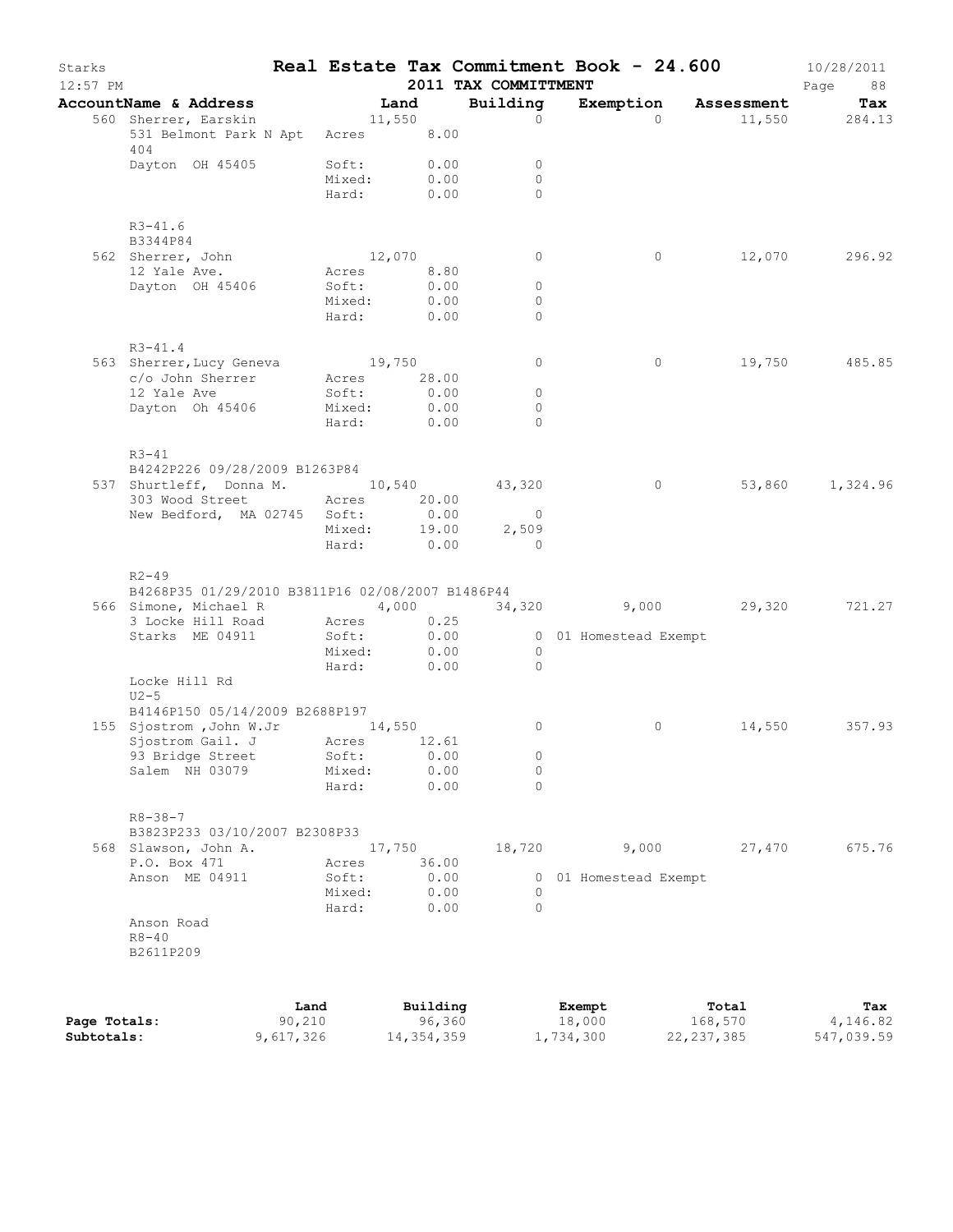| Starks<br>$12:57$ PM |                                                                           |                                   |                              | 2011 TAX COMMITTMENT                    | Real Estate Tax Commitment Book - 24.600 |               | 10/28/2011<br>Page<br>89 |
|----------------------|---------------------------------------------------------------------------|-----------------------------------|------------------------------|-----------------------------------------|------------------------------------------|---------------|--------------------------|
|                      | AccountName & Address                                                     |                                   | Land                         |                                         | Building Exemption Assessment            |               | Tax                      |
|                      | 731 Smedberg, Elizabeth<br>Abijah Hill Road<br>Starks ME 04911            |                                   | $\overline{0}$               |                                         | 21,679 9,000<br>01 Homestead Exempt      | 12,679 311.90 |                          |
|                      | R 2-410N                                                                  |                                   |                              |                                         |                                          |               |                          |
|                      | 570 Smith, Michael, b. 10,600<br>1424 Industry Road<br>Industry ME 04938  | Acres<br>Soft:<br>Mixed:<br>Hard: | 5.00<br>0.00<br>0.00<br>0.00 | 21,600<br>$\circ$<br>$\circ$<br>$\circ$ | $\circ$                                  | 32,200        | 792.12                   |
|                      | Sandy River Estates<br>$R1 - 34.5$                                        |                                   |                              |                                         |                                          |               |                          |
|                      | B2114P150<br>31 Smith, Perry                                              |                                   | 9,400                        | 33,792                                  | 0                                        | 43,192        | 1,062.52                 |
|                      | Smith, Kimberly                                                           | Acres 19.00                       |                              |                                         |                                          |               |                          |
|                      | 457 Hubbard Road                                                          | Soft:                             | 0.00                         | $\overline{\phantom{0}}$                |                                          |               |                          |
|                      | Berwick ME 03901                                                          | Mixed: 7.00<br>Hard:              | 11.00                        | 924<br>1,453                            |                                          |               |                          |
|                      |                                                                           |                                   |                              |                                         |                                          |               |                          |
|                      | $R3 - 46.3$<br>B3406P232 11/12/2004 B1961P137                             |                                   |                              |                                         |                                          |               |                          |
|                      | 571 Smithers Ralph 36,910                                                 |                                   |                              |                                         | 84,240 9,000 112,150                     |               | 2,758.89                 |
|                      | Smithers, Linda Whitmore Acres 108.00                                     |                                   |                              |                                         |                                          |               |                          |
|                      | 404 Sandy River Road Soft:<br>Starks ME 04911                             | Mixed: 0.00                       | 0.00                         | $\bigcirc$                              | 0 01 Homestead Exempt                    |               |                          |
|                      |                                                                           | Hard:                             | 33.00                        | 4,358                                   |                                          |               |                          |
|                      | $9-6, 6.1, 7.8, 7.9, 7$                                                   |                                   |                              |                                         |                                          |               |                          |
|                      | B4225P264 12/18/2009 B1639P178<br>38 Sontheimer, Edward C. 21,380 101,277 |                                   |                              |                                         | 9,000                                    | 113,657       | 2,795.96                 |
|                      | 304 Sawyers Mills Rd. Acres 30.50                                         |                                   |                              |                                         | 01 Homestead Exempt                      |               |                          |
|                      | Starks Me 04911                                                           | Soft:                             | 0.00                         | $\circ$                                 |                                          |               |                          |
|                      |                                                                           | Mixed:                            | 0.00                         | $\circ$                                 |                                          |               |                          |
|                      |                                                                           | Hard:                             | 0.00                         | $\circ$                                 |                                          |               |                          |
|                      | West Millsroad<br>$R3 - 14$                                               |                                   |                              |                                         |                                          |               |                          |
|                      | B4220P54 11/23/2009 B2675P81                                              |                                   |                              |                                         |                                          |               |                          |
|                      | 9 Sours, Molly F.                                                         |                                   | 8,200                        |                                         | $9,000$ $9,000$                          | 8,200         | 201.72                   |
|                      | Chicken St.                                                               | Acres                             | 1.30                         |                                         |                                          |               |                          |
|                      | Starks ME 04911                                                           | Soft:                             | 0.00<br>0.00                 |                                         | 0 01 Homestead Exempt                    |               |                          |
|                      |                                                                           | Mixed:<br>Hard:                   | 0.00                         | O<br>$\circ$                            |                                          |               |                          |
|                      | Chicken St.<br>$U2-15$                                                    |                                   |                              |                                         |                                          |               |                          |
|                      | B4274P51 05/25/2010 B4242P224 09/28/2009 B902P42                          |                                   |                              |                                         |                                          |               |                          |
|                      | 707 Sours, Shane<br>2725 Industry Road                                    | Acres                             | 9,600<br>5.00                | 0                                       | 0                                        | 9,600         | 236.16                   |
|                      | Starks ME 04911                                                           | Soft:                             | 0.00                         | $\circ$                                 |                                          |               |                          |
|                      |                                                                           | Mixed:                            | 0.00                         | 0                                       |                                          |               |                          |
|                      |                                                                           | Hard:                             | 0.00                         | $\circ$                                 |                                          |               |                          |
|                      | Thompson Bridge Road<br>$R3 - 43.1$                                       |                                   |                              |                                         |                                          |               |                          |
|                      |                                                                           |                                   |                              |                                         |                                          |               |                          |

|              | Land      | Building   | Exempt    | Total      | Tax        |
|--------------|-----------|------------|-----------|------------|------------|
| Page Totals: | 96,090    | 271,588    | 36,000    | 331,678    | 8,159.27   |
| Subtotals:   | 9,713,416 | 14,625,947 | 1,770,300 | 22,569,063 | 555,198.86 |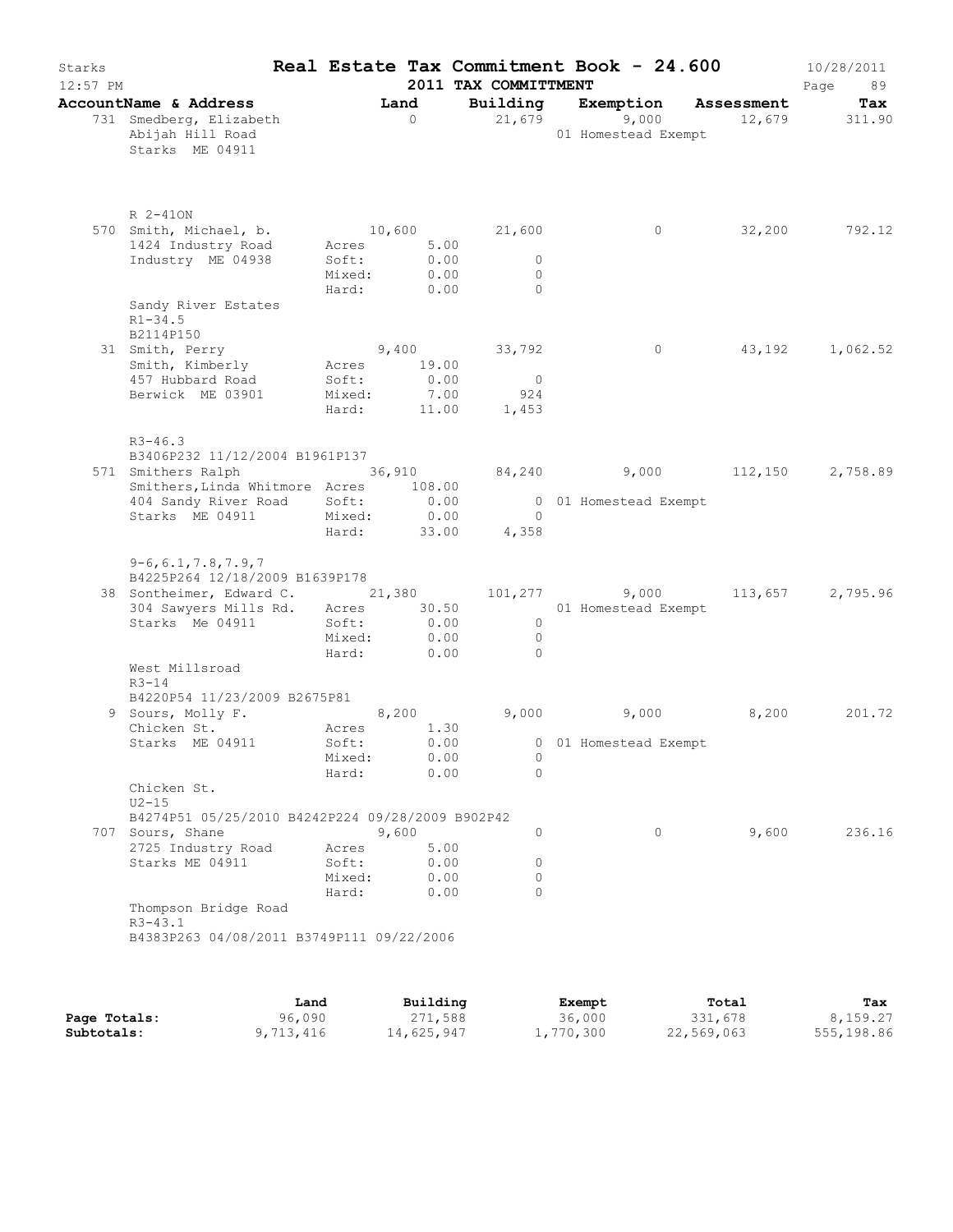| Starks<br>12:57 PM |                                                                              |           |                       |        |            | 2011 TAX COMMITTMENT |                                | Real Estate Tax Commitment Book - 24.600      | 10/28/2011<br>Page<br>90 |
|--------------------|------------------------------------------------------------------------------|-----------|-----------------------|--------|------------|----------------------|--------------------------------|-----------------------------------------------|--------------------------|
|                    | AccountName & Address                                                        |           | in the Land           |        |            |                      |                                | Building Exemption Assessment                 | Tax                      |
|                    | 521 Sours, Shane L.                                                          |           | $4,160$<br>Acres 0.27 |        |            | 29,400               | 9,000                          |                                               | 24,560 604.18            |
|                    | Walls, Dawn R.                                                               |           |                       |        |            |                      | 01 Homestead Exempt            |                                               |                          |
|                    | 2725 Industry Road Soft: 0.00                                                |           |                       |        |            | $\overline{0}$       |                                |                                               |                          |
|                    | Starks ME 04911                                                              |           | Mixed:                |        | 0.00       | $\overline{0}$       |                                |                                               |                          |
|                    |                                                                              |           | Hard:                 |        | 0.00       | $\bigcirc$           |                                |                                               |                          |
|                    | $U1-12$                                                                      |           |                       |        |            |                      |                                |                                               |                          |
|                    | B3819P229 09/22/2006 B825P380                                                |           |                       |        |            |                      |                                |                                               |                          |
|                    | 708 Sours, Shane L.                                                          |           |                       |        |            | $\circ$              | $\circ$                        | 8,950                                         | 220.17                   |
|                    | Sours, Shane L. 8,950<br>2725 Industry Road Acres 4                          |           | Acres 4.00            |        |            |                      |                                |                                               |                          |
|                    | Starks ME 04911                                                              |           | Soft:                 |        | 0.00       | $\circ$              |                                |                                               |                          |
|                    |                                                                              |           | Mixed:                |        | 0.00       | $\circ$              |                                |                                               |                          |
|                    |                                                                              |           | Hard:                 |        | 0.00       | $\Omega$             |                                |                                               |                          |
|                    | $R3 - 43.2$                                                                  |           |                       |        |            |                      |                                |                                               |                          |
|                    | B3827P352 09/22/2006                                                         |           |                       |        |            |                      |                                |                                               |                          |
|                    | 417 Sprague, Richard J. 8,890                                                |           |                       |        |            | $\circ$              | $\circ$                        |                                               | 8,890 218.69             |
|                    | 109 Bradbury Hill Road Acres 3.90                                            |           |                       |        |            |                      |                                |                                               |                          |
|                    | Minot ME 04258                                                               |           | Soft:                 |        | 0.00       | $\circ$              |                                |                                               |                          |
|                    |                                                                              |           | Mixed:                |        | 0.00       | $\circ$              |                                |                                               |                          |
|                    |                                                                              |           | Hard:                 |        | 0.00       | $\Omega$             |                                |                                               |                          |
|                    |                                                                              |           |                       |        |            |                      |                                |                                               |                          |
|                    | $R1-2$<br>B3474P126 04/22/2005 B812P93                                       |           |                       |        |            |                      |                                |                                               |                          |
|                    | 576 Standley, Charles & 12,530                                               |           |                       |        |            | $\circ$              | 0                              |                                               | 12,530 308.24            |
|                    | Virginia                                                                     |           |                       |        |            |                      |                                |                                               |                          |
|                    | 2 Bailey Ave.                                                                |           | Acres                 |        | 9.50       |                      |                                |                                               |                          |
|                    | Beverly MA 01915                                                             |           | Soft:                 |        | 0.00       | $\circ$              |                                |                                               |                          |
|                    |                                                                              |           | Mixed:                |        | 0.00       | $\circ$              |                                |                                               |                          |
|                    |                                                                              |           | Hard:                 |        | 0.00       | $\Omega$             |                                |                                               |                          |
|                    |                                                                              |           |                       |        |            |                      |                                |                                               |                          |
|                    | $R5 - 32$<br>B1033P171                                                       |           |                       |        |            |                      |                                |                                               |                          |
|                    | 574 Stanley, Adam L                                                          |           |                       |        |            |                      |                                | $10,020$ $48,032$ $9,000$ $49,052$ $1,206.68$ |                          |
|                    | 307 Chicken Street                                                           |           |                       |        |            |                      | Acres 4.10 01 Homestead Exempt |                                               |                          |
|                    | Starks Me 04911                                                              |           | Soft:                 |        | 0.00       | $\overline{0}$       |                                |                                               |                          |
|                    |                                                                              |           | Mixed:                |        | 0.00       | $\overline{0}$       |                                |                                               |                          |
|                    |                                                                              |           | Hard:                 |        | 0.00       | $\overline{0}$       |                                |                                               |                          |
|                    |                                                                              |           |                       |        |            |                      |                                |                                               |                          |
|                    | $R4 - 3$                                                                     |           |                       |        |            |                      |                                |                                               |                          |
|                    | B4171P195 07/30/2009 B3751P89 10/02/2006 B1139P150<br>137 Stanwood, Allan L. |           |                       | 8,850  |            | 70,050               | 18,000                         | 60,900                                        | 1,498.14                 |
|                    | Marshall, Donna M.                                                           |           | Acres                 |        | 2.30       |                      | 01 Homestead Exempt            |                                               |                          |
|                    | PO Box 563                                                                   |           | Soft:                 |        | 0.00       |                      | 0 16 2 WW2 Vets Res.           |                                               |                          |
|                    | Anson ME 04911                                                               |           | Mixed:                |        | 0.00       | $\Omega$             |                                |                                               |                          |
|                    |                                                                              |           | Hard:                 |        | 0.00       | $\Omega$             |                                |                                               |                          |
|                    |                                                                              |           |                       |        |            |                      |                                |                                               |                          |
|                    | $R8 - 43$                                                                    |           |                       |        |            |                      |                                |                                               |                          |
|                    | B3641P267 03/03/2006 B788P1121                                               |           |                       |        |            |                      |                                |                                               |                          |
|                    | 578 Stapelin, John W. &<br>Frances E.                                        |           |                       | 13,010 |            | 23,940               | 14,400                         | 22,550                                        | 554.73                   |
|                    | 1117 New Sharon Road                                                         |           | Acres                 |        | 8.70       |                      | 02 Veteran                     |                                               |                          |
|                    | Starks ME 04911                                                              |           | Soft:                 |        | 0.00       |                      | 0 01 Homestead Exempt          |                                               |                          |
|                    |                                                                              |           | Mixed:                |        | 0.00       | 0                    |                                |                                               |                          |
|                    |                                                                              |           | Hard:                 |        | 0.00       | $\Omega$             |                                |                                               |                          |
|                    |                                                                              |           |                       |        |            |                      |                                |                                               |                          |
|                    | $R1 - 38$                                                                    |           |                       |        |            |                      |                                |                                               |                          |
|                    | B838P458                                                                     |           |                       |        |            |                      |                                |                                               |                          |
|                    |                                                                              | Land      |                       |        | Building   |                      | Exempt                         | Total                                         | Tax                      |
| Page Totals:       |                                                                              | 66,410    |                       |        | 171,422    |                      | 50,400                         | 187,432                                       | 4,610.83                 |
| Subtotals:         |                                                                              | 9,779,826 |                       |        | 14,797,369 |                      | 1,820,700                      | 22,756,495                                    | 559,809.69               |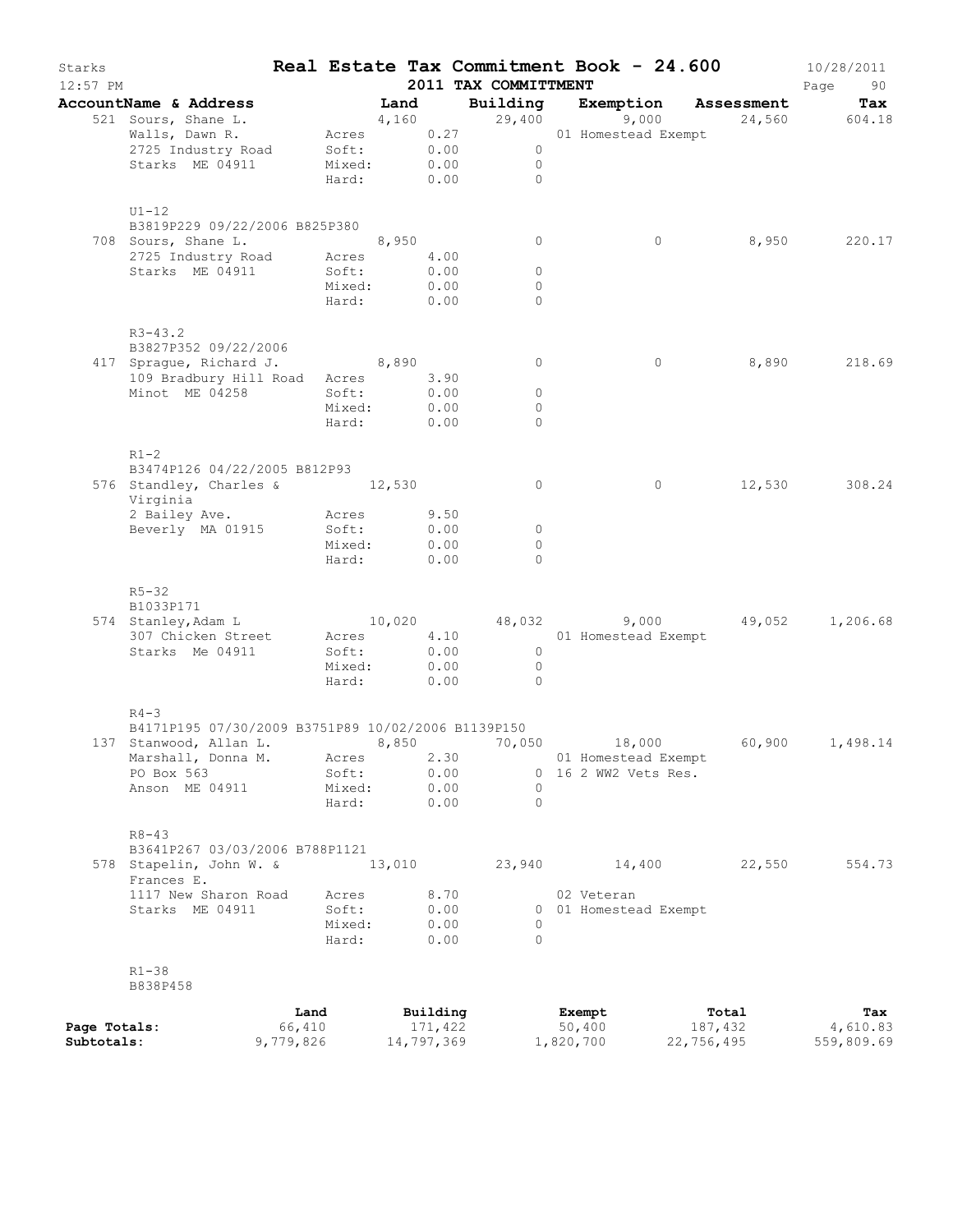| Starks<br>$12:57$ PM |                                           |         |                 |              | Real Estate Tax Commitment Book - 24.600<br>2011 TAX COMMITTMENT |           |            | 10/28/2011<br>Page<br>91 |
|----------------------|-------------------------------------------|---------|-----------------|--------------|------------------------------------------------------------------|-----------|------------|--------------------------|
|                      | AccountName & Address                     |         | Land            |              | Building                                                         | Exemption | Assessment | Tax                      |
|                      | 579 Staph, Mike                           |         |                 | 14,870       | 32,980                                                           | $\Omega$  |            | 47,850 1,177.11          |
|                      | Matta Kelly                               |         | Acres           | 11.57        |                                                                  |           |            |                          |
|                      | 5 Plain Street                            |         | Soft:           | 0.00         | $\circ$                                                          |           |            |                          |
|                      | Middleboro Ma 02346                       |         | Mixed:          | 0.00         | $\circ$<br>$\bigcap$                                             |           |            |                          |
|                      | Felker Hill Rd.<br>R8-38.17               |         | Hard:           | 0.00         |                                                                  |           |            |                          |
|                      | B2752P288                                 |         |                 |              |                                                                  |           |            |                          |
|                      | 581 Staples & Robert<br>Sirois, Dana      |         | 19,000          |              | $\circ$                                                          | $\circ$   | 19,000     | 467.40                   |
|                      | 249 Seamon Rd.                            | Soft:   | Acres           | 25.00        |                                                                  |           |            |                          |
|                      | Farmington ME 04938                       |         |                 | 0.00         | $\circ$                                                          |           |            |                          |
|                      |                                           |         | Mixed:<br>Hard: | 0.00<br>0.00 | $\circ$<br>$\Omega$                                              |           |            |                          |
|                      |                                           |         |                 |              |                                                                  |           |            |                          |
|                      | $R1 - 25.1$<br>B1692P80                   |         |                 |              |                                                                  |           |            |                          |
|                      | 582 Staples & Robert 14,150               |         |                 |              | $\circ$                                                          | $\circ$   | 14,150     | 348.09                   |
|                      | Sirois, Dana E.                           |         |                 |              |                                                                  |           |            |                          |
|                      | 249 Seamon Rd.                            |         | Acres           | 12.00        |                                                                  |           |            |                          |
|                      | Farmington ME 04938                       |         | Soft:           | 0.00         | $\circ$                                                          |           |            |                          |
|                      |                                           |         | Mixed:          | 0.00         | $\circ$                                                          |           |            |                          |
|                      |                                           |         | Hard:           | 0.00         | $\Omega$                                                         |           |            |                          |
|                      | $R1-28$                                   |         |                 |              |                                                                  |           |            |                          |
|                      | B1692P266                                 |         |                 |              |                                                                  |           |            |                          |
|                      | 583 Staples & Robert                      |         | 34,100          |              | $\circ$                                                          | 0         | 34,100     | 838.86                   |
|                      | Sirois, Dana E.                           |         |                 |              |                                                                  |           |            |                          |
|                      | 249 Seamon Rd.                            |         | Acres           | 170.00       |                                                                  |           |            |                          |
|                      | Farmington ME 04938                       |         | Soft:           | 30.00        | 3,850                                                            |           |            |                          |
|                      |                                           |         | Mixed:          | 60.00        | 7,924                                                            |           |            |                          |
|                      |                                           |         | Hard:           | 70.00        | 9,244                                                            |           |            |                          |
|                      | New Sharon Rd                             |         |                 |              |                                                                  |           |            |                          |
|                      | $R1-41$                                   |         |                 |              |                                                                  |           |            |                          |
|                      | B1495P24<br>585 Starks Presbyterian 5,445 |         |                 |              | $\circ$                                                          | $\circ$   | 5,445      | 133.95                   |
|                      | Church<br>% Patricia Wurpel               |         | Acres           | 41.00        |                                                                  |           |            |                          |
|                      | 2348 Industry Road                        |         | Soft:           | 10.00        | 1,283                                                            |           |            |                          |
|                      | Starks ME 04911                           |         | Mixed:          | 31.00        | 4,094                                                            |           |            |                          |
|                      |                                           |         | Hard:           | 0.00         | $\circ$                                                          |           |            |                          |
|                      |                                           |         |                 |              |                                                                  |           |            |                          |
|                      | $R7 - 8$                                  |         |                 |              |                                                                  |           |            |                          |
|                      | 586 Starks Presbyterian                   |         | 16,220          |              | $\circ$                                                          | $\circ$   | 16,220     | 399.01                   |
|                      | Church<br>Mission at the Eastward Acres   |         |                 | 59.00        |                                                                  |           |            |                          |
|                      | PO Box 206                                |         | Soft:           | 20.00        | 2,567                                                            |           |            |                          |
|                      | Farmington ME 04938                       |         | Mixed:          | 10.00        | 1,321                                                            |           |            |                          |
|                      |                                           |         | Hard:           | 25.00        | 3,302                                                            |           |            |                          |
|                      |                                           |         |                 |              |                                                                  |           |            |                          |
|                      | $R3 - 10$                                 |         |                 |              |                                                                  |           |            |                          |
|                      | 156 Stelmark, Brenda J.                   |         | 13,070          |              | 46,656                                                           | 0         | 59,726     | 1,469.26                 |
|                      | 2088 Phillips Road                        |         | Acres           | 8.80         |                                                                  |           |            |                          |
|                      | New Bedford MA 02745                      |         | Soft:           | 0.00         | $\circ$                                                          |           |            |                          |
|                      |                                           |         | Mixed:<br>Hard: | 0.00<br>0.00 | $\circ$<br>$\Omega$                                              |           |            |                          |
|                      | Mayhew Rd                                 |         |                 |              |                                                                  |           |            |                          |
|                      | $R7-11$                                   |         |                 |              |                                                                  |           |            |                          |
|                      | B3521P253 B1893P99                        |         |                 |              |                                                                  |           |            |                          |
|                      |                                           | Land    |                 | Building     |                                                                  | Exempt    | Total      | Tax                      |
| Page Totals:         |                                           | 116,855 |                 | 79,636       |                                                                  | $\Omega$  | 196,491    | 4,833.68                 |
| Subtotals:           | 9,896,681                                 |         |                 | 14,877,005   |                                                                  | 1,820,700 | 22,952,986 | 564,643.37               |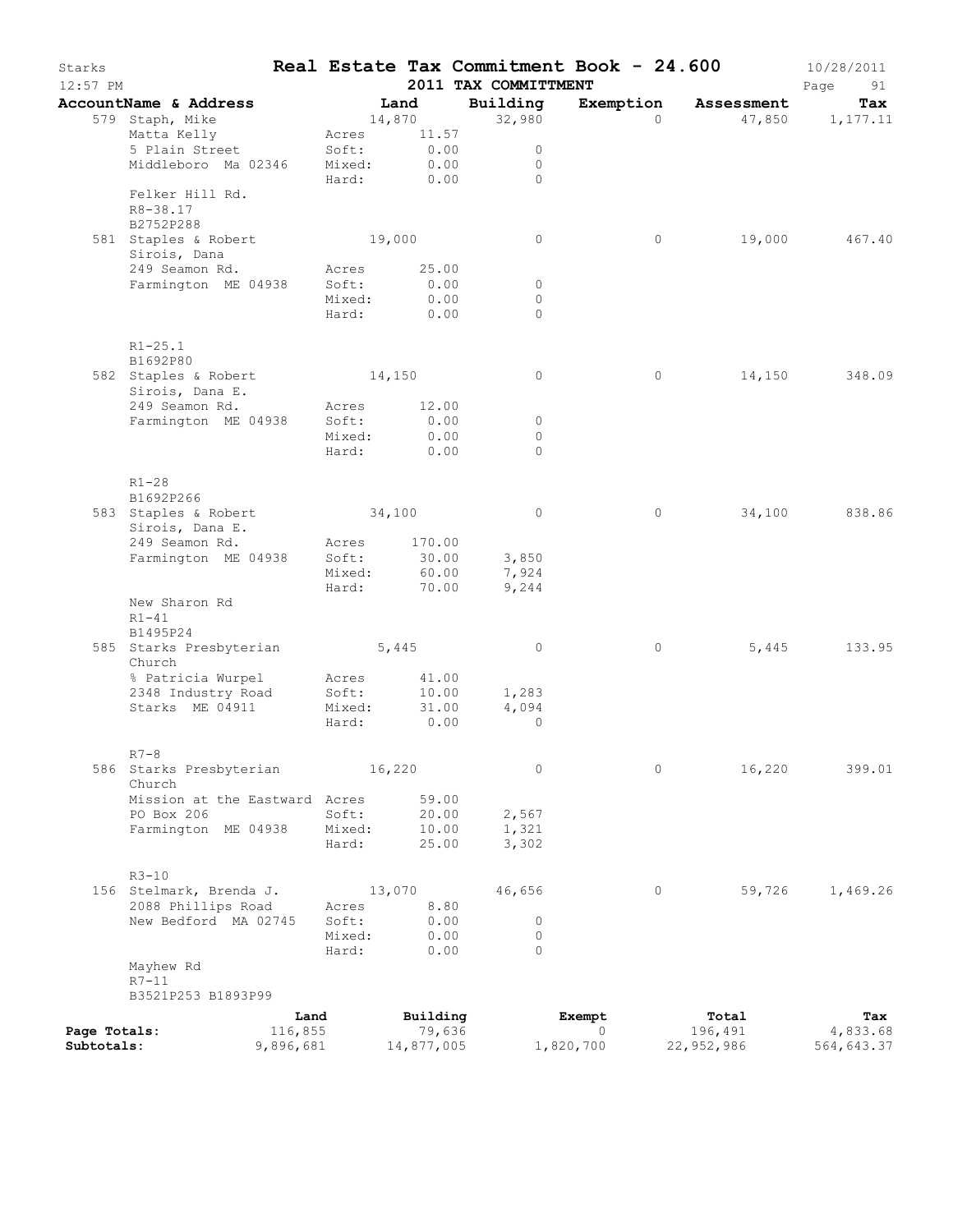| Starks<br>$12:57$ PM |                                                                 |                 |                            | 2011 TAX COMMITTMENT                               | Real Estate Tax Commitment Book - 24.600                                                                 |         | 10/28/2011<br>Page<br>92 |
|----------------------|-----------------------------------------------------------------|-----------------|----------------------------|----------------------------------------------------|----------------------------------------------------------------------------------------------------------|---------|--------------------------|
|                      | AccountName & Address                                           |                 |                            |                                                    |                                                                                                          |         |                          |
|                      | 593 Sterry Earl R. Jr.<br>111 Chicken Street<br>Starks ME 04911 | Soft:           | 0.00<br>Mixed: 0.00        | Acres 1.20<br>$\overline{0}$                       | <b>Land Building Exemption Assessment Tax</b><br>8,130 25,920 9,000 25,050 616.23<br>01 Homestead Exempt |         |                          |
|                      |                                                                 |                 |                            | $\overline{0}$<br>Hard: 0.00 0                     |                                                                                                          |         |                          |
|                      | Chicken Street<br>R3-17<br>B3662P65 04/16/2006 B2602P316        |                 |                            |                                                    |                                                                                                          |         |                          |
|                      | 743 Sterry, Earl R.<br>282 Sawyers Mills Road Acres             |                 | 3.20                       | $9,430$ $57,240$                                   | $\circ$                                                                                                  |         | 66,670 1,640.08          |
|                      | Starks ME 04911                                                 | Soft:<br>Mixed: | 0.00<br>0.00<br>Hard: 0.00 | $\overline{0}$<br>$\overline{0}$<br>$\overline{0}$ |                                                                                                          |         |                          |
|                      | R4 39.2                                                         |                 |                            |                                                    |                                                                                                          |         |                          |
|                      | B4348P170 11/17/2010<br>102 Sterry, Earl R.                     |                 |                            |                                                    | 13,830 85,883 9,000 90,713 2,231.54                                                                      |         |                          |
|                      | Coles, Carol R.<br>282 Sawyers Mills Road Soft:                 |                 | 0.00                       | $\overline{0}$                                     | Acres 11.50 01 Homestead Exempt                                                                          |         |                          |
|                      | Starks ME 04911                                                 |                 | Mixed: 0.00                | $\overline{0}$                                     |                                                                                                          |         |                          |
|                      |                                                                 |                 | Hard: 0.00                 | $\bigcap$                                          |                                                                                                          |         |                          |
|                      | $R3 - 14.4$<br>B3329P1                                          |                 |                            |                                                    |                                                                                                          |         |                          |
|                      | 590 Sterry, Troy                                                |                 |                            |                                                    | $11,120$ $54,464$ $9,000$ $56,584$ $1,391.97$                                                            |         |                          |
|                      | P.O.Box 381<br>Farmington ME 04938                              | Soft:           | Acres 5.80<br>0.00         |                                                    | 0 01 Homestead Exempt                                                                                    |         |                          |
|                      |                                                                 |                 | Mixed: 0.00<br>Hard: 0.00  | $\overline{0}$<br>$\bigcirc$                       |                                                                                                          |         |                          |
|                      | Anson Rd<br>$R8 - 45$<br>B2556P273                              |                 |                            |                                                    |                                                                                                          |         |                          |
|                      | 726 Sterry, Troy R 8,490 42,682                                 |                 |                            |                                                    | $\circ$                                                                                                  |         | 51, 172 1, 258.83        |
|                      | P.O.Box 381 Acres<br>Farmington ME 04938 Soft:                  |                 | Acres 1.75                 |                                                    |                                                                                                          |         |                          |
|                      |                                                                 |                 | 0.00                       | $\overline{0}$                                     |                                                                                                          |         |                          |
|                      |                                                                 | Mixed:          | 0.00<br>Hard: 0.00         | $\bigcirc$<br>$\Omega$                             |                                                                                                          |         |                          |
|                      | River Road<br>$R9-5.4B$                                         |                 |                            |                                                    |                                                                                                          |         |                          |
|                      | B4189P71 09/03/2009 B4112P4 03/19/2009                          |                 |                            |                                                    |                                                                                                          |         |                          |
|                      | 352 Sterry, Earl                                                |                 | 8,300                      | $\circ$                                            | $\circ$                                                                                                  |         | 8,300 204.18             |
|                      | 282 Sawyers Mills Rd. Acres 3.00<br>Starks ME 04911 Soft: 0.00  |                 |                            | $\left( \right)$                                   |                                                                                                          |         |                          |
|                      |                                                                 | Mixed:          | 0.00                       | 0                                                  |                                                                                                          |         |                          |
|                      |                                                                 | Hard:           | 0.00                       | $\Omega$                                           |                                                                                                          |         |                          |
|                      | $R8 - 38$                                                       |                 |                            |                                                    |                                                                                                          |         |                          |
|                      | B4242P225 09/28/2009                                            |                 |                            |                                                    |                                                                                                          |         |                          |
|                      | 594 Stevens, Alan R.<br>Stevens Vicki R.                        | Acres           | 31,500<br>71.00            | 78,790                                             | 9,000<br>01 Homestead Exempt                                                                             | 101,290 | 2,491.73                 |
|                      | 27 Remick Road                                                  | Soft:           | 0.00                       | $\mathbf{0}$                                       |                                                                                                          |         |                          |
|                      | Starks ME 04911                                                 | Mixed:          | 0.00                       | $\Omega$                                           |                                                                                                          |         |                          |
|                      |                                                                 | Hard:           | 0.00                       | $\Omega$                                           |                                                                                                          |         |                          |
|                      | $R6-4$<br>B2228P290                                             |                 |                            |                                                    |                                                                                                          |         |                          |
|                      |                                                                 |                 |                            |                                                    |                                                                                                          |         |                          |
|                      |                                                                 | Land            | Building                   |                                                    | Exempt                                                                                                   | Total   | Tax                      |

**Page Totals:** 90,800 344,979 36,000 399,779 9,834.56 **Subtotals:** 9,987,481 15,221,984 1,856,700 23,352,765 574,477.93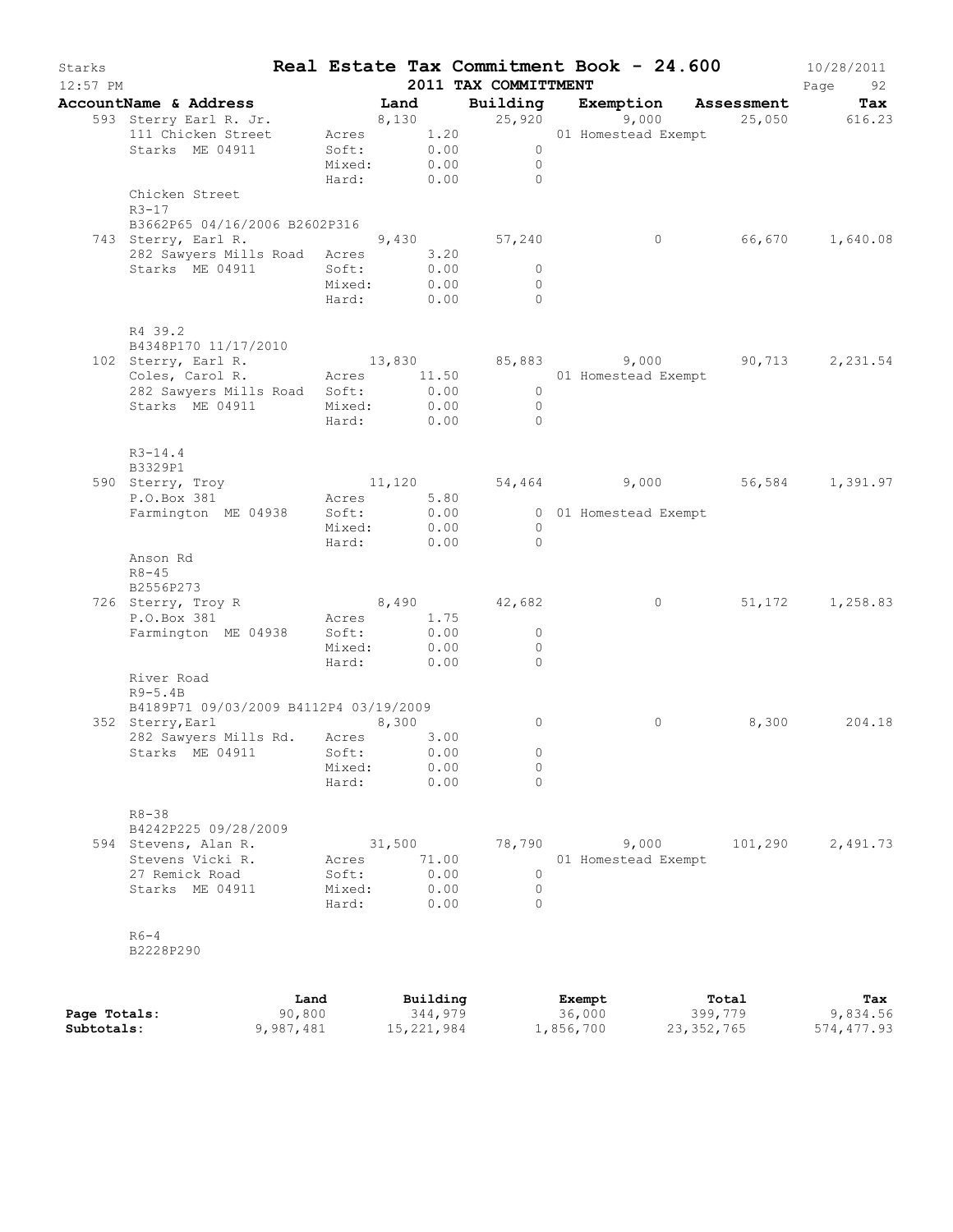| Starks<br>$12:57$ PM |                                                                                                                              |                      |              | 2011 TAX COMMITTMENT         | Real Estate Tax Commitment Book - 24.600 |        | 10/28/2011<br>Page<br>93 |
|----------------------|------------------------------------------------------------------------------------------------------------------------------|----------------------|--------------|------------------------------|------------------------------------------|--------|--------------------------|
|                      | AccountName & Address                                                                                                        | Land                 |              |                              | Building Exemption Assessment            |        | Tax                      |
|                      | 691 Stevens, Charles L.                                                                                                      |                      |              |                              | 12,790 16,744 9,000 20,534 505.14        |        |                          |
|                      | Stevens, Melissa S. Acres 40.00 01 Homestead Exempt<br>258 Dill Road Soft: 11.00 1,412<br>Starks ME 04911 Mixed: 27.00 3,830 |                      |              |                              |                                          |        |                          |
|                      |                                                                                                                              |                      |              | Hard: 0.00 0                 |                                          |        |                          |
|                      | $R6 - 22.2$<br>B3577P328 10/07/2005                                                                                          |                      |              |                              |                                          |        |                          |
|                      | 415 Strople, Charles H.                                                                                                      |                      |              | 18,500 46,920                | $\circ$                                  |        | 65,420 1,609.33          |
|                      | Strople, Ingrid E. Acres 19.00                                                                                               |                      |              |                              |                                          |        |                          |
|                      | 8 Phillips Avenue Soft:                                                                                                      |                      | 0.00         | $\overline{0}$               |                                          |        |                          |
|                      | Rockport MA 01966-1122 Mixed:                                                                                                | Hard: 0.00           | 0.00         | $\overline{0}$<br>$\bigcirc$ |                                          |        |                          |
|                      | Brann Mills Rd<br>$R1 - 32$                                                                                                  |                      |              |                              |                                          |        |                          |
|                      | B3709P301 07/12/2006 B1629P298                                                                                               |                      |              |                              |                                          |        |                          |
|                      | 596 Sullo, David A 33,380 10,560                                                                                             |                      |              |                              | $\circ$                                  |        | 43,940 1,080.92          |
|                      | 70 Kendrick Rd. Acres 78.50                                                                                                  |                      |              | $\overline{0}$               |                                          |        |                          |
|                      | Wakefield MA 01880                                                                                                           | Soft:<br>Mixed: 0.00 | 0.00         | $\overline{0}$               |                                          |        |                          |
|                      |                                                                                                                              | Hard: 0.00           |              | $\overline{0}$               |                                          |        |                          |
|                      | Rt. 134 New Sharon Rd.<br>$R8 - 15$                                                                                          |                      |              |                              |                                          |        |                          |
|                      | B2541P215                                                                                                                    |                      |              |                              |                                          |        |                          |
|                      | 597 Sullo, David A.                                                                                                          |                      |              | 8,780 27,240                 | $\circ$                                  |        | 36,020 886.09            |
|                      | 70 Kendrick Rd Acres 2.20<br>Wakefield MA 01880                                                                              | Soft:                | 0.00         | $\overline{0}$               |                                          |        |                          |
|                      |                                                                                                                              | Mixed: 0.00          |              | $\circ$                      |                                          |        |                          |
|                      |                                                                                                                              | Hard:                | 0.00         | $\Omega$                     |                                          |        |                          |
|                      | $R8 - 13$                                                                                                                    |                      |              |                              |                                          |        |                          |
|                      | B1119P54                                                                                                                     |                      |              |                              |                                          |        |                          |
|                      | 598 Sullo, Ruth                                                                                                              | 5,860                |              | $\circ$                      | $\circ$                                  | 5,860  | 144.16                   |
|                      | % David Sullo<br>70 Kendrick Rd.                                                                                             | Acres 0.70<br>Soft:  | 0.00         | $\circ$                      |                                          |        |                          |
|                      | Wakefield MA 01880 Mixed: 0.00                                                                                               |                      |              | $\Omega$                     |                                          |        |                          |
|                      |                                                                                                                              | Hard: 0.00           |              | $\Omega$                     |                                          |        |                          |
|                      | $R8 - 14$<br>B809P376                                                                                                        |                      |              |                              |                                          |        |                          |
|                      | 599 Sutherby, William G & 17,750<br>Robin L                                                                                  |                      |              | 0                            | $\circ$                                  | 17,750 | 436.65                   |
|                      | 2 Cottage Street Acres 20.00                                                                                                 |                      |              |                              |                                          |        |                          |
|                      | Shirley MA 01464                                                                                                             | Soft:                | 0.00         | 0                            |                                          |        |                          |
|                      |                                                                                                                              | Mixed:<br>Hard:      | 0.00<br>0.00 | $\circ$<br>$\Omega$          |                                          |        |                          |
|                      | Thompson Bridge Road<br>$R3 - 46.2$                                                                                          |                      |              |                              |                                          |        |                          |
|                      | B2073P194<br>722 Swisher, John R.                                                                                            |                      | 9,600        | $\circ$                      | 0                                        | 9,600  | 236.16                   |
|                      | 454 Mile Hill Road                                                                                                           | Acres                | 5.00         |                              |                                          |        |                          |
|                      | New Sharon ME 04955                                                                                                          | Soft:                | 0.00         | 0                            |                                          |        |                          |
|                      |                                                                                                                              | Mixed:               | 0.00         | 0                            |                                          |        |                          |
|                      |                                                                                                                              | Hard:                | 0.00         | $\Omega$                     |                                          |        |                          |
|                      | $R3 - 38.1$<br>B3920P247 10/15/2007                                                                                          |                      |              |                              |                                          |        |                          |
|                      | Land                                                                                                                         |                      | Building     |                              | Exempt                                   | Total  | Tax                      |

**Page Totals:** 106,660 101,464 9,000 199,124 4,898.45 **Subtotals:** 10,094,141 15,323,448 1,865,700 23,551,889 579,376.38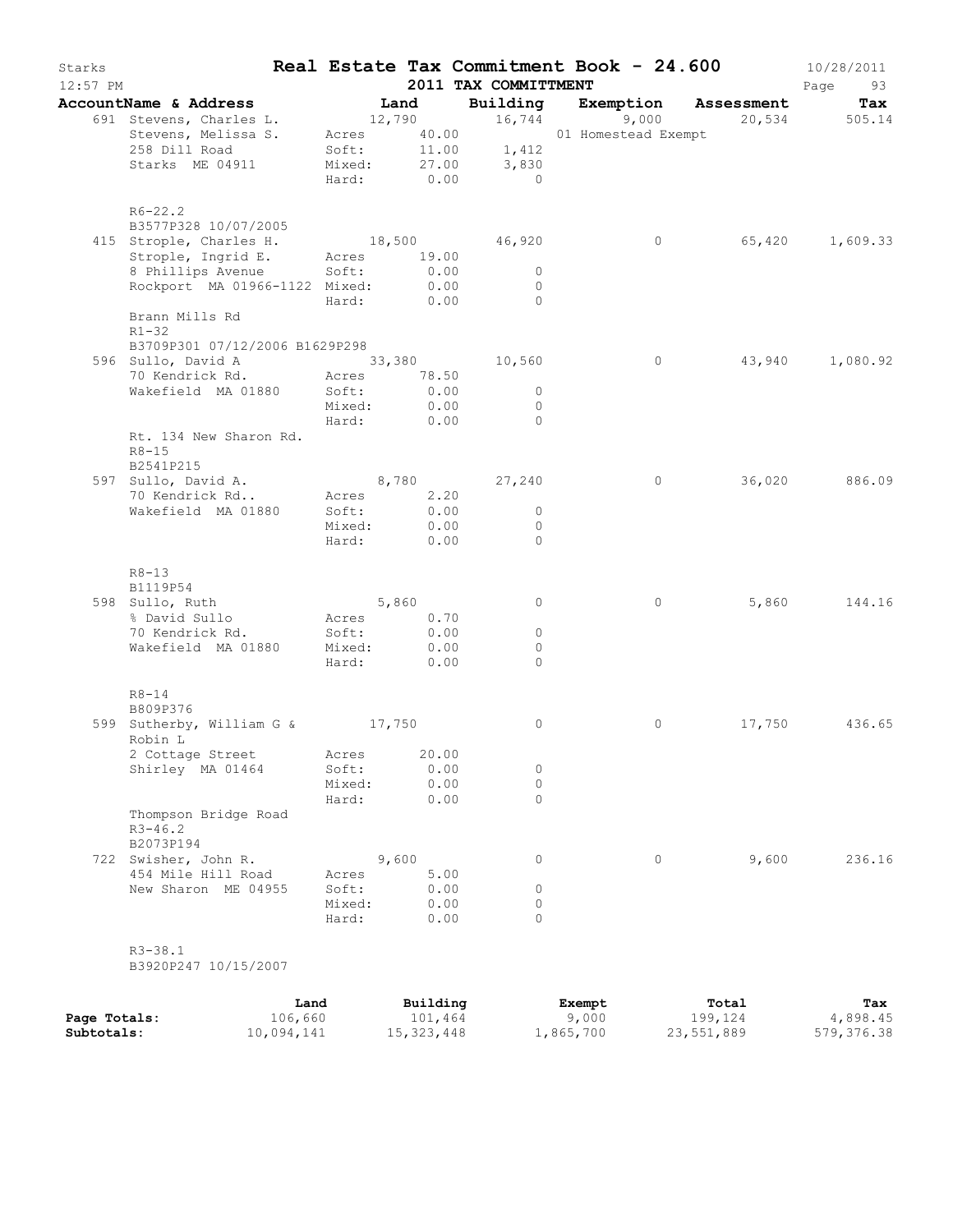| Starks<br>$12:57$ PM |                                             |         |                  |                       | Real Estate Tax Commitment Book - 24.600<br>2011 TAX COMMITTMENT |              |                       |            |            | 10/28/2011<br>Page<br>94 |
|----------------------|---------------------------------------------|---------|------------------|-----------------------|------------------------------------------------------------------|--------------|-----------------------|------------|------------|--------------------------|
|                      | AccountName & Address                       |         | <b>Example 1</b> |                       | Building                                                         |              | Exemption             |            | Assessment | Tax                      |
|                      | 32 Talbot Rosemarie                         |         | 20,000           |                       |                                                                  | $\circ$      |                       | $\Omega$   |            | 20,000 492.00            |
|                      | P.O.Box 125                                 |         |                  | Acres 25.00           |                                                                  |              |                       |            |            |                          |
|                      | Anson ME 04911-0125                         | Soft:   |                  | 0.00                  |                                                                  | $\circ$      |                       |            |            |                          |
|                      |                                             | Mixed:  |                  | 0.00                  |                                                                  | $\circ$      |                       |            |            |                          |
|                      |                                             | Hard:   |                  | 0.00                  |                                                                  | $\Omega$     |                       |            |            |                          |
|                      | Mayhew Rd                                   |         |                  |                       |                                                                  |              |                       |            |            |                          |
|                      | $R7 - 16.2$                                 |         |                  |                       |                                                                  |              |                       |            |            |                          |
|                      | B3599P123 B133P123                          |         |                  |                       |                                                                  |              |                       |            |            |                          |
|                      | 601 Talbot, Rosemarie<br>P.O. Box 125       |         |                  | 23,750<br>Acres 40.00 |                                                                  |              | 26,240 9,000          |            | 40,990     | 1,008.35                 |
|                      | Anson Me 04911                              | Soft:   |                  | 0.00                  |                                                                  |              | 0 01 Homestead Exempt |            |            |                          |
|                      |                                             | Mixed:  |                  | 0.00                  |                                                                  | $\circ$      |                       |            |            |                          |
|                      |                                             | Hard:   |                  | 0.00                  |                                                                  | $\Omega$     |                       |            |            |                          |
|                      | $R7-14$                                     |         |                  |                       |                                                                  |              |                       |            |            |                          |
|                      | B1440P78                                    |         |                  |                       |                                                                  |              |                       |            |            |                          |
|                      | 600 Talbot, Rosemarie                       |         | 10,900           |                       |                                                                  | 0            |                       | $\circ$    |            | 10,900 268.14            |
|                      | P.O. Box 125                                | Acres   |                  | 7.00                  |                                                                  |              |                       |            |            |                          |
|                      | Anson Me 04911                              | Soft:   |                  | 0.00                  |                                                                  | $\circ$      |                       |            |            |                          |
|                      |                                             | Mixed:  |                  | 0.00                  |                                                                  | $\circ$      |                       |            |            |                          |
|                      |                                             | Hard:   |                  | 0.00                  |                                                                  | $\Omega$     |                       |            |            |                          |
|                      | $R7 - 14.1$                                 |         |                  |                       |                                                                  |              |                       |            |            |                          |
|                      | B1688P1                                     |         |                  |                       |                                                                  |              |                       |            | 12,360     | 304.06                   |
|                      | 602 Tanner, Richard A. & 12,360<br>Alice B. |         |                  |                       |                                                                  | $\circ$      |                       | $\circ$    |            |                          |
|                      | 97 Waites Corner Rd. Acres                  |         |                  | 9.25                  |                                                                  |              |                       |            |            |                          |
|                      | West Kingston RI 02892 Soft:                |         |                  | 0.00                  |                                                                  | $\circ$      |                       |            |            |                          |
|                      |                                             | Mixed:  |                  | 0.00                  |                                                                  | $\circ$      |                       |            |            |                          |
|                      |                                             | Hard:   |                  | 0.00                  |                                                                  | $\Omega$     |                       |            |            |                          |
|                      | Mayhew Road                                 |         |                  |                       |                                                                  |              |                       |            |            |                          |
|                      | $R5 - 6.1$                                  |         |                  |                       |                                                                  |              |                       |            |            |                          |
|                      | B1494P94                                    |         |                  |                       |                                                                  |              |                       |            |            |                          |
|                      | 1234 New Sharon Road                        | Acres   |                  | 45.00                 |                                                                  |              |                       |            |            | 2,278.70                 |
|                      | Starks ME 04911                             | Soft:   |                  | 0.00                  |                                                                  |              | 0 01 Homestead Exempt |            |            |                          |
|                      |                                             | Mixed:  |                  | 0.00                  | $\overline{0}$                                                   |              |                       |            |            |                          |
|                      |                                             | Hard:   |                  | 0.00                  |                                                                  | $\mathbf{0}$ |                       |            |            |                          |
|                      | Route 134                                   |         |                  |                       |                                                                  |              |                       |            |            |                          |
|                      | $R2 - 38.1B$                                |         |                  |                       |                                                                  |              |                       |            |            |                          |
|                      | B2086P176                                   |         |                  |                       |                                                                  |              |                       |            |            |                          |
|                      | 606 Taylor, Darlene A.                      | 14,800  |                  |                       |                                                                  | 0            |                       | 0          | 14,800     | 364.08                   |
|                      | 1226 New Sharon Road Acres 13.00            |         |                  |                       |                                                                  |              |                       |            |            |                          |
|                      | Starks ME 04911                             | Soft:   |                  | 0.00                  |                                                                  | 0            |                       |            |            |                          |
|                      |                                             | Mixed:  |                  | 0.00                  |                                                                  | 0            |                       |            |            |                          |
|                      |                                             | Hard:   |                  | 0.00                  |                                                                  | $\circ$      |                       |            |            |                          |
|                      | $R8 - 21.1$                                 |         |                  |                       |                                                                  |              |                       |            |            |                          |
|                      | B3706P73 06/20/2006                         |         |                  |                       |                                                                  |              |                       |            |            |                          |
|                      | 604 Taylor, Darlene A.                      |         | 10,600           |                       | 73,200                                                           |              | 9,000                 |            | 74,800     | 1,840.08                 |
|                      | 1226 New Sharon Road                        | Acres   |                  | 5.00                  |                                                                  |              |                       |            |            |                          |
|                      | Starks ME 04911                             | Soft:   |                  | 0.00                  |                                                                  | 0            | 01 Homestead Exempt   |            |            |                          |
|                      |                                             | Mixed:  |                  | 0.00                  |                                                                  | 0            |                       |            |            |                          |
|                      |                                             | Hard:   |                  | 0.00                  |                                                                  | 0            |                       |            |            |                          |
|                      | Route 134                                   |         |                  |                       |                                                                  |              |                       |            |            |                          |
|                      | $R2 - 38.1A$                                |         |                  |                       |                                                                  |              |                       |            |            |                          |
|                      | B2086P175                                   |         |                  |                       |                                                                  |              |                       |            |            |                          |
|                      |                                             | Land    |                  | Building              |                                                                  |              | Exempt                |            | Total      | Tax                      |
| Page Totals:         |                                             | 117,410 |                  | 176,070               |                                                                  |              | 27,000                |            | 266,480    | 6, 555.41                |
| Subtotals:           | 10, 211, 551                                |         |                  | 15,499,518            |                                                                  |              | 1,892,700             | 23,818,369 |            | 585, 931.79              |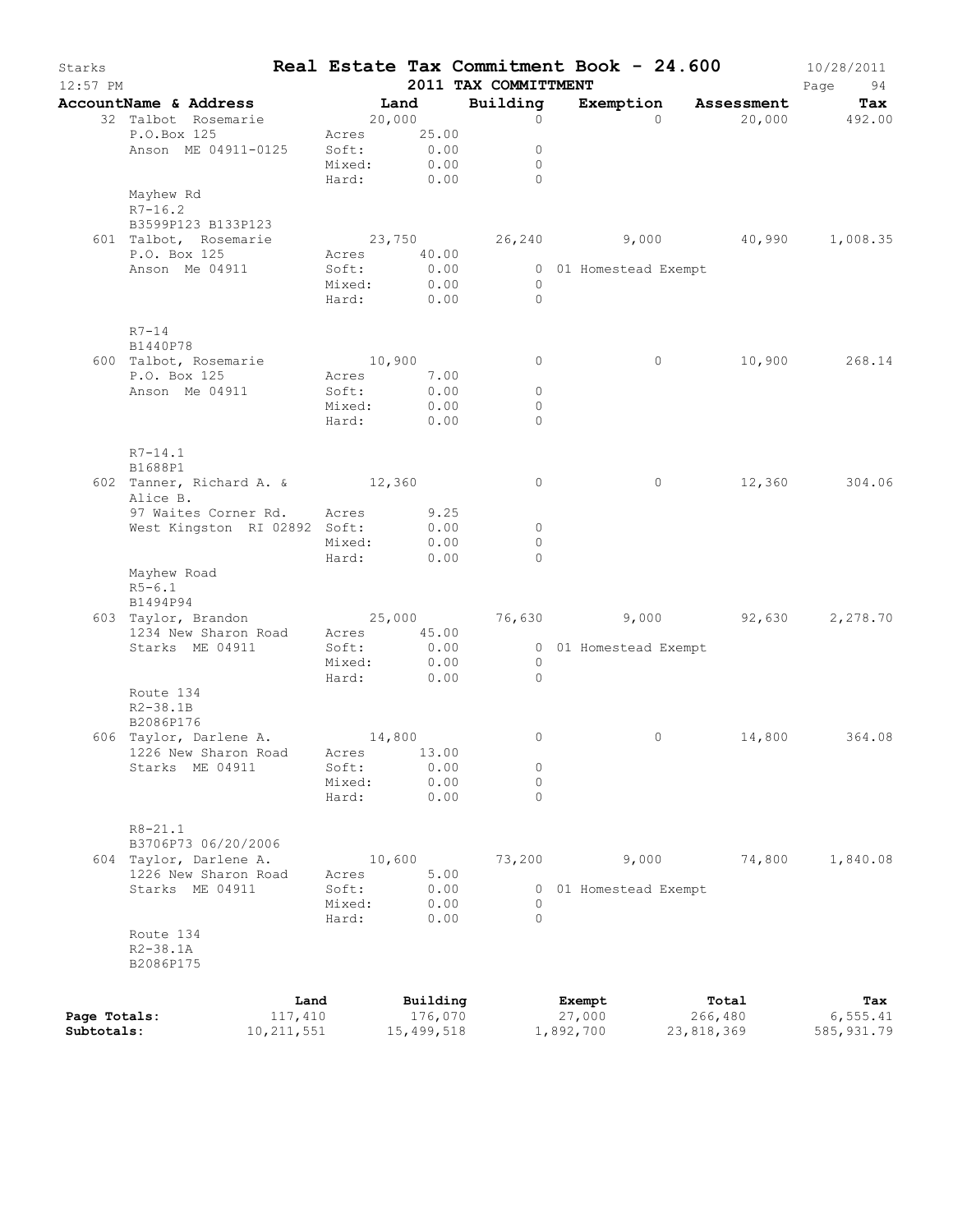| Starks<br>$12:57$ PM |                                     |                 |              | 2011 TAX COMMITTMENT | Real Estate Tax Commitment Book - 24.600 |                      | 10/28/2011<br>Page<br>95 |
|----------------------|-------------------------------------|-----------------|--------------|----------------------|------------------------------------------|----------------------|--------------------------|
|                      | AccountName & Address               | Land            |              | Building             |                                          | Exemption Assessment | Tax                      |
|                      | 605 Taylor, David E.                | 11,800          |              | 32,927               | 9,000                                    |                      | 35,727 878.88            |
|                      | 274 Sawyers Mills Road              | Acres           | 6.85         |                      | 01 Homestead Exempt                      |                      |                          |
|                      | Starks ME 04911                     | Soft:           | 0.00         | $\circ$              |                                          |                      |                          |
|                      |                                     | Mixed:          | 0.00         | $\circ$              |                                          |                      |                          |
|                      |                                     | Hard:           | 0.00         | $\Omega$             |                                          |                      |                          |
|                      | $R3 - 14.3$<br>B3760P204 10/16/2006 |                 |              |                      |                                          |                      |                          |
|                      | 608 Taylor, Justine D               | 17,250          |              | 0                    | $\circ$                                  | 17,250               | 424.35                   |
|                      | 31 Poor Farm Road                   | Acres           | 18.00        |                      |                                          |                      |                          |
|                      | Starks ME 04911                     | Soft:           | 0.00         | $\circ$              |                                          |                      |                          |
|                      |                                     | Mixed:          | 0.00         | $\circ$              |                                          |                      |                          |
|                      |                                     | Hard:           | 0.00         | $\Omega$             |                                          |                      |                          |
|                      | $R2 - 31$                           |                 |              |                      |                                          |                      |                          |
|                      | 609 Taylor, Justine D               | 22,000          |              | $\circ$              | $\circ$                                  | 22,000               | 541.20                   |
|                      | 31 Poor Farm Road                   | Acres           | 37.00        |                      |                                          |                      |                          |
|                      | Starks ME 04911                     | Soft:           | 0.00         | $\circ$              |                                          |                      |                          |
|                      |                                     | Mixed:          | 0.00         | $\circ$              |                                          |                      |                          |
|                      |                                     | Hard:           | 0.00         | $\Omega$             |                                          |                      |                          |
|                      | River Road<br>$R8 - 21$             |                 |              |                      |                                          |                      |                          |
|                      | B2076P3                             |                 |              |                      |                                          |                      |                          |
|                      | 607 Taylor, Justine D               | 75,250          |              | 28,320               |                                          | 9,000 94,570         | 2,326.42                 |
|                      | 31 Poor Farm Road                   | Acres           | 246.00       |                      |                                          |                      |                          |
|                      | Starks ME 04911                     | Soft:           | 0.00         |                      | 0 01 Homestead Exempt                    |                      |                          |
|                      |                                     | Mixed:          | 0.00         | $\overline{0}$       |                                          |                      |                          |
|                      |                                     | Hard:           | 0.00         | $\circ$              |                                          |                      |                          |
|                      | $R2 - 38$                           |                 |              |                      |                                          |                      |                          |
|                      | 610 Taylor, Justine D.              | 26,750          |              | 0                    | $\circ$                                  | 26,750               | 658.05                   |
|                      | 31 Poor Farm Road                   | Acres 56.00     |              |                      |                                          |                      |                          |
|                      | Starks ME 04911                     | Soft:           | 0.00<br>0.00 | $\circ$<br>$\circ$   |                                          |                      |                          |
|                      |                                     | Mixed:<br>Hard: | 0.00         | $\Omega$             |                                          |                      |                          |
|                      |                                     |                 |              |                      |                                          |                      |                          |
|                      | $R8 - 21.2$<br>B3264P86             |                 |              |                      |                                          |                      |                          |
|                      | 611 Taylor, Linnie                  | 14,500          |              | 36,780               | 9,000                                    | 42,280               | 1,040.09                 |
|                      | 1101 New Sharon Road                | Acres           | 11.00        |                      |                                          |                      |                          |
|                      | Starks ME 04911                     | Soft:           | 0.00         |                      | 0 01 Homestead Exempt                    |                      |                          |
|                      |                                     | Mixed:<br>Hard: | 0.00<br>0.00 | $\circ$<br>$\circ$   |                                          |                      |                          |
|                      | $R1-40$                             |                 |              |                      |                                          |                      |                          |
|                      | B3736P55 08/03/0200 B1119P195       |                 |              |                      |                                          |                      |                          |
|                      | 612 Tedeschi, Albert M.             | 21,000          |              | 0                    | $\circ$                                  | 21,000               | 516.60                   |
|                      | Tedeschi Elizabeth A.               | Acres           | 33.00        |                      |                                          |                      |                          |
|                      | 55 Church St.                       | Soft:           | 0.00         | 0                    |                                          |                      |                          |
|                      | Cranston, RI 02920                  | Mixed:          | 0.00         | 0                    |                                          |                      |                          |
|                      |                                     | Hard:           | 0.00         | $\Omega$             |                                          |                      |                          |
|                      | $R7 - 19.1$<br>B995P350             |                 |              |                      |                                          |                      |                          |
|                      |                                     |                 |              |                      |                                          |                      |                          |
|                      |                                     |                 |              |                      |                                          |                      |                          |

|              | Land       | Building   | Exempt    | Total      | Tax         |
|--------------|------------|------------|-----------|------------|-------------|
| Page Totals: | 188,550    | 98,027     | 27,000    | 259,577    | 6,385.59    |
| Subtotals:   | 10,400,101 | 15,597,545 | 1,919,700 | 24,077,946 | 592, 317.38 |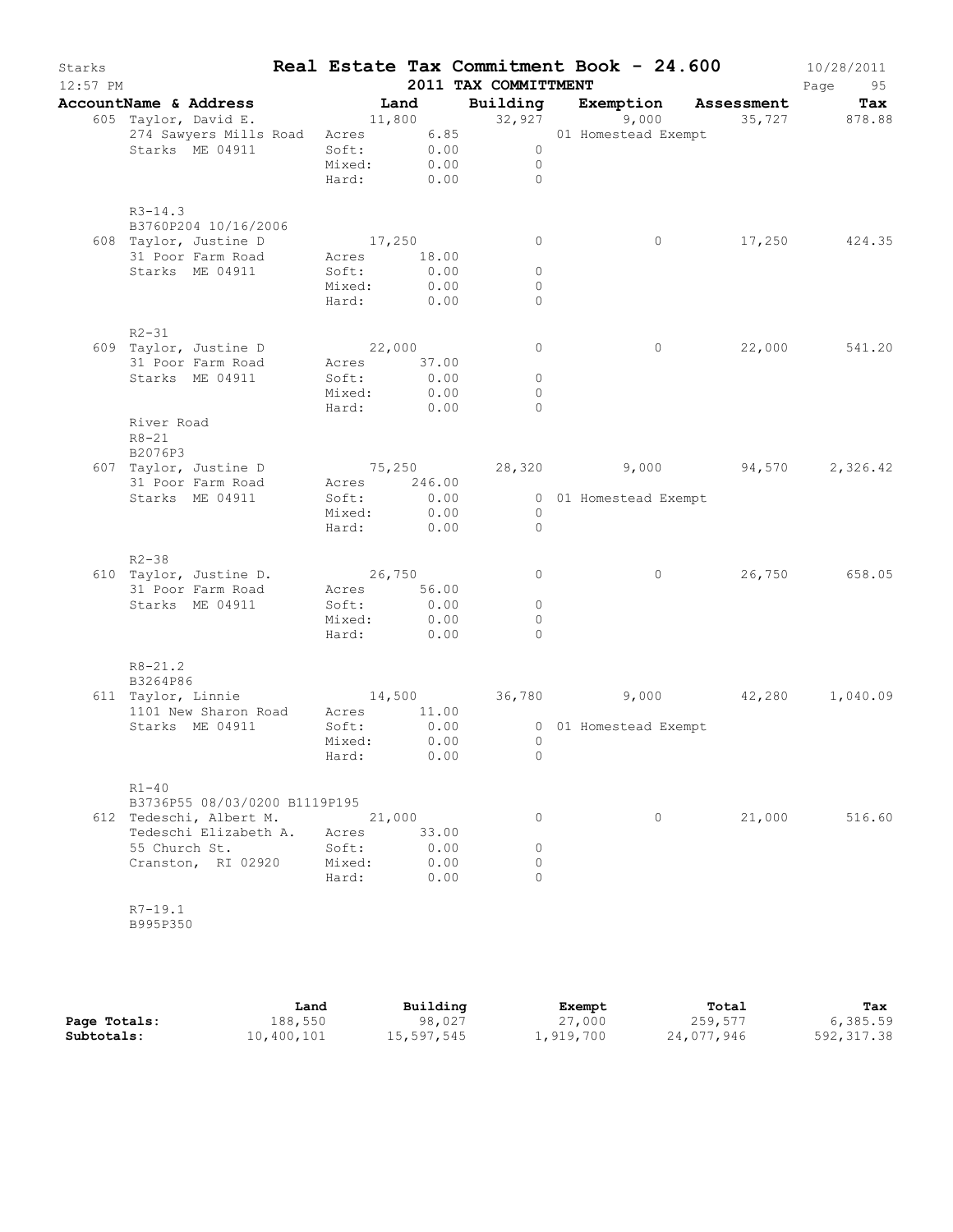| Starks<br>$12:57$ PM |                                                    |                 |              | 2011 TAX COMMITTMENT | Real Estate Tax Commitment Book - 24.600 |                 | 10/28/2011<br>Page<br>96 |
|----------------------|----------------------------------------------------|-----------------|--------------|----------------------|------------------------------------------|-----------------|--------------------------|
|                      | AccountName & Address                              | Land            |              |                      | Building Exemption Assessment            |                 | Tax                      |
|                      | 613 Thayer, James & Elaine 13,850                  |                 |              |                      | 44,760 9,000                             | 49,610 1,220.41 |                          |
|                      | 2066 Industry Road                                 | Acres 10.00     |              |                      |                                          |                 |                          |
|                      | Starks ME 04911                                    | Soft:           | 0.00         |                      | 0 01 Homestead Exempt                    |                 |                          |
|                      |                                                    | Mixed:          | 0.00         | $\circ$              |                                          |                 |                          |
|                      |                                                    | Hard:           | 0.00         | $\Omega$             |                                          |                 |                          |
|                      | $R2 - 24.2$                                        |                 |              |                      |                                          |                 |                          |
|                      | B1589P150<br>614 Thayer, James W. &                | 12,850          |              | 0                    | $\circ$                                  | 12,850          | 316.11                   |
|                      | Christopher                                        |                 |              |                      |                                          |                 |                          |
|                      | 2066 Industry Rd                                   | Acres           | 10.00        |                      |                                          |                 |                          |
|                      | Starks ME 04911                                    | Soft:           | 0.00         | $\circ$              |                                          |                 |                          |
|                      |                                                    | Mixed:          | 0.00         | $\circ$              |                                          |                 |                          |
|                      | Industry Road                                      | Hard:           | 0.00         | $\circ$              |                                          |                 |                          |
|                      | $R2 - 24.3$                                        |                 |              |                      |                                          |                 |                          |
|                      | B1867P122                                          |                 |              |                      |                                          |                 |                          |
|                      | 615 Thayer, Timothy                                | 13,850          |              |                      | 40,200 9,000 45,050                      |                 | 1,108.23                 |
|                      | 2056 Industry Road                                 | Acres 10.00     |              |                      |                                          |                 |                          |
|                      | Starks ME 04911                                    | Soft:           | 0.00         |                      | 0 01 Homestead Exempt                    |                 |                          |
|                      |                                                    | Mixed:          | 0.00         | $\circ$              |                                          |                 |                          |
|                      |                                                    | Hard:           | 0.00         | $\Omega$             |                                          |                 |                          |
|                      | Farmington Rd<br>$R2 - 24.1$                       |                 |              |                      |                                          |                 |                          |
|                      | B3708P323 07/07/2006 B3093P92 11/11/2008 B2578P352 |                 |              |                      |                                          |                 |                          |
|                      | 616 The 184 Shawmut Ave.                           |                 | 9,990        | $\Omega$             | $\circ$                                  | 9,990           | 245.75                   |
|                      | Realty Trust                                       |                 |              |                      |                                          |                 |                          |
|                      | 184 Shawmut Ave. Acres                             |                 | 5.60         |                      |                                          |                 |                          |
|                      | New Bedford MA 02740 Soft:                         |                 | 0.00<br>0.00 | $\circ$<br>$\circ$   |                                          |                 |                          |
|                      |                                                    | Mixed:<br>Hard: | 0.00         | $\Omega$             |                                          |                 |                          |
|                      |                                                    |                 |              |                      |                                          |                 |                          |
|                      | $R8 - 25$<br>B2902P206                             |                 |              |                      |                                          |                 |                          |
|                      | 701 Thebarge, Eric D.                              | 11,420          |              | $\circ$              | $\circ$                                  | 11,420          | 280.93                   |
|                      | Thebarge, Alicia A. Acres                          |                 | 7.80         |                      |                                          |                 |                          |
|                      | 1394 Lakewood Road                                 | Soft:           | 0.00         | $\circ$              |                                          |                 |                          |
|                      | Madison ME 04950                                   | Mixed:          | 0.00         | $\circ$              |                                          |                 |                          |
|                      |                                                    | Hard:           | 0.00         | $\Omega$             |                                          |                 |                          |
|                      | $R5 - 6.3$                                         |                 |              |                      |                                          |                 |                          |
|                      | B3793P275 12/28/2006                               |                 |              |                      |                                          |                 |                          |
|                      | 617 Theberge, Andre &<br>Patricia                  |                 | 8,980        | 133,560              | 9,000                                    | 133,540         | 3,285.08                 |
|                      | 113 Dill Road                                      | Acres           | 2.50         |                      |                                          |                 |                          |
|                      | Starks ME 04911                                    | Soft:           | 0.00         |                      | 0 01 Homestead Exempt                    |                 |                          |
|                      |                                                    | Mixed:          | 0.00         | $\Omega$             |                                          |                 |                          |
|                      |                                                    | Hard:           | 0.00         | $\circ$              |                                          |                 |                          |
|                      | $R6 - 23.2$                                        |                 |              |                      |                                          |                 |                          |
|                      | B1610P272                                          |                 |              |                      |                                          |                 |                          |

|              | Land       | Building   | Exempt    | Total      | Tax        |
|--------------|------------|------------|-----------|------------|------------|
| Page Totals: | 70,940     | 218,520    | 27,000    | 262,460    | 6,456.51   |
| Subtotals:   | 10,471,041 | 15,816,065 | 1,946,700 | 24,340,406 | 598,773.89 |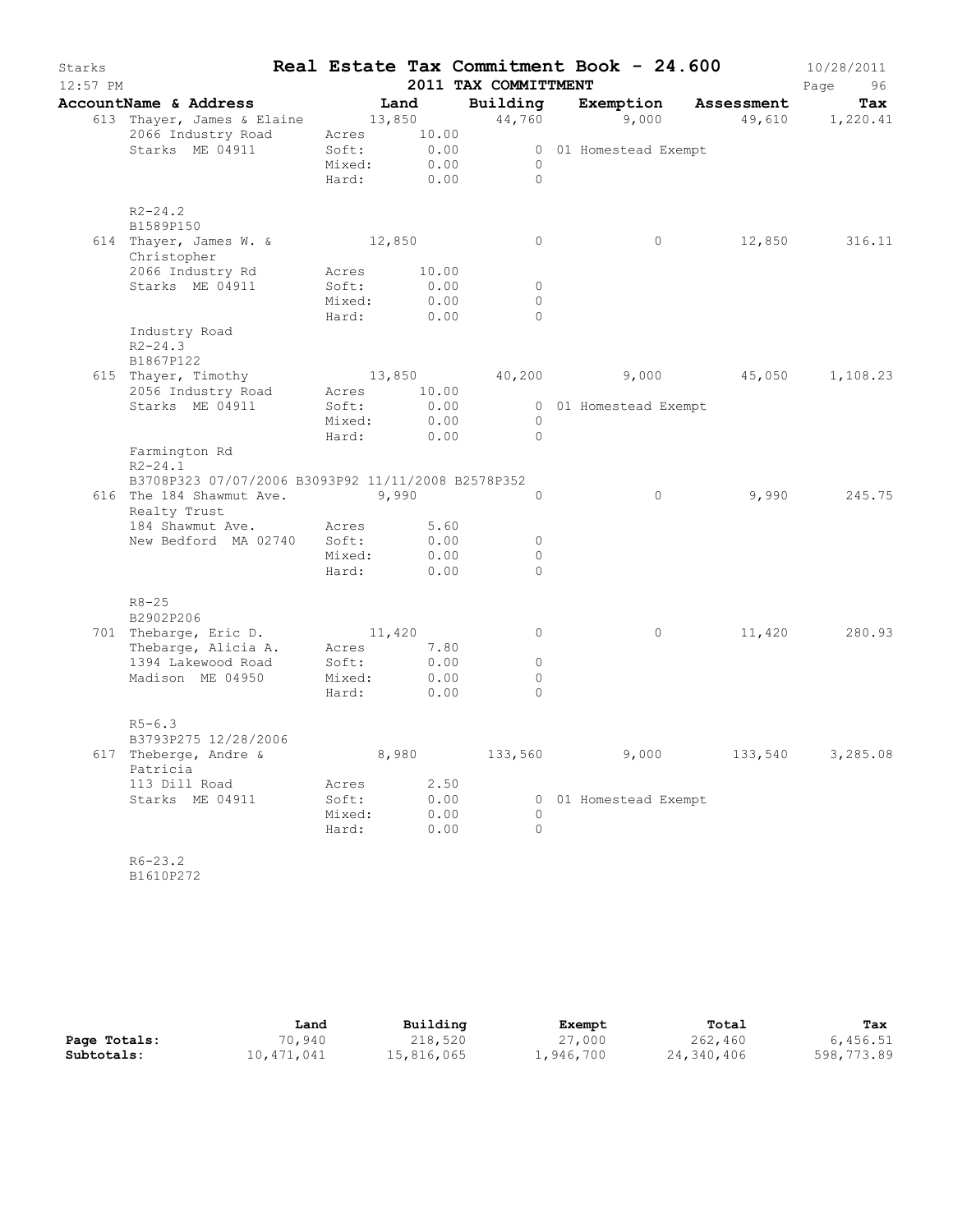| Starks<br>$12:57$ PM |                                                     |                 |                     | 2011 TAX COMMITTMENT |                       | Real Estate Tax Commitment Book - 24.600 | 10/28/2011<br>Page<br>97 |
|----------------------|-----------------------------------------------------|-----------------|---------------------|----------------------|-----------------------|------------------------------------------|--------------------------|
|                      | AccountName & Address Tand                          |                 |                     | Building             |                       | Exemption Assessment                     | Tax                      |
|                      | 618 Therrien, John Michael 15,280 12,480            |                 |                     |                      | $\Omega$              |                                          | 27,760 682.90            |
|                      | 409 Sandy River Road Acres 12.20                    |                 |                     |                      |                       |                                          |                          |
|                      | Starks ME 04911                                     |                 | Soft: 0.00          | $\overline{0}$       |                       |                                          |                          |
|                      |                                                     | Mixed:          | 0.00                | $\overline{0}$       |                       |                                          |                          |
|                      |                                                     |                 | Hard: 0.00          | $\bigcap$            |                       |                                          |                          |
|                      | River Road<br>$R9 - 7.7$                            |                 |                     |                      |                       |                                          |                          |
|                      | B2719P245                                           |                 |                     |                      |                       |                                          |                          |
|                      | 620 Thornton, David J.                              |                 | 3,990               | $\overline{0}$       | $\circ$               | 3,990                                    | 98.15                    |
|                      | Thornton, Catherine S. Acres 30.00                  |                 |                     |                      |                       |                                          |                          |
|                      |                                                     |                 | 5.00                | 642                  |                       |                                          |                          |
|                      | 6342 Oak Square E Soft:<br>Lakeland Fl 33813 Mixed: |                 | 0.00                | $\overline{0}$       |                       |                                          |                          |
|                      |                                                     |                 |                     | Hard: 25.00 3,302    |                       |                                          |                          |
|                      | Pease Rd                                            |                 |                     |                      |                       |                                          |                          |
|                      | R12-11.3                                            |                 |                     |                      |                       |                                          |                          |
|                      | B2597P217<br>621 Thurston, Becky J. 10,670          |                 |                     | 720                  | $\overline{0}$        |                                          | 11,390 280.19            |
|                      | 159 F Street                                        |                 | Acres 5.11          |                      |                       |                                          |                          |
|                      | Pittsfield ME 04967                                 | Soft:           | 0.00                | $\overline{0}$       |                       |                                          |                          |
|                      |                                                     |                 | Mixed: 0.00         | $\Omega$             |                       |                                          |                          |
|                      |                                                     |                 | Hard: 0.00          | $\bigcirc$           |                       |                                          |                          |
|                      | Rt. 43 Madison Rd.                                  |                 |                     |                      |                       |                                          |                          |
|                      | $R12-11.1-1$                                        |                 |                     |                      |                       |                                          |                          |
|                      | B2492P313                                           |                 |                     |                      |                       |                                          |                          |
|                      | 622 Toothaker, Nona L. 8,680 38,010 9,000 37,690    |                 |                     |                      |                       |                                          | 927.17                   |
|                      | 992 New Sharon Road                                 |                 | Acres 2.05          |                      |                       |                                          |                          |
|                      | Starks ME 04911                                     | Soft:           | 0.00<br>Mixed: 0.00 | $\overline{0}$       | 0 01 Homestead Exempt |                                          |                          |
|                      |                                                     | Hard:           | 0.00                | $\bigcirc$           |                       |                                          |                          |
|                      |                                                     |                 |                     |                      |                       |                                          |                          |
|                      | $R1 - 44$                                           |                 |                     |                      |                       |                                          |                          |
|                      | B1359P210                                           |                 |                     |                      |                       |                                          |                          |
|                      | 627 Tracy, Alice C. and 3,500                       |                 |                     | $\overline{0}$       | $\circ$               | 3,500                                    | 86.10                    |
|                      | Truman G.                                           |                 |                     |                      |                       |                                          |                          |
|                      | 25 Chicken Street                                   |                 | Acres 0.25          |                      |                       |                                          |                          |
|                      | Starks ME 04911                                     | Soft:<br>Mixed: | 0.00<br>0.00        | $\circ$<br>$\circ$   |                       |                                          |                          |
|                      |                                                     | Hard:           | 0.00                | $\Omega$             |                       |                                          |                          |
|                      | Chicken St.                                         |                 |                     |                      |                       |                                          |                          |
|                      | $U2 - 22$                                           |                 |                     |                      |                       |                                          |                          |
|                      | B2688P12                                            |                 |                     |                      |                       |                                          |                          |
|                      | 628 Tracy, Alice C. and 8,980 21,120                |                 |                     |                      | 9,000                 | 21,100 519.06                            |                          |
|                      | Truman G.                                           |                 |                     |                      |                       |                                          |                          |
|                      | 25 Chicken Street                                   | Acres           | 2.50                |                      |                       |                                          |                          |
|                      | Starks ME 04911                                     | Soft:           | 0.00<br>0.00        | $\circ$              | 0 01 Homestead Exempt |                                          |                          |
|                      |                                                     | Mixed:<br>Hard: | 0.00                | $\circ$              |                       |                                          |                          |
|                      | Chicken Street                                      |                 |                     |                      |                       |                                          |                          |
|                      | $U2 - 21, U2 - 23$                                  |                 |                     |                      |                       |                                          |                          |
|                      | B2688P15                                            |                 |                     |                      |                       |                                          |                          |
|                      | 631 Tutt, Dawn                                      |                 | 17,100              | 47,400               | 0                     | 64,500                                   | 1,586.70                 |
|                      | 6 Sampsons Row                                      | Acres           | 15.00               |                      |                       |                                          |                          |
|                      | Apt. 2                                              | Soft:           | 0.00                | 0                    |                       |                                          |                          |
|                      | Hallowell ME 04347                                  | Mixed:          | 0.00                | $\circ$              |                       |                                          |                          |
|                      | Anson Rd                                            | Hard:           | 0.00                | $\Omega$             |                       |                                          |                          |
|                      | $R10-2.1$                                           |                 |                     |                      |                       |                                          |                          |
|                      | B2654P231                                           |                 |                     |                      |                       |                                          |                          |
|                      |                                                     |                 |                     |                      |                       |                                          |                          |
| Page Totals:         |                                                     | Land<br>68,200  | Building<br>119,730 |                      | Exempt<br>18,000      | Total<br>169,930                         | Tax<br>4,180.27          |
| Subtotals:           | 10,539,241                                          |                 | 15,935,795          |                      | 1,964,700             | 24,510,336                               | 602,954.16               |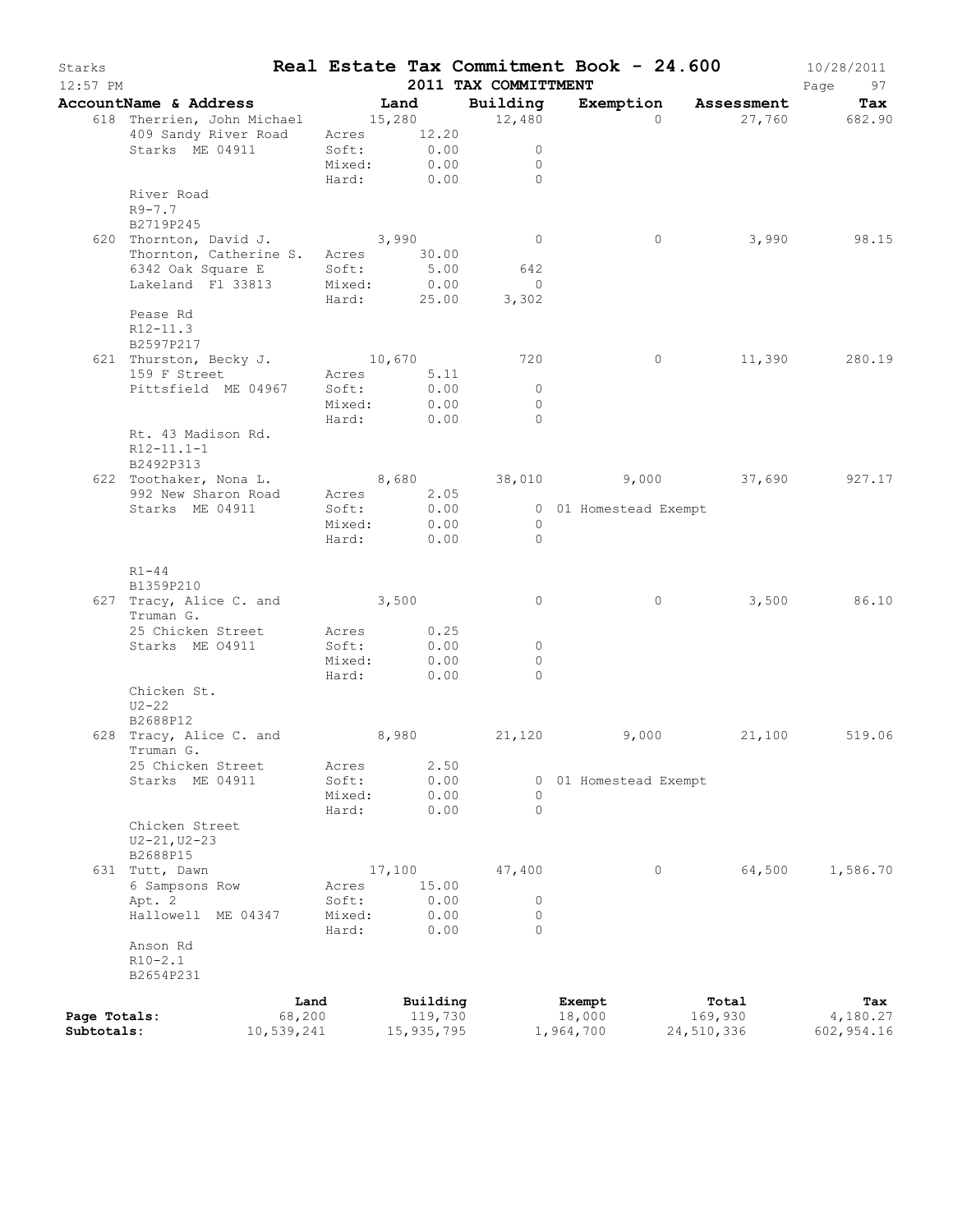| Starks<br>$12:57$ PM |                                                                                         |                |                           | 2011 TAX COMMITTMENT |                       | Real Estate Tax Commitment Book - 24.600   | 10/28/2011<br>Page<br>98 |
|----------------------|-----------------------------------------------------------------------------------------|----------------|---------------------------|----------------------|-----------------------|--------------------------------------------|--------------------------|
|                      | AccountName & Address [Land                                                             |                |                           |                      |                       | Building Exemption Assessment              | Tax                      |
|                      | 632 Tweedie, Gene D. & 13,850 45,480 14,400 44,930 1,105.28<br>Pamela R.                |                |                           |                      |                       |                                            |                          |
|                      | 713 Mayhew Road Mcres 10.00 02 Veteran 3tarks ME 04911 5oft: 0.00 0.01 Homestead Exempt |                | Mixed: 0.00<br>Hard: 0.00 | $\overline{0}$       |                       |                                            |                          |
|                      | $R6 - 2.6$                                                                              |                |                           |                      |                       |                                            |                          |
|                      | B1364P48<br>633 Tyler, Robert                                                           |                | 8,590                     | 21,000               | $\overline{0}$        |                                            | 29,590 727.91            |
|                      | Tyler Irene Mcres 1.90                                                                  |                |                           |                      |                       |                                            |                          |
|                      | 370 Dutile                                                                              | Soft:          |                           | 0.00<br>$\circ$      |                       |                                            |                          |
|                      | Belmont NH 03220 Mixed:                                                                 |                |                           | 0.00<br>$\circ$      |                       |                                            |                          |
|                      | Chicken St<br>$R3 - 20$                                                                 | Hard:          | 0.00                      | $\mathbf{0}$         |                       |                                            |                          |
|                      | B808P373                                                                                |                |                           |                      |                       |                                            |                          |
|                      | 635 Urquhart, Pearl J. 6,200                                                            |                |                           | 21,000               |                       | $\overline{0}$                             | 27,200 669.12            |
|                      | 20 Bean St<br>Madison ME 04950                                                          | Acres<br>Soft: | 0.60<br>0.00              | $\overline{0}$       |                       |                                            |                          |
|                      |                                                                                         |                | Mixed: 0.00               | $\circ$              |                       |                                            |                          |
|                      |                                                                                         | Hard:          | 0.00                      | $\circ$              |                       |                                            |                          |
|                      | $R8 - 2$                                                                                |                |                           |                      |                       |                                            |                          |
|                      | B988P80<br>636 Van Tol, Gary                                                            |                |                           |                      |                       | $6,350$ $14,520$ $9,000$ $11,870$ $292.00$ |                          |
|                      | 36 Chicken Street                                                                       |                | Acres 0.63                |                      |                       |                                            |                          |
|                      | Starks ME 04911                                                                         | Soft:          |                           | 0.00                 | 0 01 Homestead Exempt |                                            |                          |
|                      |                                                                                         |                | Mixed: 0.00               | $\overline{0}$       |                       |                                            |                          |
|                      |                                                                                         | Hard:          | 0.00                      | $\bigcirc$           |                       |                                            |                          |
|                      | $U2-11$<br>B1462P118                                                                    |                |                           |                      |                       |                                            |                          |
|                      | 467 Vanderbilt Mortgage and 13,330 52,920<br>Finance Inc.                               |                |                           |                      | $\overline{0}$        |                                            | 66,250 1,629.75          |
|                      | C/O Robert Morris Acres 9.20                                                            |                |                           |                      |                       |                                            |                          |
|                      | c/o Jerome J. Gamache Soft:<br>Esq.                                                     |                | 0.00                      | $\mathbf{0}$         |                       |                                            |                          |
|                      | P.O. Box 9800 Mixed:<br>Maryville TN 37804 Hard:                                        |                | 0.00<br>0.00              | $\circ$<br>$\circ$   |                       |                                            |                          |
|                      | $R8 - 38 - 15$                                                                          |                |                           |                      |                       |                                            |                          |
|                      | B4270P151 05/19/2010 B3680P46 05/19/2006 B3233P281                                      |                |                           |                      |                       |                                            |                          |
|                      | 638 Vessella, David A<br>168 Thunder Trail                                              |                | 13,850<br>10.00           | 47,850               | $\circ$               | 61,700                                     | 1,517.82                 |
|                      | Cranston RI 02720                                                                       | Acres<br>Soft: | 0.00                      | 0                    |                       |                                            |                          |
|                      |                                                                                         | Mixed:         | 0.00                      | 0                    |                       |                                            |                          |
|                      |                                                                                         | Hard:          | 0.00                      | $\circ$              |                       |                                            |                          |
|                      | $R2 - 24.4$<br>B1023P209                                                                |                |                           |                      |                       |                                            |                          |

|              | Land       | Building   | Exempt    | Total      | Tax        |
|--------------|------------|------------|-----------|------------|------------|
| Page Totals: | 62,170     | 202,770    | 23,400    | 241,540    | 5,941.88   |
| Subtotals:   | 10,601,411 | 16,138,565 | 1,988,100 | 24,751,876 | 608,896.04 |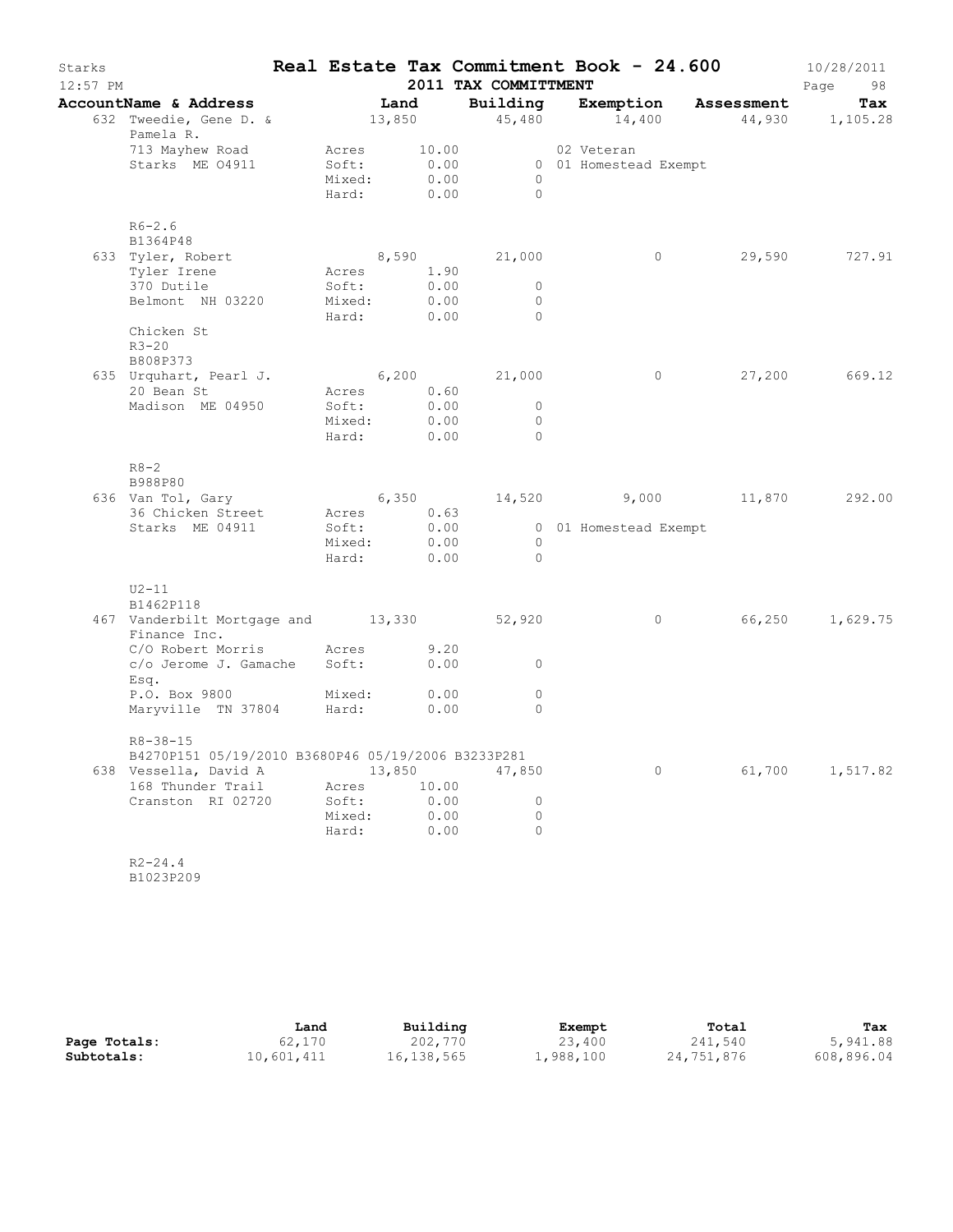| Starks<br>$12:57$ PM |                                                                                        |                 |                           | 2011 TAX COMMITTMENT |                                 | Real Estate Tax Commitment Book - 24.600      | 10/28/2011<br>Page<br>99 |
|----------------------|----------------------------------------------------------------------------------------|-----------------|---------------------------|----------------------|---------------------------------|-----------------------------------------------|--------------------------|
|                      | AccountName & Address                                                                  | Land            |                           | Building             |                                 | Exemption Assessment                          | Tax                      |
|                      | 639 Vincent, Edward B.<br>Brackett-Vincent<br>Cynthia                                  | 8,170           | Acres 2.80                | $\Omega$             | $\Omega$                        |                                               | 8,170 200.98             |
|                      | 423 Beans Corner Rd.                                                                   |                 | Soft: 0.00                | $\circ$              |                                 |                                               |                          |
|                      | New Sharon Me 04955                                                                    |                 | Mixed: 0.00<br>Hard: 0.00 | $\Omega$<br>$\Omega$ |                                 |                                               |                          |
|                      | New Sharon Town Line<br>$R1 - 4$<br>B2672P327                                          |                 |                           |                      |                                 |                                               |                          |
|                      | 750 Vischer, Gary                                                                      |                 |                           |                      |                                 | $13,850$ $41,930$ $9,000$ $46,780$ $1,150.79$ |                          |
|                      | Vischer, Barbara K. Acres 10.00                                                        |                 |                           |                      | 01 Homestead Exempt             |                                               |                          |
|                      | 1530 Anson Road                                                                        | Soft:           | 0.00                      | $\overline{0}$       |                                 |                                               |                          |
|                      | Starks ME 04911                                                                        | Mixed:          | 0.00                      | $\overline{0}$       |                                 |                                               |                          |
|                      |                                                                                        |                 | Hard: 0.00                | $\overline{0}$       |                                 |                                               |                          |
|                      | R12 17.1<br>656 Vogel Jr., Frederick B. 22,250                                         |                 |                           | $\circ$              | $\circ$                         |                                               | 22,250 547.35            |
|                      | 253 Mayhew Road                                                                        | Acres 38.00     |                           |                      |                                 |                                               |                          |
|                      | Starks ME 04911                                                                        | Soft:           | 0.00                      | $\circ$              |                                 |                                               |                          |
|                      |                                                                                        | Mixed:          | 0.00                      | $\Omega$             |                                 |                                               |                          |
|                      |                                                                                        |                 | Hard: 0.00                | $\Omega$             |                                 |                                               |                          |
|                      | $R7-21$                                                                                |                 |                           |                      |                                 |                                               |                          |
|                      | B4236P74 01/28/2010 B4049P163 09/02/2008 B1114P203<br>641 Vogel, Jr.Frederick B 14,150 |                 |                           | $\circ$              | $\circ$                         |                                               | 14,150 348.09            |
|                      | 253 Mayhew Road                                                                        | Acres 12.00     |                           |                      |                                 |                                               |                          |
|                      | Starks Me 04911                                                                        | Soft:           | 0.00                      | $\circ$              |                                 |                                               |                          |
|                      |                                                                                        | Mixed:          | 0.00                      | $\circ$              |                                 |                                               |                          |
|                      |                                                                                        |                 | Hard: 0.00                | $\Omega$             |                                 |                                               |                          |
|                      | $R7 - 23$                                                                              |                 |                           |                      |                                 |                                               |                          |
|                      | B2822P130<br>640 Vogel, Jr.Frederick B 35,250 66,189 9,000 92,439                      |                 |                           |                      |                                 |                                               | 2,274.00                 |
|                      | 253 Mayhew Road                                                                        |                 |                           |                      | Acres 86.00 01 Homestead Exempt |                                               |                          |
|                      | Starks Me 04911                                                                        |                 | Soft: 0.00                | $\overline{0}$       |                                 |                                               |                          |
|                      |                                                                                        | Mixed:          | 0.00                      | $\overline{0}$       |                                 |                                               |                          |
|                      |                                                                                        |                 | Hard: 0.00                | $\overline{0}$       |                                 |                                               |                          |
|                      | $R7 - 22$<br>B2822P130                                                                 |                 |                           |                      |                                 |                                               |                          |
|                      | 337 Walker, Sonja and Susan 12,940<br>Kennedy                                          |                 |                           | 720                  | 0                               | 13,660                                        | 336.04                   |
|                      | Gladys Lambert Estate Acres                                                            |                 | 8.60                      |                      |                                 |                                               |                          |
|                      | P.O.Box 234                                                                            | Soft:           | 0.00                      | $\circ$              |                                 |                                               |                          |
|                      | Strong ME 04983                                                                        | Mixed:<br>Hard: | 0.00<br>0.00              | $\circ$<br>$\Omega$  |                                 |                                               |                          |
|                      | West Mills Rd<br>$R4 - 37$                                                             |                 |                           |                      |                                 |                                               |                          |
|                      | B4185P16 06/16/2009 B2791P24                                                           |                 |                           |                      |                                 |                                               |                          |
|                      | 642 Wallace, Joseph C.                                                                 |                 | $\circ$                   | 6,000                | $\circ$                         | 6,000                                         | 147.60                   |
|                      | Wallace, Bernadette                                                                    |                 |                           |                      |                                 |                                               |                          |
|                      | 53 Jacob Lane<br>Starks ME 04911                                                       |                 |                           |                      |                                 |                                               |                          |
|                      | Lockhill Road                                                                          |                 |                           |                      |                                 |                                               |                          |
|                      | $R3-4.30N$                                                                             |                 |                           |                      |                                 |                                               |                          |
|                      |                                                                                        |                 |                           |                      |                                 |                                               |                          |
|                      |                                                                                        |                 |                           |                      |                                 |                                               |                          |

|              | Land       | Building   | Exempt    | Total      | Tax        |
|--------------|------------|------------|-----------|------------|------------|
| Page Totals: | 106,610    | 114,839    | 18,000    | 203,449    | 5,004.85   |
| Subtotals:   | 10,708,021 | 16,253,404 | 2,006,100 | 24,955,325 | 613,900.89 |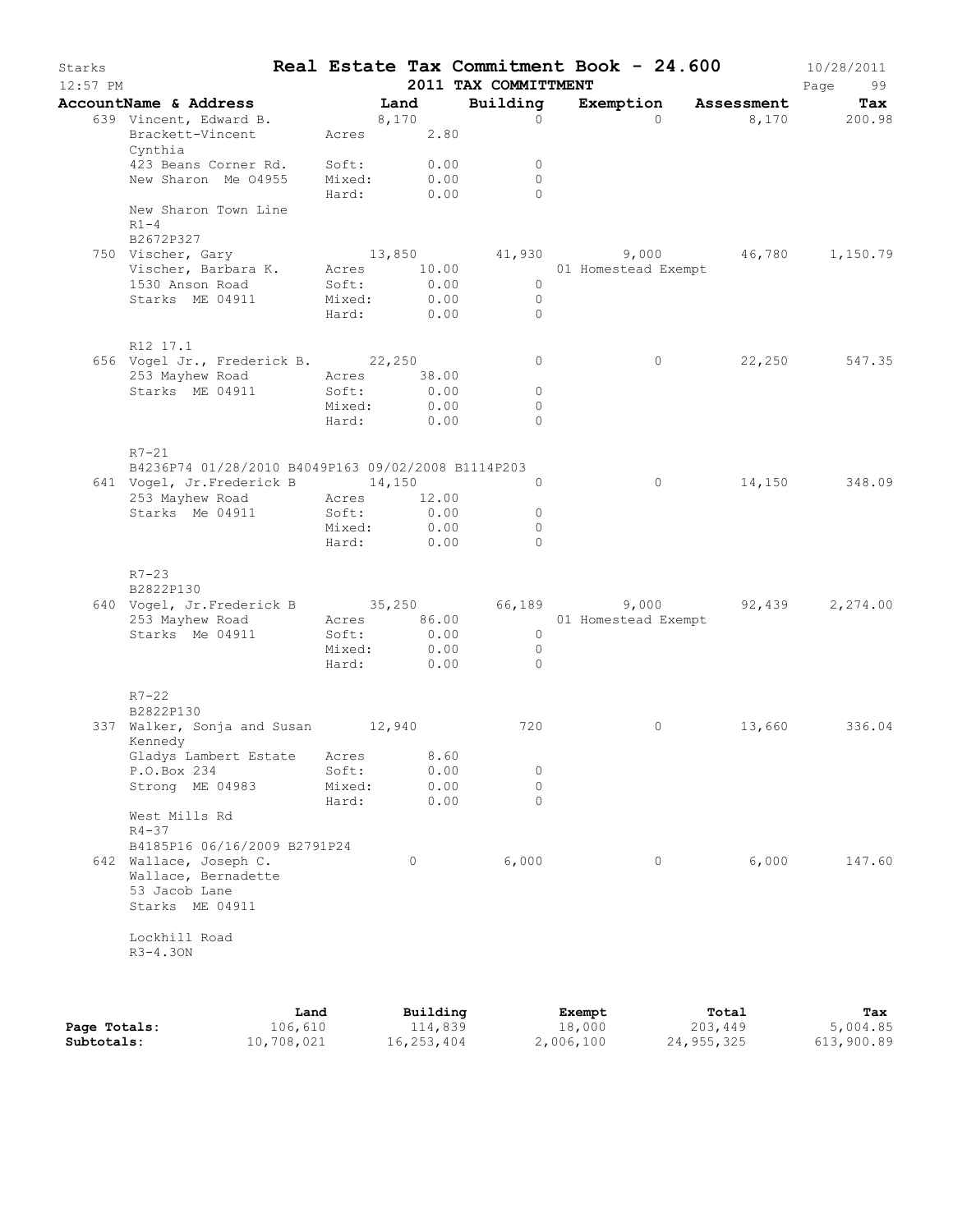| Starks<br>$12:57$ PM |                                                                |        |                           | 2011 TAX COMMITTMENT         | Real Estate Tax Commitment Book - 24.600 |                   | 10/28/2011<br>Page<br>100 |
|----------------------|----------------------------------------------------------------|--------|---------------------------|------------------------------|------------------------------------------|-------------------|---------------------------|
|                      | AccountName & Address                                          | Land   |                           |                              | Building Exemption Assessment            |                   | Tax                       |
|                      | 643 Wallace, Kellly J.                                         |        | 15,800                    |                              | $24,880$ 9,000 31,680 779.33             |                   |                           |
|                      | Wallace, Bernadette Acres 13.00                                |        |                           |                              |                                          |                   |                           |
|                      | 53 Jacob Lane                                                  |        |                           |                              | 0 01 Homestead Exempt                    |                   |                           |
|                      | Starks ME 04911                                                |        | Soft: 0.00<br>Mixed: 0.00 | $\overline{0}$               |                                          |                   |                           |
|                      |                                                                |        | Hard: 0.00                | $\bigcirc$                   |                                          |                   |                           |
|                      | Locke Hill Road                                                |        |                           |                              |                                          |                   |                           |
|                      | $R3-4.3A$                                                      |        |                           |                              |                                          |                   |                           |
|                      | B2725P113                                                      |        |                           |                              |                                          |                   |                           |
|                      | 646 Ward, Robert                                               |        | 33,250                    | $\circ$                      | $\circ$                                  |                   | 33,250 817.95             |
|                      | 61 Heald St                                                    |        | Acres 82.00               |                              |                                          |                   |                           |
|                      | Madison ME 04950                                               | Soft:  | 0.00                      | $\circ$                      |                                          |                   |                           |
|                      |                                                                |        | Mixed: 0.00               | $\mathbf{0}$                 |                                          |                   |                           |
|                      |                                                                |        | Hard: 0.00                | $\circ$                      |                                          |                   |                           |
|                      | Mt. Hungar Road<br>$R5-15$                                     |        |                           |                              |                                          |                   |                           |
|                      | B2248P116                                                      |        |                           |                              |                                          |                   |                           |
|                      | 645 Ward, Robert                                               |        | 20,750                    | 0                            | $\circ$                                  |                   | 20,750 510.45             |
|                      | 61 Heald St                                                    |        | Acres 32.00               |                              |                                          |                   |                           |
|                      | Madison ME 04950                                               | Soft:  | 0.00                      | $\circ$                      |                                          |                   |                           |
|                      |                                                                |        | Mixed: 0.00               | $\circ$                      |                                          |                   |                           |
|                      |                                                                |        | Hard: 0.00                | $\Omega$                     |                                          |                   |                           |
|                      | Mt. Hungar Road                                                |        |                           |                              |                                          |                   |                           |
|                      | $R5 - 11$                                                      |        |                           |                              |                                          |                   |                           |
|                      | B2248P115                                                      |        |                           |                              |                                          |                   |                           |
|                      | 647 Waters, Leona                                              |        |                           |                              | $25,000$ 58,488 9,000 74,488 1,832.40    |                   |                           |
|                      | 1218 New Sharon Road Acres 45.00                               |        |                           |                              |                                          |                   |                           |
|                      | Starks ME 04911                                                | Soft:  | 0.00                      |                              | 0 01 Homestead Exempt                    |                   |                           |
|                      |                                                                | Hard:  | Mixed: 0.00<br>0.00       | $\overline{0}$<br>$\bigcirc$ |                                          |                   |                           |
|                      | $R1 - 29.4$                                                    |        |                           |                              |                                          |                   |                           |
|                      | B3755P136 10/06/2006 B1524P236                                 |        |                           |                              |                                          |                   |                           |
|                      | 648 Waters, Harry E. 23,000 20,772 9,000 34,772 855.39         |        |                           |                              |                                          |                   |                           |
|                      | 1194 New Sharon Road Acres 37.00<br>Starks ME 04911 Soft: 0.00 |        |                           |                              | 01 Homestead Exempt                      |                   |                           |
|                      |                                                                |        |                           | $\overline{0}$               |                                          |                   |                           |
|                      |                                                                |        | Mixed: 0.00               | $\overline{0}$<br>$\bigcirc$ |                                          |                   |                           |
|                      |                                                                |        | Hard: 0.00                |                              |                                          |                   |                           |
|                      | $R1 - 33$                                                      |        |                           |                              |                                          |                   |                           |
|                      | B3632P164 02/10/2006 B1430P228                                 |        |                           |                              |                                          |                   |                           |
|                      | 653 Welcome, Jeffrey W. & 11,620 64,872                        |        |                           |                              | 9,000                                    | $67,492$ 1,660.30 |                           |
|                      | Linda G.                                                       |        |                           |                              |                                          |                   |                           |
|                      | 254 Chicken Street Acres 6.57                                  |        |                           |                              |                                          |                   |                           |
|                      | Starks ME 04911                                                | Soft:  | 0.00                      | 0                            | 01 Homestead Exempt                      |                   |                           |
|                      |                                                                | Mixed: | 0.00                      | 0                            |                                          |                   |                           |
|                      |                                                                | Hard:  | 0.00                      | $\Omega$                     |                                          |                   |                           |
|                      | $R3 - 24.1$                                                    |        |                           |                              |                                          |                   |                           |
|                      | B2443P137                                                      |        |                           |                              |                                          |                   |                           |
|                      | 655 Weston, Serena E.                                          |        | 8,650                     | 2,400                        | 0                                        | 11,050            | 271.83                    |
|                      | Personal Representative                                        |        |                           |                              |                                          |                   |                           |
|                      | 10 Long St.                                                    | Acres  | 2.00                      |                              |                                          |                   |                           |
|                      | Brunswick ME 04011                                             | Soft:  | 0.00                      | 0                            |                                          |                   |                           |
|                      |                                                                | Mixed: | 0.00                      | $\circ$                      |                                          |                   |                           |
|                      |                                                                | Hard:  | 0.00                      | $\Omega$                     |                                          |                   |                           |
|                      | River Rd                                                       |        |                           |                              |                                          |                   |                           |
|                      | $R8 - 26$                                                      |        |                           |                              |                                          |                   |                           |
|                      | B4364P339 01/31/2011 B3789P336 11/07/2006 B2035P239            |        |                           |                              |                                          |                   |                           |
|                      | Land                                                           |        | Building                  |                              | Exempt                                   | Total             | Tax                       |
| Page Totals:         | 138,070                                                        |        | 171,412                   |                              | 36,000                                   | 273,482           | 6,727.65                  |
| Subtotals:           | 10,846,091                                                     |        | 16,424,816                |                              | 2,042,100                                | 25, 228, 807      | 620,628.54                |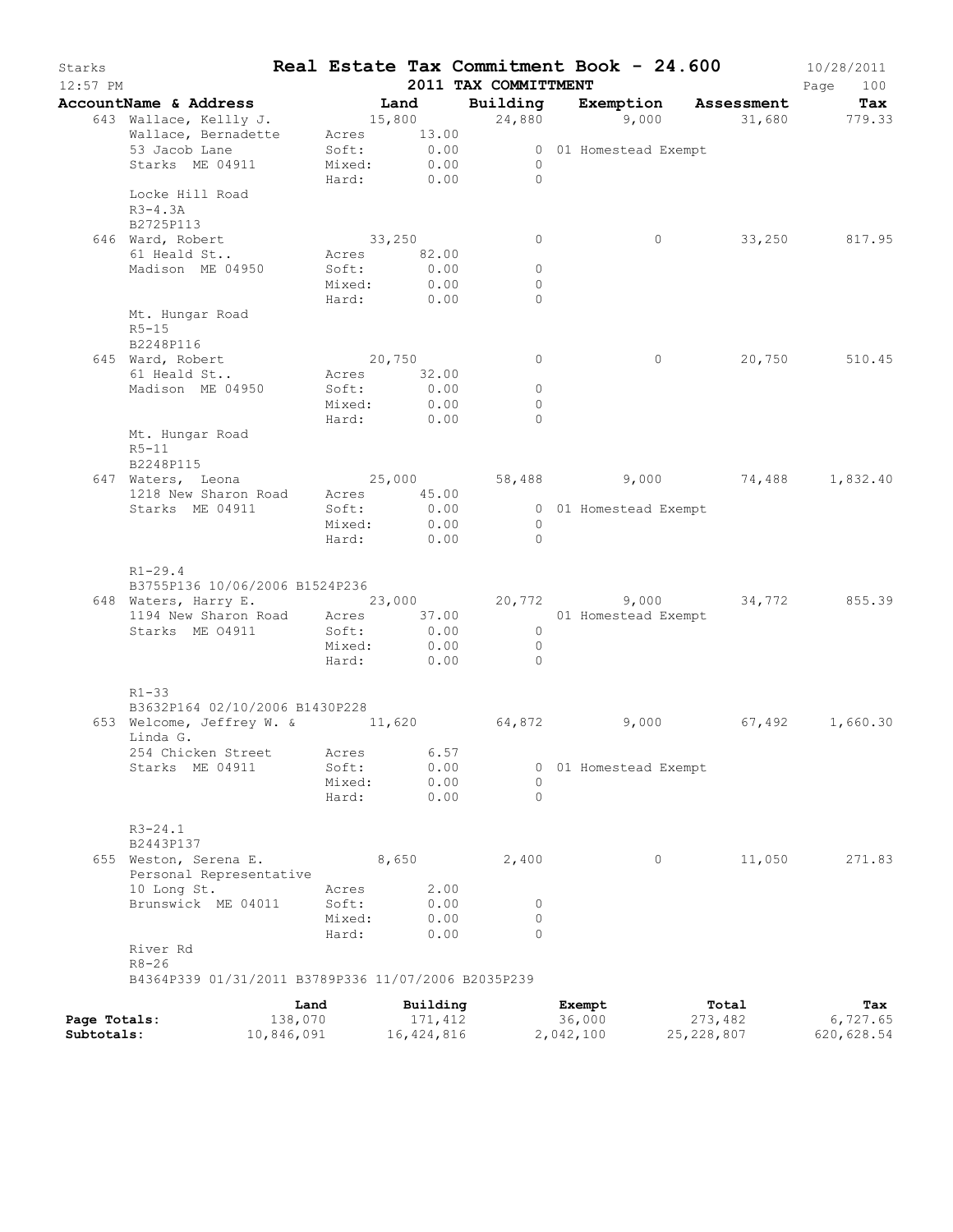| Starks<br>12:57 PM |                                                                                                                   |                 |              | 2011 TAX COMMITTMENT | Real Estate Tax Commitment Book - 24.600 |            | 10/28/2011<br>101<br>Page |
|--------------------|-------------------------------------------------------------------------------------------------------------------|-----------------|--------------|----------------------|------------------------------------------|------------|---------------------------|
|                    | AccountName & Address                                                                                             |                 | Land         | Building             | Exemption                                | Assessment | Tax                       |
|                    | 658 Whipple, Charles Bruce<br>Estate of Valerie<br>Whipple<br>733 Farmington Falls<br>Road<br>New Sharon ME 04955 |                 | $\circ$      | 6,000                | $\Omega$                                 | 6,000      | 147.60                    |
|                    | R8-120N2<br>B885P912<br>657 Whipple, Darrin<br>c/o Charlene Pressey                                               |                 | 0            |                      | 12,740 9,000                             | 3,740      | 92.00                     |
|                    | 29 Pressey Road<br>Starks ME 04911                                                                                |                 |              |                      | 01 Homestead Exempt                      |            |                           |
|                    | R8-120N1                                                                                                          |                 |              |                      |                                          |            |                           |
|                    | 659 Whipple, Charles Bruce 25,592<br>Whipple, Valerie M<br>Estate                                                 | Acres           | 5.45         | 28,440               | $\circ$                                  | 54,032     | 1,329.19                  |
|                    | 733 Farmington Falls<br>Rd.                                                                                       | Soft:           | 0.00         | $\circ$              |                                          |            |                           |
|                    | New Sharon ME 04955                                                                                               | Mixed:<br>Hard: | 0.00<br>0.00 | $\circ$<br>$\Omega$  |                                          |            |                           |
|                    | New Sharon Rd<br>$R8 - 12$<br>B898P80                                                                             |                 |              |                      |                                          |            |                           |
|                    | 660 White, Stephen<br>White, Michael                                                                              | 22,500<br>Acres | 35.00        | 3,000                | $\circ$                                  | 25,500     | 627.30                    |
|                    | 4 White Ave.                                                                                                      | Soft:           | 0.00         | $\circ$              |                                          |            |                           |
|                    | Jay ME 04239                                                                                                      | Mixed:          | 0.00         | $\circ$              |                                          |            |                           |
|                    |                                                                                                                   | Hard:           | 0.00         | $\Omega$             |                                          |            |                           |
|                    | $R7-20$<br>B3700P323 06/16/2006 B1170P232                                                                         |                 |              |                      |                                          |            |                           |
|                    | 661 Whitford, Henry W                                                                                             | 13,850          |              | 24,960               | $\circ$                                  | 38,810     | 954.73                    |
|                    | Whitford Patricia A Acres                                                                                         |                 | 10.00        |                      |                                          |            |                           |
|                    | 466 Day Mt. Rd.                                                                                                   | Soft:           | 0.00         | $\circ$              |                                          |            |                           |
|                    | Temple ME 04984                                                                                                   | Mixed:<br>Hard: | 0.00<br>0.00 | $\circ$<br>$\circ$   |                                          |            |                           |
|                    | $R2 - 39.1$                                                                                                       |                 |              |                      |                                          |            |                           |
|                    | B2042P319                                                                                                         |                 |              |                      |                                          |            |                           |
|                    | 580 Whitmore, Robert<br>216 Pinkham Brook Rd.                                                                     | 13,980<br>Acres | 10.20        | 6,600                | $\circ$                                  | 20,580     | 506.27                    |
|                    | Durham ME 04222                                                                                                   | Soft:           | 0.00         | $\circ$              |                                          |            |                           |
|                    |                                                                                                                   | Mixed:          | 0.00         | $\circ$              |                                          |            |                           |
|                    | Mayhew Road<br>$R7 - 10.2$<br>B4365P74 01/28/2011 B2501P82                                                        | Hard:           | 0.00         | $\circ$              |                                          |            |                           |

|              | Land       | Building   | Exempt    | Total      | Tax         |
|--------------|------------|------------|-----------|------------|-------------|
| Page Totals: | 75,922     | 81,740     | 9,000     | 148,662    | 3,657.09    |
| Subtotals:   | 10,922,013 | 16,506,556 | 2,051,100 | 25,377,469 | 624, 285.63 |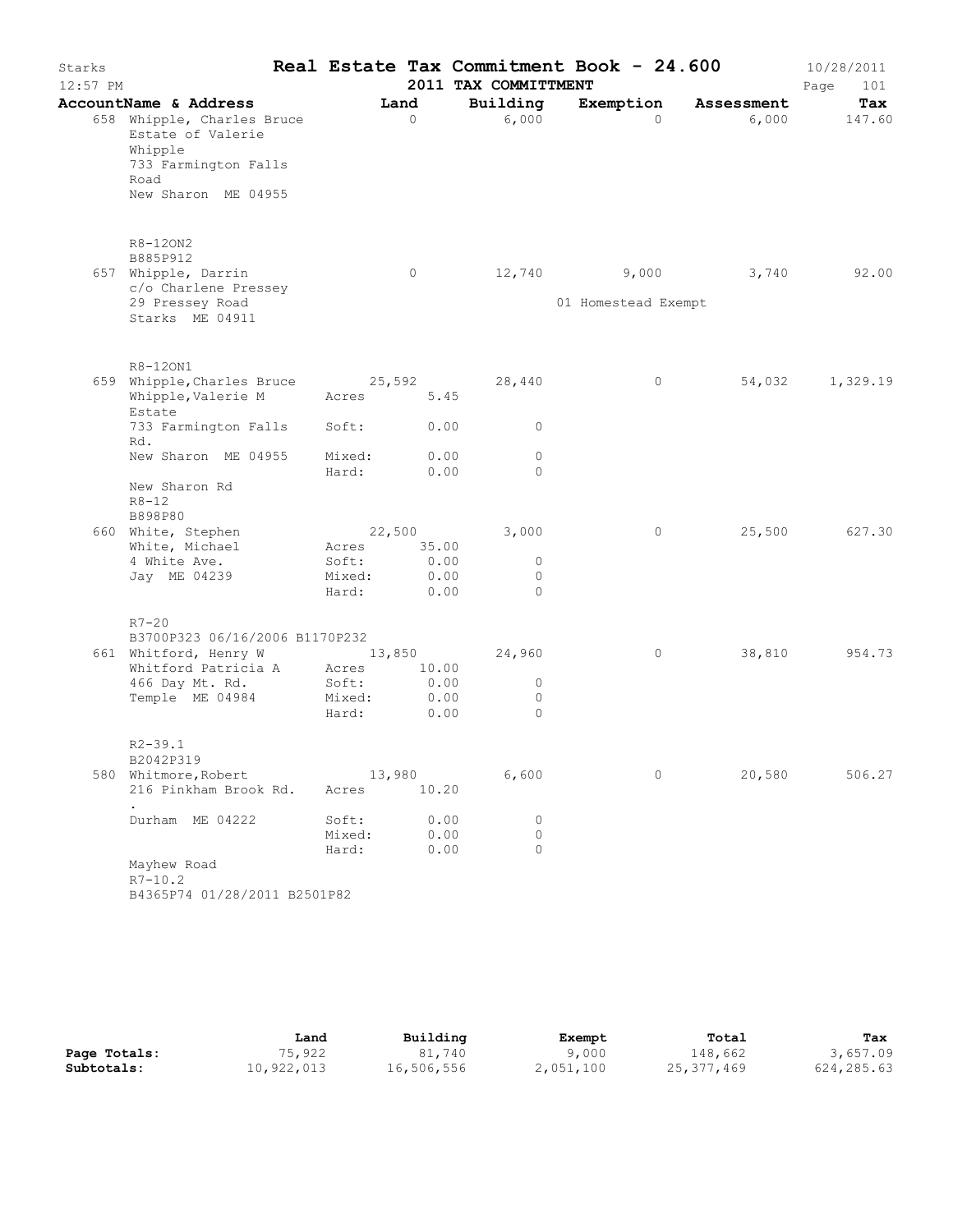| Starks<br>$12:57$ PM |                                                    |        |             | 2011 TAX COMMITTMENT | Real Estate Tax Commitment Book - 24.600 |              | 10/28/2011<br>Page<br>102 |
|----------------------|----------------------------------------------------|--------|-------------|----------------------|------------------------------------------|--------------|---------------------------|
|                      | AccountName & Address                              |        | Land        | Building             | Exemption Assessment                     |              | Tax                       |
|                      | 662 Whittemore, Nicholas                           | 13,500 |             | $\circ$              | $\Omega$                                 |              | 13,500 332.10             |
|                      | Box 96                                             |        | Acres 11.00 |                      |                                          |              |                           |
|                      | Farmington Falls ME<br>04940                       |        | Soft: 0.00  | 0                    |                                          |              |                           |
|                      |                                                    | Mixed: | 0.00        | $\circ$              |                                          |              |                           |
|                      |                                                    |        | Hard: 0.00  | $\Omega$             |                                          |              |                           |
|                      | $R1 - 46$                                          |        |             |                      |                                          |              |                           |
|                      | B1084P10                                           |        |             |                      |                                          |              |                           |
|                      | 664 Willis, Neil E, & Susan 19,750 26,040<br>$D$ . |        |             |                      |                                          | 9,000 36,790 | 905.03                    |
|                      | 30 Anson Road                                      |        | Acres 24.00 |                      |                                          |              |                           |
|                      | Starks ME 04911                                    | Soft:  | 0.00        |                      | 0 01 Homestead Exempt                    |              |                           |
|                      |                                                    | Mixed: | 0.00        | $\circ$              |                                          |              |                           |
|                      |                                                    | Hard:  | 0.00        | $\circ$              |                                          |              |                           |
|                      |                                                    |        |             |                      |                                          |              |                           |
|                      | $U2 - 30$                                          |        |             |                      |                                          |              |                           |
|                      | B2055P123                                          |        |             |                      |                                          |              |                           |
|                      | 667 Winder, James And 11,550<br>Constance          |        |             | 0                    | 0                                        | 11,550       | 284.13                    |
|                      | 49 Church St.                                      | Acres  | 8.00        |                      |                                          |              |                           |
|                      | Old Orchard Beach ME<br>04064                      | Soft:  | 0.00        | $\circ$              |                                          |              |                           |
|                      |                                                    | Mixed: | 0.00        | $\circ$              |                                          |              |                           |
|                      |                                                    | Hard:  | 0.00        | 0                    |                                          |              |                           |
|                      | Mayhew Road<br>$R5-6$                              |        |             |                      |                                          |              |                           |
|                      | B2522P246                                          |        |             |                      |                                          |              |                           |
|                      | 668 Winder, James W. 15,310 16,920                 |        |             |                      | $\circ$                                  | 32,230       | 792.86                    |
|                      | Winder, Constance E.                               |        | Acres 12.25 |                      |                                          |              |                           |
|                      | 49 Church St                                       | Soft:  | 0.00        | $\circ$              |                                          |              |                           |
|                      | Old Orchard Beach ME<br>04064                      |        | Mixed: 0.00 | $\circ$              |                                          |              |                           |
|                      |                                                    |        | Hard: 0.00  | 0                    |                                          |              |                           |
|                      | Mayhew Road                                        |        |             |                      |                                          |              |                           |
|                      | $R5 - 6.2$                                         |        |             |                      |                                          |              |                           |
|                      | B2174P132                                          |        |             |                      |                                          |              |                           |
|                      | 669 Wing, Ronald                                   |        | 22,750      | 0                    | 0                                        | 22,750       | 559.65                    |
|                      | Elizabeth Wing                                     | Acres  | 40.00       |                      |                                          |              |                           |
|                      | 525 W. Mills Rd                                    | Soft:  | 0.00        | $\circ$              |                                          |              |                           |
|                      | Industry ME 04938                                  | Mixed: | 0.00        | $\circ$              |                                          |              |                           |
|                      |                                                    | Hard:  | 0.00        | $\circ$              |                                          |              |                           |
|                      | $R1 - 49$                                          |        |             |                      |                                          |              |                           |
|                      | B797P790                                           |        |             |                      |                                          |              |                           |
|                      | 670 Wing, Ronald D. &<br>Elizabeth M.              |        | 30,000      | 0                    | $\circ$                                  | 30,000       | 738.00                    |
|                      | 525 W.Mills Rd.                                    | Acres  | 69.00       |                      |                                          |              |                           |
|                      | Industry ME 04938                                  | Soft:  | 0.00        | 0                    |                                          |              |                           |
|                      |                                                    | Mixed: | 0.00        | $\circ$              |                                          |              |                           |
|                      |                                                    | Hard:  | 0.00        | 0                    |                                          |              |                           |
|                      |                                                    |        |             |                      |                                          |              |                           |
|                      | $R1 - 36$                                          |        |             |                      |                                          |              |                           |

B1378P9

|              | Land       | Building   | Exempt    | Total      | Tax        |
|--------------|------------|------------|-----------|------------|------------|
| Page Totals: | 112,860    | 42,960     | 9,000     | 146,820    | 3,611.77   |
| Subtotals:   | 11,034,873 | 16,549,516 | 2,060,100 | 25,524,289 | 627,897.40 |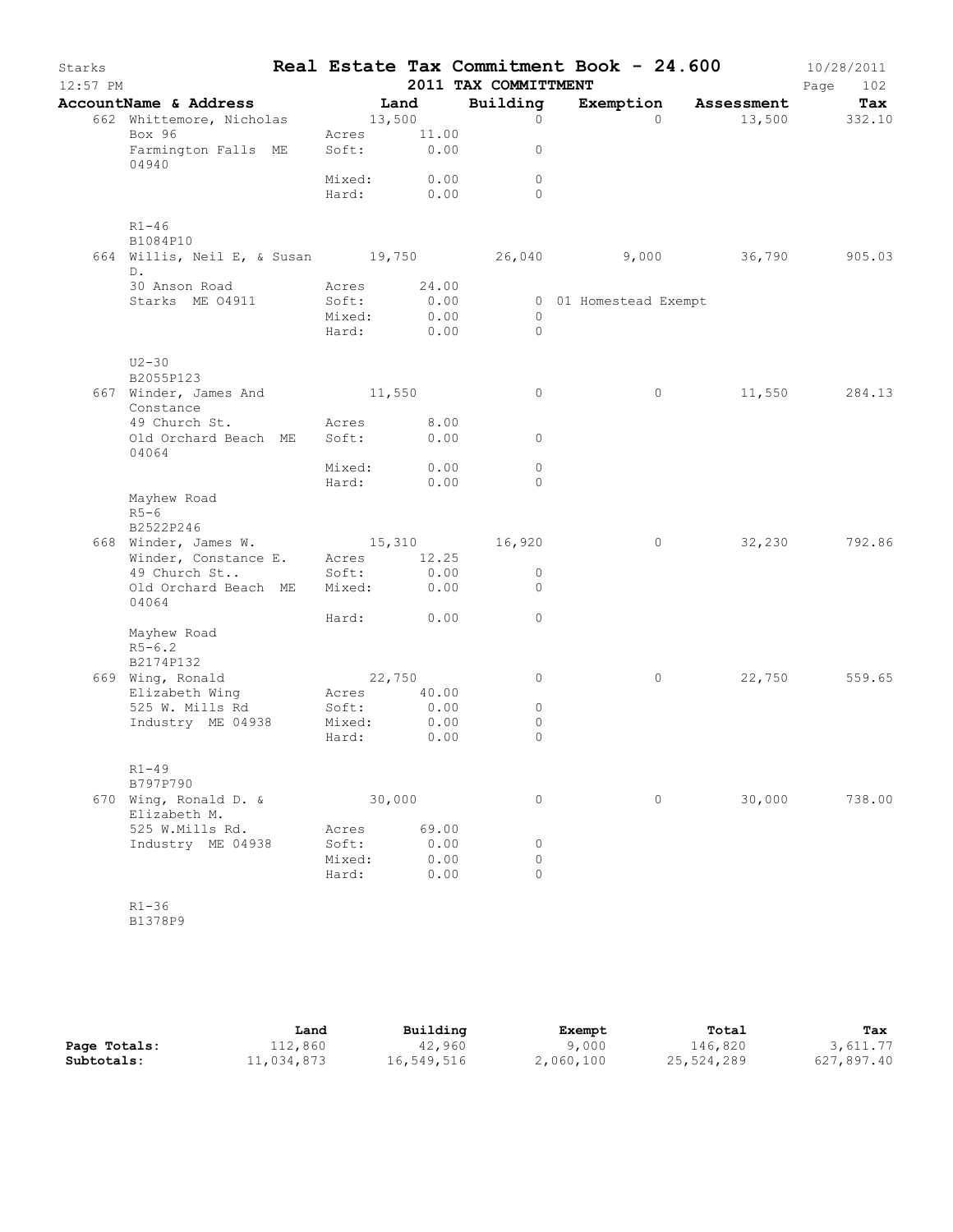| Starks<br>$12:57$ PM |                                                        |                 |               | 2011 TAX COMMITTMENT | Real Estate Tax Commitment Book - 24.600 |                      | 10/28/2011<br>Page<br>103 |
|----------------------|--------------------------------------------------------|-----------------|---------------|----------------------|------------------------------------------|----------------------|---------------------------|
|                      | AccountName & Address                                  | Land            |               | Building             |                                          | Exemption Assessment | Tax                       |
|                      | 671 Winslow, Paul H.                                   | 34,750          |               | $\Omega$             | $\Omega$                                 |                      | 34,750 854.85             |
|                      | Trustee                                                |                 |               |                      |                                          |                      |                           |
|                      | Winslow, Barbara T. Acres 88.00                        |                 |               |                      |                                          |                      |                           |
|                      | Trustee<br>466 Smithfield Rd. Soft:                    |                 | 0.00          | $\circ$              |                                          |                      |                           |
|                      | Norridgewock ME 04957 Mixed:                           |                 | 0.00          | $\circ$              |                                          |                      |                           |
|                      |                                                        | Hard:           | 0.00          | $\Omega$             |                                          |                      |                           |
|                      | $R5 - 24$                                              |                 |               |                      |                                          |                      |                           |
|                      | B3913P153 09/28/2007 B845P468                          |                 |               |                      |                                          |                      |                           |
|                      | 672 Winslow, Peter V. and 13,010 12,480<br>Michelle A. |                 |               |                      | $\circ$                                  |                      | 25,490 627.05             |
|                      | 258 Farmington Falls Acres<br>Road                     |                 | 8.70          |                      |                                          |                      |                           |
|                      | New Sharon ME 04955 Soft:                              |                 | 0.00          | $\circ$              |                                          |                      |                           |
|                      |                                                        | Mixed:          | 0.00<br>0.00  | $\circ$<br>$\Omega$  |                                          |                      |                           |
|                      | River Rd<br>$R8 - 22$                                  | Hard:           |               |                      |                                          |                      |                           |
|                      | B2727P141                                              |                 |               |                      |                                          |                      |                           |
|                      | 673 Wong, Wing Wa                                      |                 |               | $5,490$ 18,720       | $\circ$                                  |                      | 24,210 595.57             |
|                      | 668 Lowell St                                          | Acres           | 0.47          |                      |                                          |                      |                           |
|                      | Carlisle MA 01741                                      | Soft:           | 0.00          | $\circ$              |                                          |                      |                           |
|                      |                                                        | Mixed:          | 0.00          | $\circ$              |                                          |                      |                           |
|                      |                                                        | Hard:           | 0.00          | $\Omega$             |                                          |                      |                           |
|                      | $U2-14$<br>B1996P251                                   |                 |               |                      |                                          |                      |                           |
|                      | 674 Woodward, Dana G.                                  | 9,950           |               |                      | 53,520 9,000 54,470 1,339.96             |                      |                           |
|                      | 39 Dill Road                                           | Acres           | 4.00          |                      |                                          |                      |                           |
|                      | Starks ME 04911                                        | Soft:           | 0.00          |                      | 0 01 Homestead Exempt                    |                      |                           |
|                      |                                                        | Mixed:          | 0.00          | $\circ$              |                                          |                      |                           |
|                      |                                                        | Hard:           | 0.00          | $\Omega$             |                                          |                      |                           |
|                      | $R12-5$<br>B1652P143                                   |                 |               |                      |                                          |                      |                           |
|                      | 675 Wooster, James A.                                  | 14,950          |               |                      | 34,733 9,000 40,683 1,000.80             |                      |                           |
|                      | Wooster, Nicole M.                                     | Acres           | 50.00         |                      |                                          |                      |                           |
|                      | 258 Locke Hill Road                                    | Soft:           |               |                      | 30.00 3,850 01 Homestead Exempt          |                      |                           |
|                      | Starks ME 04911                                        | Mixed:<br>Hard: | 10.00<br>8.00 | 1,321<br>1,056       |                                          |                      |                           |
|                      | Locke Hill Rd                                          |                 |               |                      |                                          |                      |                           |
|                      | $R2 - 57$                                              |                 |               |                      |                                          |                      |                           |
|                      | B2660P24                                               |                 |               |                      |                                          |                      |                           |
|                      | 676 Worthley, Melinda                                  | 12,230          |               | 23,599               | 9,000                                    | 26,829               | 659.99                    |
|                      | 87 Emery Road                                          | Acres           | 7.50          |                      |                                          |                      |                           |
|                      | Starks ME 04911                                        | Soft:<br>Mixed: | 0.00<br>0.00  | 0                    | 0 01 Homestead Exempt                    |                      |                           |
|                      |                                                        | Hard:           | 0.00          | $\Omega$             |                                          |                      |                           |
|                      | emery road                                             |                 |               |                      |                                          |                      |                           |
|                      | $R3-32A$                                               |                 |               |                      |                                          |                      |                           |
|                      | D1120D125 01/17/2000                                   |                 |               |                      |                                          |                      |                           |

B4139P135 04/17/2009 B2727P323

|              | Land         | Building   | Exempt    | Total      | Tax        |
|--------------|--------------|------------|-----------|------------|------------|
| Page Totals: | 90,380       | 143,052    | 27,000    | 206,432    | 5,078.22   |
| Subtotals:   | 11, 125, 253 | 16,692,568 | 2,087,100 | 25,730,721 | 632,975.62 |